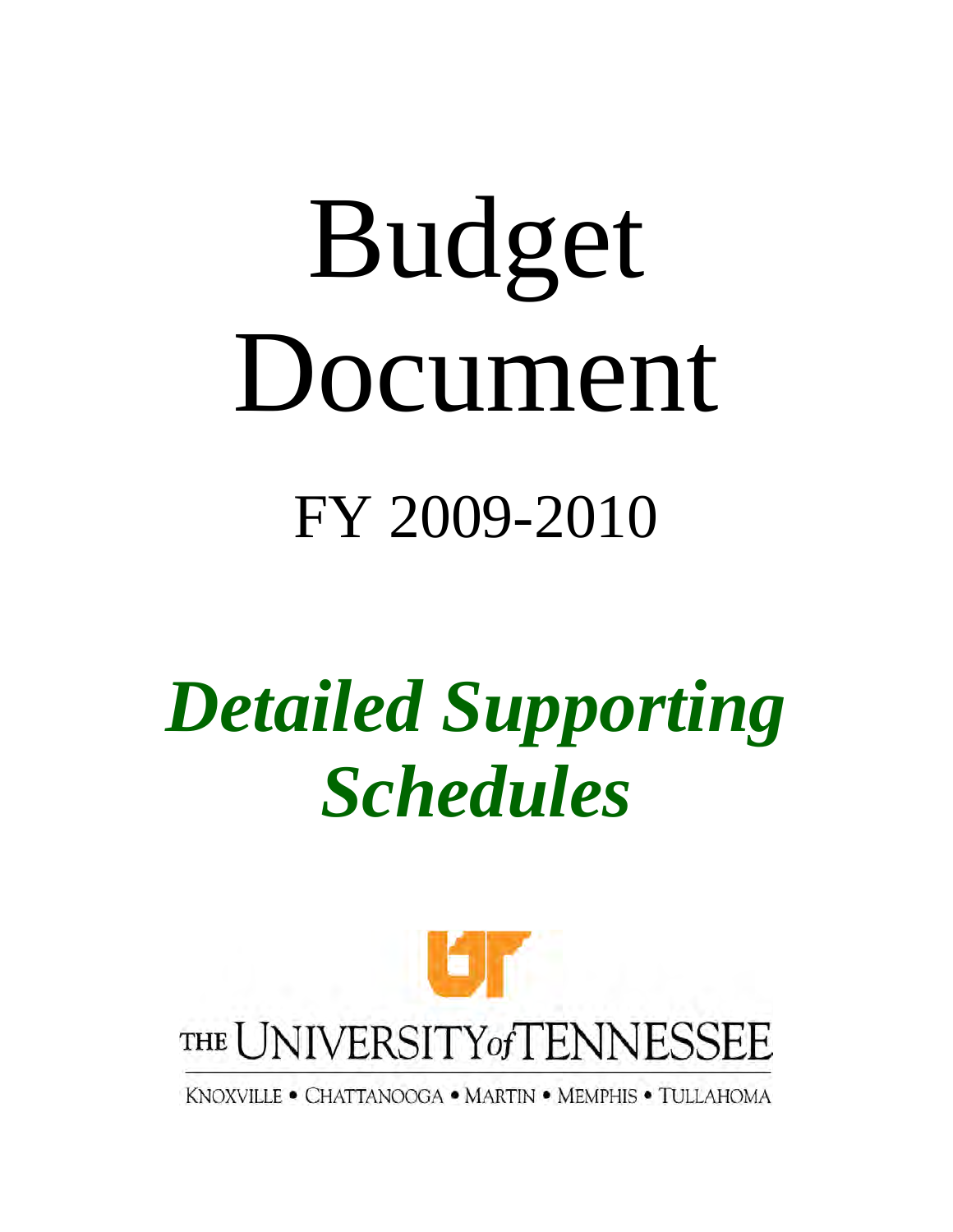| f Tennessee    | s Summar                              |
|----------------|---------------------------------------|
| The University | <b>J State Appropriations</b><br>2010 |

|                                      |   |                          |    |                            |    |                     |                        | CHANGE                         |         |
|--------------------------------------|---|--------------------------|----|----------------------------|----|---------------------|------------------------|--------------------------------|---------|
|                                      |   | <b>FY 2008</b><br>ACTUAL |    | PROBABLE<br><b>FY 2009</b> |    | PROPOSED<br>FY 2010 |                        | Probable to Proposed<br>Amount | ್       |
| STATE APPROPRIATIONS                 |   |                          |    |                            |    |                     |                        |                                |         |
| Chattanooga                          | ↔ | 46,269,500               | ↔  | 46,854,700                 | ക  | 46,952,900          | ക                      | 98,200                         | 0.2%    |
| Knoxville                            |   | 196,347,100              |    | 198,714,900                |    | 199,318,400         |                        | 603,500                        | 0.3%    |
| Martin                               |   | 35,012,200               |    | 33,946,800                 |    | 34,000,800          |                        | 54,000                         | 0.2%    |
| Space Institute                      |   | 8,291,300                |    | 8,389,400                  |    | 8,425,500           |                        | 36,100                         | 0.4%    |
| Health Science Center                |   |                          |    |                            |    |                     |                        |                                |         |
| Memphis Other Specialized Units      | ക | 71,284,200               | ക  | 70,897,500                 | ക  | 71,395,300          | ക                      | 497,800                        | 0.7%    |
| College of Medicine Units            |   | 49,379,400               |    | 49,825,200                 |    | 50,186,400          |                        | 361,200                        | 0.7%    |
| Family Medicine Units                |   | 10,176,400               |    | 10,279,800                 |    | 10,335,500          |                        | 55,700                         | 0.5%    |
| Total Health Science Center          | ഗ | 130,840,000              | ക  | 131,002,500                | မာ | 131,917,200         | $\boldsymbol{\varphi}$ | 914,700                        | 0.7%    |
| Agricultural Experiment Station      |   | 25,404,000               |    | 25,391,700                 |    | 25,524,000          |                        | 132,300                        | 0.5%    |
| Extension                            |   | 30,135,300               |    | 30,460,500                 |    | 30,610,700          |                        | 150,200                        | 0.5%    |
| Veterinary Medicine                  |   | 16,666,700               |    | 16,865,000                 |    | 16,916,600          |                        | 51,600                         | 0.3%    |
| Institute for Public Service         |   | 4,980,500                |    | 5,026,600                  |    | 5,065,300           |                        | 38,700                         | 0.8%    |
| Municipal Technical Advisory Service |   | 2,750,900                |    | 2,783,000                  |    | 2,790,100           |                        | 7,100                          | 0.3%    |
| County Technical Assistance Service  |   | 1,611,100                |    | 1,631,800                  |    | 1,632,800           |                        | 1,000                          | 0.1%    |
| System Administration                |   | 4,646,600                |    | 4,584,600                  |    | 4,214,900           |                        | (369, 700)                     | $-8.1%$ |
| Sub-total State Appropriations       |   | 502,955,200              | မာ | 505,651,500                | မာ | 507,369,200         | မာ                     | 1,717,700                      | 0.3%    |
| Access and Diversity Funds           |   | 6,448,900                |    | 6,511,600                  |    | 6,559,400           |                        | 47,800                         | 0.7%    |
| <b>Total State Appropriations</b>    | H | 509,404,100              | ↮  | 512,163,100                | ↮  | 513,928,600         | ↮                      | 1,765,500                      | 0.3%    |
|                                      |   |                          |    |                            |    |                     |                        |                                |         |

NOTES: Appropriations for the Centers of Excellence and Research Initiatives are not included. There are no appropriations for Chairs of Excellence. **NOTES: Appropriations for the Centers of Excellence and Research Initiatives are not included. There are no appropriations for Chairs of Excellence.**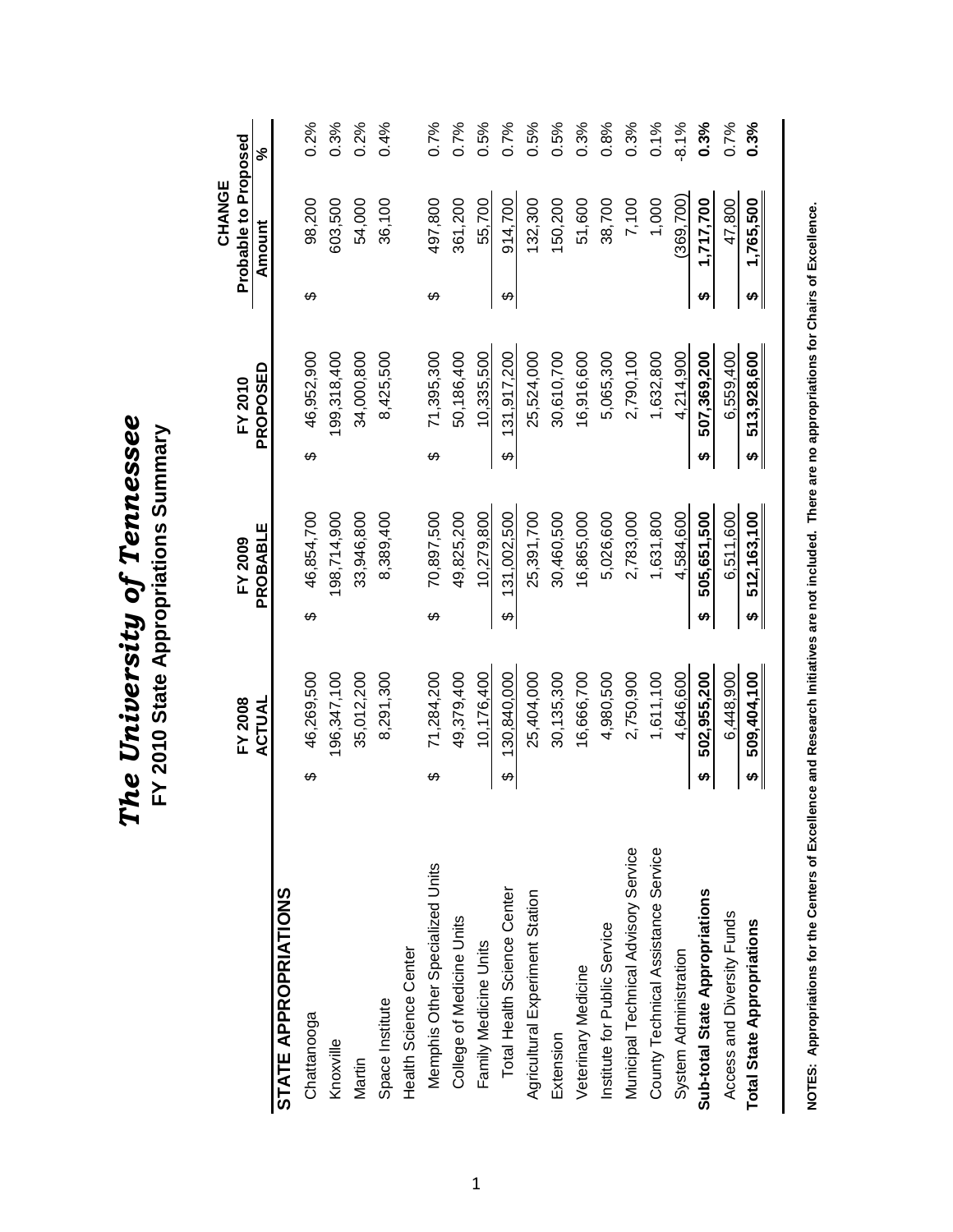The Untversity of Tennessee<br>FY 2010 State Appropriations Funding Summary **FY 2010 State Appropriations Funding Summary**  *The University of Tennessee* 

|                                      |                            |                  |                                       | FY 2009                               |    |            |                  |                   |                             | FY 2010         |                                                  |                 |                  |                     |                                |               |
|--------------------------------------|----------------------------|------------------|---------------------------------------|---------------------------------------|----|------------|------------------|-------------------|-----------------------------|-----------------|--------------------------------------------------|-----------------|------------------|---------------------|--------------------------------|---------------|
|                                      |                            | ACCESS<br>읗      | <b>AMERICAN</b><br><b>REINVESTM</b>   | <b>RECOVERY AND</b><br>ENT ACT (ARRA) |    |            | FY 2009<br>TOTAI |                   | <b>ACCESS</b><br><b>QNA</b> |                 | REINVESTMENT ACT (ARRA)<br>AMERICAN RECOVERY AND |                 | FY 2010<br>TOTA  |                     | Probable to Proposed<br>CHANGE |               |
|                                      | E&G                        | <b>DIVERSITY</b> | E&G                                   | A&D                                   |    | TOTA       | <b>APPROP</b>    | E&G               | DIVERSITY                   | E&G             | A&D                                              | TOTAL           | <b>APPROP</b>    | E&G AND A&D         | ARRA                           | <b>TOTAL</b>  |
| STATE APPROPRIATIONS                 |                            |                  |                                       |                                       |    |            |                  |                   |                             |                 |                                                  |                 |                  |                     |                                |               |
| Chattanooga                          |                            |                  | \$ 42,476,600 \$ 704,500 \$ 4,378,100 | 37,200                                |    | 4,415,300  | 47,596,400<br>Ġ, | 35,587,800<br>Ġ9  | 664,800                     | \$11,365,100    | 82,700<br>θĤ                                     | \$11,447,800    | 47,700,400<br>G  | (6,928,500)         | \$7,032,500                    | 104,000<br>θĤ |
| Knoxville                            | 180,086,000                | 2,467,100        | 18,628,900                            | 139,000                               |    | 18,767,900 | 201,321,000      | 151,786,600       | 2,328,200                   | 47,531,800      | 299,500                                          | 47,831,300      | 201,946,100      | 28,438,300)         | 29,063,400                     | 625,100       |
| Martin                               | 30,778,900                 | 594,600          | 3,167,900                             | 31,400                                |    | 3,199,300  | 34,572,800       | 25,633,800        | 561,100                     | 8,367,000       | 69,900                                           | 8,436,900       | 34,631,800       | (5, 178, 600)       | 5,237,600                      | 59,000        |
| Space Institute                      | 7,847,800                  | 94,000           | 541,600                               | 4,900                                 |    | 546,500    | 8,488,300        | 7,458,800         | 88,700                      | 966,700         | 11,000                                           | 977,700         | 8,525,200        | (394, 300)          | 431,200                        | 36,900        |
| Health Science Center                |                            |                  |                                       |                                       |    |            |                  |                   |                             |                 |                                                  |                 |                  |                     |                                |               |
| Memphis Other Specialized Units      | \$ 67,971,800 \$ 1,634,400 |                  | \$2,925,700                           | 86,300                                |    | 3,012,000  | 72,618,200<br>s, | 63,093,200        | \$1,542,400                 | 8,302,100       | \$191,800                                        | 8,493,900<br>မာ | 73,129,500<br>s, | (4, 970, 600)<br>s  | 5,481,900                      | 511,300       |
| College of Medicine Units            | 46,578,100                 |                  | 3,247,100                             |                                       |    | 3,247,100  | 49,825,200       | 44,162,700        |                             | 6,023,700       |                                                  | 6,023,700       | 50,186,400       | (2,415,400)         | 2,776,600                      | 361,200       |
| Family Medicine Units                | 9,673,600                  |                  | 606,200                               |                                       |    | 606,200    | 10,279,800       | 9,417,000         |                             | 918,500         |                                                  | 918,500         | 10,335,500       | (256, 600)          | 312,300                        | 55,700        |
| Total Health Science Center          | \$124,223,500              | \$1,634,400      | 6,779,000<br>G)                       | 86,300<br>↔                           | tA | 6.865.300  | \$132,723,200    | 116,672,900<br>မာ | 1.542.400                   | 15,244,300      | 191,800<br>s,                                    | \$15,436,100    | \$133.651.400    | (7.642.600)<br>tA   | 8,570,800<br>မာ                | 928,200<br>မာ |
| Agricultural Experiment Station      | 23,895,100                 | 120,800          | 1,496,600                             | 6.400                                 |    | ,503,000   | 25,518,900       | 23,252,000        | 114,000                     | 2,272,000       | 14,200                                           | 2,286,200       | 25,652,200       | (649,900)           | 783,200                        | 133,300       |
| Extension                            | 28,767,100                 | 118,000          | 1,693,400                             | 6,200                                 |    | ,699,600   | 30,584,700       | 27,952,000        | 111,400                     | 2,658,700       | 13,800                                           | 2,672,500       | 30,735,900       | 821,700             | 972,900                        | 151,200       |
| Veterinary Medicine                  | 15,871,200                 | 346,600          | 993,800                               | 18,300                                |    | ,012,100   | 17,229,900       | 14,624,200        | 327,100                     | 2,292,400       | 40,600                                           | 2,333,000       | 17,284,300       | (1,266,500)         | ,320,900                       | 54,400        |
| Institute for Public Service         | 4,804,700                  | 15,000           | 221,900                               |                                       |    | 221,900    | 5,041,600        | 4,688,000         | 14,200                      | 377,300         | 1,600                                            | 378,900         | 5,081,100        | (117,500)           | 157,000                        | 39,500        |
| Municipal Technical Advisory Service | 2,615,100                  | 2,000            | 167,900                               |                                       |    | 167,900    | 2,785,000        | 2,537,200         | 1,900                       | 252,900         | 200                                              | 253,100         | 2,792,200        | (78,000)            | 85,200                         | 7,200         |
| County Technical Assistance Service  | 1,530,500                  | 2,000            | 101,300                               |                                       |    | 101,300    | ,633,800         | 1,481,100         | 1,900                       | 151,700         | 200                                              | 151,900         | ,634,900         | (49,500)            | 50,600                         | 1,100         |
| System Administration                | 4,584,600                  | 82,900           |                                       |                                       |    |            | 4,667,500        | 4,214,900         | 78,200                      |                 |                                                  |                 | 4,293,100        | (374, 400)          |                                | (374, 400)    |
| <b>Total State Appropriations</b>    | \$467,481,100              | \$6,181,900      | \$38,170,400                          | \$ 329,700                            |    | 38,500,100 | \$512,163,100    | \$415,889,300     | 5,833,900                   | 91,479,900<br>ω | \$725,500                                        | \$92,205,400    | \$513,928,600    | (51, 939, 800)<br>÷ | \$53,705,300                   | \$1,765,500   |
|                                      |                            |                  |                                       |                                       |    |            |                  |                   |                             |                 |                                                  |                 |                  |                     |                                |               |

NOTES: Appropriations for the Centers of Excellence and Research Initiatives are not included. There are no appropriations for Chairs of Excellence. **NOTES: Appropriations for the Centers of Excellence and Research Initiatives are not included. There are no appropriations for Chairs of Excellence.**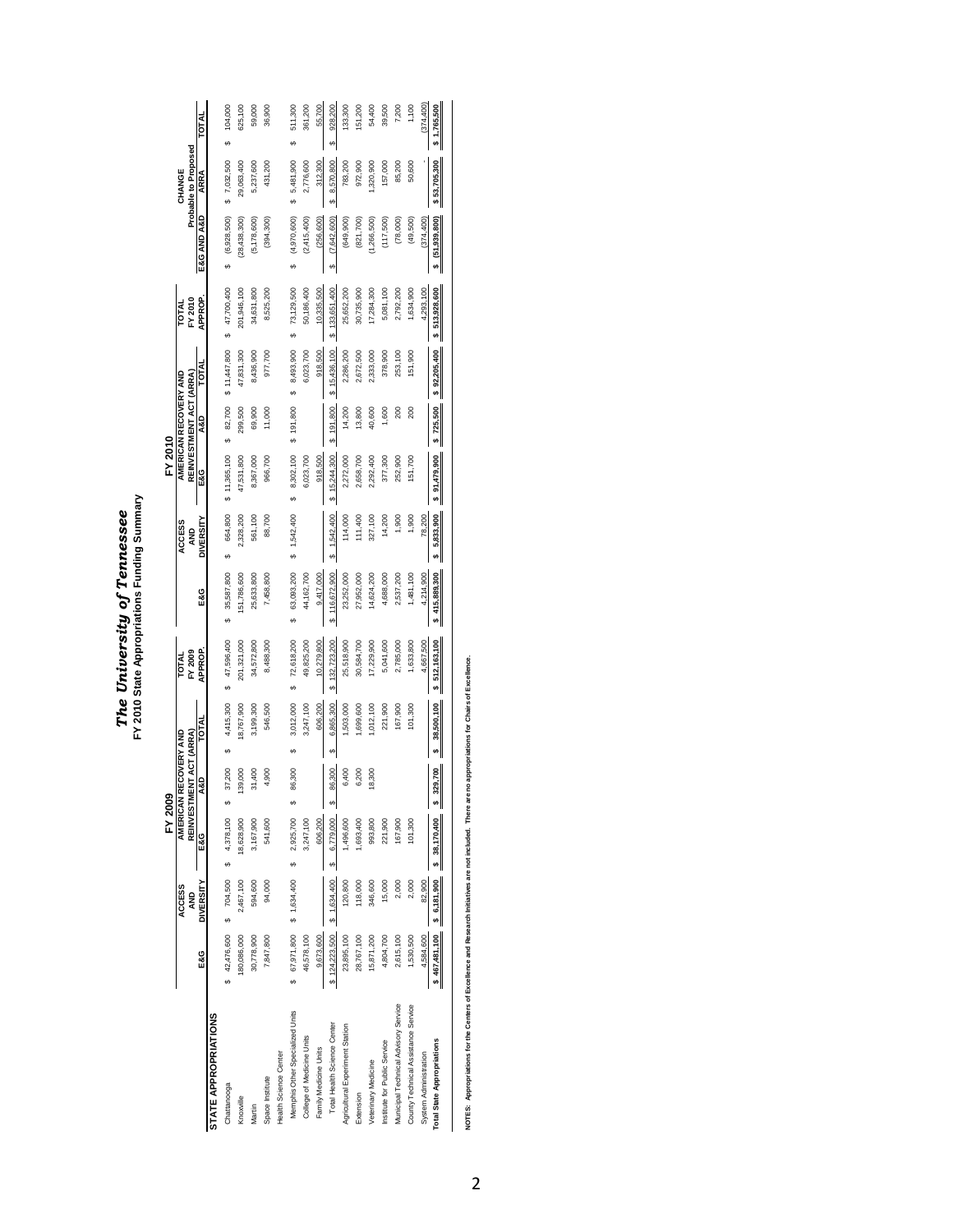## FY 2010 Proposed State Appropriations Detail **FY 2010 Proposed State Appropriations Detail** The University of Tennessee *The University of Tennessee*

|                                   |                  |                     |                                  |     |                  |                  |                                               |   | NON-RECURRING ADJUSTMENTS |    |                      |             |                    |    |                    |                   |
|-----------------------------------|------------------|---------------------|----------------------------------|-----|------------------|------------------|-----------------------------------------------|---|---------------------------|----|----------------------|-------------|--------------------|----|--------------------|-------------------|
|                                   |                  |                     |                                  |     |                  |                  | AMERICAN RECOVERY AND REINVESTMENT ACT (ARRA) |   |                           |    |                      |             |                    |    |                    | FY 2010           |
|                                   | FY 2010          |                     | FY 2010                          |     | <b>ESTIMATED</b> | IMPROVEMENT      |                                               |   | <b>RESTORE</b>            |    | <b>FEDERAL</b>       | <b>N101</b> |                    |    | TOTAL              | TOTAL             |
|                                   | BASE             | <b>RECURRING</b>    | <b>ESTIMATED</b>                 |     | Ë                | <b>STATE MOE</b> |                                               |   | BASE                      |    | <b>STABILIZATION</b> |             | <b>ARRA</b>        |    | NON-RECURRING      | ESTIMATED         |
|                                   | APPROP."         | REDUCTION           | APPROP.                          |     | WAIVERS          | TO FY 2006       |                                               |   | <b>REDUCTIONS</b>         |    | TO FY 2008           |             | <b>ADJUSTMENTS</b> |    | <b>ADJUSTMENTS</b> | APPROP.           |
| STATE APPROPRIATIONS              |                  |                     |                                  |     |                  |                  |                                               |   |                           |    |                      |             |                    |    |                    |                   |
| Chattanooga                       | 43,498,200<br>ఱ  | \$ (8,041,300)      | 35,456,900<br>↔                  | Θ   | 30,900           | မာ               | 3,220,700                                     | ↔ | 8,041,300                 | မာ | 103,100              | ↔           | 11,365,100         | မာ | 11,496,000         | 46,952,900<br>↔   |
| Knoxville                         | 184,657,200      | (33, 443, 400)      | 151,213,800                      |     | 572,800          |                  | 13,651,100                                    |   | 33,443,400                |    | 437,300              |             | 47,531,800         |    | 48,104,600         | 199,318,400       |
| Martin                            | 31,384,300       | (5,950,500)         | 25,433,800                       |     | 200,000          |                  | 2,342,100                                     |   | 5,950,500                 |    | 74,400               |             | 8,367,000          |    | 8,567,000          | 34,000,800        |
| Space Institute                   | 8,094,800        | (637, 600)          | 7,457,200                        |     | 1,600            |                  | 310,600                                       |   | 637,600                   |    | 18,500               |             | 966,700            |    | 968,300            | 8,425,500         |
| Health Science Center             |                  |                     |                                  |     |                  |                  |                                               |   |                           |    |                      |             |                    |    |                    |                   |
| Memphis Other Specialized Units   | 70,063,800       | (6,978,100)<br>မာ   | 63,085,700<br>Θ                  | t£. | 7,500            |                  | 1,164,700                                     |   | 6,978,100                 | £۵ | 59,300               |             | 8,302,100          |    | 8,309,600          | 71,395,300<br>မာ  |
| College of Medicine Units         | 48,277,100       | (4, 114, 400)       | 44,162,700                       |     |                  |                  | 1,798,800                                     |   | 4,114,400                 |    | 10,500               |             | 6,023,700          |    | 6,023,700          | 50,186,400        |
| Family Medicine Units             | 9,978,700        | (561,700)           | 9,417,000                        |     |                  |                  | 334,100                                       |   | 561,700                   |    | 22,700               |             | 918,500            |    | 918,500            | 10,335,500        |
| Sub-total Health Science Center   | 128,319,600<br>↮ | \$(11,654,200)      | 116,665,400<br>$\leftrightarrow$ | ↮   | 7,500            | ↮                | 3,297,600                                     | G | 11,654,200                | ↔  | 292,500              | ↮           | 15,244,300         | ↔  | 15,251,800         | 131,917,200<br>မာ |
| Agricultural Experiment Station   | 24,638,900       | (1,386,900)         | 23,252,000                       |     |                  |                  | 828,900                                       |   | ,386,900                  |    | 56,200               |             | 2,272,000          |    | 2,272,000          | 25,524,000        |
| Extension                         | 29,619,300       | (1,667,300)         | 27,952,000                       |     |                  |                  | 924,000                                       |   | ,667,300                  |    | 67,400               |             | 2,658,700          |    | 2,658,700          | 30,610,700        |
| Veterinary Medicine               | 16,325,600       | (1,701,400)         | 14,624,200                       |     |                  |                  | 553,800                                       |   | 1,701,400                 |    | 37,200               |             | 2,292,400          |    | 2,292,400          | 16,916,600        |
| Institute for Public Service      | 4,967,600        | (279, 600)          | 4,688,000                        |     |                  |                  | 86,600                                        |   | 279,600                   |    | 11,100               |             | 377,300            |    | 377,300            | 5,065,300         |
| Municipal Technical Adv. Svc.     | 2,688,500        | (151,300)           | 2,537,200                        |     |                  |                  | 95,500                                        |   | 151,300                   |    | 6,100                |             | 252,900            |    | 252,900            | 2,790,100         |
| County Technical Assist. Svc.     | 1,569,400        | (88, 300)           | 1,481,100                        |     |                  |                  | 59,800                                        |   | 88,300                    |    | 3,600                |             | 151,700            |    | 151,700            | 1,632,800         |
| System Administration             | 4,466,300        | (251, 400)          | 4,214,900                        |     |                  |                  |                                               |   |                           |    |                      |             |                    |    |                    | 4,214,900         |
| Sub-total State Appropriations    | 480,229,700<br>ക | (65, 253, 200)<br>ω | 414,976,500                      | ω   | 912,800          | မာ               | 25,370,700                                    |   | 65,001,800                | မာ | 1,107,400            |             | 91,479,900         | မာ | 92,392,700         | 507,369,200<br>ω  |
| Access and Diversity Funds        | 6,181,900<br>↮   | (348,000)           | 5,833,900<br>$\bullet$           |     |                  | ₩                | 363,100                                       | ക | 348,000                   | ↔  | 14,400               |             | 725,500            | ₩  | 725,500            | 6,559,400<br>↔    |
| <b>Total State Appropriations</b> | 486,411,600      | \$ (65,601,200)     | 420,810,400<br>ଇା                | ↮   | 912,800          |                  | 25,733,800                                    |   | 65,349,800                | ₩  | 1,121,800            |             | 92,205,400         | ↮  | 93,118,200         | 513,928,600<br>₩  |
|                                   |                  |                     |                                  |     |                  |                  |                                               |   |                           |    |                      |             |                    |    |                    |                   |

\* FY 2009 base appropriations plus recurring adjustments (\$505,777,100 - \$19,365,500) \* FY 2009 base appropriations plus recurring adjustments (\$505,777,100 - \$19,365,500)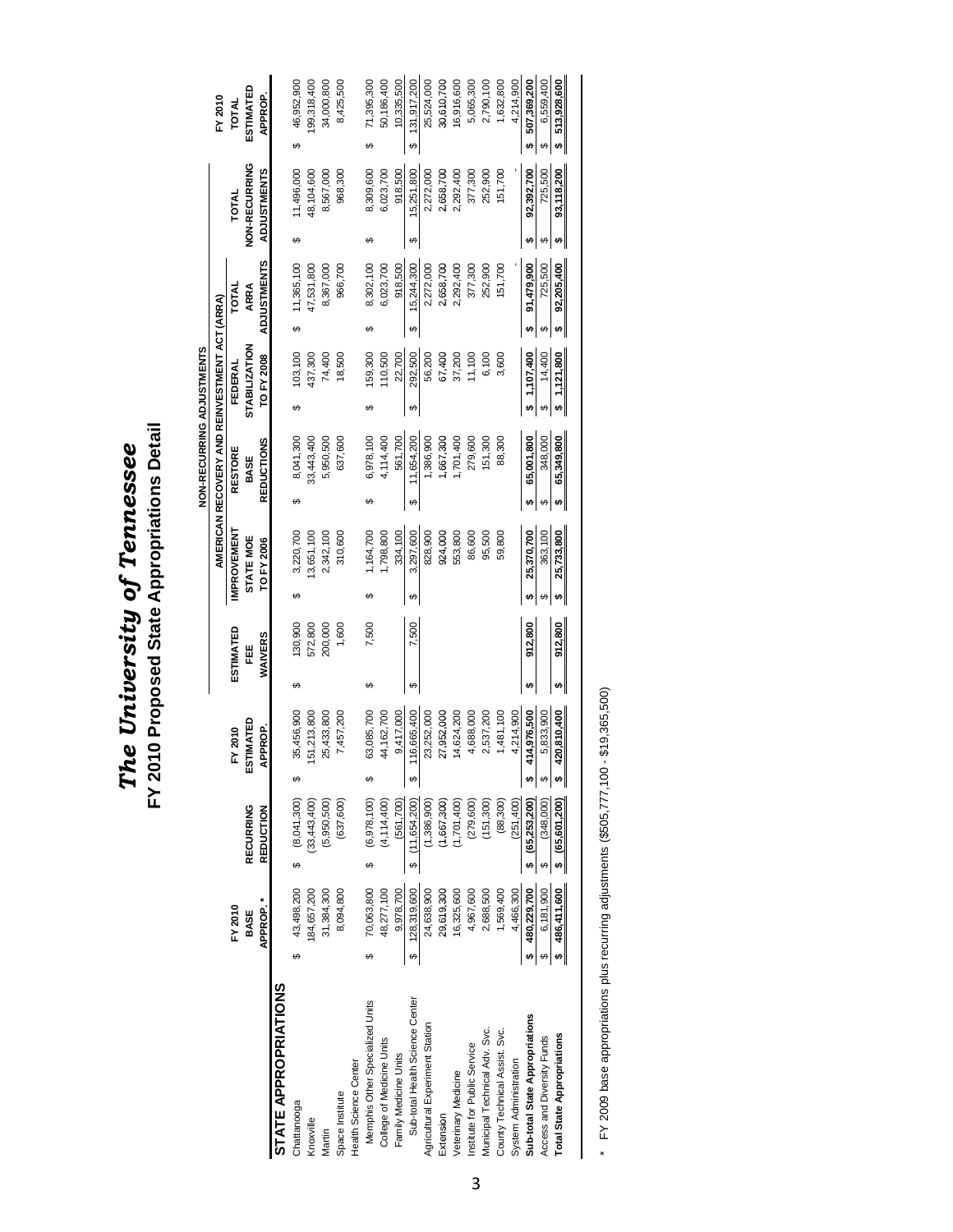# The University of Tennessee<br>FY 2009 Probable to FY 2010 Proposed State Appropriations Changes **FY 2009 Probable to FY 2010 Proposed State Appropriations Changes** *The University of Tennessee*

|                                   |                     |                                      |                         |                               | RECURRING FUNDING CHANGES  |                             |                                |                        | NON-RECURRING FUNDING CHANGES                 |                                   |                       |                                        |          |                 |                         |
|-----------------------------------|---------------------|--------------------------------------|-------------------------|-------------------------------|----------------------------|-----------------------------|--------------------------------|------------------------|-----------------------------------------------|-----------------------------------|-----------------------|----------------------------------------|----------|-----------------|-------------------------|
|                                   | FY 2009             |                                      |                         | <b>ADJUSTED</b>               |                            | <b>TOTAL</b>                |                                |                        | AMERICAN RECOVERY AND REINVESTMENT ACT (ARRA) |                                   |                       | <b>TOTAL</b>                           |          |                 | FY 2010                 |
|                                   | TOTAL               | LESS:                                |                         | FY 2010                       |                            | CHANGES IN                  | <b>IMPROVEMENT</b>             | RESTORE                | FEDERAL                                       | <b>TOTAL</b>                      | ESTIMATED             | CHANGES IN                             |          |                 | TOTAL                   |
|                                   | PROBABLE<br>APPROP. | NON-RECURRING<br><b>ADJUSTMENTS*</b> |                         | <b>APPROPRIATIONS</b><br>BASE | REDUCTION<br>13.21%        | RECURRING<br><b>FUNDING</b> | <b>STATE MOE</b><br>TO FY 2006 | REDUCTIONS<br>BASE     | <b>STABILIZATION</b><br>TO FY 2008            | <b>ADJUSTMENTS</b><br><b>ARRA</b> | WAIVERS<br>Ë          | <b>NON-RECURRING</b><br><b>FUNDING</b> |          | CHANGE<br>TOTAL | PROPOSED<br>APPROP.     |
| <b>STATE APPROPRIATIONS</b>       |                     |                                      |                         |                               |                            |                             |                                |                        |                                               |                                   |                       |                                        |          |                 |                         |
| Chattanooga                       | 46,854,700<br>↮     | $\theta$                             | $\theta$<br>(3,356,500) | 43,498,200                    | (8,041,300)<br>↮           | (8,041,300)<br>↮            | 3,220,700<br>$\theta$          | 8,041,300<br>$\Theta$  | 103,100<br>↮                                  | 11,365,100<br>G)                  | 130,900<br>↮          | 11,496,000<br>↮                        | $\theta$ | 98,200          | 46,952,900<br><b>GA</b> |
| Knoxville                         | 198,714,900         |                                      | (14,057,700)            | 184,657,200                   | (33,443,400)               | (33, 443, 400)              | 13,651,100                     | 33,443,400             | 137,300                                       | 47,531,800                        | 572,800               | 48,104,600                             |          | 503,500         | 199,318,400             |
| Martin                            | 33,946,800          |                                      | (2,562,500)             | 31,384,300                    | (5,950,500)                | (5,950,500)                 | 2,342,100                      | 5,950,500              | 74,400                                        | 8,367,000                         | 200,000               | 8,567,000                              |          | 54,000          | 34,000,800              |
| Space Institute                   | 8,389,400           |                                      | (294, 600)              | 8,094,800                     | (637,600)                  | (637, 600)                  | 310,600                        | 637,600                | 18,500                                        | 966,700                           | 1,600                 | 968,300                                |          | 36,100          | 8,425,500               |
| Health Science Center             |                     |                                      |                         |                               |                            |                             |                                |                        |                                               |                                   |                       |                                        |          |                 |                         |
| Memphis Other Specialized Units   | 70,897,500<br>↮     | ↮                                    | ↮<br>(833, 700)         | 70,063,800                    | (6,978,100)<br>G)          | (6,978,100)<br>θĐ           | 1,164,700<br>↮                 | 6,978,100<br>G)        | 159,300<br>θĐ                                 | 8,302,100<br><b>GA</b>            | 7,500<br><del>ی</del> | 8,309,600<br>မာ                        | ↮        | 497,800         | 71,395,300<br><b>GA</b> |
| College of Medicine Units         | 49,825,200          |                                      | (1,548,100)             | 48,277,100                    | (4, 114, 400)              | (4, 114, 400)               | 1,798,800                      | 4,114,400              | 110,500                                       | 6,023,700                         |                       | 6,023,700                              |          | 361,200         | 50,186,400              |
| Family Medicine Units             | 10,279,800          |                                      | (301, 100)              | 9,978,700                     | (561, 700)                 | (561,700)                   | 334,100                        | 561,700                | 22,700                                        | 918,500                           |                       | 918,500                                |          | 55,700          | 10,335,500              |
| Sub-total Health Science Center   | 131,002,500<br>↮    | $\boldsymbol{\varphi}$               | $\theta$<br>(2,682,900) | 128,319,600                   | (11,654,200)<br>မှ         | (11, 654, 200)<br>မာ        | 3,297,600<br>မာ                | 11,654,200<br>↔        | 292,500<br>မာ                                 | 15,244,300<br>↮                   | 7,500<br>↮            | 15,251,800<br>θĐ                       | ↮        | 914,700         | 131,917,200<br>မာ       |
| Agricultural Experiment Station   | 25,391,700          |                                      | (752, 800)              | 24,638,900                    | (1,386,900)                | (1,386,900)                 | 328,900                        | ,386,900               | 56,200                                        | 2,272,000                         |                       | 2,272,000                              |          | 132,300         | 25,524,000              |
| Extension                         | 30,460,500          |                                      | (841, 200)              | S<br>29,619,3                 | (1,667,300)                | (1,667,300)                 | 924,000                        | ,667,300               | 67,400                                        | 2,658,700                         |                       | 2,658,700                              |          | 50,200          | 30,610,700              |
| Veterinary Medicine               | 16,865,000          |                                      | (539, 400)              | 16,325,600                    | (1,701,400)                | (1,701,400)                 | 553,800                        | ,701,400               | 37,200                                        | 2,292,400                         |                       | 2,292,400                              |          | 51,600          | 16,916,600              |
| Institute for Public Service      | 5,026,600           |                                      | (59,000)                | 4,967,600                     | (279, 600)                 | (279, 600)                  | 86,600                         | 279,600                | 11,100                                        | 377,300                           |                       | 377,300                                |          | 38,700          | 5,065,300               |
| Municipal Technical Adv. Svc.     | 2,783,000           |                                      | (94,500)                | 2,688,500                     | (151, 300)                 | (151, 300)                  | 95,500                         | 151,300                | 6,100                                         | 252,900                           |                       | 252,900                                |          | 7,100           | 2,790,100               |
| County Technical Assist. Svc.     | 1,631,800           |                                      | (62, 400)               | 1,569,400                     | (88, 300)                  | (88, 300)                   | 59,800                         | 88,300                 | 3,600                                         | 151,700                           |                       | 151,700                                |          | 1,000           | 1,632,800               |
| System Administration             | 4,584,600           |                                      | (118,300)               | 4,466,300                     | (251, 400)                 | (251, 400)                  |                                |                        |                                               |                                   |                       |                                        |          | (369, 700)      | 4,214,900               |
| Sub-total State Appropriations    | 505,651,500<br>s,   | s,                                   | ↮<br>(25, 421, 800)     | g<br>480,229,7                | (65, 253, 200)<br><b>ی</b> | (65, 253, 200)              | 25,370,700<br><b>ی</b>         | 65,001,800<br><b>ی</b> | 1,107,400                                     | 91,479,900<br><b>ین</b>           | 912,800<br><b>ی</b>   | 92,392,700                             | s,       | 1,717,700       | 507,369,200<br>s,       |
| Access and Diversity Funds        | 6,511,600           |                                      | ↔<br>(329, 700)         | 6,181,900                     | (348,000)<br>G.            | (348,000)                   | 363,100<br>Ġf.                 | 348,000                | 14,400                                        | 725,500<br>GF.                    |                       | 725,500                                | Ġ.       | 47,800          | 6,559,400<br>Ġ.         |
| <b>Total State Appropriations</b> | 512,163,100         | s,                                   | ↮<br>(25, 751, 500)     | 486,411,600                   | (65,601,200)<br>₩          | (65, 601, 200)<br>⊌÷        | 25,733,800<br>٣                | 65,349,800<br>٣        | \$1,121,800                                   | 92,205,400<br>tĄ,                 | 912,800<br>٣Ĥ         | 93,118,200                             | Ġ,       | 1,765,500       | 513,928,600<br>ω        |
|                                   |                     |                                      |                         |                               |                            |                             |                                |                        |                                               |                                   |                       |                                        |          |                 |                         |

\* FY 2009 non-recurring adjustments:<br>MichYear Fruding Reversion<br>Cit. 1, 2008 Adjustments<br>Cit. 1, 2008 Adjustments<br>FY 2008 401k Maich Ircrease<br>Estmated Fee Waivers<br>Asparance Man Recurring Adjustments<br>Total Non-Recurring Adj FY 2009 non-recurring adjustments: Mid-Year Funding Reversion \$ (17,000,000) Claims Rate Adjustments (736,000) Oct. 1, 2008 \$400 Bonus 3,255,300 FY 2008 401k Match Increase 819,300 Estimated Fee Waivers 912,800 ARRA Funds 38,500,100 Total Non-Recurring Adjustments \$ 25,751,500

 $(\textbf{77,000,000})\ \textbf{0} \ \textbf{3}, \textbf{255,300} \ \textbf{8}, \textbf{300} \ \textbf{9}, \textbf{12,800} \ \textbf{16}, \textbf{300} \ \textbf{18}, \textbf{300} \ \textbf{18}, \textbf{500} \ \textbf{18}, \textbf{500} \ \textbf{100} \ \textbf{25}, \textbf{751}, \textbf{500} \ \textbf{25}, \textbf{751}, \textbf{500} \ \textbf{3}, \textbf{600} \ \textbf{4}, \textbf$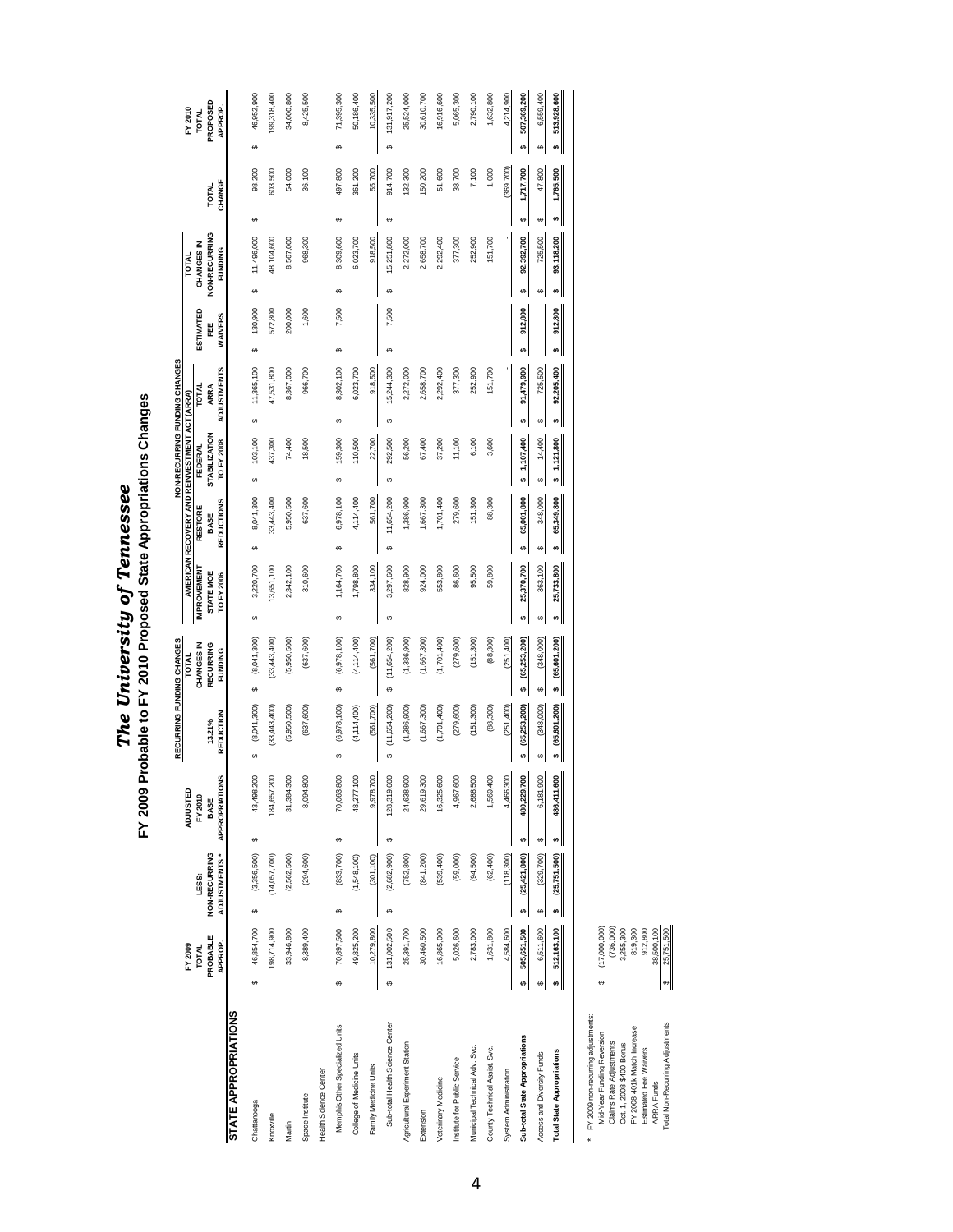## The University of Tennessee<br>FY 2009 Probable State Appropriations Detail **FY 2009 Probable State Appropriations Detail** *The University of Tennessee*

|                                   |                 |                            |                             | RECURRING            | <b>ADJUSTMENTS</b> |                           |                           |                               |                     |                    |                     |                       | NON-RECURRING ADJUSTMENTS |                             |                                 |               |                                      |                        |
|-----------------------------------|-----------------|----------------------------|-----------------------------|----------------------|--------------------|---------------------------|---------------------------|-------------------------------|---------------------|--------------------|---------------------|-----------------------|---------------------------|-----------------------------|---------------------------------|---------------|--------------------------------------|------------------------|
|                                   |                 | ANNUALIZE                  |                             |                      |                    |                           |                           | FY 2009                       |                     |                    |                     |                       |                           |                             | ARRA FUNDS                      |               |                                      | FY 2009                |
|                                   | FY 2009<br>BASE | JAN. 1, 2008<br>GROUP INS. | JULY 1, 2008<br><b>TCRS</b> | CLAIMS/PROP.<br>RATE | <b>LEGISLATIVE</b> | OPERATING<br><b>FUNDS</b> | RECURRING<br><b>TOTAL</b> | <b>ESTIMATED</b><br>RECURRING | MID-YEAR<br>FUNDING | CLAIMS<br>RATE     | OCT.1,2008<br>\$400 | 401k MATCH<br>FY 2008 | <b>ESTIMATED</b><br>쁥     | <b>REVERSION</b><br>FEDERAL | <b>STABILIZATION</b><br>FEDERAL | TOTAL<br>ARRA | <b>VON-RECURRING</b><br><b>TOTAL</b> | ESTIMATED<br>TOTAL     |
|                                   | APPROP."        | 7% INCREASE                | <b>ADJUSTMENT</b>           | <b>ADJUSTMENTS</b>   | AMENDMENT**        | REDUCTION                 | <b>ADJUSTMENTS</b>        | APPROP.                       | REVERSION ***       | <b>ADJUSTMENTS</b> | BONUS               | <b>INCREASE</b>       | WAIVERS                   | RESTORATION                 | TO FY 2008                      | <b>FUNDS</b>  | <b>ADJUSTMENTS</b>                   | APPROP.                |
| <b>STATE APPROPRIATIONS</b>       |                 |                            |                             |                      |                    | (4.1%                     |                           |                               | $(3.53\%)$          |                    |                     |                       |                           |                             |                                 |               |                                      |                        |
| Chattanooga                       | 46,033,200      | 231,300<br>Ĝ,              | (119,900)<br>S)             | (29, 400)<br>S,      |                    | (2,617,000)               | (2,535,000)<br>s,         | 43,498,200<br>ω,              | (1,539,900)<br>ω,   | (38, 800)<br>S,    | 333,300<br>S)       | 92,900<br>S,          | 130,900<br>s,             | s,<br>1,539,900<br>s,       | 2,838,200                       | \$4,378,100   | 3,356,500<br>S,                      | 46,854,700<br>ω,       |
| Knoxville                         | 195,397,500     | 939,700                    | (472, 300)                  | (96,700)             |                    | (11, 111, 000)            | (10,740,300)              | 184,657,200                   | (6,534,600)         | (143, 700)         | 1,213,800           | 320,500               | 572,800                   | 6,534,600                   | 12,094,300                      | 18,628,900    | 14,057,700                           | 198,714,900            |
| Martin                            | 33,231,400      | 189,100                    | (96, 600)                   | (13, 600)            |                    | (1,926,000)               | (1, 847, 100)             | 31,384,300                    | (1, 111, 400)       | (25, 300)          | 260,800             | 70,500                | 200,000                   | , 111, 400                  | 2,056,500                       | 3,167,900     | 2,562,500                            | 33,946,800             |
| Space Institute                   | 8,282,000       | 18,600                     | (16, 500)                   | (23, 300)            |                    | (166,000)                 | (187, 200)                | 8,094,800                     | (286,000)           | (6, 200)           | 35,100              | 8,500                 | 1,600                     | 286,000                     | 255,600                         | 541,600       | 294,600                              | 8,389,400              |
| Health Science Center             |                 |                            |                             |                      |                    |                           |                           |                               |                     |                    |                     |                       |                           |                             |                                 |               |                                      |                        |
| Memphis Other Specialized Units   | 71,168,300<br>Ģ | 574,000<br>G,              | (217, 100)<br>S,            | (37, 400)<br>S,      |                    | (1,424,000)<br>ω,         | (1, 104, 500)<br>S,       | 70,063,800<br>s,              | (2,484,700)<br>s,   | (54, 800)<br>G,    | 361,400<br>S,       | 78,600<br>S,          | 7,500<br>s,               | S,<br>2,484,700<br>s,       | s,<br>441,000                   | 2,925,700     | 833,700<br>s,                        | 70,897,500<br>S,       |
| College of Medicine Units         | 49,340,900      |                            | (83, 800)                   | 7,000                |                    | (987,000)                 | (1,063,800)               | 48,277,100                    | (1,703,400)         | (328, 600)         | 276,800             | 56,200                |                           | 1,703,400                   | 1,543,700                       | 3,247,100     | 1,548,100                            | 49,825,200             |
| Family Medicine Units             | 10,161,400      | 43,300                     | (25, 600)                   | 2,600                |                    | (203,000)                 | (182,700)                 | 9,978,700                     | (353, 100)          | (25,000)           | 59,900              | 13,100                |                           | 353,100                     | 253,100                         | 606,200       | 301,100                              | 10,279,800             |
| Sub-total Health Science Center   | \$ 130,670,600  | 617,300<br>s,              | (326, 500)<br>S)            | (27, 800)<br>s9      | s,                 | (2, 614, 000)             | (2,351,000)<br>S,         | 128,319,600<br>s,             | (4, 541, 200)<br>S, | (408, 400)<br>Ĝ,   | 698,100<br>Ĝ,       | 147,900<br>s,         | 7,500<br>ω,               | s,<br>4,541,200<br>s,       | ø<br>2,237,800                  | 6,779,000     | 2,682,900<br>s,                      | 131,002,500<br>ω,      |
| Agricultural Experiment Station   | 25,094,000      | 118,600                    | (55, 500)                   | (16, 200)            |                    | 502,000                   | (455, 100)                | 24,638,900                    | (872,000)           | (37,300)           | 133,000             | 32,500                |                           | 872,000                     | 624,600                         | 1,496,600     | 752,800                              | 25,391,700             |
| Extension                         | 30,095,000      | 201,700                    | (47, 700)                   | (27,700)             |                    | (602,000)                 | (475,700)                 | 29,619,300                    | (1,049,500)         | (32, 600)          | 183,500             | 46,400                |                           | ,049,500                    | 643,900                         | 1,693,400     | 841,200                              | 30,460,500             |
| Veterinary Medicine               | 16,631,600      | 83,200                     | (49, 700)                   | (6,500)              |                    | (333,000)                 | 306,000                   | 16,325,600                    | (577, 900)          | (13, 900)          | 10,500              | 26,900                |                           | 577,900                     | 415,900                         | 993,800       | 539,400                              | 16,865,000             |
| Institute for Public Service      | 4,980,000       | 23,200                     | (7,500)                     | (3,100)              | 75,000             | (100, 000)                | (12, 400)                 | 4,967,600                     | (175, 800)          | (7,000)            | 16,000              | 3,900                 |                           | 175,800                     | 46,100                          | 221,900       | 59,000                               | 5,026,600              |
| Municipal Technical Adv. Svc.     | 2,743,100       | 12,700                     | (11, 100)                   | (1, 200)             |                    | (55,000)                  | (54,600)                  | 2,688,500                     | (95, 200)           | (1,800)            | 19,200              | 4,400                 |                           | 95,200                      | 72,700                          | 167,900       | 94,500                               | 2,783,000              |
| County Technical Assist. Svc.     | 1,605,300       | 9,200                      | (12, 400)                   | (700)                |                    | (32,000)                  | (35,900)                  | 1,569,400                     | (55, 600)           | (1,600)            | 15,000              | 3,300                 |                           | 55,600                      | 45,700                          | 101,300       | 62,400                               | 1,631,800              |
| System Administration             | 4,564,500       | 110,800                    | (8,400)                     | (11,600)             |                    | (189,000)                 | (98, 200)                 | 4,466,300                     | (160, 900)          | (19, 400)          | 237,000             | 61,600                |                           |                             |                                 |               | 118,300                              | 4,584,600              |
| Sub-total State Appropriations    | \$499,328,200   | \$2,555,400                | $$$ $(1,224,100)$           | (257, 800)<br>u      | 75,000<br>s,       | (20, 247, 000)            | \$ (19,098,500)           | 480,229,700<br>u              | \$ (17,000,000)     | (736,000)<br>u     | \$ 3,255,300        | 819,300<br>u          | 912,800<br>u              | u<br>16,839,100<br>n        | 21,331,300                      | \$38,170,400  | 25,421,800<br>u                      | 505,651,500<br>u       |
| Access and Diversity Funds        | \$6,448,900     |                            |                             |                      |                    | (267,000)                 | (267,000)<br>ω,           | 6,181,900<br>Ģ                |                     |                    |                     |                       |                           |                             | <sub>69</sub><br>329,700        | 329,700       | 329,700<br>Ģ                         | 6,511,600<br><b>SA</b> |
| <b>Total State Appropriations</b> | \$ 505,777,100  |                            |                             |                      |                    | (20,514,000)              | \$ (19,365,500)           | 486,411,600                   |                     |                    |                     |                       |                           |                             | \$21,661,000                    | \$38,500,100  | 25,751,500<br>ᆈ                      | 512,163,100<br>๋ผ่     |
|                                   |                 |                            |                             |                      |                    |                           |                           |                               |                     |                    |                     |                       |                           |                             |                                 |               |                                      |                        |

\* FY 2008 base appropriations plus recurring adjustments (\$488,755, 100+\$30,573,100)<br>\*\* Center for Public Policy, \$75,000 (\$ec 12/17)<br>\*\*\* Mid-year reversion effective November 1, 2008 is a 3.5% non-recurring reduction. \* FY 2008 base appropriations plus recurring adjustments (\$468,755,100+\$30,573,100)

\*\* Center for Public Policy, \$75,000 (Sec 12/17) \*\*\* Mid-year reversion effective November 1, 2008 is a 3.53% non-recurring reduction.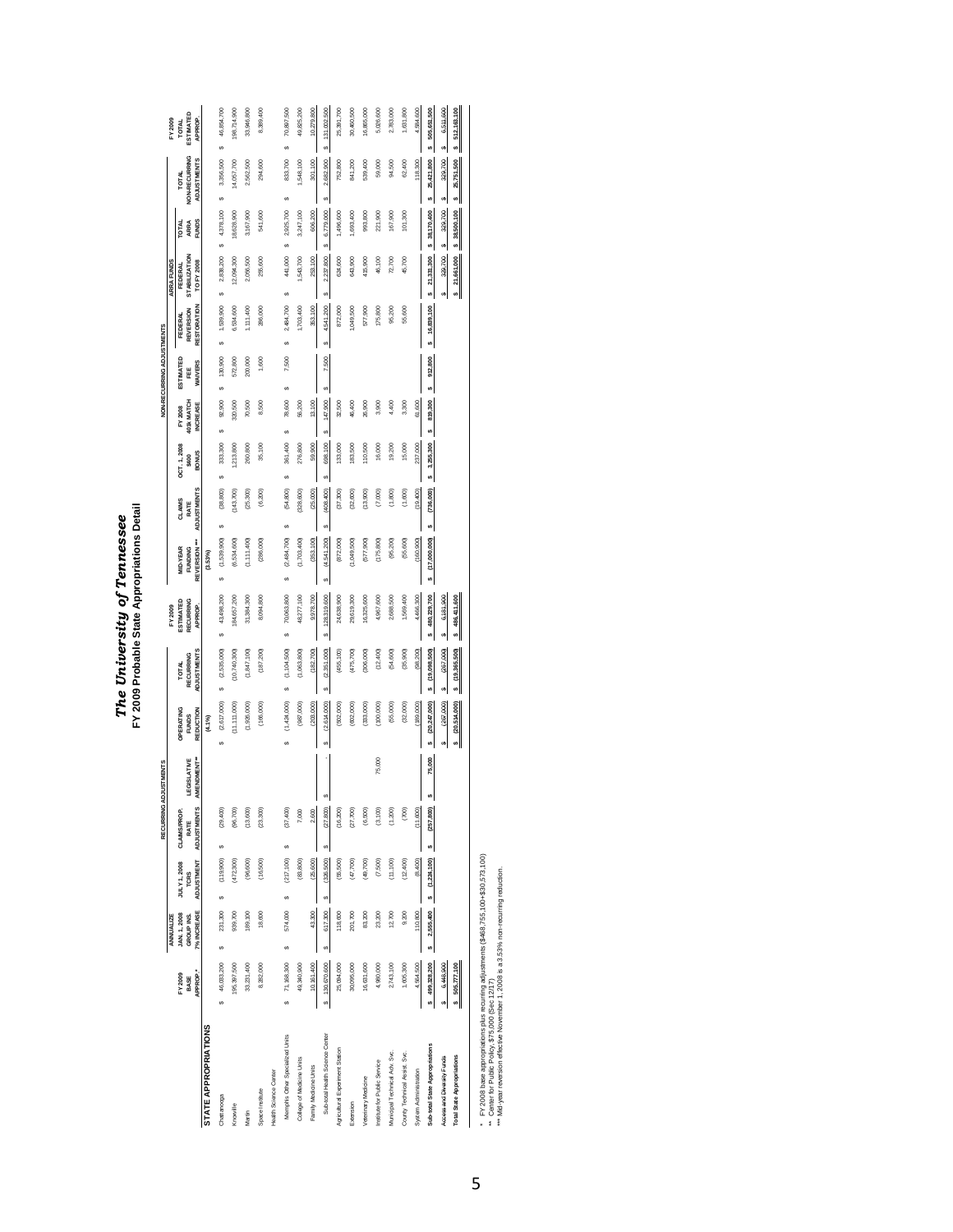The University of Tennessee<br>FY 2008 Actual State Appropriations Detail **FY 2008 Actual State Appropriations Detail** *The University of Tennessee*

|                                      |                   |                            |                            |                        | RECURRING ADJUSTMENTS     |                                    |                              |                    |                                  |                      |                                   |                                      |                                       | NON-RECURRING ADJUSTMENTS |                       |                                      |                   |
|--------------------------------------|-------------------|----------------------------|----------------------------|------------------------|---------------------------|------------------------------------|------------------------------|--------------------|----------------------------------|----------------------|-----------------------------------|--------------------------------------|---------------------------------------|---------------------------|-----------------------|--------------------------------------|-------------------|
|                                      |                   | ANNUALIZED                 |                            |                        |                           |                                    |                              |                    |                                  |                      |                                   |                                      |                                       |                           |                       |                                      |                   |
|                                      | FY 2008<br>BASE   | JAN. 1, 2007<br>GROUP INS. | JAN. 1, 2008<br>GROUP INS. | JULY 1, 2007<br>SALARY | <b>OPERATING</b>          | PROPERTY INS.<br><b>CLAIMS AND</b> | <b>DIVERSITY</b><br>ACCESS & | <b>LEGISLATIVE</b> | <b>RECURRING</b><br><b>TOTAL</b> | RECURRING<br>FY 2008 | <b>LEGISLATIVE</b><br>AM ENDM ENT | <b>401k MATCH</b><br><b>INCREASE</b> | PROFESSIONAL NON-RECURR.<br>PRIVILEGE | <b>CLAIMS</b>             | <b>ESTIMATED</b><br>Ë | <b>VON-RECURRING</b><br><b>TOTAL</b> | FY 2008           |
|                                      | <b>APPROP</b>     | 7% INCREASE                | 7% INCREASE                | 3% INCREASE            | <b>REASES</b><br>¥        | <b>ADJUSTMENTS</b>                 | REORG. <sup>*</sup>          | AMENDMENT **       | <b>ADJUSTMENTS</b>               | APPROP.              | AND OTHER ***                     | \$40 TO \$50                         | TAX                                   | <b>ADJUSTMENTS</b>        | <b>WAIVERS</b>        | <b>ADJUSTMENTS</b>                   | <b>APPROP</b>     |
| STATE APPROPRIATIONS                 |                   |                            |                            | (Incl. Benefits)       |                           |                                    |                              |                    |                                  |                      |                                   |                                      |                                       |                           |                       |                                      |                   |
| Chattanooga                          | 43,418,800<br>s   | 214,700<br>s               | 231,300<br>s,              | \$ 1,807,500           | 640,300                   | 24,600<br>s,                       | (304,000)                    |                    | 2,614,400<br>s                   | 46,033,200<br>s,     |                                   | 127,400<br>s,                        | 6,800<br>s,                           | (28, 800)<br>s,           | 130,900<br>U,         | 236,300<br>s,                        | 46,269,500<br>s,  |
| Knoxville                            | 182,887,900       | 875,900                    | 939,700                    | 8,077,200              | 3,544,100                 | 92,300                             | (1,019,600)                  |                    | 12,509,600                       | 195,397,500          |                                   | 439,200                              | 43,600                                | 106,000)                  | 572,800               | 949,600                              | 196,347,100       |
| Martin                               | 31,281,600        | 170,100                    | 189,100                    | 1,287,600              | 511,300                   | 19,700                             | (228,000)                    |                    | 1,949,800                        | 33,231,400           | 1,500,000<br>s                    | 96,600                               | 3,400                                 | (19, 200)                 | 200,000               | ,780,800                             | 35,012,200        |
| Space Institute                      | 7,895,100         | 18,000                     | 18,600                     | 230,100                | 158,100                   | 35,100                             | (73,000)                     |                    | 386,900                          | 8,282,000            |                                   | 11,700                               | 1,000                                 | (5,000)                   | 1,600                 | 9,300                                | 8,291,300         |
| <b>Health Science Center</b>         |                   |                            |                            |                        |                           |                                    |                              |                    |                                  |                      |                                   |                                      |                                       |                           |                       |                                      |                   |
| Memphis Other Specialized Units      | 67,567,700<br>s   | 537,000<br>S               | 574,000<br>S               | 2,209,800<br>s         | ,352,800                  | 31,300<br>S                        | (1, 104, 300)<br>o           |                    | 3,600,600<br>s,                  | 71,168,300<br>s      |                                   | 107,800                              | 41,200<br>s,                          | (40, 600)<br>s,           | 7,500                 | 115,900<br>S,                        | 71,284,200<br>s,  |
| College of Medicine Units            | 46,306,300        |                            |                            | 2,218,800              | 927,100                   | (111,300)                          |                              |                    | 3,034,600                        | 49,340,900           |                                   | 77,000                               | 165,700                               | 204,200)                  |                       | 38,500                               | 49,379,400        |
| Family Medicine Units                | 9,441,600         | 42,800                     | 43,300                     | 447,000                | 189,100                   | (2,400)                            |                              |                    | 719,800                          | 10,161,400           |                                   | 17,900                               | 10,900                                | (13, 800)                 |                       | 15,000                               | 10,176,400        |
| o<br>Sub-total Health Science Center | 123,315,600       | 579,800<br>S               | 617,300<br>s               | 4,875,600<br>ø         | 2,469,000<br>s            | (82, 400)<br>S                     | (1,104,300)<br>s             | S,                 | 7,355,000<br>u                   | 130,670,600<br>s     | s,                                | 202,700<br>s,                        | 217,800<br>s                          | (258, 600)                | 7,500<br>S            | 169,400<br>S                         | 130,840,000<br>s  |
| Agricultural Experiment Station      | 23,689,500        | 111,700                    | 118,600                    | 701,700                | 474,200                   | 24,300                             | (26,000)                     |                    | 1,404,500                        | 25,094,000           | 289,200                           | 44,600                               | 2,000                                 | (25, 800)                 |                       | 310,000                              | 25,404,000        |
| Extension                            | 28,326,900        | 182,400                    | 201,700                    | 815,100                | 567,100                   | 24,800                             | (23,000)                     |                    | 1,768,100                        | 30,095,000           |                                   | 63,600                               | 1,000                                 | (24, 300)                 |                       | 40,300                               | 30,135,300        |
| Veterinary Medicine                  | 15,630,400        | 77,700                     | 83,200                     | 689,100                | 312,900                   | 300                                | 162,000)                     |                    | 1,001,200                        | 16,631,600           |                                   | 36,900                               | 8,200                                 | (10,000)                  |                       | 35,100                               | 16,666,700        |
| Institute for Public Service         | 4,732,000         | 19,200                     | 23,200                     | 112,800                | 94,600                    | 3,200                              | (5,000)                      |                    | 248,000                          | 4,980,000            |                                   | 5,300                                | $\frac{8}{2}$                         | (5, 100)                  |                       | 500                                  | 4,980,500         |
| Municipal Technical Adv. Svc.        | 1,913,200         | 12,100                     | 12,700                     | 118,500                | 38,200                    | \$                                 | (2,000)                      | 650,000            | 829,900                          | 2,743,100            |                                   | 6,100                                | 3,100                                 | (1,400)                   |                       | 7,800                                | 2,750,900         |
| County Technical Assist. Svc.        | 1,473,400         | 8,100                      | 9,200                      | 87,000                 | 29,500                    | SOL                                | (2,000)                      |                    | 131,900                          | 1,605,300            |                                   | 4,500                                | 2,400                                 | (1, 100)                  |                       | 5,800                                | 1,611,100         |
| System Administration                | 4,190,700         | 104,700                    | 110,800                    | 160,200                | 83,900                    | 4,200                              | (00000)                      |                    | 373,800                          | 4,564,500            |                                   | 84,500                               | 11,900                                | (14, 300)                 |                       | 82,100                               | 4,646,600         |
| Sub-total State Appropriations       | 468,755,100<br>∽∣ | 2,374,400<br>u             | 2,555,400<br>n             | \$18,962,400           | 8,923,200<br><sub>w</sub> | 146,600<br>u                       | (3,038,900)<br>u             | 650,000<br>n       | 30,573,100<br>u                  | 499,328,200<br>u     | \$1,789,200                       | \$ 1,123,100                         | 301,500<br>n                          | (499, 600)<br>u           | 912,800<br>u          | 3,627,000<br>s                       | 502,955,200<br>u  |
| s,<br>Access and Diversity Funds     | 3,410,000         |                            |                            |                        |                           |                                    | 3,038,900<br>s,              |                    | 3,038,900                        | 6,448,900            |                                   |                                      |                                       |                           |                       |                                      | 6,448,900<br>ú    |
| <b>Total State Appropriations</b>    | 472,165,100<br>∽∥ |                            |                            |                        |                           |                                    |                              |                    | 33,612,000<br>๓่                 | 505,777,100          |                                   |                                      |                                       |                           |                       | 3,627,000<br> <br>∾                  | 509,404,100<br>∽∥ |
|                                      |                   |                            |                            | $-100$ and $-100$      |                           |                                    |                              |                    |                                  |                      |                                   |                                      |                                       |                           |                       |                                      |                   |

\* Transfers all Access and Diversity funds into a central location for identification purposes (\$3,410,000 Geier restricted funds and \$3,038,900 old Desegregation funds).

\*\* Senate amendments for MTAS services to municipal utilities, \$100,000; and municipal finance officers certification, \$550,000.

\* Tarsters all Access and Diversity furts into a central cation for identification prosess (\$3,410,000 Geler restricted funds and \$3,038,900 old Desegregation funds).<br>\*\* Senate amendmens for MTAS services to municipal line \*\*\* Governors ST.5 million for UT Madin adult and the location as astellite locations and \$200,000 for the Agricultural Experiment Station's Agricultural Experiment Station, Station's Agricultural Station, S2020,000 for th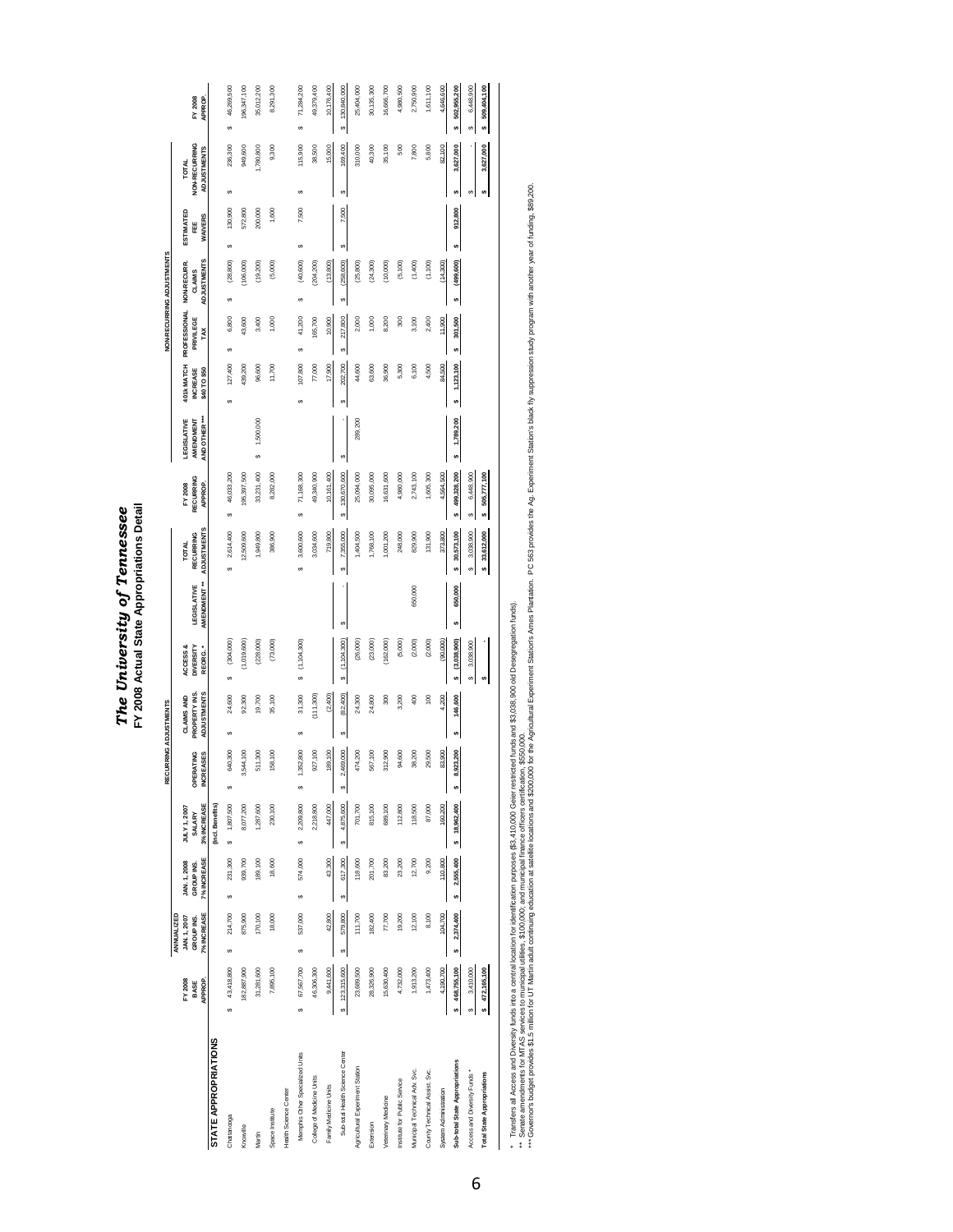|                                                       |                               |                                  | The University of Tennessee<br>State Appropriations Five-Year History |                                                 |                                                  |                                                 |       |
|-------------------------------------------------------|-------------------------------|----------------------------------|-----------------------------------------------------------------------|-------------------------------------------------|--------------------------------------------------|-------------------------------------------------|-------|
|                                                       | FY 2006                       | FY 2007                          | FY 2008                                                               | FY 2009                                         | FY 2010                                          | FY 2006 to FY 2010<br>CHANGE                    |       |
|                                                       | ACTUAL                        | ACTUAL                           | ACTUAL                                                                | PROBABLE                                        | PROPOSED                                         | Amount                                          | ಸಿ    |
| STATE APPROPRIATIONS                                  |                               |                                  |                                                                       |                                                 |                                                  |                                                 |       |
| Chattanooga                                           | 41,310,100<br>ക               | 43,788,200<br>↮                  | 46,269,500<br>↮                                                       | 46,854,700<br>↮                                 | 46,952,900<br>↮                                  | 5,642,800<br>↮                                  | 13.7% |
| Knoxville                                             | 172, 117,000                  | 184,467,600                      | 96,347,100                                                            | 198,714,900                                     | 199,318,400                                      | 27,201,400                                      | 15.8% |
| Martin                                                | 29,604,300                    | 31,672,300                       | 35,012,200                                                            | 33,946,800                                      | 34,000,800                                       | 4,396,500                                       | 14.9% |
| Space Institute                                       | 7,540,900                     | 7,919,600                        | 8,291,300                                                             | 8,389,400                                       | 8,425,500                                        | 884,600                                         | 11.7% |
| <b>Health Science Center</b>                          |                               |                                  |                                                                       |                                                 |                                                  |                                                 |       |
| Memphis Other Specialized Units                       | 33,089,700<br>↮               | 67,851,500<br>↮                  | 71,284,200<br>↮                                                       | 70,897,500<br>↮                                 | 71,395,300<br>↮                                  | 8,305,600<br>↮                                  | 13.2% |
| College of Medicine Units                             | 13, 139, 600                  | 46,073,700                       | 49,379,400                                                            | 49,825,200                                      | 50,186,400                                       | 7,046,800                                       | 16.3% |
| Family Medicine Units                                 | 7,660,700                     | 9,471,000                        | 10,176,400                                                            | 10,279,800                                      | 10,335,500                                       | 2,674,800                                       | 34.9% |
| Total Health Science Center                           | 3,890,000<br>$\tilde{t}$<br>↮ | 123,396,200<br>↮                 | 130,840,000<br>↮                                                      | 131,002,500<br>↮                                | 131,917,200<br>↮                                 | 18,027,200<br>↮                                 | 15.8% |
| Agricultural Experiment Station                       | 22,432,000                    | 24,024,900                       | 25,404,000                                                            | 25,391,700                                      | 25,524,000                                       | 3,092,000                                       | 13.8% |
| Extension                                             | 16,819,100                    | 28,414,300                       | 30,135,300                                                            | 30,460,500                                      | 30,610,700                                       | 3,791,600                                       | 14.1% |
| Veterinary Medicine                                   | 4,523,900                     | 15,705,600                       | 16,666,700                                                            | 16,865,000                                      | 16,916,600                                       | 2,392,700                                       | 16.5% |
| Institute for Public Service                          | 4,930,000                     | 4,734,600                        | 4,980,500                                                             | 5,026,600                                       | 5,065,300                                        | 135,300                                         | 2.7%  |
| Municipal Technical Advisory Service                  | 1,749,000                     | 1,928,300                        | 2,750,900                                                             | 2,783,000                                       | 2,790,100                                        | 1,041,100                                       | 59.5% |
| County Technical Assistance Service                   | 1,322,600                     | 1,484,900                        | 1,611,100                                                             | 1,631,800                                       | 1,632,800                                        | 310,200                                         | 23.5% |
| System Administration                                 | 3,775,000                     | 4,193,200                        | 4,646,600                                                             | 4,584,600                                       | 4,214,900                                        | 439,900                                         | 11.7% |
| <b>Total State Appropriations</b>                     | 440,013,900<br>↮              | 471,729,700<br>↮                 | 502,955,200<br>↔                                                      | 505,651,500<br>↔                                | 507,369,200<br>↔                                 | 67,355,300<br>↮                                 | 15.3% |
| DISTRIBUTION OF FIVE-YEAR CHANGE IN STATE API         | PROPRIATIONS:                 |                                  |                                                                       |                                                 | <b>SALARIES</b>                                  | 23,960,700<br>↔                                 |       |
|                                                       |                               |                                  |                                                                       |                                                 | <b>BENEFITS</b>                                  | 17,565,600                                      |       |
|                                                       |                               |                                  |                                                                       |                                                 | OPERATING                                        | (65, 437, 600)                                  |       |
|                                                       |                               |                                  |                                                                       |                                                 | ONE-TIME ADJUSTMENTS                             | 91,266,600                                      |       |
|                                                       |                               |                                  |                                                                       |                                                 | TOTAL CHANGE                                     | 67,355,300<br>↔                                 |       |
|                                                       |                               |                                  |                                                                       |                                                 |                                                  |                                                 |       |
| <b>NON-RECURRING ADJUSTMENTS:</b><br>Salaries (Bonus) |                               | 3,039,800<br>ക                   |                                                                       | 3,255,300<br>↮                                  |                                                  |                                                 |       |
| <b>Benefits</b>                                       |                               |                                  | 1,123,100<br>↮                                                        | 819,300                                         |                                                  |                                                 |       |
| <b>ARRA Funds</b><br>Operating                        | 256,400<br>↔                  | (1,025,700)                      | 1,591,100                                                             | (17, 736, 000)<br>38,170,400                    | 91,479,900<br>↮                                  | (256, 400)<br>91,479,900<br>↮                   |       |
| Total Non-recurring Adjustments<br>Fee Waivers        | 1,126,100<br>869,700          | 2,974,600<br>960,500<br>$\Theta$ | 3,627,000<br>912,800<br>$\boldsymbol{\Theta}$                         | 25,421,800<br>912,800<br>$\boldsymbol{\varphi}$ | 912,800<br>92,392,700<br>$\pmb{\leftrightarrow}$ | 91,266,600<br>43,100<br>$\pmb{\leftrightarrow}$ |       |
|                                                       |                               |                                  |                                                                       |                                                 |                                                  |                                                 |       |

NOTES: Appropriations for Access and Diversity, Centers of Excellence, and Research Initiatives are not included. There are no appropriations for Chairs of Excellence. **NOTES: Appropriations for Access and Diversity, Centers of Excellence, and Research Initiatives are not included. There are no appropriations for Chairs of Excellence.**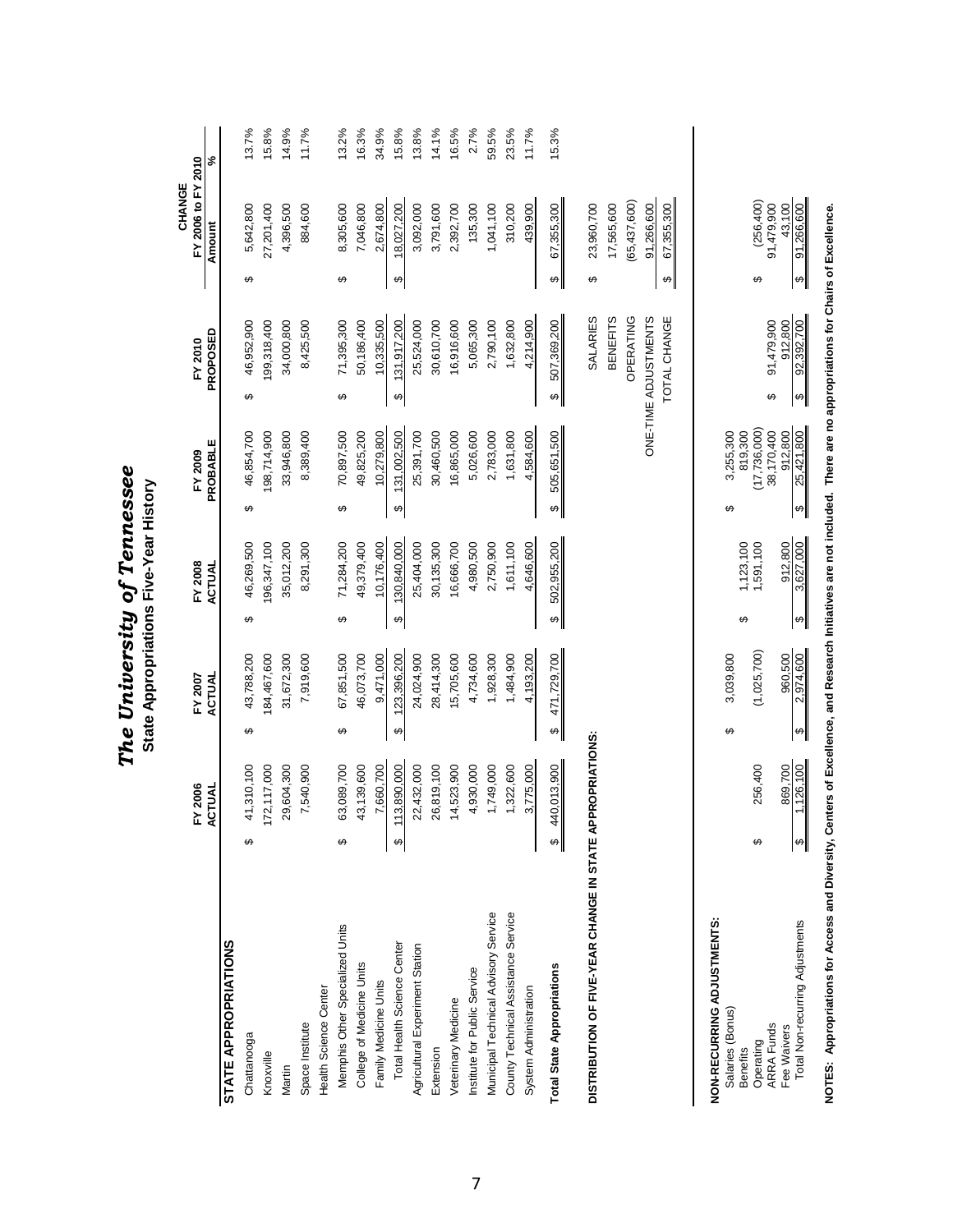|                                   |    | FY 2009                   |   | 2010<br>ŗ           |    | American Recovery and Reinvestment Act (ARRA) |    |                 |                          |          |                      |         |    | FY 2010               |    |                         |   |                        |   | FY 2010 Access and Diversity Funding Distribution |             |
|-----------------------------------|----|---------------------------|---|---------------------|----|-----------------------------------------------|----|-----------------|--------------------------|----------|----------------------|---------|----|-----------------------|----|-------------------------|---|------------------------|---|---------------------------------------------------|-------------|
|                                   |    | Recurring<br><b>State</b> |   | Recurring<br>13.21% |    | Improvement<br><b>State Moe</b>               |    | Restore<br>Base | Stabilization<br>Federal |          | <b>ARRA</b><br>Total |         |    | <b>State</b><br>Total |    | Scholarships<br>Student |   | Recruitment<br>Student |   | Faculty and Staff<br>Recruitment                  |             |
| STATE APPROPRIATIONS              |    | Appropriations            |   | Reductions          |    | to FY 2006                                    |    | Reductions      | to FY 2008               |          | Adjustments          |         |    | Appropriations        |    | and Fellowships         |   | and Retention          |   | and Retention                                     | Total       |
| Chattanooga                       |    | 704,500                   | ↮ | (39, 700)           | ↮  | 41,400                                        | မာ | 39,700          | ↮                        | 0091     | ↮                    | 82,700  | မာ | 747,500               | ↮  | 516,400                 | ↮ | 63,700                 | ↮ | 167,400                                           | \$747,500   |
| Knoxville                         |    | 2,467,100                 |   | (138, 900)          |    | 149,900                                       |    | 143,600         |                          | 6,000    |                      | 299,500 |    | 2,627,700             |    | 2,367,300               |   | 137,900                |   | 122,500                                           | 2,627,700   |
| Martin                            |    | 594,600                   |   | (33,500)            |    | 35,000                                        |    | 33,500          |                          | 1,400    |                      | 69,900  |    | 631,000               |    | 404,000                 |   | 167,000                |   | 60,000                                            | 631,000     |
| Space Institute                   |    | 94,000                    |   | (5,300)             |    | 5,500                                         |    | 5,300           |                          | 200      |                      | 11,000  |    | 99,700                |    | 59,700                  |   | 14,600                 |   | 25,400                                            | 99,700      |
| Health Science Center             |    |                           |   |                     |    |                                               |    |                 |                          |          |                      |         |    |                       |    |                         |   |                        |   |                                                   |             |
| Memphis Other Specialized Units   |    | 1,634,400                 | ↔ | (92,000)            | မာ | 96,000                                        | ↮  | 92,000          | ↔                        | 3,800    | မာ                   | 191,800 | မာ | 1,734,200             | မာ | 1,271,400               | ↮ | 360,000                | ↮ | 102,800                                           | \$1,734,200 |
| College of Medicine Units         |    |                           |   |                     |    |                                               |    |                 |                          |          |                      |         |    |                       |    |                         |   |                        |   |                                                   |             |
| Family Medicine Units             |    |                           |   |                     |    |                                               |    |                 |                          |          |                      |         |    |                       |    |                         |   |                        |   |                                                   |             |
| Total Health Science Center       | မာ | 1,634,400                 | ↮ | (92,000)            | ↮  | 96,000                                        | ക  | 92,000          | ↔                        | 800<br>ო | မာ                   | 191,800 | မာ | 1,734,200             | ↔  | 1,271,400               | ↮ | 360,000                | ↮ | 102,800                                           | \$1,734,200 |
| Agricultural Experiment Station   |    | 120,800                   |   | (6, 800)            |    | 7,100                                         |    | 6,800           |                          | 300      |                      | 14,200  |    | 128,200               |    | 128,200                 |   |                        |   |                                                   | 128,200     |
| Extension                         |    | 118,000                   |   | (6,600)             |    | 6,900                                         |    | 6,600           |                          | 300      |                      | 13,800  |    | 125,200               |    | 19,100                  |   |                        |   | 106,100                                           | 125,200     |
| Veterinary Medicine               |    | 346,600                   |   | 19,500)             |    | 20,300                                        |    | 19,500          |                          | 800      |                      | 40,600  |    | 367,700               |    | 41,400                  |   | 63,300                 |   | 263,000                                           | 367,700     |
| Institute for Public Service      |    | 15,000                    |   | (800)               |    | 800                                           |    | 800             |                          |          |                      | 1,600   |    | 15,800                |    |                         |   |                        |   | 15,800                                            | 15,800      |
| Municipal Technical Advisory Svc. |    | 2,000                     |   | (100)               |    | $\overline{0}$                                |    | $\overline{00}$ |                          |          |                      | 200     |    | 2,100                 |    |                         |   |                        |   | 2,100                                             | 2,100       |
| County Technical Assistance Svc.  |    | 2,000                     |   | (100)               |    | $\overline{0}$                                |    | $\overline{00}$ |                          |          |                      | 200     |    | 2,100                 |    |                         |   |                        |   | 2,100                                             | 2,100       |
| System Administration             |    | 82,900                    |   | (4,700)             |    |                                               |    |                 |                          |          |                      |         |    | 78,200                |    |                         |   |                        |   | 78,200                                            | 78,200      |
| Total State Appropriations        |    | 6,181,900                 |   | $$^{(348,000)}$$    | ↮  | 363,100                                       |    | \$348,000       | ↮                        | 14,400   | ↮                    | 725,500 | ↮  | 6,559,400             | ↮  | 4,807,500               | ↮ | 806,500                | ↮ | 945,400                                           | \$6,559,400 |

The University of Tennessee<br>FY 2010 Proposed Access and Diversity State Appropriations **FY 2010 Proposed Access and Diversity State Appropriations** *The University of Tennessee*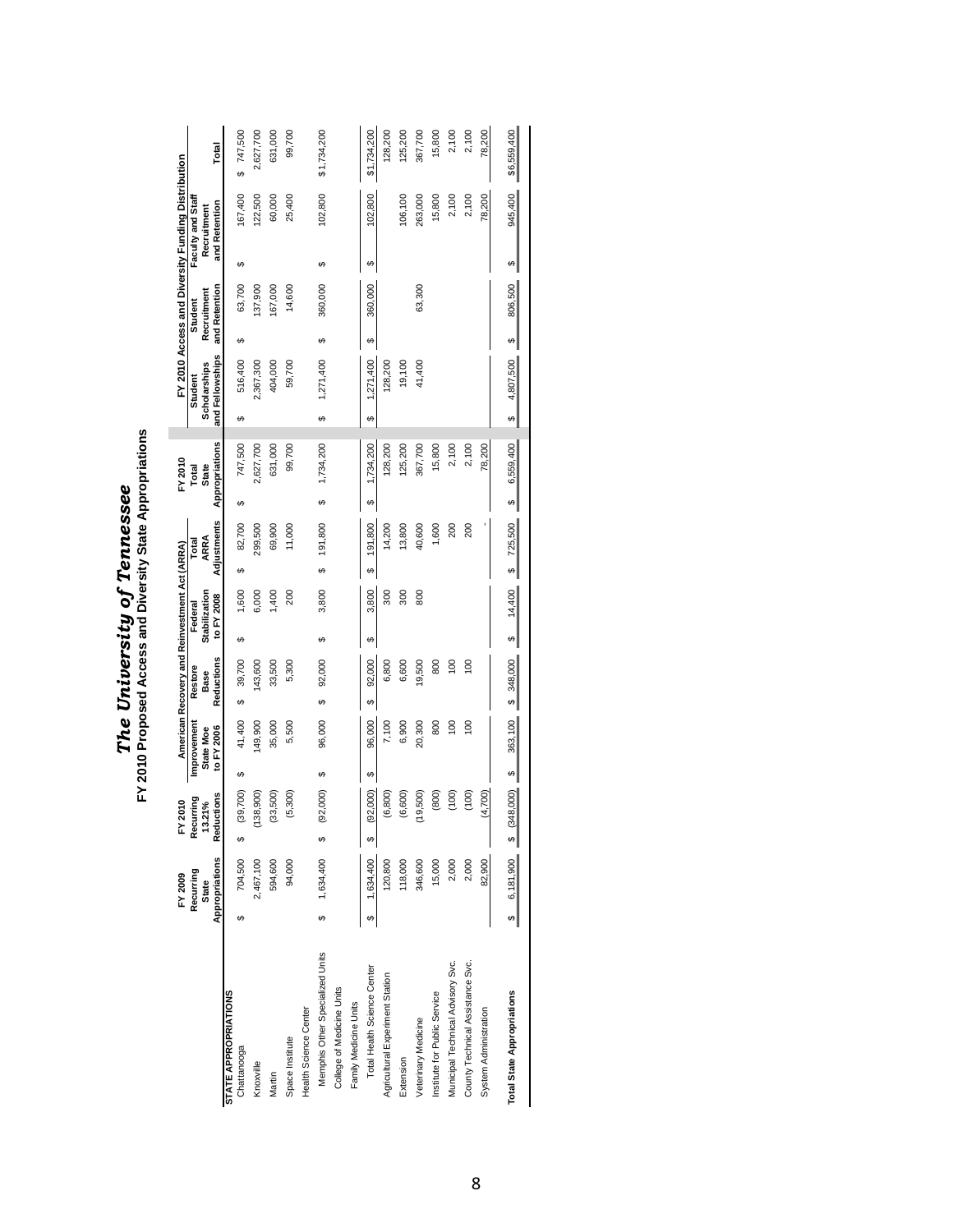|                                    |                          |           |   |                  |   |                            |    |                                   |   | <b>NON-RECURRING ARRA &amp; MOE FUNDS</b> |   |                     |   |                       |
|------------------------------------|--------------------------|-----------|---|------------------|---|----------------------------|----|-----------------------------------|---|-------------------------------------------|---|---------------------|---|-----------------------|
|                                    |                          | FY 2010   |   | <b>OPERATING</b> |   | <b>ADJUSTED</b><br>FY 2010 |    | RESTORE BASE<br><b>ARRA FUNDS</b> |   | STATE<br>MOE                              |   | ARRA & MOE<br>TOTAL |   | ESTIMATED<br>FY 2010  |
|                                    |                          | BASE      |   | REDUCTION        |   | BASE                       |    | <b>REDUCTIONS</b>                 |   | <b>FUNDS</b>                              |   | <b>FUNDS</b>        |   | <b>APPROPRIATIONS</b> |
| STATE APPROPRIATIONS               |                          |           |   |                  |   |                            |    |                                   |   |                                           |   |                     |   |                       |
| Chattanooga                        |                          |           |   |                  |   |                            |    |                                   |   |                                           |   |                     |   |                       |
| Computer Applications              |                          | 819,700   | ↮ | (46, 100)        | ↔ | 773,600                    | ക  | 46,100                            | ↔ | 37,600                                    | ക | 83,700              | ക | 857,300               |
| Knoxville                          |                          |           |   |                  |   |                            |    |                                   |   |                                           |   |                     |   |                       |
| Material Processing                |                          | 689,800   | ക | (38, 800)        | ↮ | 651,000                    | ക  | 38,800                            | ↮ | 31,600                                    | ഗ | 70,400              | ഗ | 721,400               |
| Science Alliance                   |                          | 4,032,300 |   | 227,100          |   | 3,805,200                  |    | 227,100                           |   | 84,700                                    |   | 411,800             |   | 4,217,000             |
| Secure and Sustainable Environment |                          | 772,300   |   | (43,500)         |   | 728,800                    |    | 43,500                            |   | 35,400                                    |   | 78,900              |   | 807,700               |
| Sub-total UT-Knoxville             | $\leftrightarrow$        | 5,494,400 | ↔ | (309, 400)       | ↔ | 5,185,000                  | ↔  | 309,400                           | ↔ | 251,700                                   | ↔ | 561,100             | ↮ | 5,746,100             |
| Martin                             |                          |           |   |                  |   |                            |    |                                   |   |                                           |   |                     |   |                       |
| Agricultural Experiential Learning |                          | 315,100   |   | (17,700)         |   | 297,400                    |    | 17,700                            |   | 14,500                                    |   | 32,200              |   | 329,600               |
| Space Institute                    |                          |           |   |                  |   |                            |    |                                   |   |                                           |   |                     |   |                       |
| Laser Applications                 |                          | 883,900   |   | (49, 800)        |   | 834,100                    |    | 49,800                            |   | 40,600                                    |   | 90,400              |   | 924,500               |
| Health Science Center              |                          |           |   |                  |   |                            |    |                                   |   |                                           |   |                     |   |                       |
| Molecular Resource Center          |                          | 663,400   | ക | (37,300)         | ക | 626,100                    | မာ | 37,300                            | ക | 30,400                                    | ക | 67,700              | ക | 693,800               |
| Neuroscience                       |                          | 643,500   |   | (36, 200)        |   | 607,300                    |    | 36,200                            |   | 29,500                                    |   | 65,700              |   | 673,000               |
| Pediatric Pharmacokinetics         |                          | 261,600   |   | (14, 700)        |   | 246,900                    |    | 14,700                            |   | 12,000                                    |   | 26,700              |   | 273,600               |
| Sub-total Health Science Center    | ↔                        | 1,568,500 | ↮ | (88, 200)        | ↮ | 1,480,300                  | ↮  | 88,200                            | ↔ | 71,900                                    | ↔ | 160,100             | ↮ | 1,640,400             |
| Veterinary Medicine                |                          |           |   |                  |   |                            |    |                                   |   |                                           |   |                     |   |                       |
| Livestock Diseases                 |                          | 541,600   |   | (30, 500)        |   | 511,100                    |    | 30,500                            |   | 24,800                                    |   | 55,300              |   | 566,400               |
| <b>Total State Appropriations</b>  | $\overline{\mathcal{L}}$ | 9,623,200 | ↮ | (541, 700)       | ↔ | 9,081,500                  | ↔  | 541,700                           | ↮ | 441,100                                   | ↮ | 982,800             | ↮ | 10,064,300            |
|                                    |                          |           |   |                  |   |                            |    |                                   |   |                                           |   |                     |   |                       |

ARRA (American Recovery and Reinvestment Act) federal stimulus funds<br>MOE (Maintenance of Effort) state matching funds ARRA (American Recovery and Reinvestment Act) federal stimulus funds MOE (Maintenance of Effort) state matching funds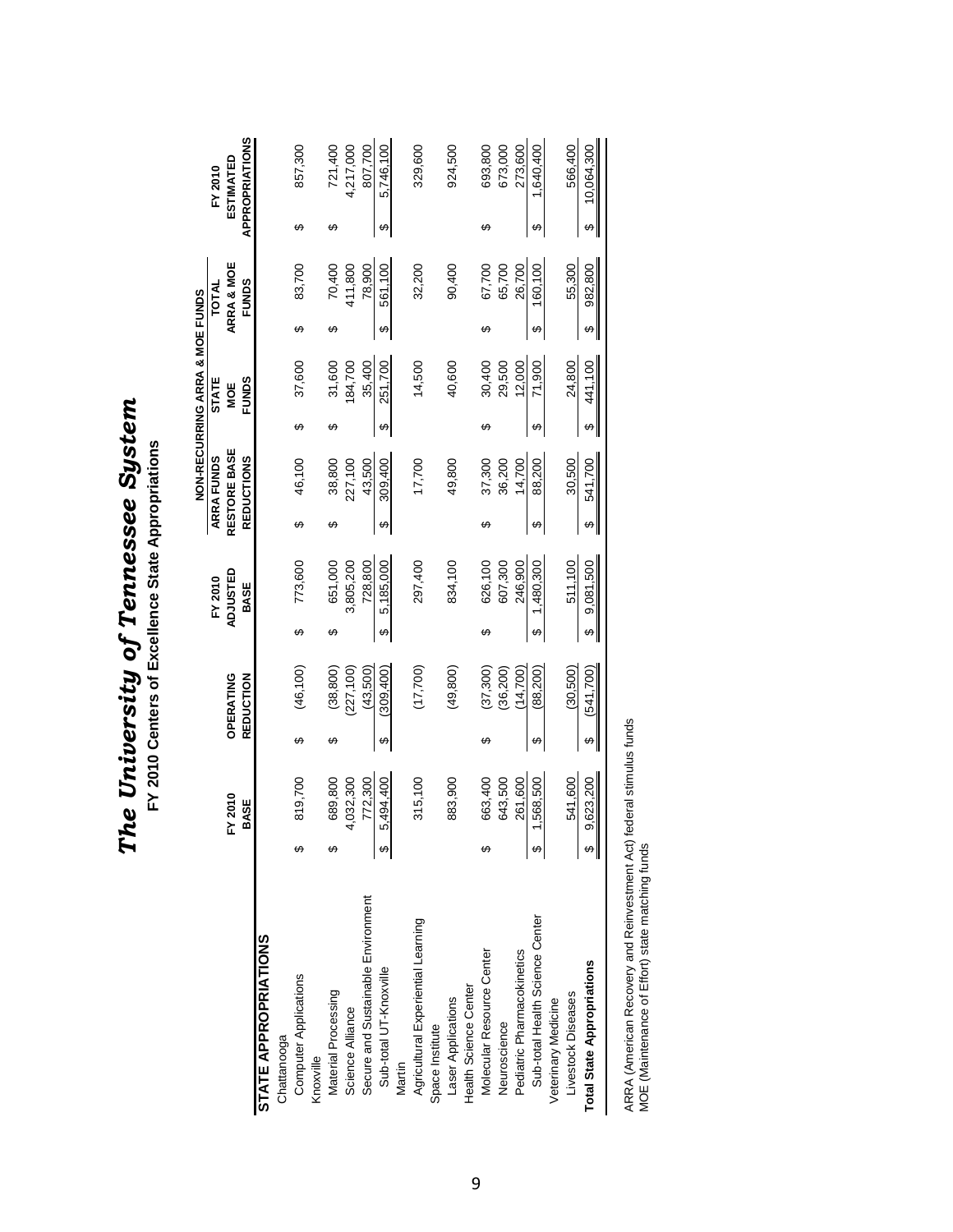#### *The University of Tennessee*

**FY 2010 Budget Summary**

Unrestricted Current Funds Revenues, Expenditures and Transfers

|                                          |                     |                     |                     | <b>CHANGE</b>               |           |
|------------------------------------------|---------------------|---------------------|---------------------|-----------------------------|-----------|
|                                          | <b>FY 2008</b>      | FY 2009             | FY 2010             | <b>Probable to Proposed</b> |           |
|                                          | <b>ACTUAL</b>       | <b>PROBABLE</b>     | <b>PROPOSED</b>     | Amount                      | %         |
| <b>EDUCATIONAL AND GENERAL</b>           |                     |                     |                     |                             |           |
| <b>Revenues</b>                          |                     |                     |                     |                             |           |
| <b>Tuition &amp; Fees</b>                | \$<br>346,035,411   | \$<br>362,830,200   | \$<br>392,480,389   | \$<br>29,650,189            | 8.2%      |
| <b>State Appropriations</b>              | \$<br>509,404,100   | \$<br>473,663,000   | \$<br>421,723,200   | (51,939,800)<br>\$          | $-11.0%$  |
| ARRA and MOE *                           |                     | 38,500,100          | 92,205,400          | 53,705,300                  | 139.5%    |
| Sub-total State Appropriations           | \$<br>509,404,100   | \$<br>512,163,100   | \$<br>513,928,600   | 1,765,500<br>\$             | 0.3%      |
| <b>Grants &amp; Contracts</b>            | 74,399,100          | 72,308,407          | 45,267,886          | (27,040,521)                | $-37.4%$  |
| Sales & Services                         | 52,690,993          | 49,622,612          | 48,292,272          | (1,330,340)                 | $-2.7%$   |
| Investment Income                        | 24,460,896          | 13,000,000          | 13,000,000          |                             |           |
| <b>Other Sources</b>                     | 43,927,525          | 39,273,426          | 37, 167, 371        | (2, 106, 055)               | $-5.4%$   |
| <b>Total Revenues</b>                    | \$<br>1,050,918,025 | \$1,049,197,745     | \$1,050,136,518     | \$<br>938,773               | 0.1%      |
| <b>Expenditures and Transfers</b>        |                     |                     |                     |                             |           |
| Instruction                              | \$<br>433,964,197   | \$<br>467,134,599   | \$<br>452,747,579   | \$(14, 387, 020)            | $-3.1%$   |
| Research                                 | 74,843,064          | 76,304,435          | 63,623,455          | (12,680,980)                | $-16.6%$  |
| <b>Public Service</b>                    | 68,744,835          | 71,585,295          | 71,226,144          | (359, 151)                  | $-0.5%$   |
| Academic Support                         | 116,336,361         | 119,872,138         | 122,465,778         | 2,593,640                   | 2.2%      |
| <b>Student Services</b>                  | 72,341,186          | 74,108,731          | 72,066,709          | (2,042,022)                 | $-2.8%$   |
| <b>Institutional Support</b>             | 105,311,063         | 119,595,267         | 106,756,549         | (12,838,718)                | $-10.7%$  |
| Operation & Maintenance of Plant         | 97,819,062          | 106,283,410         | 123,736,705         | 17,453,295                  | 16.4%     |
| Scholarships & Fellowships               | 48,299,375          | 59,512,688          | 61,809,248          | 2,296,560                   | 3.9%      |
| Sub-total Expenditures                   | 1,017,659,143<br>\$ | 1,094,396,563<br>\$ | \$1,074,432,167     | \$(19,964,396)              | $-1.8%$   |
| Mandatory Transfers (In)/Out             | 6,339,175           | 6,122,741           | 6,656,751           | 534,010                     | 8.7%      |
| Non-Mandatory Transfers (In)/Out         | 14,115,383          | (34, 391, 558)      | (23, 757, 217)      | 10,634,341                  | $-30.9%$  |
| <b>Total Expenditures and Transfers</b>  | \$1,038,113,701     | \$1,066,127,746     | \$1,057,331,701     | \$<br>(8,796,045)           | $-0.8%$   |
| <b>Fund Balance Addition/(Reduction)</b> | \$<br>12,804,324    | (16,930,001)<br>\$  | \$<br>(7, 195, 183) | \$<br>9,734,818             |           |
| <b>AUXILIARIES</b>                       |                     |                     |                     |                             |           |
| <b>Revenues</b>                          | \$<br>166,939,489   | \$<br>175,709,108   | \$<br>188,757,194   | \$<br>13,048,086            | 7.4%      |
|                                          |                     |                     |                     |                             |           |
| <b>Expenditures and Transfers</b>        |                     |                     |                     |                             |           |
| Expenditures                             | \$<br>130,303,245   | \$<br>127,647,408   | \$<br>136,413,504   | \$<br>8,766,096             | 6.9%      |
| <b>Mandatory Transfers</b>               | 16,321,163          | 26,345,452          | 28,503,162          | 2,157,710                   | 8.2%      |
| Non-Mandatory Transfers                  | 19,111,727          | 21,747,337          | 23,805,594          | 2,058,257                   | 9.5%      |
| <b>Total Expenditures and Transfers</b>  | \$<br>165,736,135   | \$<br>175,740,197   | \$<br>188,722,260   | \$<br>12,982,063            | 7.4%      |
| <b>Fund Balance Addition/(Reduction)</b> | \$<br>1,203,354     | \$<br>(31,089)      | \$<br>34,934        | \$<br>66,023                |           |
| <b>TOTALS</b>                            |                     |                     |                     |                             |           |
| <b>Revenues</b>                          | \$1,217,857,514     | \$1,224,906,853     | \$1,238,893,712     | \$<br>13,986,859            | 1.1%      |
| <b>Expenditures and Transfers</b>        |                     |                     |                     |                             |           |
| Expenditures                             | \$1,147,962,388     | \$1,222,043,971     | \$1,210,845,671     | \$(11, 198, 300)            | $-0.9%$   |
| <b>Mandatory Transfers</b>               | 22,660,339          | 32,468,193          | 35,159,913          | 2,691,720                   | 8.3%      |
| Non-Mandatory Transfers                  | 33,227,109          | (12,644,221)        | 48,377              | 12,692,598                  | $-100.4%$ |
| <b>Total Expenditures and Transfers</b>  | \$<br>1,203,849,836 | 1,241,867,943<br>\$ | 1,246,053,961<br>\$ | \$<br>4,186,018             | 0.3%      |
| <b>Fund Balance Addition/(Reduction)</b> | \$                  | \$                  | \$                  | \$                          |           |
|                                          | 14,007,678          | (16, 961, 090)      | (7, 160, 249)       | 9,800,841                   |           |

\* American Recovery and Reinvestment Act federal stimulus funds and Maintenance of Effort state matching funds.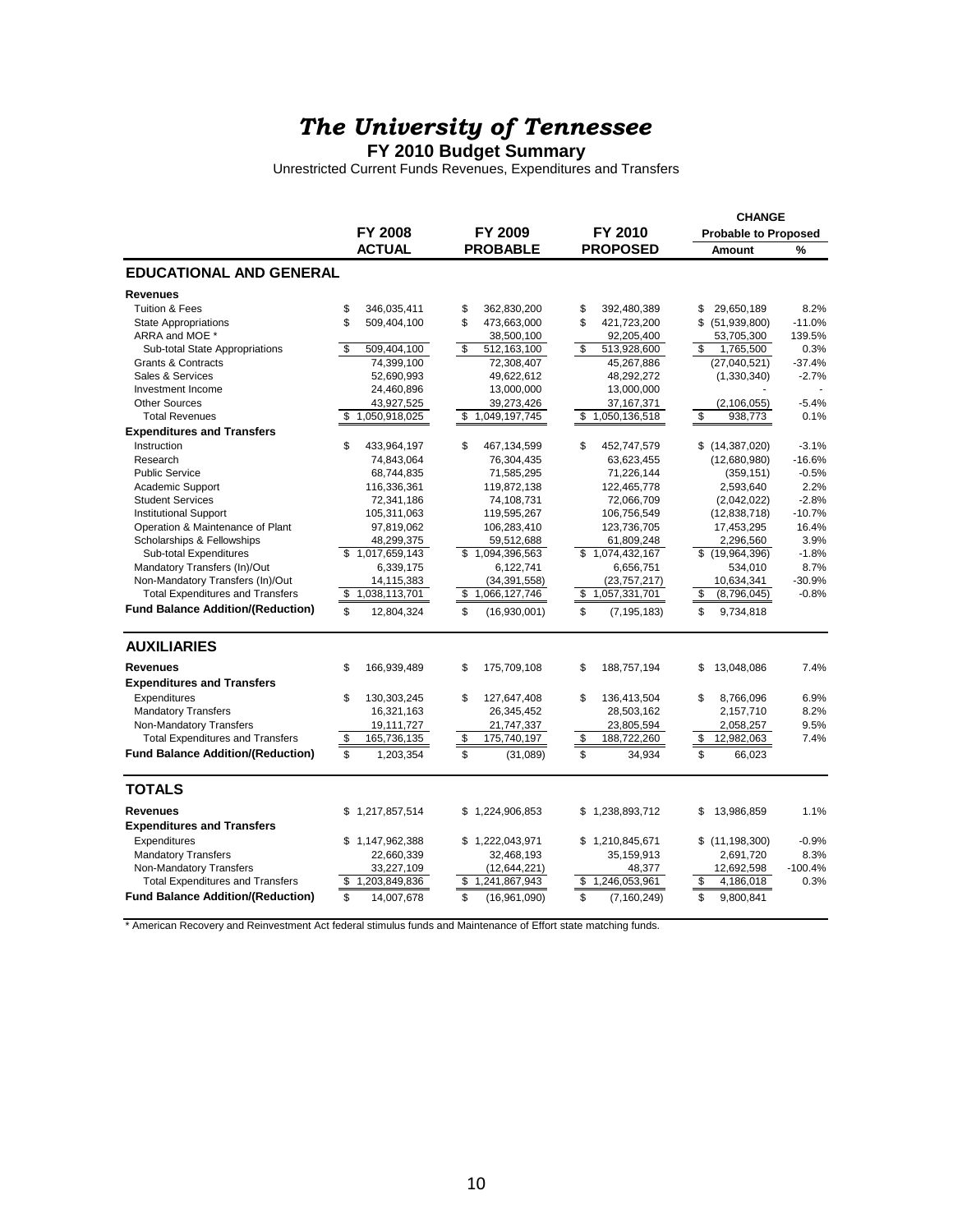#### *The University of Tennessee*

**FY 2010 Budget Summary**

Auxiliary Enterprises Funds Revenues, Expenditures and Transfers

|                                          |                       |               |                           |                 |    |                 |                 | <b>CHANGE</b>               |          |
|------------------------------------------|-----------------------|---------------|---------------------------|-----------------|----|-----------------|-----------------|-----------------------------|----------|
|                                          |                       | FY 2008       |                           | FY 2009         |    | FY 2010         |                 | <b>Probable to Proposed</b> |          |
|                                          |                       | <b>ACTUAL</b> |                           | <b>PROBABLE</b> |    | <b>PROPOSED</b> |                 | Amount                      | $\%$     |
| <b>HOUSING</b>                           |                       |               |                           |                 |    |                 |                 |                             |          |
| <b>Revenues</b>                          | \$                    | 40,608,035    | \$                        | 50,509,738      | \$ | 51,229,631      | \$              | 719,893                     | 1.4%     |
| <b>Expenditures and Transfers</b>        |                       |               |                           |                 |    |                 |                 |                             |          |
| Expenditures                             | \$                    | 33,935,956    | \$                        | 37.778.242      | \$ | 37,985,828      | \$              | 207,586                     | 0.5%     |
| <b>Mandatory Transfers</b>               |                       | 5,557,197     |                           | 11.143.015      |    | 11,999,231      |                 | 856,216                     | 7.7%     |
| Non-Mandatory Transfers                  |                       | 1,855,644     |                           | 1,632,273       |    | 1,323,567       |                 | (308, 706)                  | $-18.9%$ |
| <b>Total Expenditures and Transfers</b>  | \$                    | 41,348,797    | \$                        | 50,553,530      | \$ | 51,308,626      | \$              | 755,096                     | 1.5%     |
| <b>Fund Balance Addition/(Reduction)</b> | \$                    | (740, 762)    | \$                        | (43, 792)       | \$ | (78, 995)       | \$              | (35, 203)                   |          |
| <b>FOOD SERVICE</b>                      |                       |               |                           |                 |    |                 |                 |                             |          |
| <b>Revenues</b>                          | \$                    | 4,524,267     | \$                        | 4,410,388       | \$ | 4.348.388       | \$              | (62,000)                    | $-1.4%$  |
| <b>Expenditures and Transfers</b>        |                       |               |                           |                 |    |                 |                 |                             |          |
| Expenditures                             | \$                    | 1,920,880     | \$                        | 2,261,439       | \$ | 1,948,955       | \$              | (312, 484)                  | $-13.8%$ |
| <b>Mandatory Transfers</b>               |                       |               |                           |                 |    |                 |                 |                             |          |
| Non-Mandatory Transfers                  |                       | 1,950,683     |                           | 2,031,845       |    | 2,212,223       |                 | 180,378                     | 8.9%     |
| <b>Total Expenditures and Transfers</b>  | $\boldsymbol{\theta}$ | 3,871,563     | $\boldsymbol{\mathsf{s}}$ | 4,293,284       | \$ | 4,161,178       | \$              | (132, 106)                  | $-3.1%$  |
| <b>Fund Balance Addition/(Reduction)</b> | \$                    | 652,704       | \$                        | 117,104         | \$ | 187,210         | \$              | 70,106                      |          |
| <b>BOOKSTORES</b>                        |                       |               |                           |                 |    |                 |                 |                             |          |
| <b>Revenues</b>                          | \$                    | 26,457,226    | \$                        | 23,884,938      | \$ | 22,946,155      | \$              | (938, 783)                  | $-3.9%$  |
| <b>Expenditures and Transfers</b>        |                       |               |                           |                 |    |                 |                 |                             |          |
| Expenditures                             | \$                    | 24,189,095    | \$                        | 21,417,451      | \$ | 20,356,336      | \$              | (1,061,115)                 | $-5.0%$  |
| <b>Mandatory Transfers</b>               |                       | 51,305        |                           | 109,418         |    | 109,418         |                 |                             |          |
| Non-Mandatory Transfers                  |                       | 1,977,255     |                           | 2,074,239       |    | 2,013,327       |                 | (60, 912)                   | $-2.9%$  |
| <b>Total Expenditures and Transfers</b>  | \$                    | 26,217,655    | \$                        | 23,601,108      | \$ | 22,479,081      | \$              | (1, 122, 027)               | $-4.8%$  |
| <b>Fund Balance Addition/(Reduction)</b> | \$                    | 239,571       | \$                        | 283,830         | \$ | 467,074         | \$              | 183,244                     |          |
|                                          |                       |               |                           |                 |    |                 |                 |                             |          |
| <b>PARKING</b>                           |                       |               |                           |                 |    |                 |                 |                             |          |
| <b>Revenues</b>                          | \$                    | 10,167,828    | \$                        | 10,396,531      | \$ | 11,595,196      | \$              | 1,198,665                   | 11.5%    |
| <b>Expenditures and Transfers</b>        |                       |               |                           |                 |    |                 |                 |                             |          |
| Expenditures                             | \$                    | 6,122,749     | \$                        | 6,799,873       | \$ | 7,936,418       | \$              | 1,136,545                   | 16.7%    |
| <b>Mandatory Transfers</b>               |                       | 2,247,556     |                           | 2,662,954       |    | 2,839,448       |                 | 176,494                     | 6.6%     |
| Non-Mandatory Transfers                  |                       | 1,442,212     |                           | 920,144         |    | 805,770         |                 | (114, 374)                  | $-12.4%$ |
| <b>Total Expenditures and Transfers</b>  | \$                    | 9,812,517     | \$                        | 10,382,971      | \$ | 11,581,636      | \$              | 1,198,665                   | 11.5%    |
| <b>Fund Balance Addition/(Reduction)</b> | \$                    | 355,311       | \$                        | 13,560          | \$ | 13,560          | \$              |                             |          |
| <b>ATHLETICS</b>                         |                       |               |                           |                 |    |                 |                 |                             |          |
| <b>Revenues</b>                          | \$                    | 78,628,133    | \$                        | 79,506,589      | \$ | 90,636,589      | \$              | 11,130,000                  | 14.0%    |
| <b>Expenditures and Transfers</b>        |                       |               |                           |                 |    |                 |                 |                             |          |
| Expenditures                             | \$                    | 57,525,620    | \$                        | 52,713,474      | \$ | 60,497,389      | \$              | 7,783,915                   | 14.8%    |
| <b>Mandatory Transfers</b>               |                       | 8,183,667     |                           | 12,125,000      |    | 13,250,000      |                 | 1,125,000                   | 9.3%     |
| Non-Mandatory Transfers                  |                       | 12,619,795    |                           | 14,668,115      |    | 16,889,200      |                 | 2,221,085                   | 15.1%    |
| <b>Total Expenditures and Transfers</b>  | \$                    | 78,329,083    | \$                        | 79,506,589      | \$ | 90,636,589      | \$              | 11,130,000                  | 14.0%    |
| <b>Fund Balance Addition/(Reduction)</b> | \$                    | 299,050       | \$                        |                 | \$ |                 | \$              |                             |          |
| <b>OTHER</b>                             |                       |               |                           |                 |    |                 |                 |                             |          |
| <b>Revenues</b>                          | \$                    | 6,554,000     | \$                        | 7,000,924       | \$ | 8,001,235       | \$              | 1,000,311                   | 14.3%    |
| <b>Expenditures and Transfers</b>        |                       |               |                           |                 |    |                 |                 |                             |          |
| Expenditures                             | \$                    | 6,608,946     | \$                        | 6,676,929       | \$ | 7,688,578       | \$              | 1,011,649                   | 15.2%    |
| <b>Mandatory Transfers</b>               |                       | 281,437       |                           | 305,065         |    | 305,065         |                 |                             |          |
| Non-Mandatory Transfers                  |                       | (733, 863)    |                           | 420,721         |    | 561,507         |                 | 140,786                     | 33.5%    |
| <b>Total Expenditures and Transfers</b>  | \$                    | 6,156,520     | \$                        | 402,715,        | \$ | 8,555,150       | \$              | 1,152,435                   | 15.6%    |
| <b>Fund Balance Addition/(Reduction)</b> | \$                    | 397,480       | $\overline{\mathbb{S}}$   | (401, 791)      | \$ | (553, 915)      | \$              | (152, 124)                  |          |
|                                          |                       |               |                           |                 |    |                 |                 |                             |          |
| <b>TOTAL</b>                             |                       |               |                           |                 |    |                 |                 |                             |          |
| <b>Revenues</b>                          | \$                    | 166,939,489   | \$                        | 175,709,108     | \$ | 188,757,194     | \$              | 13,048,086                  | 7.4%     |
| <b>Expenditures and Transfers</b>        |                       |               |                           |                 |    |                 |                 |                             |          |
| Expenditures                             | \$                    | 130,303,245   | \$                        | 127,647,408     | S  | 136,413,504     | \$              | 8,766,096                   | 6.9%     |
| <b>Mandatory Transfers</b>               |                       | 16,321,163    |                           | 26,345,452      |    | 28,503,162      |                 | 2,157,710                   | 8.2%     |
| Non-Mandatory Transfers                  |                       | 19,111,727    |                           | 21,747,337      |    | 23,805,594      |                 | 2,058,257                   | 9.5%     |
| <b>Total Expenditures and Transfers</b>  | \$                    | 165,736,135   | \$                        | 175,740,197     | \$ | 188,722,260     | \$              | 12,982,063                  | 7.4%     |
| <b>Fund Balance Addition/(Reduction)</b> | \$                    | 1,203,354     | \$                        | (31,089)        | \$ | 34,934          | $\overline{\$}$ | 66,023                      |          |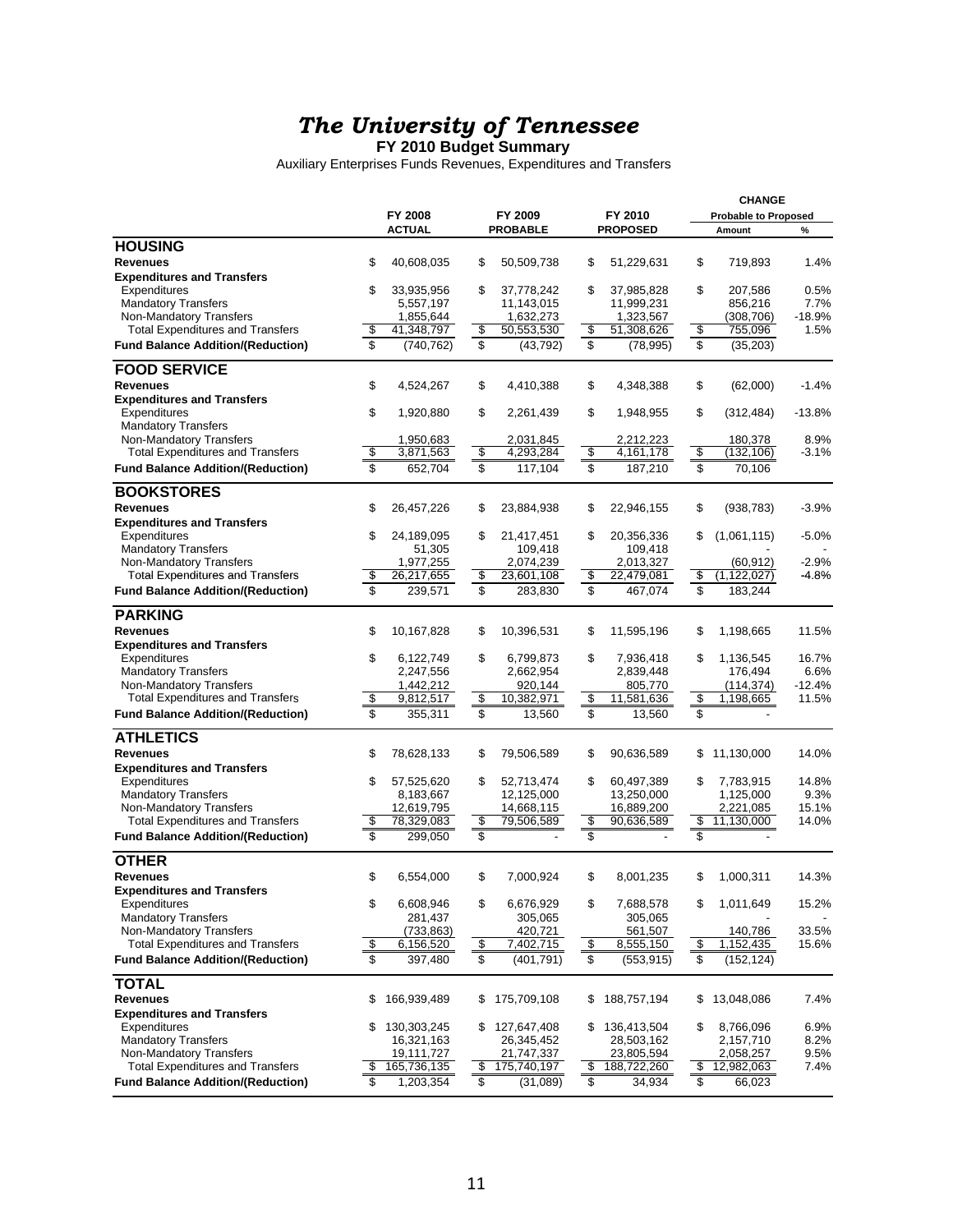## The University of Tennessee *The University of Tennessee* FY 2010 Budget Summary **FY 2010 Budget Summary**

Unrestricted and Restricted Current Funds Revenues, Expenditures and Transfers Unrestricted and Restricted Current Funds Revenues, Expenditures and Transfers

 $\begin{array}{r} 1.4\% \\ 8.3\% \\ 7.00.4\% \\ -1.2\% \end{array}$ 8.2%<br>-10.7%<br>139.3%  $1.7%$ <br>-2.7%  $-2.5%$ 2.3% 7.5%  $6.9%$ <br>  $6.2%$ <br>  $6.5%$ <br>  $7.4%$ 2.8% Tuition & Fees 346,035,411 \$ 346,035,411 \$ 362,830,200 \$ 362,830,200 \$ 392,480,389 \$ 392,480,389 \$ 29,650,189 \$ 8.2% State Appropriations 509,404,100 \$ 24,353,989 \$ 533,758,089 \$ 473,663,000 \$ 22,477,882 \$ 496,140,882 \$ 421,723,200 \$ 21,261,800 \$ 442,985,000 \$ (53,155,882) \$ -10.7% ARRA and MOE \* 38,500,100 441,100 38,941,200 92,205,400 982,800 93,188,200 54,247,000 139.3% Sub-total State Appropriations \$ 22,353,092,092,092,092,092,092,09 \$ 52,374,000 \$ 52,912,100 \$ 52,929,090 \$ 535,092,173,000 \$ 512,192,192,192,192,192,173,090 \$ 52,242,124,600 \$ 536,092,173,200 \$ 536,092,173,09 \$ 0.2%,173,0 Grants & Contracts 966,356,480 440,755,579 437,755,755,755,755,308,480 45,267,308,480 468,357,886 468,3964 513,687,239 1.7%;<br>Grants & Contracts 513,658,599 1.7%; Sales & Services 52,690,993 52,690,993 49,622,612 - 49,622,612 - 49,622,612 - 49,622,612 48,292,272 48,292,272 48,292,272 48,093 48,093 48,093 48,093 48,093 48,093 48,093 48,093 48,093 48,093 48,093 48,093 48,093 48,093 48 Other Sources 43,927,525 64,610,912 108,538,438 39,273,426 64,039,177 103,312,603 37,167,371 63,531,124 100,698,495 (2,614,108) -2.5% Total Revenue 1,050,918,025 \$ 455,321,381 \$ 1,506,239,406 \$ 1,049,197,745 \$ 519,716,477 \$ 1,568,914,222 \$ 1,050,136,518 \$ 554,161,802 \$ 1,604,298,320 \$ 35,384,098 \$ 2.3% INSTRUCTION \$ 575,964,197 \$ 524,47,576,767,572,745,745,745,7484,484,599,89 \$ 562,573,572,484 \$ 575,677,127 \$ 575,677,127 \$ 575,677,127 \$ 575,677,127 \$ 575,677,127 \$ 123,572,479 \$ 575,677,577,127 \$ 12,989,584 \$ 3.48 \$ 3.48 Research 74,843,064 140,437,145 215,209,304,35,435 19.214,077,12,077,12,079,098 197,12,098 197,12,09 197,145 198,079 197,145 197,146,979 197,145 197,146,979 197,145 198,079 197,145 198,079 197,119 197,119 197,119 197,119 1 Public Service 68,744,835 67,315,965,55 67,315,985,295 71,585,295 62,732,48,332,48,334,027 71,226,144 62,732,495 135,592,499 1,588,472 12% 1.2% Academic Support 116,336,361 119,854,894 11,994 11,994 11,994 135,138 125,459,138 125,468 136,602,441 5,270,364 136,602,241 12,694 11,994 14,1394 122,469,241 5,270,384 122,469,241 14,1364 14,136,464 14,1364 14,1364 14,1364 Student Services 73,941,186 3,634,047 75,975,234 74,108,731 1,522,194 1,523,09,925 74,108,731 72,009 73,034,047 73,939,050 73,034,047 75,975,034,047 73,031,2750, Institutional Support 105,311,063 2,4230,274 107,541,358 12,410,200 106,756,587 12,410,628 106,756,548 106,758,110 100,219,177 107,594,000 109,219,177 10.5% Operation & Maintenance of Plant 123,537,57,757,757,761 123,3164,531 123,795,831,062 106,291 145,469 145,319,07<br>Operation & Plant 123,57,57,57,57,57,57,57,57,57,68,310 106,258,310 106,258,3170,57,000 106,301 16.531,757,57, Scholarships & Fellowships 48,299,375 119,494,877 167,794,251 59,512,688 148,229,537 207,742,225 61,809,248 150,977,612 212,786,860 5,044,635 2.4% Sub-total Expenditures \$ 1,017,659,178,1437,174,37,177,414,177,414,177,414,177,414,177,432,17,672,17,57,483,19<br>Sub-total Sub-total States \$ 1,432,167,183,183,167,17,432,17,78,48,19,19,17,17,44,17,17,4,4,17,17,4,37,17,17,4 MandatoryTransfers (In)/Out 6.339,175 6.339,175 6.339,175 6.339,175 6.339,175 6.339,175 6.356,751 6.356,751 82% Mandatory Transfers (In)/Out 6,339,1756,339,1756,339,1756,122,7416,339,1756,122,7416,394,39,1566,7516,757,7771<br>Non-Mandatory Transfers (In)/Out 14,115,383 14,115,383 14,115,383 14,115,383 (34,391,558) (23,757,217) (23,757, Total Expenditures and Transfers 1,038,113,701 \$ 433,389,077 \$ 1,471,502,778 \$ 1,066,127,746 \$ 519,720,670 \$ 1,585,848,416 \$ 1,057,331,701 \$ 554,979,383 \$ 1,612,311,084 \$ 26,462,668 \$ 1.7% Revenues 167,299,09,000,000,000,000,000,000,000 \$ 178,709,000,000,000 \$ 178,99,000,000 \$ 178,99,000,000 \$ 178,00<br>A 190,000,000,000,000,000,000,000,000 \$ 190,000,000,000,000,000 \$ 13,223,09,000,000 \$ 13,223,09,000 \$ 13,22,0 expenditures a 139,01,21,817 \$ 130,01,000 \$ 130,01,000 \$ 136,000,000 \$ 136,000,000 \$ 138,304 \$ 138,304 \$ 138,40<br>138,300,000,000 \$ 138,400,000 \$ 138,400,000 \$ 136,400,000,000 \$ 1,900,000 \$ 138,404 \$ 138,400,000 \$ 6.9% \$ 6.9 MandatoryTransfers 16,321,163 16,321,163 16,321,163 26,345,452 26,345,452 26,345,452 28,503,162 28,503,162 2,157,710 8.2% Non-Mandatory Transfers 19,111,727 19,111,727 19,111,727 21,747,337 21,747,337 23,805,594 23,805,594 23,805,594 20,058,257 9.5% Total Expenditures and Transfers 165,732,881 \$ 166,197 \$ 175,740,197 \$ 177,495,197 \$ 188,722,288 \$ 10,000 \$ 10,000 \$ 1,000 \$ 1,000,000 \$ 1,000,000 \$ 1,000,000 \$ 1,9168,722,260 \$ 1,915,063 **Revenues** \$ 1,217,187,1514 \$ 456,51514 \$ 1,457,169,833,128,169,1194,154,194,194,194,194,194,194,194,169,18,104 \$ 1,231,218,124,185,514 \$ 1,294,512,185,514 \$ 1,294,514 \$ 1,894,895,512,956,512,956,512,185,514 \$ 4.65,1956,18 Expenditures \$ 433,855,812,962,8188 \$ 556,817,671,455,817,671,455,871 \$ 521,445,671 \$ 1,210,831,871 \$ 1,210,847,574,255,4745,671 \$ 1,767,054,059 \$ 1,210,847,574,235,4745,671 \$ 1,767,052,054,81 \$ 1,255,413 \$ 1.58,187,054,21 Mandatory Transfers 35,159,9139 32,460,339 22,460,339 32,468,193 32,468,193 32,468,193 35,159,913 35,159,913 3<br>Математур 35,159,913 35,159,913 35,159,913 32,468,193 32,468,193 32,468,193 32,468,193 32,468,193 35,159,913 3 Probable to Proposed Investment Income 24,460,896 24,460,896 13,000,000 - 13,000,000 13,000,000 13,000,000 - - **Probable to Proposed Unrestricted Restricted Total Unrestricted Restricted Total Unrestricted Restricted Total Amount %** CHANGE **CHANGE** 29,650,189<br>(53,155,882)<br>54,247,000<br>1091 118  $\begin{array}{c} \n 1,588,472 \\
 \hline\n 5,270,354 \\
 (2,031,275) \\
 (12,785,110)\n \end{array}$ 5,044,635<br>15,294,317<br>534,010<br>10,634,341 8,941,096<br>2,157,710 2,691,720<br>12,692,598  $(1,330,340)$  $(12, 230, 119)$  $(2,614,108)$ 17,453,316 66,023  $$24,235,413$ 35,384,098 12,985,044 8,921,430 **Revenues Less Expend. & Transfers** 12,804,324 \$ 21,932,304 \$ 34,736,628 \$ (16,930,001) \$ (4,193) \$ (16,934,194) \$ (7,195,183) \$ (817,581) \$ (8,012,764) \$ 8,921,430 \$ 13,223,086 13,157,063 RCO199 \$ 75.0116 \$ - \$ 75.0116 \$ 6801.162 \$ - \$ (6801.162) \$ 98,0202.11 \$ 71511725 \$ 1,81,00211 \$ \$ 34,934,084 \$ 48,607,184 8,587,239 26.462.66 Amount  $\omega$ မှာမှာ  $\omega$ မ  $\theta$ 261,846,979<br>135,922,499<br>136,602,241<br>73,599,650<br>709,219,177 392,480,389<br>442,985,000<br>93,188,200<br>536,173,200 48,292,272<br>13,000,000<br>100,698,495 212,786,860<br>1,629,411,550<br>6,656,751 28,503,162<br>23,805,594 35,159,913<br>48.377 23,757,217 190,622,260<br>34,934 575,677,127 123,757,017 (8,012,764 138,313,504 \$1,767,725,054 513,653,964 ,604,298,320 190,657,194 1,794,955,514 Total  $\omega$ Ø Ø FY 2010 PROPOSED **FY 2008 ACTUAL FY 2009 PROBABLE FY 2010 PROPOSED**  $\begin{array}{r}\n\text{$21,261,800} \\
\text{982,800} \\
\text{\text{\textsterling}}\n\end{array}$ 63,531,124<br>554,161,802 150,977,612<br>\$554,979,383  $(817, 581)$ 1,900,000 1,900,000 1,900,000 556,061,802 556,879,383 468.386.078 122,929,548 198,223,524 554979383 Restricted  $\theta$  $\omega$ Ø Ø ⊶<br>∽ 392,480,389<br>421,723,200<br>92,205,400<br>513,928,600 48,292,272<br>13,000,000<br>37,167,371 71,226,144<br>122,465,778<br>72,066,709<br>106,756,549 61,809,248<br>\$1,074,432,167<br>6,656,751<br>6,656,751 35,159,913<br>48.377 452,747,579 123,736,705  $(7, 195, 183)$ 188,757,194 188,722,260 34,934 \$1,238,893,712 \$1,210,845,671 63,623,455 Unrestricted 45,267,886 1,050,136,518 (23,757,217)<br>1.057,331.701 23,805,594  $\epsilon$ 274,077,088<br>134,334,027<br>131,331,887<br>131,380,925<br>72,005,287<br>106,303,701 32,468,193<br>(12,644,221) 362,830,200<br>496,140,882<br>38,941,200<br>535,082,082 207,742,225<br>\$1,614,117,233<br>6,122,741 129,372,408<br>26,345,452  $(31, 089)$ 49,622,612 13,000,000  $(34, 391, 558)$ (16,934,194) 177,434,108 \$1,746,348,330 \$1,743,489,641 505,066,725 03,312,603 562,692,083 177,465,197 568,914,222 585.848.416 1,747,337 Total မှ မှ  $\bullet$ Ø FY 2009 PROBABLE Ø  $(4, 193)$ 62,748,732<br>11,459,749<br>1,522,194<br>2,410,020 20,291 148,229,537<br>\$ 519,720,670 1,725,000 \$521,445,670 \$ 22,477,882 432.758.318 64,039,177 95,557,484 197,772,663 519.720.670 1,725,000 1,725,000 \$521,441,477 Restricted 519.716.47  $\theta$  $\omega$ e, 127,647,408<br>26,345,452<br>21,747,337 362,830,200<br>473,663,000<br>38,500,100<br>512,163,100 49,622,612<br>13,000,000<br>39,273,426 71,585,295<br>119,872,138<br>74,108,731<br>119,595,267 32,468,193<br>(12,644,221) 467,134,599<br>76,304,435 59,512,688<br>1,094,396,563<br>6,122,741 106,283,410 ,558)  $(31,089)$ 175,709,108 175,740,197 1,224,906,853 \$1,222,043,971 Unrestricted 72,308,407 ,049,197,745  $(16, 930, 001$  $.066.127.$  $(34, 391,$  $\omega$ မာမာ  $\epsilon$ |မာ Ø  $\theta$ 136,060,800<br>125,954,894<br>75,975,234<br>107,541,338 97,964,531<br>167,794,251<br>1,451,048,220<br>6,339,175 130,769,438<br>16,321,163 22,660,339<br>33.227.109 346,035,411<br>533,758,089 24,460,896<br>108,538,438 \$1,581,817,659 \$1,674,169,632 440,755,579 52,690,993 524,476,964 215,280,209 34,736,628 167,930,226 166,202,328 1,727,898 506,239,406 533,758,0  $,471,502,$ Total  $\omega$ Ø FY 2008 ACTUAL  $67.73$ <br>  $67.73$ <br>  $67.818$ <br>  $67.818$ <br>  $67.818$ <br>  $68.834.047$ <br>  $67.8230.274$ <br>  $145.469$ <br>  $149.4877$ <br>  $19.494.877$ <br>  $19.494.877$ 466,193 24,353,989 466,193<br>524,544 366,356,480 64,610,912 90,512,767 140,437,145 990,738 \$456,312,119 \$433,855,271 21,932,304 Restricted 455,321,38 433.389.07  $\omega$  $\omega$ ക G မာ  $\begin{array}{c} 433,964,197\\ 74,843,064\\ 68,744,835\\ 116,336,361\\ 72,341,186\\ 105,311,063\\ 105,311,063\\ 97,819,062 \end{array}$ 48,299,375<br>\$ 1,017,659,143<br>6,339,175 346,035,411<br>509,404,100 165,736,135<br>1,203,354 22,660,339<br>33,227,109 52,690,993<br>24,460,896 14,115,383 43,927,525 166,939,489 130,303,245  $16,321,163$ 1,217,857,514 \$1,147,962,388 509,404,100 74,399,100 \$1,050,918,025 12,804,324 Unrestricted  $\omega$ မှာမှာ  $\omega$ ⇔ Ø **EDUCATIONAL AND GENERAL EDUCATIONAL AND GENERAL** Revenues Less Expend. & Transfers Revenues Less Expend. & Transfers Mandatory Transfers (In)/Out<br>Non-Mandatory Transfers (In)/Out<br>Total Expenditures and Transfers Total Expenditures and Transfers Tuition & Fees<br>State Appropriations<br>ARRA and MOE \*<br>Sub-total State Appropriations Operation & Maintenance of Plant Expenditures and Transfers Expenditures and Transfers xpenditures and Transfers **Expenditures and Transfers Expenditures and Transfers Expenditures and Transfers** Scholarships & Fellowships<br>Sub-total Expenditures Mandatory Transfers<br>Non-Mandatory Transfers Mandatory Transfers<br>Non-Mandatory Transfers Sales & Services<br>Investment Income<br>Other Sources Research<br>Public Service<br>Academic Support<br>Student Services Institutional Support Grants & Contracts **AUXILIARIES AUXILIARIES** Total Revenue Expenditures Expenditures Instruction **TOTALS** Revenues **Revenues** Revenues Revenues

\* American Recovery and Reinvestment Act federal stimulus funds and Maintenance of Effort state matching funds. " American Recovery and Reinvestment Act federal stimulus funds and Maintenance of Effort state matching funds

Non-Mandatory Transfers 33,227,27,27,27,327,27,109 33,227,109 33,227,109 33,227,109 48,377 12,693,109 12,692,109 48,377 12,693,109 12,092,109 48,377 12,093 12,092,139,227,109 48,377 12,093 48,377 12,092,12,092,12,092 12,09 Total Expenditures and Transfers \$ 433,8673,852,373,321,82,313,83,313,834,843,444,844 \$ 1,245,673,963,943 \$ 1,253 \$ 1,253 \$ 521,4545 \$ 1,231 \$ 1,231 \$ 1,231 \$ 3,613,961 \$ 566,879,384 \$ 568,933,468,933,458,933,44 \$ 3.2% \$ 3

\$521,445,670

Revenues Less Expending 181,584 \$ 14,000 \$ 14,000 \$ 14,000 \$ 16,000 \$ 16,000 \$ 16,000 \$ 16,000 \$ 16,000 \$ 16,000 \$ 16,000 \$ 16,000 \$ 16,000 \$ 16,000 \$ 16,000 \$ 16,000 \$ 16,000 \$ 16,000 \$ 16,000 \$ 16,000 \$ 16,000 \$ 16,000 \$

\$ (16,961,090)

36,464,526

\$1,637,705,106

 $$433,855,271$ \$ 22,456,848

\$1,203,849,836 14,007,678

 $\epsilon$ 

Revenues Less Expend. & Transfers

Total Expenditures and Transfers

\$1,241,867,943

e.

8,987,453

 $\epsilon$ 

 $(7, 977, 830)$ 

 $\omega$ 

 $\omega$ 

 $(7, 160, 249)$ 

 $(16,965,283)$ 

 $\theta$ 

 $(4, 193)$ 

 $$1,763,313,613$ 

\$1,802,933,344

\$556,879,383  $(817,581)$ 

\$1,246,053,961

39,619,731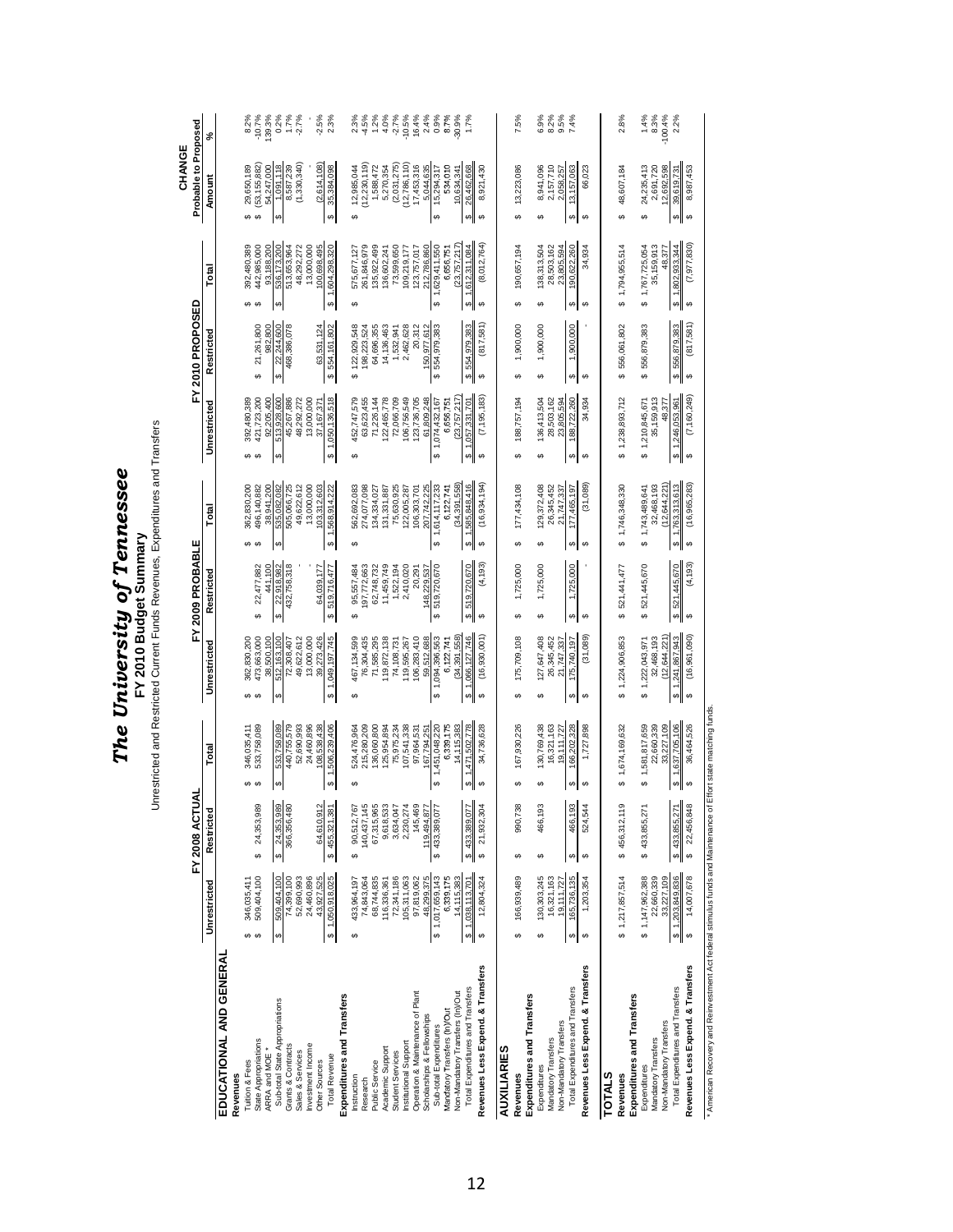#### *The University of Tennessee*

**FY 2010 Natural Classifications Summary**

Unrestricted Current Funds Expenditures

|                                     |                     |                     |                     |     | <b>CHANGE</b>               |          |
|-------------------------------------|---------------------|---------------------|---------------------|-----|-----------------------------|----------|
|                                     | FY 2008             | FY 2009             | FY 2010             |     | <b>Probable to Proposed</b> |          |
|                                     | <b>ACTUAL</b>       | <b>PROBABLE</b>     | <b>PROPOSED</b>     |     | Amount                      | %        |
| <b>EDUCATIONAL AND GENERAL</b>      |                     |                     |                     |     |                             |          |
| <b>Salaries and Benefits</b>        |                     |                     |                     |     |                             |          |
| <b>Salaries</b>                     |                     |                     |                     |     |                             |          |
| Academic                            | \$<br>291,314,780   | \$<br>299.245.603   | \$<br>282,497,536   | \$  | (16,748,067)                | $-5.6%$  |
| Non-Academic                        | 270,179,715         | 275,001,866         | 263,485,574         |     | (11, 516, 292)              | $-4.2%$  |
| <b>Students</b>                     | 7,725,039           | 7,263,639           | 6,842,784           |     | (420, 855)                  | $-5.8%$  |
| <b>Total Salaries</b>               | \$<br>569,219,535   | \$<br>581,511,108   | \$<br>552,825,894   | \$  | (28, 685, 214)              | $-4.9%$  |
| <b>Benefits</b>                     | 187,421,161         | 190,442,075         | 184,651,973         |     | (5,790,102)                 | $-3.0%$  |
| <b>Total Salaries and Benefits</b>  | \$<br>756,640,695   | \$<br>771.953.183   | \$<br>737.477.867   | \$. | (34, 475, 316)              | $-4.5%$  |
| Operating                           | 227,193,393         | 290,318,832         | 308,388,955         |     | 18,070,123                  | 6.2%     |
| <b>Equipment and Capital Outlay</b> | 33,825,055          | 32,124,548          | 28,565,345          |     | (3,559,203)                 | $-11.1%$ |
| <b>Total Expenditures</b>           | \$<br>1,017,659,143 | \$1,094,396,563     | \$<br>1,074,432,167 | S   | (19,964,396)                | $-1.8%$  |
|                                     |                     |                     |                     |     |                             |          |
| <b>AUXILIARIES</b>                  |                     |                     |                     |     |                             |          |
| <b>Salaries and Benefits</b>        |                     |                     |                     |     |                             |          |
| Salaries                            |                     |                     |                     |     |                             |          |
| Academic                            | \$<br>715,944       | \$<br>593,821       | \$<br>501,660       | \$  | (92, 161)                   | $-15.5%$ |
| Non-Academic                        | 32,936,475          | 31,860,919          | 35, 152, 492        |     | 3,291,573                   | 10.3%    |
| <b>Students</b>                     | 3,136,302           | 3,787,242           | 3,802,657           |     | 15,415                      | 0.4%     |
| <b>Total Salaries</b>               | \$<br>36,788,720    | \$<br>36,241,982    | \$<br>39,456,809    | \$  | 3,214,827                   | 8.9%     |
| <b>Benefits</b>                     | 10,509,039          | 10,256,460          | 10,321,982          |     | 65,522                      | 0.6%     |
| <b>Total Salaries and Benefits</b>  | \$<br>47,297,759    | \$<br>46.498.442    | \$<br>49.778.791    | \$  | 3.280.349                   | 7.1%     |
| Operating                           | 80,410,901          | 80,125,918          | 85,600,020          |     | 5,474,102                   | 6.8%     |
| <b>Equipment and Capital Outlay</b> | 2,594,586           | 1,023,048           | 1,034,693           |     | 11,645                      | 1.1%     |
| <b>Total Expenditures</b>           | \$<br>130,303,245   | \$<br>127,647,408   | \$<br>136,413,504   | \$  | 8,766,096                   | 6.9%     |
| <b>TOTALS</b>                       |                     |                     |                     |     |                             |          |
| <b>Salaries and Benefits</b>        |                     |                     |                     |     |                             |          |
| <b>Salaries</b>                     |                     |                     |                     |     |                             |          |
| Academic                            | \$<br>292,030,724   | \$<br>299.839.424   | \$<br>282,999,196   | \$  | (16,840,228)                | $-5.6%$  |
| Non-Academic                        | 303,116,190         | 306,862,785         | 298,638,066         |     | (8,224,719)                 | $-2.7%$  |
| <b>Students</b>                     | 10,861,341          | 11,050,881          | 10,645,441          |     | (405, 440)                  | $-3.7%$  |
| <b>Total Salaries</b>               | \$<br>606.008.255   | \$<br>617.753.090   | \$<br>592.282.703   | \$  | (25, 470, 387)              | $-4.1%$  |
| <b>Benefits</b>                     | 197,930,199         | 200,698,535         | 194,973,955         |     | (5,724,580)                 | $-2.9%$  |
| <b>Total Salaries and Benefits</b>  | \$<br>803.938.454   | \$<br>818.451.625   | \$<br>787.256.658   |     | (31.194.967)                | $-3.8%$  |
| Operating                           | 307,604,294         | 370,444,750         | 393,988,975         |     | 23,544,225                  | 6.4%     |
| <b>Equipment and Capital Outlay</b> | 36,419,641          | 33,147,596          | 29,600,038          |     | (3,547,558)                 | $-10.7%$ |
| <b>Total Expenditures</b>           | 1,147,962,388       | \$<br>1,222,043,971 | \$<br>1,210,845,671 | \$  | (11, 198, 300)              | $-0.9%$  |
|                                     |                     |                     |                     |     |                             |          |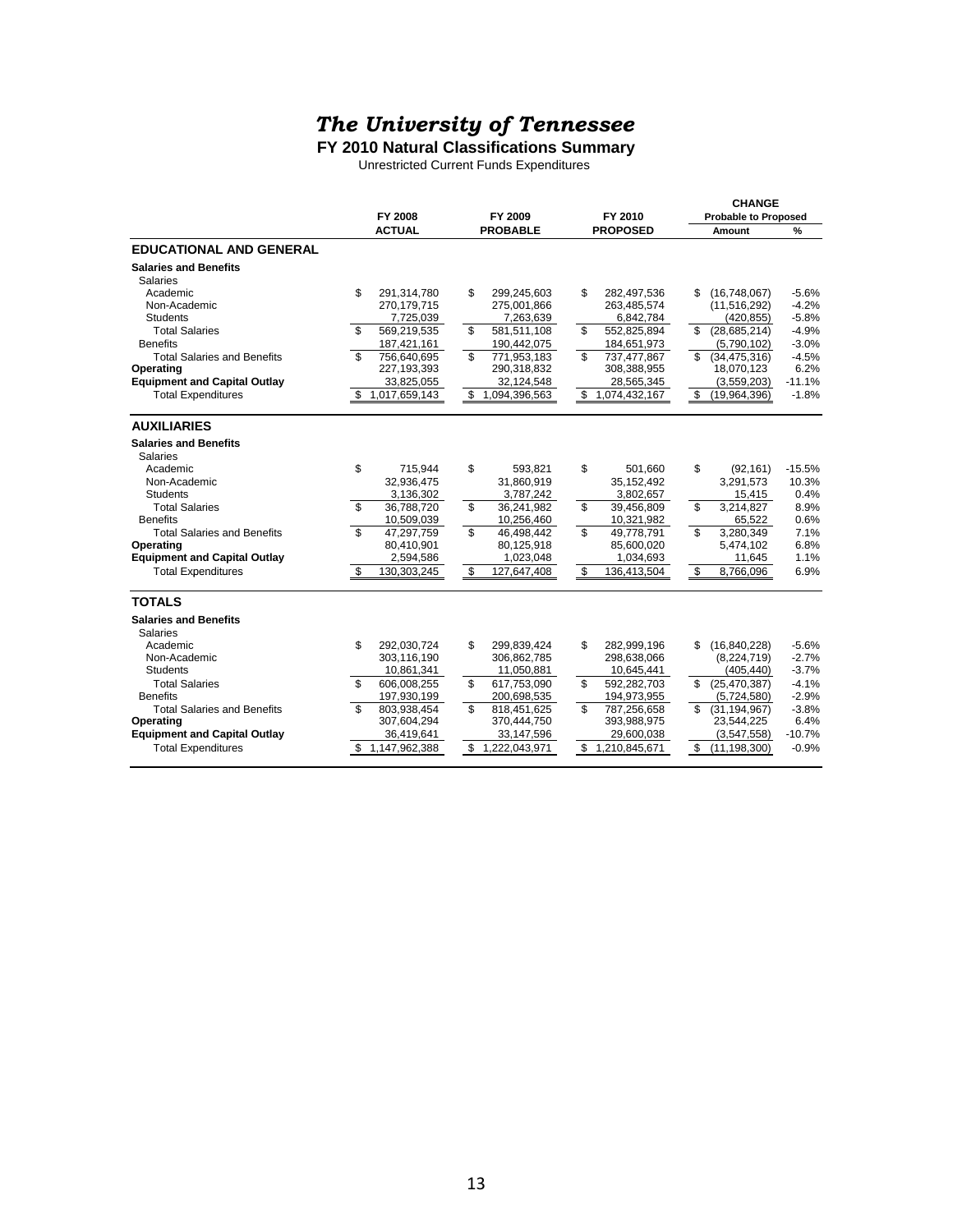Current Funds Revenues, Expenditures and Transfers - UNRESTRICTED Current Funds Revenues, Expenditures and Transfers - UNRESTRICTED

 $4.7\%$ <br>25.3%  $17.2%$ <br>21.5%<br>40.9% 32.7%<br>20.7% 31.8%  $-4.2%$ 16.8%  $-38.2%$  $9.6%$ 0.6% 10.1% 16.5% 16.0% 24.4% 50.5% 18.8% 31.9% 27.5% 148.3% 4.1% 33.5% 18.6% 21.4% 121.1%  $-99.7%$ 20.8% Tuition & Fees 297,774,514 \$ 318,173,954 \$ 346,035,411 \$ 362,830,200 \$ 392,480,389 \$ 94,705,875 \$ 31.8% Sexta (002/082191) \$ 5002/02/1,294 \$ 5000/09/02/03,1029 \$ 500,663,000,102/1,24 \$ 500,660,000 \$ 500,670,000 \$ 50 100.0% ARRA and MOE \* 38,500,100 92,205,400 92,205,400 100.0% Sub-total State Appropriations 440,013,900 \$ 471,729,700 \$ 509,404,100 \$ 512,163,100 \$ 513,928,600 \$ 73,914,700 \$ 16.8% Grants & Contracts 73,224,279 73,238,980 74,399,100 72,308,407 45,267,886 (27,956,393) -38.2% Sales & Services 44,079,0379,0376,079,037,652 52,690,993 52,690,993 52,632,612 48,292,572 48,292,272 47,213,235 Investment Income 12,923,895 22,178,708 24,460,896 13,000,000 13,000,000 76,105 0.6% Other Sources 33,743,986 37,271,873 43,927,525 39,273,426 37,167,371 3,423,385 10.1% Total Revenues 901,759,611 \$ 967,360,797 \$ 1,050,918,025 \$ 1,049,197,745 \$ 1,050,136,518 \$ 148,376,907 \$ 16.5% Instruction 3 \$ 425.747.477.477.477.407 \$ \$ 50.87.407.407.407 \$ \$ \$ 47.47.47.475.703,069.030 \$ \$ 62.4747.474,47 Research 60,795,710 63,444,729 74,843,064 76,304,435 63,623,455 2,827,745 4.7% Public Service 56,852,576 61,949,805 68,744,835 71,585,295 71,226,144 14,373,568 25.3% Academic Support 98,446,460 107,197,670 116,336,361 119,872,138 122,465,778 24,019,318 24.4% Student Services 61,493,893,893 66,131,562 66,131,562 72,341,186 74,108,731 74,108,731 72,066,709 72,066,709 10,572,816 17.2% Institutional Support 87,899,725,859,595,263,067,772,959,595,273,063 105,311,063 121.89;249 106,254,074,063 10<br>Institutional Support 87,897,000 106,772,063,000 106,311,063 12.59,249,897,273,898,249 18,897,249,249 12.89,24 Operation & Maintenance of Plant 87,793,430 94,297,994,378 94,297,978 94,297,994,900 123,430 123,430 123,430 94,283,430 123,575 40.9% Scholarships & Fellowships 46,563,050 45,972,269 48,299,375 59,512,688 61,809,248 15,246,198 32.7% Sub-total Expenditures 890,067,544 \$ 946,168,700 \$ 1,017,659,143 \$ 1,094,396,563 \$ 1,074,432,167 \$ 184,364,623 \$ 20.7% Mandatory Transfers (In)/Out 4,423,113 5,614,004 6,339,175 6,122,741 6,656,751 2,233,638 50.5% 452.0% Non-Mandatory Transfers (In)/Out (4,303,563) (172,214) 14,115,383 (34,391,558) (23,757,217) (19,453,654) 452.0% %% The Superval Expenditures and Transfers 197,011,001 \$ 1,038,1101,137,010 \$ 1,059,107,031,87,000 \$ 1,091,07,000 \$ 1,007 \$ 1,007,144,607 \$ 1,007 \$ 1,007 \$ 1,007 \$ 1,067 \$ 1,067 \$ 1,057,144,607 \$ 167,144,607 \$ 18.701,157, **Revenues** 143,131,471 \$ 169,375,983 \$ 166,939,489 \$ 175,709,108 \$ 188,757,194 \$ 45,625,723 \$ 31.9% Expenditures 109,000,000 \$ 126,454,457,478 \$ 127,403,404,266 \$ 130,4744,026 \$ 136,426,413,502,504 \$ 27.5% \$ 27 Mandatory Transfers 11,478,696 14,247,196 16,321,163 26,345,452 28,503,162 17,024,466 148.3% Non-Mandatory Transfers 22,875,175 26,480,777 19,111,727 21,747,337 23,805,594 930,419 4.1% Total Expenditures and Transfers 141,377,350 \$ 167,172,240 \$ 165,736,135 \$ 175,740,197 \$ 188,722,260 \$ 47,344,910 \$ 33.5% **Revenues** 1,044,891,082 \$ 1,136,736,780 \$ 1,217,857,514 \$ 1,224,906,853 \$ 1,238,893,712 \$ 194,002,630 \$ 18.6% الله 2095,121,023 \$ 1,072,020,021,023,020,020,020,020,023,092,020,020,000 \$ 21.75,092,000,000 \$ 21.4% \$ 21.4% Mandatory Transfers 19,258,103 15,901,801,801,200 22,660,339 32,660,339 32,468,193 35,159,913 35,159,913 19,258,103 121.1% Non-Mandatory Transfers 18,571,612 26,308,563 33,227,109 (12,644,221) 48,377 (18,523,235) -99.7% Total Expenditures and Transfers 1,031,564,444 \$ 1,118,782,730 \$ 1,203,849,836 \$ 1,241,867,943 \$ 1,246,053,961 \$ 214,489,517 \$ 20.8% FIVE-YEAR CHANGE **FIVE-YEAR CHANGE**  $\epsilon$ **ACTUAL ACTUAL ACTUAL PROBABLE PROPOSED Amount %** 73,914,700<br>(27,956,393) 29,390,026<br>17,024,466 213,754,648<br>19,258,103  $(18, 290, 700)$  $(19, 453, 654)$  $(18, 767, 700)$ **Fund Balance Addition/(Reduction)** 11,572,517 \$ 15,750,307 \$ \$ 15,750,304,324 \$ (16,760,185,183) \$ (18,767,700)  $(1,719,187)$ **Fund Balance Balance Addition in the South Control of the Second of the Construction of the Second Second Construction of the Second Second Second Second Second Second Second Second Second Second Second Second Second Sec**  $(20, 486, 887)$ **Fund Balance Addition/(Reduction)** 13,326,638 \$ 17,954,050 \$ 14,007,678 \$ (16,961,090) \$ (7,160,249) \$ (20,486,887) \$ 94,705,875 92,205,400 4,213,235 76,105 3,423,385 62,484,402 2,827,745 14,373,568 24,019,318 10,572,816 18,897,300 35,943,275 15,246,198 184,364,623 2,233,638 45,625,723 930,419 194,002,630  $(18, 523, 235)$ 148,376,90 167.144.60 214,489,51 Amount  $\theta$ s ↔ မာ မာ မာမာ ക မာ 136,413,504<br>28,503,162<br>23,805,594 392,480,389<br>421,723,200 45,267,886<br>48,292,272<br>13,000,000 71,226,144<br>122,465,778<br>12,066,709<br>106,756,549<br>123,736,705  $(23,757,217)$  $(7, 160, 249)$ 452,747,579  $(7, 195, 183)$ 92,205,400 513,928,600 63,623,455 61,809,248 \$\,074,432,167<br>6,656,751 188,757,194 34,934 \$1,238,893,712 \$1,210,845,671 35,159,913 PROPOSED 48.377 1,246,053,961 37,167,37 050,136,51 057.331.70 FY 2010 **FY 2006 FY 2007 FY 2008 FY 2009 FY 2010** မှာ မှာ Ġ,  $\epsilon$ မာ  $\theta$  $\theta$ ٠r ക 6, 122, 741<br>(34, 391, 558)  $(16, 961, 090)$  $(31,089)$ 473,663,000 38,500,100 49,622,612 13,000,000 467, 134, 599 76,304,435 71,585,295 119,872,138 106,283,410 \$1,094,396,563 175,709,108 127,647,408 26,345,452 \$1,224,906,853 32,468,193  $(12, 644, 221)$  $$1,241,867,943$ PROBABLE 362,830,200 512,163,100 72,308,407 39,273,426 ,049,197,745 74,108,731 119,595,267 59,512,688 ,066,127,746  $(16,930,001$ 21.747.337  $$1,222,043,971$ FY 2009 ⇔  $\theta$ မှာမှာ  $\theta$  $\theta$ ക ↔  $\theta$ 346,035,411<br>509,404,100 509,404,100 74,399,100 24,460,896 43,927,525 433,964,197 74,843,064 68,744,835 72,341,186 05,311,063 97,819,062 48.299.375 1.017.659.143 6,339,175 14,115,383 166,939,489 130,303,245 16,321,163 1,203,354  $$1,217,857,514$ \$1,147,962,388<br>22,660,339 33,227,109 ,203,849,836 14,007,678 52,690,993 16,336,361 12,804,324 19.111.727 ,038,113,70 FY 2008 ACTUAL မာ ↮ မာ မာ မာ G, 318,173,954<br>471,729,700 44,767,582<br>22,178,708 946,168,700<br>5,614,004  $(172, 214)$ 412,401,825 63,444,729 61,949,805 107,197,670 94,773,463 94,297,378 169,375,983 126,444,266 14,247,196 2,203,743 \$1,136,736,780 \$1,072,612,966<br>19,861,200 26,308,563 17,954,050 471,729,700 73,238,980 37,271,873 66,131,562 45,972,269 15,750,307 118,782,730 26,480,777 967,360,79 951.610.49 FY 2007 ACTUAL မာမာ မာ  $\theta$ ↔  $\theta$ ക œ ക 440,013,900 60,795,710 87,859,249 87,793,430 4,423,113  $(4,303,563)$ 107,023,478 11,478,696 997,091,023 15,901,810 18,571,612 ,031,564,444 13,326,638 297,774,514 440,013,900 73,224,279 44,079,037 12,923,895 33,743,986 390,263,177 56,852,576 98,446,460 61,493,893 46,563,050 890,067,544 187.094 11,572,517 143, 131, 471 22.875.175 \$1,044,891,082 1,754,121 901,759,61 FY 2006 ACTUAL 890. မာမာ ↔  $\leftrightarrow$ Ø ↔  $\theta$ မှ ↔ ↮ ക  $\boldsymbol{\varphi}$ **EDUCATIONAL AND GENERAL** EDUCATIONAL AND GENERAL Fund Balance Addition/(Reduction) Fund Balance Addition/(Reduction) Fund Balance Addition/(Reduction) Total Expenditures and Transfers Total Expenditures and Transfers Total Expenditures and Transfers Operation & Maintenance of Plant Non-Mandatory Transfers (In)/Out Sub-total State Appropriations Expenditures and Transfers **Expenditures and Transfers Expenditures and Transfers Expenditures and Transfers Expenditures and Transfers Expenditures and Transfers** Mandatory Transfers (In)/Out Scholarships & Fellowships Non-Mandatory Transfers Non-Mandatory Transfers Sub-total Expenditures State Appropriations Mandatory Transfers Mandatory Transfers Institutional Support Grants & Contracts Investment Income Academic Support **AUXILIARIES** ARRA and MOE \* **AUXILIARIES Total Revenues** Sales & Services Student Services **Tuition & Fees** Other Sources Public Service Expenditures Expenditures **TOTALS** Instruction Revenues **Revenues** Research Revenues Revenues

\* American Recovery and Reinvestment Act federal stimulus funds and Maintenance of Effort state matching funds \* American Recovery and Reinvestment Act federal stimulus funds and Maintenance of Effort state matching funds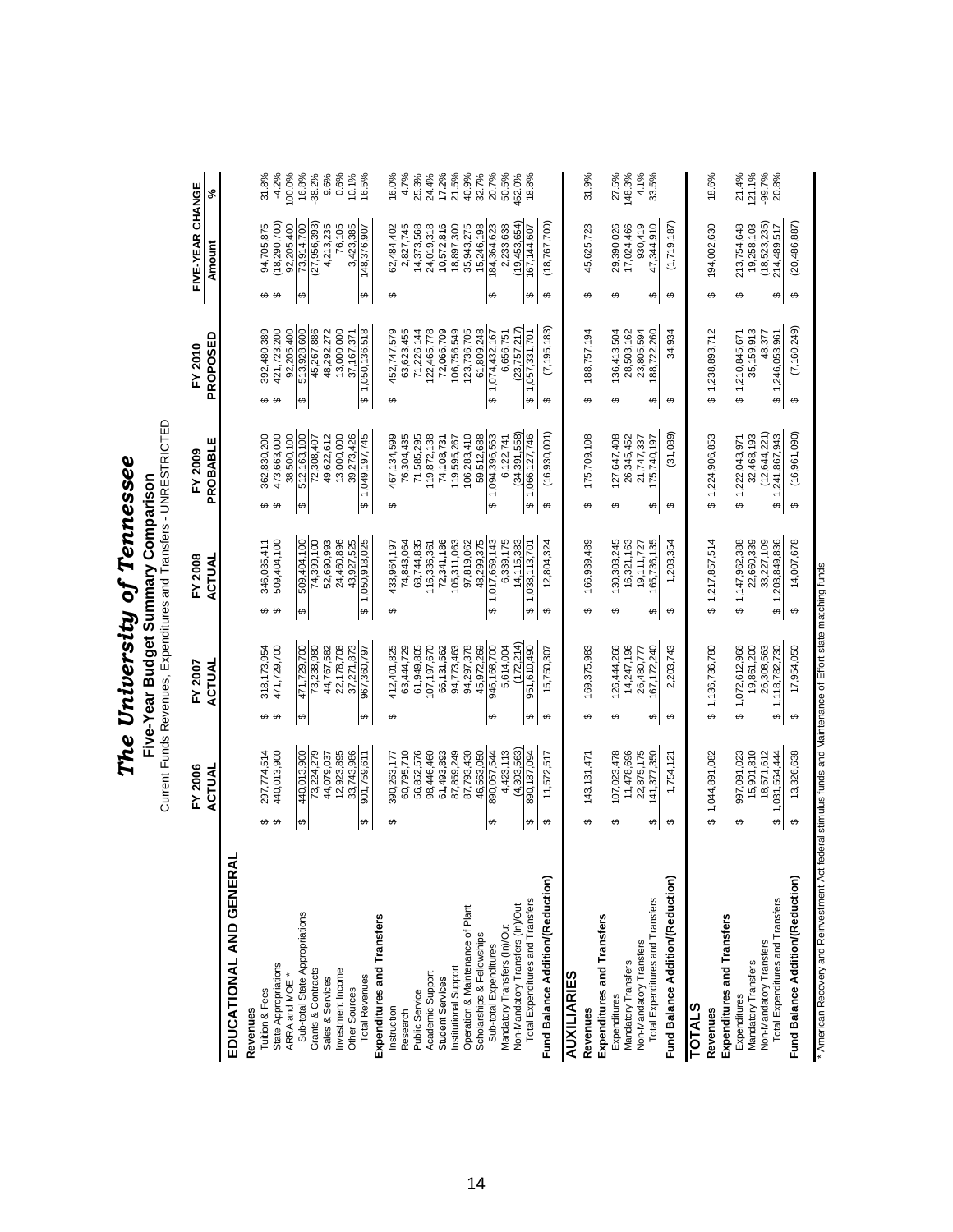Current Funds Revenues, Expenditures and Transfers - UNRESTRICTED AND RESTRICTED Current Funds Revenues, Expenditures and Transfers - UNRESTRICTED AND RESTRICTED

|                                                                      | FY 2006<br>ACTUAI                                      | FY 2007<br><b>ACTUAL</b>               | FY 2008<br>ACTUAL                                    | PROBABLE<br>$FY$ 2009              | PROPOSED<br>FY 2010                                  | FIVE-YEAR CHANGE<br>Amount                              | ಸಿ                 |
|----------------------------------------------------------------------|--------------------------------------------------------|----------------------------------------|------------------------------------------------------|------------------------------------|------------------------------------------------------|---------------------------------------------------------|--------------------|
| র<br>EDUCATIONAL AND GENE                                            |                                                        |                                        |                                                      |                                    |                                                      |                                                         |                    |
| Revenues                                                             |                                                        |                                        |                                                      |                                    |                                                      |                                                         |                    |
| Tuition & Fees                                                       | 297,774,514<br>↮                                       | 318, 173, 954<br>မာမာ                  | 346,035,411<br>မာ မာ                                 | 362,830,200<br>မာမာ                | 392,480,389<br>↮                                     | 94,705,875<br>မာမာ                                      | 31.8%              |
| State Appropriations                                                 | 454,953,286                                            | 488,060,711                            | 533,758,089                                          | 496,140,882                        | 442,985,000<br>$\Theta$                              | 11,968,286)                                             | $-2.6%$            |
| ARRA and MOE *                                                       |                                                        |                                        |                                                      | 38,941,200                         | 93,188,200                                           | 93,188,200                                              | 100.0%             |
| Sub-total State Appropriations<br>Grants & Contracts                 | 454,953,286<br>395,474,895<br>↮                        | 488,060,711<br>412,223,241<br>↔        | 440,755,579<br>533,758,089<br>$\boldsymbol{\varphi}$ | 505,066,725<br>535,082,082<br>↔    | 536,173,200<br>513,653,964<br>$\boldsymbol{\varphi}$ | 81,219,914<br>118,179,069<br>↔                          | 17.9%              |
| Sales & Services                                                     | 44,079,037                                             | 44,767,582                             | 52,690,993                                           | 49,622,612                         | 48,292,272                                           | 4,213,235                                               | 29.9%<br>9.6%      |
| Investment Income                                                    | 12,923,895                                             | 22,178,708                             | 24,460,896                                           | 13,000,000                         | 13,000,000                                           | 76,105                                                  | 0.6%               |
| Other Sources                                                        | 101,700,595                                            | 101,617,860                            | 108,538,438                                          | 103,312,603                        | 100,698,495                                          | (1,002,100)                                             | $-1.0%$            |
| <b>Total Revenues</b>                                                | 1,306,906,222<br>$\Theta$                              | ,387,022,055<br>$ \bullet $            | 1,506,239,406<br>$\bullet$                           | 568,914,222<br>$ \bullet $         | 1,604,298,320<br><del>ره</del>                       | 297,392,098<br>$ \boldsymbol{\omega} $                  | 22.8%              |
| Expenditures and Transfers                                           |                                                        |                                        |                                                      |                                    |                                                      |                                                         |                    |
| Instruction                                                          | 469,302,704<br>↔                                       | 495,687,861<br>↮                       | 524,476,964<br>↮                                     | 562,692,083<br>↮                   | 575,677,127<br>↮                                     | 06,374,423<br>↮                                         | 22.7%              |
| Research                                                             | 207,162,503                                            | 206,443,659                            | 215,280,209                                          | 274,077,098                        | 261,846,979                                          | 54,684,476                                              | 26.4%              |
| Public Service                                                       | 130,814,382                                            | 132,509,042                            | 136,060,800                                          | 134,334,027                        | 135,922,499                                          | 5,108,117                                               | 3.9%               |
| Academic Support                                                     | 109,783,867                                            | 17,524,400                             | 125,954,894                                          | 131,331,887                        | 136,602,241                                          | 26,818,374                                              | 24.4%              |
| Student Services                                                     | 65,323,780                                             | 69,715,683                             | 75,975,234                                           | 75,630,925                         | 73,599,650                                           | 8,275,870                                               | 12.7%              |
| Institutional Support                                                | 89,958,489                                             | 96,705,936                             | 107,541,338                                          | 122,005,287                        | 109,219,177                                          | 19,260,688                                              | 21.4%              |
| Operation & Maintenance of Plant                                     | 87,927,318                                             | 94,354,304                             | 97,964,531                                           | 106,303,701                        | 123,757,017                                          | 35,829,699                                              | 40.7%              |
| Scholarships & Fellowships                                           | 120,385,863                                            | 137,798,736                            | 167.794.251                                          | 207,742,225                        | 212.786.860                                          | 92.400.997                                              | 76.8%              |
| Sub-total Expenditures                                               | \$1,280,658,906                                        | 1,350,739,620<br>ക                     | \$1,451,048,220                                      | 614,117,233<br>$\Theta$            | 1,629,411,550<br>$\Theta$                            | 348,752,644<br>$\boldsymbol{\varphi}$                   | 27.2%              |
| Mandatory Transfers (In)/Out                                         | 4,423,113                                              | 5.614,004                              | 6,339,175                                            | 6,122,741                          | 6,656,751                                            | 2.233,638                                               | 50.5%              |
| Total Expenditures and Transfers<br>Non-Mandatory Transfers (In)/Out | (4,303,563)<br>1,280,778,456<br>$\boldsymbol{\varphi}$ | (172, 214)<br>,356,181,410<br>$\Theta$ | 14,115,383<br>1,471,502,778<br>∣⇔                    | (34, 391, 558)<br>585,848,416<br>↔ | (23, 757, 217)<br>1,612,311,084<br>$\Theta$          | (19, 453, 654)<br>331,532,628<br>$\boldsymbol{\varphi}$ | 452.0%<br>25.9%    |
|                                                                      |                                                        |                                        |                                                      |                                    |                                                      |                                                         |                    |
| Revenues Less Expend. & Transfer                                     | 26,127,765<br>↔                                        | 30,840,645<br>$\theta$                 | 34,736,628<br>$\Theta$                               | (16, 934, 194)<br>$\Theta$         | (8,012,764)<br>↔                                     | (34, 140, 529)<br>$\Theta$                              |                    |
| <b>AUXILIARIES</b>                                                   |                                                        |                                        |                                                      |                                    |                                                      |                                                         |                    |
| Revenues                                                             | 144, 101, 340<br>↮                                     | 170,729,251<br>↔                       | 167,930,226<br>↮                                     | 177, 434, 108<br>↔                 | 190,657,194<br>↮                                     | 46,555,854<br>↮                                         | 32.3%              |
| Expenditures and Transfers                                           |                                                        |                                        |                                                      |                                    |                                                      |                                                         |                    |
| Expenditures                                                         | 107,533,326<br>↮                                       | 127,062,136<br>↮                       | 130,769,438<br>↮                                     | 129,372,408<br>↮                   | 138,313,504<br>↮                                     | 30,780,178<br>↮                                         | 28.6%              |
| Mandatory Transfers                                                  | 11,478,696                                             | 14,247,196                             | 16,321,163                                           | 26,345,452                         | 28,503,162                                           | 17,024,466                                              | 148.3%             |
| Non-Mandatory Transfers                                              | 22,875,175                                             | 26,480,777                             | 19,111,727                                           | 21,747,337                         | 23,805,594                                           | 930.419                                                 | 4.1%               |
| Total Expenditures and Transfers                                     | 41,887,197<br>$\boldsymbol{\omega}$                    | 67,790,009<br>$\bullet$                | 66,202,328<br>$\boldsymbol{\varphi}$                 | 77,465,197<br>$\Theta$             | 092,522,90<br>$\bullet$                              | 48,735,063<br>$\leftrightarrow$                         | 34.3%              |
| Revenues Less Expend. & Transfer                                     | 2,214,143<br>$\boldsymbol{\varphi}$                    | 2,939,142<br>$\theta$                  | 1,727,898<br>$\leftrightarrow$                       | (31,089)<br>$\boldsymbol{\varphi}$ | 34,934<br>$\leftrightarrow$                          | (2, 179, 209)<br>$\theta$                               |                    |
| <b>TOTALS</b>                                                        |                                                        |                                        |                                                      |                                    |                                                      |                                                         |                    |
| Revenues                                                             | 1,451,007,561                                          | 1,557,751,306<br>↔                     | 1,674,169,632<br>↮                                   | \$1,746,348,330                    | \$1,794,955,514                                      | 343, 947, 953<br>↮                                      | 23.7%              |
| Expenditures and Transfers                                           |                                                        |                                        |                                                      |                                    |                                                      |                                                         |                    |
| Expenditures                                                         | 1,388,192,231<br>မာ                                    | 1,477,801,756<br>မာ                    | 1,581,817,659<br>↔                                   | 1,743,489,641<br>↔                 | 1,767,725,054<br>↔                                   | 379,532,823<br>↔                                        | 27.3%              |
| Non-Mandatory Transfers<br>Mandatory Transfers                       | 15,901,810<br>18,571,612                               | 19,861,200<br>26,308,563               | 22,660,339                                           | (12,644,221)<br>32,468,193         | 35, 159, 913<br>48,377                               | (18, 523, 235)<br>19,258,103                            | 121.1%<br>$-99.7%$ |
| Total Expenditures and Transfers                                     | ,422,665,653                                           | 1,523,971,519                          | 33,227,109<br>1,637,705,106                          | 1,763,313,613                      | 1,802,933,344                                        | 380,267,691                                             | 26.7%              |
| Revenues Less Expend. & Transfer                                     | 28,341,908<br>မှာ မှာ                                  | 33,779,787<br>$\frac{1}{2}$            | 36,464,526<br>$\theta$                               | (16,965,283)<br>$\frac{1}{2}$      | (7, 977, 830)<br>မှာ မှာ                             | (36, 319, 738)<br>$\frac{1}{2}$                         |                    |

\* American Recovery and Reinvestment Act federal stimulus funds and Maintenance of Effort state matching funds \* American Recovery and Reinvestment Act federal stimulus funds and Maintenance of Effort state matching funds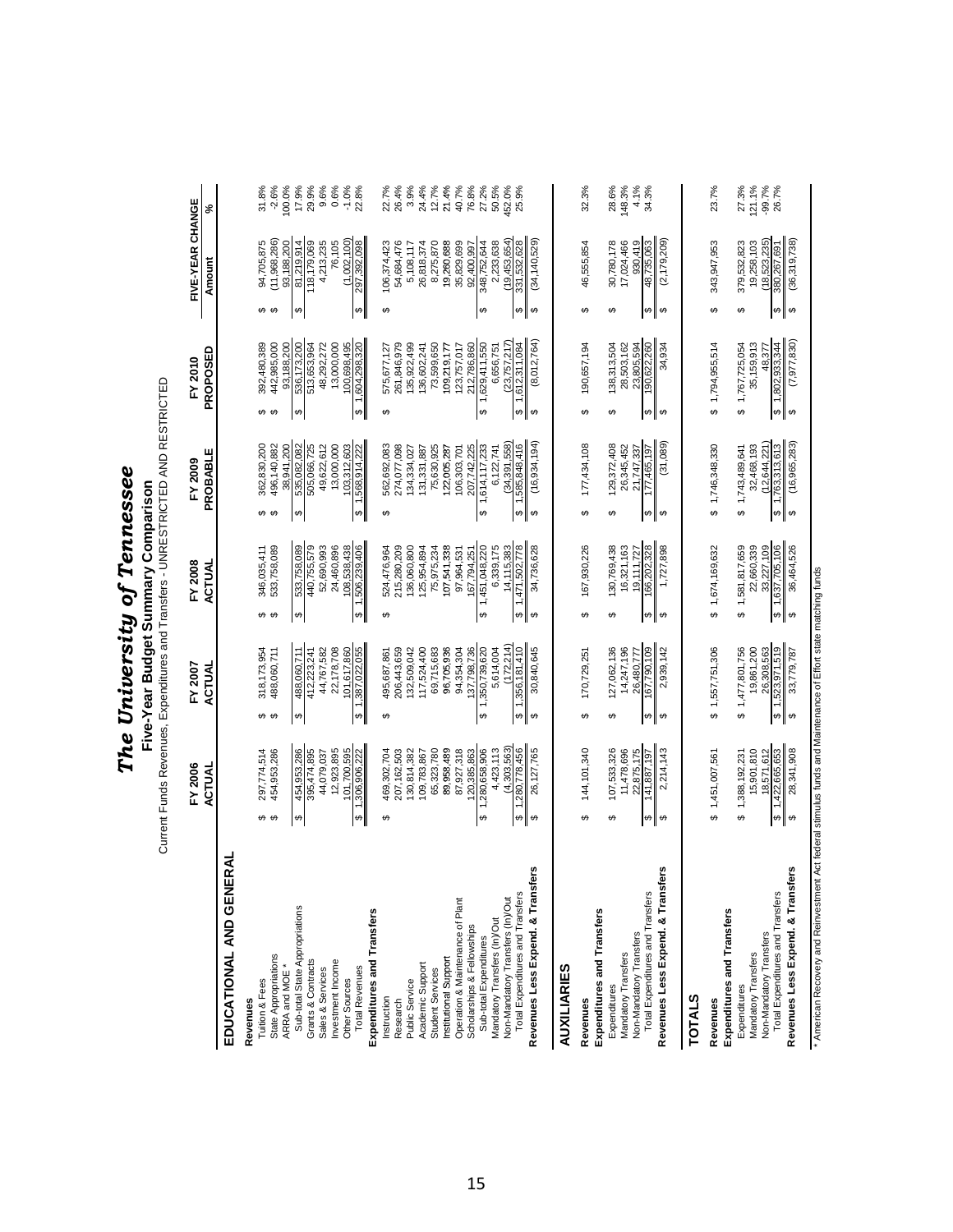|                                  |                        |                                     | Summary of Athletics Revenues, Expenditures and Transfers | The University of Tennessee<br>E&G and Auxiliary Funds for Men's and Women's Athletics |                       |                         |                    |                                     |                        |                                |          |
|----------------------------------|------------------------|-------------------------------------|-----------------------------------------------------------|----------------------------------------------------------------------------------------|-----------------------|-------------------------|--------------------|-------------------------------------|------------------------|--------------------------------|----------|
|                                  |                        | Actual 2007-08                      |                                                           |                                                                                        | Probable 2008-09      |                         |                    | Proposed 2009-10                    |                        | Probable to Proposed<br>CHANGE |          |
|                                  | Unrestricted           | Restricted                          | Total                                                     | Unrestricted                                                                           | Restricted            | Total                   | Unrestricted       | Restricted                          | Total                  | Amount                         | వ్       |
| <b>ATHLETICS</b>                 |                        |                                     |                                                           |                                                                                        |                       |                         |                    |                                     |                        |                                |          |
| Revenues                         |                        |                                     |                                                           |                                                                                        |                       |                         |                    |                                     |                        |                                |          |
| General Funds                    | 8,261,167<br>↮         |                                     | 8,261,167<br>↮                                            | 8,514,332<br>↮                                                                         |                       | 8,514,332<br>Θ          | 8,015,304<br>↮     |                                     | 8,015,304<br>↮         | (499, 028)<br>↮                | $-5.9%$  |
| Student Fees                     | 3,497,900              |                                     | 3,497,900                                                 | 3,523,124                                                                              |                       | 3,523,124               | 3,523,124          |                                     | 3,523,124              |                                |          |
| Athletic Fees                    | 2,130,576              |                                     | 2,130,576                                                 | 2,078,333                                                                              |                       | 2,078,333               | 2,184,333          |                                     | 2,184,333              | 106,000                        | 5.1%     |
| <b>Ticket Sales</b>              | 31,524,804             |                                     | 31,524,804                                                | 35,616,519                                                                             |                       | 35,616,519              | 38,227,800         |                                     | 38,227,800             | 2,611,281                      | 7.3%     |
| NCAA Conference, Tournaments     | 9,459,656              |                                     | 9,459,656                                                 | 9,799,136                                                                              |                       | 9,799,136               | 13,235,000         |                                     | 13,235,000             | 3,435,864                      | 35.1%    |
| Game Guarantees                  | 1,017,500              |                                     | 1,017,500                                                 | 1,773,706                                                                              |                       | 1,773,706               | 791,000            |                                     | 791,000                | (982, 706)                     | $-55.4%$ |
| Gifts                            | 24,341,909             | ღ<br>\$ 3,665,08                    | 28,006,992                                                | 21,680,000                                                                             | 3,003,801<br>$\theta$ | 24,683,801              | 26,090,000         | 3,178,801<br>မာ                     | 29,268,801             | 4,585,000                      | 18.6%    |
| Licensing Fees                   | 1,378,000              |                                     | 1,378,000                                                 | 1,320,000                                                                              |                       | 1,320,000               | 1,320,000          |                                     | 1,320,000              |                                |          |
| Sports Camps                     | 2,741,758              |                                     | 2,741,758                                                 | 2,011,589                                                                              |                       | 2,011,589               | 2,011,589          |                                     | 2,011,589              |                                |          |
| Other*                           | 17,663,056             |                                     | 17,663,056                                                | 17,351,200                                                                             | 4,200                 | 17,355,400              | 17,850,500         |                                     | 17,850,500             | 495,100                        | 2.9%     |
| <b>Total Revenues</b>            | \$102,016,326          | 3,665,083<br>$\boldsymbol{\varphi}$ | 105,681,409<br>$\boldsymbol{\varphi}$                     | 103,667,939<br>$\boldsymbol{\varphi}$                                                  | 3,008,001<br>s        | 106,675,940<br>s        | \$113,248,650      | 3,178,801<br>$\boldsymbol{\varphi}$ | \$116,427,451          | 9,751,511<br>Ø                 | 9.1%     |
| Expenditures and Transfers       |                        |                                     |                                                           |                                                                                        |                       |                         |                    |                                     |                        |                                |          |
| Salaries                         | 29,287,837<br>GB       | 30,168<br>$\boldsymbol{\varphi}$    | 29,318,005<br>မာ                                          | 29,102,696<br>မာ                                                                       | 121,000<br>↮          | 29,223,696<br>မာ        | 32, 154, 328<br>မာ | 121,000<br>မာ                       | 32,275,328<br>6        | 3,051,632<br>မာ                | 10.4%    |
| Employee Benefits                | 6,933,170              | 7,428                               | 6,940,598                                                 | 6,809,280                                                                              | 28,200                | 6,837,480               | 7,114,125          | 28,200                              | 7,142,325              | 304,845                        | 4.5%     |
| Total Salaries and Benefits      | 36,221,007<br>$\theta$ | 37,596<br>$\boldsymbol{\varphi}$    | 36,258,603<br>↔                                           | 35,911,976<br>$\boldsymbol{\varphi}$                                                   | 149,200<br>↮          | 36,061,176<br>↮         | 39,268,453<br>↔    | 149,200<br>$\boldsymbol{\varphi}$   | 39,417,653<br>$\Theta$ | 3,356,477<br>$\theta$          | 9.3%     |
| Travel                           | 9,383,534              | 168,597                             | 9,552,132                                                 | 8,864,031                                                                              | 596,038               | 9,460,069               | 8,823,055          | 596,038                             | 9,419,093              | (40,976)                       | $-0.4%$  |
| Student Aid                      | 10,753,315             | 2,757,799                           | 13,511,114                                                | 12,621,048                                                                             | 1,745,700             | 14,366,748              | 13,450,022         | 1,920,700                           | 15,370,722             | 1,003,974                      | 7.0%     |
| Equipment                        | 5,396,496              | $\mathbf{Q}$<br>24,30               | 5,420,796                                                 | 3,297,179                                                                              | 11,000                | 3,308,179               | 4,542,263          | 11,000                              | 4,553,263              | 1,245,084                      | 37.6%    |
| Other Operating                  | 23,682,462             | 468,544                             | 24,151,007                                                | 22,941,681                                                                             | 544,584               | 23,486,265              | 23,936,533         | 540,384                             | 24,476,917             | 990,652                        | 4.2%     |
| Sub-total Expenditures           | 85,436,815<br>မာ       | Ğ,<br>\$3,456,83                    | 88,893,651<br>↮                                           | 83,635,915<br>↮                                                                        | 3,046,522<br>မာ       | 86,682,437<br>မာ        | 90,020,326<br>မာ   | 3,217,322<br>$\theta$               | 93,237,648<br>↮        | 6,555,211<br>မာ                | 7.6%     |
| Debt Service Transfers           | 8,327,228              |                                     | 8,327,228                                                 | 12,310,000                                                                             |                       | 12,310,000              | 13,533,624         |                                     | 13,533,624             | 1,223,624                      | 9.9%     |
| Other Transfers                  | 6,953,233              |                                     | 6,953,233                                                 | 7,722,024                                                                              |                       | 7,722,024               | 9,694,700          |                                     | 9,694,700              | 1,972,676                      | 25.5%    |
| Total Expenditures and Transfers | \$ 100,717,276         | 3,456,836<br>Ø                      | \$104,174,112                                             | \$103,667,939                                                                          | 3,046,522<br>↮        | 106,714,461<br><b>S</b> | \$113,248,650      | 3,217,322<br>↮                      | \$116,465,972          | 9,751,511<br><b>SA</b>         | 9.1%     |
| Revenues Less Expenditures       | 1,299,050<br>မာ        | Ŀ<br>208,24<br>↮                    | 1,507,297<br>မာ                                           | ↮                                                                                      | (38,521)<br>↮         | (38, 521)<br>ക          | ↮                  | (38, 521)<br>↮                      | (38,521)<br>↮          | G)                             |          |

\* Other includes program sales, concessions, parking, broadcasting, television, radio, internet, endowments, royalties, advertisements, sponsorships, and miscellaneous other. \* Other includes program sales, concessions, parking, broadcasting, television, radio, internet, endowments, investments, royalties, advertisements, sponsorships, and miscellaneous other.

#### 16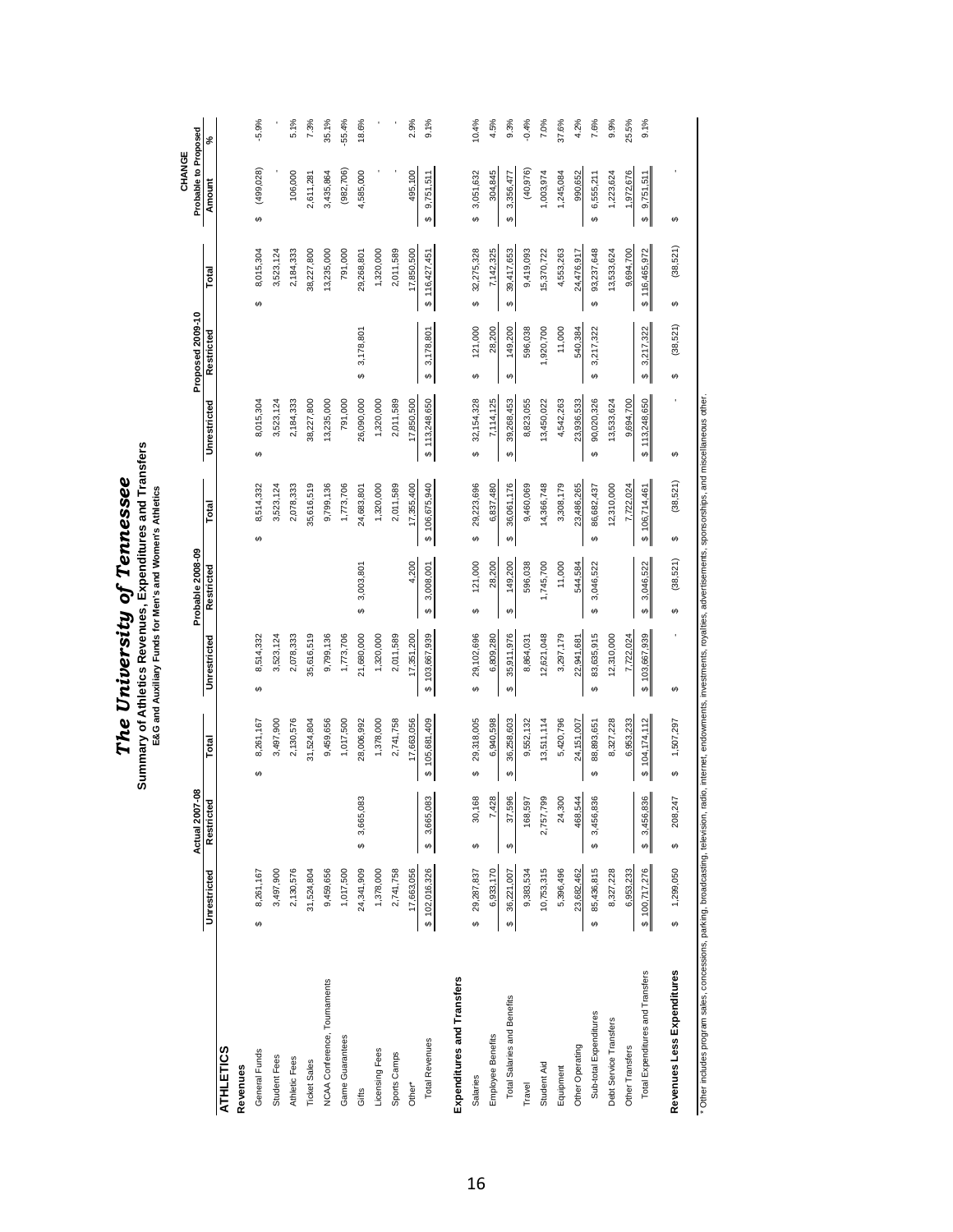#### *The University of Tennessee*

**Men's and Women's Sports Activities**

|                      |                    | <b>KNOXVILLE</b>   |                  | <b>CHATTANOOGA</b> |                    | <b>MARTIN</b>    |
|----------------------|--------------------|--------------------|------------------|--------------------|--------------------|------------------|
| <b>SPORT</b>         | Men                | Women              | Men              | Women              | Men                | <b>Women</b>     |
| <b>Baseball</b>      | $\boldsymbol{X}$   |                    |                  |                    | X                  |                  |
| <b>Basketball</b>    | X                  | X                  | $\boldsymbol{X}$ | $\boldsymbol{X}$   | $\boldsymbol{X}$   | $\boldsymbol{X}$ |
| Crew                 |                    | X                  |                  |                    |                    |                  |
| <b>Cross Country</b> |                    |                    |                  |                    | X                  | X                |
| Equestrian           |                    |                    |                  |                    |                    | X                |
| Football             | X                  |                    | X                |                    | $\boldsymbol{X}$   |                  |
| Golf                 | $\boldsymbol{X}$   | $\boldsymbol{X}$   | X                | $\boldsymbol{X}$   | $\boldsymbol{X}$   |                  |
| <b>Rifle</b>         |                    |                    |                  |                    | $\boldsymbol{X}$   | $\boldsymbol{X}$ |
| Rodeo                |                    |                    |                  |                    | X                  | X                |
| Soccer               |                    | X                  |                  | $\boldsymbol{X}$   |                    | $\boldsymbol{X}$ |
| Softball             |                    | X                  |                  | $\boldsymbol{X}$   |                    | X                |
| Swimming             | X                  | X                  |                  |                    |                    |                  |
| Tennis               | X                  | X                  | X                | $\boldsymbol{X}$   | $\pmb{\mathsf{X}}$ | $\boldsymbol{X}$ |
| <b>Track</b>         | $\pmb{\mathsf{X}}$ | X                  | X                | X                  |                    |                  |
| Volleyball           |                    | $\pmb{\mathsf{X}}$ |                  | $\pmb{\mathsf{X}}$ |                    | $\boldsymbol{X}$ |
| Wrestling            |                    |                    | $\boldsymbol{X}$ |                    |                    |                  |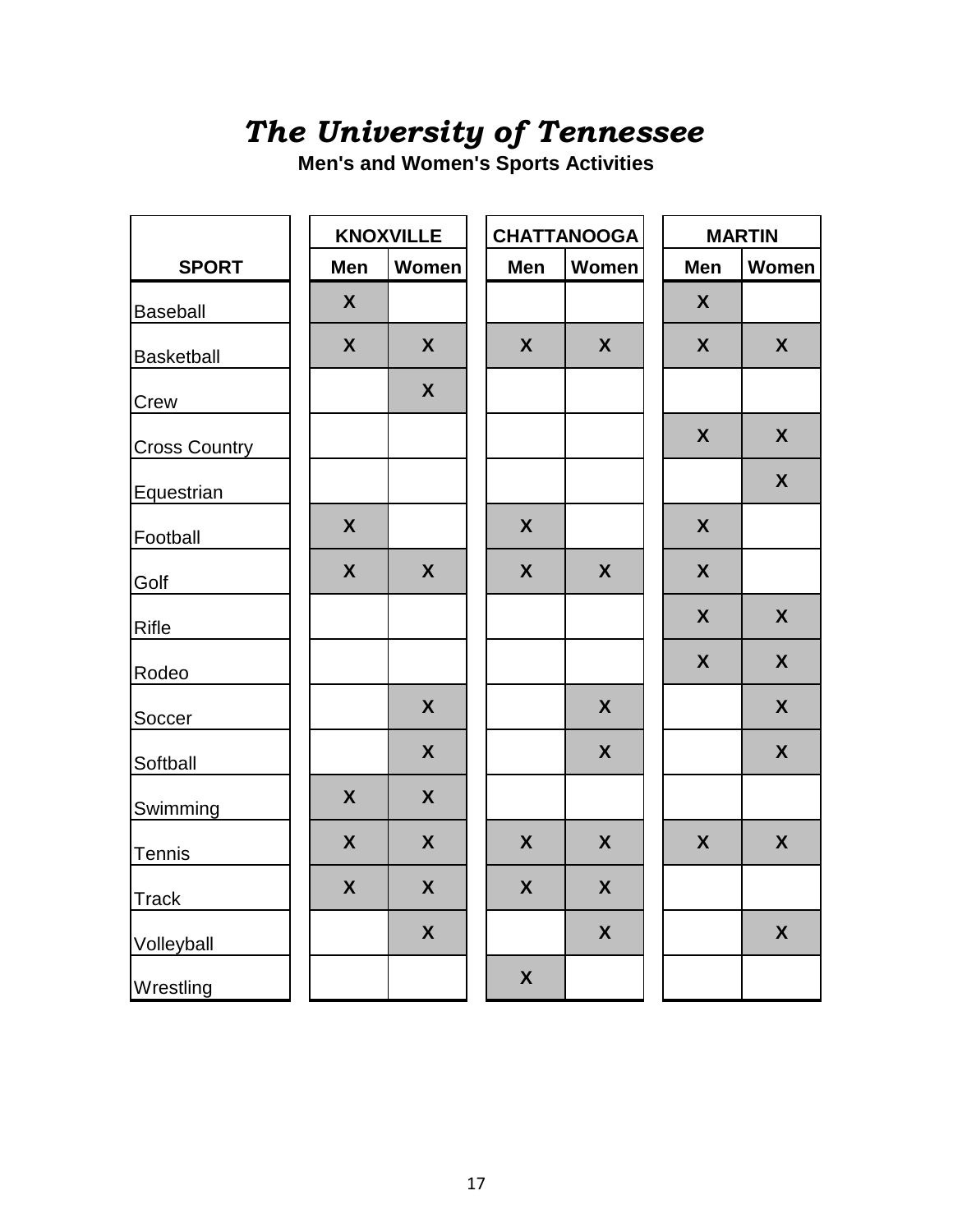#### *The University of Tennessee*

**FY 2010 Proposed Budgeted Positions** All Full-time and Part-time Positions (Excluding Student Employees)

|                                           |         | <b>UNRESTRICTED E &amp; G</b> |              |                 |       |
|-------------------------------------------|---------|-------------------------------|--------------|-----------------|-------|
|                                           | Faculty | Administrative                | Professional | Cler/Tech/Maint | Total |
| Knoxville                                 | 1,370   | 242                           | 482          | 1,498           | 3,592 |
| Space Institute                           | 30      | 12                            | 12           | 44              | 98    |
| <b>Health Science Center</b>              |         |                               |              |                 |       |
| Memphis                                   | 584     | 101                           | 261          | 704             | 1.650 |
| Family Practice - Jackson                 | 11      |                               | 3            | 45              | 59    |
| Family Practice - Knoxville               | 9       | 2                             | 2            | 41              | 54    |
| Family Practice - Memphis                 | 16      |                               | 2            | 30              | 48    |
| Clinical Ed. Center - Chattanooga         | 58      | 2                             | 5            | 8               | 73    |
| Clinical Ed. Center - Knoxville           | 15      | 2                             | 6            | 26              | 49    |
| Sub-total Health Science Center           | 693     | 107                           | 279          | 854             | 1.933 |
| Institute of Agriculture                  |         |                               |              |                 |       |
| <b>Agricultural Experiment Station</b>    | 92      | 15                            | 89           | 150             | 346   |
| <b>UT Extension</b>                       | 54      | 12                            | 278          | 211             | 555   |
| <b>Veterinary Medicine</b>                | 104     | 9                             | 29           | 187             | 329   |
| Sub-total Institute of Agriculture        | 250     | 36                            | 396          | 548             | 1,230 |
| <b>Public Service Units</b>               |         |                               |              |                 |       |
| Institute for Public Service              |         | 6                             | 22           | 12              | 40    |
| <b>MTAS</b>                               |         | 2                             | 39           | 12              | 53    |
| <b>CTAS</b>                               |         |                               | 29           | 8               | 38    |
| Sub-total Public Service Units            | $\sim$  | 9                             | 90           | 32              | 131   |
| <b>University Support</b>                 |         |                               |              |                 |       |
| <b>Total University of Tennessee</b>      | 2,343   | 406                           | 1.259        | 2,976           | 6,984 |
| The University of Tennessee at Chattanoog | 404     | 83                            | 159          | 318             | 964   |
| The University of Tennessee at Martin     | 287     | 62                            | 92           | 292             | 733   |
| <b>System Administration</b>              |         | 84                            | 239          | 316             | 639   |
| <b>Total Unrestricted E&amp;G</b>         | 3,034   | 635                           | 1.749        | 3,902           | 9,320 |

| <b>Total Unrestricted E&amp;G</b>          | 3,034 | 635                | 1.749        | 3,902           | 9,320 |
|--------------------------------------------|-------|--------------------|--------------|-----------------|-------|
|                                            |       | <b>AUXILIARIES</b> |              |                 |       |
|                                            |       | Administrative     | Professional | Cler/Tech/Maint | Total |
| Knoxville                                  |       | 47                 | 101          | 507             | 655   |
| Space Institute                            |       |                    |              |                 |       |
| <b>Health Science Center</b>               |       |                    |              | 35              | 37    |
| <b>Total University of Tennessee</b>       |       | 48                 | 102          | 545             | 695   |
| The University of Tennessee at Chattanooga |       |                    | 12           | 26              | 41    |
| The University of Tennessee at Martin      |       | 4                  | 10           | 43              | 57    |
| <b>Total Auxiliaries</b>                   |       | 55                 | 124          | 614             | 793   |

|                                           |                | <b>RESTRICTED E&amp;G</b> |              |                 |        |
|-------------------------------------------|----------------|---------------------------|--------------|-----------------|--------|
|                                           | Faculty        | Administrative            | Professional | Cler/Tech/Maint | Total  |
| Knoxville                                 | 149            | 46                        | 792          | 381             | 1,368  |
| Space Institute                           |                |                           | 8            | 5               | 13     |
| <b>Health Science Center</b>              |                |                           |              |                 |        |
| Memphis                                   | 349            | 13                        | 501          | 585             | 1,448  |
| Clinical Ed. Center - Chattanooga         | 54             | 2                         |              | 6               | 63     |
| Clinical Ed. Center - Knoxville           | 6              |                           | 8            | 23              | 37     |
| Sub-total Health Science Center           | 409            | 15                        | 510          | 614             | 1,548  |
| Institute of Agriculture                  |                |                           |              |                 |        |
| <b>Agricultural Experiment Station</b>    | $\overline{2}$ |                           | 18           | 23              | 44     |
| <b>UT Extension</b>                       | 5              |                           | 177          | 303             | 486    |
| <b>Veterinary Medicine</b>                | 6              |                           | 17           | 9               | 32     |
| Sub-total Institute of Agriculture        | 13             | 2                         | 212          | 335             | 562    |
| <b>Public Service Units</b>               |                |                           |              |                 |        |
| Institute for Public Service              |                |                           | 50           |                 | 52     |
| <b>MTAS</b>                               |                |                           | 4            |                 |        |
| <b>CTAS</b>                               |                |                           | 4            |                 |        |
| Sub-total Public Service Units            |                |                           | 58           |                 | 60     |
| <b>Total University of Tennessee</b>      | 572            | 63                        | 1,580        | 1,336           | 3,551  |
| The University of Tennessee at Chattanoog | 41             | 15                        | 56           | 90              | 202    |
| The University of Tennessee at Martin     | 5              | 4                         | 45           | 19              | 73     |
| <b>Total Restricted E&amp;G</b>           | 618            | 82                        | 1,681        | 1,445           | 3,826  |
| TOTAL UNIVERSITY SYSTEM POSITIONS         | 3,652          | 772                       | 3,554        | 5,961           | 13,939 |
| Percent of Total                          | 26.2%          | 5.5%                      | 25.5%        | 42.8%           | 100.0% |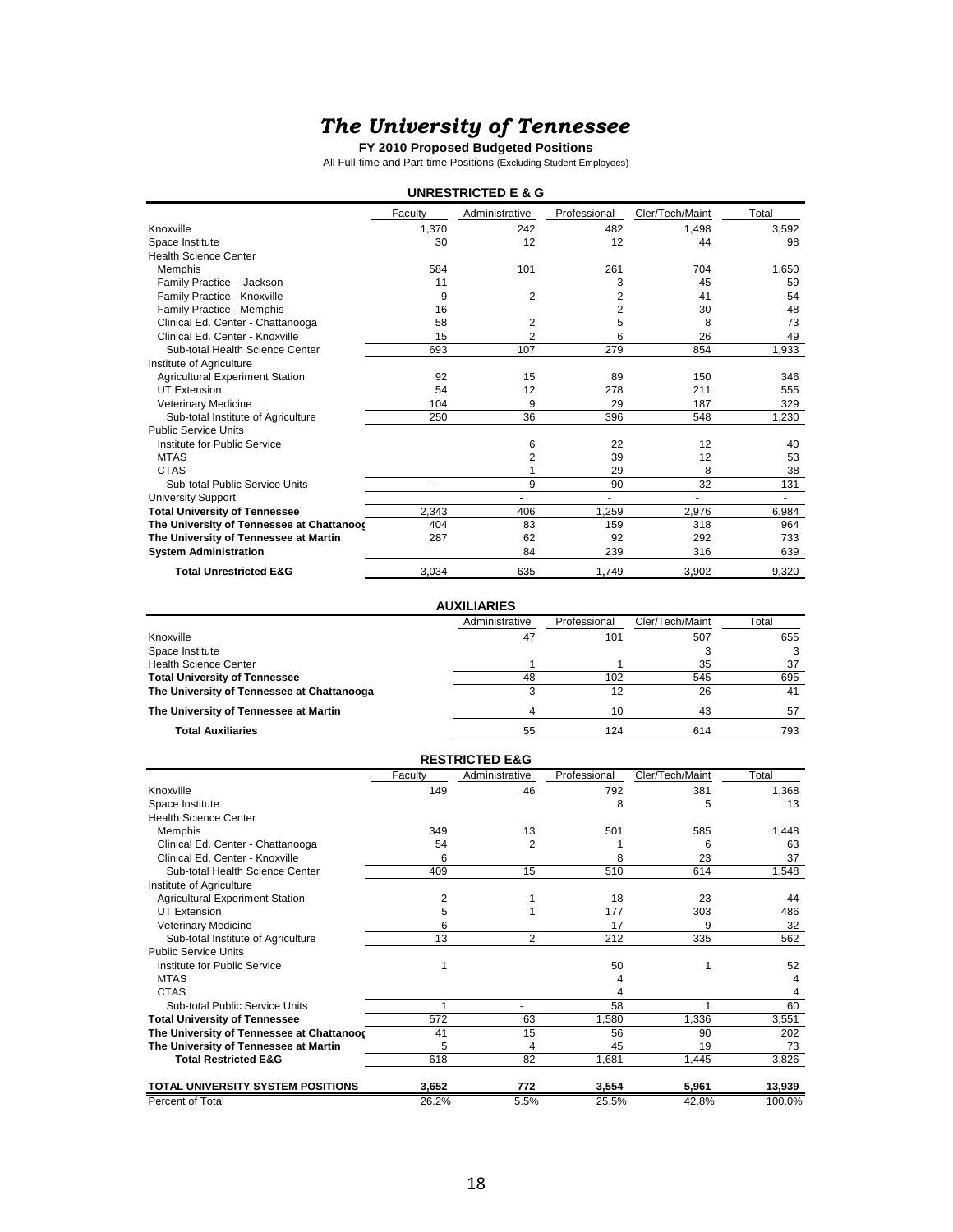#### *The University of Tennessee* **Unrestricted Net Assets**

| \$<br>\$<br><b>TOTAL - JUNE 30, 2007</b><br>\$<br>115,263,779<br>100,189,918<br>15,073,861<br><b>FY 2007-08 ACTUAL</b><br>\$<br>\$<br>1,050,918,025<br>166,939,489<br>\$<br>1,217,857,514<br>Revenue<br>Less:<br>\$<br>\$<br>\$<br>1,017,659,143<br>1,147,962,388<br>Expenditures<br>130,303,245<br>Mandatory Transfers (In)/Out<br>6,339,175<br>15,753,873<br>22,093,048<br>Non-Mandatory Transfers (In)/Out<br>14,115,382<br>19,679,017<br>33,794,400<br><b>Total Expenditures &amp; Transfers</b><br>1,038,113,701<br>\$<br>165,736,135<br>1,203,849,836<br>\$<br>\$<br>$\overline{\mathbf{s}}$<br>\$<br>\$<br>Net Change<br>12.804.324<br>1,203,354<br>14,007,678<br><b>Unrestricted Net Assets</b><br>\$<br>\$<br>\$<br><b>Working Capital-Accounts Receivable</b><br>19,080,016<br>4,951,470<br>24,031,486<br>Working Capital-Petty Cash<br>1,412,096<br>1,412,096<br><b>Working Capital-Inventories</b><br>4,273,602<br>4,427,959<br>8,701,561<br><b>Revolving Funds</b><br>24,959,760<br>20,533<br>24,980,293<br>Encumbrances<br>8,817,181<br>1,108,045<br>9,925,227<br><b>Unexpended Gifts</b><br>20,437<br>20,437<br>12,778,693<br>Reappropriations<br>12,778,693<br>Unallocated<br>41,652,458<br>5,769,206<br>47,421,665<br>\$<br>112,994,243<br>\$<br>\$<br><b>TOTAL - JUNE 30, 2008</b><br>16,277,214<br>129,271,457<br>4.01%<br>3.48%<br>3.94%<br><b>Percent Unallocated of Expend. &amp; Transfers</b><br>FY 2008-09 PROBABLE BUDGET<br>Revenue<br>1,049,197,745<br>\$<br>175,709,108<br>1,224,906,853<br>\$<br>\$<br>Less:<br>\$<br>Expenditures<br>\$<br>1,094,396,563<br>127,647,408<br>1,222,043,971<br>S<br>Mandatory Transfers (In)/Out<br>6,122,741<br>26,345,452<br>32,468,193<br>Non-Mandatory Transfers (In)/Out<br>(34, 391, 558)<br>21,747,337<br>(12,644,221)<br><b>Total Expenditures &amp; Transfers</b><br>1,066,127,746<br>\$<br>175,740,197<br>1,241,867,943<br>\$<br>\$<br>\$<br>\$<br>\$<br>Net Change<br>(16,930,001)<br>(16,961,090)<br>(31,089)<br><b>Unrestricted Net Assets</b><br>\$<br>\$<br>\$<br>Working Capital-Accounts Receivable<br>19,080,016<br>4,951,470<br>24,031,486<br><b>Working Capital-Petty Cash</b><br>1,412,096<br>1,412,096<br><b>Working Capital-Inventories</b><br>4,273,602<br>4,427,959<br>8,701,561<br><b>Revolving Funds</b><br>24,959,760<br>20,533<br>24,980,293<br>Encumbrances<br>1,000,000<br>1,000,000<br><b>Unexpended Gifts</b><br>20,437<br>20,437<br>Reappropriations<br>6,873,216<br>6,873,216<br>Unallocated<br>45,291,278<br>38,445,115<br>6,846,163<br>\$<br>\$<br>96,064,241<br>16,246,125<br>\$<br>112,310,367<br><b>ESTIMATED TOTAL - APRIL 30, 2009</b><br><b>Percent Unallocated of Expend. &amp; Transfers</b><br>3.61%<br>3.90%<br>3.65%<br>FY 2009-10 PROPOSED BUDGET<br>Revenue<br>\$<br>1,050,136,518<br>\$<br>188,757,194<br>1,238,893,712<br>\$<br>Less:<br>\$<br>1,210,845,671<br>Expenditures<br>\$<br>1,074,432,167<br>136,413,504<br>\$<br>Mandatory Transfers (In)/Out<br>28,503,162<br>6,656,751<br>35,159,913<br>Non-Mandatory Transfers (In)/Out<br>(23,757,217)<br>23,805,594<br>48,377<br>\$<br><b>Total Expenditures &amp; Transfers</b><br>\$<br>\$<br>1,246,053,961<br>1,057,331,701<br>188,722,260<br>\$<br>\$<br>\$<br>Net Change<br>(7,195,183)<br>34,934<br>(7, 160, 249)<br><b>Unrestricted Net Assets</b><br>\$<br>\$<br>\$<br>Working Capital-Accounts Receivable<br>19,080,016<br>4,951,470<br>24,031,486<br>Working Capital-Petty Cash<br>1,412,096<br>1,412,096<br><b>Working Capital-Inventories</b><br>4,273,602<br>4,427,959<br>8,701,561<br><b>Revolving Funds</b><br>24,959,760<br>20,533<br>24,980,293<br>Encumbrances<br>1,000,000<br>1,000,000<br><b>Unexpended Gifts</b><br>20,437<br>20,437<br>Reappropriations<br>3,219,788<br>3,219,788<br>Unallocated<br>34,903,360<br>6,881,097<br>41,784,457<br>\$<br><b>ESTIMATED TOTAL - JULY 1, 2009</b><br>16,281,059<br>\$<br>105,150,118<br>\$<br>88,869,058<br><b>Percent Unallocated of Expend. &amp; Transfers</b><br>3.30%<br>3.65%<br>3.35% |  | E&G | <b>AUXILIARIES</b> | <b>TOTAL</b> |
|---------------------------------------------------------------------------------------------------------------------------------------------------------------------------------------------------------------------------------------------------------------------------------------------------------------------------------------------------------------------------------------------------------------------------------------------------------------------------------------------------------------------------------------------------------------------------------------------------------------------------------------------------------------------------------------------------------------------------------------------------------------------------------------------------------------------------------------------------------------------------------------------------------------------------------------------------------------------------------------------------------------------------------------------------------------------------------------------------------------------------------------------------------------------------------------------------------------------------------------------------------------------------------------------------------------------------------------------------------------------------------------------------------------------------------------------------------------------------------------------------------------------------------------------------------------------------------------------------------------------------------------------------------------------------------------------------------------------------------------------------------------------------------------------------------------------------------------------------------------------------------------------------------------------------------------------------------------------------------------------------------------------------------------------------------------------------------------------------------------------------------------------------------------------------------------------------------------------------------------------------------------------------------------------------------------------------------------------------------------------------------------------------------------------------------------------------------------------------------------------------------------------------------------------------------------------------------------------------------------------------------------------------------------------------------------------------------------------------------------------------------------------------------------------------------------------------------------------------------------------------------------------------------------------------------------------------------------------------------------------------------------------------------------------------------------------------------------------------------------------------------------------------------------------------------------------------------------------------------------------------------------------------------------------------------------------------------------------------------------------------------------------------------------------------------------------------------------------------------------------------------------------------------------------------------------------------------------------------------------------------------------------------------------------------------------------------------------------------------------------------------------------------------------------------------------------------------------------------------------------------------------------------------------------------------------------------------------------------------------------------------------------------|--|-----|--------------------|--------------|
|                                                                                                                                                                                                                                                                                                                                                                                                                                                                                                                                                                                                                                                                                                                                                                                                                                                                                                                                                                                                                                                                                                                                                                                                                                                                                                                                                                                                                                                                                                                                                                                                                                                                                                                                                                                                                                                                                                                                                                                                                                                                                                                                                                                                                                                                                                                                                                                                                                                                                                                                                                                                                                                                                                                                                                                                                                                                                                                                                                                                                                                                                                                                                                                                                                                                                                                                                                                                                                                                                                                                                                                                                                                                                                                                                                                                                                                                                                                                                                                                                           |  |     |                    |              |
|                                                                                                                                                                                                                                                                                                                                                                                                                                                                                                                                                                                                                                                                                                                                                                                                                                                                                                                                                                                                                                                                                                                                                                                                                                                                                                                                                                                                                                                                                                                                                                                                                                                                                                                                                                                                                                                                                                                                                                                                                                                                                                                                                                                                                                                                                                                                                                                                                                                                                                                                                                                                                                                                                                                                                                                                                                                                                                                                                                                                                                                                                                                                                                                                                                                                                                                                                                                                                                                                                                                                                                                                                                                                                                                                                                                                                                                                                                                                                                                                                           |  |     |                    |              |
|                                                                                                                                                                                                                                                                                                                                                                                                                                                                                                                                                                                                                                                                                                                                                                                                                                                                                                                                                                                                                                                                                                                                                                                                                                                                                                                                                                                                                                                                                                                                                                                                                                                                                                                                                                                                                                                                                                                                                                                                                                                                                                                                                                                                                                                                                                                                                                                                                                                                                                                                                                                                                                                                                                                                                                                                                                                                                                                                                                                                                                                                                                                                                                                                                                                                                                                                                                                                                                                                                                                                                                                                                                                                                                                                                                                                                                                                                                                                                                                                                           |  |     |                    |              |
|                                                                                                                                                                                                                                                                                                                                                                                                                                                                                                                                                                                                                                                                                                                                                                                                                                                                                                                                                                                                                                                                                                                                                                                                                                                                                                                                                                                                                                                                                                                                                                                                                                                                                                                                                                                                                                                                                                                                                                                                                                                                                                                                                                                                                                                                                                                                                                                                                                                                                                                                                                                                                                                                                                                                                                                                                                                                                                                                                                                                                                                                                                                                                                                                                                                                                                                                                                                                                                                                                                                                                                                                                                                                                                                                                                                                                                                                                                                                                                                                                           |  |     |                    |              |
|                                                                                                                                                                                                                                                                                                                                                                                                                                                                                                                                                                                                                                                                                                                                                                                                                                                                                                                                                                                                                                                                                                                                                                                                                                                                                                                                                                                                                                                                                                                                                                                                                                                                                                                                                                                                                                                                                                                                                                                                                                                                                                                                                                                                                                                                                                                                                                                                                                                                                                                                                                                                                                                                                                                                                                                                                                                                                                                                                                                                                                                                                                                                                                                                                                                                                                                                                                                                                                                                                                                                                                                                                                                                                                                                                                                                                                                                                                                                                                                                                           |  |     |                    |              |
|                                                                                                                                                                                                                                                                                                                                                                                                                                                                                                                                                                                                                                                                                                                                                                                                                                                                                                                                                                                                                                                                                                                                                                                                                                                                                                                                                                                                                                                                                                                                                                                                                                                                                                                                                                                                                                                                                                                                                                                                                                                                                                                                                                                                                                                                                                                                                                                                                                                                                                                                                                                                                                                                                                                                                                                                                                                                                                                                                                                                                                                                                                                                                                                                                                                                                                                                                                                                                                                                                                                                                                                                                                                                                                                                                                                                                                                                                                                                                                                                                           |  |     |                    |              |
|                                                                                                                                                                                                                                                                                                                                                                                                                                                                                                                                                                                                                                                                                                                                                                                                                                                                                                                                                                                                                                                                                                                                                                                                                                                                                                                                                                                                                                                                                                                                                                                                                                                                                                                                                                                                                                                                                                                                                                                                                                                                                                                                                                                                                                                                                                                                                                                                                                                                                                                                                                                                                                                                                                                                                                                                                                                                                                                                                                                                                                                                                                                                                                                                                                                                                                                                                                                                                                                                                                                                                                                                                                                                                                                                                                                                                                                                                                                                                                                                                           |  |     |                    |              |
|                                                                                                                                                                                                                                                                                                                                                                                                                                                                                                                                                                                                                                                                                                                                                                                                                                                                                                                                                                                                                                                                                                                                                                                                                                                                                                                                                                                                                                                                                                                                                                                                                                                                                                                                                                                                                                                                                                                                                                                                                                                                                                                                                                                                                                                                                                                                                                                                                                                                                                                                                                                                                                                                                                                                                                                                                                                                                                                                                                                                                                                                                                                                                                                                                                                                                                                                                                                                                                                                                                                                                                                                                                                                                                                                                                                                                                                                                                                                                                                                                           |  |     |                    |              |
|                                                                                                                                                                                                                                                                                                                                                                                                                                                                                                                                                                                                                                                                                                                                                                                                                                                                                                                                                                                                                                                                                                                                                                                                                                                                                                                                                                                                                                                                                                                                                                                                                                                                                                                                                                                                                                                                                                                                                                                                                                                                                                                                                                                                                                                                                                                                                                                                                                                                                                                                                                                                                                                                                                                                                                                                                                                                                                                                                                                                                                                                                                                                                                                                                                                                                                                                                                                                                                                                                                                                                                                                                                                                                                                                                                                                                                                                                                                                                                                                                           |  |     |                    |              |
|                                                                                                                                                                                                                                                                                                                                                                                                                                                                                                                                                                                                                                                                                                                                                                                                                                                                                                                                                                                                                                                                                                                                                                                                                                                                                                                                                                                                                                                                                                                                                                                                                                                                                                                                                                                                                                                                                                                                                                                                                                                                                                                                                                                                                                                                                                                                                                                                                                                                                                                                                                                                                                                                                                                                                                                                                                                                                                                                                                                                                                                                                                                                                                                                                                                                                                                                                                                                                                                                                                                                                                                                                                                                                                                                                                                                                                                                                                                                                                                                                           |  |     |                    |              |
|                                                                                                                                                                                                                                                                                                                                                                                                                                                                                                                                                                                                                                                                                                                                                                                                                                                                                                                                                                                                                                                                                                                                                                                                                                                                                                                                                                                                                                                                                                                                                                                                                                                                                                                                                                                                                                                                                                                                                                                                                                                                                                                                                                                                                                                                                                                                                                                                                                                                                                                                                                                                                                                                                                                                                                                                                                                                                                                                                                                                                                                                                                                                                                                                                                                                                                                                                                                                                                                                                                                                                                                                                                                                                                                                                                                                                                                                                                                                                                                                                           |  |     |                    |              |
|                                                                                                                                                                                                                                                                                                                                                                                                                                                                                                                                                                                                                                                                                                                                                                                                                                                                                                                                                                                                                                                                                                                                                                                                                                                                                                                                                                                                                                                                                                                                                                                                                                                                                                                                                                                                                                                                                                                                                                                                                                                                                                                                                                                                                                                                                                                                                                                                                                                                                                                                                                                                                                                                                                                                                                                                                                                                                                                                                                                                                                                                                                                                                                                                                                                                                                                                                                                                                                                                                                                                                                                                                                                                                                                                                                                                                                                                                                                                                                                                                           |  |     |                    |              |
|                                                                                                                                                                                                                                                                                                                                                                                                                                                                                                                                                                                                                                                                                                                                                                                                                                                                                                                                                                                                                                                                                                                                                                                                                                                                                                                                                                                                                                                                                                                                                                                                                                                                                                                                                                                                                                                                                                                                                                                                                                                                                                                                                                                                                                                                                                                                                                                                                                                                                                                                                                                                                                                                                                                                                                                                                                                                                                                                                                                                                                                                                                                                                                                                                                                                                                                                                                                                                                                                                                                                                                                                                                                                                                                                                                                                                                                                                                                                                                                                                           |  |     |                    |              |
|                                                                                                                                                                                                                                                                                                                                                                                                                                                                                                                                                                                                                                                                                                                                                                                                                                                                                                                                                                                                                                                                                                                                                                                                                                                                                                                                                                                                                                                                                                                                                                                                                                                                                                                                                                                                                                                                                                                                                                                                                                                                                                                                                                                                                                                                                                                                                                                                                                                                                                                                                                                                                                                                                                                                                                                                                                                                                                                                                                                                                                                                                                                                                                                                                                                                                                                                                                                                                                                                                                                                                                                                                                                                                                                                                                                                                                                                                                                                                                                                                           |  |     |                    |              |
|                                                                                                                                                                                                                                                                                                                                                                                                                                                                                                                                                                                                                                                                                                                                                                                                                                                                                                                                                                                                                                                                                                                                                                                                                                                                                                                                                                                                                                                                                                                                                                                                                                                                                                                                                                                                                                                                                                                                                                                                                                                                                                                                                                                                                                                                                                                                                                                                                                                                                                                                                                                                                                                                                                                                                                                                                                                                                                                                                                                                                                                                                                                                                                                                                                                                                                                                                                                                                                                                                                                                                                                                                                                                                                                                                                                                                                                                                                                                                                                                                           |  |     |                    |              |
|                                                                                                                                                                                                                                                                                                                                                                                                                                                                                                                                                                                                                                                                                                                                                                                                                                                                                                                                                                                                                                                                                                                                                                                                                                                                                                                                                                                                                                                                                                                                                                                                                                                                                                                                                                                                                                                                                                                                                                                                                                                                                                                                                                                                                                                                                                                                                                                                                                                                                                                                                                                                                                                                                                                                                                                                                                                                                                                                                                                                                                                                                                                                                                                                                                                                                                                                                                                                                                                                                                                                                                                                                                                                                                                                                                                                                                                                                                                                                                                                                           |  |     |                    |              |
|                                                                                                                                                                                                                                                                                                                                                                                                                                                                                                                                                                                                                                                                                                                                                                                                                                                                                                                                                                                                                                                                                                                                                                                                                                                                                                                                                                                                                                                                                                                                                                                                                                                                                                                                                                                                                                                                                                                                                                                                                                                                                                                                                                                                                                                                                                                                                                                                                                                                                                                                                                                                                                                                                                                                                                                                                                                                                                                                                                                                                                                                                                                                                                                                                                                                                                                                                                                                                                                                                                                                                                                                                                                                                                                                                                                                                                                                                                                                                                                                                           |  |     |                    |              |
|                                                                                                                                                                                                                                                                                                                                                                                                                                                                                                                                                                                                                                                                                                                                                                                                                                                                                                                                                                                                                                                                                                                                                                                                                                                                                                                                                                                                                                                                                                                                                                                                                                                                                                                                                                                                                                                                                                                                                                                                                                                                                                                                                                                                                                                                                                                                                                                                                                                                                                                                                                                                                                                                                                                                                                                                                                                                                                                                                                                                                                                                                                                                                                                                                                                                                                                                                                                                                                                                                                                                                                                                                                                                                                                                                                                                                                                                                                                                                                                                                           |  |     |                    |              |
|                                                                                                                                                                                                                                                                                                                                                                                                                                                                                                                                                                                                                                                                                                                                                                                                                                                                                                                                                                                                                                                                                                                                                                                                                                                                                                                                                                                                                                                                                                                                                                                                                                                                                                                                                                                                                                                                                                                                                                                                                                                                                                                                                                                                                                                                                                                                                                                                                                                                                                                                                                                                                                                                                                                                                                                                                                                                                                                                                                                                                                                                                                                                                                                                                                                                                                                                                                                                                                                                                                                                                                                                                                                                                                                                                                                                                                                                                                                                                                                                                           |  |     |                    |              |
|                                                                                                                                                                                                                                                                                                                                                                                                                                                                                                                                                                                                                                                                                                                                                                                                                                                                                                                                                                                                                                                                                                                                                                                                                                                                                                                                                                                                                                                                                                                                                                                                                                                                                                                                                                                                                                                                                                                                                                                                                                                                                                                                                                                                                                                                                                                                                                                                                                                                                                                                                                                                                                                                                                                                                                                                                                                                                                                                                                                                                                                                                                                                                                                                                                                                                                                                                                                                                                                                                                                                                                                                                                                                                                                                                                                                                                                                                                                                                                                                                           |  |     |                    |              |
|                                                                                                                                                                                                                                                                                                                                                                                                                                                                                                                                                                                                                                                                                                                                                                                                                                                                                                                                                                                                                                                                                                                                                                                                                                                                                                                                                                                                                                                                                                                                                                                                                                                                                                                                                                                                                                                                                                                                                                                                                                                                                                                                                                                                                                                                                                                                                                                                                                                                                                                                                                                                                                                                                                                                                                                                                                                                                                                                                                                                                                                                                                                                                                                                                                                                                                                                                                                                                                                                                                                                                                                                                                                                                                                                                                                                                                                                                                                                                                                                                           |  |     |                    |              |
|                                                                                                                                                                                                                                                                                                                                                                                                                                                                                                                                                                                                                                                                                                                                                                                                                                                                                                                                                                                                                                                                                                                                                                                                                                                                                                                                                                                                                                                                                                                                                                                                                                                                                                                                                                                                                                                                                                                                                                                                                                                                                                                                                                                                                                                                                                                                                                                                                                                                                                                                                                                                                                                                                                                                                                                                                                                                                                                                                                                                                                                                                                                                                                                                                                                                                                                                                                                                                                                                                                                                                                                                                                                                                                                                                                                                                                                                                                                                                                                                                           |  |     |                    |              |
|                                                                                                                                                                                                                                                                                                                                                                                                                                                                                                                                                                                                                                                                                                                                                                                                                                                                                                                                                                                                                                                                                                                                                                                                                                                                                                                                                                                                                                                                                                                                                                                                                                                                                                                                                                                                                                                                                                                                                                                                                                                                                                                                                                                                                                                                                                                                                                                                                                                                                                                                                                                                                                                                                                                                                                                                                                                                                                                                                                                                                                                                                                                                                                                                                                                                                                                                                                                                                                                                                                                                                                                                                                                                                                                                                                                                                                                                                                                                                                                                                           |  |     |                    |              |
|                                                                                                                                                                                                                                                                                                                                                                                                                                                                                                                                                                                                                                                                                                                                                                                                                                                                                                                                                                                                                                                                                                                                                                                                                                                                                                                                                                                                                                                                                                                                                                                                                                                                                                                                                                                                                                                                                                                                                                                                                                                                                                                                                                                                                                                                                                                                                                                                                                                                                                                                                                                                                                                                                                                                                                                                                                                                                                                                                                                                                                                                                                                                                                                                                                                                                                                                                                                                                                                                                                                                                                                                                                                                                                                                                                                                                                                                                                                                                                                                                           |  |     |                    |              |
|                                                                                                                                                                                                                                                                                                                                                                                                                                                                                                                                                                                                                                                                                                                                                                                                                                                                                                                                                                                                                                                                                                                                                                                                                                                                                                                                                                                                                                                                                                                                                                                                                                                                                                                                                                                                                                                                                                                                                                                                                                                                                                                                                                                                                                                                                                                                                                                                                                                                                                                                                                                                                                                                                                                                                                                                                                                                                                                                                                                                                                                                                                                                                                                                                                                                                                                                                                                                                                                                                                                                                                                                                                                                                                                                                                                                                                                                                                                                                                                                                           |  |     |                    |              |
|                                                                                                                                                                                                                                                                                                                                                                                                                                                                                                                                                                                                                                                                                                                                                                                                                                                                                                                                                                                                                                                                                                                                                                                                                                                                                                                                                                                                                                                                                                                                                                                                                                                                                                                                                                                                                                                                                                                                                                                                                                                                                                                                                                                                                                                                                                                                                                                                                                                                                                                                                                                                                                                                                                                                                                                                                                                                                                                                                                                                                                                                                                                                                                                                                                                                                                                                                                                                                                                                                                                                                                                                                                                                                                                                                                                                                                                                                                                                                                                                                           |  |     |                    |              |
|                                                                                                                                                                                                                                                                                                                                                                                                                                                                                                                                                                                                                                                                                                                                                                                                                                                                                                                                                                                                                                                                                                                                                                                                                                                                                                                                                                                                                                                                                                                                                                                                                                                                                                                                                                                                                                                                                                                                                                                                                                                                                                                                                                                                                                                                                                                                                                                                                                                                                                                                                                                                                                                                                                                                                                                                                                                                                                                                                                                                                                                                                                                                                                                                                                                                                                                                                                                                                                                                                                                                                                                                                                                                                                                                                                                                                                                                                                                                                                                                                           |  |     |                    |              |
|                                                                                                                                                                                                                                                                                                                                                                                                                                                                                                                                                                                                                                                                                                                                                                                                                                                                                                                                                                                                                                                                                                                                                                                                                                                                                                                                                                                                                                                                                                                                                                                                                                                                                                                                                                                                                                                                                                                                                                                                                                                                                                                                                                                                                                                                                                                                                                                                                                                                                                                                                                                                                                                                                                                                                                                                                                                                                                                                                                                                                                                                                                                                                                                                                                                                                                                                                                                                                                                                                                                                                                                                                                                                                                                                                                                                                                                                                                                                                                                                                           |  |     |                    |              |
|                                                                                                                                                                                                                                                                                                                                                                                                                                                                                                                                                                                                                                                                                                                                                                                                                                                                                                                                                                                                                                                                                                                                                                                                                                                                                                                                                                                                                                                                                                                                                                                                                                                                                                                                                                                                                                                                                                                                                                                                                                                                                                                                                                                                                                                                                                                                                                                                                                                                                                                                                                                                                                                                                                                                                                                                                                                                                                                                                                                                                                                                                                                                                                                                                                                                                                                                                                                                                                                                                                                                                                                                                                                                                                                                                                                                                                                                                                                                                                                                                           |  |     |                    |              |
|                                                                                                                                                                                                                                                                                                                                                                                                                                                                                                                                                                                                                                                                                                                                                                                                                                                                                                                                                                                                                                                                                                                                                                                                                                                                                                                                                                                                                                                                                                                                                                                                                                                                                                                                                                                                                                                                                                                                                                                                                                                                                                                                                                                                                                                                                                                                                                                                                                                                                                                                                                                                                                                                                                                                                                                                                                                                                                                                                                                                                                                                                                                                                                                                                                                                                                                                                                                                                                                                                                                                                                                                                                                                                                                                                                                                                                                                                                                                                                                                                           |  |     |                    |              |
|                                                                                                                                                                                                                                                                                                                                                                                                                                                                                                                                                                                                                                                                                                                                                                                                                                                                                                                                                                                                                                                                                                                                                                                                                                                                                                                                                                                                                                                                                                                                                                                                                                                                                                                                                                                                                                                                                                                                                                                                                                                                                                                                                                                                                                                                                                                                                                                                                                                                                                                                                                                                                                                                                                                                                                                                                                                                                                                                                                                                                                                                                                                                                                                                                                                                                                                                                                                                                                                                                                                                                                                                                                                                                                                                                                                                                                                                                                                                                                                                                           |  |     |                    |              |
|                                                                                                                                                                                                                                                                                                                                                                                                                                                                                                                                                                                                                                                                                                                                                                                                                                                                                                                                                                                                                                                                                                                                                                                                                                                                                                                                                                                                                                                                                                                                                                                                                                                                                                                                                                                                                                                                                                                                                                                                                                                                                                                                                                                                                                                                                                                                                                                                                                                                                                                                                                                                                                                                                                                                                                                                                                                                                                                                                                                                                                                                                                                                                                                                                                                                                                                                                                                                                                                                                                                                                                                                                                                                                                                                                                                                                                                                                                                                                                                                                           |  |     |                    |              |
|                                                                                                                                                                                                                                                                                                                                                                                                                                                                                                                                                                                                                                                                                                                                                                                                                                                                                                                                                                                                                                                                                                                                                                                                                                                                                                                                                                                                                                                                                                                                                                                                                                                                                                                                                                                                                                                                                                                                                                                                                                                                                                                                                                                                                                                                                                                                                                                                                                                                                                                                                                                                                                                                                                                                                                                                                                                                                                                                                                                                                                                                                                                                                                                                                                                                                                                                                                                                                                                                                                                                                                                                                                                                                                                                                                                                                                                                                                                                                                                                                           |  |     |                    |              |
|                                                                                                                                                                                                                                                                                                                                                                                                                                                                                                                                                                                                                                                                                                                                                                                                                                                                                                                                                                                                                                                                                                                                                                                                                                                                                                                                                                                                                                                                                                                                                                                                                                                                                                                                                                                                                                                                                                                                                                                                                                                                                                                                                                                                                                                                                                                                                                                                                                                                                                                                                                                                                                                                                                                                                                                                                                                                                                                                                                                                                                                                                                                                                                                                                                                                                                                                                                                                                                                                                                                                                                                                                                                                                                                                                                                                                                                                                                                                                                                                                           |  |     |                    |              |
|                                                                                                                                                                                                                                                                                                                                                                                                                                                                                                                                                                                                                                                                                                                                                                                                                                                                                                                                                                                                                                                                                                                                                                                                                                                                                                                                                                                                                                                                                                                                                                                                                                                                                                                                                                                                                                                                                                                                                                                                                                                                                                                                                                                                                                                                                                                                                                                                                                                                                                                                                                                                                                                                                                                                                                                                                                                                                                                                                                                                                                                                                                                                                                                                                                                                                                                                                                                                                                                                                                                                                                                                                                                                                                                                                                                                                                                                                                                                                                                                                           |  |     |                    |              |
|                                                                                                                                                                                                                                                                                                                                                                                                                                                                                                                                                                                                                                                                                                                                                                                                                                                                                                                                                                                                                                                                                                                                                                                                                                                                                                                                                                                                                                                                                                                                                                                                                                                                                                                                                                                                                                                                                                                                                                                                                                                                                                                                                                                                                                                                                                                                                                                                                                                                                                                                                                                                                                                                                                                                                                                                                                                                                                                                                                                                                                                                                                                                                                                                                                                                                                                                                                                                                                                                                                                                                                                                                                                                                                                                                                                                                                                                                                                                                                                                                           |  |     |                    |              |
|                                                                                                                                                                                                                                                                                                                                                                                                                                                                                                                                                                                                                                                                                                                                                                                                                                                                                                                                                                                                                                                                                                                                                                                                                                                                                                                                                                                                                                                                                                                                                                                                                                                                                                                                                                                                                                                                                                                                                                                                                                                                                                                                                                                                                                                                                                                                                                                                                                                                                                                                                                                                                                                                                                                                                                                                                                                                                                                                                                                                                                                                                                                                                                                                                                                                                                                                                                                                                                                                                                                                                                                                                                                                                                                                                                                                                                                                                                                                                                                                                           |  |     |                    |              |
|                                                                                                                                                                                                                                                                                                                                                                                                                                                                                                                                                                                                                                                                                                                                                                                                                                                                                                                                                                                                                                                                                                                                                                                                                                                                                                                                                                                                                                                                                                                                                                                                                                                                                                                                                                                                                                                                                                                                                                                                                                                                                                                                                                                                                                                                                                                                                                                                                                                                                                                                                                                                                                                                                                                                                                                                                                                                                                                                                                                                                                                                                                                                                                                                                                                                                                                                                                                                                                                                                                                                                                                                                                                                                                                                                                                                                                                                                                                                                                                                                           |  |     |                    |              |
|                                                                                                                                                                                                                                                                                                                                                                                                                                                                                                                                                                                                                                                                                                                                                                                                                                                                                                                                                                                                                                                                                                                                                                                                                                                                                                                                                                                                                                                                                                                                                                                                                                                                                                                                                                                                                                                                                                                                                                                                                                                                                                                                                                                                                                                                                                                                                                                                                                                                                                                                                                                                                                                                                                                                                                                                                                                                                                                                                                                                                                                                                                                                                                                                                                                                                                                                                                                                                                                                                                                                                                                                                                                                                                                                                                                                                                                                                                                                                                                                                           |  |     |                    |              |
|                                                                                                                                                                                                                                                                                                                                                                                                                                                                                                                                                                                                                                                                                                                                                                                                                                                                                                                                                                                                                                                                                                                                                                                                                                                                                                                                                                                                                                                                                                                                                                                                                                                                                                                                                                                                                                                                                                                                                                                                                                                                                                                                                                                                                                                                                                                                                                                                                                                                                                                                                                                                                                                                                                                                                                                                                                                                                                                                                                                                                                                                                                                                                                                                                                                                                                                                                                                                                                                                                                                                                                                                                                                                                                                                                                                                                                                                                                                                                                                                                           |  |     |                    |              |
|                                                                                                                                                                                                                                                                                                                                                                                                                                                                                                                                                                                                                                                                                                                                                                                                                                                                                                                                                                                                                                                                                                                                                                                                                                                                                                                                                                                                                                                                                                                                                                                                                                                                                                                                                                                                                                                                                                                                                                                                                                                                                                                                                                                                                                                                                                                                                                                                                                                                                                                                                                                                                                                                                                                                                                                                                                                                                                                                                                                                                                                                                                                                                                                                                                                                                                                                                                                                                                                                                                                                                                                                                                                                                                                                                                                                                                                                                                                                                                                                                           |  |     |                    |              |
|                                                                                                                                                                                                                                                                                                                                                                                                                                                                                                                                                                                                                                                                                                                                                                                                                                                                                                                                                                                                                                                                                                                                                                                                                                                                                                                                                                                                                                                                                                                                                                                                                                                                                                                                                                                                                                                                                                                                                                                                                                                                                                                                                                                                                                                                                                                                                                                                                                                                                                                                                                                                                                                                                                                                                                                                                                                                                                                                                                                                                                                                                                                                                                                                                                                                                                                                                                                                                                                                                                                                                                                                                                                                                                                                                                                                                                                                                                                                                                                                                           |  |     |                    |              |
|                                                                                                                                                                                                                                                                                                                                                                                                                                                                                                                                                                                                                                                                                                                                                                                                                                                                                                                                                                                                                                                                                                                                                                                                                                                                                                                                                                                                                                                                                                                                                                                                                                                                                                                                                                                                                                                                                                                                                                                                                                                                                                                                                                                                                                                                                                                                                                                                                                                                                                                                                                                                                                                                                                                                                                                                                                                                                                                                                                                                                                                                                                                                                                                                                                                                                                                                                                                                                                                                                                                                                                                                                                                                                                                                                                                                                                                                                                                                                                                                                           |  |     |                    |              |
|                                                                                                                                                                                                                                                                                                                                                                                                                                                                                                                                                                                                                                                                                                                                                                                                                                                                                                                                                                                                                                                                                                                                                                                                                                                                                                                                                                                                                                                                                                                                                                                                                                                                                                                                                                                                                                                                                                                                                                                                                                                                                                                                                                                                                                                                                                                                                                                                                                                                                                                                                                                                                                                                                                                                                                                                                                                                                                                                                                                                                                                                                                                                                                                                                                                                                                                                                                                                                                                                                                                                                                                                                                                                                                                                                                                                                                                                                                                                                                                                                           |  |     |                    |              |
|                                                                                                                                                                                                                                                                                                                                                                                                                                                                                                                                                                                                                                                                                                                                                                                                                                                                                                                                                                                                                                                                                                                                                                                                                                                                                                                                                                                                                                                                                                                                                                                                                                                                                                                                                                                                                                                                                                                                                                                                                                                                                                                                                                                                                                                                                                                                                                                                                                                                                                                                                                                                                                                                                                                                                                                                                                                                                                                                                                                                                                                                                                                                                                                                                                                                                                                                                                                                                                                                                                                                                                                                                                                                                                                                                                                                                                                                                                                                                                                                                           |  |     |                    |              |
|                                                                                                                                                                                                                                                                                                                                                                                                                                                                                                                                                                                                                                                                                                                                                                                                                                                                                                                                                                                                                                                                                                                                                                                                                                                                                                                                                                                                                                                                                                                                                                                                                                                                                                                                                                                                                                                                                                                                                                                                                                                                                                                                                                                                                                                                                                                                                                                                                                                                                                                                                                                                                                                                                                                                                                                                                                                                                                                                                                                                                                                                                                                                                                                                                                                                                                                                                                                                                                                                                                                                                                                                                                                                                                                                                                                                                                                                                                                                                                                                                           |  |     |                    |              |
|                                                                                                                                                                                                                                                                                                                                                                                                                                                                                                                                                                                                                                                                                                                                                                                                                                                                                                                                                                                                                                                                                                                                                                                                                                                                                                                                                                                                                                                                                                                                                                                                                                                                                                                                                                                                                                                                                                                                                                                                                                                                                                                                                                                                                                                                                                                                                                                                                                                                                                                                                                                                                                                                                                                                                                                                                                                                                                                                                                                                                                                                                                                                                                                                                                                                                                                                                                                                                                                                                                                                                                                                                                                                                                                                                                                                                                                                                                                                                                                                                           |  |     |                    |              |
|                                                                                                                                                                                                                                                                                                                                                                                                                                                                                                                                                                                                                                                                                                                                                                                                                                                                                                                                                                                                                                                                                                                                                                                                                                                                                                                                                                                                                                                                                                                                                                                                                                                                                                                                                                                                                                                                                                                                                                                                                                                                                                                                                                                                                                                                                                                                                                                                                                                                                                                                                                                                                                                                                                                                                                                                                                                                                                                                                                                                                                                                                                                                                                                                                                                                                                                                                                                                                                                                                                                                                                                                                                                                                                                                                                                                                                                                                                                                                                                                                           |  |     |                    |              |
|                                                                                                                                                                                                                                                                                                                                                                                                                                                                                                                                                                                                                                                                                                                                                                                                                                                                                                                                                                                                                                                                                                                                                                                                                                                                                                                                                                                                                                                                                                                                                                                                                                                                                                                                                                                                                                                                                                                                                                                                                                                                                                                                                                                                                                                                                                                                                                                                                                                                                                                                                                                                                                                                                                                                                                                                                                                                                                                                                                                                                                                                                                                                                                                                                                                                                                                                                                                                                                                                                                                                                                                                                                                                                                                                                                                                                                                                                                                                                                                                                           |  |     |                    |              |
|                                                                                                                                                                                                                                                                                                                                                                                                                                                                                                                                                                                                                                                                                                                                                                                                                                                                                                                                                                                                                                                                                                                                                                                                                                                                                                                                                                                                                                                                                                                                                                                                                                                                                                                                                                                                                                                                                                                                                                                                                                                                                                                                                                                                                                                                                                                                                                                                                                                                                                                                                                                                                                                                                                                                                                                                                                                                                                                                                                                                                                                                                                                                                                                                                                                                                                                                                                                                                                                                                                                                                                                                                                                                                                                                                                                                                                                                                                                                                                                                                           |  |     |                    |              |
|                                                                                                                                                                                                                                                                                                                                                                                                                                                                                                                                                                                                                                                                                                                                                                                                                                                                                                                                                                                                                                                                                                                                                                                                                                                                                                                                                                                                                                                                                                                                                                                                                                                                                                                                                                                                                                                                                                                                                                                                                                                                                                                                                                                                                                                                                                                                                                                                                                                                                                                                                                                                                                                                                                                                                                                                                                                                                                                                                                                                                                                                                                                                                                                                                                                                                                                                                                                                                                                                                                                                                                                                                                                                                                                                                                                                                                                                                                                                                                                                                           |  |     |                    |              |
|                                                                                                                                                                                                                                                                                                                                                                                                                                                                                                                                                                                                                                                                                                                                                                                                                                                                                                                                                                                                                                                                                                                                                                                                                                                                                                                                                                                                                                                                                                                                                                                                                                                                                                                                                                                                                                                                                                                                                                                                                                                                                                                                                                                                                                                                                                                                                                                                                                                                                                                                                                                                                                                                                                                                                                                                                                                                                                                                                                                                                                                                                                                                                                                                                                                                                                                                                                                                                                                                                                                                                                                                                                                                                                                                                                                                                                                                                                                                                                                                                           |  |     |                    |              |
|                                                                                                                                                                                                                                                                                                                                                                                                                                                                                                                                                                                                                                                                                                                                                                                                                                                                                                                                                                                                                                                                                                                                                                                                                                                                                                                                                                                                                                                                                                                                                                                                                                                                                                                                                                                                                                                                                                                                                                                                                                                                                                                                                                                                                                                                                                                                                                                                                                                                                                                                                                                                                                                                                                                                                                                                                                                                                                                                                                                                                                                                                                                                                                                                                                                                                                                                                                                                                                                                                                                                                                                                                                                                                                                                                                                                                                                                                                                                                                                                                           |  |     |                    |              |
|                                                                                                                                                                                                                                                                                                                                                                                                                                                                                                                                                                                                                                                                                                                                                                                                                                                                                                                                                                                                                                                                                                                                                                                                                                                                                                                                                                                                                                                                                                                                                                                                                                                                                                                                                                                                                                                                                                                                                                                                                                                                                                                                                                                                                                                                                                                                                                                                                                                                                                                                                                                                                                                                                                                                                                                                                                                                                                                                                                                                                                                                                                                                                                                                                                                                                                                                                                                                                                                                                                                                                                                                                                                                                                                                                                                                                                                                                                                                                                                                                           |  |     |                    |              |
|                                                                                                                                                                                                                                                                                                                                                                                                                                                                                                                                                                                                                                                                                                                                                                                                                                                                                                                                                                                                                                                                                                                                                                                                                                                                                                                                                                                                                                                                                                                                                                                                                                                                                                                                                                                                                                                                                                                                                                                                                                                                                                                                                                                                                                                                                                                                                                                                                                                                                                                                                                                                                                                                                                                                                                                                                                                                                                                                                                                                                                                                                                                                                                                                                                                                                                                                                                                                                                                                                                                                                                                                                                                                                                                                                                                                                                                                                                                                                                                                                           |  |     |                    |              |
|                                                                                                                                                                                                                                                                                                                                                                                                                                                                                                                                                                                                                                                                                                                                                                                                                                                                                                                                                                                                                                                                                                                                                                                                                                                                                                                                                                                                                                                                                                                                                                                                                                                                                                                                                                                                                                                                                                                                                                                                                                                                                                                                                                                                                                                                                                                                                                                                                                                                                                                                                                                                                                                                                                                                                                                                                                                                                                                                                                                                                                                                                                                                                                                                                                                                                                                                                                                                                                                                                                                                                                                                                                                                                                                                                                                                                                                                                                                                                                                                                           |  |     |                    |              |
|                                                                                                                                                                                                                                                                                                                                                                                                                                                                                                                                                                                                                                                                                                                                                                                                                                                                                                                                                                                                                                                                                                                                                                                                                                                                                                                                                                                                                                                                                                                                                                                                                                                                                                                                                                                                                                                                                                                                                                                                                                                                                                                                                                                                                                                                                                                                                                                                                                                                                                                                                                                                                                                                                                                                                                                                                                                                                                                                                                                                                                                                                                                                                                                                                                                                                                                                                                                                                                                                                                                                                                                                                                                                                                                                                                                                                                                                                                                                                                                                                           |  |     |                    |              |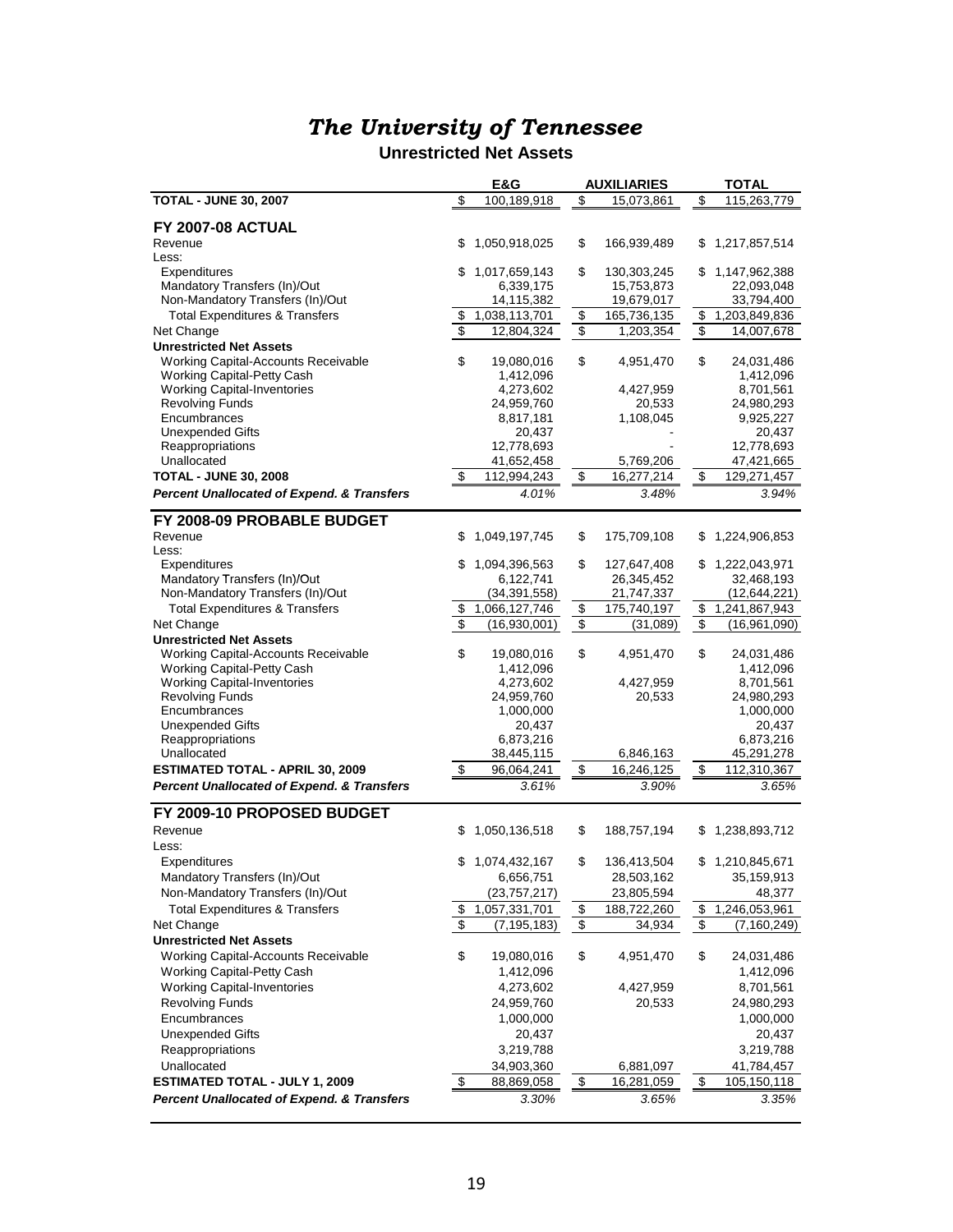#### *The University of Tennessee at Chattanooga*

| FY 2009-10 Revenues                                                        |               |
|----------------------------------------------------------------------------|---------------|
| <b>Unrestricted Funds</b>                                                  | (In Millions) |
| E & G                                                                      | \$108.4       |
| Auxiliaries                                                                | <u>7.9</u>    |
| <b>Unrestricted Total</b>                                                  | \$116.0       |
| <b>Restricted Funds</b>                                                    |               |
| E & G                                                                      | \$42.2        |
| Auxiliaries                                                                | 0.0           |
| <b>Restricted Total</b>                                                    | \$42.2        |
| <b>TOTAL FUNDS</b>                                                         | \$158.3       |
|                                                                            |               |
| <b>Fall 2008 Headcount Enrollment</b>                                      |               |
| Undergraduate                                                              | 8,405         |
| Graduate                                                                   | 1,402         |
| <b>TOTAL</b>                                                               | 9,807         |
| *First-Time Freshmen                                                       | 2,083         |
| <b>FTE Positions</b><br>(Unrestricted & Restricted)<br><b>July 1, 2009</b> |               |
|                                                                            |               |
| Faculty                                                                    | 445           |
| Administrative                                                             | 101           |
| Professional                                                               | 227           |
| Cler/Tech/Maint                                                            | 434           |
| <b>TOTAL</b>                                                               | 1,207         |



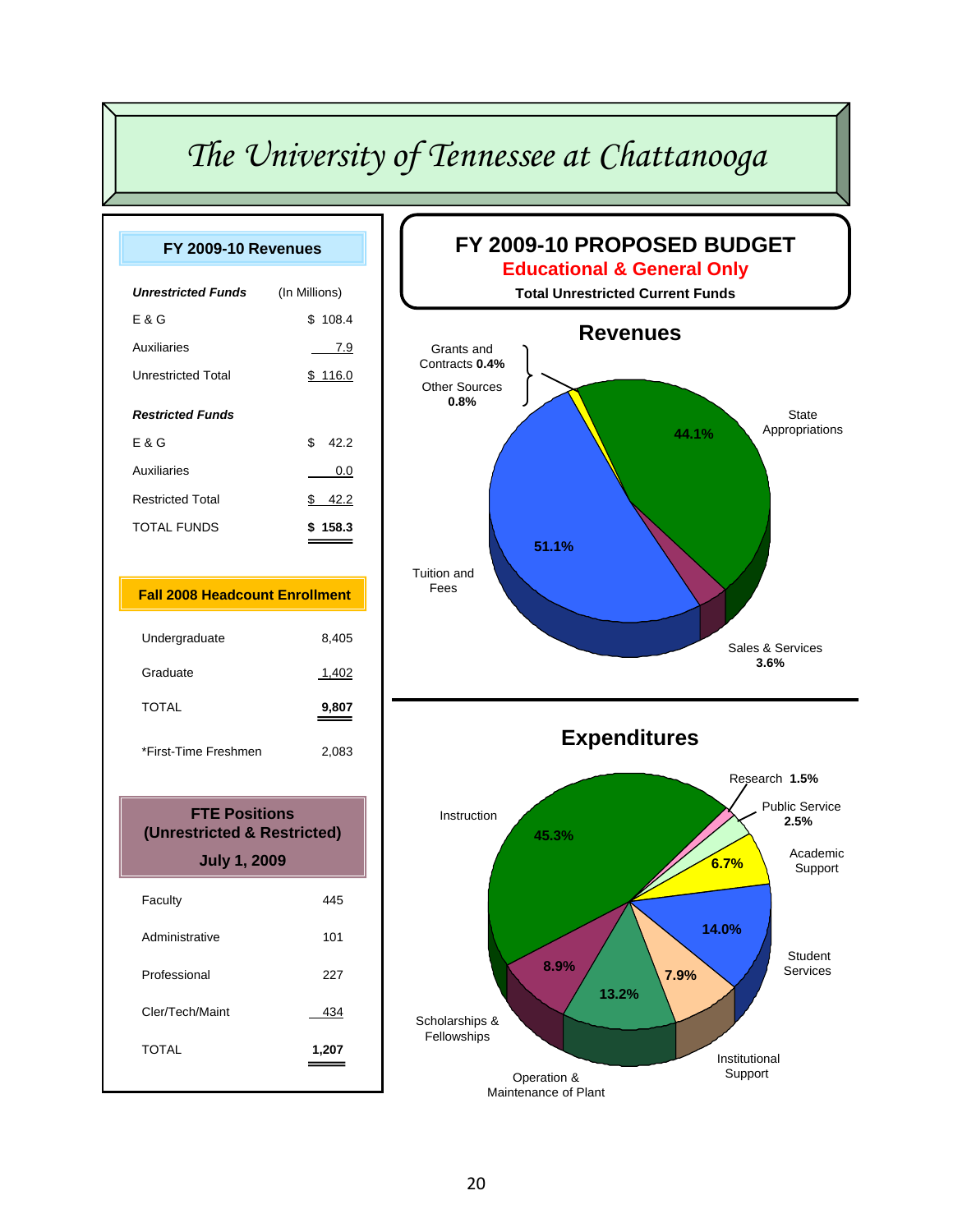#### **FY 2010 Budget Summary**

Unrestricted Current Funds Revenues, Expenditures and Transfers

|                                          |               |                |                   |                   |                         | <b>CHANGE</b>               |           |
|------------------------------------------|---------------|----------------|-------------------|-------------------|-------------------------|-----------------------------|-----------|
|                                          |               | <b>FY 2008</b> | FY 2009           | FY 2010           |                         | <b>Probable to Proposed</b> |           |
|                                          |               | <b>ACTUAL</b>  | <b>PROBABLE</b>   | <b>PROPOSED</b>   |                         | Amount                      | %         |
| <b>EDUCATIONAL AND GENERAL</b>           |               |                |                   |                   |                         |                             |           |
| <b>Revenues</b>                          |               |                |                   |                   |                         |                             |           |
| <b>Tuition &amp; Fees</b>                | \$            | 50,126,137     | \$<br>52,101,985  | \$<br>55,229,011  | \$                      | 3,127,026                   | 6.0%      |
| <b>State Appropriations</b>              | \$            | 47,004,100     | \$<br>43,181,100  | \$<br>36.252.600  | \$                      | (6,928,500)                 | $-16.0%$  |
| ARRA and MOE *                           |               |                | 4,415,300         | 11,447,800        |                         | 7,032,500                   | 159.3%    |
| Sub-total State Appropriations           | \$            | 47,004,100     | \$<br>47,596,400  | \$<br>47,700,400  | $\overline{\mathbf{e}}$ | 104,000                     | 0.2%      |
| <b>Grants &amp; Contracts</b>            |               | 1,089,217      | 786,146           | 453,856           |                         | (332, 290)                  | $-42.3%$  |
| Sales & Services                         |               | 4,144,993      | 4,310,507         | 3,889,107         |                         | (421, 400)                  | $-9.8%$   |
| Investment Income                        |               |                |                   |                   |                         |                             |           |
| <b>Other Sources</b>                     |               | 836,774        | 892,544           | 871,361           |                         | (21, 183)                   | $-2.4%$   |
| <b>Total Revenues</b>                    | \$            | 103,201,220    | \$<br>105,687,582 | \$<br>108,143,735 | \$                      | 2,456,153                   | 2.3%      |
| <b>Expenditures and Transfers</b>        |               |                |                   |                   |                         |                             |           |
| Instruction                              | \$            | 43,199,943     | \$<br>46,571,013  | \$<br>48,180,534  | \$                      | 1,609,521                   | 3.5%      |
| Research                                 |               | 3,407,829      | 3,108,906         | 1,572,237         |                         | (1,536,669)                 | $-49.4%$  |
| <b>Public Service</b>                    |               | 2,138,100      | 2,801,367         | 2,668,434         |                         | (132, 933)                  | $-4.7%$   |
| Academic Support                         |               | 8,718,195      | 8,470,310         | 7,168,239         |                         | (1,302,071)                 | $-15.4%$  |
| <b>Student Services</b>                  |               | 14,909,262     | 15,594,932        | 14,920,233        |                         | (674, 699)                  | $-4.3%$   |
| <b>Institutional Support</b>             |               | 7,396,813      | 8,040,223         | 8,436,560         |                         | 396,337                     | 4.9%      |
| Operation & Maintenance of Plant         |               | 11,083,679     | 13,276,711        | 14,008,943        |                         | 732,232                     | 5.5%      |
| Scholarships & Fellowships               |               | 5,253,371      | 8,247,801         | 9,433,428         |                         | 1,185,627                   | 14.4%     |
| Sub-total Expenditures                   | \$            | 96,107,192     | \$<br>106,111,263 | \$<br>106,388,608 | \$                      | 277,345                     | 0.3%      |
| Mandatory Transfers (In)/Out             |               | 840,010        | 548,918           | 600,007           |                         | 51,089                      | 9.3%      |
| Non-Mandatory Transfers (In)/Out         |               | 6,014,644      | (1,055,740)       | 1,088,540         |                         | 2,144,280                   | $-203.1%$ |
| <b>Total Expenditures and Transfers</b>  | \$            | 102,961,846    | \$<br>105,604,441 | \$<br>108,077,155 | \$                      | 2,472,714                   | 2.3%      |
| <b>Fund Balance Addition/(Reduction)</b> | \$            | 239,374        | \$<br>83,141      | \$<br>66,580      | \$                      | (16, 561)                   |           |
| <b>AUXILIARIES</b>                       |               |                |                   |                   |                         |                             |           |
| <b>Revenues</b>                          | \$            | 7,618,551      | \$<br>7.666.175   | \$<br>7.879.545   | \$                      | 213.370                     | 2.8%      |
| <b>Expenditures and Transfers</b>        |               |                |                   |                   |                         |                             |           |
| Expenditures                             | \$            | 5,115,797      | \$<br>3,851,029   | \$<br>4,064,399   | \$                      | 213,370                     | 5.5%      |
| <b>Mandatory Transfers</b>               |               | 2,025,623      | 2,429,105         | 2,429,105         |                         |                             |           |
| Non-Mandatory Transfers                  |               | 664,475        | 1,351,107         | 1,351,107         |                         |                             |           |
| <b>Total Expenditures and Transfers</b>  | \$            | 7,805,895      | \$<br>7,631,241   | \$<br>7,844,611   | \$                      | 213,370                     | 2.8%      |
| <b>Fund Balance Addition/(Reduction)</b> | $\mathbf{\$}$ | (187, 344)     | \$<br>34,934      | \$<br>34,934      | $\mathfrak{L}$          |                             |           |
| <b>TOTALS</b>                            |               |                |                   |                   |                         |                             |           |
|                                          |               |                |                   |                   |                         |                             |           |
| <b>Revenues</b>                          | \$            | 110,819,772    | \$<br>113,353,757 | \$<br>116,023,280 | \$                      | 2,669,523                   | 2.4%      |
| <b>Expenditures and Transfers</b>        |               |                |                   |                   |                         |                             |           |
| Expenditures                             | \$            | 101,222,990    | \$<br>109,962,292 | \$<br>110,453,007 | \$                      | 490.715                     | 0.4%      |
| <b>Mandatory Transfers</b>               |               | 2,865,633      | 2,978,023         | 3,029,112         |                         | 51,089                      | 1.7%      |
| Non-Mandatory Transfers                  |               | 6,679,119      | 295,367           | 2,439,647         |                         | 2,144,280                   | 726.0%    |
| <b>Total Expenditures and Transfers</b>  | \$            | 110,767,742    | \$<br>113,235,682 | \$<br>115,921,766 | \$                      | 2,686,084                   | 2.4%      |
| <b>Fund Balance Addition/(Reduction)</b> | \$            | 52,030         | \$<br>118,075     | \$<br>101,514     | \$                      | (16, 561)                   |           |

\* American Recovery and Reinvestment Act federal stimulus funds and Maintenance of Effort state matching funds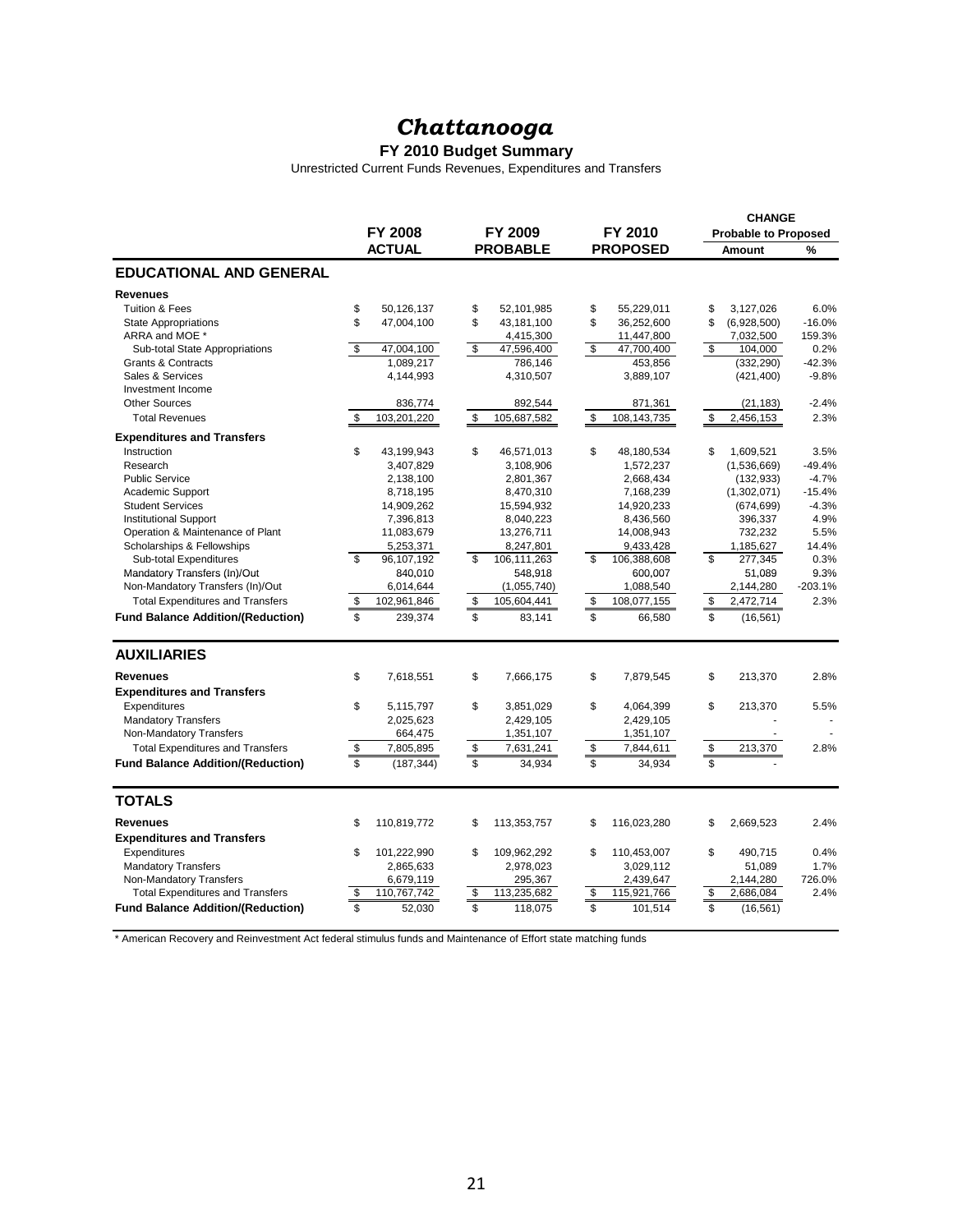**FY 2010 Budget Summary**

Auxiliary Enterprises Funds Revenues, Expenditures and Transfers

|                                          |                         |                |                 |                         |                 |                         | <b>CHANGE</b>               |         |
|------------------------------------------|-------------------------|----------------|-----------------|-------------------------|-----------------|-------------------------|-----------------------------|---------|
|                                          |                         | <b>FY 2008</b> | FY 2009         |                         | FY 2010         |                         | <b>Probable to Proposed</b> |         |
|                                          |                         | <b>ACTUAL</b>  | <b>PROBABLE</b> |                         | <b>PROPOSED</b> |                         | Amount                      | %       |
| <b>HOUSING</b>                           |                         |                |                 |                         |                 |                         |                             |         |
| <b>Revenues</b>                          | \$                      | 4,630,596      | \$<br>4,510,793 | \$                      | 4,727,763       | \$                      | 216,970                     | 4.8%    |
| <b>Expenditures and Transfers</b>        |                         |                |                 |                         |                 |                         |                             |         |
| Expenditures                             | \$                      | 3,228,623      | \$<br>1,879,708 | \$                      | 2,096,678       | \$                      | 216,970                     | 11.5%   |
| <b>Mandatory Transfers</b>               |                         | 1,480,497      | 1,655,000       |                         | 1,655,000       |                         |                             |         |
| Non-Mandatory Transfers                  |                         | (89, 190)      | 1,025,877       |                         | 1,025,877       |                         |                             |         |
| <b>Total Expenditures and Transfers</b>  | \$                      | 4,619,930      | \$<br>4,560,585 | \$                      | 4,777,555       | \$                      | 216,970                     | 4.8%    |
| <b>Fund Balance Addition/(Reduction)</b> | \$                      | 10,666         | \$<br>(49, 792) | \$                      | (49, 792)       | \$                      |                             |         |
| <b>FOOD SERVICE</b>                      |                         |                |                 |                         |                 |                         |                             |         |
| <b>Revenues</b>                          | \$                      | 270,957        | \$<br>193,748   | \$                      | 193,714         | \$                      | (34)                        | 0.0%    |
| <b>Expenditures and Transfers</b>        |                         |                |                 |                         |                 |                         |                             |         |
| Expenditures                             | \$                      | 65,121         | \$<br>60,780    | \$                      | 60,746          | \$                      | (34)                        | $-0.1%$ |
| <b>Mandatory Transfers</b>               |                         |                |                 |                         |                 |                         |                             |         |
| Non-Mandatory Transfers                  |                         | (1, 121)       | 127,433         |                         | 127,433         |                         |                             |         |
| <b>Total Expenditures and Transfers</b>  | $\boldsymbol{\theta}$   | 64,000         | \$<br>188,213   | \$                      | 188,179         | \$                      | (34)                        | 0.0%    |
| <b>Fund Balance Addition/(Reduction)</b> | $\overline{\mathbb{S}}$ | 206,957        | \$<br>5,535     | \$                      | 5,535           | \$                      |                             |         |
|                                          |                         |                |                 |                         |                 |                         |                             |         |
| <b>BOOKSTORES</b>                        |                         |                |                 |                         |                 |                         |                             |         |
| <b>Revenues</b>                          | \$                      | 386,994        | \$<br>349,237   | \$                      | 349,203         | \$                      | (34)                        | 0.0%    |
| <b>Expenditures and Transfers</b>        |                         |                |                 |                         |                 |                         |                             |         |
| Expenditures                             | \$                      | 28.791         | \$<br>90.199    | \$                      | 90,165          | \$                      | (34)                        | 0.0%    |
| <b>Mandatory Transfers</b>               |                         | 51,305         | 109,418         |                         | 109,418         |                         |                             |         |
| Non-Mandatory Transfers                  |                         | (51)           | 139,085         |                         | 139,085         |                         |                             |         |
| <b>Total Expenditures and Transfers</b>  | \$                      | 80,045         | \$<br>338,702   | \$                      | 338,668         | \$                      | (34)                        | 0.0%    |
| <b>Fund Balance Addition/(Reduction)</b> | $\overline{\mathbb{S}}$ | 306,949        | \$<br>10,535    | $\overline{\mathbb{S}}$ | 10,535          | $\overline{\mathbb{S}}$ |                             |         |
|                                          |                         |                |                 |                         |                 |                         |                             |         |
| <b>PARKING</b>                           |                         |                |                 |                         |                 |                         |                             |         |
| <b>Revenues</b>                          | \$                      | 1,255,838      | \$<br>1,279,471 | \$                      | 1,277,139       | \$                      | (2, 332)                    | $-0.2%$ |
| <b>Expenditures and Transfers</b>        |                         |                |                 |                         |                 |                         |                             |         |
| Expenditures                             | \$                      | 874,492        | \$<br>847,577   | \$                      | 845,245         | \$                      | (2, 332)                    | $-0.3%$ |
| <b>Mandatory Transfers</b>               |                         | 243,389        | 359,622         |                         | 359,622         |                         |                             |         |
| Non-Mandatory Transfers                  |                         | 133,693        | 58,712          |                         | 58,712          |                         |                             |         |
| <b>Total Expenditures and Transfers</b>  | \$                      | 1,251,575      | \$<br>1,265,911 | \$                      | 1,263,579       | \$                      | (2, 332)                    | $-0.2%$ |
|                                          | \$                      |                |                 |                         |                 | \$                      |                             |         |
| <b>Fund Balance Addition/(Reduction)</b> |                         | 4,263          | \$<br>13,560    | \$                      | 13,560          |                         |                             |         |
| <b>ATHLETICS</b>                         |                         |                |                 |                         |                 |                         |                             |         |
| <b>Revenues</b>                          | \$                      | 387,577        | \$<br>511,589   | \$                      | 511,589         | \$                      |                             |         |
| <b>Expenditures and Transfers</b>        |                         |                |                 |                         |                 |                         |                             |         |
| Expenditures                             | \$                      | 387,577        | \$<br>511,589   | \$                      | 511,589         | \$                      |                             |         |
| <b>Mandatory Transfers</b>               |                         |                |                 |                         |                 |                         |                             |         |
| Non-Mandatory Transfers                  |                         |                |                 |                         |                 |                         |                             |         |
| <b>Total Expenditures and Transfers</b>  | \$                      | 387,577        | \$<br>511,589   | \$                      | 511,589         | \$                      |                             |         |
| <b>Fund Balance Addition/(Reduction)</b> | $\overline{\mathbf{s}}$ |                | \$              | \$                      |                 | $\overline{\mathbb{S}}$ |                             |         |
|                                          |                         |                |                 |                         |                 |                         |                             |         |
| <b>OTHER</b>                             |                         |                |                 |                         |                 |                         |                             |         |
| <b>Revenues</b>                          | \$                      | 686,589        | \$<br>821,337   | \$                      | 820,137         | \$                      | (1,200)                     | $-0.1%$ |
| <b>Expenditures and Transfers</b>        |                         |                |                 |                         |                 |                         |                             |         |
| Expenditures                             | \$                      | 531,193        | \$<br>461,176   | \$                      | 459,976         | \$                      | (1,200)                     | $-0.3%$ |
| <b>Mandatory Transfers</b>               |                         | 250,432        | 305,065         |                         | 305,065         |                         |                             |         |
| Non-Mandatory Transfers                  |                         | 621,144        |                 |                         |                 |                         |                             |         |
| <b>Total Expenditures and Transfers</b>  | \$                      | 1,402,769      | \$<br>766,241   | \$                      | 765,041         | \$                      | (1, 200)                    | $-0.2%$ |
| <b>Fund Balance Addition/(Reduction)</b> | $\overline{\mathbb{S}}$ | (716, 180)     | \$<br>55,096    | $\overline{\$}$         | 55,096          | \$                      |                             |         |
|                                          |                         |                |                 |                         |                 |                         |                             |         |
| <b>TOTAL</b>                             |                         |                |                 |                         |                 |                         |                             |         |
| <b>Revenues</b>                          | \$                      | 7,618,551      | \$<br>7,666,175 | \$                      | 7,879,545       | \$                      | 213,370                     | 2.8%    |
| <b>Expenditures and Transfers</b>        |                         |                |                 |                         |                 |                         |                             |         |
| Expenditures                             | \$                      | 5,115,797      | \$<br>3,851,029 | \$                      | 4,064,399       | \$                      | 213,370                     | 5.5%    |
| <b>Mandatory Transfers</b>               |                         | 2,025,623      | 2,429,105       |                         | 2,429,105       |                         |                             |         |
| Non-Mandatory Transfers                  |                         | 664,475        | 1,351,107       |                         | 1,351,107       |                         |                             |         |
| <b>Total Expenditures and Transfers</b>  | \$                      | 7,805,895      | \$<br>7,631,241 | \$                      | 7,844,611       | \$                      | 213,370                     | 2.8%    |
| <b>Fund Balance Addition/(Reduction)</b> | \$                      | (187, 344)     | \$<br>34,934    | \$                      | 34,934          | \$                      |                             |         |
|                                          |                         |                |                 |                         |                 |                         |                             |         |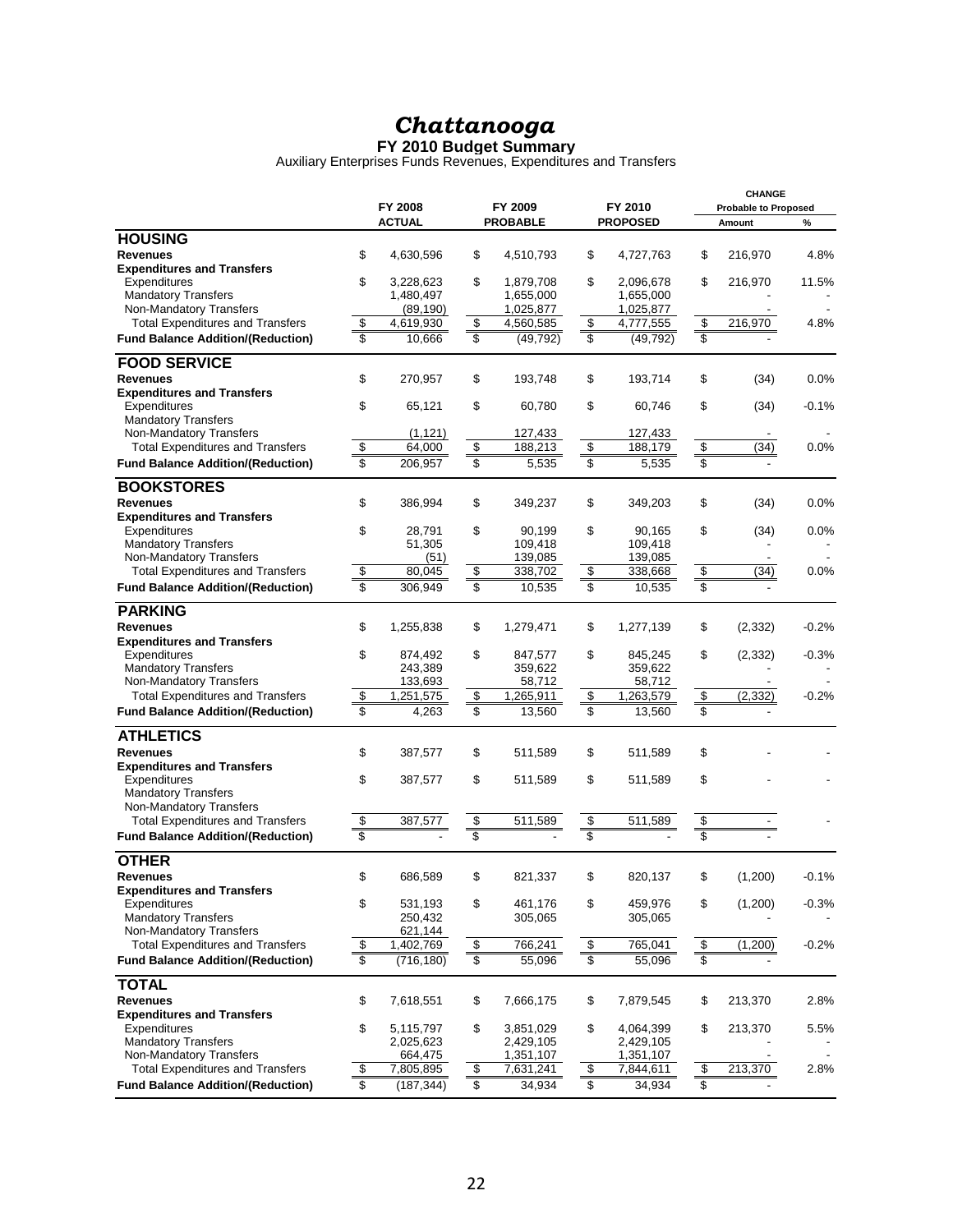| ă<br>ļ<br>į | É<br>٠,<br>٤<br>ġ<br>ㅎ<br>š<br>$\overline{ }$<br>201 |
|-------------|------------------------------------------------------|
|             |                                                      |

# **FY 2010 Budget Summary**<br>Unrestricted and Restricted Current Funds Revenues, Expenditures and Transfers Unrestricted and Restricted Current Funds Revenues, Expenditures and Transfers

|                                                |                                      | 08 ACTUAL<br>FY 20                  |                             |                        | FY 2009 PROBABLE       |                          |                          | FY 2010 PROPOSED       |                        | Probable to Proposed<br>CHANGE |              |
|------------------------------------------------|--------------------------------------|-------------------------------------|-----------------------------|------------------------|------------------------|--------------------------|--------------------------|------------------------|------------------------|--------------------------------|--------------|
|                                                | Unrestricted                         | estricted                           | Total                       | Unrestricted           | Restricted             | <b>Total</b>             | Unrestricted             | Restricted             | Total                  | Amount                         | ಸಿ           |
| EDUCATIONAL AND GENERAL                        |                                      |                                     |                             |                        |                        |                          |                          |                        |                        |                                |              |
| Revenues                                       |                                      |                                     |                             |                        |                        |                          |                          |                        |                        |                                |              |
| Tuition & Fees                                 | 50,126,137<br>↮                      |                                     | 50,126,137<br>မာမာ          | 52,101,985<br>မာမာ     |                        | 52,101,985<br>↮          | 55,229,011<br>↮          |                        | 55,229,011<br>မာမာ     | 3,127,026<br>↮                 | 6.0%         |
| <b>State Appropriations</b>                    | 47,004,100<br>$\Theta$               | 356,797<br>$\Theta$                 | 47,860,897                  | 43,181,100             | 819,700<br>↮           | 44,000,800<br>$\epsilon$ | 36,252,600<br>$\epsilon$ | 773,600<br>↮           | 37,026,200             | (6,974,600)<br>G               | $-15.9%$     |
| ARRA and MOE *                                 |                                      |                                     |                             | 4,415,300              | 37,600                 | 4,452,900                | 11.447.800               | 83,700                 | 11,531,500             | 7,078,600                      | 159.0%       |
| Sub-total State Appropriations                 | 47,004,100<br>$\boldsymbol{\varphi}$ | 856,797<br>↔                        | 47,860,897<br>G,            | 47,596,400<br>မာ       | 857,300                | 48,453,700               | 47,700,400<br>မာ         | 857,300                | 48,557,700<br>မာ       | 104,000<br>↮                   | 0.2%         |
| Grants & Contracts                             | 1,089,217                            | ,567,096<br>51,                     | 32,656,313                  | 786,146                | 32,972,476             | 33,758,622               | 453,856                  | 32,972,476             | 33,426,332             | (332, 290)                     | $-1.0%$      |
| Sales & Services                               | 4,144,993                            |                                     | 4,144,993                   | 4,310,507              |                        | 4,310,507                | 3,889,107                |                        | 3,889,107              | (421, 400)                     | $-9.8%$      |
| Investment Income                              |                                      |                                     |                             |                        |                        |                          |                          |                        |                        |                                |              |
| Other Sources                                  | 836,774                              | 7,760,949                           | 8,597,723                   | 892,544                | 8,386,238              | 9,278,782                | 871,361                  | 8,402,509              | 9,273,870              | (4, 912)                       | $-0.1%$      |
| <b>Total Revenues</b>                          | 103,201,220<br>Ģ                     | 40,184,842<br>$\boldsymbol{\omega}$ | 143,386,063<br>↮            | 105,687,582<br>↮       | 42,216,014<br>$\theta$ | \$147,903,596            | 108, 143, 735<br>↔       | 42,232,285<br>↮        | 150,376,020<br>s       | 2,472,424<br>↮                 | 1.7%         |
| Expenditures and Transfers                     |                                      |                                     |                             |                        |                        |                          |                          |                        |                        |                                |              |
| Instruction                                    | 43,199,943<br>↮                      | 5,991,719<br>↮                      | 49,191,662<br>↮             | 46,571,013<br>↮        | 5,066,746<br><b>GA</b> | 51,637,759<br>↮          | 48,180,534<br>G)         | 5,366,746<br><b>SA</b> | 53,547,280<br>↮        | 1,909,521<br>↮                 | 3.7%         |
| Research                                       | 3,407,829                            | 1,684,081                           | 8,091,910                   | 3,108,906              | 4,355,075              | 7,463,981                | 1,572,237                | 1,555,075              | 6,127,312              | 1,336,669)                     | $-17.9%$     |
| Public Service                                 | 2,138,100                            | 2,628,307                           | 4,766,407                   | 2,801,367              | 2,083,572              | 4,884,939                | 2,668,434                | 2,083,572              | 4,752,006              | (132, 933)                     | $-2.7%$      |
| Academic Support                               | 8,718,195                            | ,612,064                            | 10,330,259                  | 8,470,310              | 1,627,090              | 10,097,400               | 7,168,239                | 1,627,090              | 8,795,329              | 1,302,071                      | $-12.9%$     |
| Student Services                               | 14,909,262                           | 636,441                             | 15,545,703                  | 5,594,932              | 934,138                | 16,529,070               | 14,920,233               | 934,138                | 15,854,371             | (674, 699)                     | $-4.1%$      |
| Institutional Support                          | 7,396,813                            | 79,904                              | 7,476,717                   | 8,040,223              | 124,042                | 8,164,265                | 8,436,560                | 124,042                | 8,560,602              | 396,337                        | 4.9%         |
| Operation & Maintenance of Plant               | 11,083,679                           | 58,470                              | 11, 142, 148                | 13,276,711             | 15,000                 | 13,291,711               | 14,008,943               | 15,000                 | 14,023,943             | 732,232                        | 5.5%         |
| Scholarships & Fellowships                     | 5,253,371                            | 24,208,33                           | 29.461,703                  | 8.247,801              | 27,526,562             | 35,774,363               | 9.433.428                | 27,726,562             | 37,159,990             | 1,385,627                      | 3.9%         |
| Sub-total Expenditures                         | 96,107,192<br>$\theta$               | 39,899,318<br>$\Theta$              | 136,006,510<br>မာ           | 106, 111, 263<br>မာ    | 41,732,225<br>G,       | 147,843,488<br>Ø         | 106,388,608<br>မာ        | 42,432,225<br>မာ       | 148,820,833<br>မာ      | 977,345<br>↮                   | 0.7%         |
| Mandatory Transfers (In)/Out                   | 840,010                              |                                     | 840,010                     | 548,918                |                        | 548,918                  | 600,007                  |                        | 600,007                | 51,089                         | 9.3%         |
| Non-Mandatory Transfers (In)/Out               | 6,014,644                            |                                     | 6,014,644                   | (1,055,740)            |                        | (1,055,740)              | 1,088,540                |                        | 1,088,540              | 2,144,280                      | $-203.1%$    |
| Total Expenditures and Transfers               | 102,961,846<br>↮                     | 39,899,318<br>امه                   | 142,861,164<br>Ø            | 105,604,441<br>↮       | 41,732,225<br>↮        | \$147,336,666            | \$108,077,155            | 42,432,225<br>49       | 150,509,380<br>s       | 3,172,714<br>↮                 | 2.2%         |
| Revenues Less Expend. & Transfers              | 239,374<br>မာ                        | 285,525<br>↮                        | 524,899<br>↮                | 83,141<br>မာ           | 483,789<br>မာ          | 566,930<br>↮             | 66,580<br>↮              | (199, 940)             | (133, 360)<br>↮        | (700, 290)<br>↮                |              |
|                                                |                                      |                                     |                             |                        |                        |                          |                          |                        |                        |                                |              |
| <b>AUXILIARIES</b>                             |                                      |                                     |                             |                        |                        |                          |                          |                        |                        |                                |              |
| Revenues                                       | 7,618,551<br>$\Theta$                |                                     | 7,618,551<br>↮              | 7,666,175<br>မာ        |                        | 7,666,175<br>မာ          | 7,879,545<br>↮           |                        | 7,879,545<br>↮         | 213,370<br>↮                   | 2.8%         |
| Expenditures and Transfers                     |                                      |                                     |                             |                        |                        |                          |                          |                        |                        |                                |              |
| Expenditures                                   | 5,115,797<br>↮                       |                                     | 5,115,797<br>မာ             | 3,851,029<br>မာ        |                        | 3,851,029<br>↮           | 4,064,399<br>↮           |                        | 4,064,399<br>↮         | 213,370<br>↮                   | 5.5%         |
| Mandatory Transfers                            | 2,025,623                            |                                     | 2,025,623                   | 2,429,105<br>1,351.107 |                        | 2,429,105<br>1,351,107   | 2,429,105<br>1,351,107   |                        | 2,429,105<br>1,351,107 |                                |              |
| Non-Mandatory Transfers                        | 664,475                              |                                     | 664,475                     |                        |                        |                          |                          |                        |                        |                                |              |
| Total Expenditures and Transfers               | 7,805,895<br>↮                       | $\bullet$                           | 7,805,895                   | 7,631,241<br>↮         |                        | 7,631,241<br>မာ          | 7,844,611<br>↮           |                        | 7,844,611<br>↮         | 213,370<br>↮                   | 2.8%         |
| Revenues Less Expend. & Transfers              | (187, 344)<br>မာ                     | $\theta$                            | (187, 344)<br>↮             | 34,934<br>↮            | ↮                      | 34,934<br>↮              | 34,934<br>$\Theta$       | ↮                      | 34,934<br>↮            | ↮                              |              |
| <b>TOTALS</b>                                  |                                      |                                     |                             |                        |                        |                          |                          |                        |                        |                                |              |
| Revenues                                       | \$110,819,772                        | 40,184,842<br>↮                     | 151,004,614<br><del>ഗ</del> | \$113,353,757          | 42,216,014<br>↮        | 155,569,771<br>↔         | \$116,023,280            | 42,232,285<br>↮        | 158,255,565<br>↔       | 2,685,794<br>↮                 | 1.7%         |
| Expenditures and Transfers                     |                                      |                                     |                             |                        |                        |                          |                          |                        |                        |                                |              |
| Expenditures                                   | 101,222,990<br>မာ                    | 39,899,318<br>↮                     | 141, 122, 307<br>↮          | 109,962,292<br>မာ      | 41,732,225<br>↮        | 151,694,517<br>s         | 110,453,007<br>Ø         | 42,432,225<br>↮        | 152,885,232<br>s       | 1,190,715<br>↮                 | 0.8%<br>1.7% |
| Non-Mandatory Transfers<br>Mandatory Transfers | 6.679.119<br>2,865,633               |                                     | 6.679.119<br>2,865,633      | 2,978,023<br>295.367   |                        | 2,978,023<br>295.367     | 3,029,112<br>2.439.647   |                        | 3,029,112<br>2,439,647 | 51,089<br>2.144.280            | 726.0%       |
| Total Expenditures and Transfers               | 110,767,742<br>$\theta$              | 39,899,318<br>⊷                     | 150,667,060                 | 113,235,682<br>မာ      | 41,732,225<br>↮        | 154,967,907<br>ക         | 115,921,766<br>↮         | 42,432,225<br>↮        | 158,353,991<br>↮       | 3,386,084<br><b>SA</b>         | 2.2%         |
|                                                |                                      |                                     |                             |                        |                        |                          |                          |                        |                        |                                |              |
| Revenues Less Expend. & Transfers              | 52,030<br>G)                         | 285,525<br>$\theta$                 | 337,554<br>↮                | 118,075<br>G)          | 483,789<br>G           | 601,864<br>$\Theta$      | 101,514<br>G)            | (199, 940)<br>မာ       | (98, 426)<br>$\Theta$  | (700, 290)<br>မာ               |              |

\* American Recovery and Reinvestment Act federal stimulus funds and Maintenance of Effort state matching funds \* American Recovery and Reinvestment Act federal stimulus funds and Maintenance of Effort state matching funds

1.7%<br>726.0%<br>2.2%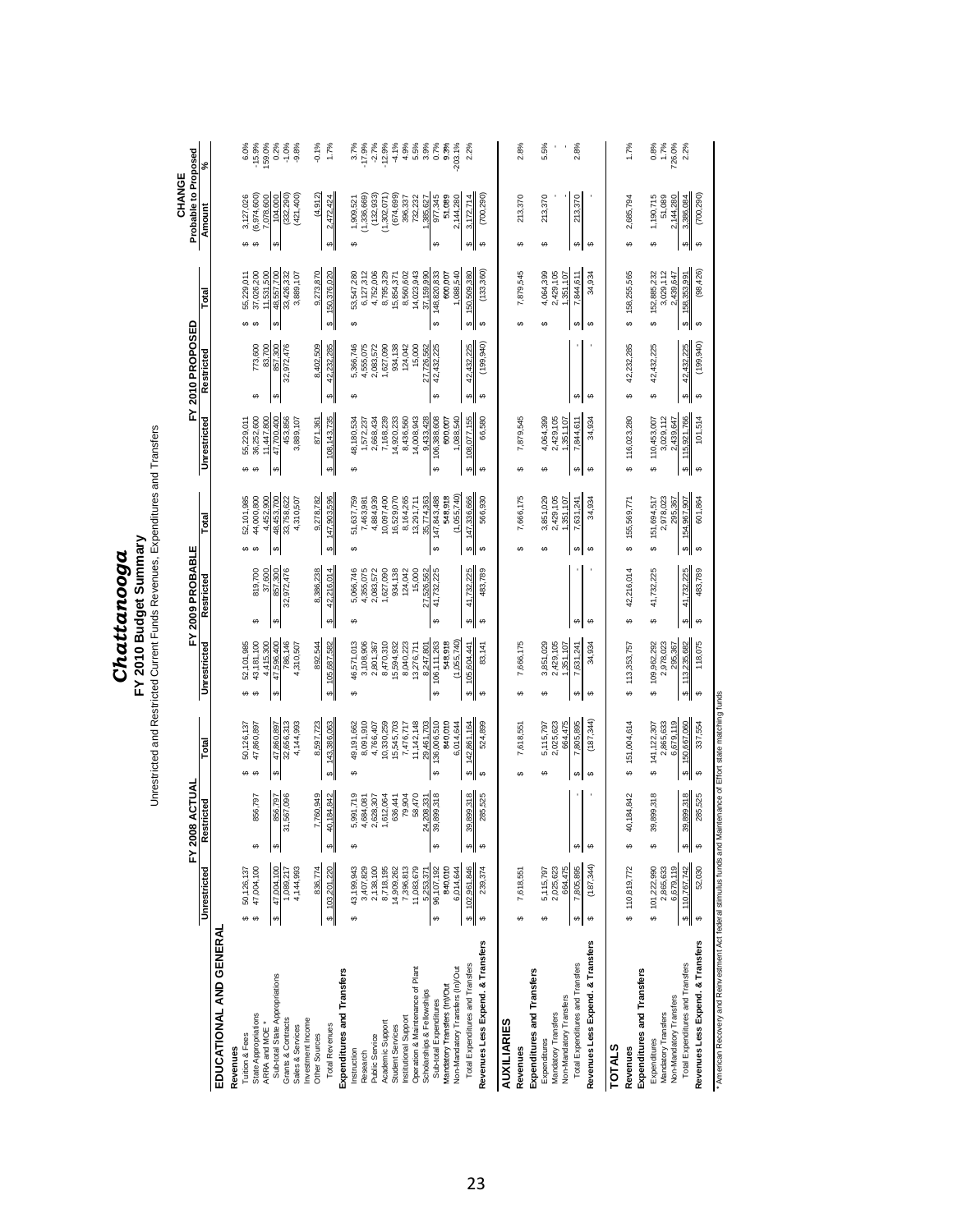#### **FY 2010 Natural Classifications Summary**

Unrestricted Current Funds Expenditures

|                                                 |                   |                   |                   | <b>CHANGE</b>                      |         |
|-------------------------------------------------|-------------------|-------------------|-------------------|------------------------------------|---------|
|                                                 | <b>FY 2008</b>    | FY 2009           | FY 2010           | <b>Probable to Proposed</b>        |         |
|                                                 | <b>ACTUAL</b>     | <b>PROBABLE</b>   | <b>PROPOSED</b>   | Amount                             | %       |
| <b>EDUCATIONAL AND GENERAL</b>                  |                   |                   |                   |                                    |         |
| <b>Salaries and Benefits</b><br><b>Salaries</b> |                   |                   |                   |                                    |         |
| Academic                                        | \$<br>30,136,826  | \$<br>31,159,941  | \$<br>30,215,861  | \$<br>(944,080)                    | $-3.0%$ |
| Non-Academic                                    | 22,463,326        | 23,174,983        | 22,419,935        | (755, 048)                         | $-3.3%$ |
| <b>Students</b>                                 | 924,298           | 703,663           | 645,941           | (57, 722)                          | $-8.2%$ |
| <b>Total Salaries</b>                           | \$<br>53,524,450  | \$<br>55,038,587  | \$<br>53,281,737  | \$<br>(1,756,850)                  | $-3.2%$ |
| <b>Benefits</b>                                 | 18,691,044        | 19,098,870        | 18,655,896        | (442, 974)                         | $-2.3%$ |
| <b>Total Salaries and Benefits</b>              | \$<br>72,215,493  | \$<br>74,137,457  | \$<br>71,937,633  | \$<br>(2, 199, 824)                | $-3.0%$ |
| Operating                                       | 22,283,278        | 30,479,318        | 32,624,755        | 2,145,437                          | 7.0%    |
| <b>Equipment and Capital Outlay</b>             | 1,608,421         | 1,494,488         | 1,826,220         | 331,732                            | 22.2%   |
| <b>Total Expenditures</b>                       | \$<br>96,107,192  | \$<br>106,111,263 | \$<br>106,388,608 | \$<br>277,345                      | 0.3%    |
| <b>AUXILIARIES</b>                              |                   |                   |                   |                                    |         |
| <b>Salaries and Benefits</b>                    |                   |                   |                   |                                    |         |
| <b>Salaries</b>                                 |                   |                   |                   |                                    |         |
| Academic                                        | \$<br>600         |                   |                   |                                    |         |
| Non-Academic                                    | 1,243,311         | \$<br>1,272,594   | \$<br>1,302,996   | \$<br>30,402                       | 2.4%    |
| <b>Students</b>                                 | 113,668           | 310,615           | 310,615           |                                    |         |
| <b>Total Salaries</b>                           | \$<br>1,357,579   | \$<br>1,583,209   | \$<br>1,613,611   | \$<br>30,402                       | 1.9%    |
| <b>Benefits</b>                                 | 406,608           | 312,577           | 312,577           |                                    |         |
| <b>Total Salaries and Benefits</b>              | \$<br>1,764,187   | \$<br>1,895,786   | \$<br>1,926,188   | \$<br>30.402                       | 1.6%    |
| Operating                                       | 3,319,646         | 1,950,243         | 2,133,211         | 182,968                            | 9.4%    |
| <b>Equipment and Capital Outlay</b>             | 31,964            | 5,000             | 5,000             |                                    |         |
| <b>Total Expenditures</b>                       | 5,115,797<br>\$   | \$<br>3,851,029   | \$<br>4,064,399   | 213,370<br>$\sqrt[6]{\frac{1}{2}}$ | 5.5%    |
| <b>TOTALS</b>                                   |                   |                   |                   |                                    |         |
| <b>Salaries and Benefits</b>                    |                   |                   |                   |                                    |         |
| <b>Salaries</b>                                 |                   |                   |                   |                                    |         |
| Academic                                        | \$<br>30,137,426  | \$<br>31,159,941  | \$<br>30,215,861  | \$<br>(944.080)                    | $-3.0%$ |
| Non-Academic                                    | 23,706,637        | 24,447,577        | 23,722,931        | (724, 646)                         | $-3.0%$ |
| <b>Students</b>                                 | 1,037,966         | 1,014,278         | 956,556           | (57, 722)                          | $-5.7%$ |
| <b>Total Salaries</b>                           | \$<br>54,882,029  | \$<br>56,621,796  | \$<br>54,895,348  | \$<br>(1,726,448)                  | $-3.0%$ |
| <b>Benefits</b>                                 | 19,097,652        | 19,411,447        | 18,968,473        | (442, 974)                         | $-2.3%$ |
| <b>Total Salaries and Benefits</b>              | \$<br>73,979,681  | \$<br>76,033,243  | \$<br>73,863,821  | \$<br>(2, 169, 422)                | $-2.9%$ |
| Operating                                       | 25,602,924        | 32,429,561        | 34,757,966        | 2,328,405                          | 7.2%    |
| <b>Equipment and Capital Outlay</b>             | 1,640,385         | 1,499,488         | 1,831,220         | 331,732                            | 22.1%   |
| <b>Total Expenditures</b>                       | 101,222,990<br>\$ | 109,962,292<br>\$ | \$<br>110,453,007 | \$<br>490,715                      | 0.4%    |
|                                                 |                   |                   |                   |                                    |         |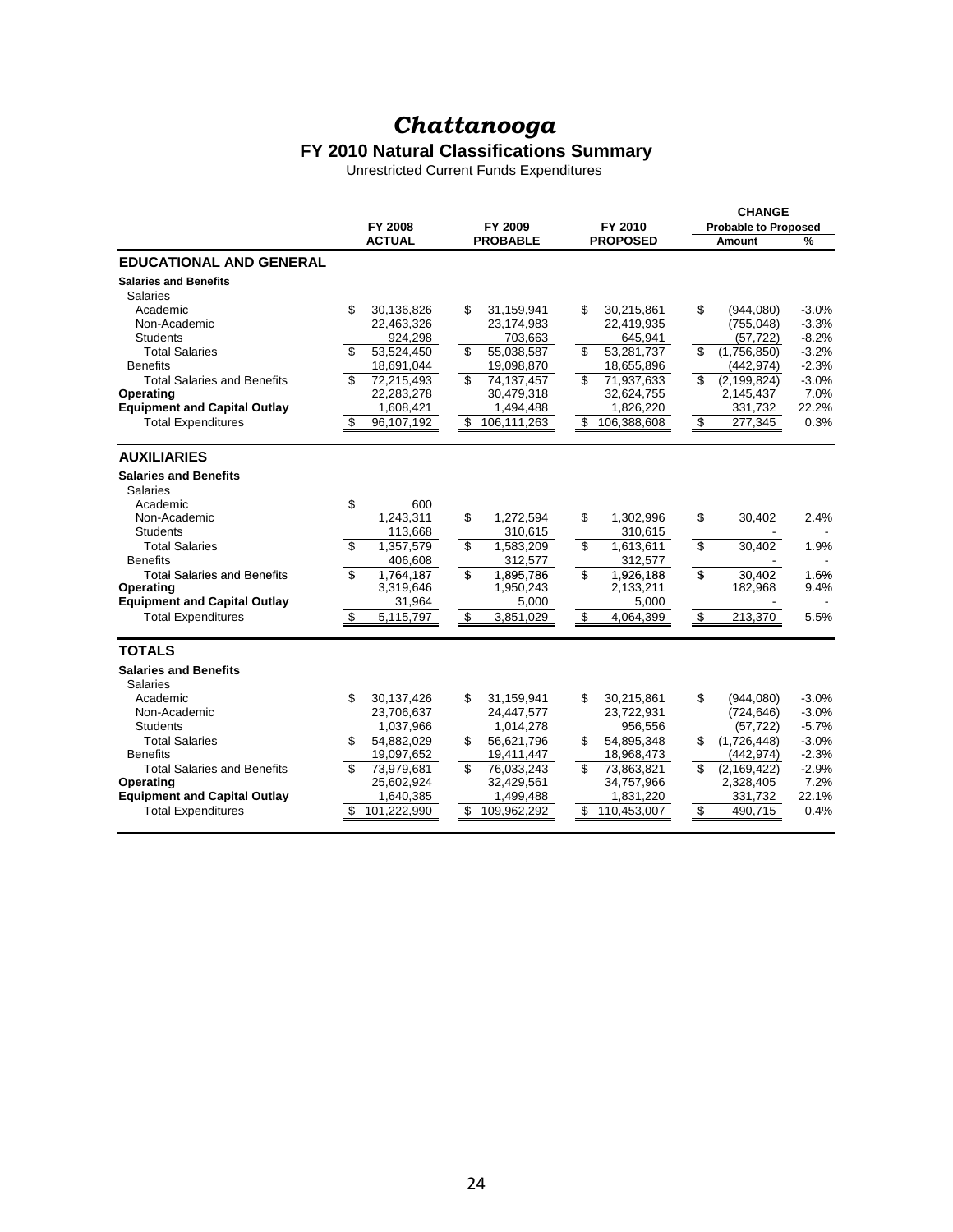|                                                                  |                         |                         |                         |                         |                        | Current Funds Revenues, Expenditures and Transfers - UNRESTRICTED<br>Five-Year Budget Summary Comparison |                        |                          |                        |                          |                                                       |                     |
|------------------------------------------------------------------|-------------------------|-------------------------|-------------------------|-------------------------|------------------------|----------------------------------------------------------------------------------------------------------|------------------------|--------------------------|------------------------|--------------------------|-------------------------------------------------------|---------------------|
|                                                                  |                         | FY 2006<br>ACTUAL       |                         | ACTUAL<br>FY 2007       |                        | FY 2008<br>ACTUAL                                                                                        |                        | PROBABLE<br>FY 2009      |                        | PROPOSED<br>FY 2010      | FIVE-YEAR CHANGE<br>Amount                            | వ్                  |
| EDUCATIONAL AND GENERAL                                          |                         |                         |                         |                         |                        |                                                                                                          |                        |                          |                        |                          |                                                       |                     |
| Tuition & Fees<br>Revenues                                       |                         | 41,671,907              |                         | 44,396,150              |                        |                                                                                                          |                        | 52,101,985               |                        | 55,229,011               | 13,557,104                                            | 32.5%               |
| State Appropriations<br>ARRA and MOE                             | မာ မာ                   | 41,310,100              | မာ မာ                   | 43,788,200              | မာ မာ                  | 50,126,137<br>47,004,100                                                                                 | မှာ မှာ                | 43,181,100<br>4,415,300  | မာ မာ                  | 11,447,800<br>36,252,600 | (5,057,500)<br>11,447,800<br>မာ-မာ                    | $-12.2%$<br>100.0%  |
| Sub-total State Appropriations<br>Grants & Contracts             | ↮                       | 41,310,100<br>825,241   | $\boldsymbol{\varphi}$  | 43,788,200<br>1,050,136 | $\boldsymbol{\varphi}$ | 47,004,100<br>1,089,217                                                                                  | $\boldsymbol{\varphi}$ | 47,596,400<br>786,146    | ↮                      | 47,700,000<br>453,856    | (371, 385)<br>6,390,300<br>$\boldsymbol{\varphi}$     | 15.5%<br>$-45.0%$   |
| Investment Income<br>Sales & Services                            |                         | 3,136,368               |                         | 3,352,992               |                        | 4,144,993                                                                                                |                        | 4,310,507                |                        | 3,889,107                | 752,739                                               | 24.0%               |
| Other Sources                                                    |                         | 1,104,865               |                         | 1,213,815               |                        | 836,774                                                                                                  |                        | 892,544                  |                        | 871,361                  | (233, 504)                                            | $-21.1%$            |
| Expenditures and Transfers<br><b>Total Revenues</b>              | ↮                       | 88,048,481              | ↮                       | 93,801,294              | ↮                      | 103,201,220                                                                                              | $\Theta$               | 105,687,582              | ↮                      | 108,143,735              | 20,095,254<br>↮                                       | 22.8%               |
| Instruction                                                      | ↮                       | 37,888,136              | ↮                       | 40,789,728              | ↮                      | 13, 199, 943                                                                                             | ↮                      | 46,571,013               | ↮                      | 18,180,534               | 10,292,398<br>↮                                       | 27.2%               |
| Research                                                         |                         | 2,936,428               |                         | 2,440,539               |                        | 3,407,829                                                                                                |                        | 3,108,906                |                        | 1,572,237                | (1,364,191)                                           | 46.5%               |
| Academic Support<br>Public Service                               |                         | 7,563,696<br>2,002,546  |                         | 7,899,478<br>2,108,890  |                        | 2,138,100<br>8,718,195                                                                                   |                        | 8,470,310<br>2,801,367   |                        | 7,168,239<br>2,668,434   | (395, 457)<br>665,888                                 | 33.3%<br>$-5.2%$    |
| <b>Student Services</b>                                          |                         | 11,913,779              |                         | 2,552,166               |                        | 14,909,262                                                                                               |                        | 5,594,932                |                        | 14,920,233               | 3,006,454                                             | 25.2%               |
| Institutional Support                                            |                         | 6,007,870               |                         | 6,855,977               |                        | 7,396,813                                                                                                |                        | 8,040,223                |                        | 8,436,560                | 2,428,690                                             | 40.4%               |
| Operation & Maintenance of Plant<br>Scholarships & Fellowships   |                         | 10,333,017<br>4,947,348 |                         | 4,940,728<br>0,524,052  |                        | 1,083,679<br>5,253,371                                                                                   |                        | 13,276,711<br>8,247,801  |                        | 14,008,943<br>9,433,428  | 3,675,926<br>4,486,080                                | 35.6%<br>90.7%      |
| Sub-total Expenditures                                           | ↮                       | 83,592,821              | ↮                       | 88,111,556              | $\boldsymbol{\varphi}$ | 96,107,192                                                                                               | $\Theta$               | 106, 111, 263            | ↮                      | 106,388,608              | 22,795,787<br>↮                                       | 27.3%               |
| Non-Mandatory Transfers (In)/Out<br>Mandatory Transfers (In)/Out |                         | 509,601<br>2,906,701    |                         | 4,088,269<br>582,422    |                        | 840,010<br>6,014,644                                                                                     |                        | (1,055,740)<br>548,918   |                        | 1,088,540<br>600,007     | (1,818,161)<br>90,406                                 | 17.7%<br>$-62.6%$   |
| Total Expenditures and Transfers                                 | $\boldsymbol{\omega}$   | 87,009,123              | $\boldsymbol{\varphi}$  | 92,782,247              | $\boldsymbol{\varphi}$ | 102,961,846                                                                                              | $\boldsymbol{\omega}$  | 105,604,441              | ⊷l                     | 108,077,155              | 21,068,032<br>↮                                       | 24.2%               |
| Revenues Less Expend. & Transfers                                | ↮                       | 1,039,358               | ↔                       | 1,019,046               | $\Theta$               | 239,374                                                                                                  | $\Theta$               | 83,141                   | $\boldsymbol{\varphi}$ | 66,580                   | (972, 778)<br>$\boldsymbol{\varphi}$                  |                     |
| <b>AUXILIARIES</b>                                               |                         |                         |                         |                         |                        |                                                                                                          |                        |                          |                        |                          |                                                       |                     |
| Expenditures and Transfers<br>Revenues                           | ↮                       | 6,637,737               | ↮                       | 7,309,754               | ↮                      | 7,618,551                                                                                                | ↮                      | 7,666,175                | ↮                      | 7,879,545                | 1,241,808<br>↮                                        | 18.7%               |
| Expenditures                                                     | ↮                       | 4,373,181               | ↮                       | 4,356,991               | ↮                      | 5,115,797                                                                                                | ↮                      | 3,851,029                | ↮                      | 4,064,399                | (308, 782)<br>↮                                       | $-7.1%$             |
| Non-Mandatory Transfers<br>Mandatory Transfers                   |                         | 1,135,245<br>,363,520   |                         | ,831,411<br>1,017,657   |                        | 664,475<br>2,025,623                                                                                     |                        | 2,429,105<br>1,351,107   |                        | 2,429,105<br>1,351,107   | ,065,585<br>215,862                                   | 78.1%               |
| Total Expenditures and Transfers                                 | $\qquad \qquad \bullet$ | 6,871,946               | $\pmb{\leftrightarrow}$ | ,206,059                | ↮                      | ,805,895                                                                                                 | \$                     | 7,631,241                | S                      | 7,844,611                | 972,665<br>S                                          | 19.0%<br>14.2%      |
| Revenues Less Expend. & Transfers                                | ↮                       | (234, 209)              | ↮                       | 103,695                 | ↮                      | (187, 344)                                                                                               | ↮                      | 34,934                   | ↮                      | 34,934                   | 269,143<br>↮                                          |                     |
| <b>TOTALS</b>                                                    |                         |                         |                         |                         |                        |                                                                                                          |                        |                          |                        |                          |                                                       |                     |
| Expenditures and Transfers<br>Revenues                           | ↮                       | 94,686,218              | ↮                       | 101,111,048             | ↮                      | 110,819,772                                                                                              | ↮                      | 113,353,757              | ↮                      | 116,023,280              | 21,337,062<br>↮                                       | 22.5%               |
| Mandatory Transfers<br>Expenditures                              | ↮                       | 87,966,002<br>1,873,120 | ↮                       | 92,468,548<br>2,413,833 | ↮                      | 101,222,990<br>2,865,633                                                                                 | ↮                      | 109,962,292<br>2,978,023 | ↮                      | 3,029,112<br>110,453,007 | 22,487,005<br>1,155,992<br>↮                          | 25.6%<br>61.7%      |
| Total Expenditures and Transfers<br>Non-Mandatory Transfers      | $\qquad \qquad \bullet$ | 93,881,069<br>4,041,946 | $\boldsymbol{\varphi}$  | 5,105,925<br>99,988,306 | $\Theta$<br>$\theta$   | 6,679,119<br>110,767,742                                                                                 | $\boldsymbol{\omega}$  | 113,235,682<br>295,367   | $\leftrightarrow$      | 115,921,766<br>2,439,647 | $(1,602,299)$<br>22,040,697<br>$\boldsymbol{\varphi}$ | $-39.6%$<br>$23.5%$ |
| Revenues Less Expend. & Transfers                                | $\Theta$                | 805,149                 | $\Theta$                | 1,122,741               |                        | 52,030                                                                                                   | $\boldsymbol{\varphi}$ | 118,075                  | $\boldsymbol{\varphi}$ | 101,514                  | (703, 635)<br>$\boldsymbol{\varphi}$                  |                     |

Chattanooga

\* American Recovery and Reinvestment Act federal stimulus funds and Maintenance of Effort state matching funds \* American Recovery and Reinvestment Act federal stimulus funds and Maintenance of Effort state matching funds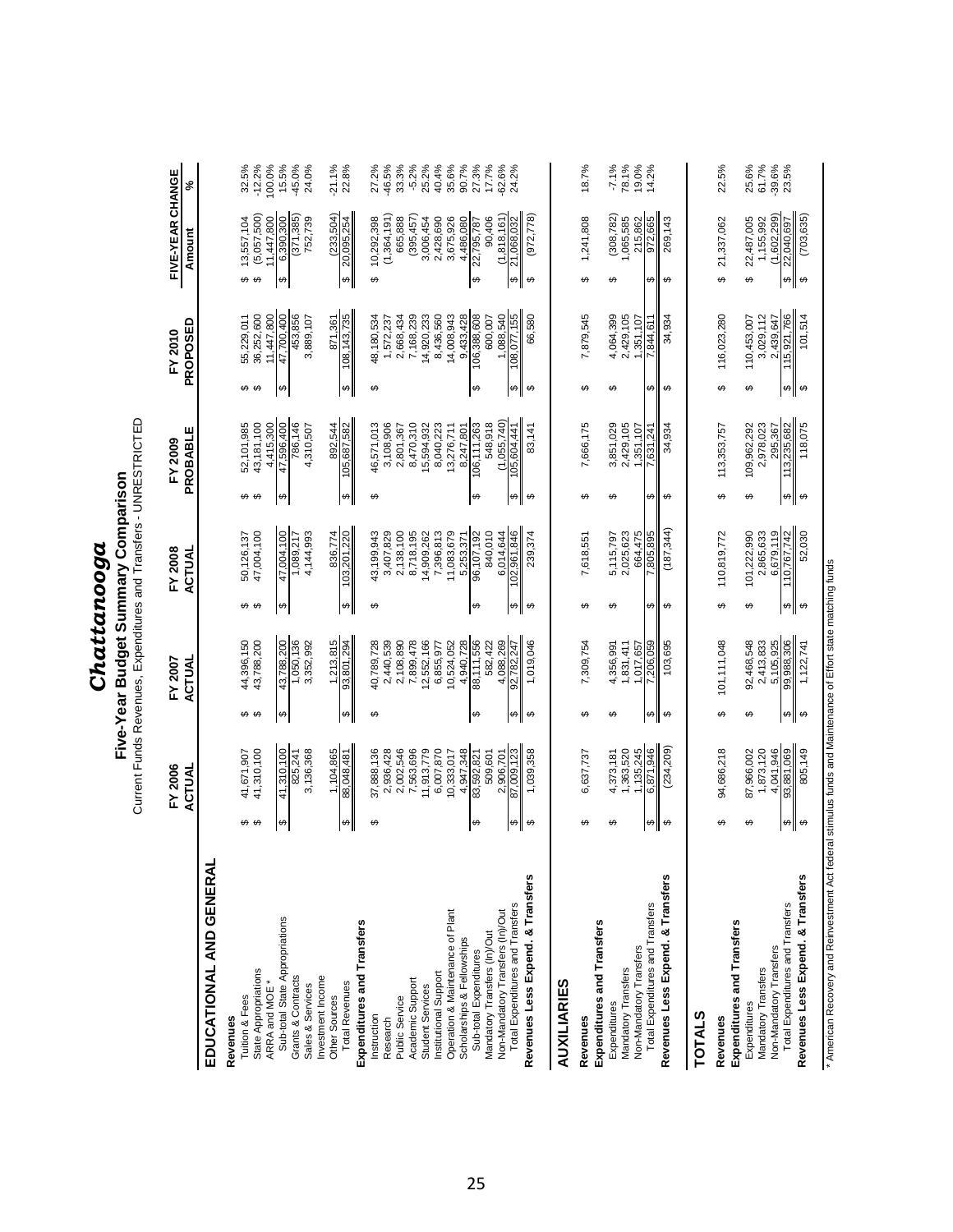| ā                                                                    |                                                   |                                               | ent Funds Revenues, Expenditures and Transfers - UNRESTRICTED AND RESTRICTED<br>Five-Year Budget Summary Comparison |                                                       |                                                    |                                       |                          |
|----------------------------------------------------------------------|---------------------------------------------------|-----------------------------------------------|---------------------------------------------------------------------------------------------------------------------|-------------------------------------------------------|----------------------------------------------------|---------------------------------------|--------------------------|
|                                                                      | FY 2006<br>ACTUAL                                 | FY 2007<br>ACTUAL                             | FY 2008<br>ACTUAL                                                                                                   | PROBABLE<br>FY 2009                                   | PROPOSED<br>FY 2010                                | FIVE-YEAR CHANGE<br>Amount            | వ్                       |
| EDUCATIONAL AND GENERAL                                              |                                                   |                                               |                                                                                                                     |                                                       |                                                    |                                       |                          |
| Revenues                                                             |                                                   |                                               |                                                                                                                     |                                                       |                                                    |                                       |                          |
| Tuition & Fees                                                       | 42,311,888<br>41,671,907<br>မှာ မှာ               | 44,705,500<br>44,396,150<br>မာမာ              | 50,126,137<br>47,860,897<br>မာမာ                                                                                    | 44,000,800<br>52,101,985<br>မှာ မှာ                   | 37,026,200<br>55,229,011<br>မှာ မှာ                | (5,285,688)<br>13,557,104<br>မှာ မှာ  | $-12.5%$<br>32.5%        |
| State Appropriations<br>ARRA and MOE                                 |                                                   |                                               |                                                                                                                     | 4,452,900                                             | 11,531,500                                         | 11,531,500                            | 100.0%                   |
| Sub-total State Appropriations                                       | 42,311,888<br>↮                                   | 44,705,800<br>↮                               | 47,860,87<br>$\boldsymbol{\varphi}$                                                                                 | 48,453,700<br>↮                                       | 48,557,700<br>$\boldsymbol{\varphi}$               | 6,245,812<br>$\boldsymbol{\varphi}$   | 14.8%                    |
| Grants & Contracts<br>Sales & Services                               | 3,136,368<br>24,489,953                           | 3,352,992<br>28,240,238                       | 4,144,993<br>32,656,313                                                                                             | 33,758,622                                            | 33,426,332<br>3,889,107                            | 8,936,379<br>752,739                  | 36.5%<br>24.0%           |
| Investment Income                                                    |                                                   |                                               |                                                                                                                     | 4,310,507                                             |                                                    |                                       |                          |
| Other Sources                                                        | 8,304,175                                         | 8,802,876                                     | 8,597,723                                                                                                           | 9,278,782                                             |                                                    |                                       | 11.7%                    |
| <b>Total Revenues</b>                                                | 119,914,291<br>e                                  | 129,497,756<br>$\Theta$                       | 143,386,063<br>↮                                                                                                    | 147,903,596<br>↮                                      | 9,273,870<br>150,376,020<br>↮                      | 969,695<br>30,461,729<br>↮            | 25.4%                    |
| Expenditures and Transfers                                           |                                                   |                                               |                                                                                                                     |                                                       |                                                    |                                       |                          |
| Instruction                                                          | 13,390,134<br>↮                                   | 16,464,858<br>↮                               | 49,191,662<br>↮                                                                                                     | 51,637,759<br>↮                                       | 53,547,280<br>↮                                    | 0,157,146<br>↮                        | 23.4%                    |
| Research                                                             | 7,701,880                                         | 5,521,243                                     | 8,091,910                                                                                                           | 7,463,981                                             | 6,127,312                                          | (1,574,568)                           | 20.4%                    |
| Academic Support<br>Public Service                                   | 5,793,844<br>9,426,057                            | 9,595,314<br>6,132,777                        | 10,330,259<br>4,766,407                                                                                             | 4,884,939<br>10,097,400                               | 4,752,006<br>8,795,329                             | (1,041,838)<br>(630, 728)             | $-18.0%$<br>$-6.7%$      |
| Student Services                                                     | 3,032,068                                         | 13,248,349                                    | 15,545,703                                                                                                          | 6,529,070                                             | 15,854,371                                         | 2,822,303                             | 21.7%                    |
| Institutional Support                                                | 6,132,482                                         | 7,016,069                                     | 7,476,717                                                                                                           | 8,164,265                                             | 8,560,602                                          | 2,428,120                             | 39.6%                    |
| Operation & Maintenance of Plant                                     | 10,462,560                                        | 10,563,918                                    | 11, 142, 148                                                                                                        | 13,291,711                                            | 14,023,943                                         | 3,561,383                             | 34.0%                    |
| Scholarships & Fellowships                                           | 21,726,902                                        | 25,542,549                                    | 29,461,703                                                                                                          | 35,774,363                                            | 37,159,990                                         | 5,433,088                             | 71.0%                    |
| Sub-total Expenditures                                               | 117,665,928<br>$\Theta$                           | 124,085,078<br>$\Theta$                       | 136,006,510<br>$\boldsymbol{\varphi}$                                                                               | 147,843,488<br>$\boldsymbol{\varphi}$                 | 148,820,833<br>$\boldsymbol{\varphi}$              | 31,154,905<br>$\Theta$                | 26.5%                    |
| Mandatory Transfers (In)/Out                                         | 509,601                                           | 582,422                                       | 840.010                                                                                                             | 548,918                                               | 600,007                                            | 90,406                                | 17.7%<br>$-62.6%$        |
| Total Expenditures and Transfers<br>Non-Mandatory Transfers (In)/Out | 121,082,230<br>2,906,701<br>$\boldsymbol{\omega}$ | 128,755,769<br>4,088,269<br>$\leftrightarrow$ | 6,014,644<br>142,861,164<br>$\Theta$                                                                                | (1,055,740)<br>147,336,666<br>$ \boldsymbol{\omega} $ | 1,088,540<br>150,509,380<br>$\blackleftrightarrow$ | (1,818,161)<br>29,427,150<br>$\Theta$ | 24.3%                    |
| Revenues Less Expend. & Transfers                                    | (1, 167, 938)<br>↔                                | 741,987<br>↔                                  | 524,899<br>↮                                                                                                        | 566,930<br>↮                                          | (133, 360)<br>↮                                    | 1,034,578<br>↮                        |                          |
| <b>AUXILIARIES</b>                                                   |                                                   |                                               |                                                                                                                     |                                                       |                                                    |                                       |                          |
| Revenues                                                             | 6,637,737<br>↮                                    | 7,309,754<br>↔                                | 7,618,551<br>↮                                                                                                      | 7,666,175<br>↔                                        | 7,879,545<br>↮                                     | 1,241,808<br>↔                        | 18.7%                    |
| <b>Expenditures and Transfers</b>                                    |                                                   |                                               |                                                                                                                     |                                                       |                                                    |                                       |                          |
| Expenditures                                                         | 4,373,181<br>↔                                    | 4,356,991<br>↮                                | 5,115,797<br>↮                                                                                                      | 3,851,029<br>↔                                        | 4,064,399<br>↮                                     | (308, 782)<br>↔                       | $-7.1%$                  |
| Mandatory Transfers                                                  | 1,363,520                                         | ,831,411                                      | 2,025,623                                                                                                           | 2,429,105                                             | 2,429,105                                          | 1,065,585                             | 78.1%                    |
| Total Expenditures and Transfers<br>Non-Mandatory Transfers          | 6,871,946<br>1,135,245<br>$\boldsymbol{\varphi}$  | .206,059<br>1,017,657<br>$\Theta$             | 664,475<br>,805,895<br>↮                                                                                            | 1,351,107<br>7,631,241<br>↮                           | 1,351,107<br>,844,61<br>↮                          | 972,665<br>215,862<br>↮               | 19.0%<br>14.2%           |
| Revenues Less Expend. & Transfers                                    | (234, 209)<br>↮                                   | 103,695<br>$\Theta$                           | (187, 344)<br>↮                                                                                                     | 34,934<br>↮                                           | 34,934<br>↮                                        | 269,143<br>↮                          |                          |
| <b>TOTALS</b>                                                        |                                                   |                                               |                                                                                                                     |                                                       |                                                    |                                       |                          |
| Revenues                                                             | 126,552,028<br>↮                                  | 136,807,510<br>↮                              | 151,004,614<br>↮                                                                                                    | 155,569,771<br>↮                                      | 158,255,565<br>↮                                   | 31,703,537<br>↔                       | 25.1%                    |
| Expenditures and Transfers                                           |                                                   |                                               |                                                                                                                     |                                                       |                                                    |                                       |                          |
| Expenditures                                                         | 122,039,109<br>↮                                  | 128,442,069<br>↮                              | 141,122,307<br>↮                                                                                                    | 151,694,517<br>↮                                      | 152,885,232<br>↮                                   | 30,846,123<br>↮                       | 25.3%                    |
| Non-Mandatory Transfers<br>Mandatory Transfers                       | 1,873,120<br>4,041,946                            | 2,413,833<br>5,105,925                        | 6,679,119<br>2,865,633                                                                                              | 2,978,023<br>295,367                                  | 3,029,112<br>2,439,647                             | (1,602,299)<br>1,155,992              | 61.7%<br>-39.6%<br>23.8% |
| Total Expenditures and Transfers                                     | 27,954,176<br>$\varphi$                           | 35,961,828<br>$\leftrightarrow$               | 150,667,060<br>$\boldsymbol{\varphi}$                                                                               | 54,967,907<br>$\bullet$                               | 58,353,991<br>$\boldsymbol{\omega}$                | 30,399,815<br>$\bullet$               |                          |
| Revenues Less Expend. & Transfers                                    | (1,402,147)<br>↮                                  | 845,682<br>$\Theta$                           | 337,554<br>↔                                                                                                        | 601,864<br>↔                                          | (98, 426)<br>↔                                     | 1,303,721<br>↔                        |                          |

Chattanooga

\* American Recovery and Reinvestment Act federal stimulus funds and Maintenance of Effort state matching funds \* American Recovery and Reinvestment Act federal stimulus funds and Maintenance of Effort state matching funds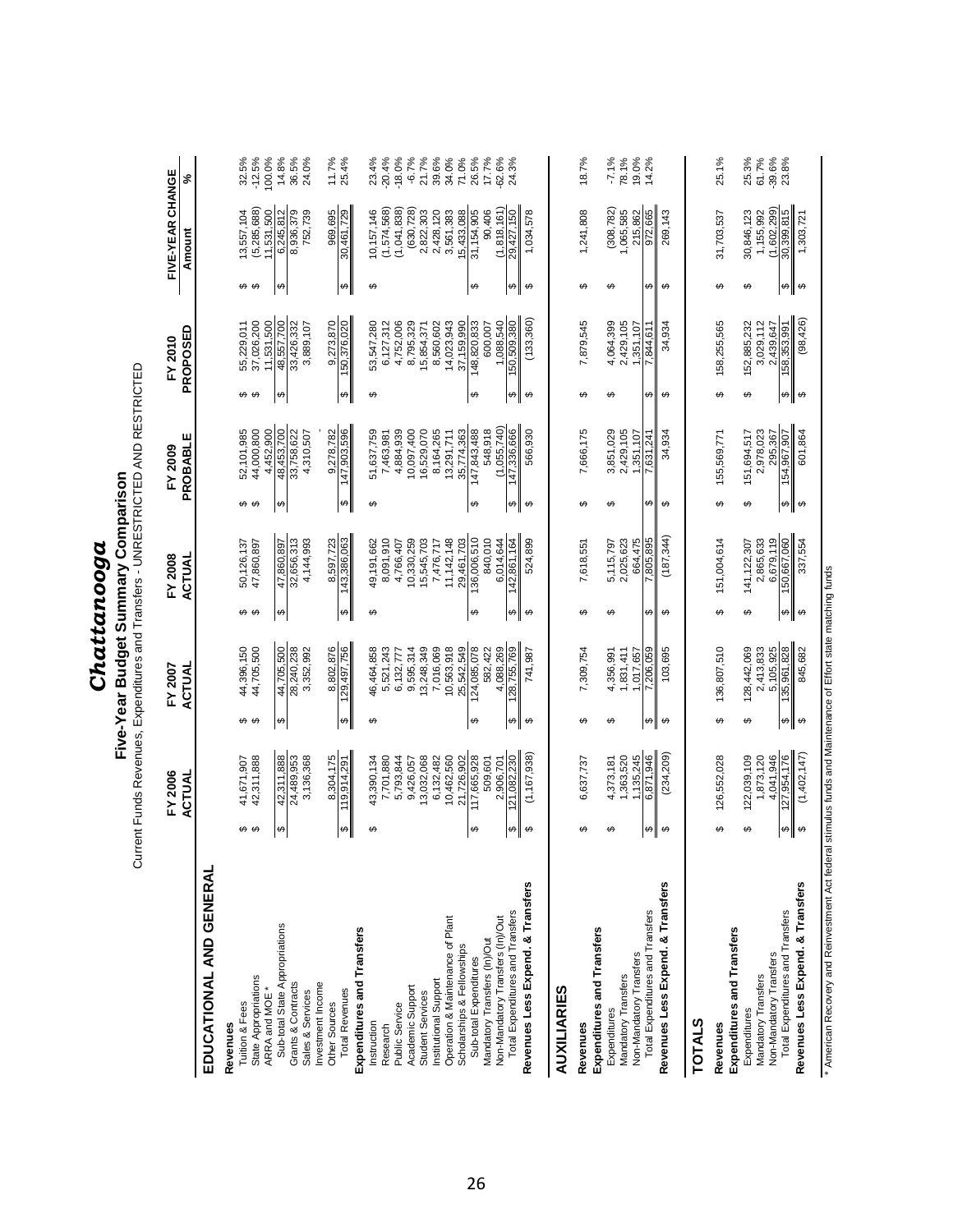|                                                                                                                                                                                             |                       | <b>Actual 2007-08</b>             |                       |                 | Probable 2008-09                 |                 |                 | Proposed 2009-10 |                 | Probable to Proposed<br>CHANGE       |            |
|---------------------------------------------------------------------------------------------------------------------------------------------------------------------------------------------|-----------------------|-----------------------------------|-----------------------|-----------------|----------------------------------|-----------------|-----------------|------------------|-----------------|--------------------------------------|------------|
|                                                                                                                                                                                             | Unrestricted          | Restricted                        | Total                 | Unrestricted    | Restricted                       | Total           | Unrestricted    | Restricted       | Total           | Amount                               | $\epsilon$ |
| <b>ATHLETICS</b>                                                                                                                                                                            |                       |                                   |                       |                 |                                  |                 |                 |                  |                 |                                      |            |
| Revenues                                                                                                                                                                                    |                       |                                   |                       |                 |                                  |                 |                 |                  |                 |                                      |            |
| General Funds                                                                                                                                                                               | \$4,407,580           |                                   | 4,407,580<br>$\theta$ | 4,474,148<br>↮  |                                  | 4,474,148<br>↮  | 4,077,184<br>မာ |                  | 4,077,184<br>↮  | (396, 964)<br>↮                      | $-9.0%$    |
| Student Fees                                                                                                                                                                                | 648,124               |                                   | 648,124               | 648,124         |                                  | 648,124         | 648,124         |                  | 648,124         |                                      |            |
| Athletic Fees                                                                                                                                                                               | 2,130,576             |                                   | 2,130,576             | 2,078,333       |                                  | 2,078,333       | 2,184,333       |                  | 2,184,333       | 106,000                              | 5.0%       |
| <b>Ticket Sales</b>                                                                                                                                                                         | 633,123               |                                   | 633,123               | 1,018,500       |                                  | 1,018,500       | 983,500         |                  | 983,500         | (35,000)                             | $-5.5%$    |
| NCAA Conference, Tournaments                                                                                                                                                                | 394,920               |                                   | 394,920               | 265,000         |                                  | 265,000         | 265,000         |                  | 265,000         |                                      |            |
| Game Guarantees                                                                                                                                                                             | 415,000               |                                   | 415,000               | 475,000         |                                  | 475,000         |                 |                  |                 | (475,000)                            | $-114.5%$  |
| Gifts                                                                                                                                                                                       | 344,135               | 678,283<br>↮                      | 1,022,419             | 420,000         | 728,801<br>↮                     | 1,148,801       | 480,000         | 728,801<br>↮     | 1,208,801       | 60,000                               | 5.9%       |
| Licensing Fees                                                                                                                                                                              | 78,000                |                                   | 78,000                | 20,000          |                                  | 20,000          | 20,000          |                  | 20,000          |                                      |            |
| Sports Camps                                                                                                                                                                                | 387,577               |                                   | 387,577               | 511,589         |                                  | 511,589         | 511,589         |                  | 511,589         |                                      |            |
| Other*                                                                                                                                                                                      | 512,393               |                                   | 512,393               | 432,000         |                                  | 432,000         | 520,600         |                  | 520,600         | 88,600                               | 17.3%      |
| <b>Total Revenues</b>                                                                                                                                                                       | \$9,951,428           | 678,283<br>$\bullet$              | \$10,629,712          | \$10,342,694    | 728,801<br>$\boldsymbol{\Theta}$ | \$11,071,495    | 9,690,330<br>\$ | 728,801<br>↮     | \$10,419,131    | (652, 364)<br>$\boldsymbol{\omega}$  | $-6.1%$    |
| Expenditures and Transfers                                                                                                                                                                  |                       |                                   |                       |                 |                                  |                 |                 |                  |                 |                                      |            |
| Salaries                                                                                                                                                                                    | 3,030,011<br>ക        | 26,883<br>↮                       | 3,056,894<br>မာ       | 3,013,910<br>မာ | 80,000<br>↮                      | 3,093,910<br>မာ | 2,882,342<br>မာ | 80,000<br>↮      | 2,962,342<br>မာ | (131,568)<br>မာ                      | $-4.3%$    |
| Employee Benefits                                                                                                                                                                           | 1,013,435             | 7,080                             | 1,020,515             | 964,451         | 25,600                           | 990,051         | 922,349         | 25,600           | 947,949         | (42, 102)                            | $-4.1%$    |
| Total Salaries and Benefits                                                                                                                                                                 | \$4,043,446           | 33,964<br>$\theta$                | 4,077,409<br>↔        | 3,978,361<br>↮  | 105,600<br>↮                     | \$4,083,961     | 3,804,691<br>↮  | 105,600<br>↮     | 3,910,291<br>↔  | (173, 670)<br>$\theta$               | $-4.3%$    |
| Travel                                                                                                                                                                                      | 703,872               | 76,979                            | 780,852               | 676,431         | 551,038                          | 1,227,469       | 522,389         | 551,038          | 1,073,427       | (154, 042)                           | $-19.7%$   |
| Student Aid                                                                                                                                                                                 | 2,863,556             | 317,228                           | 3,180,783             | 3,591,843       |                                  | 3,591,843       | 3,752,956       |                  | 3,752,956       | 161,113                              | 5.1%       |
| Equipment                                                                                                                                                                                   |                       |                                   |                       |                 |                                  |                 |                 |                  |                 |                                      |            |
| Other Operating                                                                                                                                                                             | 2,196,993             | 214,037                           | 2,411,030             | 1,911,059       | 110,684                          | 2,021,743       | 1,455,294       | 110,684          | 1,565,978       | (455, 765)                           | $-18.9%$   |
| Sub-total Expenditures                                                                                                                                                                      | 9,807,867<br>မာ       | 642,208<br>$\boldsymbol{\varphi}$ | \$10,450,074          | \$10,157,694    | 767,322<br>↮                     | \$10,925,016    | 9,535,330<br>မာ | 767,322<br>↮     | \$10,302,652    | (622, 364)<br>↮                      | $-6.0%$    |
| Debt Service Transfers                                                                                                                                                                      | 143,561               |                                   | 143,561               | 185,000         |                                  | 185,000         | 155,000         |                  | 155,000         | (30,000)                             | $-20.9%$   |
| Other Transfers                                                                                                                                                                             |                       |                                   |                       |                 |                                  |                 |                 |                  |                 |                                      |            |
| Total Expenditures and Transfers                                                                                                                                                            | 9,951,428<br>$\Theta$ | 642,208<br>$\leftrightarrow$      | \$10,593,636          | \$10,342,694    | 767,322<br>↮                     | \$11,110,016    | 9,690,330<br>↮  | 767,322<br>↮     | \$10,457,652    | (652, 364)<br>$\boldsymbol{\varphi}$ | $-6.2%$    |
| Revenues Less Expenditures                                                                                                                                                                  | $\circ$<br>↮          | 36,076<br>↮                       | 36,076<br>↮           | ↮               | (38, 521)<br>↮                   | (38, 521)<br>↮  | ↮               | (38,521)<br>↮    | (38,521)<br>↮   | ↮                                    |            |
| * Other includes program sales, concessions, parking, broadcasting, television, radio, internet, endowments, investments, royalties, advertisements, sponsorships, and miscellaneous other. |                       |                                   |                       |                 |                                  |                 |                 |                  |                 |                                      |            |

**UTC**<br>Summary of Athletics Revenues, Expenditures and Transfers<br>Unrestricted and Restricted E&G and Auxiliary Funds **Summary of Athletics Revenues, Expenditures and Transfers Unrestricted and Restricted E&G and Auxiliary Funds**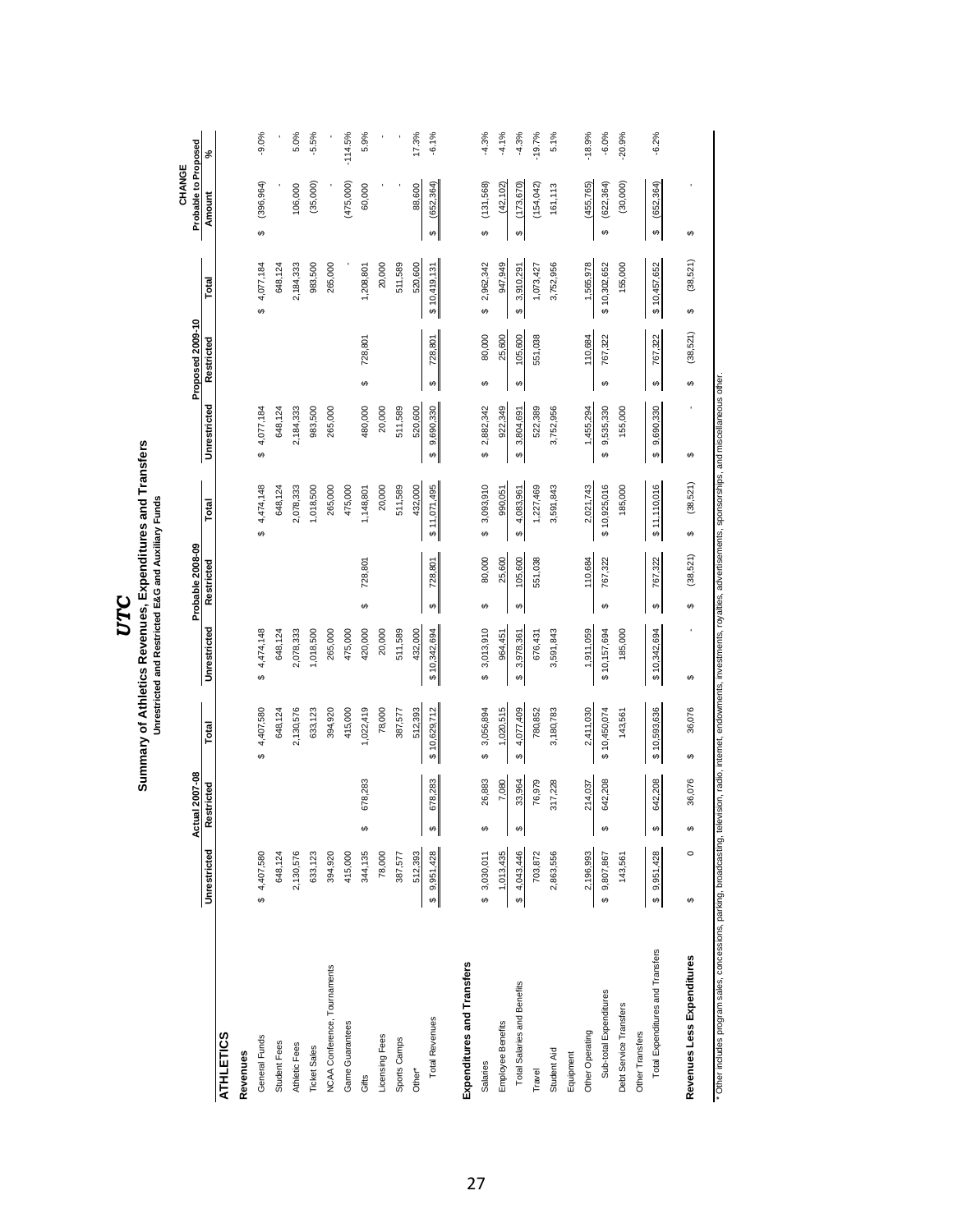#### **Unrestricted Net Assets**

|                                                       |                          | <b>E&amp;G</b> |                                        | <b>AUXILIARIES</b> |                         | <b>TOTAL</b> |
|-------------------------------------------------------|--------------------------|----------------|----------------------------------------|--------------------|-------------------------|--------------|
| <b>TOTAL - JUNE 30, 2007</b>                          | \$                       | 6,196,202      | \$                                     | 1,342,704          | \$                      | 7,538,906    |
|                                                       |                          |                |                                        |                    |                         |              |
| <b>FY 2007-08 ACTUAL</b>                              |                          |                |                                        |                    |                         |              |
| Revenue                                               | \$                       | 103,201,220    | \$                                     | 7,618,551          | \$                      | 110,819,772  |
| Less:                                                 |                          |                |                                        |                    |                         |              |
| Expenditures                                          | \$                       | 96,107,192     | \$                                     | 5,115,797          | \$                      | 101,222,990  |
| Mandatory Transfers (In)/Out                          |                          | 840,010        |                                        | 2,025,623          |                         | 2,865,633    |
| Non-Mandatory Transfers(In)/Out                       |                          | 6,014,644      |                                        | 664,475            |                         | 6,679,119    |
| <b>Total Expenditures &amp; Transfers</b>             | \$                       | 102,961,846    | \$                                     | 7,805,895          | \$                      | 110,767,742  |
| Net Change                                            | \$                       | 239,374        | $\overline{\mathcal{L}}$               | (187, 344)         | $\overline{\mathbf{e}}$ | 52,030       |
| <b>Unrestricted Net Assets</b>                        |                          |                |                                        |                    |                         |              |
| Working Capital-Accounts Receivable                   | \$                       | 2,132,151      | \$                                     | 827,443            | \$                      | 2,959,594    |
| <b>Working Capital-Inventories</b>                    |                          | 73,875         |                                        | 8,182              |                         | 82,057       |
| <b>Revolving Funds</b>                                |                          | 331,934        |                                        |                    |                         | 331,934      |
| Encumbrances                                          |                          | 2,692          |                                        |                    |                         | 2,692        |
| <b>Unexpended Gifts</b>                               |                          | 20,437         |                                        |                    |                         | 20,437       |
| Reappropriations                                      |                          |                |                                        |                    |                         |              |
| Unallocated                                           |                          | 3,874,488      |                                        | 319,734            |                         | 4,194,223    |
| <b>TOTAL - JUNE 30, 2008</b>                          | \$                       | 6,435,576      | \$                                     | 1,155,360          | \$                      | 7,590,936    |
| <b>Percent Unallocated of Expend. &amp; Transfers</b> |                          | 3.76%          |                                        | 4.10%              |                         | 3.79%        |
|                                                       |                          |                |                                        |                    |                         |              |
| FY 2008-09 PROBABLE BUDGET                            |                          |                |                                        |                    |                         |              |
| Revenue                                               | \$                       | 105,687,582    | \$                                     | 7,666,175          | \$                      | 113,353,757  |
| Less:                                                 |                          |                |                                        |                    |                         |              |
| Expenditures                                          | \$                       | 106,111,263    | \$                                     | 3,851,029          | \$                      | 109,962,292  |
| Mandatory Transfers (In)/Out                          |                          | 548,918        |                                        | 2,429,105          |                         | 2,978,023    |
| Non-Mandatory Transfers(In)/Out                       |                          | (1,055,740)    |                                        | 1,351,107          |                         | 295,367      |
| <b>Total Expenditures &amp; Transfers</b>             | \$                       | 105,604,441    | \$                                     | 7,631,241          | \$                      | 113,235,682  |
| Net Change                                            | \$                       | 83,141         | $\overline{\mathcal{L}}$               | 34,934             | $\bullet$               | 118,075      |
| <b>Unrestricted Net Assets</b>                        |                          |                |                                        |                    |                         |              |
| Working Capital-Accounts Receivable                   | \$                       | 2,132,151      | \$                                     | 827,443            | \$                      | 2,959,594    |
| <b>Working Capital-Inventories</b>                    |                          | 73,875         |                                        | 8,182              |                         | 82,057       |
| <b>Revolving Funds</b>                                |                          | 331,934        |                                        |                    |                         | 331,934      |
| Encumbrances                                          |                          |                |                                        |                    |                         |              |
| <b>Unexpended Gifts</b>                               |                          | 20,437         |                                        |                    |                         | 20,437       |
| Reappropriations                                      |                          |                |                                        |                    |                         |              |
| Unallocated                                           |                          | 3,960,321      |                                        | 354,668            |                         | 4,314,989    |
| <b>ESTIMATED TOTAL - APRIL 30, 2009</b>               | \$                       | 6,518,717      | $\frac{1}{2}$                          | 1,190,294          | $\frac{1}{2}$           | 7,709,011    |
| <b>Percent Unallocated of Expend. &amp; Transfers</b> |                          | 3.75%          |                                        | 4.65%              |                         | 3.81%        |
|                                                       |                          |                |                                        |                    |                         |              |
| FY 2009-10 PROPOSED BUDGET                            |                          |                |                                        |                    |                         |              |
| Revenue                                               | \$                       | 108,143,735    | \$                                     | 7,879,545          | \$                      | 116,023,280  |
| Less:                                                 |                          |                |                                        |                    |                         |              |
| Expenditures                                          | \$                       | 106,388,608    | \$                                     | 4,064,399          | \$                      | 110,453,007  |
| Mandatory Transfers (In)/Out                          |                          | 600,007        |                                        | 2,429,105          |                         | 3,029,112    |
| Non-Mandatory Transfers(In)/Out                       |                          | 1,088,540      |                                        | 1,351,107          |                         | 2,439,647    |
| <b>Total Expenditures &amp; Transfers</b>             | $\overline{\mathcal{E}}$ | 108,077,155    | $\frac{1}{2}$                          | 7,844,611          | \$                      | 115,921,766  |
| Net Change                                            | \$                       | 66,580         | $\overline{\boldsymbol{\mathfrak{s}}}$ | 34,934             | $\overline{\mathbf{e}}$ | 101,514      |
| <b>Unrestricted Net Assets</b>                        |                          |                |                                        |                    |                         |              |
| Working Capital-Accounts Receivable                   | \$                       | 2,132,151      | \$                                     | 827,443            | \$                      | 2,959,594    |
| <b>Working Capital-Inventories</b>                    |                          | 73,875         |                                        | 8,182              |                         | 82,057       |
| <b>Revolving Funds</b>                                |                          | 331,934        |                                        |                    |                         | 331,934      |
| Encumbrances                                          |                          |                |                                        |                    |                         |              |
| Unexpended Gifts                                      |                          | 20,437         |                                        |                    |                         | 20,437       |
| Reappropriations                                      |                          |                |                                        |                    |                         |              |
| Unallocated                                           |                          | 4,026,901      |                                        | 389,602            |                         | 4,416,503    |
|                                                       |                          | 6,585,297      |                                        |                    |                         |              |
| <b>ESTIMATED TOTAL - JULY 1, 2009</b>                 | \$                       |                | $\frac{\mathbb{S}}{2}$                 | 1,225,228          | \$                      | 7,810,525    |
| <b>Percent Unallocated of Expend. &amp; Transfers</b> |                          | 3.73%          |                                        | 4.97%              |                         | 3.81%        |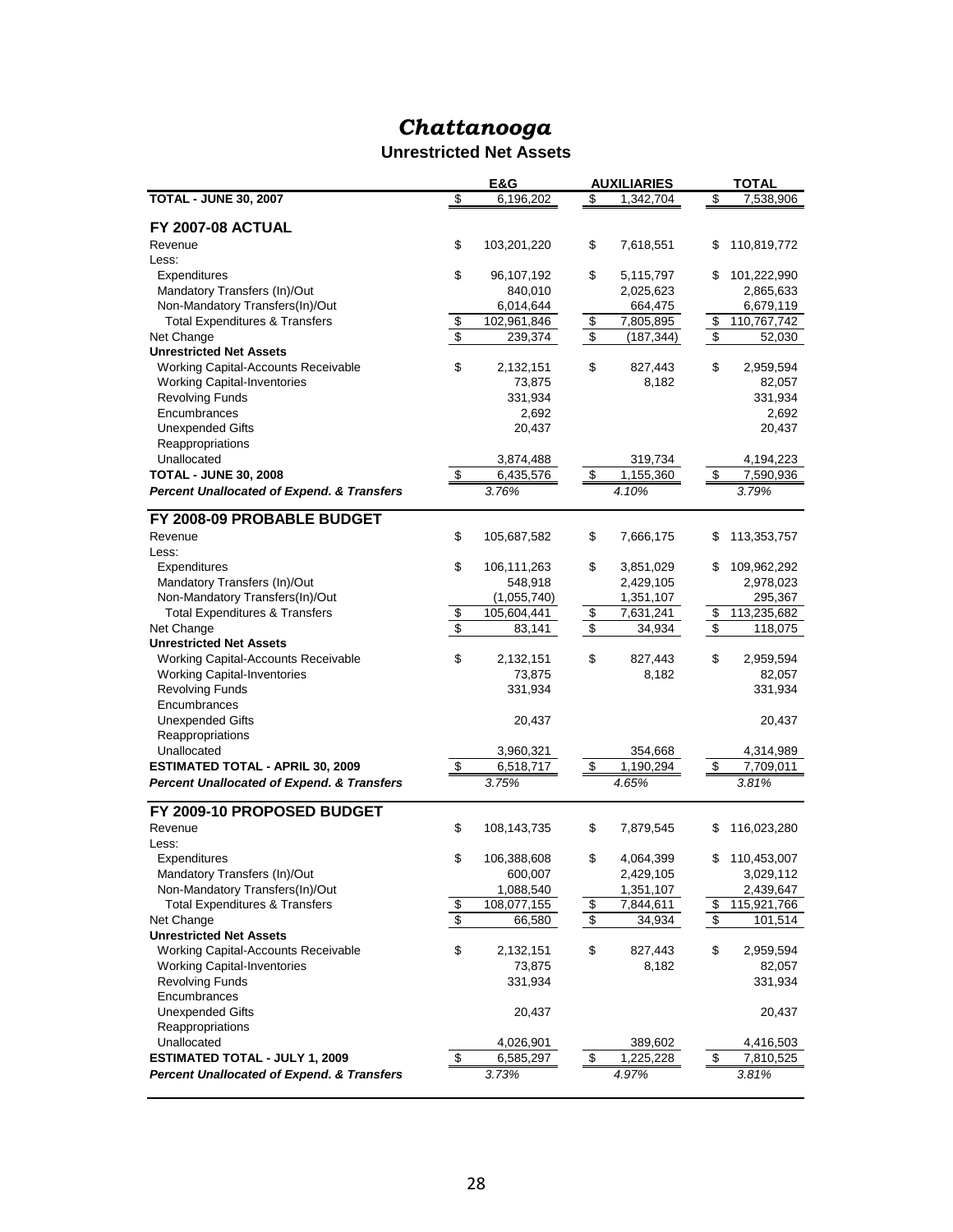#### *The University of Tennessee, Knoxville*

| FY 2009-10 Revenues                                                        |                |
|----------------------------------------------------------------------------|----------------|
| <b>Unrestricted Funds</b>                                                  | (In Millions)  |
| E & G                                                                      | \$467.5        |
| Auxiliaries                                                                | <u>165.3</u>   |
| <b>Unrestricted Total</b>                                                  | \$632.8        |
| <b>Restricted Funds</b>                                                    |                |
| E & G                                                                      | \$233.7        |
| Auxiliaries                                                                |                |
| <b>Restricted Total</b>                                                    | <u>\$235.6</u> |
| <b>TOTAL FUNDS</b>                                                         | \$868.4        |
|                                                                            |                |
| <b>Fall 2008 Headcount Enrollment</b>                                      |                |
| Undergraduate                                                              | 21.475         |
| Graduate                                                                   | 5.309          |
| Professional                                                               | 464            |
| <b>TOTAL</b>                                                               | 27,248         |
| * First-time Freshmen                                                      | 4,216          |
| <b>FTE Positions</b><br>(Unrestricted & Restricted)<br><b>July 1, 2009</b> |                |
| Faculty                                                                    | 1,519          |
| Administrative                                                             | 335            |
| Professional                                                               | 1,375          |
| Cler/Tech/Maint                                                            | <u>2,386</u>   |
| TOTAL                                                                      | 5,615          |
|                                                                            |                |



Institutional Support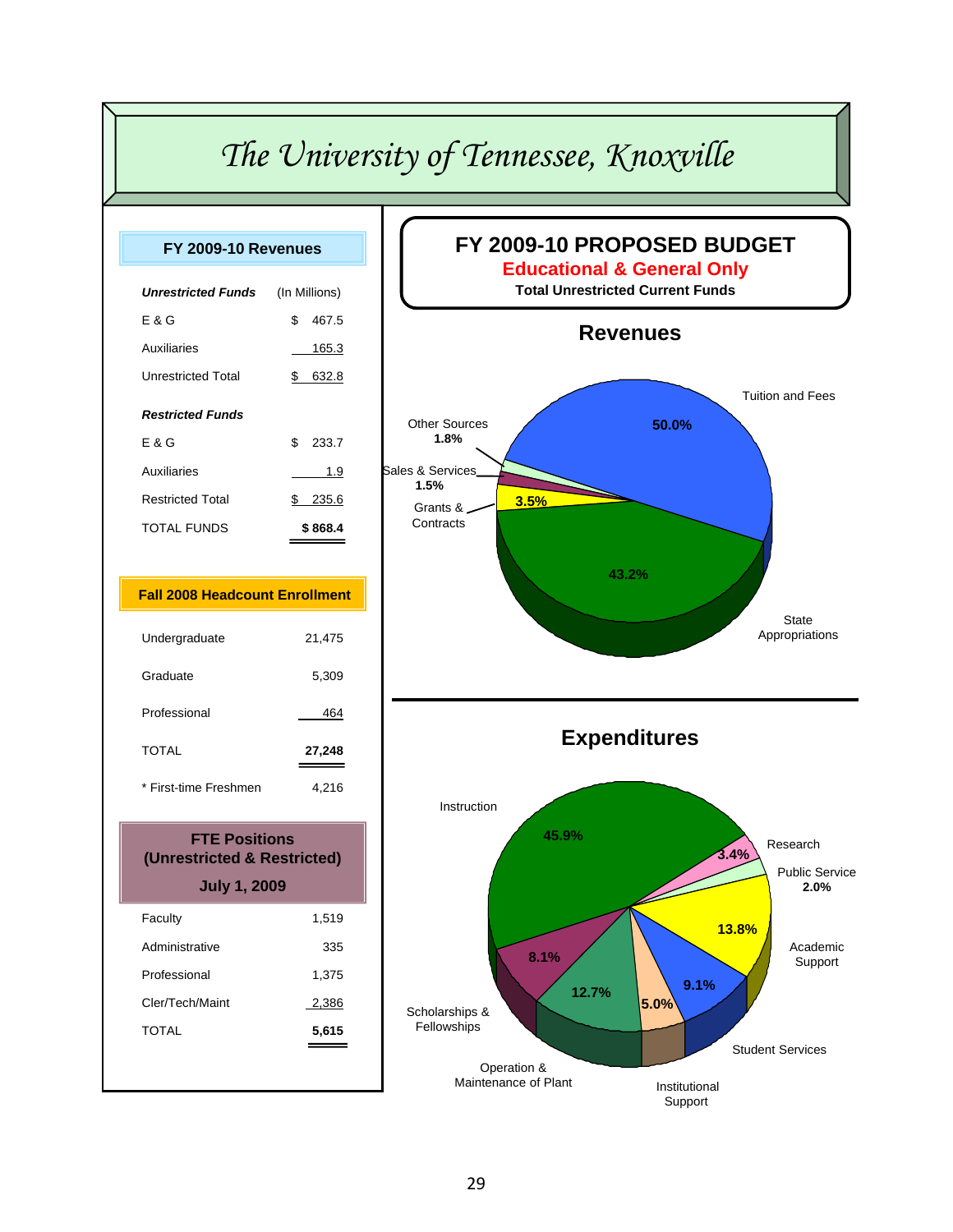#### *Knoxville*

#### **FY 2010 Budget Summary**

Unrestricted Current Funds Revenues, Expenditures and Transfers

|                                          |                   |              |                 |                   | <b>CHANGE</b>               |          |
|------------------------------------------|-------------------|--------------|-----------------|-------------------|-----------------------------|----------|
|                                          | <b>FY 2008</b>    |              | FY 2009         | FY 2010           | <b>Probable to Proposed</b> |          |
|                                          | <b>ACTUAL</b>     |              | <b>PROBABLE</b> | <b>PROPOSED</b>   | Amount                      | %        |
| <b>EDUCATIONAL AND GENERAL</b>           |                   |              |                 |                   |                             |          |
| <b>Revenues</b>                          |                   |              |                 |                   |                             |          |
| <b>Tuition &amp; Fees</b>                | \$<br>211,853,269 | \$           | 218,149,255     | \$<br>233,613,419 | \$<br>15,464,164            | 7.1%     |
| <b>State Appropriations</b>              | \$<br>198,919,700 | \$           | 182,553,100     | \$<br>154,114,800 | \$<br>(28, 438, 300)        | $-15.6%$ |
| ARRA and MOE *                           |                   |              | 18,767,900      | 47,831,300        | 29,063,400                  | 154.9%   |
| Sub-total State Appropriations           | \$<br>198,919,700 | \$           | 201.321.000     | \$<br>201,946,100 | \$<br>625,100               | 0.3%     |
| <b>Grants &amp; Contracts</b>            | 16,977,917        |              | 16,420,000      | 16,570,000        | 150,000                     | 0.9%     |
| Sales & Services                         | 9,462,371         |              | 7,533,197       | 6,975,159         | (558, 038)                  | $-7.4%$  |
| Investment Income                        |                   |              |                 |                   |                             |          |
| <b>Other Sources</b>                     | 10,354,821        |              | 9,387,569       | 8,445,292         | (942, 277)                  | $-10.0%$ |
| <b>Total Revenues</b>                    | \$<br>447,568,078 | \$           | 452,811,021     | \$<br>467,549,970 | \$<br>14,738,949            | 3.3%     |
| <b>Expenditures and Transfers</b>        |                   |              |                 |                   |                             |          |
| Instruction                              | \$<br>189,599,584 | \$           | 209,609,672     | \$<br>217,078,803 | \$<br>7,469,131             | 3.6%     |
| Research                                 | 21,207,752        |              | 27,366,321      | 16,048,010        | (11, 318, 311)              | $-41.4%$ |
| <b>Public Service</b>                    | 10,318,742        |              | 10,296,425      | 9,387,059         | (909, 366)                  | $-8.8%$  |
| Academic Support                         | 53,519,997        |              | 55,008,999      | 65, 351, 258      | 10,342,259                  | 18.8%    |
| <b>Student Services</b>                  | 44,360,249        |              | 44,421,445      | 43,207,929        | (1,213,516)                 | $-2.7%$  |
| <b>Institutional Support</b>             | 23,368,940        |              | 26,963,818      | 23,780,102        | (3, 183, 716)               | $-11.8%$ |
| Operation & Maintenance of Plant         | 50,367,845        |              | 52,708,694      | 59,839,659        | 7,130,965                   | 13.5%    |
| Scholarships & Fellowships               | 30,012,515        |              | 37,572,337      | 38,178,831        | 606,494                     | 1.6%     |
| Sub-total Expenditures                   | \$<br>422,755,623 | \$           | 463.947.711     | \$<br>472,871,651 | \$<br>8,923,940             | 1.9%     |
| Mandatory Transfers (In)/Out             | 1,681,565         |              | 1,949,404       | 1,949,583         | 179                         | 0.0%     |
| Non-Mandatory Transfers (In)/Out         | 18,446,208        |              | (8,740,172)     | (3,457,964)       | 5,282,208                   | $-60.4%$ |
| <b>Total Expenditures and Transfers</b>  | \$<br>442,883,396 | \$           | 457,156,943     | \$<br>471,363,270 | \$<br>14,206,327            | 3.1%     |
| <b>Fund Balance Addition/(Reduction)</b> | \$<br>4,684,683   | $\mathbb{S}$ | (4,345,922)     | \$<br>(3,813,300) | \$<br>532,622               |          |
| <b>AUXILIARIES</b>                       |                   |              |                 |                   |                             |          |
| <b>Revenues</b>                          | \$<br>144,810,006 | \$           | 152,355,036     | \$<br>165,279,635 | \$<br>12,924,599            | 8.5%     |
| <b>Expenditures and Transfers</b>        |                   |              |                 |                   |                             |          |
| Expenditures                             | \$<br>113,064,873 | \$           | 111,235,135     | \$<br>120,596,793 | \$<br>9,361,658             | 8.4%     |
| <b>Mandatory Transfers</b>               | 12,749,492        |              | 21,189,374      | 22,596,706        | 1,407,332                   | 6.6%     |
| Non-Mandatory Transfers                  | 17,759,598        |              | 19,930,527      | 22,086,136        | 2,155,609                   | 10.8%    |
| <b>Total Expenditures and Transfers</b>  | \$<br>143,573,963 | \$           | 152,355,036     | \$<br>165,279,635 | \$<br>12,924,599            | 8.5%     |
| <b>Fund Balance Addition/(Reduction)</b> | \$<br>1,236,043   | \$           |                 | \$                | \$                          |          |
| <b>TOTALS</b>                            |                   |              |                 |                   |                             |          |
|                                          |                   |              |                 |                   |                             |          |
| <b>Revenues</b>                          | \$<br>592,378,084 | \$           | 605,166,057     | \$<br>632,829,605 | \$<br>27,663,548            | 4.6%     |
| <b>Expenditures and Transfers</b>        |                   |              |                 |                   |                             |          |
| Expenditures                             | \$<br>535,820,495 | \$           | 575,182,846     | \$<br>593,468,444 | \$<br>18,285,598            | 3.2%     |
| <b>Mandatory Transfers</b>               | 14,431,057        |              | 23,138,778      | 24,546,289        | 1,407,511                   | 6.1%     |
| Non-Mandatory Transfers                  | 36,205,806        |              | 11,190,355      | 18,628,172        | 7,437,817                   | 66.5%    |
| <b>Total Expenditures and Transfers</b>  | \$<br>586,457,358 | \$           | 609,511,979     | \$<br>636,642,905 | \$<br>27,130,926            | 4.5%     |
| <b>Fund Balance Addition/(Reduction)</b> | \$<br>5,920,725   | \$           | (4,345,922)     | \$<br>(3,813,300) | \$<br>532,622               |          |

\* American Recovery and Reinvestment Act federal stimulus funds and Maintenance of Effort state matching funds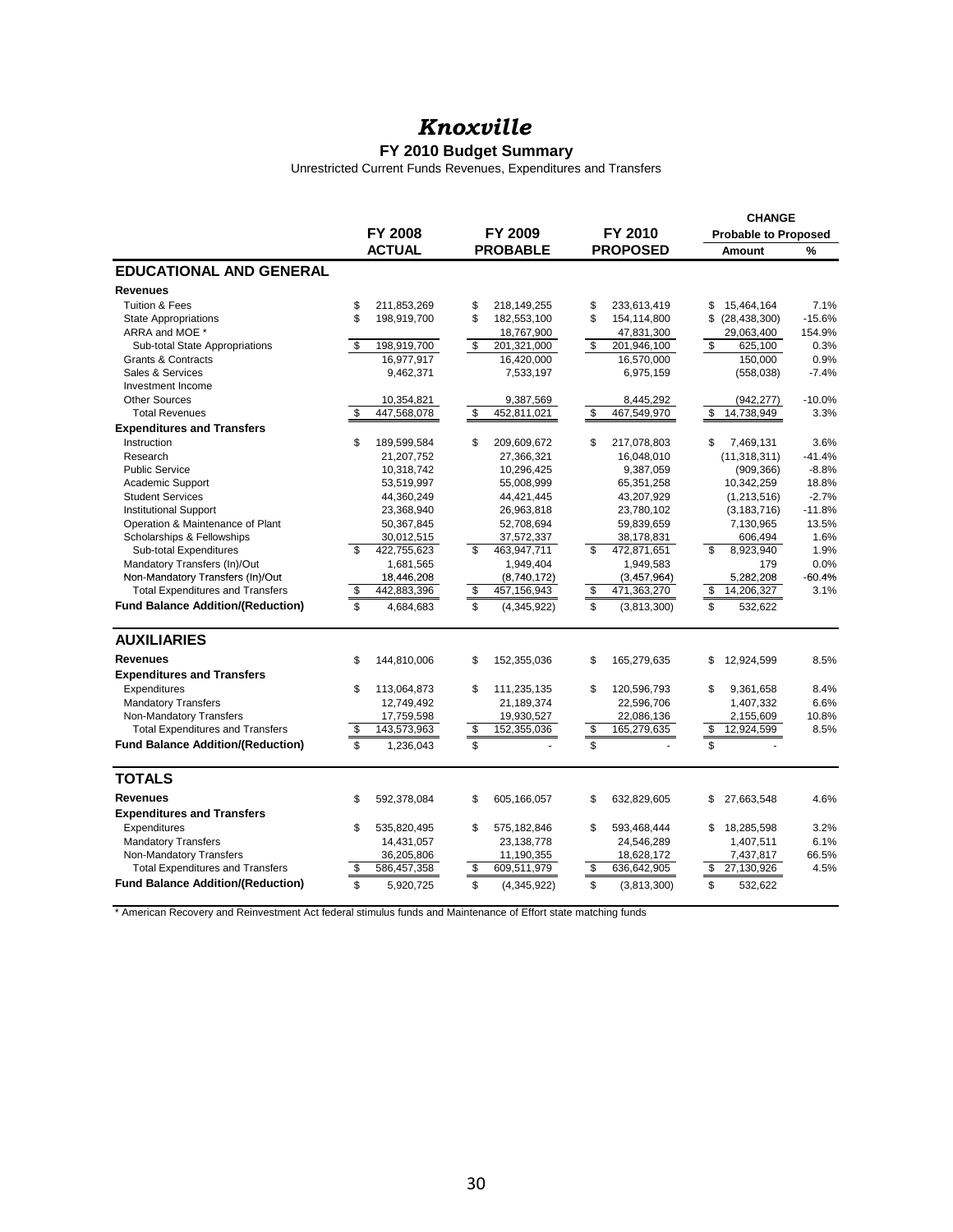#### *Knoxville*

#### **FY 2010 Budget Summary**

Auxiliary Enterprises Funds Revenues, Expenditures and Transfers

|                                          |                           |               |                         |                 |                          |                 |                       | <b>CHANGE</b>               |           |
|------------------------------------------|---------------------------|---------------|-------------------------|-----------------|--------------------------|-----------------|-----------------------|-----------------------------|-----------|
|                                          |                           | FY 2008       |                         | FY 2009         |                          | FY 2010         |                       | <b>Probable to Proposed</b> |           |
|                                          |                           | <b>ACTUAL</b> |                         | <b>PROBABLE</b> |                          | <b>PROPOSED</b> |                       | <b>Amount</b>               | %         |
| <b>HOUSING</b>                           |                           |               |                         |                 |                          |                 |                       |                             |           |
| <b>Revenues</b>                          | \$                        | 29,457,950    | \$                      | 37,343,213      | \$                       | 37,683,868      | \$                    | 340,655                     | 0.91%     |
| <b>Expenditures and Transfers</b>        |                           |               |                         |                 |                          |                 |                       |                             |           |
| Expenditures                             | \$                        | 25.936.073    | \$                      | 29,996,067      | \$                       | 30,280,185      | \$                    | 284,118                     | 0.95%     |
| <b>Mandatory Transfers</b>               |                           | 2,775,912     |                         | 7,012,438       |                          | 7,117,893       |                       | 105,455                     | 1.50%     |
| Non-Mandatory Transfers                  |                           | 1,424,298     |                         | 334,708         |                          | 285,790         |                       | (48, 918)                   | $-14.62%$ |
| <b>Total Expenditures and Transfers</b>  | \$                        | 30,136,283    | \$                      | 37,343,213      | \$                       | 37,683,868      | \$                    | 340,655                     | 0.91%     |
| <b>Fund Balance Addition/(Reduction)</b> | \$                        | (678, 333)    | \$                      |                 | \$                       |                 | \$                    |                             |           |
| <b>FOOD SERVICE</b>                      |                           |               |                         |                 |                          |                 |                       |                             |           |
| <b>Revenues</b>                          | \$                        | 3,388,188     | \$                      | 3,301,980       | \$                       | 3,456,000       | \$                    | 154,020                     | 4.66%     |
| <b>Expenditures and Transfers</b>        |                           |               |                         |                 |                          |                 |                       |                             |           |
| Expenditures                             | \$                        | 1,253,249     | \$                      | 1,265,432       | \$                       | 1,291,210       | \$                    | 25,778                      | 2.04%     |
| <b>Mandatory Transfers</b>               |                           |               |                         |                 |                          |                 |                       |                             |           |
| Non-Mandatory Transfers                  |                           | 2,014,365     |                         | 2,036,548       |                          | 2,164,790       |                       | 128,242                     | 6.30%     |
| <b>Total Expenditures and Transfers</b>  | $\overline{\mathfrak{s}}$ | 3,267,614     | $\overline{\$}$         | 3,301,980       | $\boldsymbol{\vartheta}$ | 3,456,000       | $\boldsymbol{\theta}$ | 154,020                     | 4.66%     |
| <b>Fund Balance Addition/(Reduction)</b> | \$                        | 120,574       | \$                      |                 | \$                       |                 | \$                    |                             |           |
| <b>BOOKSTORES</b>                        |                           |               |                         |                 |                          |                 |                       |                             |           |
| <b>Revenues</b>                          | \$                        | 21,649,639    | \$                      | 20,755,000      | \$                       | 20,305,000      | \$                    | (450,000)                   | $-2.17%$  |
| <b>Expenditures and Transfers</b>        |                           |               |                         |                 |                          |                 |                       |                             |           |
| Expenditures                             | \$                        | 19,714,066    | \$                      | 18,819,846      | \$                       | 18,430,758      | \$                    | (389,088)                   | $-2.07%$  |
| <b>Mandatory Transfers</b>               |                           |               |                         |                 |                          |                 |                       |                             |           |
| Non-Mandatory Transfers                  |                           | 1,908,599     |                         | 1,935,154       |                          | 1,874,242       |                       | (60, 912)                   | $-3.15%$  |
| <b>Total Expenditures and Transfers</b>  | \$                        | 21,622,665    | \$                      | 20,755,000      | \$                       | 20,305,000      | \$                    | (450,000)                   | $-2.17%$  |
| <b>Fund Balance Addition/(Reduction)</b> | \$                        | 26,975        | $\overline{\mathbb{S}}$ |                 | $\overline{\mathbb{S}}$  |                 | \$                    |                             |           |
| <b>PARKING</b>                           |                           |               |                         |                 |                          |                 |                       |                             |           |
| <b>Revenues</b>                          | \$                        | 7,344,039     | \$                      | 7,501,697       | \$                       | 8,741,220       | \$                    | 1,239,523                   | 16.52%    |
|                                          |                           |               |                         |                 |                          |                 |                       |                             |           |
| <b>Expenditures and Transfers</b>        |                           |               |                         |                 |                          |                 |                       |                             |           |
| Expenditures                             | \$                        | 4,204,101     | \$                      | 4,588,329       | \$                       | 5,765,349       | \$                    | 1,177,020                   | 25.65%    |
| <b>Mandatory Transfers</b>               |                           | 1,758,908     |                         | 2,051,936       |                          | 2,228,813       |                       | 176,877                     | 8.62%     |
| Non-Mandatory Transfers                  |                           | 1,297,869     |                         | 861,432         |                          | 747,058         |                       | (114, 374)                  | $-13.28%$ |
| <b>Total Expenditures and Transfers</b>  | \$                        | 7,260,879     | \$                      | 7,501,697       | \$                       | 8,741,220       | \$                    | 1,239,523                   | 16.52%    |
| <b>Fund Balance Addition/(Reduction)</b> | \$                        | 83,161        | \$                      |                 | \$                       |                 | \$                    |                             |           |
| <b>ATHLETICS</b>                         |                           |               |                         |                 |                          |                 |                       |                             |           |
| <b>Revenues</b>                          | \$                        | 78,240,555    | \$                      | 78,995,000      | \$                       | 90,125,000      | \$                    | 11,130,000                  | 14.1%     |
| <b>Expenditures and Transfers</b>        |                           |               |                         |                 |                          |                 |                       |                             |           |
| Expenditures                             | \$                        | 57,138,043    | \$                      | 52,201,885      | \$                       | 59,985,800      | \$                    | 7,783,915                   | 14.9%     |
| <b>Mandatory Transfers</b>               |                           | 8,183,667     |                         | 12,125,000      |                          | 13,250,000      |                       | 1,125,000                   | 9.3%      |
| Non-Mandatory Transfers                  |                           | 12,619,795    |                         | 14,668,115      |                          | 16,889,200      |                       | 2,221,085                   | 15.1%     |
| <b>Total Expenditures and Transfers</b>  | \$                        | 77,941,506    | $\sqrt[6]{\frac{2}{5}}$ | 78,995,000      | \$                       | 90,125,000      | \$                    | 11,130,000                  | 14.1%     |
| <b>Fund Balance Addition/(Reduction)</b> | \$                        | 299,050       | \$                      |                 | \$                       |                 | \$                    |                             |           |
| <b>OTHER</b>                             |                           |               |                         |                 |                          |                 |                       |                             |           |
| <b>Revenues</b>                          | \$                        | 4,729,634     | \$                      | 4,458,146       | \$                       | 4,968,547       | \$                    | 510,401                     | 11.4%     |
|                                          |                           |               |                         |                 |                          |                 |                       |                             |           |
| <b>Expenditures and Transfers</b>        |                           |               |                         |                 |                          |                 |                       |                             |           |
| Expenditures                             | \$                        | 4,819,341     | \$                      | 4,363,576       | \$                       | 4,843,491       | \$                    | 479,915                     | 11.0%     |
| <b>Mandatory Transfers</b>               |                           | 31,005        |                         |                 |                          |                 |                       |                             |           |
| Non-Mandatory Transfers                  |                           | (1,505,329)   |                         | 94,570          |                          | 125,056         |                       | 30,486                      | 32.2%     |
| <b>Total Expenditures and Transfers</b>  | \$                        | 3,345,017     | $\frac{1}{2}$           | 4,458,146       | $\frac{1}{2}$            | 4,968,547       | \$                    | 510,401                     | 11.4%     |
| <b>Fund Balance Addition/(Reduction)</b> | \$                        | 1,384,617     | $\overline{\$}$         |                 | \$                       |                 | \$                    |                             |           |
| <b>TOTAL</b>                             |                           |               |                         |                 |                          |                 |                       |                             |           |
| <b>Revenues</b>                          | \$                        | 144,810,006   | \$                      | 152,355,036     | \$                       | 165,279,635     | \$                    | 12,924,599                  | 8.5%      |
| <b>Expenditures and Transfers</b>        |                           |               |                         |                 |                          |                 |                       |                             |           |
| Expenditures                             | \$                        | 113,064,873   | \$                      | 111,235,135     | \$                       | 120,596,793     | \$                    | 9,361,658                   | 8.4%      |
| <b>Mandatory Transfers</b>               |                           | 12,749,492    |                         | 21,189,374      |                          | 22,596,706      |                       | 1,407,332                   | 6.6%      |
| Non-Mandatory Transfers                  |                           | 17,759,598    |                         | 19,930,527      |                          | 22,086,136      |                       | 2,155,609                   | 10.8%     |
| <b>Total Expenditures and Transfers</b>  | \$                        | 143,573,963   | \$                      | 152,355,036     | \$                       | 165,279,635     | \$                    | 12,924,599                  | 8.5%      |
| <b>Fund Balance Addition/(Reduction)</b> | \$                        | 1,236,043     | $\overline{\$}$         |                 | \$                       |                 | \$                    |                             |           |
|                                          |                           |               |                         |                 |                          |                 |                       |                             |           |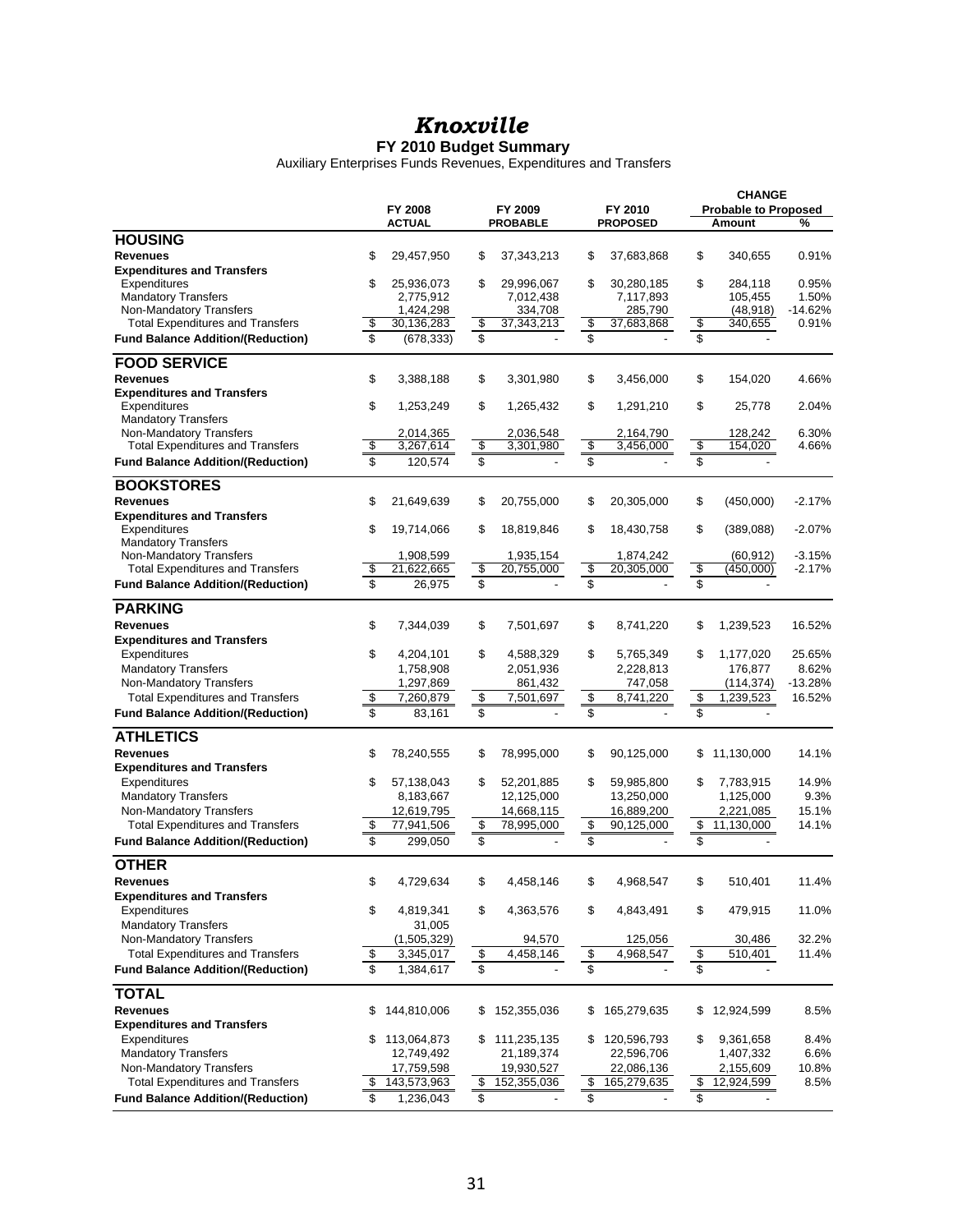## *Knoxville* **FY 2010 Budget Summar y**

Unrestricted and Restricted Current Funds Revenues, Expenditures and Transfers

|                                                             |                                | ₹<br><b>FY 2008 ACTL</b>       |                                 |                                | FY 2009 PROBABLE                |                                 |                               | FY 2010 PROPOSED               |                                | Probable to Proposed<br>CHANGE       |                                                                                                                                                                                                                                                                                                     |
|-------------------------------------------------------------|--------------------------------|--------------------------------|---------------------------------|--------------------------------|---------------------------------|---------------------------------|-------------------------------|--------------------------------|--------------------------------|--------------------------------------|-----------------------------------------------------------------------------------------------------------------------------------------------------------------------------------------------------------------------------------------------------------------------------------------------------|
|                                                             | Unrestricted                   | Restricted                     | Total                           | Unrestricted                   | Restricted                      | Total                           | Unrestricted                  | Restricted                     | Total                          | Amount                               | వ్                                                                                                                                                                                                                                                                                                  |
| EDUCATIONAL AND GENERAL                                     |                                |                                |                                 |                                |                                 |                                 |                               |                                |                                |                                      |                                                                                                                                                                                                                                                                                                     |
| Revenues                                                    |                                |                                |                                 |                                |                                 |                                 |                               |                                |                                |                                      |                                                                                                                                                                                                                                                                                                     |
| Tuition & Fees                                              | 211,853,269<br>မာမာ            |                                | 211,853,269<br>မာမာ             | 218, 149, 255<br>မာမာ          |                                 | 218,149,255<br>↮                | 233,613,419<br>မှာ မှာ        |                                | 233,613,419<br>↮               | 15,464,164<br>မှာ မှာ                | 7.1%                                                                                                                                                                                                                                                                                                |
| State Appropriations                                        | 198,919,700                    | 6,113,832<br>မာ                | 205,033,532                     | 182,553,100                    | 5,494,400<br>ΘĤ,                | 188,047,500<br>€                | 154,114,800                   | 5,185,000<br>↮                 | 159,299,800                    | (28, 747, 700)                       | $-15.3%$                                                                                                                                                                                                                                                                                            |
| ARRA and MOE *                                              |                                |                                |                                 | 18,767,900                     | 251,700                         | 19,019,600                      | 47,831,300                    | 561,100                        | 48,392,400                     | 29,372,800                           | 154.4%                                                                                                                                                                                                                                                                                              |
| Sub-total State Appropriations                              | 198,919,700<br>↮               | 6,113,832<br>150,074,242<br>Ø  | 205,033,532<br>မာ               | 201,321,000<br>မာ              | 5,746,100                       | 207,067,100<br>မာ               | 201,946,100<br>မာ             | 5,746,100                      | 207,692,200<br>မာ              | 625,100                              | 0.3%                                                                                                                                                                                                                                                                                                |
| Grants & Contracts                                          | 16,977,917                     |                                | 167,052,159                     | 16,420,000                     | 199,698,590                     | 216,118,590                     | 16,570,000                    | 202,050,000                    | 218,620,000                    | 2,501,410                            | 1.2%                                                                                                                                                                                                                                                                                                |
| Sales & Services                                            | 9,462,371                      |                                | 9,462,371                       | 7,533,197                      |                                 | 7,533,197                       | 6,975,159                     |                                | 6,975,159                      | 558,038                              | $-7.4%$                                                                                                                                                                                                                                                                                             |
| Investment Income                                           |                                |                                |                                 |                                |                                 |                                 |                               |                                |                                |                                      |                                                                                                                                                                                                                                                                                                     |
| <b>Total Revenues</b><br>Other Sources                      | 447,568,078<br>10,354,821<br>Ģ | 27,238,536<br>183,426,610<br>↔ | 630,994,688<br>37,593,357<br>မာ | 9,387,569<br>452,811,021<br>69 | 26,251,166<br>231,695,856<br>မာ | 35,638,735<br>684,506,877<br>မာ | 467,549,970<br>8,445,292<br>↮ | 233,696,100<br>25,900,000<br>↮ | 34,345,292<br>701,246,070<br>Ø | (1,293,443)<br>16,739,193<br>မာ      | $-3.6%$<br>2.4%                                                                                                                                                                                                                                                                                     |
|                                                             |                                |                                |                                 |                                |                                 |                                 |                               |                                |                                |                                      |                                                                                                                                                                                                                                                                                                     |
| Expenditures and Transfers                                  |                                |                                |                                 |                                |                                 |                                 |                               |                                |                                |                                      |                                                                                                                                                                                                                                                                                                     |
| Instruction                                                 | 189,599,584<br>မာ              | 8,793,195<br>69                | 198,392,779<br>မာ               | 209,609,672<br>↮               | 6,608,784<br>ĠĤ,                | 216,218,456<br>↮                | 217,078,803<br>မာ             | 6,665,483<br>↮                 | 223,744,286<br>မာ              | 7,525,830<br>69                      | 3.5%                                                                                                                                                                                                                                                                                                |
| Research                                                    | 21,207,752                     | 55,743,911                     | 86,951,663                      | 27,366,321                     | 03,257,591                      | 30,623,912                      | 16,048,010                    | 04,143,280                     | 20,191,290                     | 10,432,622                           | $-8.0\%$                                                                                                                                                                                                                                                                                            |
| Public Service                                              | 10,318,742                     | 27,162,892                     | 37,481,634                      | 10,296,425                     | 26,006,471                      | 36,302,896                      | 9,387,059                     | 26,229,591                     | 35,616,650                     | (686, 246)                           | $-1.9%$                                                                                                                                                                                                                                                                                             |
| Academic Support                                            | 53,519,997                     | 6,085,640                      | 59,605,637                      | 55,008,999                     | 5,918,776                       | 60,927,775                      | 65,351,258                    | 5,969,555                      | 71,320,813                     | 10,393,038                           |                                                                                                                                                                                                                                                                                                     |
| <b>Student Services</b>                                     | 44,360,249                     | 2,476,061                      | 46,836,309                      | 44,421,445                     | 87,056                          | 44,508,501                      | 43,207,929                    | 87,803                         | 43,295,732                     | (1,212,769)                          |                                                                                                                                                                                                                                                                                                     |
| Institutional Support                                       | 23,368,940                     | 90,567                         | 23,459,508                      | 26,963,818                     | 328,490                         | 27,292,308                      | 23,780,102                    | 331,308                        | 24,111,410                     | (3, 180, 898)                        |                                                                                                                                                                                                                                                                                                     |
| Operation & Maintenance of Plant                            | 50,367,845                     | 58,676                         | 50,426,520                      | 52,708,694                     | 5,267                           | 52,713,961                      | 59,839,659                    | 5,312                          | 59,844,971                     | 7,131,010                            |                                                                                                                                                                                                                                                                                                     |
| Scholarships & Fellowships                                  | 30,012,515                     | 70,563,504                     | 00,576,019                      | 37,572,337                     | 91,145,579                      | 28,717,916                      | 38,178,831                    | 91,927,553                     | 30,106,384                     | 1,388,468                            |                                                                                                                                                                                                                                                                                                     |
| Sub-total Expenditures                                      | 422,755,623<br>မာ              | 180,974,446<br>မာ              | 603,730,068<br>↮                | 463,947,711<br>↮               | 233,358,014<br>မာ               | 697,305,725<br>မာ               | 472,871,651<br>↮              | 235,359,885<br>မာ              | 708,231,536<br>မာ              | 10,925,811<br>↮                      |                                                                                                                                                                                                                                                                                                     |
| Mandatory Transfers (In)/Out                                | 1,681,565                      |                                | 1,681,565                       | 1,949,404                      |                                 | 1,949,404                       | 1,949,583                     |                                | 1,949,583                      |                                      | $\begin{array}{l} 7.1\% \\ 7.7\% \\ 7.1\% \\ 1.1\% \\ 1.1\% \\ 1.1\% \\ 1.0\% \\ 1.0\% \\ 1.0\% \\ 1.0\% \\ 1.0\% \\ 1.0\% \\ 1.0\% \\ 1.0\% \\ 1.0\% \\ 1.0\% \\ 1.0\% \\ 1.0\% \\ 1.0\% \\ 1.0\% \\ 1.0\% \\ 1.0\% \\ 1.0\% \\ 1.0\% \\ 1.0\% \\ 1.0\% \\ 1.0\% \\ 1.0\% \\ 1.0\% \\ 1.0\% \\ 1.$ |
| Non-Mandatory Transfers (In)/Out                            | 18,446,208                     |                                | 18,446,208                      | (8,740,172)                    |                                 | (8,740,172)                     | (3,457,964)                   |                                | (3,457,964)                    | 5,282,208                            | 60.4%                                                                                                                                                                                                                                                                                               |
| Total Expenditures and Transfers                            | 442,883,396<br>s               | 180,974,446<br>မာ              | 623,857,841                     | 457,156,943<br>မာ              | 233,358,014                     | 690,514,957<br>မာ               | 471,363,270<br>မာ             | 235,359,885<br>↮               | 706,723,155<br>↮               | 16,208,198<br>မာ                     | 2.3%                                                                                                                                                                                                                                                                                                |
| Revenues Less Expend. & Transfers                           | 4,684,683<br>မာ                | 2,452,164<br>မာ                | 7,136,846<br>↮                  | (4,345,922)<br>↮               | (1,662,158)<br>မာ               | (6,008,080)<br>မာ               | (3,813,300)<br>↮              | (1,663,785)<br>မာ              | (5,477,085)<br>↮               | 530,995<br>↮                         |                                                                                                                                                                                                                                                                                                     |
| <b>AUXILIARIES</b>                                          |                                |                                |                                 |                                |                                 |                                 |                               |                                |                                |                                      |                                                                                                                                                                                                                                                                                                     |
|                                                             |                                |                                |                                 |                                |                                 |                                 |                               |                                |                                |                                      |                                                                                                                                                                                                                                                                                                     |
| Revenues                                                    | 144,810,006<br>မာ              | 990,737.66<br>↮                | 145,800,743<br>↮                | 152,355,036<br>မာ              | 1,725,000<br>↮                  | 154,080,036<br>Ø                | 165,279,635<br>↮              | 1,900,000<br>↮                 | 167, 179, 635<br>မာ            | 13,099,599<br>↮                      | 8.5%                                                                                                                                                                                                                                                                                                |
| Expenditures and Transfers                                  |                                |                                |                                 |                                |                                 |                                 |                               |                                |                                |                                      |                                                                                                                                                                                                                                                                                                     |
| Expenditures                                                | 113,064,873<br>↮               | 466,193.2<br>↮                 | 113,531,066<br>↮                | 111,235,135<br>မာ              | 1,725,000<br>↮                  | 112,960,135<br>↮                | 120,596,793<br>↮              | 1,900,000<br>↮                 | 122,496,793<br>မာ              | 9,536,658<br>↮                       | 8.4%                                                                                                                                                                                                                                                                                                |
| Mandatory Transfers                                         | 12,749,492                     |                                | 12,749,492                      | 21,189,374                     |                                 | 21,189,374                      | 22,596,706                    |                                | 22,596,706                     | 1,407,332                            | 6.6%                                                                                                                                                                                                                                                                                                |
| Non-Mandatory Transfers                                     | 17,759,598                     |                                | 17,759,598                      | 19,930,527                     |                                 | 19,930,527                      | 22,086,136                    |                                | 22,086,136                     | 2,155,609                            | 10.8%<br>8.5%                                                                                                                                                                                                                                                                                       |
| Total Expenditures and Transfers                            | 143,573,963<br>↮               | 466,193.27<br>မာ               | 144,040,156<br>↮                | 152,355,036<br>↮               | 1,725,000<br>5                  | 154,080,036<br>Ø                | 165,279,635<br>s              | 1,900,000<br>s                 | 167, 179, 635<br>S             | 13,099,599<br>$\boldsymbol{\varphi}$ |                                                                                                                                                                                                                                                                                                     |
| Revenues Less Expend. & Transfers                           | 1,236,043<br>↮                 | 524,544.39<br>မာ               | 1,760,587                       |                                | G <sub>O</sub>                  | မာ                              | မာ                            | ↮                              | 69                             | ↮                                    |                                                                                                                                                                                                                                                                                                     |
| <b>TOTALS</b>                                               |                                |                                |                                 |                                |                                 |                                 |                               |                                |                                |                                      |                                                                                                                                                                                                                                                                                                     |
| Revenues                                                    | 592,378,084<br>↮               | 184,417,347<br>မာ              | 776,795,431<br>↮                | 605,166,057<br>မာ              | 233,420,856<br>မာ               | 838,586,913<br>မာ               | 632,829,605<br>↮              | 235,596,100<br>မာ              | 868,425,705<br>69              | 29,838,792<br>G                      | 3.6%                                                                                                                                                                                                                                                                                                |
| Expenditures and Transfers                                  |                                |                                |                                 |                                |                                 |                                 |                               |                                |                                |                                      |                                                                                                                                                                                                                                                                                                     |
| Expenditures                                                | 535,820,495<br>မာ              | 181,440,639<br>မာ              | 717,261,134                     | 575, 182, 846<br>မာ            | 235,083,014<br>မာ               | 810,265,860<br>မာ               | 593,468,444<br>မာ             | 237,259,885<br>မာ              | 830,728,329<br>မာ              | 20,462,469<br>မာ                     | $2.5\%$                                                                                                                                                                                                                                                                                             |
| Mandatory Transfers                                         | 14,431,057                     |                                | 14,431,057                      | 23,138,778                     |                                 | 23,138,778                      | 24,546,289                    |                                | 24,546,289                     | 1,407,511                            | 6.1%                                                                                                                                                                                                                                                                                                |
| Total Expenditures and Transfers<br>Non-Mandatory Transfers | 36,205,806<br>586,457,358      | 181,440,639<br>မာ              | 36,205,806<br>767,897,997       | 609,511,979<br>11,190,355      | 235,083,014<br>မာ               | 11,190,355<br>844,594,993<br>ω, | 636,642,905<br>18,628,172     | 237,259,885<br>↮               | 873,902,790<br>18,628,172<br>Ψ | 7,437,817<br>29,307,797              | 66.5%<br>3.5%                                                                                                                                                                                                                                                                                       |
|                                                             | ↮                              |                                |                                 | 5                              |                                 |                                 | 4                             |                                |                                | ↮                                    |                                                                                                                                                                                                                                                                                                     |
| Revenues Less Expend. & Transfers                           | 5,920,725<br>မာ                | 2,976,708                      | 8,897,434                       | (4,345,922)                    | (1,662,158)                     | (6,008,080)<br>မာ               | (3,813,300)<br>မာ             | (1,663,785)<br>မာ              | (5,477,085)<br>မာ              | 530,995<br>↮                         |                                                                                                                                                                                                                                                                                                     |

\* American Recovery and Reinvestment Act federal stimulus funds and Maintenance of Effort state matching funds \* American Recovery and Reinvestment Act federal stimulus funds and Maintenance of Effort state matching funds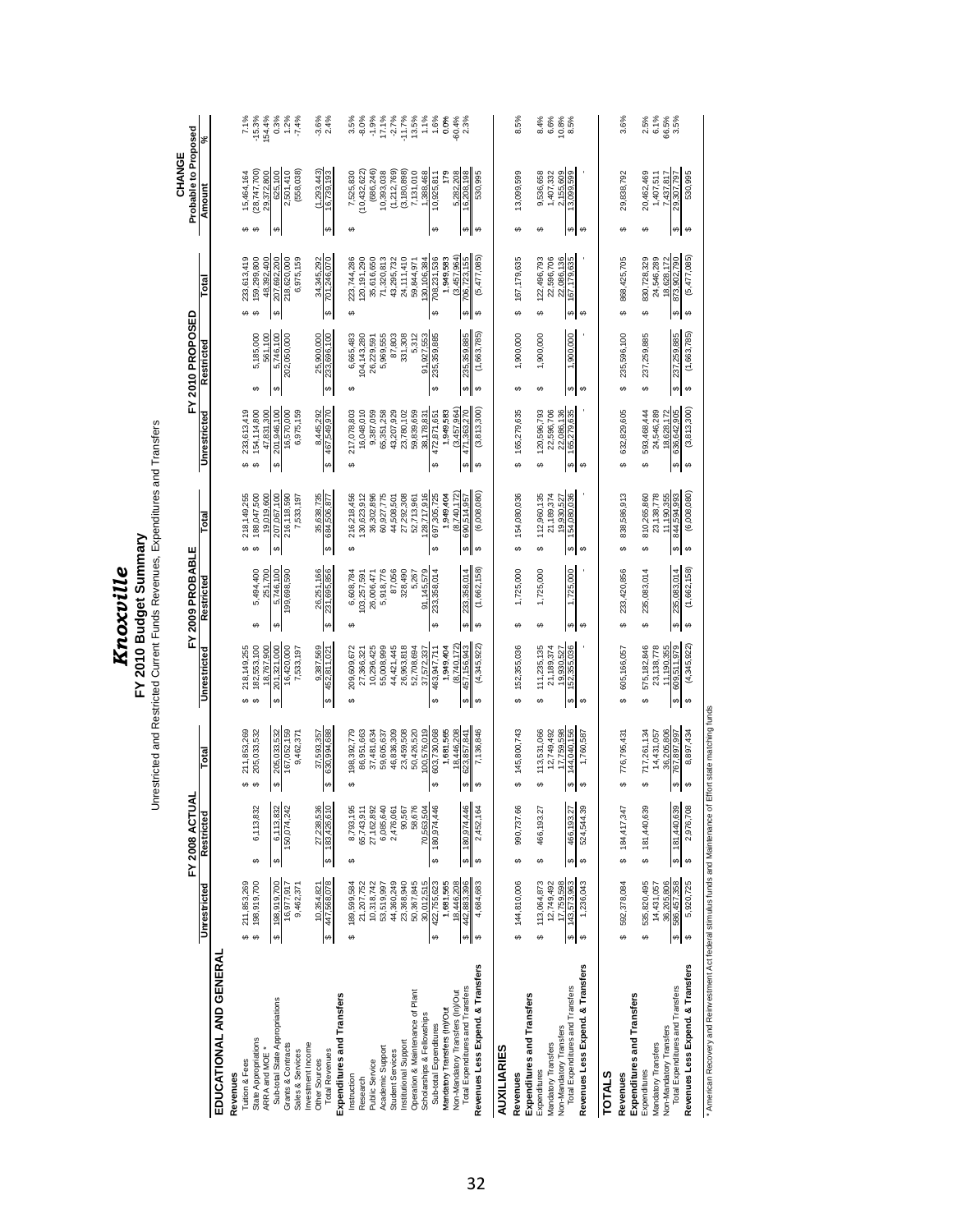#### *Knoxville*

#### **FY 2010 Natural Classifications Summary**

Unrestricted Current Funds Expenditures

|                                     |                               |                    |                   | <b>CHANGE</b>               |          |
|-------------------------------------|-------------------------------|--------------------|-------------------|-----------------------------|----------|
|                                     | <b>FY 2008</b>                | FY 2009            | FY 2010           | <b>Probable to Proposed</b> |          |
|                                     | <b>ACTUAL</b>                 | <b>PROBABLE</b>    | <b>PROPOSED</b>   | Amount                      | %        |
| <b>EDUCATIONAL AND GENERAL</b>      |                               |                    |                   |                             |          |
| <b>Salaries and Benefits</b>        |                               |                    |                   |                             |          |
| Salaries                            |                               |                    |                   |                             |          |
| Academic                            | \$<br>126,834,599             | \$127,105,316      | \$<br>126,686,344 | \$<br>(418, 972)            | $-0.3%$  |
| Non-Academic                        | 94,220,197                    | 91,896,308         | 88,698,200        | (3, 198, 108)               | $-3.5%$  |
| <b>Students</b>                     | 4,046,911                     | 3,654,598          | 3,517,798         | (136, 800)                  | $-3.7%$  |
| <b>Total Salaries</b>               | 225,101,707                   | \$<br>222,656,222  | 218,902,342<br>\$ | \$<br>(3,753,880)           | $-1.7%$  |
| <b>Benefits</b>                     | 71,812,034                    | 73,688,884         | 74,305,191        | 616,307                     | 0.8%     |
| <b>Total Salaries and Benefits</b>  | 296,913,740<br>\$             | 296,345,106<br>\$  | 293,207,533       | \$<br>(3, 137, 573)         | $-1.1%$  |
| Operating                           | 108,131,879                   | 153,453,117        | 165,984,702       | 12,531,585                  | 8.2%     |
| <b>Equipment and Capital Outlay</b> | 17,710,003                    | 14,149,488         | 13,679,416        | (470, 072)                  | $-3.3%$  |
| <b>Total Expenditures</b>           | 422,755,623<br>\$             | 463,947,711<br>\$  | 472,871,651<br>\$ | \$<br>8,923,940             | 1.9%     |
|                                     |                               |                    |                   |                             |          |
| <b>AUXILIARIES</b>                  |                               |                    |                   |                             |          |
| <b>Salaries and Benefits</b>        |                               |                    |                   |                             |          |
| Salaries                            |                               |                    |                   |                             |          |
| Academic                            | \$<br>711,728                 | \$<br>576,984      | \$<br>498,597     | \$<br>(78, 387)             | $-13.6%$ |
| Non-Academic                        | 29,660,294                    | 28,234,709         | 31,422,571        | 3,187,862                   | 11.3%    |
| <b>Students</b>                     | 2,505,128                     | 2,881,484          | 2,932,899         | 51,415                      | 1.8%     |
| <b>Total Salaries</b>               | \$<br>$\overline{32,877,149}$ | \$<br>31,693,177   | \$<br>34,854,067  | \$<br>3,160,890             | 10.0%    |
| <b>Benefits</b>                     | 9,221,278                     | 8,891,963          | 8,909,659         | 17,696                      | 0.2%     |
| <b>Total Salaries and Benefits</b>  | \$<br>42,098,428              | \$<br>40,585,140   | \$<br>43,763,726  | \$<br>3,178,586             | 7.8%     |
| Operating                           | 68,411,394                    | 69,675,487         | 75,810,074        | 6,134,587                   | 8.8%     |
| <b>Equipment and Capital Outlay</b> | 2,555,051                     | 974,508            | 1,022,993         | 48,485                      | 5.0%     |
| <b>Total Expenditures</b>           | 113,064,873<br>S              | 111,235,135<br>\$  | 120,596,793<br>\$ | \$<br>9,361,658             | 8.4%     |
|                                     |                               |                    |                   |                             |          |
| <b>TOTALS</b>                       |                               |                    |                   |                             |          |
| <b>Salaries and Benefits</b>        |                               |                    |                   |                             |          |
| <b>Salaries</b>                     |                               |                    |                   |                             |          |
| Academic                            | \$.<br>127,546,326            | 127,682,300<br>\$. | \$<br>127,184,941 | \$<br>(497, 359)            | $-0.4%$  |
| Non-Academic                        | 123,880,491                   | 120,131,017        | 120,120,771       | (10, 246)                   | 0.0%     |
| <b>Students</b>                     | 6,552,038                     | 6,536,082          | 6,450,697         | (85, 385)                   | $-1.3%$  |
| <b>Total Salaries</b>               | 257,978,856<br>\$             | \$254,349,399      | \$253,756,409     | \$<br>(592,990)             | $-0.2%$  |
| <b>Benefits</b>                     | 81,033,312                    | 82,580,847         | 83,214,850        | 634,003                     | 0.8%     |
| <b>Total Salaries and Benefits</b>  | 339,012,168<br>\$.            | \$ 336,930,246     | \$ 336,971,259    | \$<br>41,013                | 0.0%     |
| Operating                           | 176,543,274                   | 223,128,604        | 241,794,776       | 18,666,172                  | 8.4%     |
| <b>Equipment and Capital Outlay</b> | 20,265,054                    | 15,123,996         | 14,702,409        | (421, 587)                  | $-2.8%$  |
| <b>Total Expenditures</b>           | \$<br>535,820,495             | \$<br>575,182,846  | \$<br>593,468,444 | \$<br>18,285,598            | 3.2%     |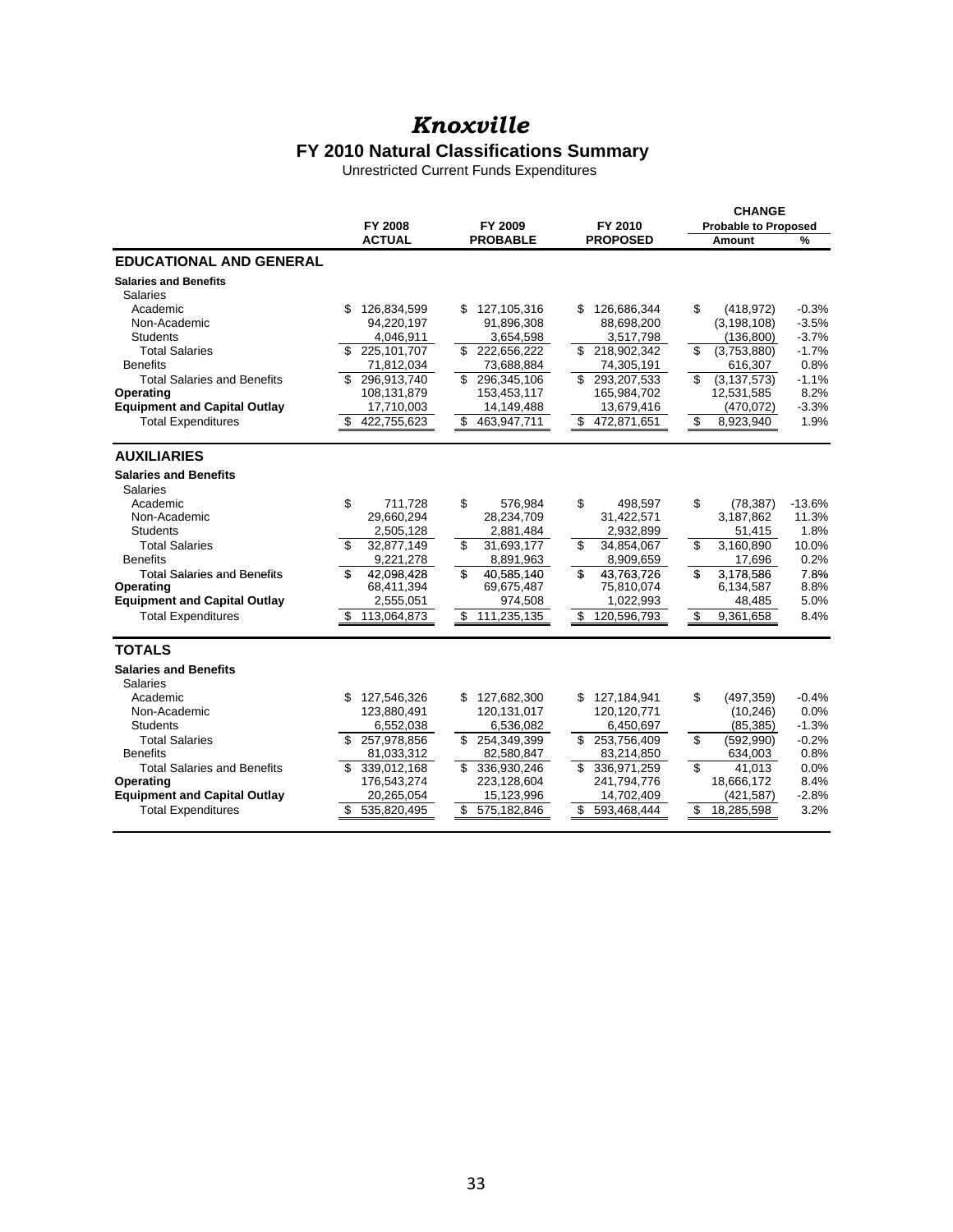|                                                                       |                                                          |                                                                 | Knoxville                                                                                                |                                             |                                                       |                                                     |                    |
|-----------------------------------------------------------------------|----------------------------------------------------------|-----------------------------------------------------------------|----------------------------------------------------------------------------------------------------------|---------------------------------------------|-------------------------------------------------------|-----------------------------------------------------|--------------------|
|                                                                       |                                                          |                                                                 | Current Funds Revenues, Expenditures and Transfers - UNRESTRICTED<br>Five-Year Budget Summary Comparison |                                             |                                                       |                                                     |                    |
|                                                                       | FY 2006<br>ACTUAL                                        | FY 2007<br><b>ACTUAL</b>                                        | FY 2008<br>ACTUAL                                                                                        | PROBABLE<br>FY 2009                         | PROPOSED<br>FY 2010                                   | FIVE-YEAR CHANGE<br>Amount                          | న్                 |
| EDUCATIONAL AND GENER/                                                |                                                          |                                                                 |                                                                                                          |                                             |                                                       |                                                     |                    |
| Tuition & Fees<br>Revenues                                            | 184,458,636                                              | 196,523,239                                                     |                                                                                                          | 218, 149, 255                               | 233,613,419                                           | 49, 154, 783                                        | 26.6%              |
| State Appropriations<br>ARRA and MOE *                                | 172, 117,000<br>မှာ မှာ                                  | 184,467,600<br>မာ မာ                                            | 211,853,269<br>198,919,700<br>မှာ မှာ                                                                    | 18,767,900<br>182,553,100<br>မာ မာ          | 154,114,800<br>47,831,300<br>မာ မာ                    | (18,002,200)<br>47,831,300<br>မှာ မှာ               | $-10.5%$<br>100.0% |
| Sub-total State Appropriations<br>Grants & Contracts                  | 172,117,000<br>17,823,534<br>↮                           | 184,467,600<br>17,907,970<br>$\boldsymbol{\varphi}$             | 198,919,700<br>16,977,917<br>↮                                                                           | 201,321,000<br>16,420,000<br>↮              | 201,946,100<br>16,570,000<br>↔                        | (1,253,534)<br>29,829,100<br>$\boldsymbol{\varphi}$ | 17.3%<br>$-7.0%$   |
| Investment Income<br>Sales & Services                                 | 7,767,865                                                | 8,021,307                                                       | 9,462,371                                                                                                | 7,533,197                                   | 6,975,159                                             | (792, 706)                                          | $-10.2%$           |
| <b>Total Revenues</b><br>Other Sources                                | 8,562,428<br>390,729,463<br>↔                            | 10,812,415<br>417,732,531<br>↮                                  | 447,568,078<br>10,354,821<br>↮                                                                           | 9,387,569<br>452,811,021<br>↮               | 8,445,292<br>467,549,970<br>$\varphi$                 | (117, 136)<br>76,820,507<br>$\boldsymbol{\varphi}$  | $-1.4%$<br>19.7%   |
| Expenditures and Transfers                                            |                                                          |                                                                 |                                                                                                          |                                             |                                                       |                                                     |                    |
| Instruction                                                           | 174,873,161<br>↮                                         | 181,818,508<br>↮                                                | 189,599,584<br>↮                                                                                         | 209,609,672<br>↮                            | 217,078,803<br>↮                                      | 42,205,642<br>↮                                     | 24.1%              |
| Public Service<br>Research                                            | 18,051,552<br>7,435,239                                  | 9,999,995<br>18,436,199                                         | 10,318,742<br>21,207,752                                                                                 | 10,296,425<br>27,366,321                    | 16,048,010<br>9,387,059                               | (2,003,542)<br>1,951,820                            | 26.3%<br>$-11.1%$  |
| Academic Support                                                      | 45,034,454                                               | 50,126,170                                                      | 53,519,997                                                                                               | 55,008,999                                  | 65,351,258                                            | 20,316,804                                          | 45.1%              |
| Institutional Support<br><b>Student Services</b>                      | 39,083,026<br>11,448,213                                 | 41,939,055<br>12,700,182                                        | 44,360,249<br>23,368,940                                                                                 | 44,421,445<br>26,963,818                    | 43,207,929<br>23,780,102                              | 4,124,903<br>12,331,889                             | 10.6%<br>107.7%    |
| Operation & Maintenance of Plant                                      | 44,015,744                                               | 48,837,377                                                      | 50,367,845                                                                                               | 52,708,694                                  | 59,839,659                                            | 15,823,915                                          | 36.0%              |
| Scholarships & Fellowships<br>Sub-total Expenditures                  | 369,108,048<br>29,166,659<br>$\boldsymbol{\varphi}$      | 392,466,308<br>28,608,822<br>↮                                  | 30,012,515<br>422,755,623<br>$\boldsymbol{\varphi}$                                                      | 463,947,711<br>37,572,337<br>↮              | 38,178,831<br>472,871,651<br>↮                        | 103,763,603<br>9,012,172<br>$\leftrightarrow$       | 30.9%<br>28.1%     |
| Mandatory Transfers (In)/Out                                          | 800,409                                                  | 1,687,387                                                       | 1,681,565                                                                                                | 1,949,404                                   | 1,949,583                                             | 1, 149, 174                                         | 143.6%             |
| Total Expenditures and Transfers<br>Non-Mandatory Transfers (In)/Out  | 18,327,203<br>388,235,660                                | 412,507,602<br>18,353,907<br>$\Theta$                           | 442,883,396<br>18,446,208                                                                                | (8,740,172)<br>457, 156, 943<br>∞∥          | (3,457,964)<br>471,363,270                            | (21, 785, 167)<br>83,127,610<br>⇔∥                  | $-118.9%$<br>21.4% |
| Fund Balance Addition/(Reduction)                                     | 2,493,804<br>$\theta$                                    | 5,224,929<br>$\boldsymbol{\varphi}$                             | 4,684,683<br><del>ဖ</del>                                                                                | (4,345,922)<br>↔                            | (3, 813, 300)<br>$\theta$                             | (6,307,104)<br>$\theta$                             |                    |
| <b>AUXILIARIES</b>                                                    |                                                          |                                                                 |                                                                                                          |                                             |                                                       |                                                     |                    |
| Revenues                                                              | 121,483,486<br>↮                                         | 146,320,122<br>↔                                                | 144,810,006<br>↮                                                                                         | 152,355,036<br>↮                            | 165,279,635<br>↮                                      | 43,796,149<br>↮                                     | 36.1%              |
| Expenditures and Transfers<br>Expenditures                            | 90,153,333<br>↮                                          | 109,009,635<br>↮                                                | 113,064,873<br>↮                                                                                         | 111,235,135<br>↮                            | 120,596,793<br>↮                                      | 30,443,460<br>↮                                     | 33.8%              |
| Mandatory Transfers                                                   | 9,071,381                                                | 10,701,296                                                      | 12,749,492                                                                                               | 21,189,374                                  | 22,596,706                                            | 13,525,325                                          | 149.1%             |
| Total Expenditures and Transfers<br>Non-Mandatory Transfers           | 20,239,444<br>119,464,158<br>↔                           | 144,054,995<br>24,344,065<br>↔                                  | 143,573,963<br>17,759,598<br>↮                                                                           | 152,355,036<br>19,930,527<br>↔              | 22,086,136<br>165,279,635<br>↮                        | 1,846,692<br>45,815,477<br>မာ                       | 9.1%<br>38.4%      |
| Fund Balance Addition/(Reduction)                                     | 2,019,328<br>$\theta$                                    | 2,265,126<br>$\boldsymbol{\varphi}$                             | 1,236,043<br>$\leftrightarrow$                                                                           | ↔                                           | $\leftrightarrow$                                     | (2,019,328)<br>$\theta$                             |                    |
| <b>TOTALS</b>                                                         |                                                          |                                                                 |                                                                                                          |                                             |                                                       |                                                     |                    |
| Expenditures and Transfers<br>Revenues                                | 512,212,949<br>↮                                         | 564,052,652<br>↮                                                | 592,378,084<br>↔                                                                                         | 605,166,057<br>↮                            | 632,829,605<br>↮                                      | \$120,616,656                                       | 23.5%              |
| Expenditures                                                          | 459,261,381<br>↮                                         | 501,475,942<br>↮                                                | 535,820,495<br>↔                                                                                         | 575, 182, 846<br>↮                          | 593,468,444<br>↮                                      | 134,207,063<br>↮                                    | 29.2%              |
| Non-Mandatory Transfers<br>Mandatory Transfers                        | 9,871,790                                                | 12,388,683                                                      | 36,205,806<br>14,431,057                                                                                 | 23, 138, 778<br>11,190,355                  | 24,546,289<br>18,628,172                              | (19,938,475)<br>14,674,499                          | 148.7%             |
| Fund Balance Addition/(Reduction)<br>Total Expenditures and Transfers | 4.513.132<br>38,566,647<br>507,699,817<br><b>↔</b><br>¢. | 7.490.055<br>42,697,972<br>556,562,597<br>$\bullet$<br>$\theta$ | 586,457,358<br>5.920.725<br>$\blacktriangleright$<br>Ģ                                                   | (4.345.922)<br>609,511,979<br>↔<br>$\theta$ | (3.813.300)<br>636,642,905<br>$\leftrightarrow$<br>e, | (8,326,432)<br>128,943,088<br>$\bullet$<br>မာ       | $-51.7%$<br>25.4%  |

\* American Recovery and Reinvestment Act federal stimulus funds and Maintenance of Effort state matching funds \* American Recovery and Reinvestment Act federal stimulus funds and Maintenance of Effort state matching funds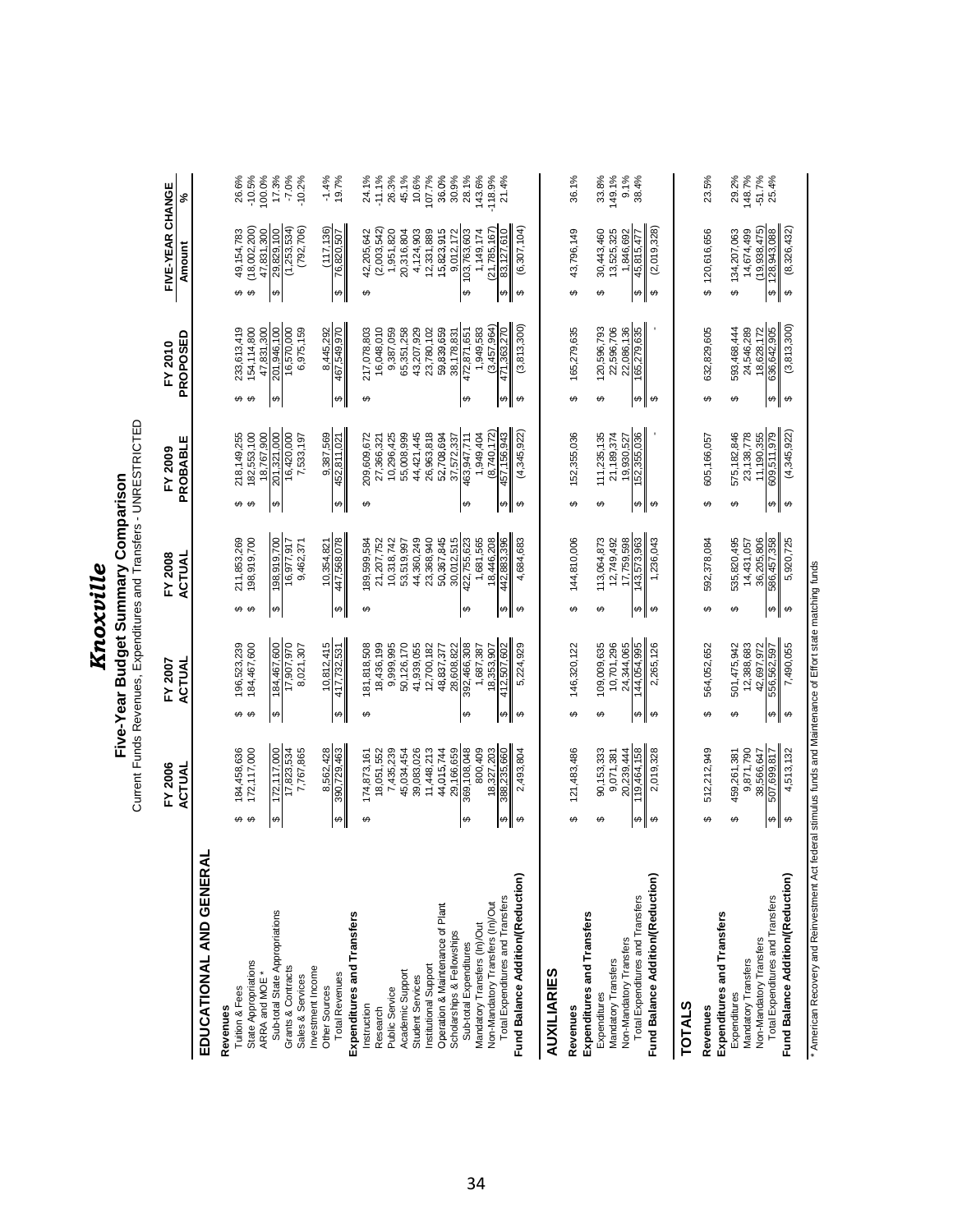|                                                                                                             |                                                                   |                                                                     | Cultent Funcion S Revenues, Experiment Transportation of the S Revenues of the S Revenue of The S Revenues of the S |                                                                  |                                                            |                                                                  |                                      |
|-------------------------------------------------------------------------------------------------------------|-------------------------------------------------------------------|---------------------------------------------------------------------|---------------------------------------------------------------------------------------------------------------------|------------------------------------------------------------------|------------------------------------------------------------|------------------------------------------------------------------|--------------------------------------|
|                                                                                                             | FY 2006<br>ACTUAL                                                 | ACTUAL<br>FY 2007                                                   | FY 2008<br>ACTUAL                                                                                                   | PROBABLE<br>FY 2009                                              | PROPOSED<br>FY 2010                                        | FIVE-YEAR CHANGE<br>Amount                                       | వ్                                   |
| ₹<br>EDUCATIONAL AND GENER.                                                                                 |                                                                   |                                                                     |                                                                                                                     |                                                                  |                                                            |                                                                  |                                      |
| State Appropriations<br>Tuition & Fees<br>Revenues                                                          | 178,253,939<br>184,458,636<br>မာ မာ                               | 196,523,239<br>190,718,086<br>မာ မာ                                 | 211,853,269<br>205,033,532<br>မာ မာ                                                                                 | 218, 149, 255<br>188,047,500<br>မာ မာ                            | 233,613,419<br>159,299,800<br>မာ မာ                        | (18,954,139)<br>49,154,783<br>မှာ မှာ                            | 26.6%<br>$-10.6%$                    |
| Sub-total State Appropriations<br>Grants & Contracts<br>Sales & Services<br>ARRA and MOE                    | 178,253,939<br>7,767,865<br>150,490,061<br>$\boldsymbol{\varphi}$ | 190,718,086<br>161,421,662<br>8,021,307<br>$\boldsymbol{\varphi}$   | 205,033,532<br>167,052,159<br>9,462,371<br>↔                                                                        | 207,067,100<br>19,019,600<br>216,118,590<br>7,533,197<br>↮       | 48,392,400<br>207,692,200<br>6,975,159<br>218,620,000<br>↔ | (792, 706)<br>68,129,939<br>48,392,400<br>29,438,261<br>$\Theta$ | 100.0%<br>16.5%<br>45.3%<br>$-10.2%$ |
| Investment Income<br><b>Total Revenues</b><br>Other Sources                                                 | 31,567,711<br>552,538,211<br>$\boldsymbol{\varphi}$               | 37,456,488<br>594,140,782<br>↔                                      | 630,994,688<br>37,593,357<br>↔                                                                                      | 35,638,735<br>684,506,877<br>↮                                   | 34,345,292<br>701,246,070<br>↔                             | 148,707,859<br>2,777,581<br>↮                                    | 8.8%<br>26.9%                        |
| Expenditures and Transfers<br>Instruction<br>Research                                                       | 84,295,899<br>81,701,123<br>↮                                     | 86,818,036<br>188,493,623<br>↮                                      | 198,392,779<br>86,951,663<br>↮                                                                                      | 130,623,912<br>216,218,456<br>↔                                  | 223,744,286<br>120,191,290<br>↮                            | 42,043,163<br>35,895,391<br>↮                                    | 23.1%<br>42.6%                       |
| Academic Support<br>Public Service                                                                          | 39,111,949<br>50,702,725                                          | 37,624,215<br>55,749,779                                            | 37,481,634<br>59,605,637                                                                                            | 36,302,896<br>60,927,775                                         | 35,616,650<br>71,320,813                                   | (3,495,299)<br>20,618,088                                        | $-8.9%$<br>40.7%                     |
| Institutional Support<br><b>Student Services</b>                                                            | 11,562,533<br>40,700,157                                          | 12,809,584<br>43,948,893                                            | 46,836,309<br>23,459,508                                                                                            | 27,292,308<br>44,508,501                                         | 24,111,410<br>43,295,732                                   | 2,595,575<br>12,548,877                                          | 108.5%<br>36.0%<br>6.4%              |
| Operation & Maintenance of Plant<br>Scholarships & Fellowships<br>Sub-total Expenditures                    | 529,061,087<br>76,967,979<br>44,018,721<br>$\theta$               | 48,854,438<br>88,826,116<br>563, 124, 683<br>$\boldsymbol{\varphi}$ | 50,426,520<br>100,576,019<br>603,730,068<br>$\Theta$                                                                | 697,305,725<br>128,717,916<br>52,713,961<br>$\Theta$             | 708,231,536<br>59,844,971<br>30,106,384<br>$\theta$        | 179,170,449<br>15,826,250<br>53,138,405<br>ക                     | 33.9%<br>69.0%                       |
| <b>Total Expenditures and Transfers</b><br>Non-Mandatory Transfers (In)/Out<br>Mandatory Transfers (In)/Out | 18,327,203<br>548,188,699<br>800,409                              | 1,687,387<br>18,353,907<br>583, 165, 977                            | 1,681,565<br>18,446,208<br>623,857,841                                                                              | (8,740,172)<br>1,949,404<br>690,514,957                          | (3,457,964)<br>1,949,583<br>06,723,155                     | (21, 785, 167)<br>158,534,456<br>1, 149, 174                     | 143.6%<br>$-118.9%$<br>28.9%         |
| Revenues Less Expend. & Transfers                                                                           | 4,349,513<br>$\bullet$<br>↔                                       | 10,974,804<br>⊷<br>↔                                                | 7,136,846<br>$\leftrightarrow$<br>$\Theta$                                                                          | (6,008,080)<br>$\leftrightarrow$<br>$\boldsymbol{\varphi}$       | (5,477,085)<br>$\bullet$<br>$\boldsymbol{\varphi}$         | (9,826,598)<br>↮<br>$\Theta$                                     |                                      |
| AUXILIARIES                                                                                                 |                                                                   |                                                                     |                                                                                                                     |                                                                  |                                                            |                                                                  |                                      |
| Expenditures and Transfers<br>Revenues                                                                      | 122,453,355<br>↮                                                  | 147,673,390<br>↮                                                    | 145,800,743<br>↔                                                                                                    | 154,080,036<br>↮                                                 | 167, 179, 635<br>↮                                         | 44,726,280<br>↮                                                  | 36.5%                                |
| Mandatory Transfers<br>Expenditures                                                                         | 90,663,180<br>9,071,381<br>↮                                      | 109,627,504<br>10,701,296<br>↮                                      | 113,531,066<br>12,749,492<br>↮                                                                                      | 112,960,135<br>21,189,374<br>↮                                   | 122,496,793<br>22,596,706<br>↮                             | 31,833,613<br>13,525,325<br>↮                                    | 149.1%<br>35.1%                      |
| Revenues Less Expend. & Transfers<br>Total Expenditures and Transfers<br>Non-Mandatory Transfers            | 119,974,005<br>20,239,444<br>2,479,350<br>↔<br>$\Theta$           | 24,344,065<br>144,672,865<br>3,000,525<br>↮<br>↔                    | 144,040,156<br>17,759,598<br>1,760,587<br>↮<br>$\Theta$                                                             | 154,080,036<br>19,930,527<br>$\bullet$<br>$\boldsymbol{\varphi}$ | 22,086,136<br>67,179,635<br>⊷<br>↔                         | (2,479,350)<br>47,205,630<br>1,846,692<br>မာ<br>မာ               | 9.1%<br>39.3%                        |
| Expenditures and Transfers<br><b>TOTALS</b><br>Revenues                                                     | 674,991,566<br>↮                                                  | 741,814,171<br>↮                                                    | 776,795,431<br>↮                                                                                                    | 838,586,913<br>↮                                                 | 868,425,705<br>↮                                           | \$193,434,139                                                    | 28.7%                                |

Five-Year Budget Summary Comparison<br>Current Funds Revenues. Expenditures and Transfers - UNRESTRICTED AND RESTRICTED Current Funds Revenues, Expenditures and Transfers - UNRESTRICTED AND RESTRICTED **Five-Year Budget Summary Comparison**

*Knoxville*

Knoxville

\* American Recovery and Reinvestment Act federal stimulus funds and Maintenance of Effort state matching funds \* American Recovery and Reinvestment Act federal stimulus funds and Maintenance of Effort state matching funds

expenditures 619,724,7267 \$ 619,724,267 \$ \$ \$ \$ \$ \$ \$ \$ 34.01,752,1752,1752,1752,172,261,004 \$ 34.004,062 \$ 34 Mandatory Transfers 9,89,1945,454,544,544,545,1930 12,000 12,431,057 23,138,778 24,546,289 148.798 148.7% 24,546,289 148.7% Non-Mandatory Transfers 38,566,647 42,697,972 36,205,806 11,190,355 18,628,172 (19,938,475) -51.7% Total Expenditures and Transfers 668,162,704 \$ 727,838,842 \$ 767,897,997 \$ 844,594,993 \$ 873,902,790 \$ 205,740,086 \$ 30.8%

 $\theta$ 

 $\theta$ 

34.0%<br>148.7%<br>-51.7%<br>30.8%

 $\begin{array}{r} 8 & 830,728,329 \\ 24,546,289 \\ 18,628,172 \\ \hline 8 & 873,902,790 \end{array}$ 

810,265,860<br>23,138,778<br>11,190,355<br>844,594,993

717,261,134<br>14,431,057<br>36,205,806<br>767,897,997

 $$672,752,187$ <br>12,388,683<br>42,697,972<br>**6** 727,838,842

38,566,647<br>668,162,704  $$619,724,267$ <br>9,871,790

 $(19,938,475)$ <br>\$ 205,740,086 \$ 211,004,062<br>14,674,499

 $$(12,305,947)$ 

 $(5,477,085)$ 

 $\theta$ 

 $(6,008,080)$ 

 $\theta$ 

8,897,434

 $\Theta$ 

**Revenues Less Expend. & Transfers** AB 134,434,682 \$ 8,897,434 \$ 8,897,434 \$ \$ (6,800,080,080) \$ (12,305,947) \$ (12,305,947)

\$ 13,975,329

6,828,862

 $\theta$  $\bullet$ 

Revenues Less Expend. & Transfers Non-Mandatory Transfers<br>Total Expenditures and Transfers

Mandatory Transfers Expenditures

 $\theta$ 

 $\Theta$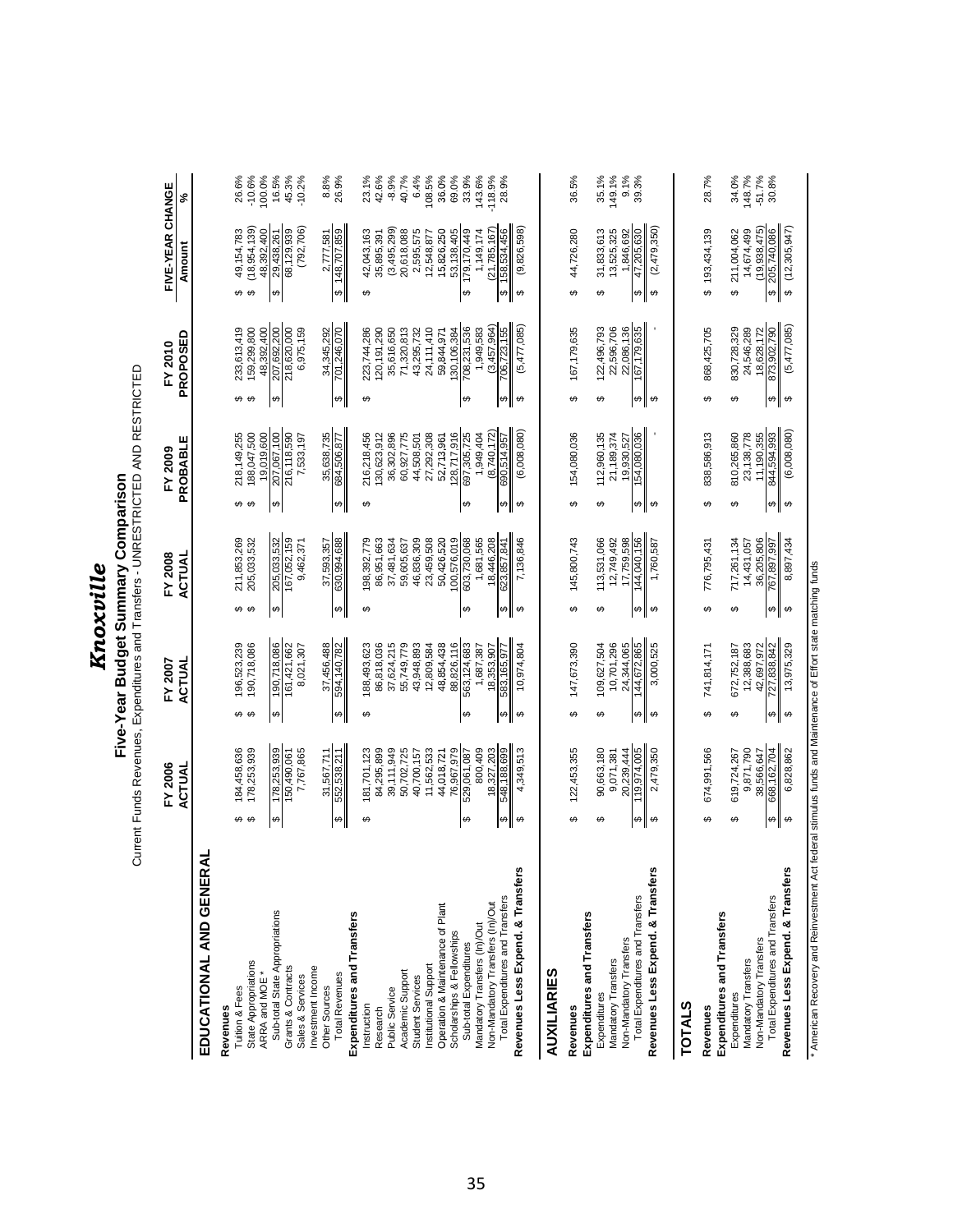|                                  |                       |                        |                               | Unrestricted and Restricted E&G and Auxiliary Funds | UTK              | Summary of Athletics Revenues, Expenditures and Transfers |                        |                  |                  |                                |       |
|----------------------------------|-----------------------|------------------------|-------------------------------|-----------------------------------------------------|------------------|-----------------------------------------------------------|------------------------|------------------|------------------|--------------------------------|-------|
|                                  |                       | Actual 2007-08         |                               |                                                     | Probable 2008-09 |                                                           |                        | Proposed 2009-10 |                  | Probable to Proposed<br>CHANGE |       |
|                                  | Unrestricted          | Restricted             | Total                         | Unrestricted                                        | Restricted       | Total                                                     | Unrestricted           | Restricted       | Total            | Amount                         | ৽ৼ    |
| <b>ATHLETICS</b>                 |                       |                        |                               |                                                     |                  |                                                           |                        |                  |                  |                                |       |
| Revenues                         |                       |                        |                               |                                                     |                  |                                                           |                        |                  |                  |                                |       |
| General Funds                    |                       |                        |                               |                                                     |                  |                                                           |                        |                  |                  |                                |       |
| Student Fees                     | 1,000,000<br>မာ       |                        | 1,000,000<br>6                | 1,000,000<br>↮                                      |                  | 1,000,000<br>↮                                            | 1,000,000<br>↮         |                  | 1,000,000<br>6   | ↮                              |       |
| Athletic Fees                    |                       |                        |                               |                                                     |                  |                                                           |                        |                  |                  |                                |       |
| <b>Ticket Sales</b>              | 30,776,552            |                        | 30,776,552                    | 34,465,000                                          |                  | 34,465,000                                                | 37,105,000             |                  | 37,105,000       | 2,640,000                      | 7.7%  |
| NCAA Conference, Tournaments     | 8,739,132             |                        | 8,739,132                     | 9,175,000                                           |                  | 9,175,000                                                 | 12,700,000             |                  | 12,700,000       | 3,525,000                      | 38.4% |
| Game Guarantees                  | 250,000               |                        | 250,000                       | 300,000                                             |                  | 300,000                                                   | 300,000                |                  | 300,000          |                                |       |
| Gifts                            | 23,997,774            | 931<br>2,380<br>Ø      | 26,378,705                    | 21,260,000                                          | \$1,725,000      | 22,985,000                                                | 25,610,000             | \$1,900,000      | 27,510,000       | 4,525,000                      | 19.7% |
| Licensing Fees                   | 1,300,000             |                        | 1,300,000                     | 1,300,000                                           |                  | 1,300,000                                                 | 1,300,000              |                  | 1,300,000        |                                |       |
| Sports Camps                     | 2,354,181             |                        | 2,354,181                     | 1,500,000                                           |                  | 1,500,000                                                 | 1,500,000              |                  | 1,500,000        |                                |       |
| Other*                           | 17,003,337            |                        | 17,003,337                    | 16,775,000                                          |                  | 16,775,000                                                | 17,185,000             |                  | 17,185,000       | 410,000                        | 2.4%  |
| <b>Total Revenues</b>            | 85,420,976<br>Ø       | ,931<br>\$2,380        | 87,801,907<br>မာ              | 85,775,000<br>69                                    | \$1,725,000      | 87,500,000<br>↮                                           | 96,700,000<br>69       | \$1,900,000      | 98,600,000<br>↮  | \$11,100,000                   | 12.7% |
| Expenditures and Transfers       |                       |                        |                               |                                                     |                  |                                                           |                        |                  |                  |                                |       |
| Salaries                         | 24,440,710            |                        | 24,440,710<br>မာ              | 24,206,582<br>မာ                                    |                  | 24,206,582<br>မာ                                          | 27,378,765<br>မာ       |                  | 27,378,765<br>မာ | \$3,172,183                    | 13.1% |
| Employee Benefits                | 5,286,935             |                        | 5,286,935                     | 5,164,829                                           |                  | 5,164,829                                                 | 5,511,776              |                  | 5,511,776        | 346,947                        | 6.7%  |
| Total Salaries and Benefits      | 29,727,645<br>↮       | ↮                      | 29,727,645<br>မာ              | 29,371,411<br>$\Theta$                              | $\Theta$         | 29,371,411<br>↮                                           | 32,890,541<br>$\omega$ | မာ               | 32,890,541<br>မာ | 3,519,130<br>$\Theta$          | 12.0% |
| Travel                           | 8,144,583             |                        | 8,144,583                     | 7,640,050                                           |                  | 7,640,050                                                 | 7,829,301              |                  | 7,829,301        | 189,251                        | 2.5%  |
| Student Aid                      | 5, 193, 253           | 931<br>2,380           | 7,574,184                     | 6,256,000                                           | 1,725,000        | 7,981,000                                                 | 6,889,000              | 1,900,000        | 8,789,000        | 808,000                        | 10.1% |
| Equipment                        | 5,394,990             |                        | 5,394,990                     | 3,126,179                                           |                  | 3,126,179                                                 | 4,530,023              |                  | 4,530,023        | 1,403,844                      | 44.9% |
| Other Operating                  | 20,524,555            |                        | 20,524,555                    | 19,534,336                                          |                  | 19,534,336                                                | 21,616,435             |                  | 21,616,435       | 2,082,099                      | 10.7% |
| Sub-total Expenditures           | 68,985,026<br>မာ      | 931<br>\$2,380         | 71,365,957<br>မာ              | 65,927,976<br>မာ                                    | \$1,725,000      | 67,652,976<br>Ø                                           | 73,755,300<br>မာ       | \$1,900,000      | 75,655,300<br>မာ | 8,002,324<br>မ                 | 11.8% |
| Debt Service Transfers           | 8,183,667             |                        | 8,183,667                     | 12,125,000                                          |                  | 12, 125,000                                               | 13,250,000             |                  | 13,250,000       | 1,125,000                      | 9.3%  |
| Other Transfers                  | 6,953,233             |                        | 6,953,233                     | 7,722,024                                           |                  | 7,722,024                                                 | 9,694,700              |                  | 9,694,700        | 1,972,676                      | 25.5% |
| Total Expenditures and Transfers | 84,121,926<br>Ø       | .931<br>\$2,380,       | 86,502,857<br>$\pmb{\varphi}$ | 85,775,000<br>$\leftrightarrow$                     | \$1,725,000      | 87,500,000<br>G)                                          | 96,700,000<br>↮        | \$1,900,000      | 98,600,000<br>↮  | \$11,100,000                   | 12.7% |
| Revenues Less Expenditures       | 1,299,050<br>$\theta$ | $\boldsymbol{\varphi}$ | 1,299,050<br>မာ               | $\boldsymbol{\varphi}$                              | ↮                | မာ                                                        | 69                     | ↮                | ↮                | ↮                              |       |

\* Other includes program sales, concessions, parking, broadcasting, television, radio, internet, endowments, myestments, sponsorships, and miscellaneous other \* Other includes program sales, concessions, parking, broadcasting, television, radio, internet, endowments, investments, royalties, advertisements, sponsorships, and miscellaneous other.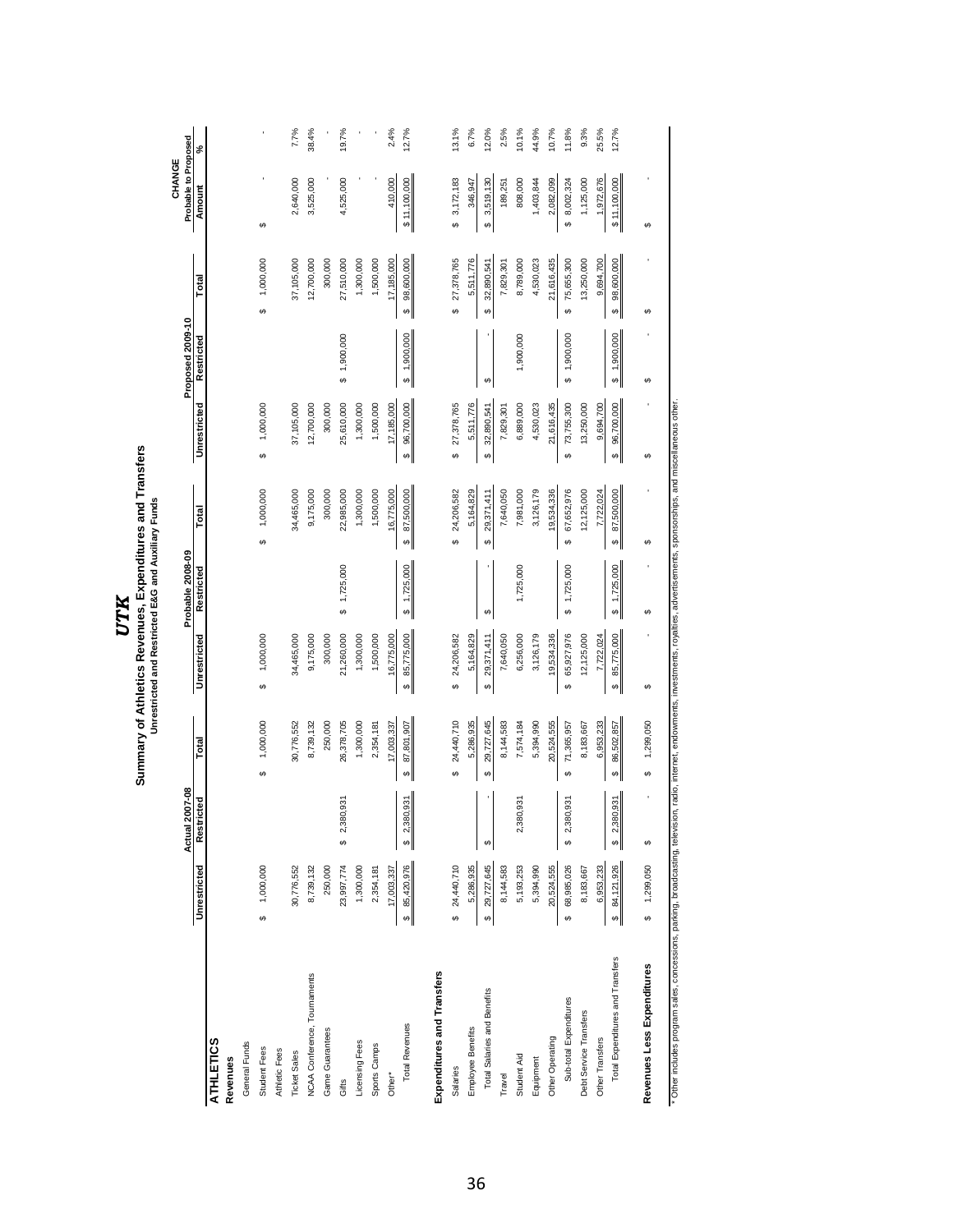#### *Knoxville*

#### **Football Revenues**

|                                 | <b>FY 2008</b><br><b>ACTUAL</b> | FY 2009<br><b>PROBABLE</b> | FY 2010<br><b>PROPOSED</b> |
|---------------------------------|---------------------------------|----------------------------|----------------------------|
| Alabama                         |                                 | \$<br>4,650,000            | \$<br>70,000               |
| Arkansas                        | \$<br>3,707,319                 |                            |                            |
| Arkansas State                  | 3,064,567                       |                            |                            |
| Auburn                          |                                 |                            | 4,550,000                  |
| California                      | 250,000                         |                            |                            |
| Florida                         |                                 | 4,625,000                  | 70,000                     |
| Georgia                         | 3,710,407                       | 30,000                     | 4,550,000                  |
| Kentucky                        |                                 | 3,875,000                  | 40,000                     |
| Louisiana-Lafayette             | 3,071,822                       |                            |                            |
| Memphis                         |                                 |                            | 3,125,000                  |
| Mississippi                     |                                 |                            | 20,000                     |
| Mississippi State               |                                 | 3,975,000                  |                            |
| Northern Illinois               |                                 | 3,300,000                  |                            |
| Ohio                            |                                 |                            | 3,075,000                  |
| South Carolina                  | 3,698,521                       | 30,000                     | 4,200,000                  |
| Southern Mississippi            | 3,701,450                       |                            |                            |
| <b>UAB</b>                      |                                 | 4,100,000                  |                            |
| <b>UCLA</b>                     |                                 | 330,000                    | 4,350,000                  |
| Vanderbilt                      | 3,219,549                       | 30,000                     | 3,025,000                  |
| Western Kentucky                |                                 |                            | 3,175,000                  |
| Wyoming                         |                                 | 3,280,000                  |                            |
| Orange & White Game             |                                 |                            |                            |
| SEC Championship Game           | 4,085                           |                            |                            |
| Away Game Complimentary Tickets | 187,662                         |                            |                            |
| <b>Bowl Game</b>                | 1,182,710                       | 1,200,000                  | 1,100,000                  |
| Sub-total Football Revenue      | \$<br>25,798,092                | \$<br>29,425,000           | \$<br>31,350,000           |
| <b>Amusement Tax</b>            | 1,098,673                       | 1,100,000                  | 1,650,000                  |
| Sales Tax                       | 2,031,560                       | 2,225,000                  | 2,850,000                  |
| <b>Total Football Revenue</b>   | \$<br>22,667,859                | \$<br>26,100,000           | \$<br>26,850,000           |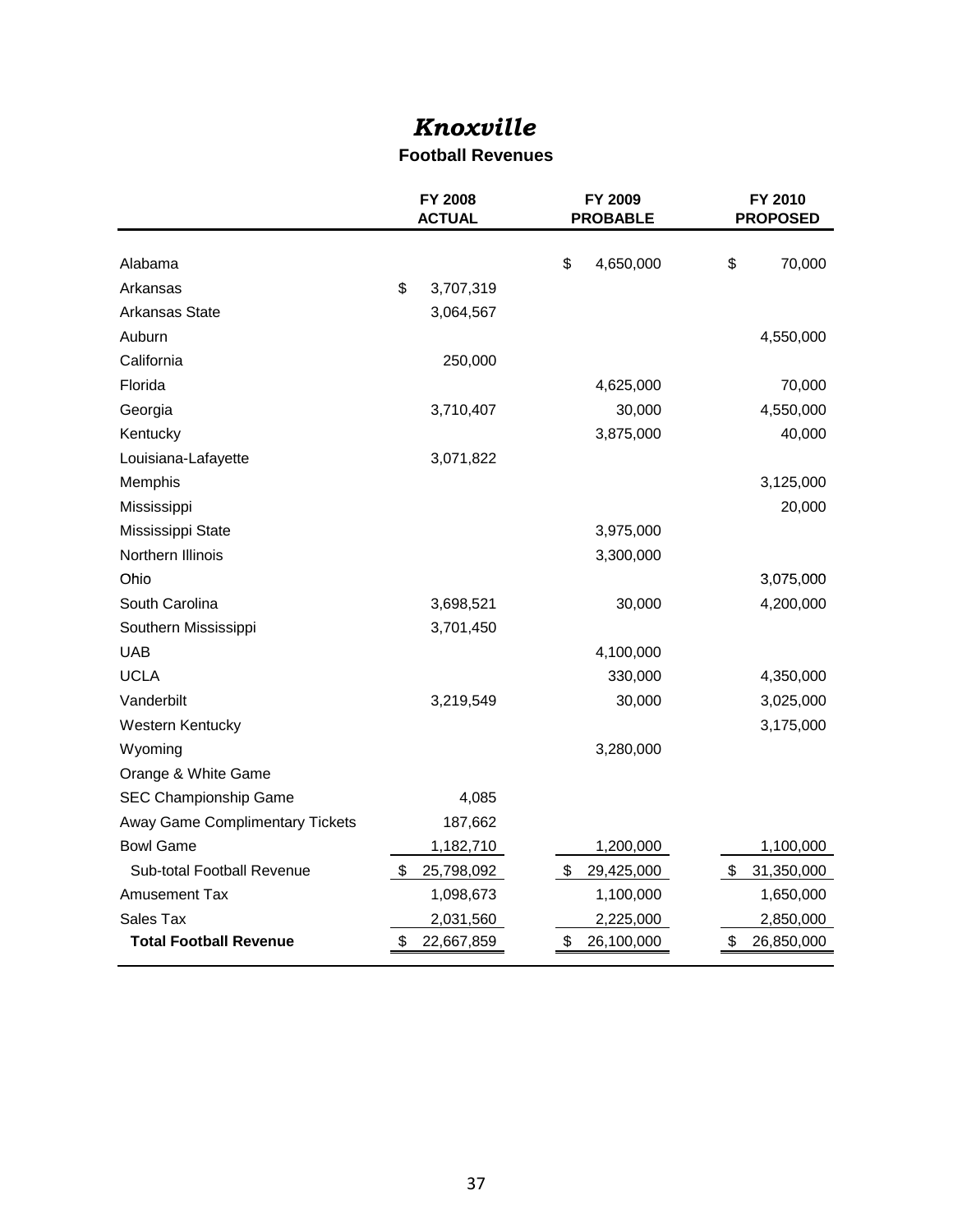#### *Knoxville* **Unrestricted Net Assets**

|                                                                              | E&G                              | <b>AUXILIARIES</b>                           | <b>TOTAL</b>           |
|------------------------------------------------------------------------------|----------------------------------|----------------------------------------------|------------------------|
| <b>TOTAL - JUNE 30, 2007</b>                                                 | \$<br>24,180,503                 | \$<br>12,780,391                             | \$<br>36,960,894       |
| <b>FY 2007-08 ACTUAL</b>                                                     |                                  |                                              |                        |
| Revenue                                                                      | \$<br>447,568,078                | \$<br>144,810,006                            | \$<br>592,378,084      |
| Less:                                                                        |                                  |                                              |                        |
| Expenditures                                                                 | \$<br>422,755,623                | \$<br>113,064,873                            | \$<br>535,820,495      |
| Mandatory Transfers (In)/Out                                                 | 1,681,565                        | 12,182,202                                   | 13,863,766             |
| Non-Mandatory Transfers(In)/Out                                              | 18,446,208                       | 18,326,889                                   | 36,773,097             |
| <b>Total Expenditures &amp; Transfers</b>                                    | \$<br>442,883,396                | \$<br>143,573,963                            | \$<br>586,457,358      |
| Net Change                                                                   | \$<br>4,684,683                  | \$<br>1,236,043                              | \$<br>5,920,725        |
| <b>Unrestricted Net Assets</b>                                               |                                  |                                              |                        |
| <b>Working Capital-Accounts Receivable</b>                                   | \$<br>3,375,300                  | \$<br>3,660,523                              | \$<br>7,035,823        |
| <b>Working Capital-Inventories</b>                                           | 826,287                          | 3,477,251                                    | 4,303,539              |
| <b>Revolving Funds</b>                                                       | 202,303                          | 20,533                                       | 222,836                |
| Encumbrances                                                                 | 4,320,732                        | 912,495                                      | 5,233,228              |
| <b>Unexpended Gifts</b>                                                      |                                  |                                              |                        |
| Reappropriations                                                             |                                  |                                              |                        |
| Unallocated                                                                  | 20,140,564                       | 5,945,631                                    | 26,086,195             |
| <b>TOTAL - JUNE 30, 2008</b>                                                 | \$<br>28,865,186                 | \$<br>14,016,434                             | \$<br>42,881,619       |
| <b>Percent Unallocated of Expend. &amp; Transfers</b>                        | 4.55%                            | 4.14%                                        | 4.45%                  |
| FY 2008-09 PROBABLE BUDGET                                                   |                                  |                                              |                        |
| Revenue                                                                      | \$<br>452,811,021                | \$<br>152,355,036                            | 605,166,057<br>\$      |
| Less:                                                                        |                                  |                                              |                        |
| Expenditures                                                                 | \$<br>463,947,711                | 111,235,135<br>\$                            | \$575,182,846          |
| Mandatory Transfers (In)/Out                                                 | 1,949,404                        | 21,189,374                                   | 23,138,778             |
| Non-Mandatory Transfers(In)/Out                                              | (8,740,172)                      | 19,930,527                                   | 11,190,355             |
| <b>Total Expenditures &amp; Transfers</b>                                    | \$<br>457,156,943                | 152,355,036<br>\$                            | \$<br>609,511,979      |
| Net Change                                                                   | \$<br>(4,345,922)                | \$                                           | \$<br>(4,345,922)      |
| <b>Unrestricted Net Assets</b>                                               |                                  |                                              |                        |
| Working Capital-Accounts Receivable                                          | \$<br>3,375,300                  | \$<br>3,660,523                              | \$<br>7,035,823        |
| <b>Working Capital-Inventories</b>                                           | 826,287                          | 3,477,251                                    | 4,303,539              |
| <b>Revolving Funds</b>                                                       | 202,303                          | 20,533                                       | 222,836                |
| Encumbrances                                                                 |                                  |                                              |                        |
| <b>Unexpended Gifts</b>                                                      |                                  |                                              |                        |
| Reappropriations                                                             |                                  |                                              |                        |
| Unallocated                                                                  | 20,115,374                       | 6,858,126                                    | 26,973,500             |
| <b>ESTIMATED TOTAL - APRIL 30, 2009</b>                                      | \$<br>24,519,264                 | \$<br>14,016,434                             | \$<br>38,535,697       |
| <b>Percent Unallocated of Expend. &amp; Transfers</b>                        | 4.40%                            | 4.50%                                        | 4.43%                  |
|                                                                              |                                  |                                              |                        |
| FY 2009-10 PROPOSED BUDGET                                                   |                                  |                                              |                        |
| Revenue                                                                      | \$<br>467,549,970                | 165,279,635<br>\$                            | 632,829,605<br>\$      |
| Less:<br>Expenditures                                                        | \$                               |                                              |                        |
|                                                                              | 472,871,651                      | \$<br>120,596,793                            | \$593,468,444          |
| Mandatory Transfers (In)/Out<br>Non-Mandatory Transfers(In)/Out              | 1,949,583                        | 22,596,706                                   | 24,546,289             |
|                                                                              | (3,457,964)<br>\$<br>471,363,270 | 22,086,136                                   | 18,628,172<br>\$       |
| <b>Total Expenditures &amp; Transfers</b>                                    | \$                               | \$<br>165,279,635<br>$\overline{\mathbf{e}}$ | 636,642,905            |
| Net Change                                                                   | (3,813,300)                      |                                              | \$<br>(3,813,300)      |
| <b>Unrestricted Net Assets</b><br><b>Working Capital-Accounts Receivable</b> | \$                               | \$<br>3,660,523                              | \$                     |
| <b>Working Capital-Inventories</b>                                           | 3,375,300<br>826,287             | 3,477,251                                    | 7,035,823<br>4,303,539 |
| <b>Revolving Funds</b>                                                       | 202,303                          | 20,533                                       | 222,836                |
| Encumbrances                                                                 |                                  |                                              |                        |
| <b>Unexpended Gifts</b>                                                      |                                  |                                              |                        |
| Reappropriations                                                             |                                  |                                              |                        |
| Unallocated                                                                  | 16,302,074                       | 6,858,126                                    | 23,160,200             |
| <b>ESTIMATED TOTAL - JULY 1, 2009</b>                                        | \$<br>20,705,964                 | \$<br>14,016,434                             | \$<br>34,722,397       |
| <b>Percent Unallocated of Expend. &amp; Transfers</b>                        | 3.46%                            | 4.15%                                        | 3.64%                  |
|                                                                              |                                  |                                              |                        |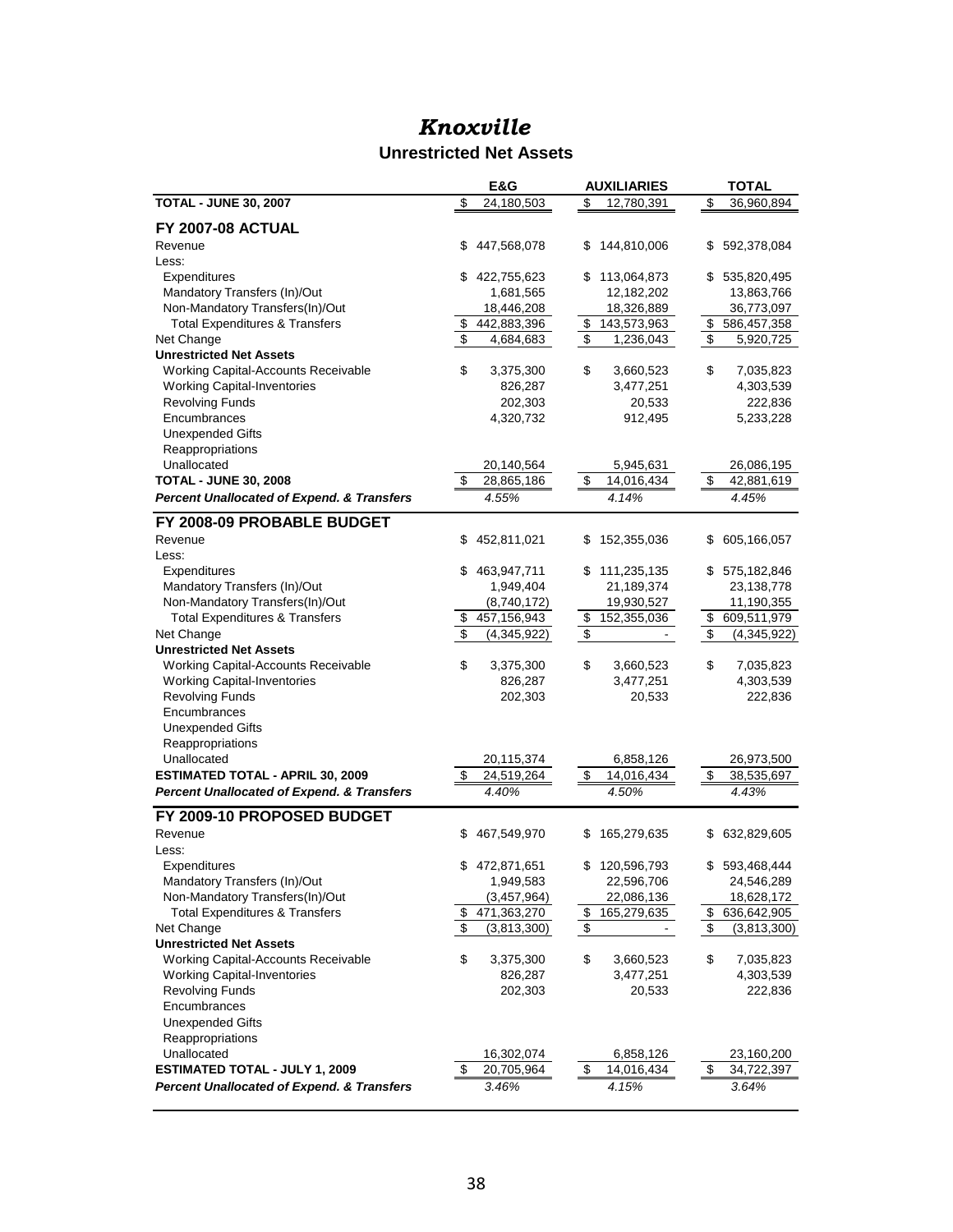#### *The University of Tennessee at Martin*



**Expenditures**

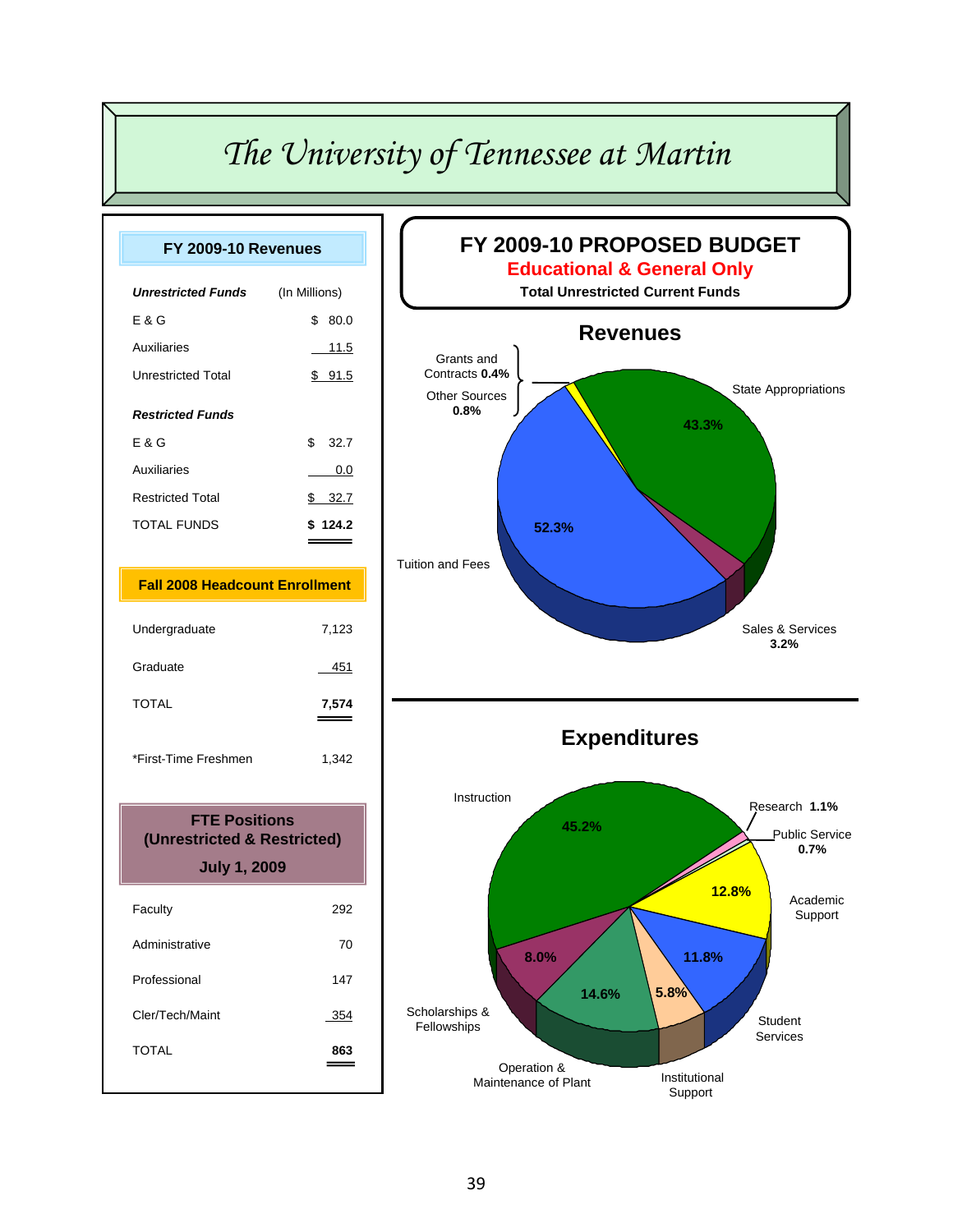#### *Martin*

#### **FY 2010 Budget Summary**

Unrestricted Current Funds Revenues, Expenditures and Transfers

|                                          |                    |    |                 |                           |                 |                         | <b>CHANGE</b>               |           |
|------------------------------------------|--------------------|----|-----------------|---------------------------|-----------------|-------------------------|-----------------------------|-----------|
|                                          | <b>FY 2008</b>     |    | FY 2009         |                           | FY 2010         |                         | <b>Probable to Proposed</b> |           |
|                                          | <b>ACTUAL</b>      |    | <b>PROBABLE</b> |                           | <b>PROPOSED</b> |                         | <b>Amount</b>               | %         |
| <b>EDUCATIONAL AND GENERAL</b>           |                    |    |                 |                           |                 |                         |                             |           |
| <b>Revenues</b>                          |                    |    |                 |                           |                 |                         |                             |           |
| <b>Tuition &amp; Fees</b>                | \$<br>35,952,638   | \$ | 39,425,785      | \$                        | 41,878,100      | \$                      | 2,452,315                   | 6.2%      |
| <b>State Appropriations</b>              | \$<br>35,632,200   | \$ | 31,373,500      | \$                        | 26,194,900      | \$                      | (5, 178, 600)               | $-16.5%$  |
| ARRA and MOE *                           |                    |    | 3,199,300       |                           | 8,436,900       |                         | 5,237,600                   | 163.7%    |
| Sub-total State Appropriations           | \$<br>35,632,200   | \$ | 34,572,800      | \$                        | 34,631,800      | \$                      | 59,000                      | 0.2%      |
| <b>Grants &amp; Contracts</b>            | 333,294            |    | 317,500         |                           | 317,500         |                         |                             |           |
| Sales & Services                         | 2,422,201          |    | 3,053,405       |                           | 2,527,800       |                         | (525, 605)                  | $-17.2%$  |
| Investment Income                        |                    |    |                 |                           |                 |                         |                             |           |
| <b>Other Sources</b>                     | 287,328            |    | 536,982         |                           | 656,800         |                         | 119,818                     | 22.3%     |
| <b>Total Revenues</b>                    | \$<br>74,627,662   | \$ | 77,906,472      | \$                        | 80,012,000      | \$                      | 2,105,528                   | 2.7%      |
| <b>Expenditures and Transfers</b>        |                    |    |                 |                           |                 |                         |                             |           |
| Instruction                              | \$<br>32,859,277   | \$ | 37,504,684      | \$                        | 36,223,249      | \$                      | (1, 281, 435)               | $-3.4%$   |
| Research                                 | 1,001,389          |    | 1,016,639       |                           | 880,333         |                         | (136, 306)                  | $-13.4%$  |
| <b>Public Service</b>                    | 607,408            |    | 605,406         |                           | 539,113         |                         | (66, 293)                   | $-11.0%$  |
| Academic Support                         | 9,790,106          |    | 9,492,522       |                           | 10,228,671      |                         | 736,149                     | 7.8%      |
| <b>Student Services</b>                  | 8,755,213          |    | 10,152,363      |                           | 9,434,662       |                         | (717, 701)                  | $-7.1%$   |
| <b>Institutional Support</b>             | 4,337,373          |    | 4,760,439       |                           | 4,635,270       |                         | (125, 169)                  | $-2.6%$   |
| Operation & Maintenance of Plant         | 9,392,685          |    | 10,383,783      |                           | 11,736,071      |                         | 1,352,288                   | 13.0%     |
| Scholarships & Fellowships               | 5,855,604          |    | 6,120,630       |                           | 6,449,781       |                         | 329,151                     | 5.4%      |
| Sub-total Expenditures                   | \$<br>72,599,055   | \$ | 80,036,466      | \$                        | 80,127,150      | $\mathfrak{L}$          | 90.684                      | 0.1%      |
| Mandatory Transfers (In)/Out             | 534,629            |    | 281,077         |                           | 758,501         |                         | 477,424                     | 169.9%    |
| Non-Mandatory Transfers (In)/Out         | 983,773            |    | 659,125         |                           | (873, 651)      |                         | (1,532,776)                 | $-232.5%$ |
| <b>Total Expenditures and Transfers</b>  | \$<br>74,117,457   | \$ | 80,976,668      | $\overline{\mathfrak{s}}$ | 80,012,000      | \$                      | (964, 668)                  | $-1.2%$   |
| <b>Fund Balance Addition/(Reduction)</b> | \$<br>510,204      | \$ | (3,070,196)     | \$                        |                 | \$                      | 3,070,196                   |           |
| <b>AUXILIARIES</b>                       |                    |    |                 |                           |                 |                         |                             |           |
| <b>Revenues</b>                          | \$<br>9,506,583    | \$ | 10,817,500      | \$                        | 11,489,000      | \$                      | 671,500                     | 6.2%      |
| <b>Expenditures and Transfers</b>        |                    |    |                 |                           |                 |                         |                             |           |
| Expenditures                             | \$<br>7,354,598    | \$ | 8,247,940       | \$                        | 7,930,029       | \$                      | (317, 911)                  | $-3.9%$   |
| Mandatory Transfers (In)/Out             | 902,528            |    | 2,051,634       |                           | 3,122,520       |                         | 1,070,886                   | 52.2%     |
| Non-Mandatory Transfers (In)/Out         | 1,043,212          |    | 585,939         |                           | 436,451         |                         | (149, 488)                  | $-25.5%$  |
| <b>Total Expenditures and Transfers</b>  | \$<br>9,300,337    | s, | 10,885,513      | \$                        | 11,489,000      | \$                      | 603,487                     | 5.5%      |
| <b>Fund Balance Addition/(Reduction)</b> | \$<br>206,246      | \$ | (68, 013)       | $\overline{\mathbb{S}}$   |                 | $\overline{\mathbb{S}}$ | 68,013                      |           |
|                                          |                    |    |                 |                           |                 |                         |                             |           |
| <b>TOTALS</b>                            |                    |    |                 |                           |                 |                         |                             |           |
| <b>Revenues</b>                          | \$<br>84, 134, 245 | \$ | 88,723,972      | \$                        | 91,501,000      | \$                      | 2,777,028                   | 3.1%      |
| <b>Expenditures and Transfers</b>        |                    |    |                 |                           |                 |                         |                             |           |
| Expenditures                             | \$<br>79,953,652   | \$ | 88,284,406      | \$                        | 88,057,179      | \$                      | (227, 227)                  | $-0.3%$   |
| Mandatory Transfers (In)/Out             | 1,437,157          |    | 2,332,711       |                           | 3,881,021       |                         | 1,548,310                   | 66.4%     |
| Non-Mandatory Transfers (In)/Out         | 2,026,985          |    | 1,245,064       |                           | (437, 200)      |                         | (1,682,264)                 | $-135.1%$ |
| <b>Total Expenditures and Transfers</b>  | \$<br>83,417,794   | \$ | 91,862,181      | $\frac{1}{2}$             | 91,501,000      | \$                      | (361, 181)                  | $-0.4%$   |
| <b>Fund Balance Addition/(Reduction)</b> | \$<br>716,451      | \$ | (3, 138, 209)   | \$                        |                 | \$                      | 3,138,209                   |           |

\* American Recovery and Reinvestment Act federal stimulus funds and Maintenance of Effort state matching funds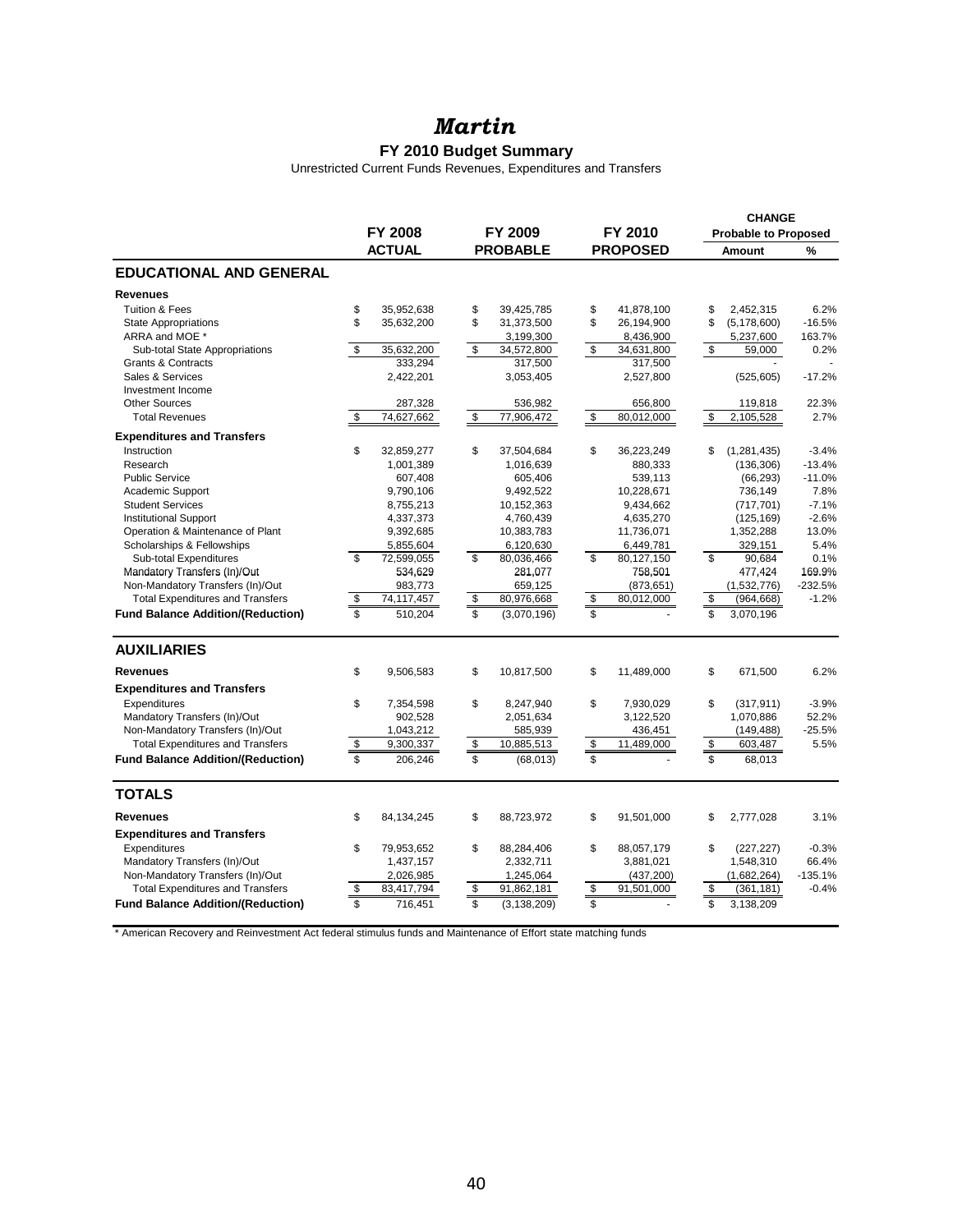#### *Martin*

**FY 2010 Budget Summary** Auxiliary Enterprises Funds Revenues, Expenditures and Transfers

|                                                                           |                         |               |    |                 |                         |                 |                         | <b>CHANGE</b>               |           |
|---------------------------------------------------------------------------|-------------------------|---------------|----|-----------------|-------------------------|-----------------|-------------------------|-----------------------------|-----------|
|                                                                           |                         | FY 2008       |    | FY 2009         |                         | FY 2010         |                         | <b>Probable to Proposed</b> |           |
|                                                                           |                         | <b>ACTUAL</b> |    | <b>PROBABLE</b> |                         | <b>PROPOSED</b> |                         | Amount                      | %         |
| <b>HOUSING</b>                                                            |                         |               |    |                 |                         |                 |                         |                             |           |
| <b>Revenues</b>                                                           | \$                      | 5,811,286     | \$ | 7,612,500       | \$                      | 8,116,000       | \$                      | 503,500                     | 6.6%      |
| <b>Expenditures and Transfers</b>                                         |                         |               |    |                 |                         |                 |                         |                             |           |
| Expenditures                                                              | \$                      | 4,256,254     | \$ | 5,301,078       | \$                      | 4,993,480       | \$                      | (307, 598)                  | $-5.8%$   |
| <b>Mandatory Transfers</b>                                                |                         | 902,528       |    | 2,051,634       |                         | 3,122,520       |                         | 1,070,886                   | 52.2%     |
| Non-Mandatory Transfers                                                   |                         | 521,552       |    | 259,788         |                         |                 |                         | (259, 788)                  | $-100.0%$ |
| <b>Total Expenditures and Transfers</b>                                   | \$                      | 5,680,333     | \$ | 7,612,500       | \$                      | 8,116,000       | \$                      | 503,500                     | 6.6%      |
| <b>Fund Balance Addition/(Reduction)</b>                                  | \$                      | 130,953       | \$ |                 | \$                      |                 | \$                      |                             |           |
| <b>FOOD SERVICE</b>                                                       |                         |               |    |                 |                         |                 |                         |                             |           |
| <b>Revenues</b>                                                           | \$                      | 573,949       | \$ | 201,000         | \$                      | 317,000         | \$                      | 116,000                     | 57.7%     |
| <b>Expenditures and Transfers</b>                                         |                         |               |    |                 |                         |                 |                         |                             |           |
| Expenditures                                                              | \$                      | 20,164        | \$ | 89,793          | \$                      | 19,056          | \$                      | (70, 737)                   | $-78.8%$  |
| <b>Mandatory Transfers</b>                                                |                         |               |    |                 |                         |                 |                         |                             |           |
| Non-Mandatory Transfers                                                   |                         | (12,561)      |    |                 |                         |                 |                         |                             |           |
| <b>Total Expenditures and Transfers</b>                                   | \$                      | 7,603         | \$ | 89,793          | \$                      | 19,056          | \$                      | (70, 737)                   | $-78.8%$  |
| <b>Fund Balance Addition/(Reduction)</b>                                  | \$                      | 566,346       | \$ | 111.207         | \$                      | 297.944         | \$                      | 186.737                     |           |
| <b>BOOKSTORES</b> *                                                       |                         |               |    |                 |                         |                 |                         |                             |           |
| <b>Revenues</b>                                                           | \$                      | 2,298,633     | \$ | 2,070,000       | \$                      | 2,082,200       | \$                      | 12.200                      | 0.6%      |
| <b>Expenditures and Transfers</b>                                         |                         |               |    |                 |                         |                 |                         |                             |           |
| Expenditures                                                              | \$                      | 2,234,102     | \$ | 1,798,705       | \$                      | 1,810,761       | \$                      | 12,056                      | 0.7%      |
| <b>Mandatory Transfers</b>                                                |                         |               |    |                 |                         |                 |                         |                             |           |
| Non-Mandatory Transfers                                                   |                         | 71,435        |    |                 |                         |                 |                         |                             |           |
| <b>Total Expenditures and Transfers</b>                                   | \$                      | 2,305,537     | \$ | 1,798,705       | \$                      | 1,810,761       | \$                      | 12,056                      | 0.7%      |
| <b>Fund Balance Addition/(Reduction)</b><br>* Includes the Computer Store | $\overline{\mathbb{S}}$ | (6,904)       | \$ | 271,295         | $\overline{\mathbb{S}}$ | 271,439         | $\overline{\mathbb{S}}$ | 144                         |           |
| <b>PARKING</b>                                                            |                         |               |    |                 |                         |                 |                         |                             |           |
|                                                                           |                         |               |    |                 |                         |                 |                         |                             |           |
| <b>Revenues</b>                                                           | \$                      | 331,072       | \$ | 395,000         | \$                      | 427,400         | \$                      | 32,400                      | 8.2%      |
| <b>Expenditures and Transfers</b><br>Expenditures                         | \$                      | 317,047       | \$ | 395,000         | \$                      | 427,400         | \$                      | 32,400                      | 8.2%      |
| <b>Mandatory Transfers</b>                                                |                         |               |    |                 |                         |                 |                         |                             |           |
| Non-Mandatory Transfers                                                   |                         | 12,452        |    |                 |                         |                 |                         |                             |           |
| <b>Total Expenditures and Transfers</b>                                   | \$                      | 329,499       | \$ | 395,000         | \$                      | 427,400         | \$                      | 32,400                      | 8.2%      |
| <b>Fund Balance Addition/(Reduction)</b>                                  | \$                      | 1,572         | \$ |                 | \$                      |                 | \$                      |                             |           |
|                                                                           |                         |               |    |                 |                         |                 |                         |                             |           |
| <b>OTHER</b>                                                              |                         |               |    |                 |                         |                 |                         |                             |           |
| <b>Revenues</b>                                                           | \$                      | 491,643       | \$ | 539,000         | \$                      | 546,400         | \$                      | 7,400                       | 1.4%      |
| <b>Expenditures and Transfers</b>                                         |                         |               |    |                 |                         |                 |                         |                             |           |
| Expenditures                                                              | \$                      | 527,031       | \$ | 663,364         | \$                      | 679,332         | \$                      | 15,968                      | 2.4%      |
| <b>Mandatory Transfers</b>                                                |                         |               |    |                 |                         |                 |                         |                             |           |
| Non-Mandatory Transfers                                                   |                         | 450,333       |    | 326,151         |                         | 436,451         |                         | 110,300                     | 33.8%     |
| <b>Total Expenditures and Transfers</b>                                   | \$                      | 977,364       | S  | 989,515         | \$                      | 1,115,783       | \$                      | 126,268                     | 12.8%     |
| <b>Fund Balance Addition/(Reduction)</b>                                  | \$                      | (485, 721)    | \$ | (450,515)       | \$                      | (569, 383)      | \$                      | (118, 868)                  |           |
| <b>TOTAL</b>                                                              |                         |               |    |                 |                         |                 |                         |                             |           |
| <b>Revenues</b>                                                           | \$                      | 9,506,583     | \$ | 10,817,500      | \$                      | 11,489,000      | \$                      | 671,500                     | 6.2%      |
| <b>Expenditures and Transfers</b>                                         |                         |               |    |                 |                         |                 |                         |                             |           |
| Expenditures                                                              | \$                      | 7,354,598     | \$ | 8,247,940       | \$                      | 7,930,029       | \$                      | (317, 911)                  | $-3.9%$   |
| <b>Mandatory Transfers</b>                                                |                         | 902,528       |    | 2,051,634       |                         | 3,122,520       |                         | 1,070,886                   | 52.2%     |
| Non-Mandatory Transfers                                                   |                         | 1,043,212     |    | 585,939         |                         | 436,451         |                         | (149, 488)                  | $-25.5%$  |
| <b>Total Expenditures and Transfers</b>                                   | \$                      | 9,300,337     | \$ | 10,885,513      | \$                      | 11,489,000      | \$                      | 603,487                     | 5.5%      |
| <b>Fund Balance Addition/(Reduction)</b>                                  | \$                      | 206,246       | \$ | (68, 013)       | \$                      |                 | \$                      | 68,013                      |           |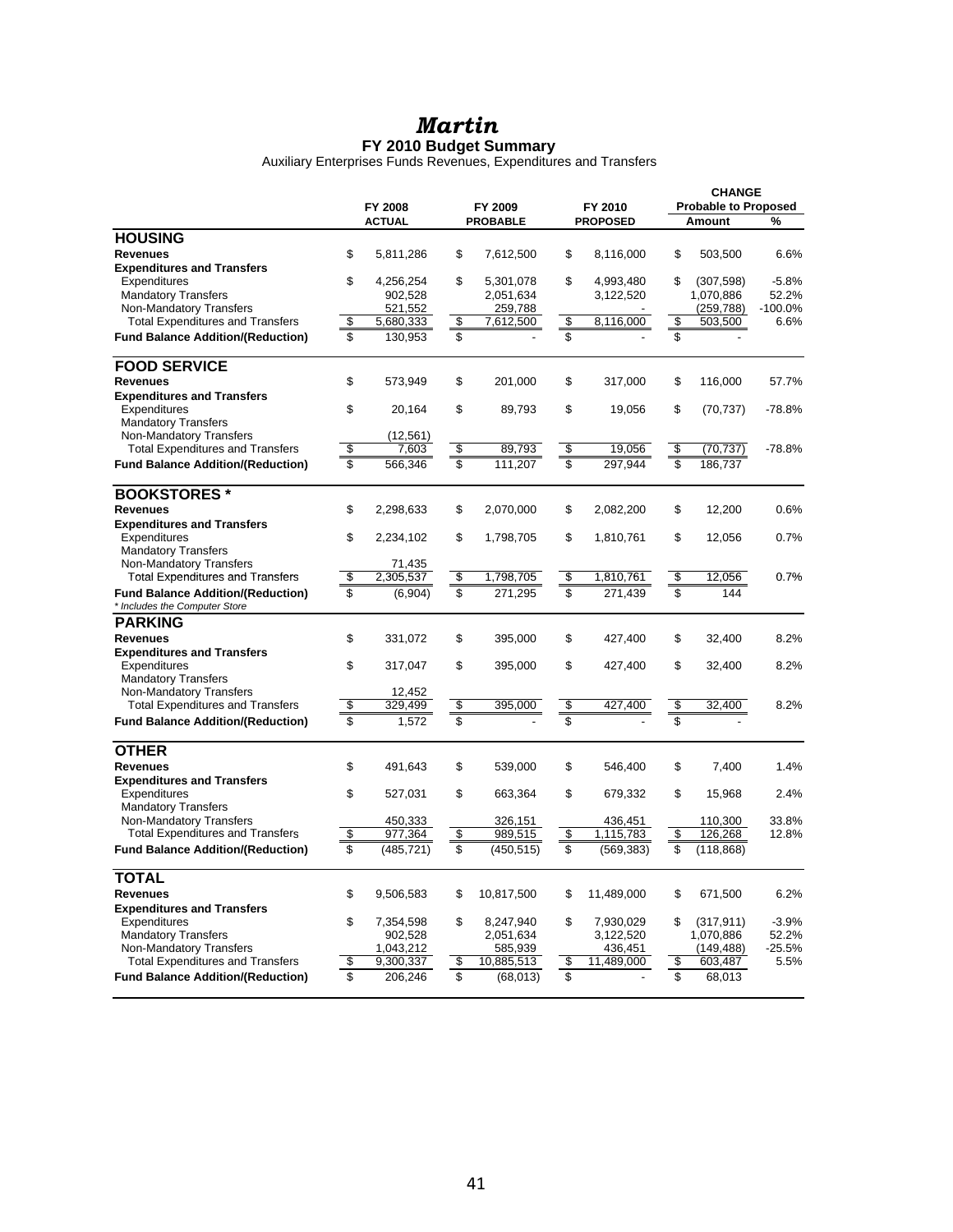|                                                                      |                             |                                   |                                             | Unrestricted and Restricted Current Funds Revenues, Expenditures and Transfers | FY 2010 Budget Summary       |                                   |                                      |                              |                                   |                                |                    |
|----------------------------------------------------------------------|-----------------------------|-----------------------------------|---------------------------------------------|--------------------------------------------------------------------------------|------------------------------|-----------------------------------|--------------------------------------|------------------------------|-----------------------------------|--------------------------------|--------------------|
|                                                                      |                             | FY 2008 ACTUAL                    |                                             |                                                                                | FY 2009 PROBABLE             |                                   |                                      | FY 2010 PROPOSED             |                                   | Probable to Proposed<br>CHANGE |                    |
|                                                                      | Unrestricted                | Restricted                        | Total                                       | <b>Unrestricted</b>                                                            | Restricted                   | Total                             | <b>Unrestricted</b>                  | Restricted                   | Total                             | Amount                         | ৯                  |
| EDUCATIONAL AND GENER AL                                             |                             |                                   |                                             |                                                                                |                              |                                   |                                      |                              |                                   |                                |                    |
| Revenues                                                             |                             |                                   |                                             |                                                                                |                              |                                   |                                      |                              |                                   |                                |                    |
| Tuition & Fees                                                       | 35,952,638<br>မာမာ          |                                   | 35,952,638<br>35,962,300<br>မာမာ            | 39,425,785<br>31,373,500<br>မာမာ                                               |                              | 39,425,785<br>31,688,600<br>မာ-မာ | 41,878,100<br>မှာ မှာ                |                              | 41,878,100<br>26,492,300<br>မာ-မာ | 2,452,315<br>မာမာ              | 6.2%               |
| State Appropriations<br>ARRA and MOE *                               | 35,632,200                  | 330,100<br>မာ                     |                                             | 3,199,300                                                                      | 315,100<br>14,500<br>မာ      | 3,213,800                         | 26,194,900<br>8,436,900              | 297,400<br>32,200<br>မာ      | 8,469,100                         | (5, 196, 300)<br>5,255,300     | $-16.4%$<br>163.5% |
| Sub-total State Appropriations                                       | 35,632,200<br>↮             | 330,100<br>↮                      | 35,962,300<br>↮                             | 34,572,800<br>↮                                                                | 329,600                      | 34,902,400<br>G                   | 34,631,800<br>↮                      | 329,600<br>↮                 | 34,961,400                        | 59,000                         | $0.2\%$            |
| Grants & Contracts                                                   | 333,294                     | 24,730,467                        |                                             | 317,500                                                                        | 27,200,000                   | 27,517,500                        | 317,500                              | 29,350,000                   | 29,667,500                        | 2,150,000                      | 7.8%               |
| Sales & Services                                                     | 2,422,201                   |                                   | 25,063,761<br>2,422,201                     | 3,053,405                                                                      |                              | 3,053,405                         | 2,527,800                            |                              | 2,527,800                         | (525, 605)                     | $-17.2%$           |
| Investment Income                                                    |                             |                                   |                                             |                                                                                |                              |                                   |                                      |                              |                                   |                                |                    |
| <b>Total Revenues</b><br>Other Sources                               | 287,328<br>74,627,662<br>မာ | 8,644<br>3,118,077<br>28.17<br>69 | 3,405,405<br>102,806,306<br>မာ              | 536,982<br>77,906,472<br>↮                                                     | 30,479,600<br>2,950,000<br>↮ | 3,486,982<br>108,386,072<br>မာ    | 656,800<br>80,012,000<br>↮           | 3,009,000<br>32,688,600<br>↮ | 3,665,800<br>112,700,600<br>မာ    | 178,818<br>4,314,528<br>69     | 5.1%<br>4.0%       |
| Expenditures and Transfers                                           |                             |                                   |                                             |                                                                                |                              |                                   |                                      |                              |                                   |                                |                    |
| Instruction                                                          | 32,859,277<br>↮             | 2,803,997<br>↮                    | 35,663,274<br>↮                             | 37,504,684<br>↮                                                                | 2,729,600<br>↮               | 40,234,284<br>↮                   | 36,223,249<br>↮                      | 2,943,600<br>↮               | 39,166,849<br>↮                   | (1,067,435)<br>↮               | $-2.7%$            |
| Research                                                             | 1,001,389                   | 81,439                            | 1,082,827                                   | 1,016,639                                                                      | 150,000                      | 1,166,639                         | 880,333                              | 155,000                      | 1,035,333                         | (131,306)                      | $-11.3%$           |
| Public Service                                                       | 607,408                     | 1,603,541                         | 2,210,949                                   | 605,406                                                                        | 1,200,000                    | 1,805,406                         | 539,113                              | 1,300,000                    | 1,839,113                         | 33,707                         | 1.9%               |
| Academic Support                                                     | 9,790,106                   | 717,586                           | 10,507,692                                  | 9,492,522                                                                      | 600,000                      | 10,092,522                        | 10,228,671                           | 630,000                      | 10,858,671                        | 766,149                        | 7.6%<br>-6.6%      |
| Institutional Support<br>Student Services                            | 8,755,213<br>4,337,373      | 0,942<br>64,800<br>52             | 9,276,156<br>4,402,172                      | 0,152,363<br>4,760,439                                                         | 500,000<br>100,000           | 4,860,439<br>10,652,363           | 4,635,270<br>9,434,662               | 510,000<br>150,000           | 4,785,270<br>9,944,662            | 707,701)<br>(75, 169)          | $-1.5%$            |
| Operation & Maintenance of Plant                                     | 9,392,685                   | 1,690                             | 9,394,375                                   | 0,383,783                                                                      |                              | 10,383,783                        | 11,736,071                           |                              | 11,736,071                        | 1,352,288                      | 13.0%              |
| Scholarships & Fellowships                                           | 5,855,604                   | 21,930,464                        | 27,786,068                                  | 6,120,630                                                                      | 25,200,000                   | 31,320,630                        | 6,449,781                            | 27,000,000                   | 33,449,781                        | ,129,151                       | 6.8%               |
| Sub-total Expenditures                                               | 72,599,055<br>↮             | 27,724,458<br>69                  | 100,323,513<br>↮                            | 80,036,466<br>↮                                                                | 30,479,600<br>မာ             | 110,516,066<br>မာ                 | 80,127,150<br>$\Theta$               | 32,688,600<br>Ø              | 112,815,750<br>Ø                  | 2,299,684<br>↮                 | 2.1%               |
| Mandatory Transfers (In)/Out                                         | 534,629                     |                                   | 534,629                                     | 281,077                                                                        |                              | 281,077                           | 758,501                              |                              | 758,501                           | 477,424                        | 169.9%             |
| Total Expenditures and Transfers<br>Non-Mandatory Transfers (In)/Out | 983,773<br>74,117,457<br>↮  | 27,724,458<br>69                  | 983,773<br>841,916<br>$\overline{101}$<br>↮ | 659,125<br>80,976,68<br>↮                                                      | 30,479,600<br>မာ             | 659,125<br>,456,268<br>↮          | (873, 651)<br>80,012,000<br>$\Theta$ | 32,688,600<br>↮              | (873, 651)<br>112,700,600<br>↮    | (1,532,776)<br>,244,332<br>↮   | 1.1%<br>$-232.5%$  |
| Revenues Less Expend. & Transfers                                    | 510,204<br>69               | 454,186<br>↮                      | 964,390<br>$\boldsymbol{\varphi}$           | (3,070,196)<br>$\theta$                                                        | ↮                            | (3,070,196)<br>မာ                 | $\Theta$                             | $\boldsymbol{\varphi}$       | $\omega$                          | 3,070,196<br>$\theta$          |                    |
|                                                                      |                             |                                   |                                             |                                                                                |                              |                                   |                                      |                              |                                   |                                |                    |
| <b>AUXILIARIES</b>                                                   |                             |                                   |                                             |                                                                                |                              |                                   |                                      |                              |                                   |                                |                    |
| Revenues                                                             | 9,506,583<br>↮              |                                   | 9,506,583<br>↮                              | 10,817,500<br>↮                                                                |                              | 10,817,500<br>↮                   | 11,489,000<br>မာ                     |                              | 11,489,000<br>မာ                  | 671,500<br>↮                   | 6.2%               |
| Expenditures and Transfers                                           |                             |                                   |                                             |                                                                                |                              |                                   |                                      |                              |                                   |                                |                    |
| Expenditures                                                         | 7,354,598<br>69             |                                   | 7,354,598<br>↮                              | 8,247,940<br>မာ                                                                |                              | 8,247,940<br>မာ                   | 7,930,029<br>မာ                      |                              | 7,930,029<br>3,122,520<br>မာ      | (317, 911)<br>↮                | $-3.9%$            |
| Mandatory Transfers                                                  | 902,528<br>1,043,212        |                                   | 902,528<br>,043,212                         | 2,051,634                                                                      |                              | 2,051,634                         | 3,122,520                            |                              | 436,451                           | (149, 488)<br>1,070,886        | 52.2%              |
| Total Expenditures and Transfers<br>Non-Mandatory Transfers          | 9,300,337<br>မာ             | ↮                                 | 9,300,337<br>↮                              | 585,939<br>10,885,513<br>↮                                                     |                              | 585,939<br>10,885,513<br>↮        | 436,451<br>489,000<br>↮              | ↮                            | ,489,000<br>tA                    | 603,487<br>မာ                  | $-25.5%$<br>5.5%   |
| Revenues Less Expend. & Transfers                                    | 206,246<br>မာ               | ↮                                 | 206,246<br>↮                                | (68, 013)<br>↮                                                                 | ↮                            | (68, 013)<br>↮                    | ↮                                    | ↮                            | 69                                | 68,013<br>↮                    |                    |
|                                                                      |                             |                                   |                                             |                                                                                |                              |                                   |                                      |                              |                                   |                                |                    |
| <b>TOTALS</b>                                                        |                             |                                   |                                             |                                                                                |                              |                                   |                                      |                              |                                   |                                |                    |
| Expenditures and Transfers<br>Revenues                               | 84,134,245<br>မာ            | 28,178,644<br>↮                   | 112,312,889<br>↮                            | 88,723,972<br>↮                                                                | 30,479,600<br>↮              | 119,203,572<br>မာ                 | 91,501,000<br>မာ                     | 32,688,600<br>↮              | 124,189,600<br>↮                  | 4,986,028<br>↮                 | 4.2%               |
|                                                                      | 79,953,652<br>မာ            | 27,724,458<br>↮                   | 107,678,111<br>မာ                           | 88,284,406<br>မာ                                                               | မာ                           | 118,764,006                       |                                      |                              | 120,745,779                       | ↮                              | 1.7%               |
| Mandatory Transfers<br>Expenditures                                  | 1,437,157                   |                                   | 1,437,157                                   | 2,332,711                                                                      | 30,479,600                   | 2,332,711<br>မာ                   | 88,057,179<br>3,881,021<br>မာ        | 32,688,600<br>↔              | 3,881,021<br>မာ                   | 1,548,310<br>1,981,773         | 66.4%              |
| Non-Mandatory Transfers                                              | 2,026,985                   |                                   | 2,026,985                                   | 1,245,064                                                                      |                              | 1,245,064                         | (437, 200)                           |                              | (437, 200)                        | (1,682,264)                    | $-135.1%$          |
| Total Expenditures and Transfers                                     | 83,417,794<br>↮             | 27,724,458<br>ĠĤ,                 | 111, 142, 253                               | 91,862,181<br>↮                                                                | 30,479,600                   | 122,341,781                       | 91,501,000<br>ఱ                      | 32,688,600<br>↮              | 124, 189, 600                     | ,847,819<br>↮                  | 1.5%               |
| Revenues Less Expend. & Transfers                                    | 716,451<br>↮                | 454,186<br>↮                      | 1,170,636<br>↮                              | (3, 138, 209)<br>$\Theta$                                                      | ↮                            | (3, 138, 209)<br>↮                | $\boldsymbol{\varphi}$               |                              | ↮                                 | 3,138,209<br>$\Theta$          |                    |

*Marti*

*n*

\* American Recovery and Reinvestment Act federal stimulus funds and Maintenance of Effort state matching funds \* American Recovery and Reinvestment Act federal stimulus funds and Maintenance of Effort state matching funds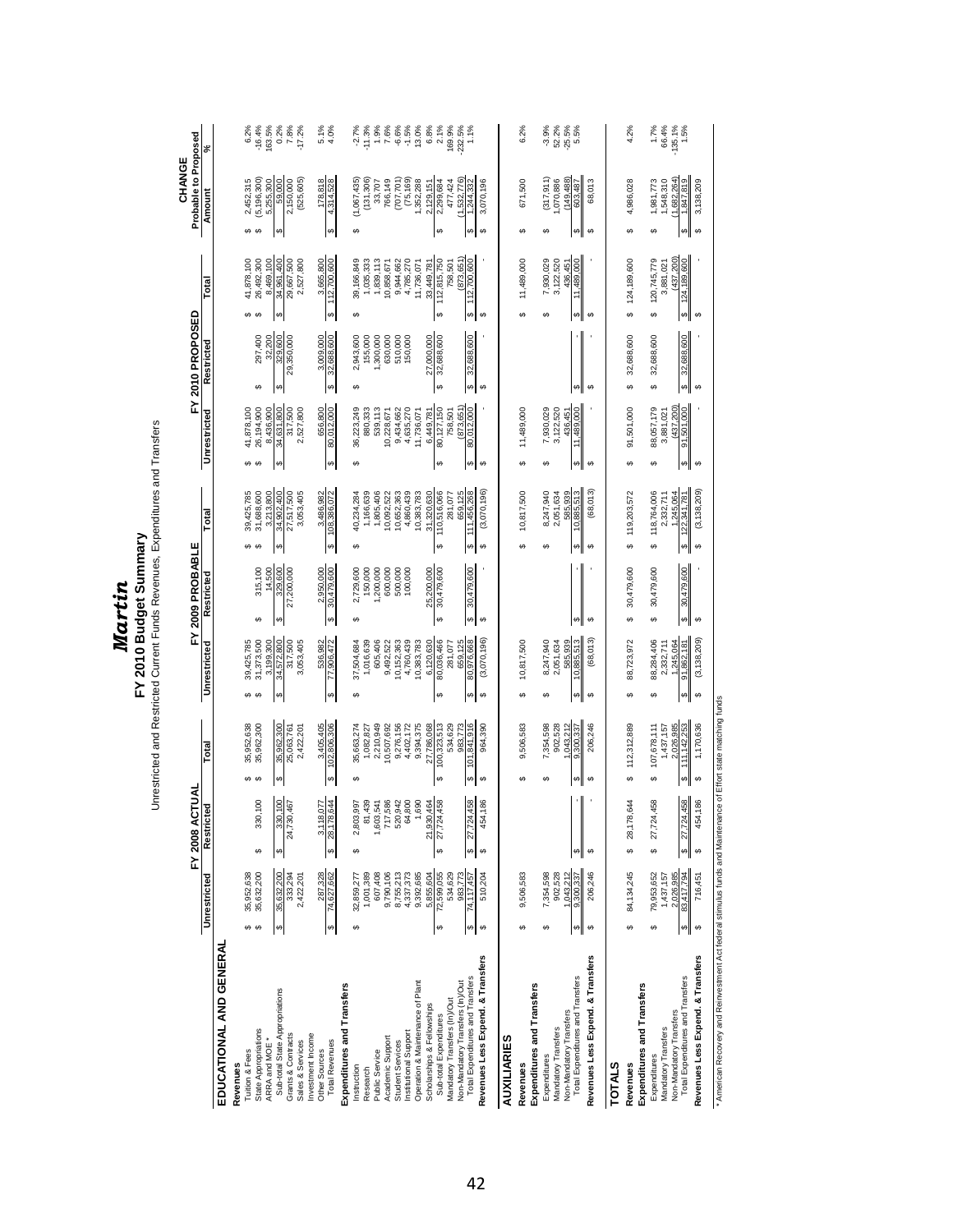#### *Martin*

#### **FY 2010 Natural Classifications Summary**

Unrestricted Current Funds Expenditures

|                                     |                  |                  |                  |                          | <b>CHANGE</b>               |          |
|-------------------------------------|------------------|------------------|------------------|--------------------------|-----------------------------|----------|
|                                     | FY 2008          | FY 2009          | FY 2010          |                          | <b>Probable to Proposed</b> |          |
|                                     | <b>ACTUAL</b>    | <b>PROBABLE</b>  | <b>PROPOSED</b>  |                          | Amount                      | %        |
| <b>EDUCATIONAL AND GENERAL</b>      |                  |                  |                  |                          |                             |          |
| <b>Salaries and Benefits</b>        |                  |                  |                  |                          |                             |          |
| <b>Salaries</b>                     |                  |                  |                  |                          |                             |          |
| Academic                            | \$<br>19.419.285 | \$<br>20,300,300 | \$<br>21,168,052 | \$                       | 867.752                     | 4.3%     |
| Non-Academic                        | 16,347,557       | 16,718,981       | 16,494,409       |                          | (224, 572)                  | $-1.3%$  |
| <b>Students</b>                     | 1,312,137        | 1,446,685        | 1,371,573        |                          | (75, 112)                   | $-5.2%$  |
| <b>Total Salaries</b>               | \$<br>37,078,979 | \$<br>38,465,966 | \$<br>39,034,034 | \$                       | 568,068                     | 1.5%     |
| <b>Benefits</b>                     | 13,549,958       | 14,224,072       | 14,294,000       |                          | 69,928                      | 0.5%     |
| <b>Total Salaries and Benefits</b>  | \$<br>50,628,937 | \$<br>52,690,038 | \$<br>53,328,034 | \$                       | 637,996                     | 1.2%     |
| Operating                           | 20,817,819       | 23,517,830       | 23,022,298       |                          | (495, 532)                  | $-2.1%$  |
| <b>Equipment and Capital Outlay</b> | 1,152,298        | 3,828,598        | 3,776,818        |                          | (51,780)                    | $-1.4%$  |
| <b>Total Expenditures</b>           | \$<br>72,599,055 | \$<br>80.036.466 | \$<br>80,127,150 | \$                       | 90.684                      | 0.1%     |
| <b>AUXILIARIES</b>                  |                  |                  |                  |                          |                             |          |
| <b>Salaries and Benefits</b>        |                  |                  |                  |                          |                             |          |
| Salaries                            |                  |                  |                  |                          |                             |          |
| Academic                            | \$<br>1.409      | \$<br>3.063      | \$<br>3.063      | \$                       |                             |          |
| Non-Academic                        | 1,270,318        | 1,392,114        | 1,419,598        |                          | 27,484                      | 2.0%     |
| <b>Students</b>                     | 496,342          | 563,121          | 527,121          |                          | (36,000)                    | $-6.4%$  |
| <b>Total Salaries</b>               | \$<br>1,768,069  | \$<br>1,958,298  | \$<br>1,949,782  | $\overline{\$}$          | (8,516)                     | $-0.4%$  |
| <b>Benefits</b>                     | 575,400          | 602,068          | 608,068          |                          | 6,000                       | 1.0%     |
| <b>Total Salaries and Benefits</b>  | \$<br>2.343.469  | \$<br>2.560.366  | \$<br>2,557,850  | $\overline{\mathbf{s}}$  | (2,516)                     | $-0.1%$  |
| Operating                           | 5,011,129        | 5,644,034        | 5,365,479        |                          | (278, 555)                  | $-4.9%$  |
| <b>Equipment and Capital Outlay</b> |                  | 43,540           | 6,700            |                          | (36, 840)                   | $-84.6%$ |
| <b>Total Expenditures</b>           | \$<br>7,354,598  | \$<br>8,247,940  | \$<br>7,930,029  | \$                       | (317, 911)                  | $-3.9%$  |
| <b>TOTALS</b>                       |                  |                  |                  |                          |                             |          |
| <b>Salaries and Benefits</b>        |                  |                  |                  |                          |                             |          |
| <b>Salaries</b>                     |                  |                  |                  |                          |                             |          |
| Academic                            | \$<br>19,420,694 | \$<br>20,303,363 | \$<br>21,171,115 | \$                       | 867,752                     | 4.3%     |
| Non-Academic                        | 17,617,875       | 18,111,095       | 17,914,007       |                          | (197,088)                   | $-1.1%$  |
| <b>Students</b>                     | 1,808,479        | 2,009,806        | 1,898,694        |                          | (111, 112)                  | $-5.5%$  |
| <b>Total Salaries</b>               | \$<br>38.847.048 | \$<br>40.424.264 | \$<br>40.983.816 | \$                       | 559.552                     | 1.4%     |
| <b>Benefits</b>                     | 14,125,358       | 14,826,140       | 14,902,068       |                          | 75,928                      | 0.5%     |
| <b>Total Salaries and Benefits</b>  | \$<br>52,972,406 | \$<br>55,250,404 | \$<br>55,885,884 | $\overline{\mathcal{S}}$ | 635,480                     | 1.2%     |
| Operating                           | 25,828,948       | 29,161,864       | 28,387,777       |                          | (774, 087)                  | $-2.7%$  |
| <b>Equipment and Capital Outlay</b> | 1,152,298        | 3,872,138        | 3,783,518        |                          | (88, 620)                   | $-2.3%$  |
| <b>Total Expenditures</b>           | \$<br>79,953,652 | \$<br>88,284,406 | \$<br>88,057,179 | \$                       | (227, 227)                  | $-0.3%$  |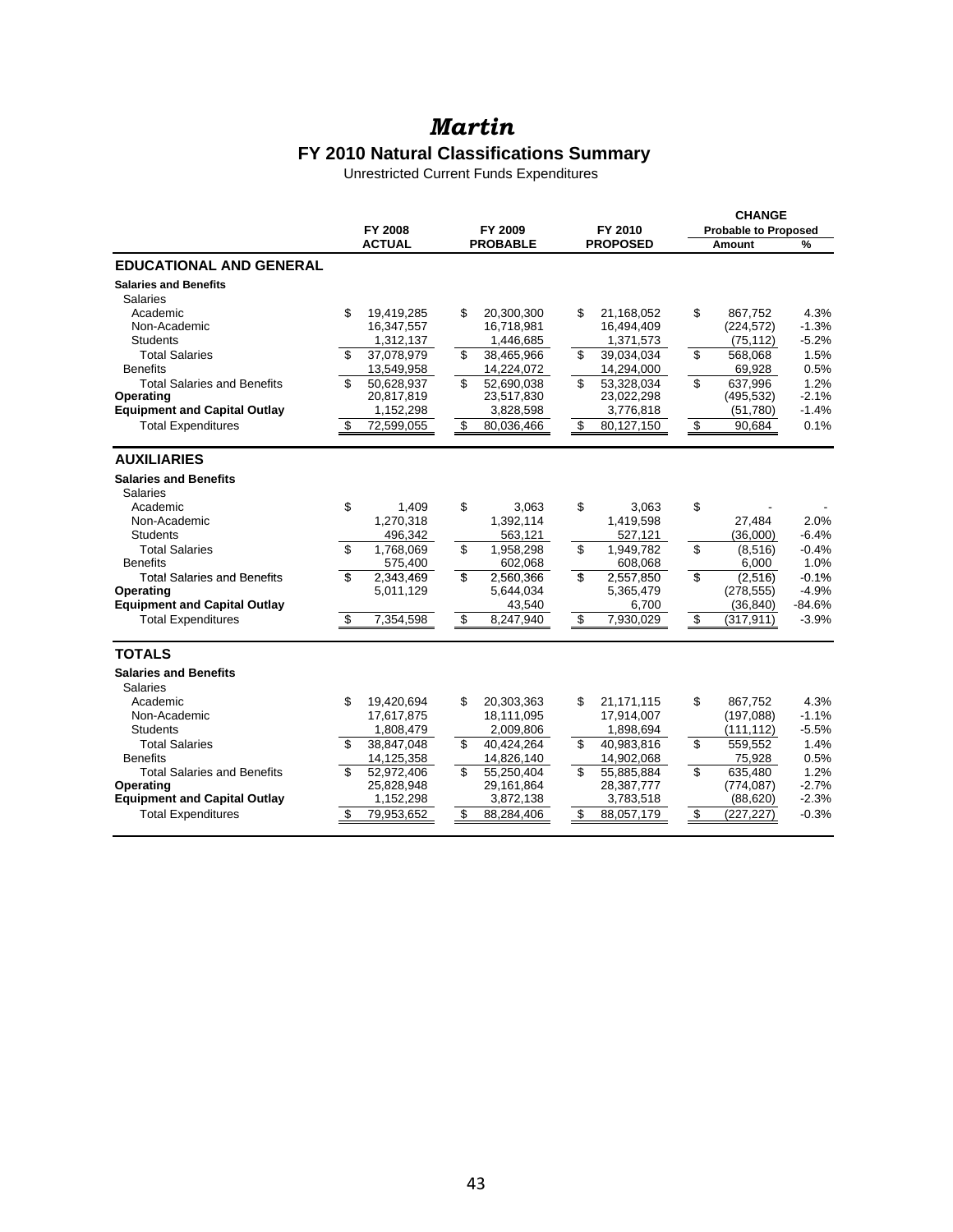|                                                                                                           |                        |                                      |                                    |                                     | Martin                             |                                                                                                          |                               |                                          |                                    |                                       |                                                                       |                              |
|-----------------------------------------------------------------------------------------------------------|------------------------|--------------------------------------|------------------------------------|-------------------------------------|------------------------------------|----------------------------------------------------------------------------------------------------------|-------------------------------|------------------------------------------|------------------------------------|---------------------------------------|-----------------------------------------------------------------------|------------------------------|
|                                                                                                           |                        |                                      |                                    |                                     |                                    | Current Funds Revenues, Expenditures and Transfers - UNRESTRICTED<br>Five-Year Budget Summary Comparison |                               |                                          |                                    |                                       |                                                                       |                              |
|                                                                                                           |                        | FY 2006<br>ACTUAL                    |                                    | ACTUAL<br>FY 2007                   |                                    | FY 2008<br><b>ACTUAL</b>                                                                                 |                               | PROBABLE<br>FY 2009                      |                                    | PROPOSED<br>FY 2010                   | FIVE-YEAR CHANGE<br>Amount                                            | ಸಿ                           |
| EDUCATIONAL AND GENERAL                                                                                   |                        |                                      |                                    |                                     |                                    |                                                                                                          |                               |                                          |                                    |                                       |                                                                       |                              |
| State Appropriations<br>ARRA and MOE<br>Tuition & Fees<br>Revenues                                        | မာ မာ                  | 31,326,958<br>29,604,300             | မာ မာ                              | 33,310,639<br>31,672,300            | မာ မာ                              | 35,952,638<br>35,632,200                                                                                 | မာ မာ                         | 39,425,785<br>31,373,500<br>3,199,300    | မာ မာ                              | 41,878,100<br>26,194,900<br>8,436,900 | (3,409,400)<br>10,551,142<br>8,436,900<br>မာ မာ                       | $-11.5%$<br>100.0%<br>33.7%  |
| Sub-total State Appropriations<br>Grants & Contracts<br>Sales & Services                                  | $\boldsymbol{\varphi}$ | 29,604,300<br>2,205,956<br>425,253   | $\boldsymbol{\varphi}$             | 31,672,300<br>421,432<br>2,261,011  | $\boldsymbol{\varphi}$             | 35,632,200<br>333,294<br>2,422,201                                                                       | $\boldsymbol{\varphi}$        | 34,572,800<br>3,053,405<br>317,500       | $\boldsymbol{\varphi}$             | 34,631,800<br>317,500<br>2,527,800    | 5,027,500<br>(107, 753)<br>321,844<br>$\boldsymbol{\varphi}$          | 17.0%<br>$-25.3%$<br>14.6%   |
| Expenditures and Transfers<br>Investment Income<br><b>Total Revenues</b><br>Other Sources                 | $\boldsymbol{\varphi}$ | 638,201<br>64,200,668                | $\Theta$                           | 212,325<br>67,877,706               | $\boldsymbol{\varphi}$             | 287,328<br>74,627,662                                                                                    | $\Theta$                      | 77,906,472<br>536,982                    | $\boldsymbol{\varphi}$             | 656,800<br>80,012,000                 | 18,599<br>15,811,332<br>$\boldsymbol{\varphi}$                        | 2.9%<br>24.6%                |
| Instruction<br>Research                                                                                   | ↮                      | 27,694,323<br>895,606                | ↮                                  | 30,455,067<br>1,055,831             | ↮                                  | 32,859,277<br>1,001,389                                                                                  | ↮                             | 1,016,639<br>37,504,684                  | ↮                                  | 36,223,249<br>880,333                 | (15, 273)<br>8,528,926<br>↮                                           | $-1.7%$<br>30.8%             |
| Academic Support<br><b>Student Services</b><br>Public Service                                             |                        | 6,919,865<br>504,558<br>8,302,427    |                                    | 9,145,075<br>520,113<br>7,611,254   |                                    | 9,790,106<br>607,408<br>8,755,213                                                                        |                               | 605,406<br>10, 152, 363<br>9,492,522     |                                    | 539,113<br>10,228,671<br>9,434,662    | 34,555<br>1,926,244<br>2,514,797                                      | 6.8%<br>23.2%<br>36.3%       |
| Operation & Maintenance of Plant<br>Scholarships & Fellowships<br>Institutional Support                   |                        | 8,061,472<br>3,721,862<br>5,725,816  |                                    | 5,578,200<br>8,508,241<br>4,143,771 |                                    | 9,392,685<br>5,855,604<br>4,337,373                                                                      |                               | 4,760,439<br>10,383,783<br>6,120,630     |                                    | 4,635,270<br>11,736,071<br>6,449,781  | 3,674,599<br>913,408<br>723,965                                       | 24.5%<br>45.6%<br>12.6%      |
| Mandatory Transfers (In)/Out<br>Sub-total Expenditures                                                    | ↮                      | 61,825,929<br>94,283                 | ↮                                  | 254,658<br>67,017,551               | ↮                                  | 72,599,055<br>534,629                                                                                    | $\varphi$                     | 80,036,466<br>281,077                    | ↮                                  | 80, 127, 150<br>758,501               | 664,218<br>18,301,221<br>$\boldsymbol{\varphi}$                       | 29.6%<br>704.5%              |
| Fund Balance Addition/(Reduction)<br>Total Expenditures and Transfers<br>Non-Mandatory Transfers (In)/Out | $\Theta$<br>↮          | 368,265<br>62,288,477<br>1,912,191   | $\boldsymbol{\varphi}$<br>↮        | (36,009)<br>67,913,715<br>641,507   | $\theta$<br>$\boldsymbol{\varphi}$ | 983,773<br>510,204<br>74,117,457                                                                         | $\Theta$<br>$\theta$          | (3,070,196)<br>80,976,68<br>659,125      | ↔<br>↮                             | (873, 651)<br>80,012,000              | (1,912,191)<br>(1,241,916)<br>17,723,523<br>$\Theta$<br>$\theta$      | $-337.2%$<br>28.5%           |
|                                                                                                           |                        |                                      |                                    |                                     |                                    |                                                                                                          |                               |                                          |                                    |                                       |                                                                       |                              |
| AUXILIARIES<br>Revenues                                                                                   | ↮                      | 9,016,219                            | ↮                                  | 9,919,478                           | ↮                                  | 9,506,583                                                                                                | ↮                             | 10,817,500                               | ↮                                  | 11,489,000                            | 2,472,781<br>↮                                                        | 27.4%                        |
| Expenditures and Transfers<br>Mandatory Transfers (In)/Out<br>Expenditures                                | ↮                      | 7,050,526<br>397,586                 | ↮                                  | 1,167,390<br>7,586,738              | ↮                                  | 902,528<br>7,354,598                                                                                     | ↮                             | 8,247,940<br>2,051,634                   | ↮                                  | 7,930,029<br>3,122,520                | 879,503<br>2,724,934<br>↮                                             | 12.5%<br>685.4%              |
| Fund Balance Addition/(Reduction)<br>Total Expenditures and Transfers<br>Non-Mandatory Transfers (In)/Out | ↮<br>↮                 | 1,461,463<br>8,909,574<br>106,645    | ↮<br>↮                             | 9,868,469<br>51,009<br>1,114,341    | ↮<br>$\Theta$                      | 1,043,212<br>206,246<br>9,300,337                                                                        | ↮<br>$\boldsymbol{\varphi}$   | (68, 013)<br>585,939<br>10,885,513       | ↮<br>↔                             | 1,489,000<br>436,451                  | (1,025,012)<br>(106, 645)<br>2,579,426<br>↮<br>$\boldsymbol{\varphi}$ | $-70.1%$<br>29.0%            |
| <b>TOTALS</b>                                                                                             |                        |                                      |                                    |                                     |                                    |                                                                                                          |                               |                                          |                                    |                                       |                                                                       |                              |
| Expenditures and Transfers<br>Revenues                                                                    | ↮                      | 73,216,888                           | ↮                                  | 77,797,184                          | ↮                                  | 84,134,245                                                                                               | ↮                             | 88,723,972                               | ↮                                  | 91,501,000                            | 18,284,112<br>↮                                                       | 25.0%                        |
| Mandatory Transfers (In)/Out<br>Expenditures                                                              | ↮                      | 68,876,454<br>491,869                | ↮                                  | 74,604,288<br>1,422,048             | ↮                                  | 79,953,652<br>1,437,157                                                                                  | ↮                             | 88,284,406<br>2,332,711                  | ↮                                  | 88,057,179<br>3,881,021               | 19,180,725<br>3,389,152<br>↮                                          | 27.8%<br>689.0%<br>$-123.9%$ |
| Fund Balance Addition/(Reduction)<br>Total Expenditures and Transfers<br>Non-Mandatory Transfers (In)/Out | $\theta$<br>$\Theta$   | 1,829,728<br>71,198,052<br>2,018,836 | $\boldsymbol{\varphi}$<br>$\Theta$ | 1,755,848<br>77,782,184<br>15,000   | $\Theta$<br>$\Theta$               | 2,026,985<br>83,417,794<br>716,451                                                                       | $\Theta$<br>$\leftrightarrow$ | (3, 138, 209)<br>1,245,064<br>91,862,181 | $\Theta$<br>$\boldsymbol{\varphi}$ | (437, 200)<br>91,501,000              | $(2,266,928)$<br>$20,302,948$<br>(2,018,836)<br>$\Theta$<br>$\Theta$  | 28.5%                        |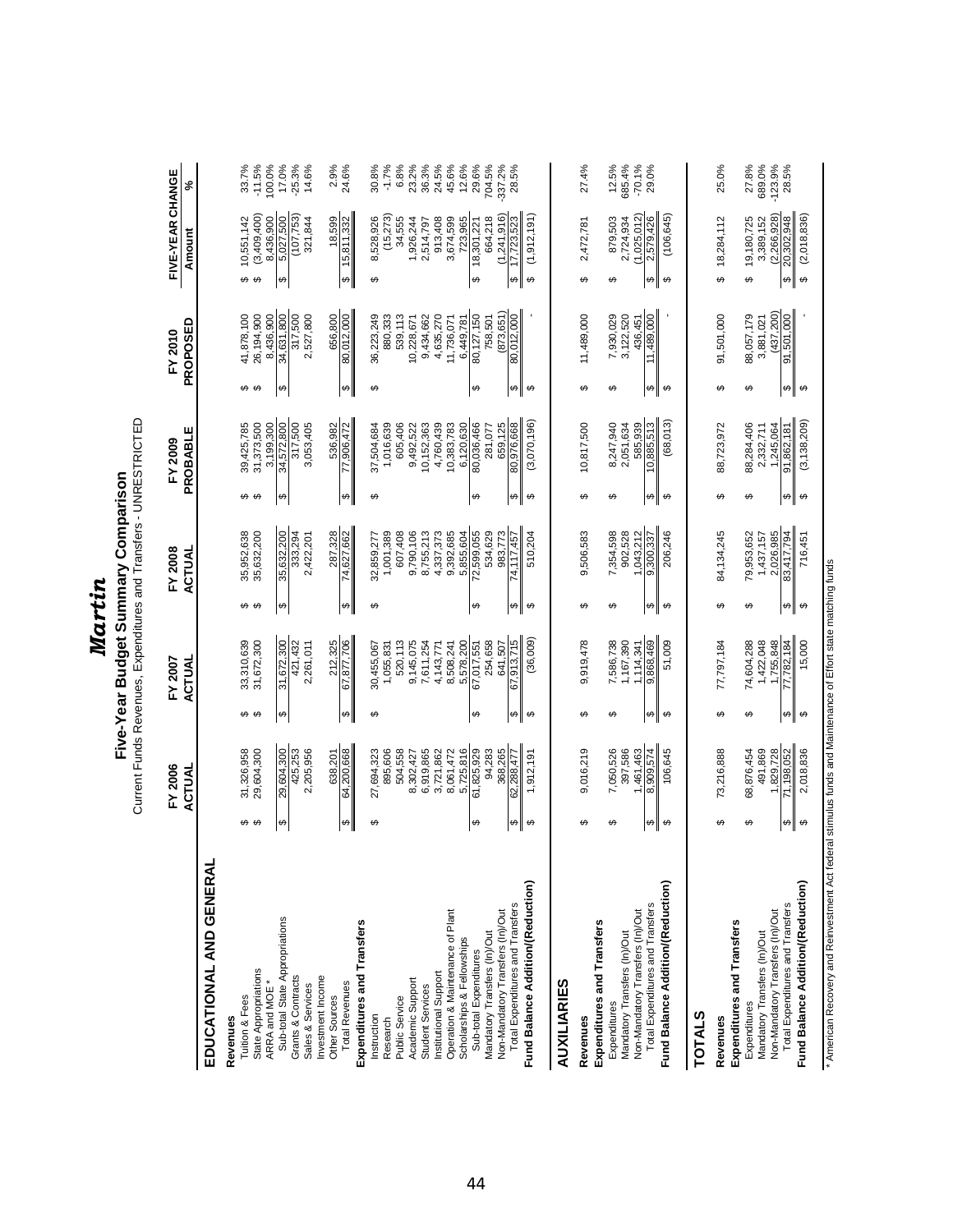| т |
|---|
|   |
|   |
|   |
|   |
|   |
|   |
|   |

## Five-Year Budget Summary Comparison<br>Current Funds Revenues, Expenditures and Transfers - UNRESTRICTED AND RESTRICTED Current Funds Revenues, Expenditures and Transfers - UNRESTRICTED AND RESTRICTED **Five-Year Budget Summary Comparison**

|                                                                                                      |               | FY 2006<br>ACTUAL                     |                        | FY 2007<br>ACTUAL                     |          | FY 2008<br>ACTUAL                     |          | PROBABLE<br>FY 2009                   |                        | PROPOSED<br>FY 2010                   | FIVE-YEAR CHANGE                                 |                             |
|------------------------------------------------------------------------------------------------------|---------------|---------------------------------------|------------------------|---------------------------------------|----------|---------------------------------------|----------|---------------------------------------|------------------------|---------------------------------------|--------------------------------------------------|-----------------------------|
| ₹<br>EDUCATIONAL AND GENER                                                                           |               |                                       |                        |                                       |          |                                       |          |                                       |                        |                                       | Amount                                           | \$                          |
| State Appropriations<br>ARRA and MOE<br>Tuition & Fees<br>Revenues                                   | မာ မာ         | 31,326,958<br>30,468,432              | မှာ မှာ                | 33,310,639<br>32,132,574              | မာမာ     | 35,952,638<br>35,962,300              | မှာ မှာ  | 3,213,800<br>39,425,785<br>31,688,600 | မှာ မှာ                | 41,878,100<br>8,469,100<br>26,492,300 | (3,976,132)<br>8,469,100<br>10,551,142<br>↮<br>↔ | 33.7%<br>$-13.1%$<br>100.0% |
| Sub-total State Appropriations<br>Grants & Contracts<br>Sales & Services                             | ↮             | 30,468,432<br>11,732,303<br>2,205,956 | $\boldsymbol{\varphi}$ | 32,132,574<br>12,525,319<br>2,261,011 | ↔        | 35,962,300<br>25,063,761<br>2,422,201 | ↮        | 34,902,400<br>27,517,500<br>3,053,405 | $\boldsymbol{\varphi}$ | 34,961,400<br>29,667,500<br>2,527,800 | 4,492,968<br>321,844<br>17,935,197<br>↮          | 14.7%<br>152.9%<br>14.6%    |
| Expenditures and Transfers<br>Investment Income<br><b>Total Revenues</b><br><b>Other Sources</b>     | $\Theta$      | 3,207,688<br>78,941,337               | $\Theta$               | 2,880,839<br>83,110,381               | $\Theta$ | 3,405,405<br>102,806,306              | $\Theta$ | 3,486,982<br>108,386,072              | $\bullet$              | 3,665,800<br>112,700,600              | 458,112<br>33,759,263<br>$\Theta$                | 14.3%<br>42.8%              |
| Instruction<br>Research                                                                              | ↮             | 1,085,117<br>30,800,961               | ↮                      | 33,184,338<br>1,163,214               | ↮        | 35,663,274<br>1,082,827               | ↮        | 1,166,639<br>40,234,284               | ↮                      | 39,166,849<br>1,035,333               | (49, 784)<br>8,365,888<br>↮                      | $-4.6%$<br>27.2%            |
| Academic Support<br><b>Student Services</b><br>Public Service                                        |               | 7,960,599<br>2,805,462<br>9,189,154   |                        | 8,288,700<br>2,736,192<br>9,868,758   |          | 2,210,949<br>10,507,692<br>9,276,156  |          | 1,805,406<br>10,652,363<br>10,092,522 |                        | 1,839,113<br>9,944,662<br>10,858,671  | (966,349)<br>1,984,064<br>1,669,517              | 18.2%<br>24.9%<br>$-34.4%$  |
| Operation & Maintenance of Plant<br>Institutional Support                                            |               | 3,790,169<br>8,062,841                |                        | 4,194,825<br>8,508,241                |          | 9,394,375<br>4,402,172                |          | 4,860,439<br>10,383,783               |                        | 4,785,270<br>11,736,071               | 3,673,230<br>995,101                             | 26.3%<br>45.6%              |
| Scholarships & Fellowships<br>Sub-total Expenditures                                                 | ↮             | 13,123,044<br>76,817,347              | $\Theta$               | 81,890,658<br>13,946,390              | $\Theta$ | 00,323,513<br>27,786,068              | ↮        | 31,320,630<br>110,516,066             | $\Theta$               | 112,815,750<br>33,449,781             | 20,326,738<br>35,998,403<br>$\theta$             | 154.9%<br>46.9%             |
| Total Expenditures and Transfers<br>Non-Mandatory Transfers (In)/Out<br>Mandatory Transfers (In)/Out | ↮             | 94,283<br>368,265<br>77,279,895       | ↮                      | 254,658<br>82,786,822<br>641,507      | ↮        | 101,841,916<br>534,629<br>983,773     | ↮        | 111,456,268<br>659,125<br>281,077     | $\boldsymbol{\omega}$  | (873, 651)<br>112,700,600<br>758,501  | (1,241,916)<br>664,218<br>35,420,705<br>မာ       | 704.5%<br>337.2%<br>45.8%   |
| Revenues Less Expend. & Transfer                                                                     | $\Theta$      | 1,661,442                             | ↔                      | 323,559                               | ↔        | 964,390                               | ↮        | (3,070,196)                           | ↔                      |                                       | (1,661,442)<br>မာ                                |                             |
| <b>AUXILIARIES</b>                                                                                   |               |                                       |                        |                                       |          |                                       |          |                                       |                        |                                       |                                                  |                             |
| Expenditures and Transfers<br>Revenues                                                               | ↮             | 9,016,219                             | ↮                      | 9,919,478                             | ↮        | 9,506,583                             | ↮        | 10,817,500                            | ↮                      | 11,489,000                            | 2,472,781<br>↮                                   | 27.4%                       |
| Non-Mandatory Transfers (In)/Out<br>Mandatory Transfers (In)/Out<br>Expenditures                     | ↮             | 7,050,526<br>397,586<br>1,461,463     | ↮                      | 7,586,738<br>1,167,390<br>1,114,341   | ↮        | 7,354,598<br>902,528<br>1,043,212     | ↮        | 585,939<br>8,247,940<br>2,051,634     | ↮                      | 7,930,029<br>3,122,520<br>436,451     | (1,025,012)<br>879,503<br>2,724,934<br>↮         | 685.4%<br>12.5%<br>$-70.1%$ |
| Total Expenditures and Transfers                                                                     | $\theta$      | 8,909,574                             | $\Theta$               | 9,868,469                             | ↮        | 9,300,337                             | ↮        | 10,885,513                            | ↮                      | 11,489,000                            | 2,579,426<br>↔                                   | 29.0%                       |
| Revenues Less Expend. & Transfer                                                                     |               | 106,645                               | $\Theta$               | 51,009                                | $\theta$ | 206,246                               | $\theta$ | (68, 013)                             | ↔                      |                                       | (106, 645)<br>↔                                  |                             |
| <b>TOTALS</b>                                                                                        |               |                                       |                        |                                       |          |                                       |          |                                       |                        |                                       |                                                  |                             |
| Expenditures and Transfers<br>Revenues                                                               | ↔             | 87,957,556                            | ↔                      | 93,029,859                            | ↔        | 112,312,889                           | ↮        | 119,203,572                           | ↔                      | 124,189,600                           | 36,232,044<br>↔                                  | 41.2%                       |
| Mandatory Transfers (In)/Out<br>Expenditures                                                         | ↮             | 491,869<br>83,867,872                 | ↮                      | 89,477,395<br>1,422,048               | ↮        | 107,678,111<br>1,437,157              | ↮        | 118,764,006<br>2,332,711              | ↮                      | 120,745,779<br>3,881,021              | 3,389,152<br>36,877,907<br>↔                     | 44.0%<br>689.0%             |
| Total Expenditures and Transfers<br>Non-Mandatory Transfers (In)/Out                                 |               | 86,189,469<br>1,829,728               |                        | 1,755,848<br>92,655,291               |          | 111, 142, 253<br>2,026,985            | ⇔∥       | 1,245,064<br>122,341,781              |                        | (437, 200)<br>124,189,600             | (2, 266, 928)<br>38,000,131<br>⇔∥                | $-123.9%$<br>44.1%          |
| Revenues Less Expend. & Transfers                                                                    | $\frac{1}{2}$ | 1,768,087                             | $\frac{1}{2}$          | 374,568                               | မှာ      | 1,170,636                             | $\Theta$ | (3, 138, 209)                         | $\frac{1}{2}$          |                                       | (1,768,087)<br>$\theta$                          |                             |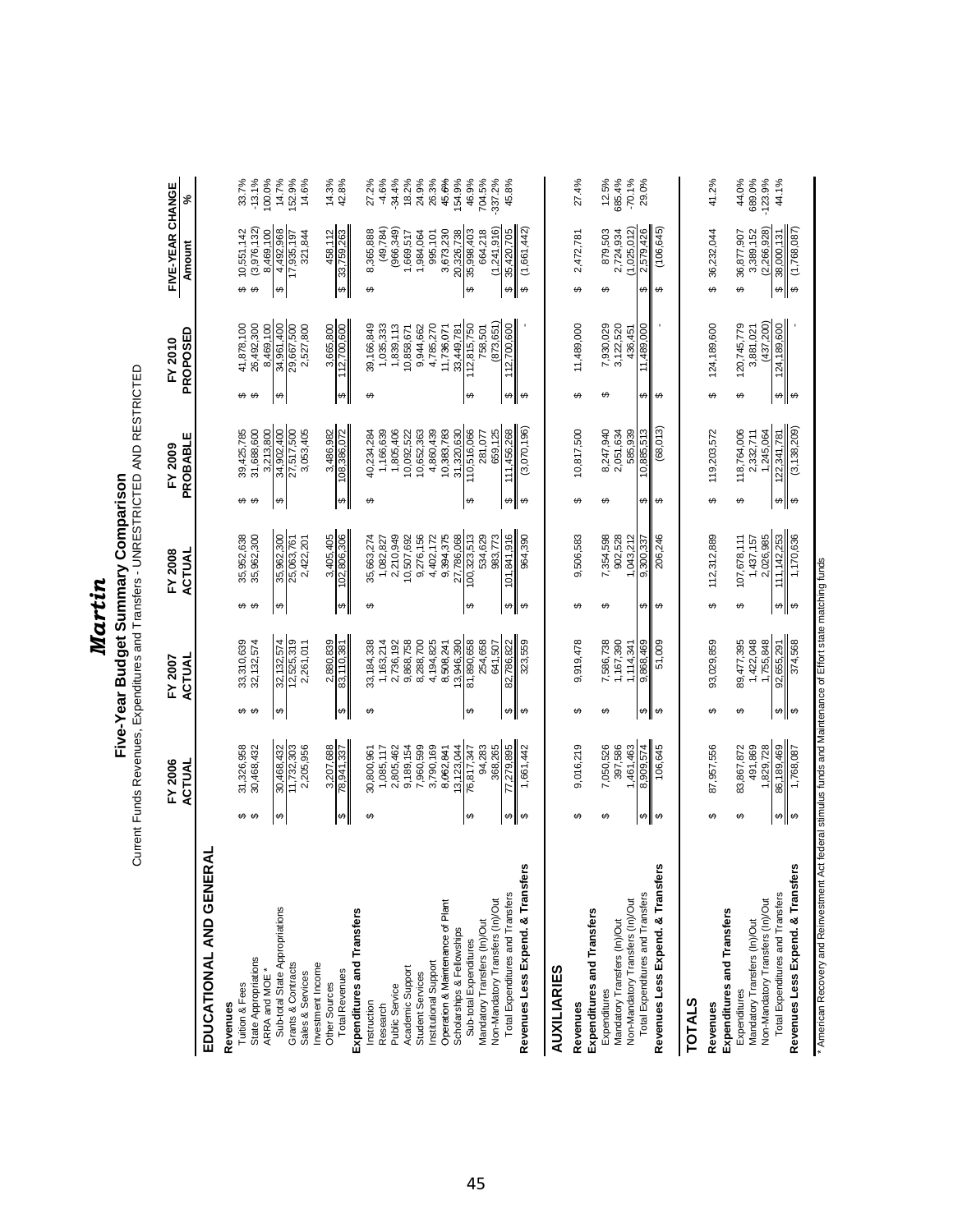|                                  |                                                  |                                   |                                    | Unrestricted and Restricted E&G and Auxiliary Funds |                                   |                                    |                        |                                  |                                     |                                      |          |
|----------------------------------|--------------------------------------------------|-----------------------------------|------------------------------------|-----------------------------------------------------|-----------------------------------|------------------------------------|------------------------|----------------------------------|-------------------------------------|--------------------------------------|----------|
|                                  |                                                  | <b>Actual 2007-08</b>             |                                    |                                                     | Probable 2008-09                  |                                    |                        | Proposed 2009-10                 |                                     | Probable to Proposed<br>CHANGE       |          |
|                                  | Unrestricted                                     | icted<br>Restri                   | Total                              | Unrestricted                                        | Restricted                        | Total                              | Unrestricted           | Restricted                       | Total                               | Amount                               | న్       |
| <b>ATHLETICS</b>                 |                                                  |                                   |                                    |                                                     |                                   |                                    |                        |                                  |                                     |                                      |          |
| Revenues                         |                                                  |                                   |                                    |                                                     |                                   |                                    |                        |                                  |                                     |                                      |          |
| General Funds                    | 3,853,587<br>$\theta$                            |                                   | 3,853,587<br>မာ                    | 4,040,184<br>မာ                                     |                                   | \$4,040,184                        | 3,938,120<br>မာ        |                                  | 3,938,120<br>မာ                     | (102,064)<br>↮                       | $-2.5%$  |
| Student Fees                     | 1,849,776                                        |                                   | 1,849,776                          | 1,875,000                                           |                                   | 1,875,000                          | 1,875,000              |                                  | 1,875,000                           |                                      |          |
| Athletic Fees                    |                                                  |                                   |                                    |                                                     |                                   |                                    |                        |                                  |                                     |                                      |          |
| <b>Ticket Sales</b>              | 115,129                                          |                                   | 115,129                            | 133,019                                             |                                   | 133,019                            | 139,300                |                                  | 139,300                             | 6,281                                | 4.7%     |
| NCAA Conference, Tournaments     | 325,604                                          |                                   | 325,604                            | 359,136                                             |                                   | 359,136                            | 270,000                |                                  | 270,000                             | (89, 136)                            | $-24.8%$ |
| Game Guarantees                  | 352,500                                          |                                   | 352,500                            | 998,706                                             |                                   | 998,706                            | 491,000                |                                  | 491,000                             | (507, 706)                           | $-50.8%$ |
| Gifts                            |                                                  | 605,868<br>↮                      | 605,868                            |                                                     | 550,000<br>↮                      | 550,000                            |                        | 550,000<br>↮                     | 550,000                             |                                      |          |
| Licensing Fees                   |                                                  |                                   |                                    |                                                     |                                   |                                    |                        |                                  |                                     |                                      |          |
| Sports Camps                     |                                                  |                                   |                                    |                                                     |                                   |                                    |                        |                                  |                                     |                                      |          |
| Other*                           | 147,326                                          |                                   | 147,326                            | 144,200                                             | 4,200                             | 148,400                            | 144,900                |                                  | 144,900                             | (3,500)                              | $-2.4%$  |
| <b>Total Revenues</b>            | 6,643,922<br>$\boldsymbol{\omega}$               | 605,868<br>$\boldsymbol{\varphi}$ | 7,249,790<br><del>∽</del>          | 7,550,245<br>$\boldsymbol{\omega}$                  | 554,200<br>↮                      | 8,104,445<br>↮                     | 6,858,320<br>↮         | 550,000<br>$\pmb{\varphi}$       | 7,408,320<br>$\boldsymbol{\varphi}$ | (696, 125)<br>$\boldsymbol{\varphi}$ | $-8.6%$  |
| Expenditures and Transfers       |                                                  |                                   |                                    |                                                     |                                   |                                    |                        |                                  |                                     |                                      |          |
| Salaries                         | 1,817,116<br>မာ                                  | 3,284<br>$\boldsymbol{\varphi}$   | \$1,820,400                        | \$1,882,204                                         | 41,000<br>↮                       | \$1,923,204                        | \$1,893,221            | 41,000<br>↮                      | \$1,934,221                         | 11,017<br>↮                          | 0.6%     |
| Employee Benefits                | 632,801                                          | 348                               | 633,149                            | 680,000                                             | 2,600                             | 682,600                            | 680,000                | 2,600                            | 682,600                             |                                      |          |
| Total Salaries and Benefits      | \$2,449,916                                      | 3,632<br>$\Theta$                 | 2,453,549<br>$\theta$              | 2,562,204<br>↮                                      | 43,600<br>$\theta$                | 2,605,804<br>↔                     | 2,573,221<br>$\theta$  | 43,600<br>$\Theta$               | \$2,616,821                         | 11,017<br>↮                          | 0.4%     |
| Travel                           | 535,079                                          | 91,618                            | 626,697                            | 547,550                                             | 45,000                            | 592,550                            | 471,365                | 45,000                           | 516,365                             | (76, 185)                            | $-12.9%$ |
| Student Aid                      | 2,696,507                                        | 59,640                            | 2,756,147                          | 2,773,205                                           | 20,700                            | 2,793,905                          | 2,808,066              | 20,700                           | 2,828,766                           | 34,861                               | 1.2%     |
| Equipment                        | 1,506                                            | 24,300                            | 25,806                             | 171,000                                             | 11,000                            | 182,000                            | 12,240                 | 11,000                           | 23,240                              | (158, 760)                           | 87.2%    |
| Other Operating                  | 960,914                                          | 254,507                           | 1,215,421                          | 1,496,286                                           | 433,900                           | 1,930,186                          | 864,804                | 429,700                          | 1,294,504                           | (635, 682)                           | $-32.9%$ |
| Sub-total Expenditures           | 6,643,922<br>$\theta$                            | 433,697<br>$\Theta$               | 7,077,620<br>$\theta$              | 7,550,245<br>$\theta$                               | 554,200<br>$\theta$               | 8,104,445<br>$\theta$              | 6,729,696<br>$\theta$  | 550,000<br>$\theta$              | \$7,279,696                         | (824, 749)<br>$\theta$               | $-10.2%$ |
| Debt Service Transfers           |                                                  |                                   |                                    |                                                     |                                   |                                    | 128,624                |                                  | 128,624                             | 128,624                              | 100.0%   |
| Other Transfers                  |                                                  |                                   |                                    |                                                     |                                   |                                    |                        |                                  |                                     |                                      |          |
| Total Expenditures and Transfers | \$ 6,643,922                                     | \$ 433,697                        | 7,077,620<br>$\boldsymbol{\omega}$ | 7,550,245<br>$\boldsymbol{\varphi}$                 | 554,200<br>$\boldsymbol{\varphi}$ | 8,104,445<br>$\boldsymbol{\theta}$ | \$ 6,858,320           | 550,000<br>$\boldsymbol{\omega}$ | \$7,408,320                         | (696, 125)<br>$\omega$               | $-8.6%$  |
| Revenues Less Expenditures       | $\widehat{\mathsf{e}}$<br>$\boldsymbol{\varphi}$ | 72,171<br>Ψ<br>↮                  | 172, 171<br>$\leftrightarrow$      | $\theta$                                            | $\boldsymbol{\varphi}$            | $\boldsymbol{\varphi}$             | $\boldsymbol{\varphi}$ | $\boldsymbol{\varphi}$           | $\boldsymbol{\varphi}$              | $\boldsymbol{\varphi}$               |          |

*UTM*<br>Summary of Athletics Revenues, Expenditures and Transfers **Summary of Athletics Revenues, Expenditures and Transfers**

\* Other includes program sales, concessions, parking, broadcasting, television, radio, internet s, investments, royalties, advertisements, sponsorships, and miscellaneous other.

\* Other includes program sales, concessions, parking, broadcasting, television, radio, internet, endowments, investments, royalties, advertisements, sponsorships, and miscellaneous other.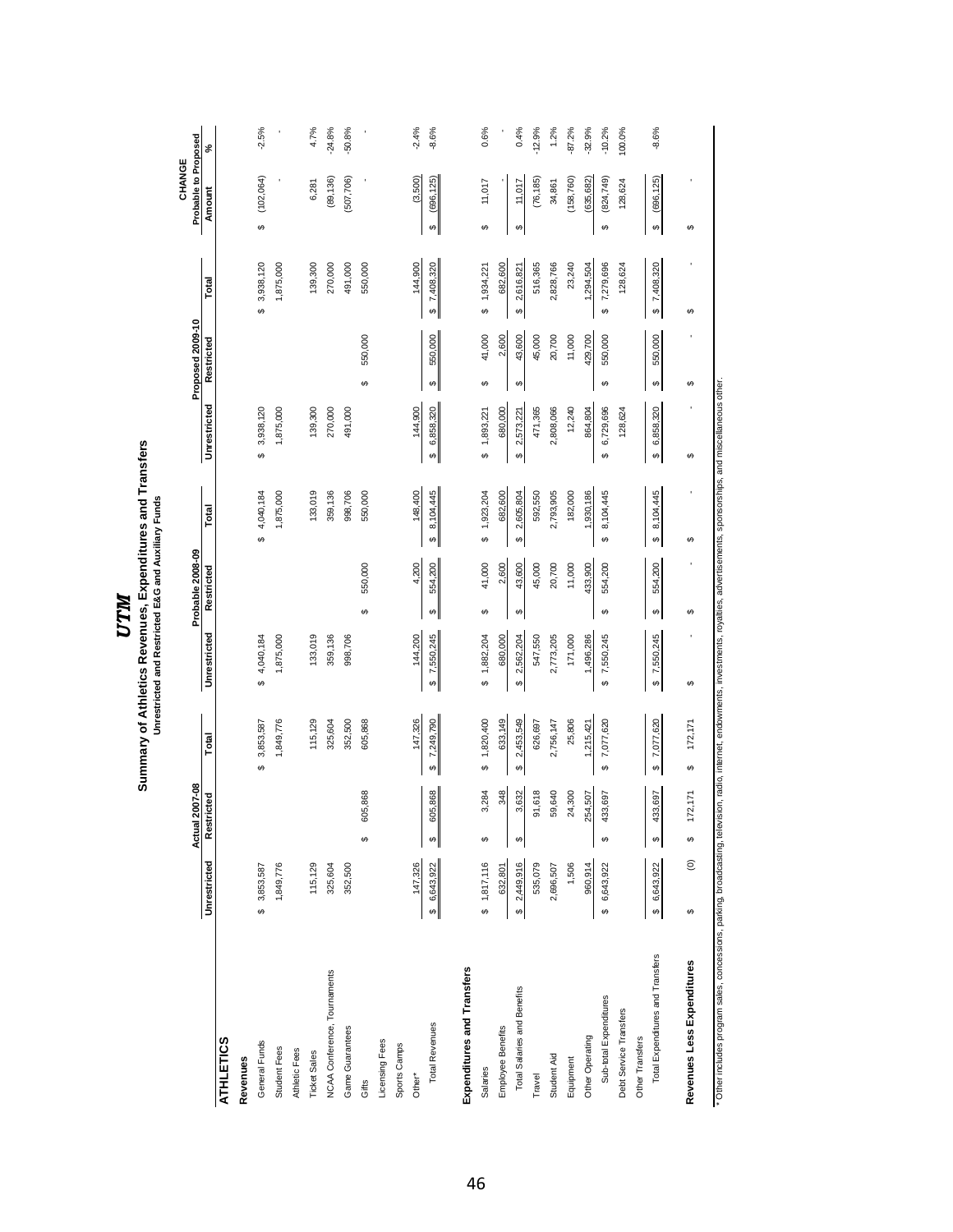|                                                       |                 | <b>E&amp;G</b>           |                         | <b>AUXILIARIES</b> |                         | <b>TOTAL</b>  |
|-------------------------------------------------------|-----------------|--------------------------|-------------------------|--------------------|-------------------------|---------------|
| <b>TOTAL - JUNE 30, 2007</b>                          | $\frac{1}{2}$   | 4,783,018                | $\frac{1}{2}$           | 838,086            | $\frac{1}{2}$           | 5,621,104     |
|                                                       |                 |                          |                         |                    |                         |               |
| <b>FY 2007-08 ACTUAL</b>                              |                 |                          |                         |                    |                         |               |
| Revenue                                               | \$              | 74,627,662               | \$                      | 9,506,583          | \$                      | 84,134,245    |
| Less:                                                 |                 |                          |                         |                    |                         |               |
| Expenditures                                          | \$              | 72,599,055               | \$                      | 7,354,598          | \$                      | 79,953,652    |
| Mandatory Transfers (In)/Out                          |                 | 534,629                  |                         | 902,528            |                         | 1,437,157     |
| Non-Mandatory Transfers(In)/Out                       |                 | 983,773                  |                         | 1,043,212          |                         | 2,026,985     |
| <b>Total Expenditures &amp; Transfers</b>             | \$              | 74,117,457               | \$                      | 9,300,337          | \$                      | 83,417,794    |
| Net Change                                            | \$              | 510,204                  | \$                      | 206,246            | \$                      | 716,451       |
| <b>Unrestricted Net Assets</b>                        |                 |                          |                         |                    |                         |               |
| <b>Working Capital-Accounts Receivable</b>            | \$              | 173,392                  | \$                      | 290,081            | \$                      | 463,473       |
| <b>Working Capital-Inventories</b>                    |                 | 315,703                  |                         | 109,118            |                         | 424,821       |
| <b>Revolving Funds</b>                                |                 |                          |                         |                    |                         |               |
| Encumbrances                                          |                 | 162,815                  |                         | 186,493            |                         | 349,308       |
| <b>Unexpended Gifts</b>                               |                 |                          |                         |                    |                         |               |
| Reappropriations                                      |                 | 2,000,000                |                         |                    |                         | 2,000,000     |
| Unallocated                                           |                 | 2,641,312                |                         | 458,640            |                         | 3,099,952     |
| <b>TOTAL - JUNE 30, 2008</b>                          | \$              | 5,293,222                | $\frac{1}{2}$           | 1,044,332          | \$                      | 6,337,554     |
| <b>Percent Unallocated of Expend. &amp; Transfers</b> |                 | 3.56%                    |                         | 4.93%              |                         | 3.72%         |
|                                                       |                 |                          |                         |                    |                         |               |
| FY 2008-09 PROBABLE BUDGET                            |                 |                          |                         |                    |                         |               |
| Revenue                                               | \$              | 77,906,472               | \$                      | 10,817,500         | \$                      | 88,723,972    |
| Less:                                                 |                 |                          |                         |                    |                         |               |
| Expenditures                                          | \$              | 80,036,466               | \$                      | 8,247,940          | \$                      | 88,284,406    |
| Mandatory Transfers (In)/Out                          |                 | 281,077                  |                         | 2,051,634          |                         | 2,332,711     |
| Non-Mandatory Transfers(In)/Out                       |                 | 659,125                  |                         | 585,939            |                         | 1,245,064     |
| <b>Total Expenditures &amp; Transfers</b>             | \$              | 80,976,668               | \$                      | 10,885,513         | $\frac{1}{2}$           | 91,862,181    |
| Net Change                                            | \$              | (3,070,196)              | $\overline{\mathbf{3}}$ | (68, 013)          | $\overline{\mathbf{e}}$ | (3, 138, 209) |
| <b>Unrestricted Net Assets</b>                        |                 |                          |                         |                    |                         |               |
| Working Capital-Accounts Receivable                   | \$              | 173,392                  | \$                      | 290,081            | \$                      | 463,473       |
| <b>Working Capital-Inventories</b>                    |                 | 315,703                  |                         | 109,118            |                         | 424,821       |
| <b>Revolving Funds</b>                                |                 |                          |                         |                    |                         |               |
| Encumbrances                                          |                 |                          |                         |                    |                         |               |
| <b>Unexpended Gifts</b>                               |                 |                          |                         |                    |                         |               |
| Reappropriations                                      |                 |                          |                         |                    |                         |               |
| Unallocated                                           |                 | 1,733,931                |                         | 577,120            |                         | 2,311,051     |
| <b>ESTIMATED TOTAL - APRIL 30, 2009</b>               | \$              | 2,223,026                | \$                      | 976,319            | $\overline{\mathbf{e}}$ | 3,199,345     |
| <b>Percent Unallocated of Expend. &amp; Transfers</b> |                 | 2.14%                    |                         | 5.30%              |                         | 2.52%         |
|                                                       |                 |                          |                         |                    |                         |               |
| FY 2009-10 PROPOSED BUDGET                            |                 |                          |                         |                    |                         |               |
| Revenue                                               | \$              | 80,012,000               | \$                      | 11,489,000         | \$                      | 91,501,000    |
| Less:                                                 |                 |                          |                         |                    |                         |               |
| Expenditures                                          | \$              | 80,127,150               | \$                      | 7,930,029          | \$                      | 88,057,179    |
| Mandatory Transfers (In)/Out                          |                 | 758,501                  |                         | 3,122,520          |                         | 3,881,021     |
| Non-Mandatory Transfers(In)/Out                       |                 | (873, 651)               |                         | 436,451            |                         | (437, 200)    |
| <b>Total Expenditures &amp; Transfers</b>             | \$              | 80,012,000               | \$                      | 11,489,000         | \$                      | 91,501,000    |
| Net Change                                            | $\overline{\$}$ | $\overline{\phantom{a}}$ | $\sqrt[6]{3}$           | $\blacksquare$     | $\sqrt{2}$              |               |
| <b>Unrestricted Net Assets</b>                        |                 |                          |                         |                    |                         |               |
| <b>Working Capital-Accounts Receivable</b>            | \$              | 173,392                  | \$                      | 290,081            | \$                      | 463,473       |
| <b>Working Capital-Inventories</b>                    |                 | 315,703                  |                         | 109,118            |                         | 424,821       |
| <b>Revolving Funds</b>                                |                 |                          |                         |                    |                         |               |
| Encumbrances                                          |                 |                          |                         |                    |                         |               |
| <b>Unexpended Gifts</b>                               |                 |                          |                         |                    |                         |               |
| Reappropriations                                      |                 |                          |                         |                    |                         |               |
| Unallocated                                           |                 | 1,733,931                |                         | 577,120            |                         | 2,311,051     |
| <b>ESTIMATED TOTAL - JULY 1, 2009</b>                 |                 | 2,223,026                | $\frac{1}{2}$           | 976,319            | $\frac{1}{2}$           | 3,199,345     |
| <b>Percent Unallocated of Expend. &amp; Transfers</b> |                 | 2.17%                    |                         | 5.02%              |                         | 2.53%         |
|                                                       |                 |                          |                         |                    |                         |               |

#### *Martin* **Unrestricted Net Assets**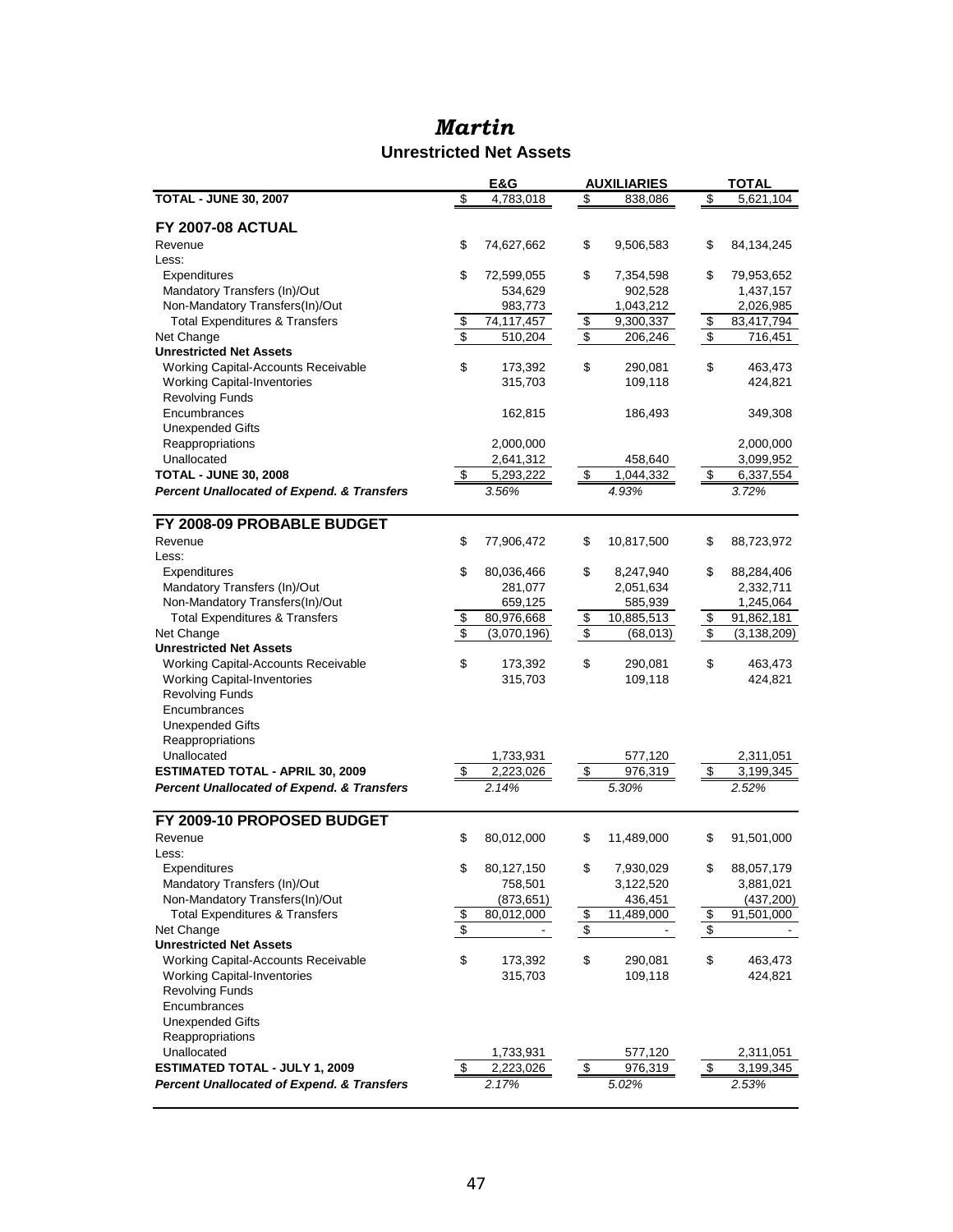#### **FY 2010 Budget Summary**

Unrestricted Current Funds Revenues, Expenditures and Transfers

| <b>FY 2008</b><br>FY 2009<br>FY 2010<br><b>Probable to Proposed</b><br><b>ACTUAL</b><br><b>PROBABLE</b><br><b>PROPOSED</b><br>%<br>Amount<br><b>EDUCATIONAL AND GENERAL</b><br><b>Revenues</b><br><b>Tuition &amp; Fees</b><br>\$<br>1,703,085<br>\$<br>1,851,300<br>\$<br>1,937,095<br>85.795<br>4.6%<br>\$<br>\$<br>\$<br>\$<br>\$<br>$-5.0%$<br>8,389,300<br>7,941,800<br>7,547,500<br>(394, 300)<br><b>State Appropriations</b><br>ARRA and MOE *<br>546,500<br>431,200<br>78.9%<br>977,700<br>\$<br>8,389,300<br>\$<br>\$<br>8.525.200<br>\$<br>36.900<br>0.4%<br>Sub-total State Appropriations<br>8,488,300<br>908,627<br>950,000<br>925,000<br>(25,000)<br>$-2.6%$<br><b>Grants &amp; Contracts</b><br>Sales & Services<br>Investment Income<br><b>Other Sources</b><br>14,839<br>34,000<br>$-17.9%$<br>41,400<br>(7,400)<br>$\overline{\mathcal{S}}$<br>\$<br>11,015,852<br>\$<br>11,331,000<br>11,421,295<br>\$<br>90,295<br><b>Total Revenues</b><br>0.8%<br><b>Expenditures and Transfers</b><br>\$<br>\$<br>\$<br>\$<br>Instruction<br>3,266,832<br>3,466,905<br>3,162,707<br>(304, 198)<br>$-8.8%$<br>Research<br>3,396,161<br>3,150,341<br>4,245,296<br>1,094,955<br>34.8%<br>$-24.6%$<br><b>Public Service</b><br>5,738<br>20,298<br>15,300<br>(4,998)<br>480,668<br>413,006<br>427,375<br>14,369<br>3.5%<br>Academic Support<br>$-27.1%$<br><b>Student Services</b><br>237,266<br>252,905<br>184,474<br>(68, 431)<br>72,959<br>6.5%<br><b>Institutional Support</b><br>1,271,159<br>1,115,018<br>1,187,977<br>Operation & Maintenance of Plant<br>1,875,862<br>1,897,064<br>2,189,035<br>291,971<br>15.4%<br>Scholarships & Fellowships<br>2.9%<br>139,408<br>122,943<br>126,500<br>3,557<br>\$<br>10,673,094<br>\$<br>10,438,480<br>\$<br>11,538,664<br>\$<br>1,100,184<br>Sub-total Expenditures<br>10.5%<br>Mandatory Transfers (In)/Out<br>Non-Mandatory Transfers (In)/Out<br>308,465<br>352,910<br>20.2%<br>424,231<br>71,321<br>\$<br>\$<br>10,791,390<br>$\boldsymbol{\theta}$<br>\$<br><b>Total Expenditures and Transfers</b><br>10,981,559<br>11,962,895<br>1,171,505<br>10.9%<br><b>Fund Balance Addition/(Reduction)</b><br>\$<br>\$<br>$\mathbb{S}$<br>\$<br>34,293<br>539,610<br>(541,600)<br>(1,081,210)<br><b>AUXILIARIES</b><br><b>Revenues</b><br>\$<br>\$<br>\$<br>\$<br>142,459<br>157,571<br>155,912<br>(1,659)<br>$-1.1%$<br><b>Expenditures and Transfers</b><br>\$<br>\$<br>\$<br>\$<br>Expenditures<br>180,261<br>275,817<br>$-18.8%$<br>224,012<br>(51, 805)<br><b>Mandatory Transfers</b><br>Non-Mandatory Transfers<br>$-43.4%$<br>(50,058)<br>(120, 236)<br>(68, 100)<br>52,136<br>$\overline{\mathbf{e}}$<br>$\boldsymbol{\mathsf{s}}$<br>\$<br>\$<br>0.2%<br><b>Total Expenditures and Transfers</b><br>130,203<br>155,581<br>155,912<br>331<br><b>Fund Balance Addition/(Reduction)</b><br>\$<br>\$<br>\$<br>\$<br>12,256<br>1,990<br>(1,990)<br><b>TOTALS</b><br><b>Revenues</b><br>\$<br>11,158,311<br>\$<br>11,488,571<br>\$<br>\$<br>11,577,207<br>88,636<br>0.8%<br><b>Expenditures and Transfers</b><br>\$<br>\$<br>Expenditures<br>10,853,355<br>\$<br>10,714,297<br>11,762,676<br>\$<br>1,048,379<br>9.8%<br><b>Mandatory Transfers</b><br>Non-Mandatory Transfers<br>53.1%<br>258,407<br>232,674<br>356,131<br>123,457<br><b>Total Expenditures and Transfers</b><br>11,111,762<br>10,946,971<br>12,118,807<br>10.7%<br>\$<br>\$<br>ھ<br>1,171,836<br>\$<br><b>Fund Balance Addition/(Reduction)</b><br>\$<br>(1,083,200)<br>\$<br>46,549<br>\$<br>541,600<br>\$<br>(541,600) |  |  |  |  | <b>CHANGE</b> |  |
|------------------------------------------------------------------------------------------------------------------------------------------------------------------------------------------------------------------------------------------------------------------------------------------------------------------------------------------------------------------------------------------------------------------------------------------------------------------------------------------------------------------------------------------------------------------------------------------------------------------------------------------------------------------------------------------------------------------------------------------------------------------------------------------------------------------------------------------------------------------------------------------------------------------------------------------------------------------------------------------------------------------------------------------------------------------------------------------------------------------------------------------------------------------------------------------------------------------------------------------------------------------------------------------------------------------------------------------------------------------------------------------------------------------------------------------------------------------------------------------------------------------------------------------------------------------------------------------------------------------------------------------------------------------------------------------------------------------------------------------------------------------------------------------------------------------------------------------------------------------------------------------------------------------------------------------------------------------------------------------------------------------------------------------------------------------------------------------------------------------------------------------------------------------------------------------------------------------------------------------------------------------------------------------------------------------------------------------------------------------------------------------------------------------------------------------------------------------------------------------------------------------------------------------------------------------------------------------------------------------------------------------------------------------------------------------------------------------------------------------------------------------------------------------------------------------------------------------------------------------------------------------------------------------------------------------------------------------------------------------------------------------------------------------------------------------------------------------------------------------------------------------------------------------------------------------------------------------------------------------------------------------------------------------------------------------------------------------------------------------------------------------------------------------------------------------------------------------------------------------------------------------------------------------|--|--|--|--|---------------|--|
|                                                                                                                                                                                                                                                                                                                                                                                                                                                                                                                                                                                                                                                                                                                                                                                                                                                                                                                                                                                                                                                                                                                                                                                                                                                                                                                                                                                                                                                                                                                                                                                                                                                                                                                                                                                                                                                                                                                                                                                                                                                                                                                                                                                                                                                                                                                                                                                                                                                                                                                                                                                                                                                                                                                                                                                                                                                                                                                                                                                                                                                                                                                                                                                                                                                                                                                                                                                                                                                                                                                                          |  |  |  |  |               |  |
|                                                                                                                                                                                                                                                                                                                                                                                                                                                                                                                                                                                                                                                                                                                                                                                                                                                                                                                                                                                                                                                                                                                                                                                                                                                                                                                                                                                                                                                                                                                                                                                                                                                                                                                                                                                                                                                                                                                                                                                                                                                                                                                                                                                                                                                                                                                                                                                                                                                                                                                                                                                                                                                                                                                                                                                                                                                                                                                                                                                                                                                                                                                                                                                                                                                                                                                                                                                                                                                                                                                                          |  |  |  |  |               |  |
|                                                                                                                                                                                                                                                                                                                                                                                                                                                                                                                                                                                                                                                                                                                                                                                                                                                                                                                                                                                                                                                                                                                                                                                                                                                                                                                                                                                                                                                                                                                                                                                                                                                                                                                                                                                                                                                                                                                                                                                                                                                                                                                                                                                                                                                                                                                                                                                                                                                                                                                                                                                                                                                                                                                                                                                                                                                                                                                                                                                                                                                                                                                                                                                                                                                                                                                                                                                                                                                                                                                                          |  |  |  |  |               |  |
|                                                                                                                                                                                                                                                                                                                                                                                                                                                                                                                                                                                                                                                                                                                                                                                                                                                                                                                                                                                                                                                                                                                                                                                                                                                                                                                                                                                                                                                                                                                                                                                                                                                                                                                                                                                                                                                                                                                                                                                                                                                                                                                                                                                                                                                                                                                                                                                                                                                                                                                                                                                                                                                                                                                                                                                                                                                                                                                                                                                                                                                                                                                                                                                                                                                                                                                                                                                                                                                                                                                                          |  |  |  |  |               |  |
|                                                                                                                                                                                                                                                                                                                                                                                                                                                                                                                                                                                                                                                                                                                                                                                                                                                                                                                                                                                                                                                                                                                                                                                                                                                                                                                                                                                                                                                                                                                                                                                                                                                                                                                                                                                                                                                                                                                                                                                                                                                                                                                                                                                                                                                                                                                                                                                                                                                                                                                                                                                                                                                                                                                                                                                                                                                                                                                                                                                                                                                                                                                                                                                                                                                                                                                                                                                                                                                                                                                                          |  |  |  |  |               |  |
|                                                                                                                                                                                                                                                                                                                                                                                                                                                                                                                                                                                                                                                                                                                                                                                                                                                                                                                                                                                                                                                                                                                                                                                                                                                                                                                                                                                                                                                                                                                                                                                                                                                                                                                                                                                                                                                                                                                                                                                                                                                                                                                                                                                                                                                                                                                                                                                                                                                                                                                                                                                                                                                                                                                                                                                                                                                                                                                                                                                                                                                                                                                                                                                                                                                                                                                                                                                                                                                                                                                                          |  |  |  |  |               |  |
|                                                                                                                                                                                                                                                                                                                                                                                                                                                                                                                                                                                                                                                                                                                                                                                                                                                                                                                                                                                                                                                                                                                                                                                                                                                                                                                                                                                                                                                                                                                                                                                                                                                                                                                                                                                                                                                                                                                                                                                                                                                                                                                                                                                                                                                                                                                                                                                                                                                                                                                                                                                                                                                                                                                                                                                                                                                                                                                                                                                                                                                                                                                                                                                                                                                                                                                                                                                                                                                                                                                                          |  |  |  |  |               |  |
|                                                                                                                                                                                                                                                                                                                                                                                                                                                                                                                                                                                                                                                                                                                                                                                                                                                                                                                                                                                                                                                                                                                                                                                                                                                                                                                                                                                                                                                                                                                                                                                                                                                                                                                                                                                                                                                                                                                                                                                                                                                                                                                                                                                                                                                                                                                                                                                                                                                                                                                                                                                                                                                                                                                                                                                                                                                                                                                                                                                                                                                                                                                                                                                                                                                                                                                                                                                                                                                                                                                                          |  |  |  |  |               |  |
|                                                                                                                                                                                                                                                                                                                                                                                                                                                                                                                                                                                                                                                                                                                                                                                                                                                                                                                                                                                                                                                                                                                                                                                                                                                                                                                                                                                                                                                                                                                                                                                                                                                                                                                                                                                                                                                                                                                                                                                                                                                                                                                                                                                                                                                                                                                                                                                                                                                                                                                                                                                                                                                                                                                                                                                                                                                                                                                                                                                                                                                                                                                                                                                                                                                                                                                                                                                                                                                                                                                                          |  |  |  |  |               |  |
|                                                                                                                                                                                                                                                                                                                                                                                                                                                                                                                                                                                                                                                                                                                                                                                                                                                                                                                                                                                                                                                                                                                                                                                                                                                                                                                                                                                                                                                                                                                                                                                                                                                                                                                                                                                                                                                                                                                                                                                                                                                                                                                                                                                                                                                                                                                                                                                                                                                                                                                                                                                                                                                                                                                                                                                                                                                                                                                                                                                                                                                                                                                                                                                                                                                                                                                                                                                                                                                                                                                                          |  |  |  |  |               |  |
|                                                                                                                                                                                                                                                                                                                                                                                                                                                                                                                                                                                                                                                                                                                                                                                                                                                                                                                                                                                                                                                                                                                                                                                                                                                                                                                                                                                                                                                                                                                                                                                                                                                                                                                                                                                                                                                                                                                                                                                                                                                                                                                                                                                                                                                                                                                                                                                                                                                                                                                                                                                                                                                                                                                                                                                                                                                                                                                                                                                                                                                                                                                                                                                                                                                                                                                                                                                                                                                                                                                                          |  |  |  |  |               |  |
|                                                                                                                                                                                                                                                                                                                                                                                                                                                                                                                                                                                                                                                                                                                                                                                                                                                                                                                                                                                                                                                                                                                                                                                                                                                                                                                                                                                                                                                                                                                                                                                                                                                                                                                                                                                                                                                                                                                                                                                                                                                                                                                                                                                                                                                                                                                                                                                                                                                                                                                                                                                                                                                                                                                                                                                                                                                                                                                                                                                                                                                                                                                                                                                                                                                                                                                                                                                                                                                                                                                                          |  |  |  |  |               |  |
|                                                                                                                                                                                                                                                                                                                                                                                                                                                                                                                                                                                                                                                                                                                                                                                                                                                                                                                                                                                                                                                                                                                                                                                                                                                                                                                                                                                                                                                                                                                                                                                                                                                                                                                                                                                                                                                                                                                                                                                                                                                                                                                                                                                                                                                                                                                                                                                                                                                                                                                                                                                                                                                                                                                                                                                                                                                                                                                                                                                                                                                                                                                                                                                                                                                                                                                                                                                                                                                                                                                                          |  |  |  |  |               |  |
|                                                                                                                                                                                                                                                                                                                                                                                                                                                                                                                                                                                                                                                                                                                                                                                                                                                                                                                                                                                                                                                                                                                                                                                                                                                                                                                                                                                                                                                                                                                                                                                                                                                                                                                                                                                                                                                                                                                                                                                                                                                                                                                                                                                                                                                                                                                                                                                                                                                                                                                                                                                                                                                                                                                                                                                                                                                                                                                                                                                                                                                                                                                                                                                                                                                                                                                                                                                                                                                                                                                                          |  |  |  |  |               |  |
|                                                                                                                                                                                                                                                                                                                                                                                                                                                                                                                                                                                                                                                                                                                                                                                                                                                                                                                                                                                                                                                                                                                                                                                                                                                                                                                                                                                                                                                                                                                                                                                                                                                                                                                                                                                                                                                                                                                                                                                                                                                                                                                                                                                                                                                                                                                                                                                                                                                                                                                                                                                                                                                                                                                                                                                                                                                                                                                                                                                                                                                                                                                                                                                                                                                                                                                                                                                                                                                                                                                                          |  |  |  |  |               |  |
|                                                                                                                                                                                                                                                                                                                                                                                                                                                                                                                                                                                                                                                                                                                                                                                                                                                                                                                                                                                                                                                                                                                                                                                                                                                                                                                                                                                                                                                                                                                                                                                                                                                                                                                                                                                                                                                                                                                                                                                                                                                                                                                                                                                                                                                                                                                                                                                                                                                                                                                                                                                                                                                                                                                                                                                                                                                                                                                                                                                                                                                                                                                                                                                                                                                                                                                                                                                                                                                                                                                                          |  |  |  |  |               |  |
|                                                                                                                                                                                                                                                                                                                                                                                                                                                                                                                                                                                                                                                                                                                                                                                                                                                                                                                                                                                                                                                                                                                                                                                                                                                                                                                                                                                                                                                                                                                                                                                                                                                                                                                                                                                                                                                                                                                                                                                                                                                                                                                                                                                                                                                                                                                                                                                                                                                                                                                                                                                                                                                                                                                                                                                                                                                                                                                                                                                                                                                                                                                                                                                                                                                                                                                                                                                                                                                                                                                                          |  |  |  |  |               |  |
|                                                                                                                                                                                                                                                                                                                                                                                                                                                                                                                                                                                                                                                                                                                                                                                                                                                                                                                                                                                                                                                                                                                                                                                                                                                                                                                                                                                                                                                                                                                                                                                                                                                                                                                                                                                                                                                                                                                                                                                                                                                                                                                                                                                                                                                                                                                                                                                                                                                                                                                                                                                                                                                                                                                                                                                                                                                                                                                                                                                                                                                                                                                                                                                                                                                                                                                                                                                                                                                                                                                                          |  |  |  |  |               |  |
|                                                                                                                                                                                                                                                                                                                                                                                                                                                                                                                                                                                                                                                                                                                                                                                                                                                                                                                                                                                                                                                                                                                                                                                                                                                                                                                                                                                                                                                                                                                                                                                                                                                                                                                                                                                                                                                                                                                                                                                                                                                                                                                                                                                                                                                                                                                                                                                                                                                                                                                                                                                                                                                                                                                                                                                                                                                                                                                                                                                                                                                                                                                                                                                                                                                                                                                                                                                                                                                                                                                                          |  |  |  |  |               |  |
|                                                                                                                                                                                                                                                                                                                                                                                                                                                                                                                                                                                                                                                                                                                                                                                                                                                                                                                                                                                                                                                                                                                                                                                                                                                                                                                                                                                                                                                                                                                                                                                                                                                                                                                                                                                                                                                                                                                                                                                                                                                                                                                                                                                                                                                                                                                                                                                                                                                                                                                                                                                                                                                                                                                                                                                                                                                                                                                                                                                                                                                                                                                                                                                                                                                                                                                                                                                                                                                                                                                                          |  |  |  |  |               |  |
|                                                                                                                                                                                                                                                                                                                                                                                                                                                                                                                                                                                                                                                                                                                                                                                                                                                                                                                                                                                                                                                                                                                                                                                                                                                                                                                                                                                                                                                                                                                                                                                                                                                                                                                                                                                                                                                                                                                                                                                                                                                                                                                                                                                                                                                                                                                                                                                                                                                                                                                                                                                                                                                                                                                                                                                                                                                                                                                                                                                                                                                                                                                                                                                                                                                                                                                                                                                                                                                                                                                                          |  |  |  |  |               |  |
|                                                                                                                                                                                                                                                                                                                                                                                                                                                                                                                                                                                                                                                                                                                                                                                                                                                                                                                                                                                                                                                                                                                                                                                                                                                                                                                                                                                                                                                                                                                                                                                                                                                                                                                                                                                                                                                                                                                                                                                                                                                                                                                                                                                                                                                                                                                                                                                                                                                                                                                                                                                                                                                                                                                                                                                                                                                                                                                                                                                                                                                                                                                                                                                                                                                                                                                                                                                                                                                                                                                                          |  |  |  |  |               |  |
|                                                                                                                                                                                                                                                                                                                                                                                                                                                                                                                                                                                                                                                                                                                                                                                                                                                                                                                                                                                                                                                                                                                                                                                                                                                                                                                                                                                                                                                                                                                                                                                                                                                                                                                                                                                                                                                                                                                                                                                                                                                                                                                                                                                                                                                                                                                                                                                                                                                                                                                                                                                                                                                                                                                                                                                                                                                                                                                                                                                                                                                                                                                                                                                                                                                                                                                                                                                                                                                                                                                                          |  |  |  |  |               |  |
|                                                                                                                                                                                                                                                                                                                                                                                                                                                                                                                                                                                                                                                                                                                                                                                                                                                                                                                                                                                                                                                                                                                                                                                                                                                                                                                                                                                                                                                                                                                                                                                                                                                                                                                                                                                                                                                                                                                                                                                                                                                                                                                                                                                                                                                                                                                                                                                                                                                                                                                                                                                                                                                                                                                                                                                                                                                                                                                                                                                                                                                                                                                                                                                                                                                                                                                                                                                                                                                                                                                                          |  |  |  |  |               |  |
|                                                                                                                                                                                                                                                                                                                                                                                                                                                                                                                                                                                                                                                                                                                                                                                                                                                                                                                                                                                                                                                                                                                                                                                                                                                                                                                                                                                                                                                                                                                                                                                                                                                                                                                                                                                                                                                                                                                                                                                                                                                                                                                                                                                                                                                                                                                                                                                                                                                                                                                                                                                                                                                                                                                                                                                                                                                                                                                                                                                                                                                                                                                                                                                                                                                                                                                                                                                                                                                                                                                                          |  |  |  |  |               |  |
|                                                                                                                                                                                                                                                                                                                                                                                                                                                                                                                                                                                                                                                                                                                                                                                                                                                                                                                                                                                                                                                                                                                                                                                                                                                                                                                                                                                                                                                                                                                                                                                                                                                                                                                                                                                                                                                                                                                                                                                                                                                                                                                                                                                                                                                                                                                                                                                                                                                                                                                                                                                                                                                                                                                                                                                                                                                                                                                                                                                                                                                                                                                                                                                                                                                                                                                                                                                                                                                                                                                                          |  |  |  |  |               |  |
|                                                                                                                                                                                                                                                                                                                                                                                                                                                                                                                                                                                                                                                                                                                                                                                                                                                                                                                                                                                                                                                                                                                                                                                                                                                                                                                                                                                                                                                                                                                                                                                                                                                                                                                                                                                                                                                                                                                                                                                                                                                                                                                                                                                                                                                                                                                                                                                                                                                                                                                                                                                                                                                                                                                                                                                                                                                                                                                                                                                                                                                                                                                                                                                                                                                                                                                                                                                                                                                                                                                                          |  |  |  |  |               |  |
|                                                                                                                                                                                                                                                                                                                                                                                                                                                                                                                                                                                                                                                                                                                                                                                                                                                                                                                                                                                                                                                                                                                                                                                                                                                                                                                                                                                                                                                                                                                                                                                                                                                                                                                                                                                                                                                                                                                                                                                                                                                                                                                                                                                                                                                                                                                                                                                                                                                                                                                                                                                                                                                                                                                                                                                                                                                                                                                                                                                                                                                                                                                                                                                                                                                                                                                                                                                                                                                                                                                                          |  |  |  |  |               |  |
|                                                                                                                                                                                                                                                                                                                                                                                                                                                                                                                                                                                                                                                                                                                                                                                                                                                                                                                                                                                                                                                                                                                                                                                                                                                                                                                                                                                                                                                                                                                                                                                                                                                                                                                                                                                                                                                                                                                                                                                                                                                                                                                                                                                                                                                                                                                                                                                                                                                                                                                                                                                                                                                                                                                                                                                                                                                                                                                                                                                                                                                                                                                                                                                                                                                                                                                                                                                                                                                                                                                                          |  |  |  |  |               |  |
|                                                                                                                                                                                                                                                                                                                                                                                                                                                                                                                                                                                                                                                                                                                                                                                                                                                                                                                                                                                                                                                                                                                                                                                                                                                                                                                                                                                                                                                                                                                                                                                                                                                                                                                                                                                                                                                                                                                                                                                                                                                                                                                                                                                                                                                                                                                                                                                                                                                                                                                                                                                                                                                                                                                                                                                                                                                                                                                                                                                                                                                                                                                                                                                                                                                                                                                                                                                                                                                                                                                                          |  |  |  |  |               |  |
|                                                                                                                                                                                                                                                                                                                                                                                                                                                                                                                                                                                                                                                                                                                                                                                                                                                                                                                                                                                                                                                                                                                                                                                                                                                                                                                                                                                                                                                                                                                                                                                                                                                                                                                                                                                                                                                                                                                                                                                                                                                                                                                                                                                                                                                                                                                                                                                                                                                                                                                                                                                                                                                                                                                                                                                                                                                                                                                                                                                                                                                                                                                                                                                                                                                                                                                                                                                                                                                                                                                                          |  |  |  |  |               |  |
|                                                                                                                                                                                                                                                                                                                                                                                                                                                                                                                                                                                                                                                                                                                                                                                                                                                                                                                                                                                                                                                                                                                                                                                                                                                                                                                                                                                                                                                                                                                                                                                                                                                                                                                                                                                                                                                                                                                                                                                                                                                                                                                                                                                                                                                                                                                                                                                                                                                                                                                                                                                                                                                                                                                                                                                                                                                                                                                                                                                                                                                                                                                                                                                                                                                                                                                                                                                                                                                                                                                                          |  |  |  |  |               |  |
|                                                                                                                                                                                                                                                                                                                                                                                                                                                                                                                                                                                                                                                                                                                                                                                                                                                                                                                                                                                                                                                                                                                                                                                                                                                                                                                                                                                                                                                                                                                                                                                                                                                                                                                                                                                                                                                                                                                                                                                                                                                                                                                                                                                                                                                                                                                                                                                                                                                                                                                                                                                                                                                                                                                                                                                                                                                                                                                                                                                                                                                                                                                                                                                                                                                                                                                                                                                                                                                                                                                                          |  |  |  |  |               |  |
|                                                                                                                                                                                                                                                                                                                                                                                                                                                                                                                                                                                                                                                                                                                                                                                                                                                                                                                                                                                                                                                                                                                                                                                                                                                                                                                                                                                                                                                                                                                                                                                                                                                                                                                                                                                                                                                                                                                                                                                                                                                                                                                                                                                                                                                                                                                                                                                                                                                                                                                                                                                                                                                                                                                                                                                                                                                                                                                                                                                                                                                                                                                                                                                                                                                                                                                                                                                                                                                                                                                                          |  |  |  |  |               |  |
|                                                                                                                                                                                                                                                                                                                                                                                                                                                                                                                                                                                                                                                                                                                                                                                                                                                                                                                                                                                                                                                                                                                                                                                                                                                                                                                                                                                                                                                                                                                                                                                                                                                                                                                                                                                                                                                                                                                                                                                                                                                                                                                                                                                                                                                                                                                                                                                                                                                                                                                                                                                                                                                                                                                                                                                                                                                                                                                                                                                                                                                                                                                                                                                                                                                                                                                                                                                                                                                                                                                                          |  |  |  |  |               |  |
|                                                                                                                                                                                                                                                                                                                                                                                                                                                                                                                                                                                                                                                                                                                                                                                                                                                                                                                                                                                                                                                                                                                                                                                                                                                                                                                                                                                                                                                                                                                                                                                                                                                                                                                                                                                                                                                                                                                                                                                                                                                                                                                                                                                                                                                                                                                                                                                                                                                                                                                                                                                                                                                                                                                                                                                                                                                                                                                                                                                                                                                                                                                                                                                                                                                                                                                                                                                                                                                                                                                                          |  |  |  |  |               |  |
|                                                                                                                                                                                                                                                                                                                                                                                                                                                                                                                                                                                                                                                                                                                                                                                                                                                                                                                                                                                                                                                                                                                                                                                                                                                                                                                                                                                                                                                                                                                                                                                                                                                                                                                                                                                                                                                                                                                                                                                                                                                                                                                                                                                                                                                                                                                                                                                                                                                                                                                                                                                                                                                                                                                                                                                                                                                                                                                                                                                                                                                                                                                                                                                                                                                                                                                                                                                                                                                                                                                                          |  |  |  |  |               |  |
|                                                                                                                                                                                                                                                                                                                                                                                                                                                                                                                                                                                                                                                                                                                                                                                                                                                                                                                                                                                                                                                                                                                                                                                                                                                                                                                                                                                                                                                                                                                                                                                                                                                                                                                                                                                                                                                                                                                                                                                                                                                                                                                                                                                                                                                                                                                                                                                                                                                                                                                                                                                                                                                                                                                                                                                                                                                                                                                                                                                                                                                                                                                                                                                                                                                                                                                                                                                                                                                                                                                                          |  |  |  |  |               |  |
|                                                                                                                                                                                                                                                                                                                                                                                                                                                                                                                                                                                                                                                                                                                                                                                                                                                                                                                                                                                                                                                                                                                                                                                                                                                                                                                                                                                                                                                                                                                                                                                                                                                                                                                                                                                                                                                                                                                                                                                                                                                                                                                                                                                                                                                                                                                                                                                                                                                                                                                                                                                                                                                                                                                                                                                                                                                                                                                                                                                                                                                                                                                                                                                                                                                                                                                                                                                                                                                                                                                                          |  |  |  |  |               |  |
|                                                                                                                                                                                                                                                                                                                                                                                                                                                                                                                                                                                                                                                                                                                                                                                                                                                                                                                                                                                                                                                                                                                                                                                                                                                                                                                                                                                                                                                                                                                                                                                                                                                                                                                                                                                                                                                                                                                                                                                                                                                                                                                                                                                                                                                                                                                                                                                                                                                                                                                                                                                                                                                                                                                                                                                                                                                                                                                                                                                                                                                                                                                                                                                                                                                                                                                                                                                                                                                                                                                                          |  |  |  |  |               |  |
|                                                                                                                                                                                                                                                                                                                                                                                                                                                                                                                                                                                                                                                                                                                                                                                                                                                                                                                                                                                                                                                                                                                                                                                                                                                                                                                                                                                                                                                                                                                                                                                                                                                                                                                                                                                                                                                                                                                                                                                                                                                                                                                                                                                                                                                                                                                                                                                                                                                                                                                                                                                                                                                                                                                                                                                                                                                                                                                                                                                                                                                                                                                                                                                                                                                                                                                                                                                                                                                                                                                                          |  |  |  |  |               |  |
|                                                                                                                                                                                                                                                                                                                                                                                                                                                                                                                                                                                                                                                                                                                                                                                                                                                                                                                                                                                                                                                                                                                                                                                                                                                                                                                                                                                                                                                                                                                                                                                                                                                                                                                                                                                                                                                                                                                                                                                                                                                                                                                                                                                                                                                                                                                                                                                                                                                                                                                                                                                                                                                                                                                                                                                                                                                                                                                                                                                                                                                                                                                                                                                                                                                                                                                                                                                                                                                                                                                                          |  |  |  |  |               |  |
|                                                                                                                                                                                                                                                                                                                                                                                                                                                                                                                                                                                                                                                                                                                                                                                                                                                                                                                                                                                                                                                                                                                                                                                                                                                                                                                                                                                                                                                                                                                                                                                                                                                                                                                                                                                                                                                                                                                                                                                                                                                                                                                                                                                                                                                                                                                                                                                                                                                                                                                                                                                                                                                                                                                                                                                                                                                                                                                                                                                                                                                                                                                                                                                                                                                                                                                                                                                                                                                                                                                                          |  |  |  |  |               |  |

\* American Recovery and Reinvestment Act federal stimulus funds and Maintenance of Effort state matching funds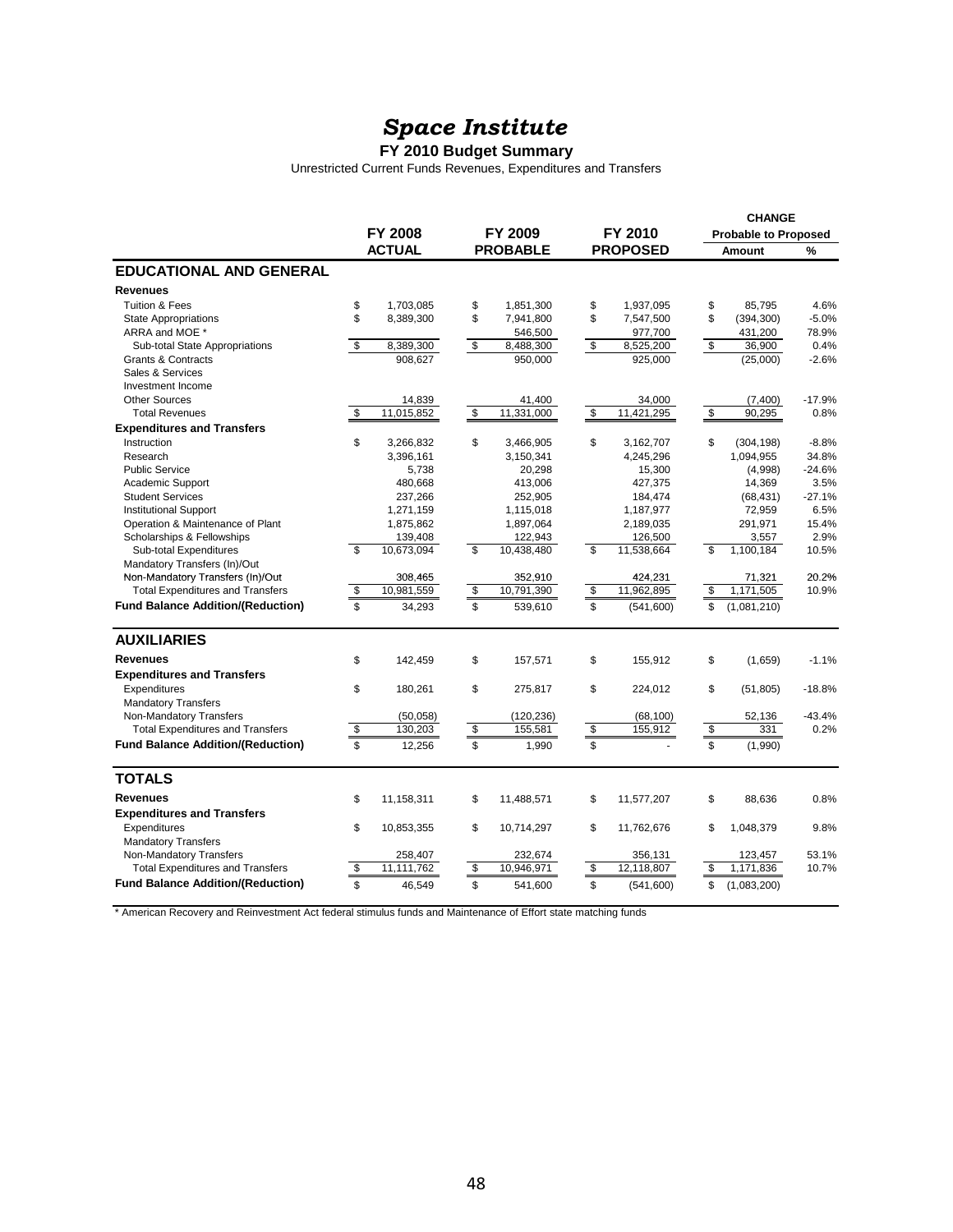**FY 2010 Budget Summary**

Auxiliary Enterprises Funds Revenues, Expenditures and Transfers

|                                                                    |                          |                          |                                |                        | <b>CHANGE</b>                  |          |
|--------------------------------------------------------------------|--------------------------|--------------------------|--------------------------------|------------------------|--------------------------------|----------|
|                                                                    |                          | FY 2008                  | FY 2009                        | FY 2009                | <b>Probable to Proposed</b>    |          |
|                                                                    |                          | <b>ACTUAL</b>            | <b>PROBABLE</b>                | <b>PROPOSED</b>        | Amount                         | %        |
| <b>HOUSING</b>                                                     |                          |                          |                                |                        |                                |          |
| <b>Revenues</b>                                                    | \$                       | 66,182                   | \$<br>65,000                   | \$<br>65.000           | \$                             |          |
| <b>Expenditures and Transfers</b>                                  |                          |                          |                                |                        |                                |          |
| Expenditures                                                       | \$                       | 19,707                   | \$<br>53,100                   | \$<br>53,100           | \$                             |          |
| <b>Mandatory Transfers</b>                                         |                          |                          |                                |                        |                                |          |
| Non-Mandatory Transfers                                            | \$                       | 19.707                   | \$<br>11,900<br>65,000         | \$<br>11,900<br>65,000 | \$                             |          |
| <b>Total Expenditures and Transfers</b>                            | \$                       |                          | \$                             | \$                     |                                |          |
| <b>Fund Balance Addition/(Reduction)</b>                           |                          | 46,474.71                |                                |                        | \$                             |          |
| <b>FOOD SERVICE</b>                                                |                          |                          |                                |                        |                                |          |
| <b>Revenues</b>                                                    | \$                       | 69,919                   | \$<br>86,814                   | \$<br>86,160           | \$<br>(654)                    | $-0.8%$  |
| <b>Expenditures and Transfers</b>                                  |                          |                          |                                |                        |                                |          |
| Expenditures                                                       | \$                       | 156,082                  | \$<br>218,960                  | \$<br>166,160          | \$<br>(52, 800)                | $-24.1%$ |
| <b>Mandatory Transfers</b>                                         |                          |                          |                                |                        |                                |          |
| Non-Mandatory Transfers                                            |                          | (50,000)                 | (132, 136)                     | (80,000)               | 52,136                         | $-39.5%$ |
| <b>Total Expenditures and Transfers</b>                            | \$                       | 106,082                  | \$<br>86,824                   | \$<br>86,160           | \$<br>(664)                    | $-0.8%$  |
| <b>Fund Balance Addition/(Reduction)</b>                           | \$                       | (36, 164)                | \$<br>(10)                     | \$                     | \$<br>10                       |          |
| <b>BOOKSTORES</b>                                                  |                          |                          |                                |                        |                                |          |
| <b>Revenues</b>                                                    | \$                       | 6,358                    | \$<br>5,757                    | \$<br>4,752            | \$<br>(1,005)                  | $-17.5%$ |
| <b>Expenditures and Transfers</b>                                  |                          |                          |                                |                        |                                |          |
| Expenditures                                                       | \$                       | 4,471                    | \$<br>3,757                    | \$<br>4,752            | \$<br>995                      | 26.5%    |
| <b>Mandatory Transfers</b>                                         |                          |                          |                                |                        |                                |          |
| Non-Mandatory Transfers                                            |                          | (58)                     |                                |                        |                                |          |
| <b>Total Expenditures and Transfers</b>                            | \$                       | 4,413                    | \$<br>3,757                    | \$<br>4,752            | \$<br>995                      | 26.5%    |
| <b>Fund Balance Addition/(Reduction)</b>                           | \$                       | 1,945                    | \$<br>2,000                    | \$                     | \$<br>(2,000)                  |          |
| <b>PARKING</b>                                                     |                          |                          |                                |                        |                                |          |
| <b>Revenues</b>                                                    |                          |                          |                                |                        |                                |          |
| <b>Expenditures and Transfers</b>                                  |                          |                          |                                |                        |                                |          |
| Expenditures                                                       |                          |                          |                                |                        |                                |          |
| <b>Mandatory Transfers</b>                                         |                          |                          |                                |                        |                                |          |
| Non-Mandatory Transfers                                            |                          |                          |                                |                        |                                |          |
| <b>Total Expenditures and Transfers</b>                            | \$                       | $\blacksquare$           | \$<br>$\blacksquare$           | \$                     | \$<br>$\overline{\phantom{a}}$ |          |
| <b>Fund Balance Addition/(Reduction)</b>                           | \$                       |                          | \$                             | \$                     | \$                             |          |
| <b>OTHER</b>                                                       |                          |                          |                                |                        |                                |          |
| <b>Revenues</b>                                                    |                          |                          |                                |                        |                                |          |
| <b>Expenditures and Transfers</b>                                  |                          |                          |                                |                        |                                |          |
| Expenditures                                                       |                          |                          |                                |                        |                                |          |
| <b>Mandatory Transfers</b>                                         |                          |                          |                                |                        |                                |          |
| Non-Mandatory Transfers<br><b>Total Expenditures and Transfers</b> | $\overline{\mathcal{S}}$ | $\overline{\phantom{a}}$ | \$<br>$\overline{\phantom{0}}$ | \$                     | \$                             |          |
| <b>Fund Balance Addition/(Reduction)</b>                           | \$                       |                          | \$                             | \$                     | \$                             |          |
|                                                                    |                          |                          |                                |                        |                                |          |
| <b>TOTAL</b><br><b>Revenues</b>                                    | \$                       |                          | \$                             | \$                     | \$                             | $-1.1%$  |
| <b>Expenditures and Transfers</b>                                  |                          | 142,459                  | 157,571                        | 155,912                | (1,659)                        |          |
| Expenditures                                                       | \$                       | 180,261                  | \$<br>275,817                  | \$<br>224,012          | \$<br>(51, 805)                | $-18.8%$ |
| <b>Mandatory Transfers</b>                                         |                          |                          |                                |                        |                                |          |
| Non-Mandatory Transfers                                            |                          | (50,058)                 | (120, 236)                     | (68, 100)              | 52,136                         | $-43.4%$ |
| <b>Total Expenditures and Transfers</b>                            | \$                       | 130,203                  | \$<br>155,581                  | \$<br>155,912          | \$<br>331                      | 0.2%     |
| <b>Fund Balance Addition/(Reduction)</b>                           | \$                       | 12.256                   | \$<br>1.990                    | \$                     | \$<br>(1,990)                  |          |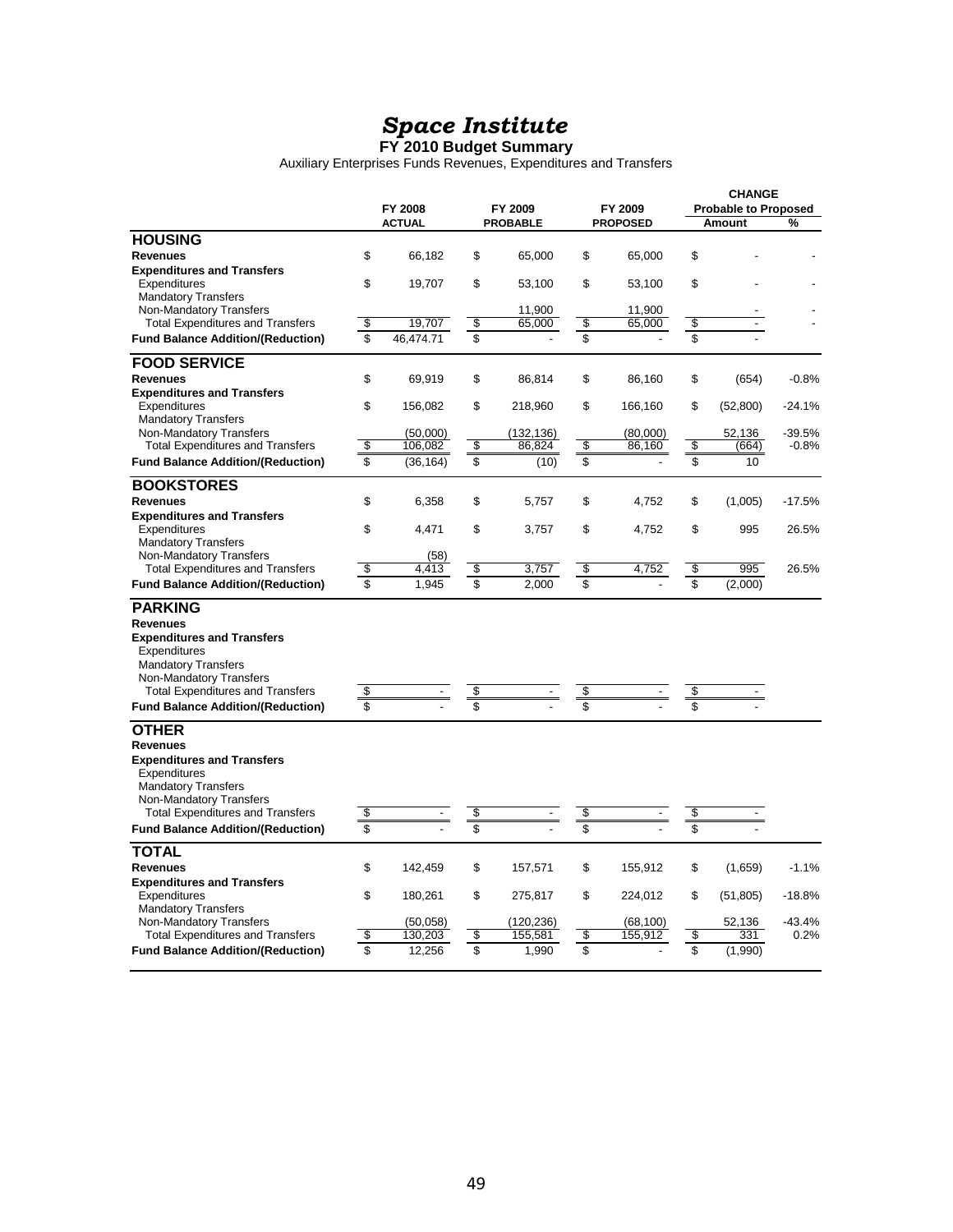|                                                                       |                               |                             |                                    | Unrestricted and Restricted Current Funds Revenues, Expenditures and Transfers | FY 2010 Budget Summary |                   |                             |                                   |                         |                             |                                         |                                          |
|-----------------------------------------------------------------------|-------------------------------|-----------------------------|------------------------------------|--------------------------------------------------------------------------------|------------------------|-------------------|-----------------------------|-----------------------------------|-------------------------|-----------------------------|-----------------------------------------|------------------------------------------|
|                                                                       |                               | FY 2008 ACTUAL              |                                    |                                                                                | FY 2009 PROBABLE       |                   |                             |                                   | FY 2010 PROPOSED        |                             | Probable to Proposed<br>CHANGE          |                                          |
|                                                                       | Unrestricted                  | Restricted                  | Total                              | Unrestricted                                                                   | Restricted             |                   | Total                       | Unrestricted                      | Restricted              | Total                       | Amount                                  | ಸಿ                                       |
| EDUCATIONAL AND GENERAI                                               |                               |                             |                                    |                                                                                |                        |                   |                             |                                   |                         |                             |                                         |                                          |
| Tuition & Fees<br>Revenues                                            | 1,703,085<br>↮                |                             |                                    | 1,851,300                                                                      |                        |                   | 1,851,300                   |                                   |                         | 1,937,095                   |                                         |                                          |
| State Appropriations                                                  | 8,389,300<br>€                | 925,700<br>↮                | 1,703,085<br>9,315,000<br>မှာ မှာ  | 7,941,800<br>မာမာ                                                              | 69                     | 907,582<br>40,600 | 8,849,382<br>မာ-မာ          | 1,937,095<br>7,547,500<br>မှာ မှာ | 834,100<br>69           | 8,381,600<br>မှာ မှာ        | 85,795<br>(467,782)<br>မှာ မှာ          | နိ ့<br>နိ ့ ့ ့ ့ ့ ့<br>နိ ့ ့ ့ ့ ့ ့ |
| Sub-total State Appropriations<br>ARRA and MOE *                      | 8,389,300<br>↮                | $\boldsymbol{\varphi}$      | ↮                                  | 8,488,300<br>546,500<br>$\boldsymbol{\varphi}$                                 | 948,182                |                   | 9,436,482<br>587,100<br>↮   | 8,525,200<br>977,700<br>↮         | 924,500<br>90,400<br>မာ | 9,449,700<br>,068,100<br>↮  | 13,218<br>481,000<br>G <sub>O</sub>     |                                          |
| Grants & Contracts                                                    | 908,627                       | 925,700<br>2,530,377        | 9,315,000                          | 950,000                                                                        | 2,556,365              |                   | 3,506,365                   | 925,000                           | 2,444,000               | 3,369,000                   | (137, 365)                              |                                          |
| Investment Income<br>Sales & Services                                 |                               |                             |                                    |                                                                                |                        |                   |                             |                                   |                         |                             |                                         |                                          |
| Other Sources                                                         | 14,839                        | 266,495<br>3,722,573        | 281,335                            | 41,400                                                                         | 275,441                |                   | 316,841                     | 34,000<br>11,421,295              | 275,000                 | 309,000                     | (7, 841)                                | $-2.5%$<br>$-0.3%$                       |
| Expenditures and Transfers<br><b>Total Revenues</b>                   | 11,015,852<br>↮               | ↮                           | 14,738,425<br>↮                    | 11,331,000<br><b>⊌</b>                                                         | 3,779,988<br>↮         |                   | 15,110,988<br>↮             | ↮                                 | 3,643,500<br>↮          | 15,064,795<br>€             | (46, 193)<br><b>⊌</b>                   |                                          |
| Instruction                                                           | 3,266,832<br>မာ               | 181,160<br>69               | မာ                                 | မာ                                                                             | 128,635                |                   | မာ                          | 3,162,707<br>↮                    | မာ                      | 3,292,707<br>မာ             | မာ                                      |                                          |
| Research                                                              | 3,396,161                     | 3,594,279                   | 3,447,992<br>6,990,440             | 3,466,905<br>3,150,341                                                         | 3,445,128              |                   | 3,595,540<br>6,595,469      | 4,245,296                         | 130,000<br>3,456,000    | 7,701,296                   | $(302, 833)$<br>1, 105, 827             | 8.4%<br>16.8%<br>-24.6%                  |
| Public Service                                                        | 5,738                         |                             | 5,738                              | 20,298                                                                         |                        |                   | 20,298                      | 15,300                            |                         | 15,300                      | (4,998)                                 |                                          |
| Academic Support<br>Student Services                                  | 480,668<br>237,266            | 11,397                      | 492,066<br>237,266                 | 413,006<br>252,905                                                             |                        | 44,065            | 252,905<br>457,071          | 427,375<br>184,474                | 40,000                  | 467,375<br>184,474          | (68, 431)<br>10,304                     | 2.3%                                     |
| Institutional Support                                                 | 1,271,159                     | 21,925                      | ,293,083                           | 1,115,018                                                                      |                        | 11,710            | 1,126,728                   | 1,187,977                         | 11,500                  | 1,199,477                   | 72,749                                  |                                          |
| Operation & Maintenance of Plant                                      | 1,875,862                     | 26,634                      | ,902,496                           | 1,897,064                                                                      |                        | $\overline{2}$    | 1,897,088                   | 2,189,035                         |                         | 2,189,035                   | 291,947                                 |                                          |
| Scholarships & Fellowships                                            | 139.408                       | 13,900<br>3,849,295         | 153.308                            | 122,943                                                                        |                        | 6,110             | 129,053                     | 126.500                           | 6,000                   | 132,500                     | 3,447                                   | $77.1%$<br>6.5%<br>6.4%<br>7.7%<br>7.9%  |
| Mandatory Transfers (In)/Out<br>Sub-total Expenditures                | 10,673,094<br>↮               | ↮                           | 14,522,389<br>မာ                   | 10,438,480<br>မာ                                                               | 3,635,672<br>မာ        |                   | 14,074,152<br>မာ            | 11,538,664<br>မာ                  | 3,643,500<br>မာ         | 15,182,164<br>$\Theta$      | 1,108,012<br>↮                          |                                          |
| Non-Mandatory Transfers (In)/Out                                      | 308,465                       |                             | 308,465                            | 352,910                                                                        |                        |                   | 352,910                     | 424,231                           |                         | 424,231                     | 71,321                                  | 20.2%<br>8.2%                            |
| Total Expenditures and Transfers                                      | 10,981,559<br>မာ              | 3,849,295<br>(126,722)<br>↮ | 14,830,854<br>↮                    | 10,791,390<br>ఱ<br>$\Theta$                                                    | 3,635,672<br>မာ        |                   | 14,427,062<br>↮             | 11,962,895<br>↮                   | 3,643,500<br>↮          | 15,606,395<br>↮<br>69       | 1,179,333<br><b>SA</b><br><b>GB</b>     |                                          |
| Revenues Less Expend. & Transfers                                     | 34,293<br>↮                   | ↮                           | (92, 430)<br>↮                     | 539,610                                                                        | 144,316                |                   | 683,926<br>↮                | (541, 600)<br>↮                   | ↮                       | (541,600)                   | (1,225,526)                             |                                          |
| <b>AUXILIARIES</b>                                                    |                               |                             |                                    |                                                                                |                        |                   |                             |                                   |                         |                             |                                         |                                          |
| Expenditures and Transfers<br>Revenues                                | 142,459<br>↮                  |                             | 142,459<br>69                      | 157,571<br>မာ                                                                  |                        |                   | 157,571<br>69               | 155,912<br>↮                      |                         | 155,912<br>မာ               | (1,659)<br>G <sub>O</sub>               | $-1.1%$                                  |
| Expenditures                                                          | 180,261<br>↮                  |                             | 180,261<br>↮                       | 275,817<br>↮                                                                   |                        |                   | 275,817<br>မာ               | 224,012<br>↮                      |                         | 224,012<br>↮                | (51, 805)<br>↮                          | $-18.8%$                                 |
| Non-Mandatory Transfers<br>Mandatory Transfers                        | (50,058)                      |                             | (50,058)                           | (120, 236)                                                                     |                        |                   | (120, 236)                  | (68, 100)                         |                         | (68, 100)                   | 52,136                                  | $-43.4%$<br>0.2%                         |
| Revenues Less Expend. & Transfers<br>Total Expenditures and Transfers | 12,256<br>130,203<br>↮<br>မာ  | $\Theta$<br>↮               | 130,203<br>12,256<br>$\Theta$<br>5 | 1,990<br>155,581<br>$\Theta$<br>↮                                              | ↮                      |                   | 1,990<br>155,581<br>↮<br>69 | 155,912<br>$\Theta$<br>မာ         | ↮<br>မာ                 | 155,912<br>$\Theta$<br>5    | (1,990)<br>331<br>$\Theta$<br>မာ        |                                          |
|                                                                       |                               |                             |                                    |                                                                                |                        |                   |                             |                                   |                         |                             |                                         |                                          |
| <b>TOTALS</b><br>Revenues                                             |                               | 3,722,573<br>↮              | 14,880,883                         |                                                                                |                        |                   |                             |                                   |                         |                             | မာ                                      |                                          |
| Expenditures and Transfers                                            | 11,158,311<br>↮               |                             | ↮                                  | 11,488,571<br>↮                                                                | 3,779,988<br>↮         |                   | 15,268,559<br>↮             | 11,577,207<br>↮                   | 3,643,500<br>↮          | 15,220,707<br>↮             | (47, 852)                               | $-0.3%$                                  |
| Mandatory Transfers<br>Expenditures                                   | 10,853,355<br>↮               | 3,849,295<br>↮              | 14,702,650<br>↮                    | 10,714,297<br>↮                                                                | 3,635,672<br>မာ        |                   | 14,349,969<br>↮             | 11,762,676<br>မာ                  | 3,643,500<br>မာ         | 15,406,176<br>69            | 1,056,207<br>69                         | 7.4%                                     |
| Total Expenditures and Transfers<br>Non-Mandatory Transfers           | 11, 111, 762<br>258,407<br>မာ | 3,849,295<br>69             | 258,407<br>14,961,057              | 232,674<br>10,946,97<br>↮<br>↮                                                 | 3,635,672              |                   | 232,674<br>14,582,643       | 356,131<br>12,118,807             | 3,643,500               | 356,131<br>15,762,307<br>မာ | 1,179,664<br>123,457<br>$\omega$<br>GG. | 53.1%<br>8.1%                            |
| Revenues Less Expend. & Transfers                                     | 46,549<br>↮                   | (126, 722)<br>↮             | (80, 174)<br>↮                     | 541,600                                                                        | 144,316<br>↮           |                   | 685,916<br>$\Theta$         | (541, 600)<br>$\Theta$            | ↮                       | (541,600)<br>$\Theta$       | (1,227,516)                             |                                          |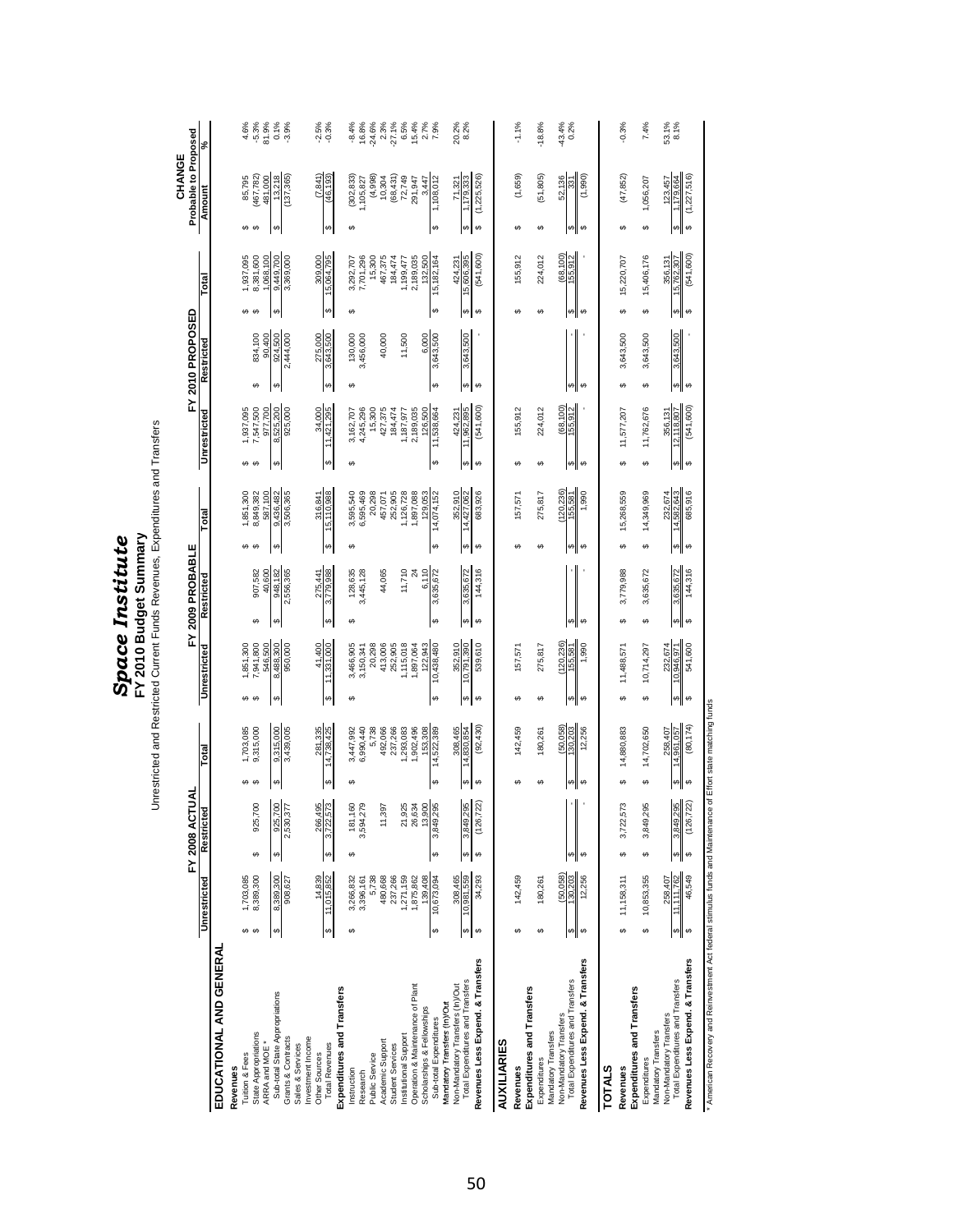#### **FY 2010 Natural Classifications Summary**

Unrestricted Current Funds Expenditures

|                                     |                                  |               |                                  |                 |                         |                 |                          | <b>CHANGE</b>               |          |
|-------------------------------------|----------------------------------|---------------|----------------------------------|-----------------|-------------------------|-----------------|--------------------------|-----------------------------|----------|
|                                     |                                  | FY 2008       |                                  | FY 2009         |                         | FY 2010         |                          | <b>Probable to Proposed</b> |          |
|                                     |                                  | <b>ACTUAL</b> |                                  | <b>PROBABLE</b> |                         | <b>PROPOSED</b> |                          | Amount                      | %        |
| <b>EDUCATIONAL AND GENERAL</b>      |                                  |               |                                  |                 |                         |                 |                          |                             |          |
| <b>Salaries and Benefits</b>        |                                  |               |                                  |                 |                         |                 |                          |                             |          |
| Salaries                            |                                  |               |                                  |                 |                         |                 |                          |                             |          |
| Academic                            | \$                               | 2,448,927     | \$                               | 2,590,361       | \$                      | 2,385,482       | \$                       | (204, 879)                  | $-7.9%$  |
| Non-Academic                        |                                  | 3,108,974     |                                  | 2,987,586       |                         | 2,669,895       |                          | (317, 691)                  | $-10.6%$ |
| <b>Students</b>                     |                                  |               |                                  |                 |                         |                 |                          |                             |          |
| <b>Total Salaries</b>               | \$                               | 5,557,901     | \$                               | 5,577,947       | \$                      | 5,055,377       | \$                       | (522, 570)                  | $-9.4%$  |
| <b>Benefits</b>                     |                                  | 1,803,051     |                                  | 1,615,993       |                         | 1,898,763       |                          | 282,770                     | 17.5%    |
| <b>Total Salaries and Benefits</b>  | \$                               | 7,360,952     | \$                               | 7,193,940       | \$                      | 6,954,140       | \$                       | (239, 800)                  | $-3.3%$  |
| Operating                           |                                  | 2,975,224     |                                  | 3,041,774       |                         | 4,099,685       |                          | 1,057,911                   | 34.8%    |
| <b>Equipment and Capital Outlay</b> |                                  | 336,918       |                                  | 202,766         |                         | 484,839         |                          | 282,073                     | 139.1%   |
| <b>Total Expenditures</b>           | \$                               | 10,673,094    | \$                               | 10,438,480      | \$                      | 11,538,664      | \$                       | 1,100,184                   | 10.5%    |
|                                     |                                  |               |                                  |                 |                         |                 |                          |                             |          |
| <b>AUXILIARIES</b>                  |                                  |               |                                  |                 |                         |                 |                          |                             |          |
| <b>Salaries and Benefits</b>        |                                  |               |                                  |                 |                         |                 |                          |                             |          |
| <b>Salaries</b>                     |                                  |               |                                  |                 |                         |                 |                          |                             |          |
| Academic                            | \$                               | 47            |                                  |                 |                         |                 |                          |                             |          |
| Non-Academic                        |                                  | 68,148        | \$                               | 77,356          | \$                      | 57,372          | \$                       | (19, 984)                   | $-25.8%$ |
| <b>Students</b>                     |                                  | 188           |                                  |                 |                         |                 |                          |                             |          |
| <b>Total Salaries</b>               | \$                               | 68,382        | \$                               | 77,356          | \$                      | 57,372          | \$                       | (19, 984)                   | $-25.8%$ |
| <b>Benefits</b>                     |                                  | 6,266         |                                  | 68,554          |                         | 35,705          |                          | (32, 849)                   | $-47.9%$ |
| <b>Total Salaries and Benefits</b>  | \$                               | 74.648        | \$                               | 145.910         | $\overline{\mathbf{S}}$ | 93.077          | \$                       | (52, 833)                   | $-36.2%$ |
| Operating                           |                                  | 98,042        |                                  | 129,907         |                         | 130,935         |                          | 1,028                       | 0.8%     |
| <b>Equipment and Capital Outlay</b> |                                  | 7,571         |                                  |                 |                         |                 |                          |                             |          |
| <b>Total Expenditures</b>           | $\overline{\boldsymbol{\theta}}$ | 180,261       | $\overline{\boldsymbol{\theta}}$ | 275,817         | $\overline{\mathbf{e}}$ | 224,012         | $\overline{\mathcal{E}}$ | (51, 805)                   | $-18.8%$ |
| <b>TOTALS</b>                       |                                  |               |                                  |                 |                         |                 |                          |                             |          |
| <b>Salaries and Benefits</b>        |                                  |               |                                  |                 |                         |                 |                          |                             |          |
| Salaries                            |                                  |               |                                  |                 |                         |                 |                          |                             |          |
| Academic                            | \$                               | 2,448,974     | \$                               | 2,590,361       | \$                      | 2,385,482       | \$                       | (204, 879)                  | $-7.9%$  |
| Non-Academic                        |                                  | 3,177,122     |                                  | 3,064,942       |                         | 2,727,267       |                          | (337, 675)                  | $-11.0%$ |
| <b>Students</b>                     |                                  | 188           |                                  |                 |                         |                 |                          |                             |          |
| <b>Total Salaries</b>               | \$                               | 5,626,284     | \$                               | 5,655,303       | \$                      | 5.112.749       | \$                       | (542, 554)                  | $-9.6%$  |
| <b>Benefits</b>                     |                                  | 1,809,317     |                                  | 1,684,547       |                         | 1,934,468       |                          | 249,921                     | 14.8%    |
| <b>Total Salaries and Benefits</b>  | \$                               | 7,435,600     | \$                               | 7,339,850       | \$                      | 7,047,217       | \$                       | (292, 633)                  | $-4.0%$  |
| Operating                           |                                  | 3,073,266     |                                  | 3,171,681       |                         | 4,230,620       |                          | 1,058,939                   | 33.4%    |
| <b>Equipment and Capital Outlay</b> |                                  | 344,489       |                                  | 202,766         |                         | 484,839         |                          | 282,073                     | 139.1%   |
| <b>Total Expenditures</b>           | \$                               | 10,853,355    | \$                               | 10,714,297      | \$                      | 11,762,676      | \$                       | 1,048,379                   | 9.8%     |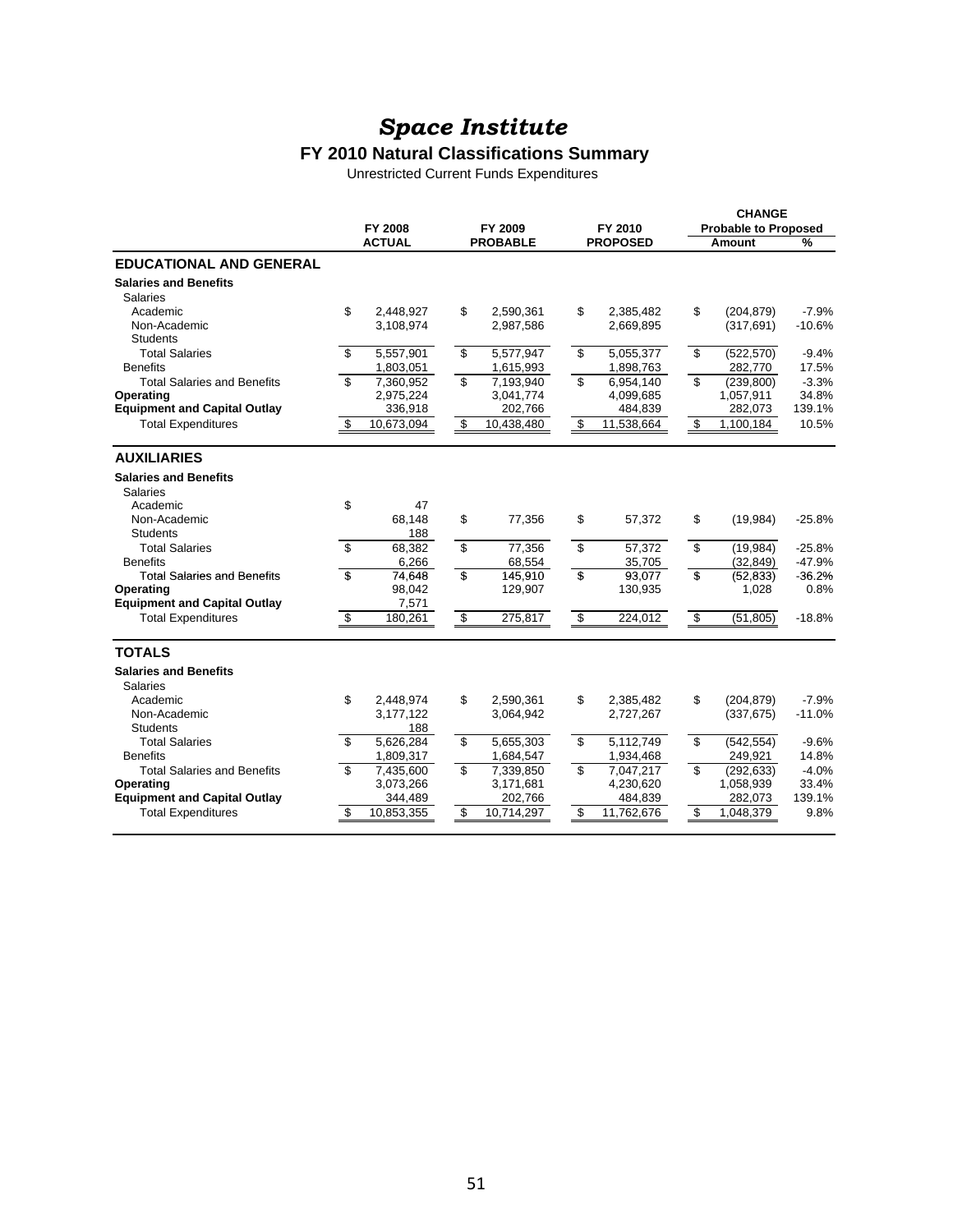| ı |
|---|
|   |
|   |
|   |
|   |
|   |
|   |
|   |
|   |

**Five-Year Budget Summary Comparison**<br>Current Funds Revenues, Expenditures and Transfers - UNRESTRICTED Current Funds Revenues, Expenditures and Transfers - UNRESTRICTED **Five-Year Budget Summary Comparison**

|                                                             |                            | FY 2006<br>ACTUAL      |                            | FY 2007<br>ACTUAL      |                            | FY 2008<br>ACTUAL     |                        | PROBABLE<br>FY 2009   |                        | PROPOSED<br>FY 2010               | Amount                | FIVE-YEAR CHANGE        | %                   |
|-------------------------------------------------------------|----------------------------|------------------------|----------------------------|------------------------|----------------------------|-----------------------|------------------------|-----------------------|------------------------|-----------------------------------|-----------------------|-------------------------|---------------------|
| ₹<br>EDUCATIONAL AND GENER                                  |                            |                        |                            |                        |                            |                       |                        |                       |                        |                                   |                       |                         |                     |
| Tuition & Fees<br>Revenues                                  |                            |                        |                            |                        |                            | 1,703,085             |                        | 1,851,300             |                        |                                   |                       | 533,069                 | 38.0%               |
| State Appropriations<br>ARRA and MOE *                      | မှာ မှာ                    | 1,404,026<br>7,540,900 | မှာ မှာ                    | 1,429,366<br>7,919,600 | မာ မာ                      | 8,389,300             | မာမာ                   | 7,941,800<br>546,500  | မာ မာ                  | 1,937,095<br>7,547,500<br>977,700 | မှာ မှာ               | 6,600<br>977,700        | 0.1%<br>100.0%      |
| Sub-total State Appropriations                              | ↮                          | 7,540,900              | ↮                          | 7,919,600              | ↮                          | 8,389,300             | ↮                      | 8,488,300             | $\boldsymbol{\varphi}$ | 8,525,200                         | ↮                     | 984,300                 | 13.1%               |
| Grants & Contracts                                          |                            | 875,550                |                            | 870,999                |                            | 908,627               |                        | 950,000               |                        | 925,000                           |                       | 49,450                  | 5.6%                |
| Investment Income<br>Sales & Services                       |                            |                        |                            |                        |                            |                       |                        |                       |                        |                                   |                       |                         |                     |
| Other Sources                                               |                            | 78,353                 |                            | 28,654                 |                            | 14,839                |                        | 41,400                |                        | 34,000                            |                       | (44, 353)               | -56.6%<br>15.4%     |
| Expenditures and Transfers<br><b>Total Revenues</b>         | $\boldsymbol{\varphi}$     | 9,898,829              | $\Theta$                   | 10,248,618             | $\boldsymbol{\varphi}$     | 11,015,852            | ↮                      | 11,331,000            | $\boldsymbol{\varphi}$ | 11,421,295                        | $\boldsymbol{\omega}$ | 1,522,466               |                     |
| Instruction                                                 | ↮                          | 2,964,733              | ↮                          | 3,218,455              | ↮                          | 3,266,832             | ↮                      | 3,466,905             | ↮                      | 3,162,707                         | ↮                     | 197,974                 | 6.7%                |
| Research                                                    |                            | 2,778,453              |                            | 3,020,587              |                            | 3,396,161             |                        | 3,150,341             |                        | 4,245,296                         |                       | 1,466,843               | 52.8%               |
| Academic Support<br><b>Public Service</b>                   |                            | 2,003<br>391,112       |                            | 9,291<br>381,237       |                            | 5,738<br>480,668      |                        | 20,298<br>413,006     |                        | 15,300<br>427,375                 |                       | 36,263<br>13,297        | 663.7%<br>9.3%      |
| <b>Student Services</b>                                     |                            | 179,716                |                            | 222,622                |                            | 237,266               |                        | 252,905               |                        | 184,474                           |                       | 4,758                   | 2.6%                |
| Institutional Support                                       |                            | 1,058,048              |                            | 920,378                |                            | ,271,159              |                        | 1,115,018             |                        | 1,187,977                         |                       | 129,929                 | 12.3%               |
| Operation & Maintenance of Plant                            |                            | 1,608,506              |                            | ,712,760               |                            | ,875,862              |                        | ,897,064              |                        | 2,189,035                         |                       | 580,529                 | 36.1%               |
| Scholarships & Fellowships<br>Sub-total Expenditures        | $\Theta$                   | 9,165,706<br>183,135   | $\Theta$                   | 9,637,593<br>152,262   | $\Theta$                   | 10,673,094<br>139,408 | $\boldsymbol{\varphi}$ | 122,943<br>10,438,480 | $\Theta$               | 126,500<br>11,538,664             | $\Theta$              | (56, 635)<br>2,372,958  | 30.9%<br>25.9%      |
| Mandatory Transfers (In)/Out                                |                            |                        |                            |                        |                            |                       |                        |                       |                        |                                   |                       |                         |                     |
| Non-Mandatory Transfers (In)/Out                            |                            | 740,206                |                            | 718,949                |                            | 308,465               |                        | 352,910               |                        | 424,231                           |                       | (315, 975)              | $-42.7%$            |
| Total Expenditures and Transfers                            | ↮                          | 9,905,912              | $\boldsymbol{\omega}$      | 0,356,542              | $\Theta$                   | 10,981,559            | $\boldsymbol{\omega}$  | 10,791,390            | $\boldsymbol{\varphi}$ | 1,962,895                         | $\leftrightarrow$     | 2,056,983               | 20.8%               |
| Fund Balance Addition/(Reduction)                           | ∗∥⇔                        | (7,083)                | ↮                          | (107, 923)             | ↮                          | 34,293                | ↔                      | 539,610               | ↮                      | (541,600)                         | ↔                     | (534, 517)              |                     |
| AUXILIARIES                                                 |                            |                        |                            |                        |                            |                       |                        |                       |                        |                                   |                       |                         |                     |
| Revenues                                                    | ↮                          | 65,411                 | ↮                          | 66,386                 | ↮                          | 142,459               | ↮                      | 157,571               | ↮                      | 155,912                           | ↮                     | 90,501                  | 138.4%              |
| Expenditures and Transfers                                  | $\Theta$                   | 25,744                 | ↮                          | 53,809                 | ↮                          | 180,261               | ↮                      | 275,817               | ↮                      | 224,012                           | ↮                     | 198,268                 | 770.1%              |
| Mandatory Transfers<br>Expenditures                         |                            |                        |                            |                        |                            |                       |                        |                       |                        |                                   |                       |                         |                     |
| Total Expenditures and Transfers<br>Non-Mandatory Transfers |                            | 43,106<br>68,851       |                            | 10,490<br>64,299       |                            | (50,058)<br>130,203   | ⊷                      | (120, 236)<br>155,581 |                        | (68, 100)<br>155,912              |                       | (111, 206)<br>87,061    | $-258.0%$<br>126.4% |
| Fund Balance Addition/(Reduction)                           | $\boldsymbol{\omega}$<br>↮ | (3, 439)               | $\boldsymbol{\omega}$<br>↮ | 2,087                  | $\boldsymbol{\omega}$<br>↮ | 12,256                | ↮                      | 1,990                 | $\Theta$<br>မျ         |                                   | ↮<br>⊷                | 3,439                   |                     |
| <b>TOTALS</b>                                               |                            |                        |                            |                        |                            |                       |                        |                       |                        |                                   |                       |                         |                     |
| Revenues                                                    | ↮                          | 9,964,240              | ↮                          | 10,315,005             | ↮                          | 11,158,311            | ↮                      | 11,488,571            | ↮                      | 11,577,207                        | ↮                     | 1,612,967               | 16.2%               |
| Expenditures and Transfers<br>Expenditures                  | ↮                          | 9,191,451              | ↮                          | 9,691,402              | ↮                          | 10,853,355            | ↮                      | 10,714,297            | ↮                      | 11,762,676                        | ↮                     | 2,571,225               | 28.0%               |
| Mandatory Transfers                                         |                            |                        |                            |                        |                            |                       |                        |                       |                        |                                   |                       |                         |                     |
| Total Expenditures and Transfers<br>Non-Mandatory Transfers | ↔                          | 783,312<br>9,974,763   | $\bullet$                  | 729,439<br>10,420,841  | $\Theta$                   | 11,111,762<br>258,407 | $\varphi$              | 232,674<br>10,946,971 | $\Theta$               | 356,131<br>12,118,807             | ↮                     | (427, 181)<br>2,144,044 | -54.5%<br>21.5%     |
| Fund Balance Addition/(Reduction)                           | $\boldsymbol{\varphi}$     | (10, 523)              | $\Theta$                   | (105, 836)             | $\boldsymbol{\varphi}$     | 46,549                | $\Theta$               | 541,600               | $\Theta$               | (541,600)                         | $\Theta$              | (531, 077)              |                     |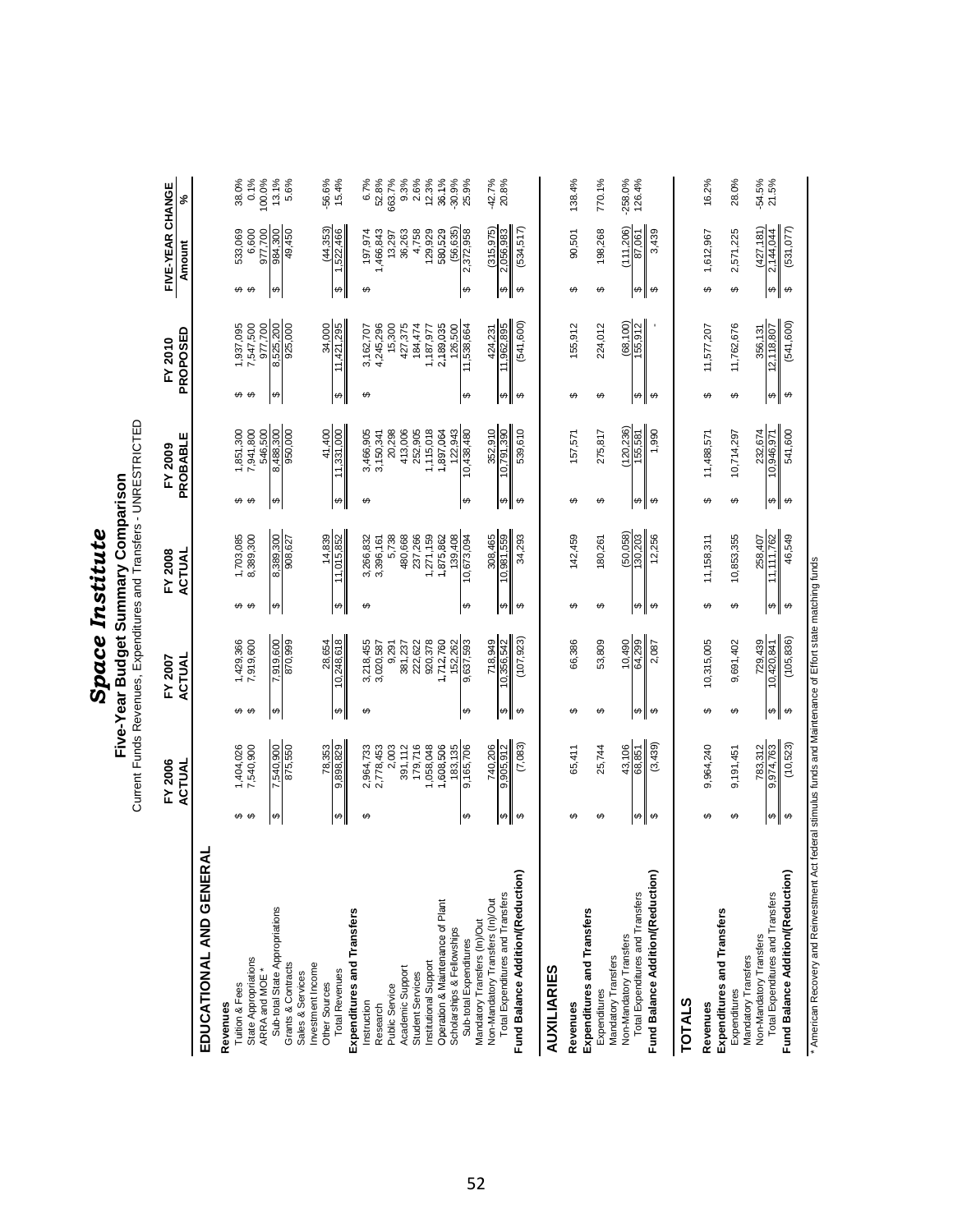| J |
|---|
|   |
|   |
|   |
|   |
|   |

Five-Year Budget Summary Comparison<br>Current Funds Revenues, Expenditures and Transfers - UNRESTRICTED AND RESTRICTED Current Funds Revenues, Expenditures and Transfers - UNRESTRICTED AND RESTRICTED **Five-Year Budget Summary Comparison**

|                                                                |                             | FY 2006<br>ACTUAL    |                         | ACTUAL<br>FY 2007     |          | FY 2008<br>ACTUAL      |                       | PROBABLE<br>FY 2009  |                       | PROPOSED<br>FY 2010    | Amount                  | FIVE-YEAR CHANGE     | ℅                 |
|----------------------------------------------------------------|-----------------------------|----------------------|-------------------------|-----------------------|----------|------------------------|-----------------------|----------------------|-----------------------|------------------------|-------------------------|----------------------|-------------------|
| ₹<br>EDUCATIONAL AND GENER                                     |                             |                      |                         |                       |          |                        |                       |                      |                       |                        |                         |                      |                   |
| Revenues                                                       |                             |                      |                         |                       |          |                        |                       |                      |                       |                        |                         |                      |                   |
| Tuition & Fees                                                 | မာ မာ                       | 1,404,026            | မာ မာ                   | 1,429,366             | မာ မာ    | 1,703,085<br>9,315,000 | မာမာ                  | 1,851,300            | မှာ မှာ               | 1,937,095              | မာ မာ                   | 533,069              | 38.0%             |
| State Appropriations<br>ARRA and MOE *                         |                             | 8,392,200            |                         | 8,808,900             |          |                        |                       | 8,849,382<br>587,100 |                       | 8,381,600<br>1,068,100 |                         | (10, 600)<br>068,100 | $-0.1%$<br>100.0% |
| Sub-total State Appropriations                                 | $\boldsymbol{\varphi}$      | 8,392,200            | ↮                       | 8,808,900             | $\Theta$ | 9,315,000              | ↮                     | 9,436,482            | ↮                     | 9,449,700              | ↔                       | 1,057,500            | 12.6%             |
| Grants & Contracts<br>Sales & Services                         |                             | 3,023,491            |                         | 3,318,990             |          | 3,439,005              |                       | 3,506,365            |                       | 3,369,000              |                         | 345,509              | 11.4%             |
| Investment Income                                              |                             |                      |                         |                       |          |                        |                       |                      |                       |                        |                         |                      |                   |
| Other Sources                                                  |                             | 187,214              |                         | 172,450               |          | 281,335                |                       | 316,841              |                       | 309.000                |                         | 121,786              |                   |
| <b>Total Revenues</b>                                          | $\boldsymbol{\varphi}$      | 3,006,930            | $\pmb{\leftrightarrow}$ | 13,729,706            | $\Theta$ | 14,738,425             | ↔                     | 5,110,988            | $\boldsymbol{\omega}$ | 5,064,795              | $\varphi$               | 2,057,865            | 65.1%<br>15.8%    |
| Expenditures and Transfers                                     |                             |                      |                         |                       |          |                        |                       |                      |                       |                        |                         |                      |                   |
| Instruction                                                    | ↔                           | 3,067,229            | ↔                       | 3,285,367             | ↮        | 3,447,992              | ↔                     | 3,595,540            | ↔                     | 3,292,707              | ↮                       | 225,478              | 7.4%              |
| Research                                                       |                             | 5,745,692            |                         | 6,504,934             |          | 6,990,440              |                       | 6,595,469            |                       | 7,701,296              |                         | ,955,604             | 34.0%             |
| Public Service                                                 |                             | 2,003                |                         | 9,291                 |          | 5,738                  |                       | 20,298               |                       | 15,300                 |                         | 13,297               | 663.7%            |
| Academic Support                                               |                             | 397,174              |                         | 393,253               |          | 492,066                |                       | 457,071              |                       | 467,375                |                         | 70,201               | 17.7%             |
| <b>Student Services</b>                                        |                             | 179,716              |                         | 222,622               |          | 237,266                |                       | 252,905              |                       | 184,474                |                         | 4,758                | 2.6%              |
| Institutional Support                                          |                             | 1,060,301            |                         | 946,497               |          | ,293,083               |                       | 1,126,728            |                       | 1,199,477              |                         | 139,176              | 13.1%             |
| Operation & Maintenance of Plant<br>Scholarships & Fellowships |                             | 1,608,506<br>194,835 |                         | ,712,760<br>160,612   |          | ,902,496<br>153,308    |                       | 1,897,088<br>129,053 |                       | 2,189,035<br>132,500   |                         | (62, 335)<br>580,529 | 36.1%<br>$-32.0%$ |
| Sub-total Expenditures                                         | ↔                           | 12,255,457           | $\boldsymbol{\varphi}$  | 13,235,337            | $\Theta$ | 14,522,389             | $\Theta$              | 14,074,152           | $\Theta$              | 15,182,164             | $\Theta$                | 2,926,707            | 23.9%             |
| Mandatory Transfers (In)/Out                                   |                             |                      |                         |                       |          |                        |                       |                      |                       |                        |                         |                      |                   |
| Non-Mandatory Transfers (In)/Out                               |                             | 740,206              |                         | 718,949               |          | 308,465                |                       | 352,910              |                       | 424,231                |                         | (315, 975)           | $-42.7%$          |
| Total Expenditures and Transfers                               | $\mathfrak{S}_{\mathbb{Z}}$ | 12,995,663           | $ \omega $              | 13,954,286            | $\Theta$ | 14,830,854             | $\boldsymbol{\omega}$ | 14,427,062           | $\bullet$             | 15,606,395             | $ \boldsymbol{\omega} $ | 2,610,732            | 20.1%             |
| Revenues Less Expend. & Transfer                               | ↔                           | 11,267               | ↮                       | (224, 580)            | $\Theta$ | (92, 430)              | $\Theta$              | 683,926              | $\Theta$              | (541, 600)             | $\Theta$                | (552,867)            |                   |
| <b>AUXILIARIES</b>                                             |                             |                      |                         |                       |          |                        |                       |                      |                       |                        |                         |                      |                   |
| Revenues                                                       | ↮                           | 65,411               | ↮                       | 66,386                | ↔        | 142,459                | ↔                     | 157,571              | ↔                     | 155,912                | ↮                       | 90,501               | 138.4%            |
| Expenditures and Transfers                                     |                             |                      |                         |                       |          |                        |                       |                      |                       |                        |                         |                      |                   |
| Expenditures                                                   | ↮                           | 25,744               | ↮                       | 53,809                | ↮        | 180,261                | ↮                     | 275,817              | ↮                     | 224,012                | ↮                       | 198,268              | 770.1%            |
| Non-Mandatory Transfers<br>Mandatory Transfers                 |                             | 43,106               |                         | 10,490                |          | (50,058)               |                       | (120, 236)           |                       | (68, 100)              |                         | (111, 206)           | $-258.0%$         |
| Total Expenditures and Transfers                               | ↮                           | 68,851               | $\boldsymbol{\varphi}$  | 64,299                | ↮        | 30,203                 | ↮                     | 155,581              | ↔                     | 155,912                | ↔                       | 87,061               | 126.4%            |
| Revenues Less Expend. & Transfers                              | $\theta$                    | (3, 439)             | ↔                       | 2,087                 | ↔        | 12,256                 | $\theta$              | 1,990                | $\Theta$              |                        | $\Theta$                | 3,439                |                   |
| <b>TOTALS</b>                                                  |                             |                      |                         |                       |          |                        |                       |                      |                       |                        |                         |                      |                   |
| Revenues                                                       | ↮                           | 13,072,341           | ↮                       | 13,796,092            | ↮        | 14,880,883             | ↮                     | 15,268,559           | ↮                     | 15,220,707             | ↮                       | 2,148,366            | 16.4%             |
| Expenditures and Transfers                                     |                             |                      |                         |                       |          |                        |                       |                      |                       |                        |                         |                      |                   |
| Expenditures                                                   | ↮                           | 12,281,201           | ↔                       | 13,289,146            | ↮        | 14,702,650             | ↔                     | 14,349,969           | ↔                     | 15,406,176             | ↮                       | 3,124,975            | 25.4%             |
| Non-Mandatory Transfers<br>Mandatory Transfers                 |                             | 783,312              |                         |                       |          | 258,407                |                       | 232,674              |                       | 356,131                |                         | (427, 181)           | $-54.5%$          |
| Total Expenditures and Transfers                               | $\frac{1}{2}$               | 13,064,513           | $\frac{1}{2}$           | 729,439<br>14,018,585 | မှာ မှာ  | 14,961,057             | မာ မာ                 | 14,582,643           | $\frac{1}{2}$         | 15,762,307             | မာ မာ                   | 2,697,794            | 20.6%             |
| Revenues Less Expend. & Transfers                              |                             | 7,828                |                         | (222, 493)            |          | (80, 174)              |                       | 685,916              |                       | (541, 600)             |                         | (549, 428)           |                   |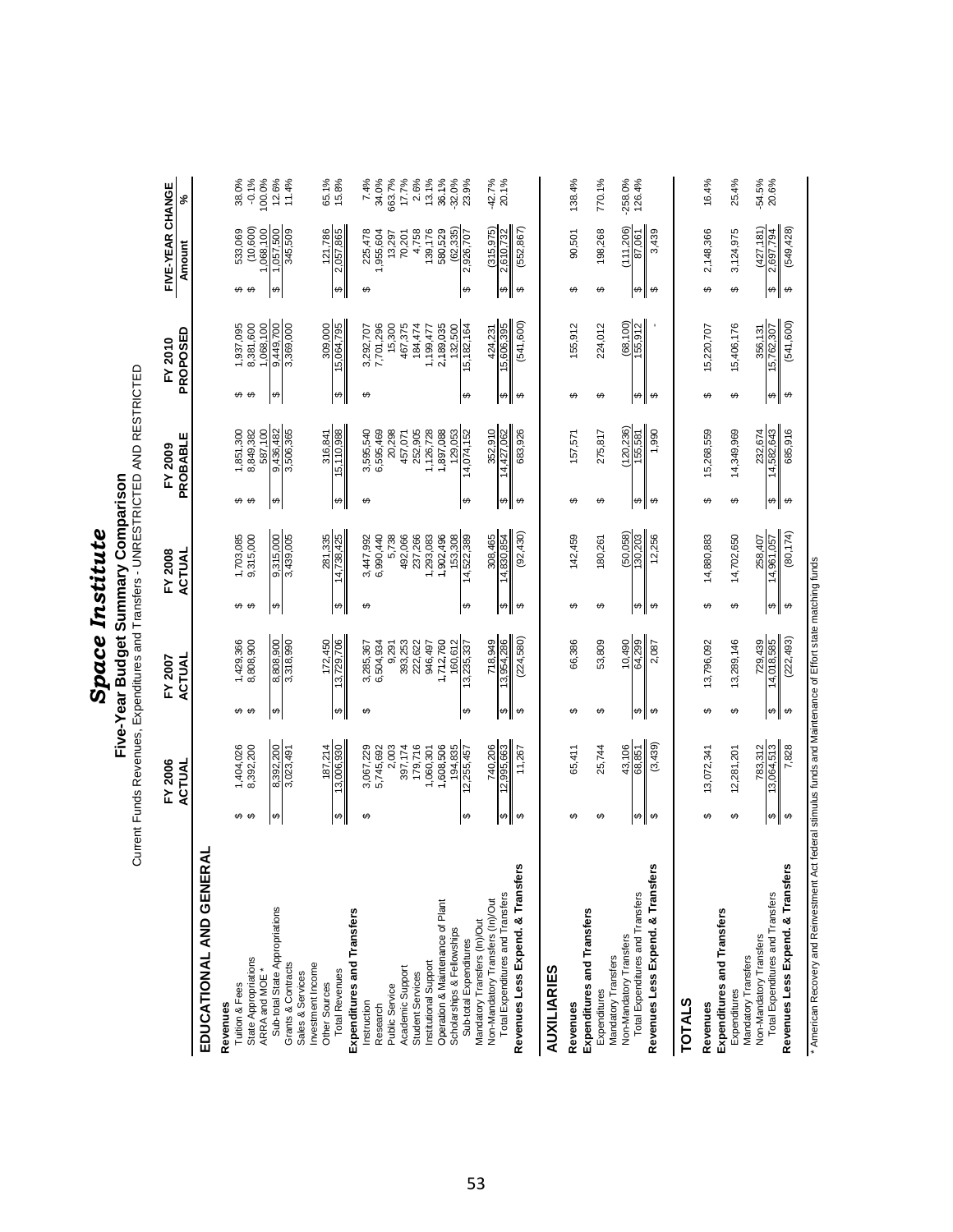#### *Space Institute* **Unrestricted Net Assets**

|                                                       |                 | E&G        |                                  | <b>AUXILIARIES</b> |                                  | <b>TOTAL</b> |
|-------------------------------------------------------|-----------------|------------|----------------------------------|--------------------|----------------------------------|--------------|
| <b>TOTAL - JUNE 30, 2007</b>                          | \$              | 295,076    | $\frac{1}{2}$                    | 9,925              | $\frac{1}{2}$                    | 305,001      |
| <b>FY 2007-08 ACTUAL</b>                              |                 |            |                                  |                    |                                  |              |
| Revenue                                               | \$              | 11,015,852 | \$                               | 142,459            | \$                               | 11,158,311   |
| Less:                                                 |                 |            |                                  |                    |                                  |              |
| Expenditures                                          | \$              | 10,673,094 | \$                               | 180,261            | \$                               | 10,853,355   |
| Mandatory Transfers (In)/Out                          |                 |            |                                  |                    |                                  |              |
| Non-Mandatory Transfers(In)/Out                       |                 | 308,465    |                                  | (50,058)           |                                  | 258,407      |
| <b>Total Expenditures &amp; Transfers</b>             | \$              | 10,981,559 | $\frac{1}{2}$                    | 130,203            | \$                               | 11,111,762   |
| Net Change                                            | \$              | 34,293     | $\overline{\boldsymbol{\theta}}$ | 12,256             | $\overline{\boldsymbol{\theta}}$ | 46,549       |
| <b>Unrestricted Net Assets</b>                        |                 |            |                                  |                    |                                  |              |
| <b>Working Capital-Accounts Receivable</b>            | \$              | 67,448     |                                  |                    | \$                               | 67,448       |
| <b>Working Capital-Inventories</b>                    |                 |            | \$                               | 19,396             |                                  | 19,396       |
| <b>Revolving Funds</b>                                |                 |            |                                  |                    |                                  |              |
| Encumbrances                                          |                 | 40,180.00  |                                  |                    |                                  | 40,180       |
| <b>Unexpended Gifts</b>                               |                 |            |                                  |                    |                                  |              |
| Reappropriations                                      |                 |            |                                  |                    |                                  |              |
| Unallocated                                           |                 | 221,741    |                                  | 2,785              |                                  | 224,526      |
| <b>TOTAL - JUNE 30, 2008</b>                          | \$              | 329,369    | $\frac{1}{2}$                    | 22,181             | \$                               | 351,550      |
| <b>Percent Unallocated of Expend. &amp; Transfers</b> |                 | 2.02%      |                                  | 2.14%              |                                  | 2.02%        |
| FY 2008-09 PROBABLE BUDGET                            |                 |            |                                  |                    |                                  |              |
| Revenue                                               | \$              | 11,331,000 | \$                               | 157,571            | \$                               | 11,488,571   |
| Less:                                                 |                 |            |                                  |                    |                                  |              |
| Expenditures                                          | \$              | 10,438,480 | \$                               | 275,817            | \$                               | 10,714,297   |
| Mandatory Transfers (In)/Out                          |                 |            |                                  |                    |                                  |              |
| Non-Mandatory Transfers(In)/Out                       |                 | 352,910    |                                  | (120, 236)         |                                  | 232,674      |
| <b>Total Expenditures &amp; Transfers</b>             | \$              | 10,791,390 | $\frac{1}{2}$                    | 155,581            | \$                               | 10,946,971   |
| Net Change                                            | \$              | 539,610    | $\overline{\$}$                  | 1,990              | \$                               | 541,600      |
| <b>Unrestricted Net Assets</b>                        |                 |            |                                  |                    |                                  |              |
| Working Capital-Accounts Receivable                   | \$              | 67,448     |                                  |                    | \$                               | 67,448       |
| <b>Working Capital-Inventories</b>                    |                 |            | \$                               | 19,396             |                                  | 19,396       |
| <b>Revolving Funds</b>                                |                 |            |                                  |                    |                                  |              |
| Encumbrances                                          |                 |            |                                  |                    |                                  |              |
| <b>Unexpended Gifts</b>                               |                 |            |                                  |                    |                                  |              |
| Reappropriations                                      |                 | 541,600    |                                  |                    |                                  | 541,600      |
| Unallocated                                           |                 | 259,931    |                                  | 4,775              |                                  | 264,706      |
| <b>ESTIMATED TOTAL - APRIL 30, 2009</b>               | \$              | 868,979    | \$                               | 24,171             | \$                               | 893,150      |
| <b>Percent Unallocated of Expend. &amp; Transfers</b> |                 | 2.41%      |                                  | 3.07%              |                                  | 2.42%        |
| FY 2009-10 PROPOSED BUDGET                            |                 |            |                                  |                    |                                  |              |
| Revenue                                               | \$              | 11,421,295 | \$                               | 155,912            | \$                               | 11,577,207   |
| Less:                                                 |                 |            |                                  |                    |                                  |              |
| Expenditures                                          | \$              | 11,538,664 | \$                               | 224,012            | \$                               | 11,762,676   |
| Mandatory Transfers (In)/Out                          |                 |            |                                  |                    |                                  |              |
| Non-Mandatory Transfers(In)/Out                       |                 | 424,231    |                                  | (68, 100)          |                                  | 356,131      |
| <b>Total Expenditures &amp; Transfers</b>             | \$              | 11,962,895 | $\boldsymbol{\$}$                | 155,912            | \$                               | 12,118,807   |
| Net Change                                            | $\overline{\$}$ | (541, 600) | $\overline{\mathbf{e}}$          |                    | $\overline{\mathbf{e}}$          | (541, 600)   |
| <b>Unrestricted Net Assets</b>                        |                 |            |                                  |                    |                                  |              |
| Working Capital-Accounts Receivable                   | \$              | 67,448     |                                  |                    | \$                               | 67,448       |
| <b>Working Capital-Inventories</b>                    |                 |            | \$                               | 19,396             |                                  | 19,396       |
| <b>Revolving Funds</b>                                |                 |            |                                  |                    |                                  |              |
| Encumbrances                                          |                 |            |                                  |                    |                                  |              |
| <b>Unexpended Gifts</b>                               |                 |            |                                  |                    |                                  |              |
| Reappropriations                                      |                 |            |                                  |                    |                                  |              |
| Unallocated                                           |                 | 259,931    |                                  | 4,775              |                                  | 264,706      |
| <b>ESTIMATED TOTAL - JULY 1, 2009</b>                 | \$              | 327,379    | \$                               | 24.171             | \$                               | 351,550      |
| <b>Percent Unallocated of Expend. &amp; Transfers</b> |                 | 2.17%      |                                  | 3.06%              |                                  | 2.18%        |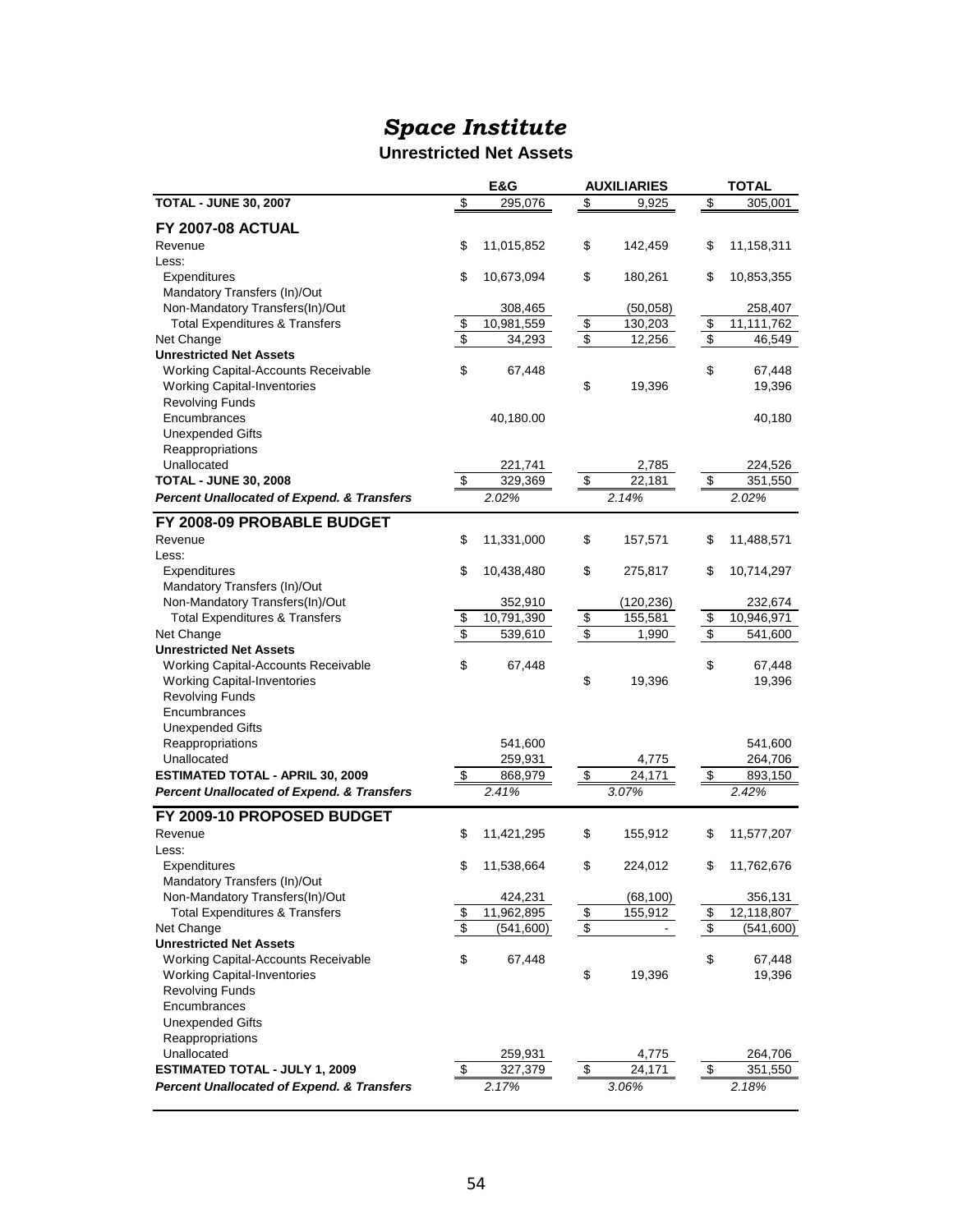#### *Health Science Center*

#### **FY 2010 Budget Summary**

Unrestricted Current Funds Revenues, Expenditures and Transfers

|                                                       |                   |                          |                          | <b>CHANGE</b>               |                      |
|-------------------------------------------------------|-------------------|--------------------------|--------------------------|-----------------------------|----------------------|
|                                                       | <b>FY 2008</b>    | FY 2009                  | FY 2010                  | <b>Probable to Proposed</b> |                      |
|                                                       | <b>ACTUAL</b>     | <b>PROBABLE</b>          | <b>PROPOSED</b>          | Amount                      | %                    |
| <b>EDUCATIONAL AND GENERAL</b>                        |                   |                          |                          |                             |                      |
| <b>Revenues</b>                                       |                   |                          |                          |                             |                      |
| <b>Tuition &amp; Fees</b>                             | \$<br>40,446,568  | \$<br>44,009,209         | \$<br>51,446,152         | \$<br>7,436,943             | 16.9%                |
| <b>State Appropriations</b>                           | \$<br>132,544,300 | \$<br>125,857,900        | \$<br>118,215,300        | \$<br>(7,642,600)           | $-6.1%$              |
| ARRA and MOE *                                        |                   | 6,865,300                | 15,436,100               | 8,570,800                   | 124.8%               |
| Sub-total State Appropriations                        | \$<br>132,544,300 | \$<br>132,723,200        | \$<br>133,651,400        | \$<br>928,200               | 0.7%                 |
| <b>Grants &amp; Contracts</b>                         | 50,575,313        | 49,562,584               | 22,477,803               | (27,084,781)                | $-54.6%$             |
| Sales & Services                                      | 18,800,432        | 17,657,888               | 18,176,970               | 519,082                     | 2.9%                 |
| Investment Income                                     |                   |                          |                          |                             |                      |
| <b>Other Sources</b>                                  | 2,074,979         | 2,401,137                | 2,237,385                | (163, 752)                  | $-6.8%$              |
| <b>Total Revenues</b>                                 | 244,441,591       | \$<br>246,354,018        | \$<br>227,989,710        | \$<br>(18, 364, 308)        | $-7.5%$              |
| <b>Expenditures and Transfers</b>                     |                   |                          |                          |                             |                      |
| Instruction                                           | \$<br>140,120,268 | \$<br>144, 172, 705      | \$<br>121,313,713        | $$$ (22,858,992)            | $-15.9%$             |
| Research                                              | 7,719,661         | 5,359,867                | 3,964,595                | (1, 395, 272)               | $-26.0%$             |
| <b>Public Service</b>                                 | 1,440,229         | 1,151,355                | 338,000                  | (813, 355)                  | $-70.6%$             |
| Academic Support                                      | 36,552,844        | 39,250,136               | 32,840,455               | (6,409,681)                 | $-16.3%$             |
| <b>Student Services</b>                               | 4,079,197         | 3,687,086                | 4,319,411                | 632,325                     | 17.1%                |
| <b>Institutional Support</b>                          | 15,174,997        | 22,586,439               | 18,387,171               | (4, 199, 268)               | $-18.6%$             |
| Operation & Maintenance of Plant                      | 22,356,160        | 24,168,751               | 32,051,597               | 7,882,846                   | 32.6%                |
| Scholarships & Fellowships                            | 7,008,477         | 7,409,977                | 7,560,708                | 150,731                     | 2.0%                 |
| Sub-total Expenditures                                | \$<br>234,451,833 | \$<br>247,786,316        | \$<br>220,775,650        | \$ (27,010,666)             | $-10.9%$             |
| Mandatory Transfers (In)/Out                          | 3,095,332         | 3,343,342                | 3,348,660                | 5,318                       | 0.2%                 |
| Non-Mandatory Transfers (In)/Out                      | 3,854,611         | 4,690,700                | 3,865,400                | (825, 300)                  | $-17.6%$             |
| <b>Total Expenditures and Transfers</b>               | \$<br>241,401,776 | \$<br>255,820,358        | \$<br>227,989,710        | \$(27,830,648)              | $-10.9%$             |
| <b>Fund Balance Addition/(Reduction)</b>              | \$<br>3,039,815   | \$<br>(9,466,340)        | \$                       | \$<br>9,466,340             |                      |
| <b>AUXILIARIES</b>                                    |                   |                          |                          |                             |                      |
| <b>Revenues</b>                                       | \$                | \$<br>4,712,826          | \$<br>3,953,102          | \$<br>(759, 724)            | $-16.1%$             |
|                                                       | 4,861,890         |                          |                          |                             |                      |
| <b>Expenditures and Transfers</b>                     |                   |                          |                          |                             |                      |
| Expenditures                                          | \$<br>4,587,716   | \$<br>4,037,487          | \$<br>3,598,271          | \$<br>(439, 216)            | $-10.9%$             |
| <b>Mandatory Transfers</b>                            | 643,521           | 675,339                  | 354,831                  | (320, 508)                  | $-47.5%$             |
| Non-Mandatory Transfers                               | (305, 501)        |                          |                          |                             |                      |
| <b>Total Expenditures and Transfers</b>               | \$<br>4,925,737   | \$<br>4,712,826          | \$<br>3,953,102          | \$<br>(759,724)             | $-16.1%$             |
| <b>Fund Balance Addition/(Reduction)</b>              | \$<br>(63, 847)   | \$                       | \$                       | \$                          |                      |
| <b>TOTALS</b>                                         |                   |                          |                          |                             |                      |
| <b>Revenues</b>                                       | \$<br>249,303,481 | \$<br>251,066,844        | \$<br>231,942,812        | \$(19, 124, 032)            | $-7.6%$              |
| <b>Expenditures and Transfers</b>                     |                   |                          |                          |                             |                      |
|                                                       |                   |                          |                          |                             |                      |
| Expenditures                                          | \$<br>239,039,549 | \$<br>251,823,803        | \$<br>224,373,921        | $$$ (27,449,882)            | $-10.9%$<br>$-7.8%$  |
| <b>Mandatory Transfers</b><br>Non-Mandatory Transfers | 3,738,853         | 4,018,681                | 3,703,491                | (315, 190)                  |                      |
|                                                       | 3,549,111         | 4,690,700<br>260,533,184 | 3,865,400<br>231,942,812 | (825, 300)                  | $-17.6%$<br>$-11.0%$ |
| <b>Total Expenditures and Transfers</b>               | \$<br>246,327,513 | \$                       | \$                       | \$<br>(28, 590, 372)        |                      |
| <b>Fund Balance Addition/(Reduction)</b>              | \$<br>2,975,968   | \$<br>(9,466,340)        | \$                       | \$<br>9,466,340             |                      |

\* American Recovery and Reinvestment Act federal stimulus funds and Maintenance of Effort state matching funds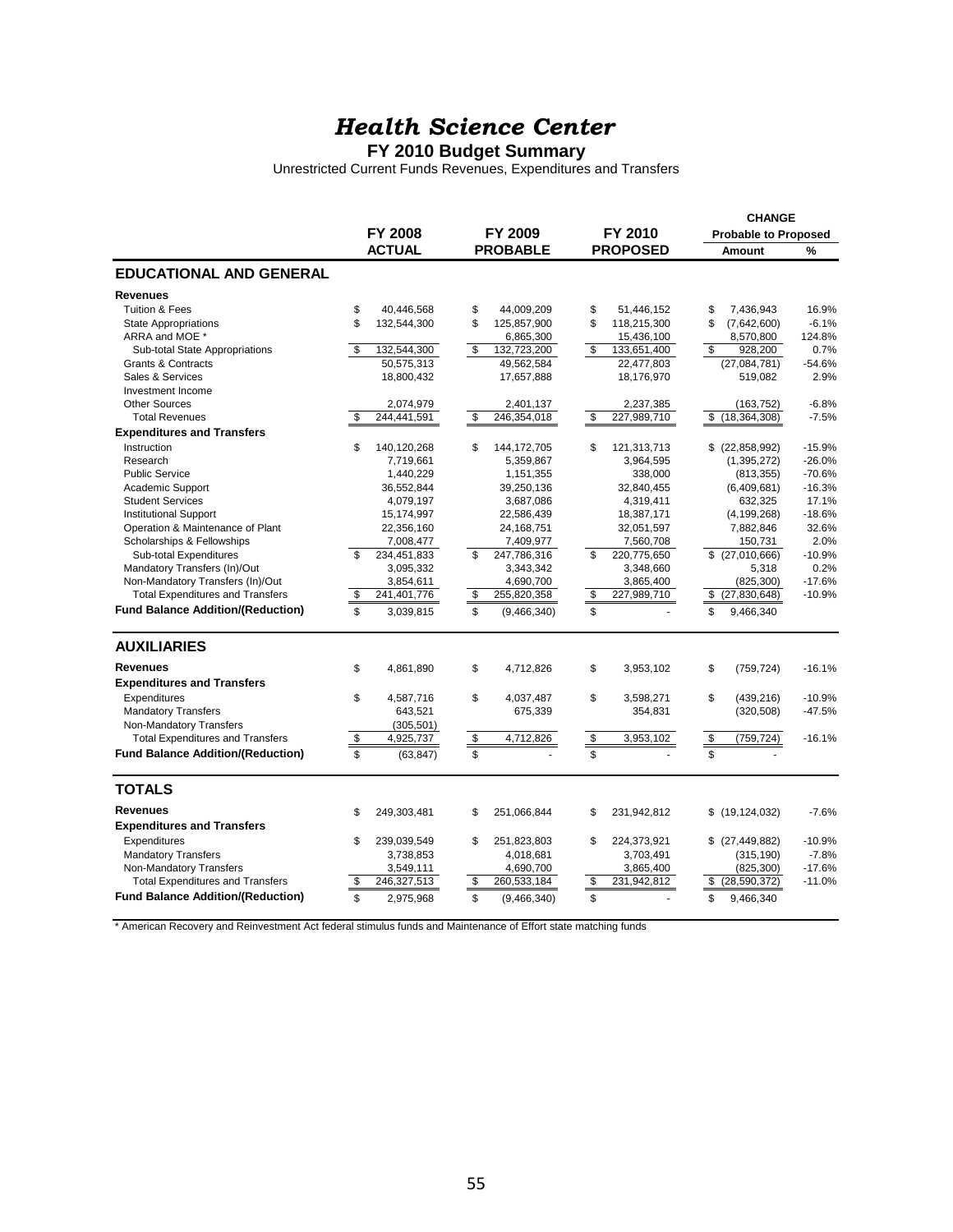| $\ddot{\bm{r}}$<br>֦֧֢ׅ֚  |  |
|---------------------------|--|
| ono<br>ì<br>$\frac{1}{2}$ |  |
| $\overline{a}$<br>ì<br>٢  |  |

**FY 2010 Budget Summar y** Unrestricted and Restricted Current Funds Revenues, Expenditures and Transfers

|                                        |                                       | FY 2008 ACTUAL                                      |                                |                               | FY 2009 PROBABLE                      |                                |                                | FY 2010 PROPOSED   |                                | CHANGE                         |                              |
|----------------------------------------|---------------------------------------|-----------------------------------------------------|--------------------------------|-------------------------------|---------------------------------------|--------------------------------|--------------------------------|--------------------|--------------------------------|--------------------------------|------------------------------|
|                                        | Unrestricted                          | Restricted                                          | Total                          | Unrestricted                  | Restricted                            | Total                          | Unrestricted                   | Restricted         | Total                          | Probable to Proposed<br>Amount | ಸಿ                           |
| EDUCATIONAL AND GENERAL                |                                       |                                                     |                                |                               |                                       |                                |                                |                    |                                |                                |                              |
| Revenues                               |                                       |                                                     |                                |                               |                                       |                                |                                |                    |                                |                                |                              |
| Tuition & Fees                         | 40,446,568<br>မာမာ                    |                                                     | 40,446,568<br>↮                | 44,009,209<br>မာမာ            |                                       | 44,009,209                     | 51,446,152<br>↮                |                    | 51,446,152<br>မာမာ             | 7,436,943<br>မာမာ              | 16.9%                        |
| State Appropriations                   | 132,544,300                           | 1,639,500<br>↮                                      | 134, 183, 800                  | 125,857,900                   | 2,568,500<br>မာ                       | 128,426,400<br>$\theta$        | 118,215,300                    | 2,480,300<br>↮     | 120,695,600                    | (7, 730, 800)                  | $-6.0%$                      |
| ARRA and MOE *                         |                                       |                                                     |                                | 6,865,300                     | 71,900                                | 6,937,200                      | 15,436,100                     | 160,100            | 15,596,200                     | 8,659,000                      | 124.8%                       |
| Sub-total State Appropriations         | 132,544,300<br>$\boldsymbol{\varphi}$ | 1,639,500<br>120,476,062<br>↮                       | 134,183,800<br>မာ              | 132,723,200<br>$\Theta$       | 2,640,400                             | 135,363,600<br>မာ              | 133,651,400<br>Ø               | 2,640,400<br>မာ    | 136,291,800<br>မာ              | 928,200<br>↮                   | 0.7%                         |
| Grants & Contracts<br>Sales & Services | 50,575,313<br>18,800,432              |                                                     | 171,051,375<br>18,800,432      | 49,562,584<br>17,657,888      | 123,438,000                           | 173,000,584<br>17,657,888      | 22,477,803<br>18,176,970       | 152,838,000        | 175,315,803<br>18,176,970      | 2,315,219<br>519,082           | $1.3%$<br>2.9%               |
| Investment Income                      |                                       |                                                     |                                |                               |                                       |                                |                                |                    |                                |                                |                              |
| Other Sources                          | 2.074.979                             |                                                     | 23,196,111                     | 2,401,137                     | 19,758,460                            | 22,159,597                     | 2,237,385                      | 19,674,744         | 21,912,129                     | (247, 468)                     | $-1.1%$                      |
| <b>Total Revenues</b>                  | 244,441,591<br>↮                      | 21,121,133<br>143,236,695<br>$\Theta$               | 387,678,286<br>↮               | 246,354,018<br>↮              | 145,836,860<br>↮                      | 392,190,878<br>↮               | 227,989,710<br>↮               | 175, 153, 144<br>↮ | 403, 142, 854<br>↮             | 10,951,976<br>↮                | 2.8%                         |
| Expenditures and Transfers             |                                       |                                                     |                                |                               |                                       |                                |                                |                    |                                |                                |                              |
| Instruction                            | 140, 120, 268<br>↮                    | <b>GB</b>                                           | 211,478,234<br>69              | 144, 172, 705<br>69           | 80,019,000<br>69                      | 224,191,705<br>↮               | 121,313,713<br>69              | 106,819,000<br>မာ  | 228, 132, 713<br>မာ            | 3,941,008<br>G                 |                              |
| Research                               | 7,719,661                             |                                                     | 58,951,821                     | 5,359,867                     | 47,100,000                            | 52,459,867                     | 3,964,595                      | 47,100,000         | 51,064,595                     | (1,395,272)                    | $7.8%$<br>$-2.7%$<br>$-7.6%$ |
| <b>Public Service</b>                  | 1,440,229                             | 71,357,965<br>51,232,159<br>10,325,257<br>1,018,334 | 11,765,486                     | 1,151,355                     | 9,619,000                             | 10,770,355                     | 338,000                        | 9,619,000          | 9,957,000                      | (813,355)                      |                              |
| Academic Support                       | 36,552,844                            |                                                     | 37,571,178                     | 39,250,136                    | 3,168,000                             | 42,418,136                     | 32,840,455                     | 5,768,000          | 38,608,455                     | (3,809,681)                    | $-9.0%$                      |
| <b>Student Services</b>                | 4,079,197                             | 853                                                 | 4,080,050                      | 3,687,086                     | 1,000                                 | 3,688,086                      | 4,319,411                      | 1,000              | 4,320,411                      | 632,325                        | 17.1%                        |
| Institutional Support                  | 15,174,997                            | 1,116,730                                           | 16,291,727                     | 22,586,439                    | 900,000                               | 23,486,439                     | 18,387,171                     | 900,000            | 19,287,171                     | (4, 199, 268)                  | $-17.9%$<br>32.6%<br>1.3%    |
| Operation & Maintenance of Plant       | 22,356,160                            |                                                     | 22,356,160                     | 24,168,751                    |                                       | 24,168,751                     | 32,051,597                     |                    | 32,051,597                     | 7,882,846                      |                              |
| Scholarships & Fellowships             | 7.008.47                              | 2,572,069                                           | 9,580,546                      | 7.409.977                     | 4,000,000                             | 11,409,977                     | 7,560,708                      | 4.000.000          | 11,560,708                     | 150,731                        |                              |
| Sub-total Expenditures                 | 234,451,833<br>↮                      | 137,623,368<br>မာ                                   | 372,075,201<br>မာ              | 247,786,316<br>မာ             | 144,807,000<br>မာ                     | 392,593,316<br>မာ              | 220,775,650<br>↮               | 174,207,000<br>မာ  | 394,982,650<br>မာ              | 2,389,334<br>မာ                | 0.6%                         |
| Mandatory Transfers (In)/Out           | 3,095,332                             |                                                     | 3,095,332                      | 3,343,342                     |                                       | 3,343,342                      | 3,348,660                      |                    | 3,348,660                      | 5,318                          | 0.2%                         |
| Non-Mandatory Transfers (In)/Out       | 3,854,611                             |                                                     | 3,854,611                      | 4,690,700                     |                                       | 4,690,700                      | 3,865,400                      |                    | 3,865,400                      | (825, 300)                     | $-17.6\%$<br>0.4%            |
| Total Expenditures and Transfers       | 241,401,776<br>↮                      | 137,623,368<br>5,613,327<br>$\Theta$                | 379,025,144                    | 255,820,358<br>↮              | 144,807,000<br>↮                      | 400,627,358<br>69              | 227,989,710<br>↮               | 174,207,000<br>မာ  | 402,196,710<br>↮               | 569,352<br>↮                   |                              |
| Revenues Less Expend. & Transfers      | 3,039,815<br>$\boldsymbol{\varphi}$   | 69                                                  | 8,653,142<br>မာ                | (9,466,340)<br>↮              | 1,029,860<br>↮                        | (8,436,480)<br>69              |                                | 946,144<br>69      | 946,144<br>↮                   | 9,382,624<br>↮                 |                              |
| <b>AUXILIARIES</b>                     |                                       |                                                     |                                |                               |                                       |                                |                                |                    |                                |                                |                              |
| Revenues                               | 4,861,890<br>↮                        |                                                     | 4,861,890<br>G,                | 4,712,826<br>မာ               |                                       | 4,712,826<br>မာ                | 3,953,102<br>မာ                |                    | 3,953,102<br>မာ                | (759, 724)<br>မာ               | $-16.1%$                     |
| Expenditures and Transfers             |                                       |                                                     |                                |                               |                                       |                                |                                |                    |                                |                                |                              |
| Expenditures                           | 4,587,716<br>မာ                       |                                                     | 4,587,716<br>မာ                | 4,037,487<br>မာ               |                                       | 4,037,487<br>69                | 3,598,271<br>မာ                |                    | 3,598,271<br>မာ                | (439, 216)<br>မာ               | $-10.9%$                     |
| Mandatory Transfers                    | 643,521                               |                                                     | 643,521                        | 675,339                       |                                       | 675,339                        | 354,831                        |                    | 354,831                        | 320,508)                       | $-47.5%$                     |
| Non-Mandatory Transfers                | (305, 501)                            |                                                     | 305,501                        |                               |                                       |                                |                                |                    |                                |                                |                              |
| Total Expenditures and Transfers       | 4.925.737<br>G,                       | 66                                                  | 4.925.737<br>မာ                | 4,712,826<br>↮                | G,                                    | 4,712,826<br>69                | 3,953,102<br>↮                 | 69                 | 3,953,102<br>မာ                | (759, 724)<br>S                | $-16.1%$                     |
| Revenues Less Expend. & Transfers      | (63, 847)<br>မာ                       | ↮                                                   | (63, 847)<br>↮                 | ↮                             | ↮                                     | $\Theta$                       | ↮                              | ↮                  | မာ                             | 69                             |                              |
| <b>TOTALS</b>                          |                                       |                                                     |                                |                               |                                       |                                |                                |                    |                                |                                |                              |
| Revenues                               | 249,303,481<br>↮                      | 95<br>143,236,6<br>မာ                               | 392,540,176<br>မာ              | 251,066,844<br>မာ             | 145,836,860<br>$\boldsymbol{\varphi}$ | 396,903,704<br>Ø               | 231,942,812<br>မာ              | \$ 175,153,144     | 407,095,956<br>Ø               | 10, 192, 252<br>Ø              | 2.6%                         |
| Expenditures and Transfers             |                                       |                                                     |                                |                               |                                       |                                |                                |                    |                                |                                |                              |
| Mandatory Transfers<br>Expenditures    | 239,039,549<br>3,738,853<br>↮         | 8<br>137,623,3<br>မာ                                | 3,738,853<br>376,662,917<br>မာ | 251,823,803<br>4,018,681<br>↮ | 144,807,000<br>မာ                     | 396,630,803<br>4,018,681<br>မာ | 224,373,921<br>3,703,491<br>မာ | \$174,207,000      | 398,580,921<br>3,703,491<br>မာ | (315, 190)<br>1,950,118<br>မာ  | 0.5%                         |
| Non-Mandatory Transfers                | 3,549,111                             |                                                     | 3,549,111                      | 4,690,700                     |                                       | 4,690,700                      | 3,865,400                      |                    | 3,865,400                      | (825, 300)                     | $-7.8%$<br>$-17.6%$<br>0.2%  |
| Total Expenditures and Transfers       | 246,327,513<br>↮                      | 137,623,368<br>5,613,327<br>Ø                       | 383,950,881                    | 260,533,184<br>↮              | 144,807,000<br><b>SA</b>              | 405,340,184                    | 231,942,812<br>↮               | 174,207,000<br>↮   | 406,149,812<br>ω,              | 809,628<br>↮                   |                              |
| Revenues Less Expend. & Transfers      | 2,975,968<br>မာ                       | ↮                                                   | 8,589,295<br>မာ                | (9,466,340)<br>မာ             | 1,029,860<br>မာ                       | (8,436,480)<br>↮               |                                | 946,144<br>↮       | 946,144<br>မာ                  | 9,382,624<br>မာ                |                              |

\* American Recovery and Reinvestment Act federal stimulus funds and Maintenance of Effort state matching funds \* American Recovery and Reinvestment Act federal stimulus funds and Maintenance of Effort state matching funds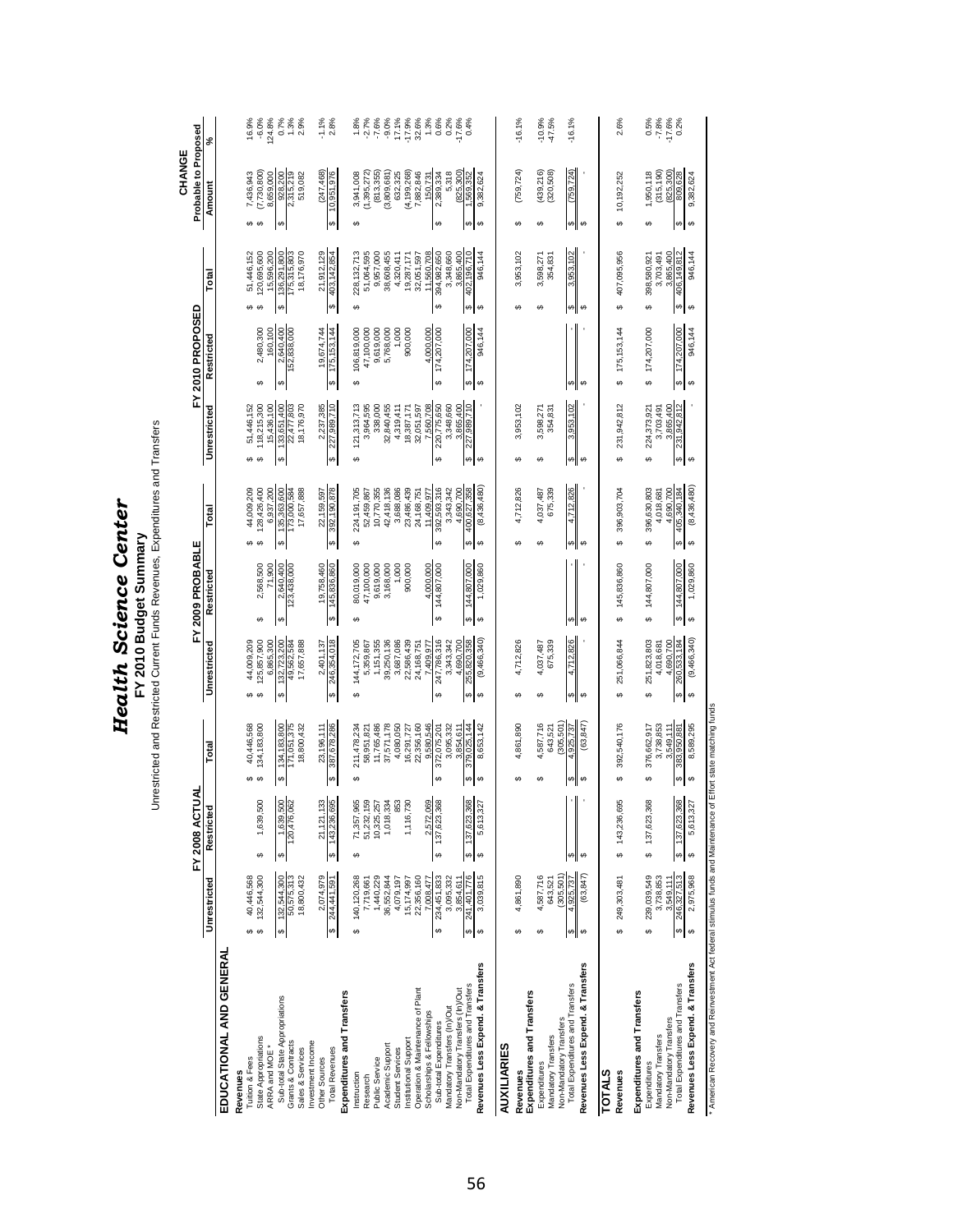#### *Health Science Center*

#### **FY 2010 Natural Classifications Summary**

Unrestricted Current Funds Expenditures

|                                     |                                 |                            |                            | <b>CHANGE</b>                              |
|-------------------------------------|---------------------------------|----------------------------|----------------------------|--------------------------------------------|
|                                     | <b>FY 2008</b><br><b>ACTUAL</b> | FY 2009<br><b>PROBABLE</b> | FY 2010<br><b>PROPOSED</b> | <b>Probable to Proposed</b><br>%<br>Amount |
| <b>EDUCATIONAL AND GENERAL</b>      |                                 |                            |                            |                                            |
| <b>Salaries and Benefits</b>        |                                 |                            |                            |                                            |
| <b>Salaries</b>                     |                                 |                            |                            |                                            |
| Academic                            | \$<br>88,785,581                | \$<br>92.069.168           | \$<br>75.072.049           | \$(16,997,119)<br>$-18.5%$                 |
| Non-Academic                        | 54,541,439                      | 55,537,432                 | 52,385,064                 | $-5.7%$<br>(3, 152, 368)                   |
| <b>Students</b>                     | 451,756                         | 435,134                    | 372,774                    | $-14.3%$<br>(62, 360)                      |
| <b>Total Salaries</b>               | 143,778,776<br>\$               | \$<br>148,041,734          | \$<br>127,829,887          | $\sqrt{$(20,211,847)}$<br>$-13.7%$         |
| <b>Benefits</b>                     | 43,827,664                      | 43,708,378                 | 37,919,943                 | (5,788,435)<br>$-13.2%$                    |
| <b>Total Salaries and Benefits</b>  | 187,606,441<br>\$.              | \$<br>191,750,112          | \$<br>165,749,830          | \$ (26,000,282)<br>$-13.6%$                |
| Operating                           | 43,683,987                      | 51,338,108                 | 53,334,276                 | 3.9%<br>1,996,168                          |
| <b>Equipment and Capital Outlay</b> | 3,161,405                       | 4,698,096                  | 1,691,544                  | (3,006,552)<br>$-64.0%$                    |
| <b>Total Expenditures</b>           | 234,451,833                     | 247,786,316<br>\$          | 220,775,650<br>\$          | $$$ (27,010,666)<br>$-10.9%$               |
| <b>AUXILIARIES</b>                  |                                 |                            |                            |                                            |
| <b>Salaries and Benefits</b>        |                                 |                            |                            |                                            |
| Salaries                            |                                 |                            |                            |                                            |
| Academic                            | \$<br>2.160                     | \$<br>13.774               |                            | \$<br>$(13,774) -100.0\%$                  |
| Non-Academic                        | 694,405                         | 884,146                    | \$<br>949,955              | 65,809<br>7.4%                             |
| <b>Students</b>                     | 20,976                          | 32,022                     | 32,022                     |                                            |
| <b>Total Salaries</b>               | \$<br>717,541                   | \$<br>929,942              | \$<br>981,977              | \$<br>52,035<br>5.6%                       |
| <b>Benefits</b>                     | 299,486                         | 381,298                    | 455,973                    | 19.6%<br>74,675                            |
| <b>Total Salaries and Benefits</b>  | \$<br>1,017,027                 | \$<br>1,311,240            | \$<br>1,437,950            | \$<br>126,710<br>9.7%                      |
| Operating                           | 3,570,690                       | 2,726,247                  | 2,160,321                  | $-20.8%$<br>(565, 926)                     |
| <b>Equipment and Capital Outlay</b> |                                 |                            |                            |                                            |
| <b>Total Expenditures</b>           | 4,587,716                       | \$<br>4,037,487            | \$<br>3,598,271            | $-10.9%$                                   |
|                                     | \$                              |                            |                            | \$<br>(439, 216)                           |
| <b>TOTALS</b>                       |                                 |                            |                            |                                            |
| <b>Salaries and Benefits</b>        |                                 |                            |                            |                                            |
| Salaries                            |                                 |                            |                            |                                            |
| Academic                            | \$<br>88,787,741                | \$<br>92,082,942           | \$<br>75,072,049           | \$(17,010,893)<br>$-18.5%$                 |
| Non-Academic                        | 55,235,844                      | 56,421,578                 | 53,335,019                 | (3,086,559)<br>$-5.5%$                     |
| <b>Students</b>                     | 472,732                         | 467,156                    | 404,796                    | (62, 360)<br>$-13.3%$                      |
| <b>Total Salaries</b>               | 144,496,317<br>\$               | 148,971,676<br>\$          | 128,811,864                | \$ (20, 159, 812)<br>$-13.5%$              |
| <b>Benefits</b>                     | 44,127,150                      | 44,089,676                 | 38,375,916                 | (5,713,760)<br>$-13.0%$                    |
| <b>Total Salaries and Benefits</b>  | 188,623,467<br>\$               | \$193,061,352              | \$<br>167,187,780          | $$$ (25,873,572)<br>$-13.4%$               |
| Operating                           | 47,254,677                      | 54,064,355                 | 55,494,597                 | 1,430,242<br>2.6%                          |
| <b>Equipment and Capital Outlay</b> | 3,161,405                       | 4,698,096                  | 1,691,544                  | (3,006,552)<br>$-64.0%$                    |
| <b>Total Expenditures</b>           | 239,039,549<br>\$               | \$<br>251,823,803          | \$<br>224,373,921          | $$$ (27,449,882)<br>$-10.9%$               |
|                                     |                                 |                            |                            |                                            |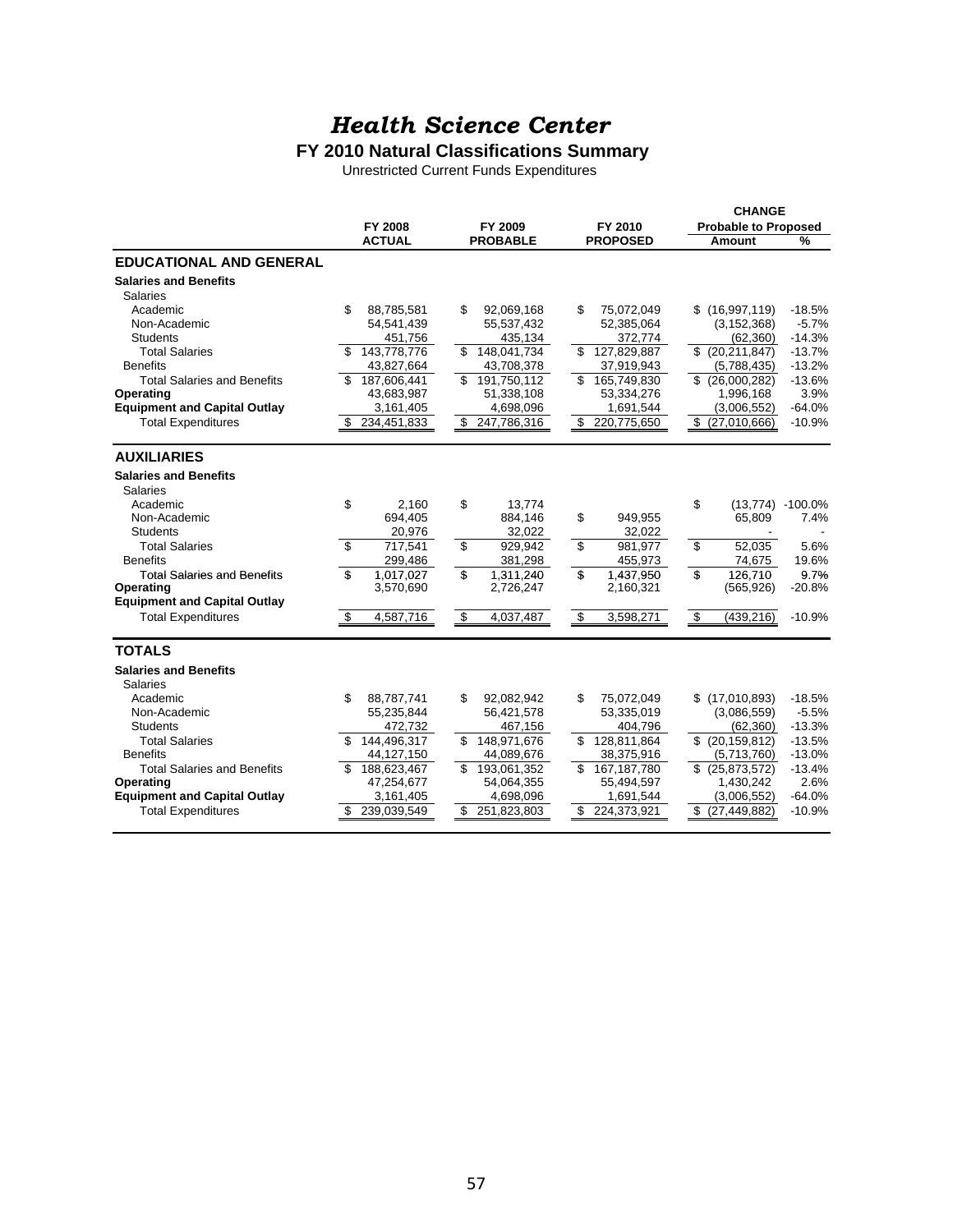|                                                                                                           |                                                      | <b>Health Science</b>                                                                  | Center                                                                                                   |                                                                        |                                                                              |                                                             |                                    |
|-----------------------------------------------------------------------------------------------------------|------------------------------------------------------|----------------------------------------------------------------------------------------|----------------------------------------------------------------------------------------------------------|------------------------------------------------------------------------|------------------------------------------------------------------------------|-------------------------------------------------------------|------------------------------------|
|                                                                                                           |                                                      |                                                                                        | Current Funds Revenues, Expenditures and Transfers - UNRESTRICTED<br>Five-Year Budget Summary Comparison |                                                                        |                                                                              |                                                             |                                    |
|                                                                                                           | FY 2006<br><b>ACTUAL</b>                             | ACTUAL<br>FY 2007                                                                      | FY 2008<br><b>ACTUAL</b>                                                                                 | PROBABLE<br>FY 2009                                                    | PROPOSED<br>FY 2010                                                          | FIVE-YEAR CHANGE<br>Amount                                  | న్                                 |
| EDUCATIONAL AND GENERAL                                                                                   |                                                      |                                                                                        |                                                                                                          |                                                                        |                                                                              |                                                             |                                    |
| State Appropriations<br>ARRA and MOE<br>Tuition & Fees<br>Revenues                                        | 113,890,000<br>34,042,807                            | 123,396,200<br>36,868,907<br>မှာ မှာ                                                   | 40,446,568<br>132,544,300<br>မာမာ                                                                        | 125,857,900<br>6,865,300<br>44,009,209<br>မာမာ                         | 118,215,300<br>15,436,100<br>51,446,152<br>မာမာ                              | 17,403,345<br>4,325,300<br>15,436,100<br>မာမာ               | 100.0%<br>51.1%<br>3.8%            |
| Sub-total State Appropriations<br>Grants & Contracts<br>Sales & Services                                  | 113,890,000<br>48,965,318<br>18,102,174<br>$\bullet$ | 123,396,200<br>17,562,313<br>48,349,081<br>$\boldsymbol{\varphi}$                      | 32,544,300<br>50,575,313<br>18,800,432<br>$\boldsymbol{\varphi}$                                         | 32,723,200<br>49,562,584<br>17,657,888<br>↮                            | 33,651,400<br>22,477,803<br>18,176,970<br>$\boldsymbol{\varphi}$             | (26,487,515)<br>19,761,400<br>74,796<br>↮                   | 17.4%<br>$-54.1%$<br>0.4%          |
| Expenditures and Transfers<br>Investment Income<br><b>Total Revenues</b><br>Other Sources                 | 216,640,116<br>1,639,818<br>$ \omega $               | 2,171,361<br>228,347,861<br>↮                                                          | 2,074,979<br>244,441,591<br>↮                                                                            | 246,354,018<br>2,401,137<br>↮                                          | 2,237,385<br>227,989,710<br>↔                                                | 11,349,594<br>597,567<br>↮                                  | 36.4%<br>5.2%                      |
| Instruction                                                                                               | 126,539,184                                          | 133,951,795<br>↮                                                                       | 140,120,268<br>မာ                                                                                        | 144, 172, 705<br>↮                                                     | 121,313,713<br>မာ                                                            | (5,225,471)<br>↮                                            | $-4.1%$                            |
| Academic Support<br>Public Service<br>Research                                                            | 28,691,150<br>4,424,495<br>1,018,744                 | 5,030,064<br>963,982<br>30,194,241                                                     | 1,440,229<br>36,552,844<br>7,719,661                                                                     | 1,151,355<br>39,250,136<br>5,359,867                                   | 338,000<br>32,840,455<br>3,964,595                                           | (459, 900)<br>(680, 744)<br>4,149,305                       | $-10.4%$<br>$-66.8%$<br>14.5%      |
| Operation & Maintenance of Plant<br>Institutional Support<br><b>Student Services</b>                      | 21,076,683<br>3,439,482<br>9,830,363                 | 22,024,242<br>3,859,801<br>10,752,522                                                  | 22,356,160<br>4,079,197<br>15,174,997                                                                    | 3,687,086<br>22,586,439<br>24,168,751                                  | 4,319,411<br>32,051,597<br>18,387,171                                        | 879,929<br>8,556,808<br>10,974,914                          | 25.6%<br>87.0%<br>52.1%            |
| Mandatory Transfers (In)/Out<br>Scholarships & Fellowships<br>Sub-total Expenditures                      | 201,551,192<br>3,000,743<br>6,531,092                | 213,438,904<br>3,042,743<br>6,662,257<br>$\Theta$                                      | 234,451,833<br>3,095,332<br>7.008,477<br>$\boldsymbol{\varphi}$                                          | 247,786,316<br>3,343,342<br>7,409,977<br>$\Theta$                      | 7,560,708<br>220,775,650<br>3,348,660<br>$\boldsymbol{\varphi}$              | 1,029,616<br>19,224,458<br>347,917<br>↔                     | 15.8%<br>9.5%<br>11.6%             |
| Fund Balance Addition/(Reduction)<br>Total Expenditures and Transfers<br>Non-Mandatory Transfers (In)/Out | 9,016,853<br>213,568,788<br>3,071,328<br> မှ  မ      | (628, 309)<br>12,494,523<br>228,976,170<br>$\pmb{\leftrightarrow}$<br>↔                | 3,039,815<br>241,401,776<br>3.854,611<br>↮<br>↮                                                          | (9,466,340)<br>4,690,700<br>255,820,358<br>$\boldsymbol{\varphi}$<br>↮ | 3,865,400<br>227,989,710<br>$\boldsymbol{\varphi}$<br>$\boldsymbol{\varphi}$ | (5, 151, 453)<br>(3,071,328)<br>14,420,922<br>↔<br>ക        | $-57.1%$<br>6.8%                   |
| AUXILIARIES                                                                                               |                                                      |                                                                                        |                                                                                                          |                                                                        |                                                                              |                                                             |                                    |
| Expenditures and Transfers<br>Revenues                                                                    | 5,928,617                                            | 5,760,243<br>↮                                                                         | 4,861,890<br>↮                                                                                           | 4,712,826<br>↮                                                         | 3,953,102<br>↮                                                               | (1,975,515)<br>$\boldsymbol{\varphi}$                       | $-33.3%$                           |
| Mandatory Transfers<br>Expenditures                                                                       | 646,209<br>5,420,694                                 | 5,437,093<br>547,099<br>↮                                                              | 4,587,716<br>643,521<br>↮                                                                                | 675,339<br>4,037,487<br>↮                                              | 3,598,271<br>354,831<br>↮                                                    | (1,822,423)<br>(291, 378)<br>↮                              | $-33.6%$<br>$-45.1%$<br>$-100.0\%$ |
| Fund Balance Addition/(Reduction)<br>Total Expenditures and Transfers<br>Non-Mandatory Transfers          | (134, 204)<br>(4,083)<br>6,062,821<br>$\mathbf{e}$   | (218, 173)<br>(5, 775)<br>5,978,417<br>မာ မာ                                           | (305, 501)<br>(63, 847)<br>4,925,737<br>$\boldsymbol{\omega}$                                            | 4,712,826<br>$\Theta$<br>↮                                             | 3,953,102<br>မာ $\parallel$<br>↔                                             | (2, 109, 719)<br>4,083<br>134,204<br>∞∥<br>↮                | $-34.8%$                           |
| <b>TOTALS</b>                                                                                             |                                                      |                                                                                        |                                                                                                          |                                                                        |                                                                              |                                                             |                                    |
| Expenditures and Transfers<br>Revenues                                                                    | 222,568,733                                          | 234,108,105<br>↮                                                                       | 249,303,481<br>↮                                                                                         | 251,066,844<br>↮                                                       | 231,942,812<br>↮                                                             | 9,374,079<br>↮                                              | 4.2%                               |
| Mandatory Transfers<br>Expenditures                                                                       | 206,971,886<br>3,646,952                             | 3,589,842<br>218,875,997<br>↮                                                          | 239,039,549<br>3,738,853<br>↮                                                                            | 251,823,803<br>4,018,681<br>↮                                          | 3,703,491<br>224,373,921<br>↮                                                | 17,402,035<br>56,539<br>↮                                   | 8.4%<br>1.6%                       |
| Fund Balance Addition/(Reduction)<br>Total Expenditures and Transfers<br>Non-Mandatory Transfers          | 2,937,125<br>219,631,609<br>9,012,770                | (846, 483)<br>12,488,748<br>234,954,587<br>$\boldsymbol{\varphi}$<br>$\leftrightarrow$ | 246,327,513<br>2,975,968<br>3,549,111<br>$\boldsymbol{\varphi}$<br>$\boldsymbol{\varphi}$                | (9,466,340)<br>260,533,184<br>4,690,700<br>$\Theta$<br>$\pmb{\varphi}$ | 231,942,812<br>3,865,400<br>$\boldsymbol{\omega}$<br>$\Theta$                | (5, 147, 370)<br>(2,937,125)<br>12,311,203<br>$\theta$<br>↮ | $-57.1\%$<br>5.6%                  |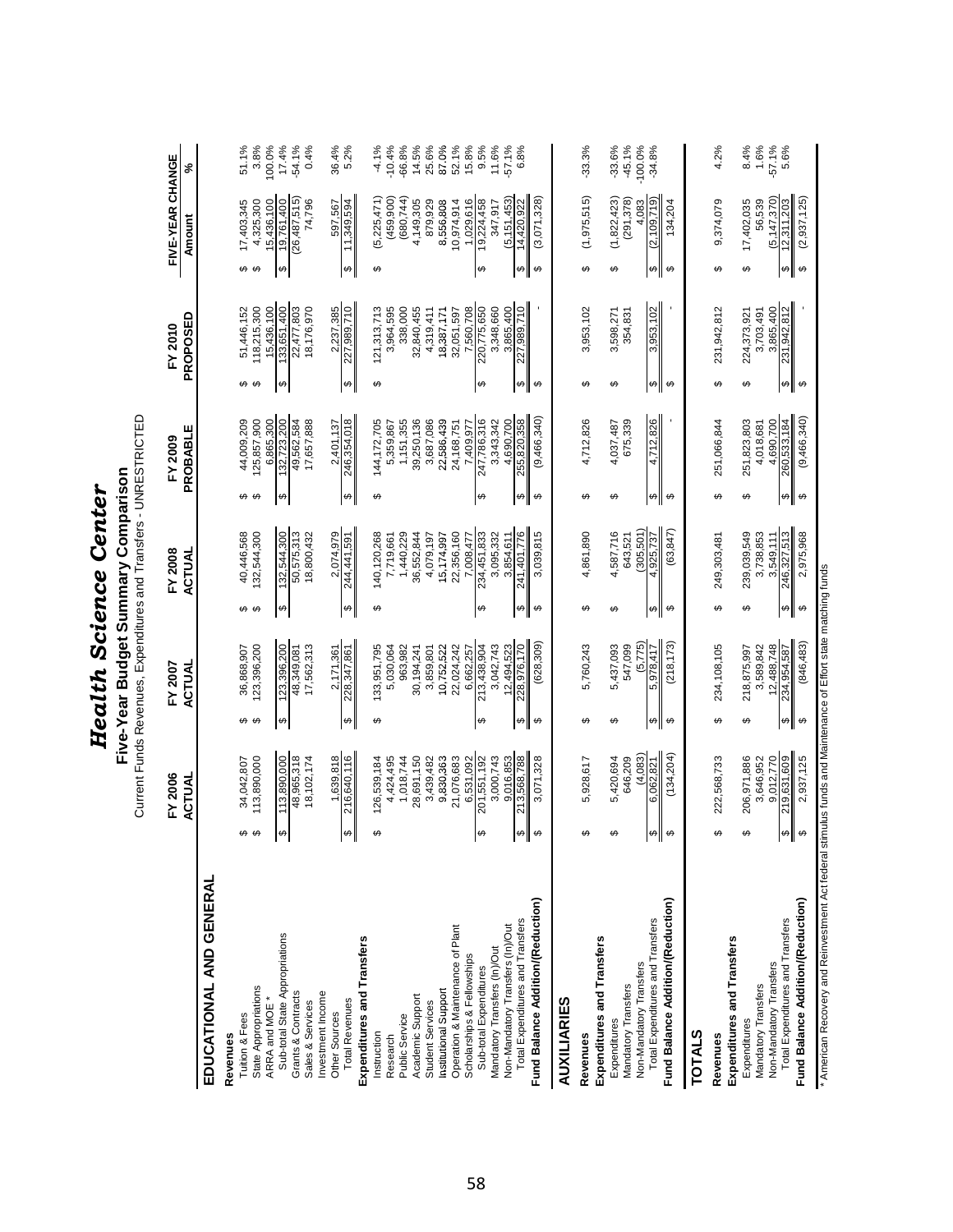| ì<br>ć                     |  |
|----------------------------|--|
| ¢<br>ľ<br>$\boldsymbol{c}$ |  |
| C<br>t<br>Ū                |  |

Five-Year Budget Summary Comparison<br>Current Funds Revenues, Expenditures and Transfers - UNRESTRICTED AND RESTRICTED Current Funds Revenues, Expenditures and Transfers - UNRESTRICTED AND RESTRICTED **Five-Year Budget Summary Comparison**

|                                                                    | FY 2006<br>ACTUAL                    | <b>FY 2007</b><br>ACTUAI              | <b>FY 2008</b><br><b>ACTUAL</b>        | PROBABLE<br>FY 2009                   | PROPOSED<br>FY 2010                    | FIVE-YEAR CHANGE<br>Amount           | న                  |
|--------------------------------------------------------------------|--------------------------------------|---------------------------------------|----------------------------------------|---------------------------------------|----------------------------------------|--------------------------------------|--------------------|
| EDUCATIONAL AND GENERAL                                            |                                      |                                       |                                        |                                       |                                        |                                      |                    |
| Revenues                                                           |                                      |                                       |                                        |                                       |                                        |                                      |                    |
| Tuition & Fees                                                     | 34,042,807                           | 36,868,907                            | 40,446,568                             | 44,009,209                            | 51,446,152                             | 17,403,345                           | 51.1%              |
| <b>State Appropriations</b>                                        | 115,645,108                          | 25,568,399<br>မှာ မှာ                 | 34,183,800<br>မှာ မှာ                  | 128,426,400<br>မှာ မှာ                | 120,695,600<br>မှာ မှာ                 | 5,050,492<br>မှာ မှာ                 | 4.4%               |
| ARRA and MOE*                                                      |                                      |                                       |                                        | 6,937,200                             | 15,596,200                             | 15,596,200                           | 100.0%             |
| Sub-total State Appropriations                                     | 115,645,108<br>$\boldsymbol{\omega}$ | 125,568,399<br>↮                      | 134,183,800<br>↮                       | 135,363,600<br>↮                      | 136,291,800<br>↮                       | 20,646,692<br>↮                      | 17.9%              |
| Grants & Contracts                                                 | 167,560,381                          | 164,401,898                           | 71,051,375                             | 173,000,584                           | 175,315,803                            | 7,755,422                            | 4.6%               |
| Sales & Services                                                   | 8,102,174                            | 17,562,313                            | 8,800,432                              | 17,657,888                            | 18,176,970                             | 74,796                               | 0.4%               |
| Investment Income                                                  |                                      |                                       |                                        |                                       |                                        |                                      |                    |
| Other Sources                                                      | 28,635,802                           | 20,258,117                            | 23,196,111                             | 22,159,597                            | 21,912,129                             | (6,723,673)                          | 23.5%              |
| <b>Total Revenues</b>                                              | 363,986,271<br>$\bullet$             | 364,659,634<br>$\boldsymbol{\varphi}$ | 387,678,286<br>$\boldsymbol{\varphi}$  | 392,190,878<br>$\boldsymbol{\varphi}$ | 403,142,854<br>$\boldsymbol{\varphi}$  | 39,156,583<br>$\boldsymbol{\varphi}$ | 10.8%              |
| Expenditures and Transfers                                         |                                      |                                       |                                        |                                       |                                        |                                      |                    |
| Instruction                                                        | 89,466,569                           | 201,029,738<br>↮                      | 211,478,234<br>↮                       | 224,191,705<br>↮                      | 228, 132, 713<br>↮                     | 38,666,144<br>↮                      | 20.4%              |
| Research                                                           | 30,708,625                           | 57,168,066                            | 58,951,821                             | 52,459,867                            | 51,064,595                             | (9,644,030)                          | $-15.9%$           |
| Public Service                                                     | 13,223,136                           | 10,011,958                            | 11,765,486                             | 10,770,355                            | 9,957,000                              | (3,266,136)                          | $-24.7%$           |
| Academic Support                                                   | 31,433,296                           | 32,335,452                            | 37,571,178                             | 42,418,136                            | 38,608,455                             | 7,175,159                            |                    |
| <b>Student Services</b>                                            | 3,439,507                            | 4,060,380                             | 4,080,050                              | 3,688,086                             | 4,320,411                              | 880,904                              | 22.8%<br>25.6%     |
| Institutional Support                                              | 0,828,459                            | 11,649,153                            | 16,291,727                             | 23,486,439                            | 19,287,171                             | 8,458,712                            | 78.1%              |
| Operation & Maintenance of Plant                                   | 21,076,683                           | 22,024,242                            | 22,356,160                             | 24,168,751                            | 32,051,597                             | 10,974,914                           | 52.1%              |
| Scholarships & Fellowships                                         | 8,146,637                            | 9.074.047                             | 9,580,546                              | 11,409.977                            | 11,560,708                             | 3,414,071                            | 41.9%              |
| Sub-total Expenditures                                             | 338,322,913<br>$\theta$              | 347,353,035<br>↮                      | 372,075,201<br>↔                       | 392,593,316<br>↔                      | 394,982,650<br>↮                       | 56,659,737<br>↔                      | 16.7%              |
| Mandatory Transfers (In)/Out                                       | 3,000,743                            | 3,042,743                             | 3,095,332                              | 3,343,342                             | 3,348,660                              | 347,917                              | 11.6%              |
| Non-Mandatory Transfers (In)/Out                                   | 9,016,853                            | 2,494,523                             | 3.854,611                              | 4,690,700                             | 3.865,400                              | (5, 151, 453)                        | 57.1%              |
| Total Expenditures and Transfers                                   | 350,340,509<br>$\theta$              | 362,890,302<br>$\leftrightarrow$      | 379,025,144<br>$\pmb{\leftrightarrow}$ | 400,627,358<br>↮                      | 402,196,710<br>$\qquad \qquad \varphi$ | 51,856,201<br>$\Theta$               | 14.8%              |
| Revenues Less Expend. & Transfers                                  | 13,645,762                           | 1,769,333<br>$\Theta$                 | 8,653,142<br>$\theta$                  | (8,436,480)<br>↔                      | 946,144<br>↔                           | (12,699,618)<br>↮                    |                    |
| AUXILIARIES                                                        |                                      |                                       |                                        |                                       |                                        |                                      |                    |
| Revenues                                                           | 5,928,617                            | 5,760,243<br>↮                        | 4,861,890<br>↮                         | 4,712,826<br>↔                        | 3,953,102<br>↮                         | (1,975,515)<br>↮                     | 33.3%              |
| Expenditures and Transfers                                         |                                      |                                       |                                        |                                       |                                        |                                      |                    |
| Expenditures                                                       | 5,420,694                            | 5,437,093<br>↮                        | 4,587,716<br>↮                         | 4,037,487<br>↮                        | 3,598,271<br>↮                         | (1,822,423)<br>↮                     | $-33.6%$           |
| Vandatory Transfers                                                | 646,209                              | 547,099                               | 643,521                                | 675,339                               | 354,831                                | (291, 378)                           | $-45.1%$<br>100.0% |
| Total Expenditures and Transfers<br><b>Non-Mandatory Transfers</b> | (4,083)<br>6,062,821                 | (5,775)<br>5,978,417<br>↮             | 305,501)<br>4,925,737<br>69            | 4,712,826<br>69                       | 3,953,102<br>69                        | (2, 109, 719)<br>4,083<br>6          | $-34.8%$           |
| Revenues Less Expend. & Transfers                                  | (134, 204)<br>မာ                     | (218, 173)<br>↔                       | (63, 847)<br>↔                         | 69                                    | 69                                     | 134,204<br>↮                         |                    |
| <b>TOTALS</b>                                                      |                                      |                                       |                                        |                                       |                                        |                                      |                    |
| Revenues                                                           | 369,914,889                          | 370,419,878<br>↮                      | 392,540,176<br>↮                       | 396,903,704<br>↮                      | 407,095,956<br>မာ                      | 37,181,067<br>ക                      | 10.1%              |
| Expenditures and Transfers                                         |                                      |                                       |                                        |                                       |                                        |                                      |                    |
| Expenditures                                                       | 343,743,607                          | 352,790,128<br>↮                      | 376,662,917<br>↮                       | 396,630,803<br>↮                      | 398,580,921<br>↮                       | 54,837,314<br>မာ                     | 16.0%              |
| Mandatory Transfers                                                | 9,012,770<br>3,646,952               | 12,488,748<br>3,589,842               | 3,738,853<br>3,549,111                 | 4.690.700<br>4,018,681                | 3,865,400<br>3,703,491                 | (5, 147, 370)<br>56,539              | 1.6%<br>$-57.1%$   |
| Total Expenditures and Transfers<br>Non-Mandatory Transfers        | 356,403,330                          | 368,868,718                           | 383,950,881                            | 405,340,184                           | 406,149,812                            | 49,746,482                           | 14.0%              |
| Revenues Less Expend. & Transfers                                  | 13,511,559<br>မာ မာ                  | 1,551,159<br>မာ မာ                    | 8,589,295<br>မာ မာ                     | (8,436,480)<br>မာ မာ                  | 946,144<br>မှာ မှာ                     | (12,565,415)<br>မှာ မှာ              |                    |
|                                                                    |                                      |                                       |                                        |                                       |                                        |                                      |                    |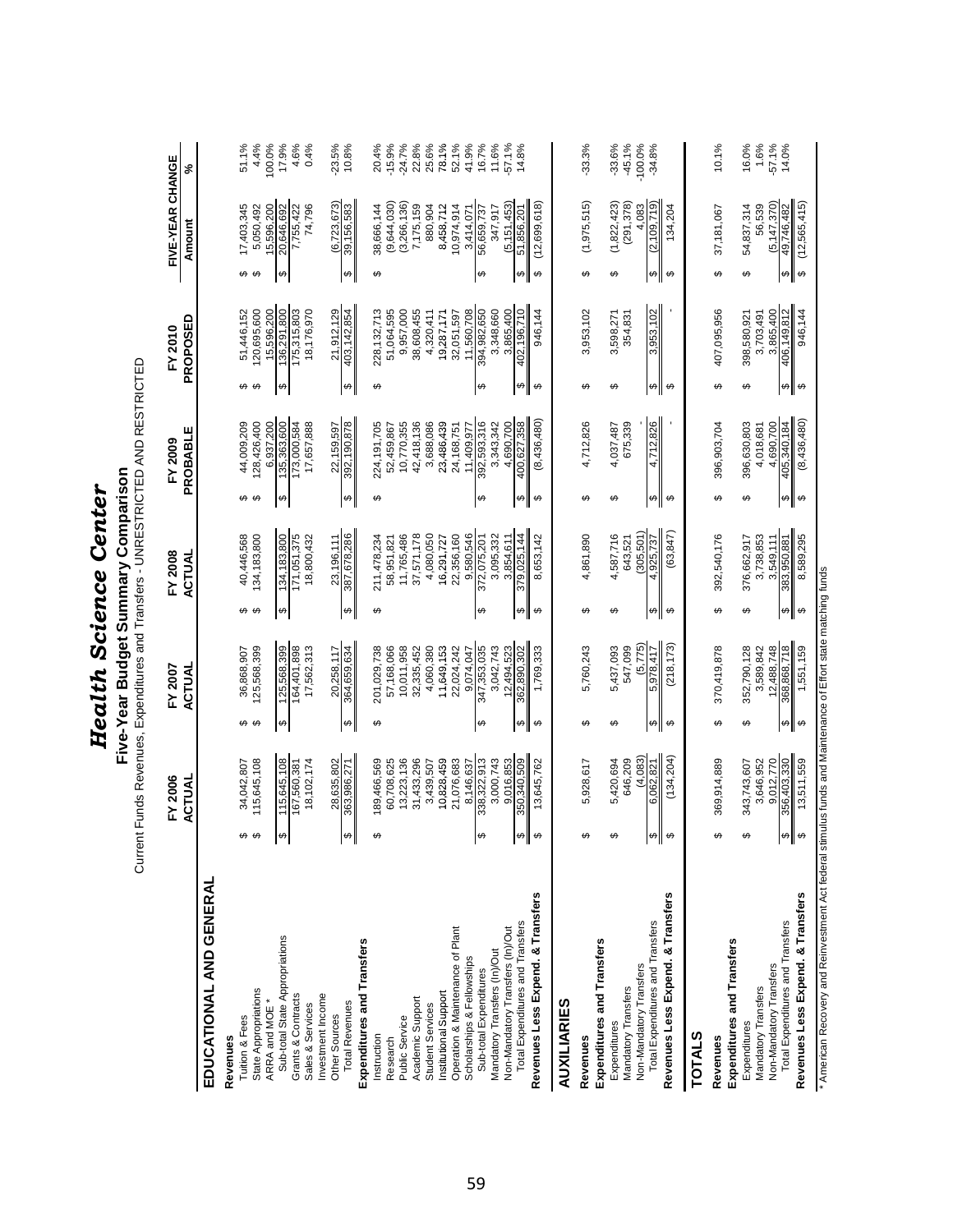#### *Health Science Center*

#### **Unrestricted Net Assets**

|                                                       | E&G                  | <b>AUXILIARIES</b>                            | <b>TOTAL</b>      |
|-------------------------------------------------------|----------------------|-----------------------------------------------|-------------------|
| <b>TOTAL - JUNE 30, 2007</b>                          | \$<br>26,771,768     | \$<br>102,755                                 | \$<br>26,874,523  |
| <b>FY 2007-08 ACTUAL</b>                              |                      |                                               |                   |
| Revenue                                               | \$<br>244,441,591    | \$<br>4,861,890                               | \$<br>249,303,481 |
| Less:                                                 |                      |                                               |                   |
| Expenditures                                          | 234,451,833<br>\$    | \$<br>4,587,716                               | \$<br>239,039,549 |
| Mandatory Transfers (In)/Out                          | 3,095,332            | 643,521                                       | 3,738,853         |
| Non-Mandatory Transfers(In)/Out                       | 3,854,611            | (305, 501)                                    | 3,549,111         |
| <b>Total Expenditures &amp; Transfers</b>             | \$<br>241,401,776    | \$<br>4,925,737                               | \$<br>246,327,513 |
| Net Change                                            | \$<br>3,039,815      | $\overline{\boldsymbol{\theta}}$<br>(63, 847) | \$<br>2,975,968   |
| <b>Unrestricted Net Assets</b>                        |                      |                                               |                   |
| Working Capital-Accounts Receivable                   | \$<br>11,142,562     | \$<br>173,423                                 | \$<br>11,315,985  |
| <b>Working Capital-Inventories</b>                    | 928,643              | 814,011                                       | 1,742,654         |
| <b>Revolving Funds</b>                                | 1,699,453            |                                               | 1,699,453         |
| Encumbrances                                          | 1,457,565            | 9,057                                         | 1,466,623         |
| <b>Unexpended Gifts</b>                               |                      |                                               |                   |
| Reappropriations                                      | 6,203,664            |                                               | 6,203,664         |
| Unallocated                                           | 8,379,697            | (957, 584)                                    | 7,422,113         |
| <b>TOTAL - JUNE 30, 2008</b>                          | \$<br>29,811,584     | \$<br>38,908                                  | \$<br>29,850,491  |
| <b>Percent Unallocated of Expend. &amp; Transfers</b> | 3.47%                | $-19.44%$                                     | 3.01%             |
|                                                       |                      |                                               |                   |
| FY 2008-09 PROBABLE BUDGET                            |                      |                                               |                   |
| Revenue                                               | 246,354,018<br>\$    | \$<br>4,712,826                               | 251,066,844<br>\$ |
| Less:                                                 |                      |                                               |                   |
| Expenditures                                          | \$<br>247,786,316    | \$<br>4,037,487                               | \$251,823,803     |
| Mandatory Transfers (In)/Out                          | 3,343,342            | 675,339                                       | 4,018,681         |
| Non-Mandatory Transfers(In)/Out                       | 4,690,700            |                                               | 4,690,700         |
| <b>Total Expenditures &amp; Transfers</b>             | \$<br>255,820,358    | $\overline{4,}712,826$<br>\$                  | \$<br>260,533,184 |
| Net Change                                            | \$<br>(9,466,340)    | \$                                            | \$<br>(9,466,340) |
| <b>Unrestricted Net Assets</b>                        |                      |                                               |                   |
| Working Capital-Accounts Receivable                   | \$<br>11,142,562     | \$<br>173,423                                 | \$<br>11,315,985  |
| <b>Working Capital-Inventories</b>                    | 928,643              | 814,011                                       | 1,742,654         |
| <b>Revolving Funds</b>                                | 1,699,453            |                                               | 1,699,453         |
| Encumbrances                                          |                      |                                               |                   |
| <b>Unexpended Gifts</b>                               |                      |                                               |                   |
| Reappropriations                                      |                      |                                               |                   |
| Unallocated                                           | 6,574,586            | (948, 527)                                    | 5,626,060         |
| <b>ESTIMATED TOTAL - APRIL 30, 2009</b>               | 20,345,244<br>\$     | \$<br>38,908                                  | 20,384,151<br>\$  |
| <b>Percent Unallocated of Expend. &amp; Transfers</b> | 2.57%                | $-20.13%$                                     | 2.16%             |
| FY 2009-10 PROPOSED BUDGET                            |                      |                                               |                   |
| Revenue                                               | 227,989,710<br>\$    | \$<br>3,953,102                               | 231,942,812<br>\$ |
| Less:                                                 |                      |                                               |                   |
| Expenditures                                          | \$<br>220,775,650    | \$<br>3,598,271                               | \$224,373,921     |
| Mandatory Transfers (In)/Out                          | 3,348,660            | 354,831                                       | 3,703,491         |
| Non-Mandatory Transfers(In)/Out                       | 3,865,400            |                                               | 3,865,400         |
| <b>Total Expenditures &amp; Transfers</b>             | 227,989,710<br>\$    | $\frac{1}{2}$<br>3,953,102                    | \$<br>231,942,812 |
| Net Change                                            | \$<br>$\blacksquare$ | $\frac{1}{2}$                                 | \$                |
| <b>Unrestricted Net Assets</b>                        |                      |                                               |                   |
| <b>Working Capital-Accounts Receivable</b>            | \$<br>11,142,562     | \$<br>173,423                                 | \$<br>11,315,985  |
| <b>Working Capital-Inventories</b>                    | 928,643              | 814,011                                       | 1,742,654         |
| <b>Revolving Funds</b>                                | 1,699,453            |                                               | 1,699,453         |
| Encumbrances                                          |                      |                                               |                   |
| <b>Unexpended Gifts</b>                               |                      |                                               |                   |
| Reappropriations                                      |                      |                                               |                   |
| Unallocated                                           | 6,574,586            | (948, 527)                                    | 5,626,060         |
| <b>ESTIMATED TOTAL - JULY 1, 2009</b>                 | \$<br>20,345,244     | $$\mathfrak{F}$$<br>38,908                    | \$<br>20,384,151  |
| <b>Percent Unallocated of Expend. &amp; Transfers</b> | 2.88%                | -23.99%                                       | 2.43%             |
|                                                       |                      |                                               |                   |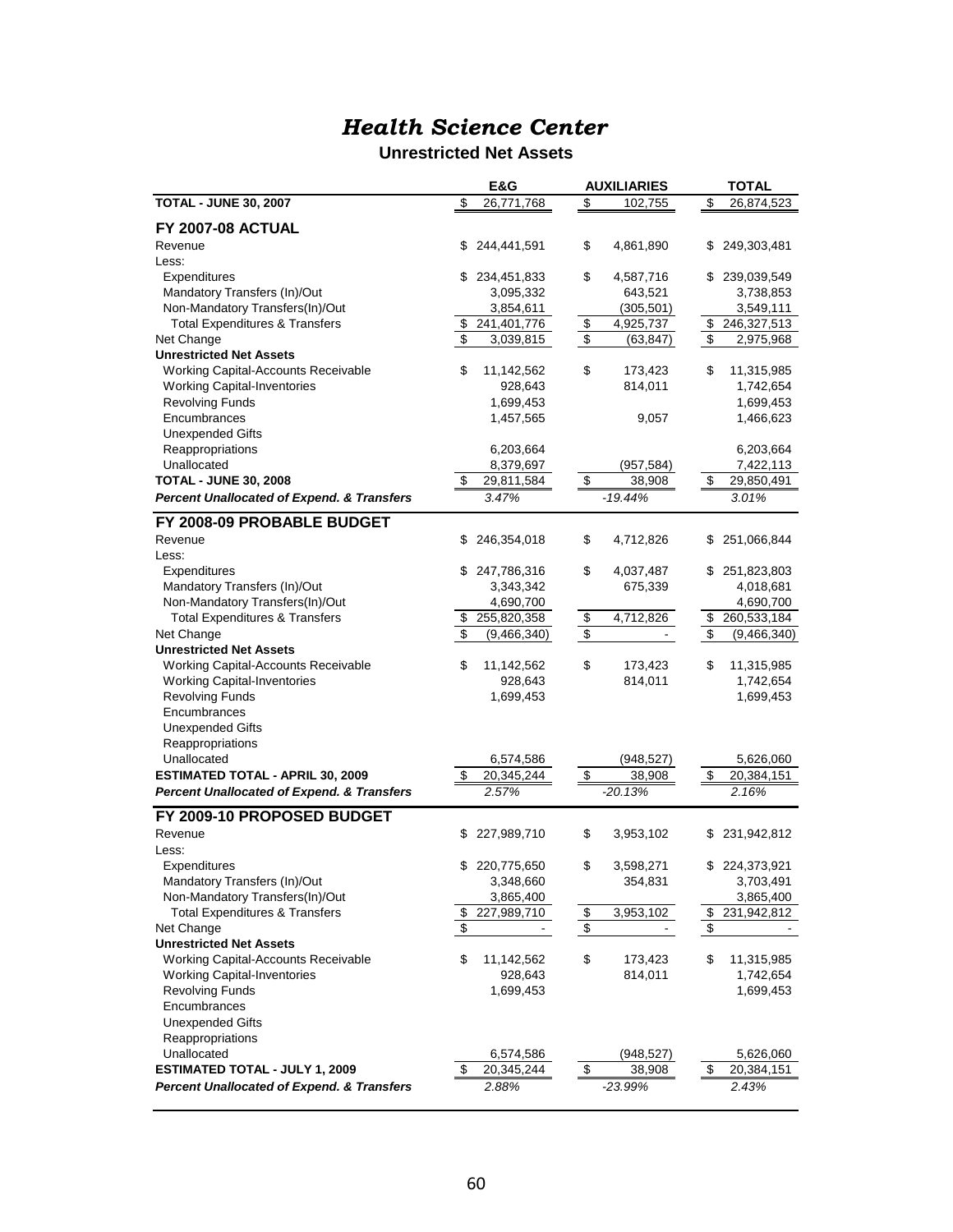#### *Health Science Center - Memphis Other Specialized Units*

#### **FY 2010 Budget Summary**

Unrestricted Current Funds Revenues, Expenditures and Transfers

|                                          |                     |                         |                 |                   | <b>CHANGE</b>               |          |
|------------------------------------------|---------------------|-------------------------|-----------------|-------------------|-----------------------------|----------|
|                                          | <b>FY 2008</b>      |                         | FY 2009         | FY 2010           | <b>Probable to Proposed</b> |          |
|                                          | <b>ACTUAL</b>       |                         | <b>PROBABLE</b> | <b>PROPOSED</b>   | Amount                      | %        |
| <b>EDUCATIONAL AND GENERAL</b>           |                     |                         |                 |                   |                             |          |
| <b>Revenues</b>                          |                     |                         |                 |                   |                             |          |
| <b>Tuition &amp; Fees</b>                | \$<br>27,574,190    | \$                      | 31,093,021      | \$<br>36,869,806  | \$<br>5,776,785             | 18.6%    |
| <b>State Appropriations</b>              | \$<br>72,988,500    | \$                      | 69,606,200      | \$<br>64,635,600  | \$<br>(4,970,600)           | $-7.1%$  |
| ARRA and MOE *                           |                     |                         | 3,012,000       | 8,493,900         | 5,481,900                   | 182.0%   |
| Sub-total State Appropriations           | \$<br>72,988,500    | $\overline{\mathbf{e}}$ | 72,618,200      | \$<br>73,129,500  | \$<br>511,300               | 0.7%     |
| <b>Grants &amp; Contracts</b>            | 14,494,984          |                         | 12,291,768      | 12,889,580        | 597,812                     | 4.9%     |
| Sales & Services                         | 8,031,291           |                         | 6,862,817       | 6,981,630         | 118,813                     | 1.7%     |
| Investment Income                        |                     |                         |                 |                   |                             |          |
| <b>Other Sources</b>                     | 1,576,033           |                         | 1,891,137       | 1,687,385         | (203, 752)                  | $-10.8%$ |
| <b>Total Revenues</b>                    | \$<br>124,664,998   | \$                      | 124,756,943     | \$<br>131,557,901 | \$<br>6,800,958             | 5.5%     |
| <b>Expenditures and Transfers</b>        |                     |                         |                 |                   |                             |          |
| Instruction                              | \$<br>36,230,282    | \$                      | 41,448,240      | \$<br>42,759,709  | \$<br>1,311,469             | 3.2%     |
| Research                                 | 3,881,188           |                         | 3,642,490       | 3,367,848         | (274, 642)                  | $-7.5%$  |
| <b>Public Service</b>                    | 1,023,366           |                         | 664,472         | 335,000           | (329, 472)                  | -49.6%   |
| Academic Support                         | 30,345,541          |                         | 30,566,382      | 27,355,763        | (3,210,619)                 | $-10.5%$ |
| <b>Student Services</b>                  | 3,495,965           |                         | 3,363,690       | 3,158,875         | (204, 815)                  | $-6.1%$  |
| <b>Institutional Support</b>             | 14,788,503          |                         | 22,361,945      | 18,042,619        | (4,319,326)                 | $-19.3%$ |
| Operation & Maintenance of Plant         | 22,146,363          |                         | 23,966,934      | 31,874,572        | 7,907,638                   | 33.0%    |
| Scholarships & Fellowships               | 5,649,789           |                         | 5,826,477       | 5,976,708         | 150,231                     | 2.6%     |
| Sub-total Expenditures                   | \$<br>117,560,997   | \$                      | 131,840,630     | \$<br>132,871,094 | \$<br>1,030,464             | 0.8%     |
| Mandatory Transfers (In)/Out             | 2,996,570           |                         | 3,242,235       | 3,246,553         | 4,318                       | 0.1%     |
| Non-Mandatory Transfers (In)/Out         | 1,471,169           |                         | (1,084,076)     | (4,559,746)       | (3,475,670)                 | 320.6%   |
| <b>Total Expenditures and Transfers</b>  | \$<br>122,028,735   | \$                      | 133,998,789     | \$<br>131,557,901 | \$<br>(2, 440, 888)         | $-1.8%$  |
| <b>Fund Balance Addition/(Reduction)</b> | \$<br>2,636,263     | \$                      | (9, 241, 846)   | \$                | \$<br>9,241,846             |          |
|                                          |                     |                         |                 |                   |                             |          |
| <b>AUXILIARIES</b>                       |                     |                         |                 |                   |                             |          |
| <b>Revenues</b>                          | \$<br>4,861,890     | \$                      | 4,712,826       | \$<br>3,953,102   | \$<br>(759, 724)            | $-16.1%$ |
| <b>Expenditures and Transfers</b>        |                     |                         |                 |                   |                             |          |
| Expenditures                             | \$<br>4,587,716     | \$                      | 4,037,487       | \$<br>3,598,271   | \$<br>(439, 216)            | $-10.9%$ |
| <b>Mandatory Transfers</b>               | 643,521             |                         | 675,339         | 354,831           | (320, 508)                  | $-47.5%$ |
| Non-Mandatory Transfers                  | (305, 501)          |                         |                 |                   |                             |          |
| <b>Total Expenditures and Transfers</b>  | \$<br>4,925,737     | \$                      | 4,712,826       | \$<br>3,953,102   | \$<br>(759, 724)            | $-16.1%$ |
| <b>Fund Balance Addition/(Reduction)</b> | \$<br>(63, 847)     | \$                      |                 | \$                | \$                          |          |
| <b>TOTALS</b>                            |                     |                         |                 |                   |                             |          |
|                                          |                     |                         |                 |                   |                             |          |
| <b>Revenues</b>                          | \$<br>129,526,888   | \$                      | 129,469,769     | \$<br>135,511,003 | \$<br>6,041,234             | 4.7%     |
| <b>Expenditures and Transfers</b>        |                     |                         |                 |                   |                             |          |
| Expenditures                             | \$<br>122, 148, 713 | \$                      | 135,878,117     | \$<br>136,469,365 | \$<br>591,248               | 0.4%     |
| <b>Mandatory Transfers</b>               | 3,640,090           |                         | 3,917,574       | 3,601,384         | (316, 190)                  | $-8.1%$  |
| Non-Mandatory Transfers                  | 1,165,668           |                         | (1,084,076)     | (4,559,746)       | (3,475,670)                 | 320.6%   |
| <b>Total Expenditures and Transfers</b>  | 126,954,472         | \$                      | 138,711,615     | \$<br>135,511,003 | \$<br>(3,200,612)           | $-2.3%$  |
| <b>Fund Balance Addition/(Reduction)</b> | \$<br>2,572,416     | \$                      | (9, 241, 846)   | \$                | \$<br>9,241,846             |          |
|                                          |                     |                         |                 |                   |                             |          |

\* American Recovery and Reinvestment Act federal stimulus funds and Maintenance of Effort state matching funds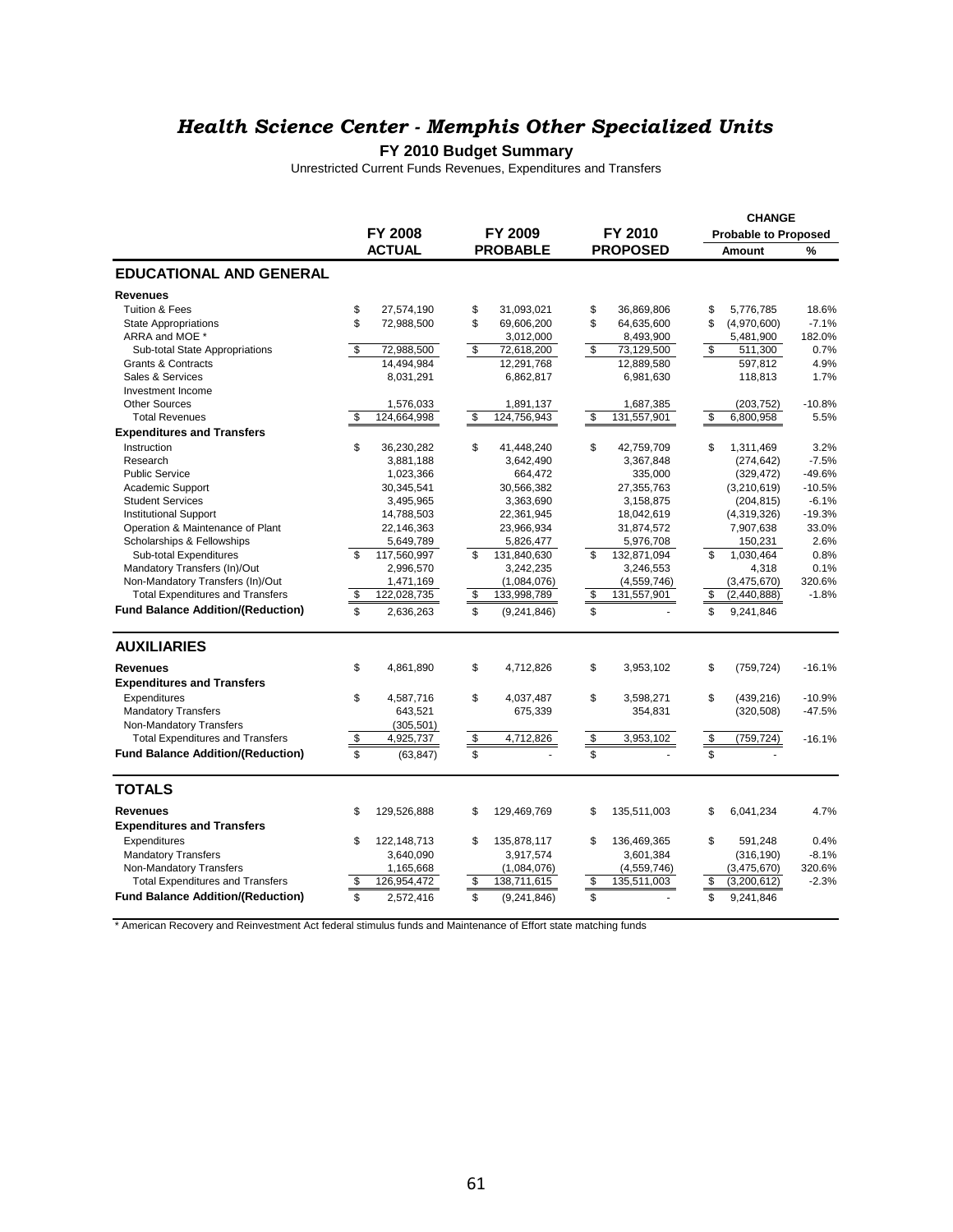#### *Health Science Center - Memphis Other Specialized Units*

**FY 2010 Budget Summary**

Auxiliary Enterprises Funds Revenues, Expenditures and Transfers

|                                          |                          |               |    |                 |                         |                 |                         | <b>CHANGE</b>               |          |
|------------------------------------------|--------------------------|---------------|----|-----------------|-------------------------|-----------------|-------------------------|-----------------------------|----------|
|                                          |                          | FY 2008       |    | FY 2009         |                         | FY 2010         |                         | <b>Probable to Proposed</b> |          |
|                                          |                          | <b>ACTUAL</b> |    | <b>PROBABLE</b> |                         | <b>PROPOSED</b> |                         | Amount                      | %        |
| <b>HOUSING</b>                           |                          |               |    |                 |                         |                 |                         |                             |          |
| <b>Revenues</b>                          | \$                       | 642,021       | \$ | 978,232         | \$                      | 637,000         | \$                      | (341, 232)                  | $-34.9%$ |
| <b>Expenditures and Transfers</b>        |                          |               |    |                 |                         |                 |                         |                             |          |
| Expenditures                             | \$                       | 495,298       | \$ | 548,289         | \$                      | 562,385         | \$                      | 14,096                      | 2.6%     |
| <b>Mandatory Transfers</b>               |                          | 398,261       |    | 423,943         |                         | 103,818         |                         | (320, 125)                  | $-75.5%$ |
| Non-Mandatory Transfers                  |                          | (1,016)       |    |                 |                         |                 |                         |                             |          |
| <b>Total Expenditures and Transfers</b>  | \$                       | 892,543       | \$ | 972,232         | \$                      | 666,203         | \$                      | (306, 029)                  | $-31.5%$ |
| <b>Fund Balance Addition/(Reduction)</b> | \$                       | (250, 523)    | \$ | 6,000           | \$                      | (29, 203)       | \$                      | (35, 203)                   |          |
| <b>FOOD SERVICE</b>                      |                          |               |    |                 |                         |                 |                         |                             |          |
| <b>Revenues</b>                          | \$                       | 221,254       | \$ | 626,846         | \$                      | 295,514         | \$                      | (331, 332)                  | $-52.9%$ |
| <b>Expenditures and Transfers</b>        |                          |               |    |                 |                         |                 |                         |                             |          |
| Expenditures                             | \$                       | 426,264       | \$ | 626,474         | \$                      | 411,783         | \$                      | (214, 691)                  | $-34.3%$ |
| <b>Mandatory Transfers</b>               |                          |               |    |                 |                         |                 |                         |                             |          |
| Non-Mandatory Transfers                  |                          |               |    |                 |                         |                 |                         |                             |          |
| <b>Total Expenditures and Transfers</b>  | \$                       | 426,264       | S  | 626,474         | \$                      | 411,783         | \$                      | (214, 691)                  | $-34.3%$ |
| <b>Fund Balance Addition/(Reduction)</b> | $\overline{\mathbb{S}}$  | (205, 010)    | \$ | 372             | \$                      | (116, 269)      | \$                      | (116, 641)                  |          |
| <b>BOOKSTORES</b>                        |                          |               |    |                 |                         |                 |                         |                             |          |
| <b>Revenues</b>                          | \$                       | 2,115,602     | \$ | 704,944         | \$                      | 205,000         | \$                      | (499, 944)                  | $-70.9%$ |
| <b>Expenditures and Transfers</b>        |                          |               |    |                 |                         |                 |                         |                             |          |
| Expenditures                             | \$                       | 2,207,665     | \$ | 704,944         | \$                      | 19,900          | \$                      | (685, 044)                  | $-97.2%$ |
| <b>Mandatory Transfers</b>               |                          |               |    |                 |                         |                 |                         |                             |          |
| Non-Mandatory Transfers                  |                          | (2,670)       |    |                 |                         |                 |                         |                             |          |
| <b>Total Expenditures and Transfers</b>  | \$                       | 2,204,995     | \$ | 704,944         | S                       | 19,900          | \$                      | (685,044)                   | $-97.2%$ |
| <b>Fund Balance Addition/(Reduction)</b> | $\overline{\mathcal{S}}$ | (89, 393)     | \$ |                 | $\overline{\mathbf{s}}$ | 185,100         | $\overline{\mathbb{S}}$ | 185,100                     |          |
| <b>PARKING</b>                           |                          |               |    |                 |                         |                 |                         |                             |          |
| <b>Revenues</b>                          | \$                       | 1,236,879     | \$ | 1,220,363       | \$                      | 1,149,437       | \$                      | (70, 926)                   | $-5.8%$  |
| <b>Expenditures and Transfers</b>        |                          |               |    |                 |                         |                 |                         |                             |          |
| Expenditures                             | \$                       | 727,108       | \$ | 968,967         | \$                      | 898,424         | \$                      | (70, 543)                   | $-7.3%$  |
| <b>Mandatory Transfers</b>               |                          | 245,259       |    | 251,396         |                         | 251,013         |                         | (383)                       | $-0.2%$  |
| Non-Mandatory Transfers                  |                          | (1,803)       |    |                 |                         |                 |                         |                             |          |
| <b>Total Expenditures and Transfers</b>  | \$                       | 970,565       | \$ | 1,220,363       | \$                      | 1,149,437       | \$                      | (70, 926)                   | $-5.8%$  |
| <b>Fund Balance Addition/(Reduction)</b> | \$                       | 266,315       | \$ |                 | \$                      |                 | \$                      |                             |          |
| <b>OTHER</b>                             |                          |               |    |                 |                         |                 |                         |                             |          |
| <b>Revenues</b>                          | \$                       | 646.134       | \$ | 1,182,441       | \$                      | 1,666,151       | \$                      | 483.710                     | 40.9%    |
| <b>Expenditures and Transfers</b>        |                          |               |    |                 |                         |                 |                         |                             |          |
| Expenditures                             | \$                       | 731,381       | \$ | 1,188,813       | \$                      | 1,705,779       | \$                      | 516,966                     | 43.5%    |
| <b>Mandatory Transfers</b>               |                          |               |    |                 |                         |                 |                         |                             |          |
| Non-Mandatory Transfers                  |                          | (300, 012)    |    |                 |                         |                 |                         |                             |          |
| <b>Total Expenditures and Transfers</b>  | \$                       | 431,370       | \$ | 1,188,813       | \$                      | 1,705,779       | \$                      | 516,966                     | 43.5%    |
| <b>Fund Balance Addition/(Reduction)</b> | \$                       | 214,765       | \$ | (6, 372)        | \$                      | (39, 628)       | \$                      | (33, 256)                   |          |
| <b>TOTAL</b>                             |                          |               |    |                 |                         |                 |                         |                             |          |
| <b>Revenues</b>                          | \$                       | 4,861,890     | \$ | 4,712,826       | \$                      | 3,953,102       | \$                      | (759,724)                   | $-16.1%$ |
| <b>Expenditures and Transfers</b>        |                          |               |    |                 |                         |                 |                         |                             |          |
| Expenditures                             | \$                       | 4,587,716     | \$ | 4,037,487       | \$                      | 3,598,271       | \$                      | (439, 216)                  | $-10.9%$ |
| <b>Mandatory Transfers</b>               |                          | 643,521       |    | 675,339         |                         | 354,831         |                         | (320, 508)                  | $-47.5%$ |
| Non-Mandatory Transfers                  |                          | (305, 500.51) |    |                 |                         |                 |                         |                             |          |
| <b>Total Expenditures and Transfers</b>  | \$                       | 4,925,737     | \$ | 4,712,826       | \$                      | 3,953,102       | \$                      | (759, 724)                  | $-16.1%$ |
| <b>Fund Balance Addition/(Reduction)</b> | \$                       | (63, 847)     | \$ |                 | \$                      |                 | \$                      | $\overline{a}$              |          |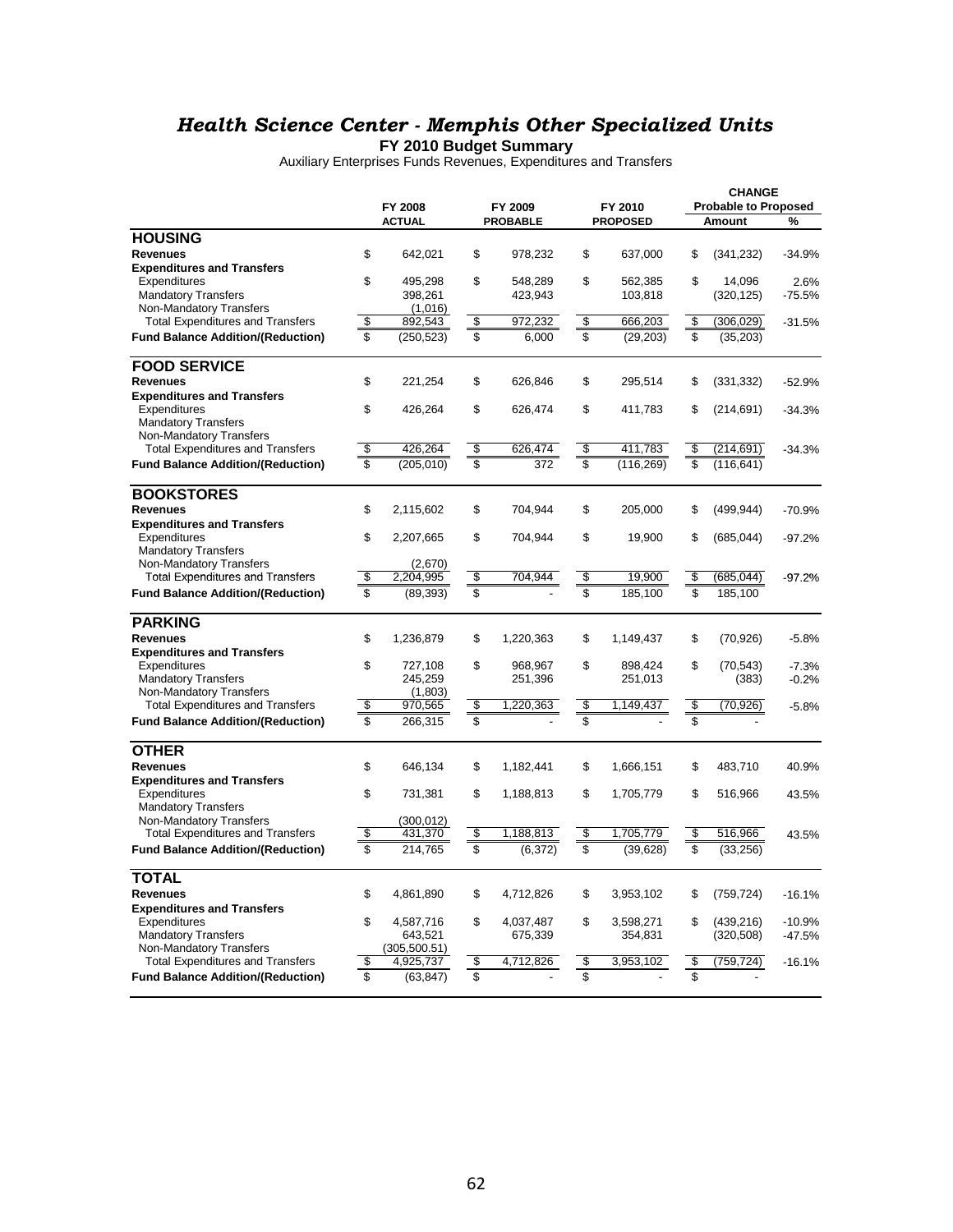|                                                                      |                                   |                                   |                                     |                                 | FY 2010 Budget Summary                | Unrestricted and Restricted Current Funds Revenues, Expenditures and Transfers |                                     |                              |                                  |                                       |                                |
|----------------------------------------------------------------------|-----------------------------------|-----------------------------------|-------------------------------------|---------------------------------|---------------------------------------|--------------------------------------------------------------------------------|-------------------------------------|------------------------------|----------------------------------|---------------------------------------|--------------------------------|
|                                                                      |                                   | FY 2008 ACTUAL                    |                                     |                                 | FY 2009 PROBABLE                      |                                                                                |                                     | FY 2010 PROPOSED             |                                  | <b>Probable to Proposed</b><br>CHANGE |                                |
|                                                                      | Unrestricted                      | Restricted                        | Total                               | Unrestricted                    | Restricted                            | Total                                                                          | Unrestricted                        | Restricted                   | Total                            | Amount                                | $\infty$                       |
| EDUCATIONAL AND GENERAL                                              |                                   |                                   |                                     |                                 |                                       |                                                                                |                                     |                              |                                  |                                       |                                |
| Revenues                                                             |                                   |                                   |                                     |                                 |                                       |                                                                                |                                     |                              |                                  |                                       |                                |
| Tuition & Fees                                                       | 27,574,190<br>မှာ မှာ             |                                   | 27,574,190<br>73,262,100<br>မှာ မှာ | 31,093,021<br>မှာ မှာ           |                                       | 31,093,021                                                                     | 36,869,806<br>64,635,600<br>မှာ မှာ |                              | 36,869,806<br>65,882,500<br>မာမာ | 5,776,785<br>မာမာ                     | 18.6%<br>-7.0%                 |
| State Appropriations<br>ARRA and MOE *                               | 72,988,500                        | 600<br>273,<br>မာ                 |                                     | 69,606,200<br>3,012,000         | 1,261,600<br>12,000<br>G <sub>O</sub> | 70,867,800<br>3,024,000                                                        | 8,493,900                           | 1,246,900<br>26,700<br>69    | 8,520,600                        | (4,985,300)<br>5,496,600              | 181.8%                         |
| Sub-total State Appropriations                                       | 72,988,500<br>↮                   | 600<br>273,<br>မာ                 | 73,262,100<br>မာ                    | 72,618,200<br>↮                 | 1,273,600                             | 73,891,800<br>6Ĥ                                                               | 73,129,500<br>ΘĤ,                   | 1,273,600                    | 74,403,100                       | 511,300<br>မာ                         | 0.7%                           |
| Grants & Contracts                                                   | 14,494,984                        | 13,884,062                        | 28,379,046                          | 12,291,768                      | 13,300,000                            | 25,591,768                                                                     | 12,889,580                          | 13,300,000                   | 26,189,580                       | 597,812                               | 2.3%<br>1.7%                   |
| Sales & Services                                                     | 8,031,291                         |                                   | 8,031,291                           | 6,862,817                       |                                       | 6,862,817                                                                      | 6,981,630                           |                              | 6,981,630                        | 118,813                               |                                |
| Investment Income                                                    |                                   |                                   |                                     |                                 |                                       |                                                                                |                                     |                              |                                  |                                       |                                |
| Total Revenues<br>Other Sources                                      | 1,576,033<br>124,664,998<br>↮     | 5,579,968<br>.630<br>19,737,<br>↮ | 7,156,001<br>144,402,627<br>↮       | \$124,756,943<br>1,891,137      | 5,944,879<br>20,518,479<br>Ø          | 7,836,016<br>145,275,422<br>s                                                  | 1,687,385<br>131,557,901<br>s       | 5,940,143<br>20,513,743<br>€ | 7,627,528<br>152,071,644<br>Ø    | (208, 488)<br>6,796,222<br>S          | $-2.7%$<br>4.7%                |
| Expenditures and Transfers                                           |                                   |                                   |                                     |                                 |                                       |                                                                                |                                     |                              |                                  |                                       |                                |
| Instruction                                                          | 36,230,282<br>Θ                   | 3,693,<br>↮                       | 39,923,842<br>မာ                    | 41,448,240<br>↮                 | 3,700,000<br>69                       | 45,148,240<br>Θ                                                                | 42,759,709<br>69                    | 3,700,000<br>မာ              | 46,459,709<br>69                 | 1,311,469<br>မာ                       |                                |
| Research                                                             | 3,881,188                         | 560<br>856<br>8,349,              | 12,231,044                          | 3,642,490                       | 8,100,000                             | 1,742,490                                                                      | 3,367,848                           | 3,100,000                    | 11,467,848                       | (274, 642)                            | 2.9%<br>-2.3%                  |
| Public Service                                                       | 1,023,366                         | 2,991,306                         | 4,014,672                           | 664,472                         | 2,800,000                             | 3,464,472                                                                      | 335,000                             | 2,800,000                    | 3,135,000                        | (329, 472)                            | $-9.5\%$<br>-10.0%             |
| Academic Support                                                     | 30,345,541                        | 1,653,186                         | 31,998,728                          | 30,566,382                      | 1,650,000                             | 32,216,382                                                                     | 27,355,763                          | 1,650,000                    | 29,005,763                       | (3,210,619)                           |                                |
| Institutional Support<br><b>Student Services</b>                     | 3,495,965<br>14,788,503           | 853<br>730<br>1,116,              | 3,496,818<br>15,905,233             | 22,361,945<br>3,363,690         | 1,000<br>900,000                      | 3,364,690<br>23,261,945                                                        | 3,158,875<br>8,042,619              | 1,000<br>900,000             | 3,159,875<br>18,942,619          | (204, 815)<br>(4,319,326              | $-6.1\%$<br>$-18.6\%$<br>33.0% |
| Operation & Maintenance of Plant                                     | 22,146,363                        |                                   | 22,146,363                          | 23,966,934                      |                                       | 23,966,934                                                                     | 31,874,572                          |                              | 31,874,572                       | 7,907,638                             |                                |
| Scholarships & Fellowships                                           | 5,649,789                         |                                   | 7,158,960                           | 5,826,477                       | 2,500,000                             | 8,326,477                                                                      | 5,976,708                           | 2,500,000                    | 8,476,708                        | 150,231                               | 1.8%                           |
| Sub-total Expenditures                                               | 117,560,997<br>Ø                  | 1,509,171<br>19,314,662<br>s      | 136,875,659<br>မာ                   | 131,840,630<br>မာ               | 19,651,000<br>မာ                      | 151,491,630<br>မာ                                                              | 132,871,094<br>မာ                   | 19,651,000<br>↮              | 152,522,094<br>မာ                | 1,030,464<br>↮                        | 0.7%                           |
| Mandatory Transfers (In)/Out                                         | 2,996,570                         |                                   | 2,996,570                           | 3,242,235                       |                                       | 3,242,235                                                                      | 3,246,553                           |                              | 3,246,553                        | 4,318                                 | 0.1%                           |
| Total Expenditures and Transfers<br>Non-Mandatory Transfers (In)/Out | 1,471,169<br>122,028,735<br>↮     | 19,314,662<br>↮                   | 1,471,169<br>141,343,397            | (1,084,076)<br>133,998,789<br>↮ | 19,651,000<br>69                      | (1,084,076)<br>153,649,789<br>↮                                                | (4,559,746)<br>131,557,901<br>⇔∥    | 19,651,000<br><b>SA</b>      | (4,559,746)<br>151,208,901<br>↮  | (3,475,670)<br>(2,440,888)            | 320.6%<br>-1.6%                |
| Revenues Less Expend. & Transfers                                    | 2,636,263<br>↮                    | ,967<br>422<br>↮                  | 3,059,230                           | (9,241,846)<br>↮                | 867,479<br>ക                          | (8,374,367)<br><b>SA</b>                                                       | $\Theta$                            | 862,743<br>↮                 | 862,743<br>↮                     | 9,237,110<br>↮                        |                                |
|                                                                      |                                   |                                   |                                     |                                 |                                       |                                                                                |                                     |                              |                                  |                                       |                                |
| <b>AUXILIARIES</b>                                                   |                                   |                                   |                                     |                                 |                                       |                                                                                |                                     |                              |                                  |                                       |                                |
| Revenues                                                             | 4,861,890<br>$\Theta$             |                                   | 4,861,890<br>69                     | 4,712,826<br>69                 |                                       | 4,712,826<br><b>SA</b>                                                         | 3,953,102<br>မာ                     |                              | 3,953,102<br>မာ                  | (759, 724)<br>မာ                      | $-16.1%$                       |
| Expenditures and Transfers                                           |                                   |                                   |                                     |                                 |                                       |                                                                                |                                     |                              |                                  |                                       |                                |
| Mandatory Transfers<br>Expenditures                                  | 4,587,716<br>643,521<br><b>SA</b> |                                   | 4,587,716<br>643,521<br>မာ          | 675,339<br>4,037,487<br>မာ      |                                       | 675,339<br>4,037,487<br>6Ĥ                                                     | 3,598,271<br>354,831<br>↮           |                              | 3,598,271<br>354,831<br>မာ       | $(439,216)$<br>$(320,508)$<br>မာ      | $-10.9%$<br>47.5%              |
| Non-Mandatory Transfers                                              | (305, 501)                        |                                   | (305, 501)                          |                                 |                                       |                                                                                |                                     |                              |                                  |                                       |                                |
| Total Expenditures and Transfers                                     | 4,925,737<br>↮                    | ⇔∥                                | 925,737<br>s                        | 4,712,826<br>ω                  | ω                                     | 4,712,826<br>ω,                                                                | 3,953,102<br>↮                      | ω∥                           | 3,953,102<br>6                   | (759, 724)<br>∞∥                      | $-16.1%$                       |
| Revenues Less Expend. & Transfers                                    | (63, 847)<br>69                   | ↮                                 | (63, 847)<br>↮                      | ↮                               | $\Theta$                              | $\Theta$                                                                       | $\Theta$                            | ↮                            | $\Theta$                         | ↮                                     |                                |
| <b>TOTALS</b>                                                        |                                   |                                   |                                     |                                 |                                       |                                                                                |                                     |                              |                                  |                                       |                                |
| Revenues                                                             | 129,526,888<br>မာ                 | 630<br>19,737<br>↮                | 149,264,517<br>မာ                   | \$ 129,469,769                  | 20,518,479<br>↔                       | \$149,988,248                                                                  | 135,511,003<br>မာ                   | 20,513,743<br>မာ             | \$156,024,746                    | 6,036,498<br>↮                        | 4.0%                           |
| Expenditures and Transfers                                           |                                   |                                   |                                     |                                 |                                       |                                                                                |                                     |                              |                                  |                                       |                                |
| Mandatory Transfers<br>Expenditures                                  | 122, 148, 713<br>3,640,090<br>Ø   | 662<br>19,314,<br>69              | 141,463,375<br>3,640,090<br>မာ      | 135,878,117<br>3,917,574<br>↮   | 19,651,000<br>Ø                       | 3,917,574<br>155,529,117<br>↮                                                  | 136,469,365<br>3,601,384<br>မာ      | 19,651,000<br>Ø              | 156,120,365<br>3,601,384<br>Ø    | (316, 190)<br>591,248<br>မာ           | 0.4%<br>$-8.1%$                |
| Non-Mandatory Transfers                                              | 1.165.668                         |                                   | 1,165,668                           | (1.084.076)                     |                                       | (1,084,076)                                                                    | (4,559,746)                         |                              | (4.559.746)                      | (3,475,670)                           | 320.6%<br>-2.0%                |
| Total Expenditures and Transfers                                     | 126,954,472<br>မာ                 | 19,314,662<br>G                   | 146,269,134                         | 138,711,615<br>5                | 19,651,000<br>Ø                       | 158,362,615<br>6                                                               | 135,511,003<br>မာ                   | \$ 19,651,000                | 155,162,003<br>S                 | (3,200,612)<br>S                      |                                |
| Revenues Less Expend. & Transfers                                    | 2,572,416<br>69                   | 422,967<br>မာ                     | 2,995,383<br>69                     | (9,241,846)<br>မာ               | 867,479<br>မာ                         | (8,374,367)<br>မာ                                                              | $\Theta$                            | 862,743<br>မာ                | 862,743<br>မာ                    | 9,237,110<br>s,                       |                                |

*Health Science Center - Memphis Other Specialized Unit*

*s*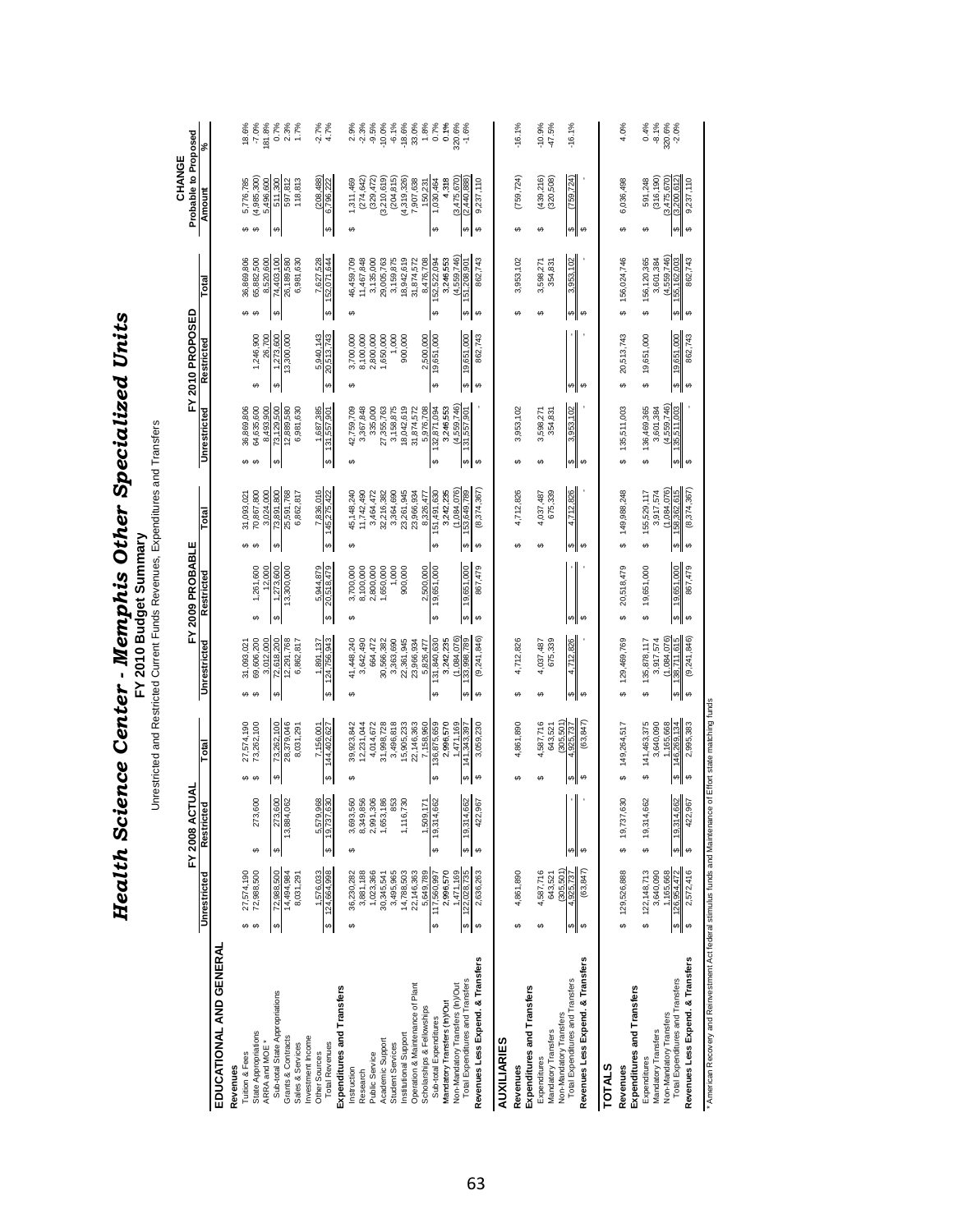#### *Health Science Center- Memphis Other Specialized Units*

**FY 2010 Natural Classifications Summary**

Unrestricted Current Funds Expenditures

|                                     |    |               |           |                 |                   |     | <b>CHANGE</b>               |          |
|-------------------------------------|----|---------------|-----------|-----------------|-------------------|-----|-----------------------------|----------|
|                                     |    | FY 2008       |           | FY 2009         | FY 2010           |     | <b>Probable to Proposed</b> |          |
|                                     |    | <b>ACTUAL</b> |           | <b>PROBABLE</b> | <b>PROPOSED</b>   |     | <b>Amount</b>               | %        |
| <b>EDUCATIONAL AND GENERAL</b>      |    |               |           |                 |                   |     |                             |          |
| <b>Salaries and Benefits</b>        |    |               |           |                 |                   |     |                             |          |
| <b>Salaries</b>                     |    |               |           |                 |                   |     |                             |          |
| Academic                            | \$ | 26, 197, 418  | \$        | 28,410,059      | \$<br>29,289,000  | \$  | 878,941                     | 3.1%     |
| Non-Academic                        |    | 36,323,063    |           | 37,520,729      | 37,653,455        |     | 132,726                     | 0.4%     |
| <b>Students</b>                     |    | 284,531       |           | 245,283         | 194,194           |     | (51,089)                    | $-20.8%$ |
| <b>Total Salaries</b>               | \$ | 62,805,012    | \$        | 66,176,071      | \$<br>67,136,649  | \$  | 960,578                     | 1.5%     |
| <b>Benefits</b>                     |    | 20,392,454    |           | 25,793,402      | 22,741,572        |     | (3,051,830)                 | $-11.8%$ |
| <b>Total Salaries and Benefits</b>  | \$ | 83,197,466    | \$        | 91,969,473      | \$<br>89,878,221  | \$. | (2,091,252)                 | $-2.3%$  |
| Operating                           |    | 31,901,319    |           | 37,085,773      | 41,717,279        |     | 4,631,506                   | 12.5%    |
| <b>Equipment and Capital Outlay</b> |    | 2,462,212     |           | 2,785,384       | 1,275,594         |     | (1,509,790)                 | $-54.2%$ |
| <b>Total Expenditures</b>           | \$ | 117,560,997   | \$        | 131,840,630     | \$<br>132,871,094 | \$  | 1,030,464                   | 0.8%     |
|                                     |    |               |           |                 |                   |     |                             |          |
| <b>AUXILIARIES</b>                  |    |               |           |                 |                   |     |                             |          |
| <b>Salaries and Benefits</b>        |    |               |           |                 |                   |     |                             |          |
| <b>Salaries</b>                     |    |               |           |                 |                   |     |                             |          |
| Academic                            | \$ | 2.160         | \$        | 13.774          |                   | \$  | $(13,774) -100.0\%$         |          |
| Non-Academic                        |    | 694,405       |           | 884,146         | \$<br>949.955     |     | 65,809                      | 7.4%     |
| <b>Students</b>                     |    | 20,976        |           | 32,022          | 32,022            |     |                             |          |
| <b>Total Salaries</b>               | \$ | 717,541       | \$        | 929.942         | \$<br>981,977     | \$  | 52,035                      | 5.6%     |
| <b>Benefits</b>                     |    | 299,486       |           | 381,298         | 455,973           |     | 74,675                      | 19.6%    |
| <b>Total Salaries and Benefits</b>  | \$ | 1,017,027     | \$        | 1,311,240       | \$<br>1,437,950   | \$  | 126,710                     | 9.7%     |
| Operating                           |    | 3,570,690     |           | 2,726,247       | 2,160,321         |     | (565, 926)                  | $-20.8%$ |
| <b>Equipment and Capital Outlay</b> |    |               |           |                 |                   |     |                             |          |
| <b>Total Expenditures</b>           | \$ | 4,587,716     | $\bullet$ | 4,037,487       | \$<br>3,598,271   | \$  | (439, 216)                  | $-10.9%$ |
| <b>TOTALS</b>                       |    |               |           |                 |                   |     |                             |          |
| <b>Salaries and Benefits</b>        |    |               |           |                 |                   |     |                             |          |
| <b>Salaries</b>                     |    |               |           |                 |                   |     |                             |          |
| Academic                            | \$ | 26,199,578    | \$        | 28,423,833      | \$<br>29,289,000  | \$  | 865,167                     | 3.0%     |
| Non-Academic                        |    | 37,017,468    |           | 38,404,875      | 38,603,410        | \$  | 198,535                     | 0.5%     |
| <b>Students</b>                     |    | 305,507       |           | 277,305         | 226,216           |     | (51,089)                    | $-18.4%$ |
| <b>Total Salaries</b>               | \$ | 63,522,553    | \$        | 67,106,013      | \$<br>68,118,626  | \$  | 1,012,613                   | 1.5%     |
| <b>Benefits</b>                     |    | 20,691,940    |           | 26,174,700      | 23,197,545        |     | (2,977,155)                 | $-11.4%$ |
| <b>Total Salaries and Benefits</b>  | \$ | 84,214,493    | \$        | 93,280,713      | \$<br>91,316,171  | \$  | (1,964,542)                 | $-2.1%$  |
| Operating                           |    | 35,472,009    |           | 39,812,020      | 43,877,600        |     | 4,065,580                   | 10.2%    |
| <b>Equipment and Capital Outlay</b> |    | 2.462.212     |           | 2,785,384       | 1,275,594         |     | (1,509,790)                 | $-54.2%$ |
| <b>Total Expenditures</b>           | S  | 122.148.713   | \$        | 135,878,117     | \$<br>136,469,365 | s,  | 591.248                     | 0.4%     |
|                                     |    |               |           |                 |                   |     |                             |          |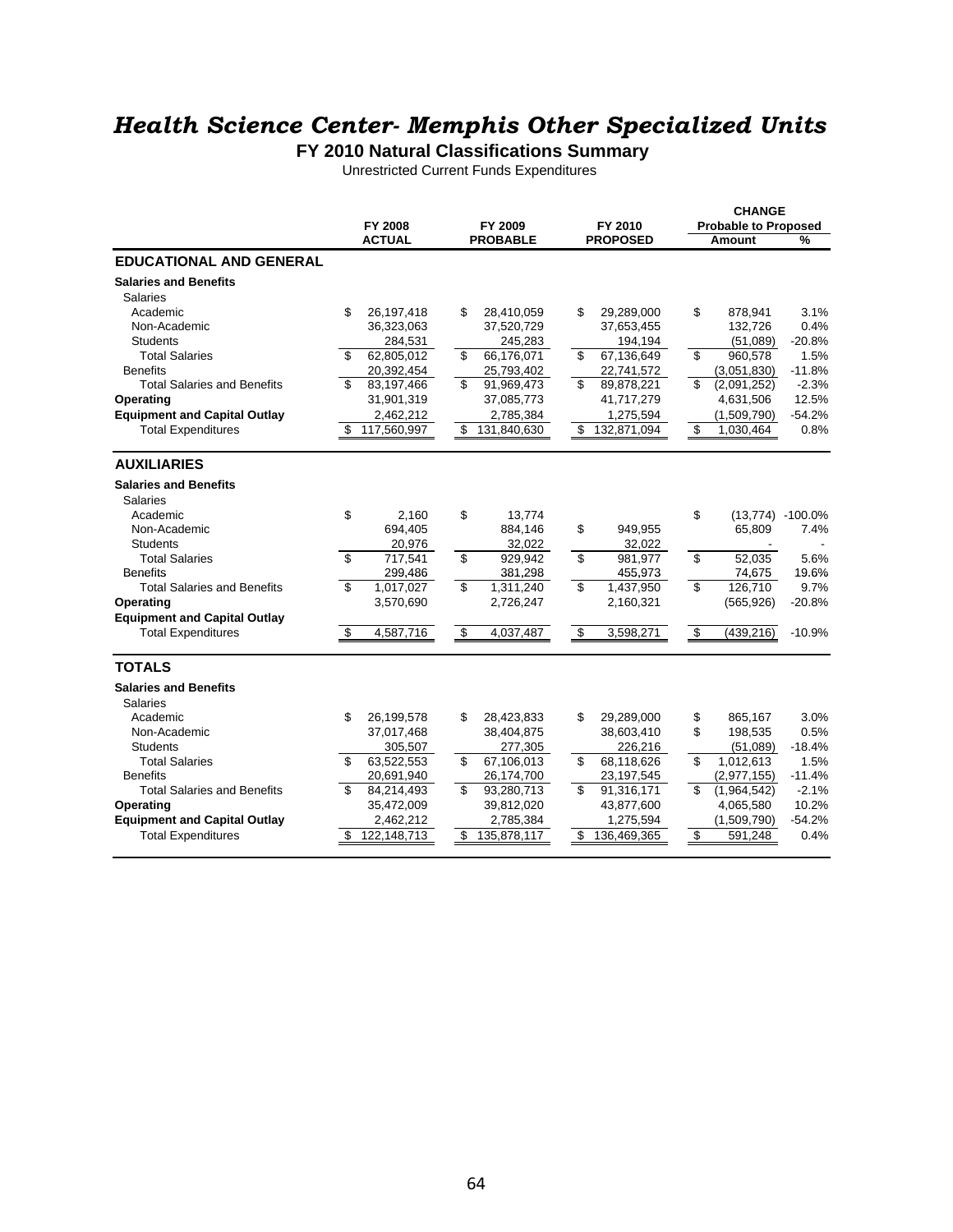| $\ddot{\phantom{0}}$<br>くちょうさくりょう コール・エー<br>l<br>יטונטו<br>ג<br>.<br>?<br>י |                       |
|-----------------------------------------------------------------------------|-----------------------|
| $\frac{1}{2}$                                                               |                       |
| į                                                                           | י<br>זי               |
| $\mathbf{I}$                                                                | <b>Tive-Year Budy</b> |
| ・クートへ<br>ייי                                                                |                       |
| ・・・・・・・・                                                                    |                       |
| 、<br>į<br>.<br>E                                                            |                       |
|                                                                             |                       |

**The Time Carry School School Transfers - UNRESTRICTED**<br>Current Funds Revenues, Expenditures and Transfers - UNRESTRICTED Current Funds Revenues, Expenditures and Transfers - UNRESTRICTED

|                                                                       |                             | ACTUAL                   |                        | ACTUAL                       |                             | ACTUAL                     |                        | PROBABLE                  |                                             |                              | Amount                                            | ×                    |
|-----------------------------------------------------------------------|-----------------------------|--------------------------|------------------------|------------------------------|-----------------------------|----------------------------|------------------------|---------------------------|---------------------------------------------|------------------------------|---------------------------------------------------|----------------------|
| ₹<br>EDUCATIONAL AND GENER                                            |                             |                          |                        |                              |                             |                            |                        |                           |                                             |                              |                                                   |                      |
| Revenues                                                              |                             |                          |                        |                              |                             |                            |                        |                           |                                             |                              |                                                   |                      |
| Tuition & Fees                                                        | မှာ မှာ                     | 21,262,349<br>63,089,700 | မာ မာ                  | 24,110,830<br>67,851,500     | မာ မာ                       | 27,574,190<br>72,988,500   | မာ မာ                  | 69,606,200<br>31,093,021  | မာ မာ                                       | 36,869,806<br>64,635,600     | 1,545,900<br>15,607,457<br>မှာ မှာ                | 2.5%<br>73.4%        |
| State Appropriations<br>ARRA and MOE *                                |                             |                          |                        |                              |                             |                            |                        | 3.012.000                 |                                             | 8,493,900                    | 8,493,900                                         | 100.0%               |
| Sub-total State Appropriations                                        | $\boldsymbol{\varphi}$      | 63,089,700               | ↮                      | 67,851,500                   | ↮                           | 72,988,500                 | $\boldsymbol{\varphi}$ | 72,618,200                | $\boldsymbol{\varphi}$                      | 73,129,500                   | 10,039,800<br>$\Theta$                            | 15.9%                |
| Grants & Contracts<br>Sales & Services                                |                             | 15,818,458               |                        | 15,048,184                   |                             | 14,494,984                 |                        | 12,291,768                |                                             | 12,889,580                   | (2,928,878)                                       | $-18.5%$<br>$-17.1%$ |
| Investment Income                                                     |                             | 8,426,104                |                        | 7,653,788                    |                             | 8,031,291                  |                        | 6,862,817                 |                                             | 6,981,630                    | (1,444,474)                                       |                      |
| <b>Other Sources</b>                                                  |                             | 1,247,370                |                        | 1,696,544                    |                             | 1,576,033                  |                        | 1,891,137                 |                                             | 1,687,385                    | 440,015                                           | 35.3%<br>19.8%       |
| <b>Total Revenues</b>                                                 | $\varphi$                   | 109,843,982              | $\boldsymbol{\varphi}$ | 116,360,846                  | ↮                           | 124,664,998                | $\varphi$              | 124,756,943               | ↮                                           | 131,557,901                  | 21,713,919<br>↮                                   |                      |
| Expenditures and Transfers                                            |                             |                          |                        |                              |                             |                            |                        |                           |                                             |                              |                                                   |                      |
| Instruction<br>Research                                               | ↮                           | 30,345,883<br>3,141,371  | ↮                      | 33,585,458<br>3,409,445      | ↮                           | 3,881,188<br>36,230,282    | ↮                      | 41,448,240<br>3,642,490   | ↮                                           | 42,759,709<br>3,367,848      | 12,413,826<br>226,477<br>↮                        | 40.9%<br>7.2%        |
| Public Service                                                        |                             | 845,401                  |                        | 963,982                      |                             | 1,023,366                  |                        | 664,472                   |                                             | 335,000                      | (510, 401)                                        | $-60.4%$             |
| Academic Support                                                      |                             | 22,779,210               |                        | 24,036,729                   |                             | 30,345,541                 |                        | 30,566,382                |                                             | 27,355,763                   | 4,576,553                                         | 20.1%                |
| <b>Student Services</b>                                               |                             | 2,882,377                |                        | 3,273,058                    |                             | 3,495,965                  |                        | 3,363,690                 |                                             | 3,158,875                    | 276,498                                           | 9.6%                 |
| Operation & Maintenance of Plant<br>Institutional Support             |                             | 20,873,689<br>9,676,152  |                        | 10,600,389<br>21,832,017     |                             | 14,788,503<br>22,146,363   |                        | 22,361,945<br>23,966,934  |                                             | 18,042,619<br>31,874,572     | 11,000,883<br>8,366,467                           | 52.7%<br>86.5%       |
| Scholarships & Fellowships                                            |                             | 4,903,231                |                        | 5,130,658                    |                             | 5,649,789                  |                        | 5,826,477                 |                                             | 5,976,708                    | 1,073,477                                         | 21.9%                |
| Sub-total Expenditures                                                | $\Theta$                    | 95,447,315               | $\Theta$               | 102,831,736                  | $\Theta$                    | 117,560,997                | $\boldsymbol{\varphi}$ | 31,840,630                | $\boldsymbol{\varphi}$                      | 32,871,094                   | 37,423,779<br>$\Theta$                            | 39.2%                |
| Mandatory Transfers (In)/Out                                          |                             | 2,902,637                |                        | 2,947,470                    |                             | 2,996,570                  |                        | 3,242,235                 |                                             | 3,246,553                    | 343,916                                           | 11.8%                |
| Total Expenditures and Transfers<br>Non-Mandatory Transfers (In)/Out  | $\qquad \qquad \varphi$     | 106,705,340<br>8,355,389 | $\leftrightarrow$      | 117,164,205<br>11,385,000    | ↮                           | 1,471,169<br>122,028,735   | $\boldsymbol{\varphi}$ | (1,084,076)<br>33,998,789 |                                             | (4,559,746)<br>31,557,901    | (12, 915, 135)<br>24,852,561<br>$\leftrightarrow$ | $-154.6%$<br>23.3%   |
| Fund Balance Addition/(Reduction)                                     | $\Theta$                    | 3,138,641                | $\Theta$               | (803, 359)                   | ↮                           | (803, 359)                 | $\boldsymbol{\varphi}$ | (9,241,846)               | $\boldsymbol{\varphi}$<br>$\leftrightarrow$ |                              | (3, 138, 641)<br>$\Theta$                         |                      |
|                                                                       |                             |                          |                        |                              |                             |                            |                        |                           |                                             |                              |                                                   |                      |
| <b>AUXILIARIES</b>                                                    |                             |                          |                        |                              |                             |                            |                        |                           |                                             |                              |                                                   |                      |
| Revenues                                                              | ↮                           | 5,928,617                | ↮                      | 5,760,243                    | ↮                           | 4,861,890                  | ↮                      | 4,712,826                 | ↮                                           | 3,953,102                    | (1,975,515)<br>↮                                  | $-33.3%$             |
| Expenditures and Transfers                                            |                             |                          |                        |                              |                             |                            |                        |                           |                                             |                              |                                                   |                      |
| Mandatory Transfers<br>Expenditures                                   | ↮                           | 646,209<br>5,420,694     | ↮                      | 5,437,093<br>547,099         | ↮                           | 4,587,716<br>643,521       | ↮                      | 675,339<br>4,037,487      | ↮                                           | 354,831<br>3,598,271         | (1,822,423)<br>(291, 378)<br>↮                    | $-33.6%$<br>$-45.1%$ |
| Non-Mandatory Transfers                                               |                             | (4,083)                  |                        |                              |                             |                            |                        |                           |                                             |                              | 4,083                                             | 100.0%               |
| Total Expenditures and Transfers                                      | ↮                           | 6,062,821                | ↮                      | 5,978,417                    | ↮                           | 5,978,417                  | ↮                      | 4,712,826                 | ↮                                           | 3,953,102                    | (2,109,719)<br>$\boldsymbol{\varphi}$             | $-34.8%$             |
| Fund Balance Addition/(Reduction)                                     | ↮                           | (134, 204)               | ↮                      | (218, 173)                   | ↮                           | (218, 173)                 | ↮                      |                           | ↮                                           |                              | 134,204<br>↮                                      |                      |
| <b>TOTALS</b>                                                         |                             |                          |                        |                              |                             |                            |                        |                           |                                             |                              |                                                   |                      |
| Revenues                                                              | ↮                           | 115,772,599              | ↮                      | 122, 121, 089                | ↮                           | 129,526,888                | ↮                      | 129,469,769               | ↮                                           | 135,511,003                  | 19,738,404<br>↮                                   | 17.0%                |
| Expenditures and Transfers                                            |                             |                          |                        |                              |                             |                            |                        |                           |                                             |                              |                                                   |                      |
| Mandatory Transfers<br>Expenditures                                   | ↮                           | 3,548,846<br>100,868,009 | ↮                      | 108,268,829<br>3,494,569     | ↔                           | 122, 148, 713<br>3,640,090 | ↔                      | 3,917,574<br>135,878,117  | ↔                                           | 136,469,365<br>3,601,384     | 35,601,356<br>52,538<br>$\Theta$                  | 1.5%<br>35.3%        |
| Non-Mandatory Transfers                                               |                             | 8,351,306                |                        | 11,379,224                   |                             | 1,165,668                  | $\Theta$               | (1,084,076)<br>38,711,615 |                                             | $(4,559,746)$<br>135,511,003 | (12, 911, 052)                                    | 154.6%               |
| Fund Balance Addition/(Reduction)<br>Total Expenditures and Transfers | $\boldsymbol{\varphi}$<br>↮ | 3,004,438<br>112,768,161 | $\theta$               | (1,021,533)<br>123, 142, 622 | $\boldsymbol{\varphi}$<br>↮ | 2,572,416<br>26,954,472    | - မ                    | (9,241,846)               | $\frac{1}{2}$                               |                              | (3,004,438)<br>22,742,842<br>$\Theta$<br>$\Theta$ | 20.2%                |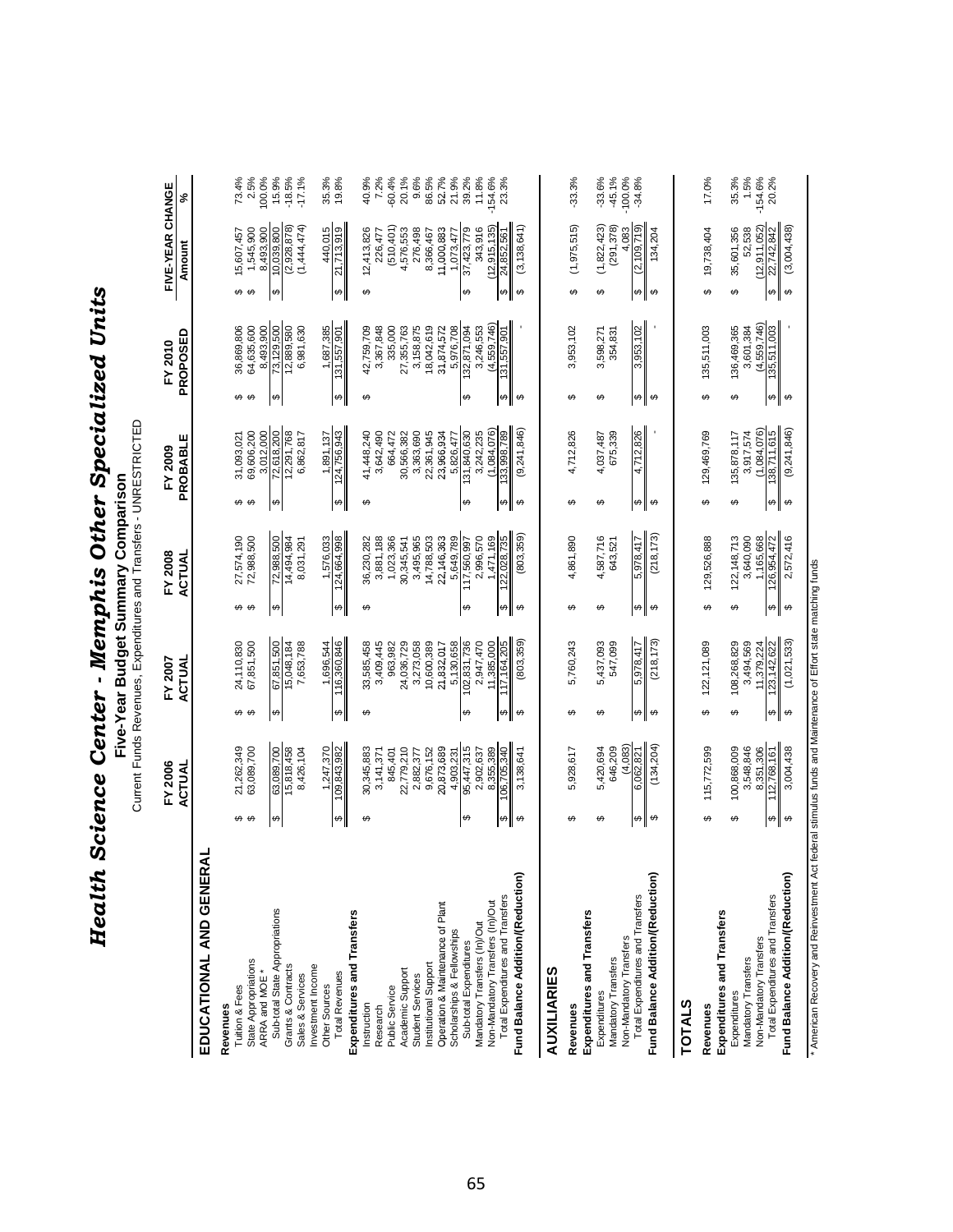| Memphis Other Specialized Un <sup>;</sup> |                                                  |
|-------------------------------------------|--------------------------------------------------|
|                                           |                                                  |
|                                           | $\begin{bmatrix} 1 \\ 1 \\ 1 \\ 1 \end{bmatrix}$ |
|                                           |                                                  |
|                                           |                                                  |
|                                           |                                                  |
| Health Science Center - I                 |                                                  |
|                                           |                                                  |

Five-Year Budget Summary Comparison<br>Current Funds Revenues, Expenditures and Transfers - UNRESTRICTED AND RESTRICTED Current Funds Revenues, Expenditures and Transfers - UNRESTRICTED AND RESTRICTED **Five-Year Budget Summary Comparison**

|                                                             |                        | FY 2006<br>ACTUAL |                        | FY 2007<br>ACTUAI |                        | FY 2008<br>ACTUAI       |                        | PROBABLE<br>FY 2009       |                         | PROPOSED<br>FY 2010       | FIVE-YEAR CHANGE<br>Amount             | $\epsilon$         |
|-------------------------------------------------------------|------------------------|-------------------|------------------------|-------------------|------------------------|-------------------------|------------------------|---------------------------|-------------------------|---------------------------|----------------------------------------|--------------------|
| ₹<br>EDUCATIONAL AND GENER                                  |                        |                   |                        |                   |                        |                         |                        |                           |                         |                           |                                        |                    |
| Revenues                                                    |                        |                   |                        |                   |                        |                         |                        |                           |                         |                           |                                        |                    |
| Tuition & Fees                                              |                        | 21,262,349        |                        | 24,110,830        |                        | 27,574,190              |                        | 31,093,021                |                         | 36,869,806                | 15,607,457                             |                    |
| <b>State Appropriations</b>                                 | မာ မာ                  | 63,583,208        | မာ မာ                  | 68,708,799        | မှာ မှာ                | 73,262,100              | မာ မာ                  | 70,867,800                | မာ မာ                   | 65,882,500                | 2,299,292<br>မှာ မှာ                   | 73.4%<br>3.6%      |
| ARRA and MOE *                                              |                        |                   |                        |                   |                        |                         |                        | 3,024,000                 |                         | 8,520,600                 | 8,520,600                              | 100.0%             |
| Sub-total State Appropriations                              | ↮                      | 63,583,208        | $\boldsymbol{\varphi}$ | 68,708,799        | ↮                      | 73,262,100              | $\boldsymbol{\varphi}$ | 73,891,800                | ↮                       | 74,403,100                | 10,819,892<br>↮                        | 17.0%              |
| Grants & Contracts                                          |                        | 29,466,442        |                        | 27,601,399        |                        | 28,379,046              |                        | 25,591,768                |                         | 26,189,580                | (3, 276, 862)                          | $-11.1%$           |
| Sales & Services                                            |                        | 8,426,104         |                        | 7,653,788         |                        | 8,031,291               |                        | 6,862,817                 |                         | 6,981,630                 | (1,444,474)                            | $-17.1%$           |
| Investment Income                                           |                        |                   |                        |                   |                        |                         |                        |                           |                         |                           |                                        |                    |
| <b>Other Sources</b>                                        |                        | 6,928,784         |                        | 8,151,122         |                        | 7,156,001               |                        | 7,836,016                 |                         | 7.627.528                 | 698,744                                | 10.1%              |
| <b>Total Revenues</b>                                       | ↮                      | 129,666,888       | <del>∽</del>           | 136,225,939       | ↮                      | 144,402,627             | ↮                      | 145,275,422               | $\leftrightarrow$       | 152,071,644               | 22,404,757<br><del>∽</del>             | 17.3%              |
| Expenditures and Transfers                                  |                        |                   |                        |                   |                        |                         |                        |                           |                         |                           |                                        |                    |
| Instruction                                                 | ↮                      | 34,073,410        | ↮                      | 37,258,621        | ↮                      | 39,923,842              | ↮                      | 45,148,240                | ↮                       | 46,459,709                | 12,386,299<br>↮                        | 36.4%              |
| Research                                                    |                        | 11,647,934        |                        | 11,824,976        |                        | 12,231,044              |                        | 11,742,490                |                         | 11,467,848                | (180, 086)                             | $-1.5%$            |
| Public Service                                              |                        | 4,104,367         |                        | 3,145,790         |                        | 4,014,672               |                        | 3,464,472                 |                         | 3,135,000                 | (969, 367)                             | 23.6%              |
| Academic Support                                            |                        | 24,217,073        |                        | 25,501,371        |                        | 31,998,728              |                        | 32,216,382                |                         | 29,005,763                | 4,788,690                              | 19.8%              |
| <b>Student Services</b>                                     |                        | 2,882,402         |                        | 3,473,636         |                        | 3,496,818               |                        | 3,364,690                 |                         | 3,159,875                 | 277,473                                | 9.6%               |
| Institutional Support                                       |                        | 10,674,248        |                        | 11,497,019        |                        | 15,905,233              |                        | 23,261,945                |                         | 18,942,619                | 8,268,371                              | 77.5%              |
| Operation & Maintenance of Plant                            |                        | 20,873,689        |                        | 21,832,017        |                        | 22,146,363              |                        | 23,966,934                |                         | 31,874,572                | 11,000,883                             | 52.7%              |
| Scholarships & Fellowships                                  |                        | 5,836,878         |                        | 6,597,116         |                        | 7,158,960               |                        | 8,326,477                 |                         | 8,476,708                 | 2,639,830                              | 45.2%              |
| Sub-total Expenditures                                      | $\boldsymbol{\varphi}$ | 114,310,001       | $\Theta$               | 121,130,547       | $\Theta$               | 136,875,659             | $\Theta$               | 51,491,630                | $\Theta$                | 52,522,094                | 38,212,093<br>$\Theta$                 | 33.4%              |
| Mandatory Transfers (In)/Out                                |                        | 2,902,637         |                        | 2,947,470         |                        | 2,996,570               |                        | 3,242,235                 |                         | 3,246,553                 | 343.916                                | 11.8%              |
| Non-Mandatory Transfers (In)/Out                            |                        | 8,355,389         |                        | 11,385,000        |                        | 1,471,169               |                        | (1,084,076)               |                         | (4,559,746)               | (12, 915, 135)                         | $-154.6%$          |
| Total Expenditures and Transfers                            | ↮                      | 125,568,027       | $\Theta$               | 135,463,017       | $\boldsymbol{\varphi}$ | 141,343,397             | $\boldsymbol{\varphi}$ | 53,649,789                | $\Theta$                | 51,208,901                | 25,640,874<br>$\boldsymbol{\varphi}$   | 20.4%              |
| Revenues Less Expend. & Transfers                           | ↔                      | 4,098,860         | ↔                      | 762,923           | $\boldsymbol{\varphi}$ | 3,059,230               | ↔                      | (8,374,367)               | $\Theta$                | 862,743                   | (3,236,117)<br>မာ                      |                    |
| AUXILIARIES                                                 |                        |                   |                        |                   |                        |                         |                        |                           |                         |                           |                                        |                    |
| Revenues                                                    | ↮                      | 5,928,617         | ↔                      | 5,760,243         | ↮                      | 4,861,890               | ↮                      | 4,712,826                 | ↮                       | 3,953,102                 | (1,975,515)<br>↮                       | $-33.3%$           |
| Expenditures and Transfers                                  |                        |                   |                        |                   |                        |                         |                        |                           |                         |                           |                                        |                    |
| Expenditures                                                | ↮                      | 5,420,694         | ↮                      | 5,437,093         | ↮                      | 4,587,716               | ↮                      | 4,037,487                 | ↮                       | 3,598,271                 | (1,822,423)<br>↮                       | $-33.6%$           |
| Mandatory Transfers                                         |                        | 646,209           |                        | 547,099           |                        | 643,521                 |                        | 675,339                   |                         | 354,831                   | (291, 378)                             | $-45.1%$           |
| Non-Mandatory Transfers                                     |                        | (4,083)           |                        | (5,775)           |                        | (305, 501)              |                        |                           |                         |                           | 4,083                                  | 100.0%             |
| Total Expenditures and Transfers                            | ↮                      | 6,062,821         | $\Theta$               | 5,978,417         | $\boldsymbol{\omega}$  | 4,925,737               | $\boldsymbol{\omega}$  | 4,712,826                 | $ \boldsymbol{\omega} $ | 3,953,102                 | (2, 109, 719)<br>$\boldsymbol{\omega}$ | $-34.8%$           |
| Revenues Less Expend. & Transfers                           | ↔                      | (134, 204)        | ↔                      | (218, 173)        | ↮                      | (63, 847)               | ↮                      |                           | ↮                       |                           | 134,204<br>↮                           |                    |
| <b>TOTALS</b>                                               |                        |                   |                        |                   |                        |                         |                        |                           |                         |                           |                                        |                    |
| Revenues                                                    | ↮                      | 135,595,505       | ↮                      | 141,986,183       | ↮                      | 149,264,517             | ↮                      | 149,988,248               | ↮                       | 156,024,746               | 20,429,241<br>↮                        | 15.1%              |
| Expenditures and Transfers                                  |                        |                   |                        |                   |                        |                         |                        |                           |                         |                           |                                        |                    |
| Expenditures                                                | ↮                      | 119,730,696       | ↮                      | 126,567,640       | ↮                      | 141,463,375             | ↮                      | 155,529,117               | ↮                       | 156, 120, 365             | 36,389,669<br>↮                        | 30.4%              |
| Mandatory Transfers                                         |                        | 3,548,846         |                        | 3,494,569         |                        | 3,640,090               |                        | 3,917,574                 |                         | 3,601,384                 | 52,538                                 | 1.5%               |
| Total Expenditures and Transfers<br>Non-Mandatory Transfers |                        | 8,351,306         |                        | 11,379,224        |                        | 1,165,668<br>46,269,134 |                        | (1,084,076)<br>58,362,615 |                         | (4,559,746)<br>55,162,003 | (12, 911, 052)                         | $-154.6%$<br>17.9% |
|                                                             | $\leftrightarrow$      | 31,630,848        | မှ မ                   | ,441,433<br>14    | $\frac{1}{2}$          |                         | $\frac{1}{2}$          |                           | မှ မ                    |                           | 23,531,155<br>$\Theta$                 |                    |
| Revenues Less Expend. & Transfers                           | $\Theta$               | 3,964,657         |                        | 544,749           |                        | 2,995,383               |                        | (8,374,367)               |                         | 862,743                   | (3,101,914)<br>$\theta$                |                    |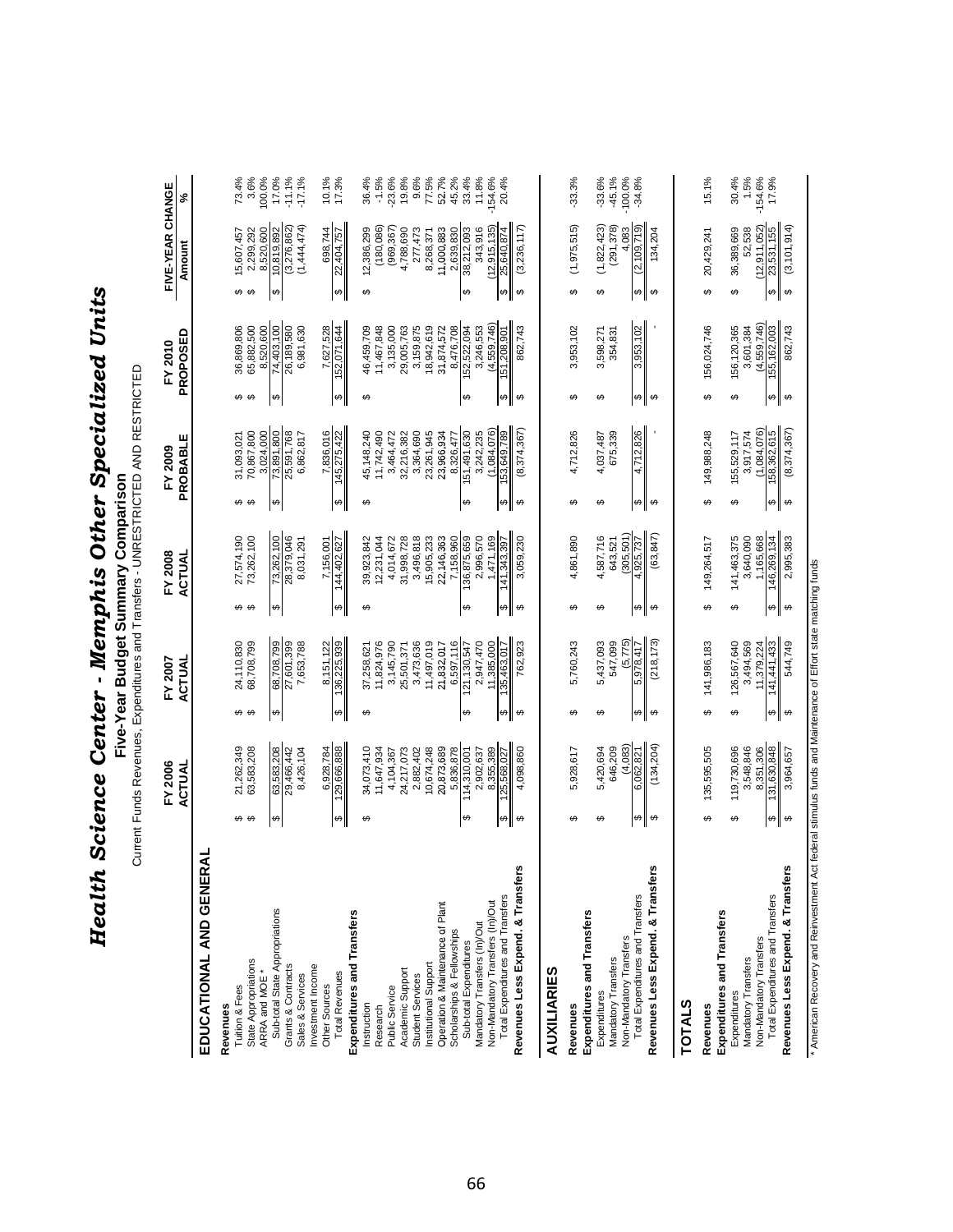#### *Health Science Center - College of Medicine Units*

#### **FY 2010 Budget Summary**

Unrestricted Current Funds Revenues, Expenditures and Transfers

|                                          |                  |                  |              |                 | <b>CHANGE</b>               |          |
|------------------------------------------|------------------|------------------|--------------|-----------------|-----------------------------|----------|
|                                          | <b>FY 2008</b>   | FY 2009          |              | FY 2010         | <b>Probable to Proposed</b> |          |
|                                          | <b>ACTUAL</b>    | <b>PROBABLE</b>  |              | <b>PROPOSED</b> | Amount                      | %        |
| <b>EDUCATIONAL AND GENERAL</b>           |                  |                  |              |                 |                             |          |
| <b>Revenues</b>                          |                  |                  |              |                 |                             |          |
| <b>Tuition &amp; Fees</b>                | \$<br>12,872,378 | \$<br>12,916,188 | \$           | 14,576,346      | \$<br>1,660,158             | 12.9%    |
| <b>State Appropriations</b>              | \$<br>49,379,400 | \$<br>46,578,100 | \$           | 44,162,700      | \$<br>(2,415,400)           | $-5.2%$  |
| ARRA and MOE *                           |                  | 3,247,100        |              | 6,023,700       | 2,776,600                   | 85.5%    |
| Sub-total State Appropriations           | \$<br>49,379,400 | \$<br>49,825,200 | $\mathbf{s}$ | 50,186,400      | \$<br>361,200               | 0.7%     |
| <b>Grants &amp; Contracts</b>            | 32,976,016       | 34,166,502       |              | 9,588,223       | (24, 578, 279)              | $-71.9%$ |
| Sales & Services                         | 1,378,685        | 1,280,000        |              | 1,457,000       | 177,000                     | 13.8%    |
| Investment Income                        |                  |                  |              |                 |                             |          |
| <b>Other Sources</b>                     |                  |                  |              |                 |                             |          |
| <b>Total Revenues</b>                    | \$<br>96,606,478 | \$<br>98,187,890 | \$           | 75,807,969      | \$ (22, 379, 921)           | $-22.8%$ |
| <b>Expenditures and Transfers</b>        |                  |                  |              |                 |                             |          |
| Instruction                              | \$<br>81,848,644 | \$<br>80,036,504 | \$           | 58,883,048      | $$$ (21,153,456)            | $-26.4%$ |
| Research                                 | 3,838,473        | 1,717,377        |              | 596,747         | (1, 120, 630)               | $-65.3%$ |
| <b>Public Service</b>                    | 416.864          | 486.883          |              | 3,000           | (483, 883)                  | $-99.4%$ |
| Academic Support                         | 6,207,303        | 8,683,754        |              | 5.484.692       | (3, 199, 062)               | $-36.8%$ |
| <b>Student Services</b>                  | 583,232          | 323,396          |              | 1,160,536       | 837,140                     | 258.9%   |
| <b>Institutional Support</b>             | 146,800          |                  |              |                 |                             |          |
| Operation & Maintenance of Plant         |                  |                  |              |                 |                             |          |
| Scholarships & Fellowships               | 1,358,687        | 1,583,500        |              | 1,584,000       | 500                         | 0.0%     |
| Sub-total Expenditures                   | \$<br>94,400,003 | \$<br>92,831,414 | \$           | 67,712,023      | $$$ (25,119,391)            | $-27.1%$ |
| Mandatory Transfers (In)/Out             |                  |                  |              |                 |                             |          |
| Non-Mandatory Transfers (In)/Out         | 2,206,475        | 5,356,476        |              | 8,095,946       | 2,739,470                   | 51.1%    |
| <b>Total Expenditures and Transfers</b>  | \$<br>96,606,478 | \$<br>98,187,890 | \$           | 75,807,969      | \$<br>(22, 379, 921)        | $-22.8%$ |
| <b>Fund Balance Addition/(Reduction)</b> | \$               | \$               | \$           |                 | \$                          |          |

\* American Recovery and Reinvestment Act federal stimulus funds and Maintenance of Effort state matching funds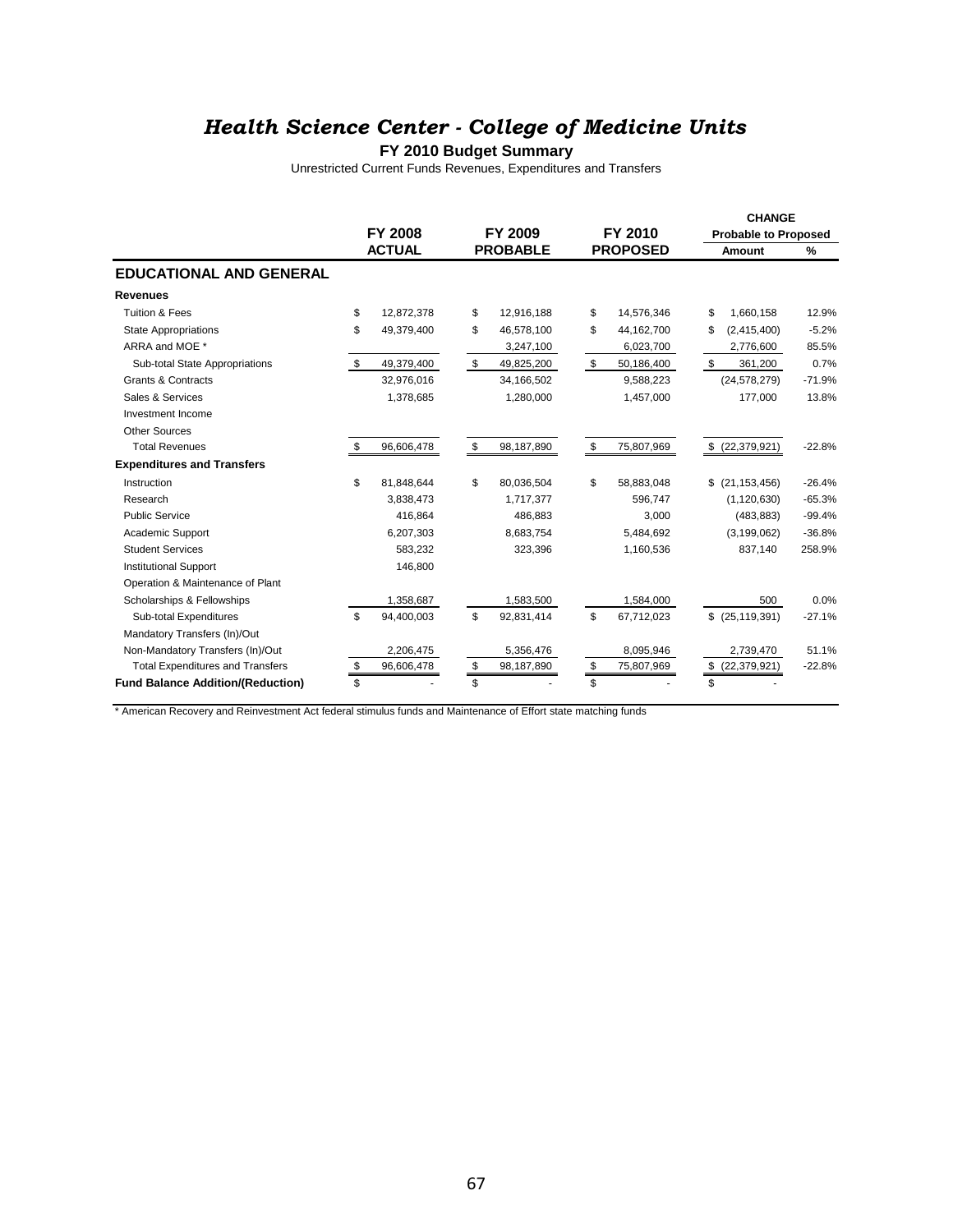| Health Science Center - College of Medicine L |  |
|-----------------------------------------------|--|
|                                               |  |
|                                               |  |
|                                               |  |
|                                               |  |
|                                               |  |

**FY 2010 Budget Summar y** Unrestricted and Restricted Current Funds Revenues, Expenditures and Transfers

**FY 2009 PROBABLE Probable to Proposed FY 2010 PROPOSED** Total FY 2010 PROPOSED<br>ad Restricted Unrestricted Total FY 2009 PROBABLE<br>d Restricted **Unrestricted** Total FY 2008 ACTUAL<br>1 Restricted **FY 2008 ACTUAL** Unrestricted

**Unrestricted Restricted Total Unrestricted Restricted Total Unrestricted Restricted Total Amount**

**%**

**CHANGE**

### EDUCATIONAL AND GENERAL **EDUCATIONAL AND GENERAL**

| בני המוני שני המוני שנו המוני שבו                |                  |    |                |    |             |                         |    |             |                   |                         |       |                      |                         |                 |               |
|--------------------------------------------------|------------------|----|----------------|----|-------------|-------------------------|----|-------------|-------------------|-------------------------|-------|----------------------|-------------------------|-----------------|---------------|
| Revenues                                         |                  |    |                |    |             |                         |    |             |                   |                         |       |                      |                         |                 |               |
| Tuition & Fees                                   | 12,872,378       |    |                |    | 12,872,378  | 12,916,188              |    |             | 12,916,188        | 14,576,346              |       |                      | 14,576,346              | 1,660,158       | 12.9%         |
| State Appropriations                             | 49,379,400       | 69 | 1,365,900      |    | 50,745,300  | 46,578,100              | မာ | 1,306,900   | 47,885,000        | 44,162,700              | မာ    | 1,233,400            | 45,396,100              | (2,488,900)     | $-5.2%$       |
| ARRA and MOE *<br>Sub-total State Appropriations |                  |    |                |    |             | 3,247,100<br>49,825,200 |    | 59,900      | 3,307,000         | 6,023,700<br>50,186,400 |       |                      | 6,157,100<br>51,553,200 | 2,850,100       |               |
|                                                  | 49,379,400<br>မာ | ω  | 1,365,900      | မာ | 50,745,300  | ω                       |    | 1,366,800   | 51,192,000<br>မာ  | မာ                      | ω     | 133,400<br>1,366,800 |                         | 361,200<br>ω    | 96.2%<br>0.7% |
| Grants & Contracts                               | 32,976,016       |    | 106,592,000    |    | 139,568,016 | 34,166,502              |    | 110,138,000 | 144,304,502       | 9,588,223               |       | 136,438,000          | 146,026,223             | ,721,721        | 1.2%          |
| Sales & Services                                 | 1,378,685        |    |                |    | 1,378,685   | 1,280,000               |    |             | 1,280,000         | 1,457,000               |       |                      | 1,457,000               | 177,000         | 13.8%         |
| Investment Income                                |                  |    |                |    |             |                         |    |             |                   |                         |       |                      |                         |                 |               |
| Other Sources                                    |                  |    | 15,412,300     |    | 15,412,300  |                         |    | 13,754,581  | 13,754,581        |                         |       | 13,675,601           | 13,675,601              | (78, 980)       | $-0.6%$       |
| <b>Total Revenues</b>                            | 96,606,478       |    | \$ 123,370,200 | မာ | 219,976,678 | 98,187,890              |    | 125,259,381 | 223,447,271<br>မာ | 75,807,969<br>↮         | မာ    | 151,480,401          | 227,288,370             | 3,841,099       | 1.7%          |
| Expenditures and Transfers                       |                  |    |                |    |             |                         |    |             |                   |                         |       |                      |                         |                 |               |
| Instruction                                      | 81,848,644       | မာ | 67,645,011     |    | 149,493,655 | 80,036,504<br>မာ        | ω  | 76,300,000  | 156,336,504       | 58,883,048              |       | 100,000,000          | 158,883,048             | 2,546,544       | 1.6%          |
| Research                                         | 3,838,473        |    | 42,882,303     |    | 46,720,776  | 1,717,377               |    | 39,000,000  | 40,717,377        | 596,747                 |       | 39,000,000           | 39,596,747              | (1, 120, 630)   | $-2.8%$       |
| Public Service                                   | 416,864          |    | 7,305,281      |    | 7,722,144   | 486,883                 |    | 6,800,000   | 7,286,883         |                         | 3,000 | 6,800,000            | 6,803,000               | (483, 883)      | $-6.6%$       |
| Academic Support                                 | 6,207,303        |    | (638, 378)     |    | 5,568,924   | 8,683,754               |    | ,500,000    | 10,183,754        | 484,692                 |       | 4,100,000            | 9,584,692               | (599, 062)      | $-5.9%$       |
| Student Services                                 | 583,232          |    |                |    | 583,232     | 323,396                 |    |             | 323,396           | 1,160,536               |       |                      | 1,160,536               | 837,140         | 258.9%        |
| Institutional Support                            | 146,800          |    |                |    | 146,800     |                         |    |             |                   |                         |       |                      |                         |                 |               |
| Operation & Maintenance of Plant                 |                  |    |                |    |             |                         |    |             |                   |                         |       |                      |                         |                 |               |
| Scholarships & Fellowships                       | 1,358,687        |    | 1,062,898      |    | 2,421,586   | 1,583,500               |    | 1,500,000   | 3,083,500         | 1,584,000               |       | 1,500,000            | 3,084,000               | 500             | 0.0%          |
| Sub-total Expenditures                           | 94,400,003       |    | \$118,257,114  | မာ | 212,657,118 | 92,831,414<br>မာ        | မာ | 125,100,000 | 217,931,414<br>s, | 67,712,023<br>ω         | မာ    | 151,400,000          | 219,112,023<br>ø        | 1,180,609<br>မာ | 0.5%          |
| Mandatory Transfers (In)/Out                     |                  |    |                |    |             |                         |    |             |                   |                         |       |                      |                         |                 |               |
| Non-Mandatory Transfers (In)/Out                 | 2,206,475        |    |                |    | 2,206,475   | 5,356,476               |    |             | 5,356,476         | 8,095,946               |       |                      | 8,095,946               | 2,739,470       | 51.1%         |
| Total Expenditures and Transfers                 | 96,606,478       |    | \$118,257,114  | မာ | 214,863,593 | 98,187,890              |    | 125,100,000 | 223,287,890<br>မာ | 75,807,969<br>↮         | မာ    | 151,400,000          | 227,207,969             | 3,920,079       | 1.8%          |
| Revenues Less Expend. & Transfers                |                  |    | 5,113,086      | 69 | 5,113,086   | ω                       | G, | 159,381     | 159,381<br>69     | မာ                      | မာ    | 80,401               | 80,401<br>မာ            | (78, 980)<br>69 |               |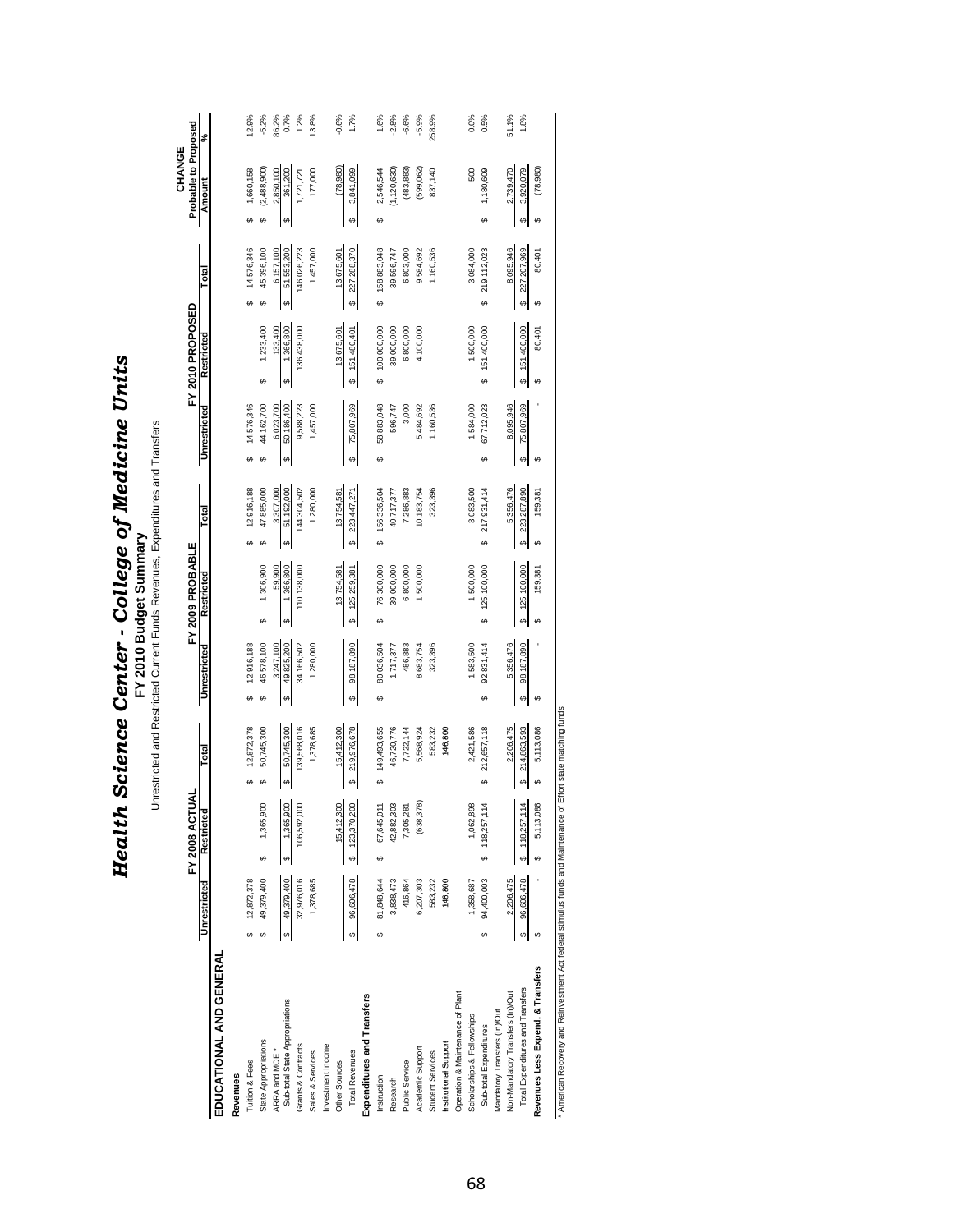#### *Health Science Center - College of Medicine Units*

**FY 2010 Natural Classifications Summary**

Unrestricted Current Funds Expenditures

|                                     |     | <b>FY 2008</b> | FY 2009          | FY 2010          | <b>CHANGE</b><br><b>Probable to Proposed</b> |           |
|-------------------------------------|-----|----------------|------------------|------------------|----------------------------------------------|-----------|
|                                     |     | <b>ACTUAL</b>  | <b>PROBABLE</b>  | <b>PROPOSED</b>  | Amount                                       | ℅         |
| <b>EDUCATIONAL AND GENERAL</b>      |     |                |                  |                  |                                              |           |
| <b>Salaries and Benefits</b>        |     |                |                  |                  |                                              |           |
| <b>Salaries</b>                     |     |                |                  |                  |                                              |           |
| Academic                            | \$  | 52,928,858     | \$<br>53,589,906 | \$<br>37,495,450 | \$(16,094,456)                               | $-30.0%$  |
| Non-Academic                        |     | 13,725,510     | 13,637,723       | 10,745,525       | (2,892,198)                                  | $-21.2%$  |
| <b>Students</b>                     |     | 128,585        | 150,491          | 142,580          | (7,911)                                      | $-5.3%$   |
| <b>Total Salaries</b>               | \$  | 66,782,954     | \$<br>67,378,120 | \$<br>48,383,555 | \$(18,994,565)                               | $-28.2%$  |
| <b>Benefits</b>                     |     | 19,298,684     | 13,861,366       | 11,360,547       | (2,500,819)                                  | $-18.0%$  |
| <b>Total Salaries and Benefits</b>  | \$. | 86,081,637     | \$<br>81,239,486 | \$<br>59,744,102 | $$$ (21,495,384)                             | $-26.5%$  |
| Operating                           |     | 7,619,173      | 9,977,279        | 7,967,921        | (2,009,358)                                  | $-20.1%$  |
| <b>Equipment and Capital Outlay</b> |     | 699,193        | 1,614,649        |                  | (1,614,649)                                  | $-100.0%$ |
| <b>Total Expenditures</b>           |     | 94,400,003     | \$<br>92,831,414 | \$<br>67,712,023 | \$<br>(25, 119, 391)                         | $-27.1%$  |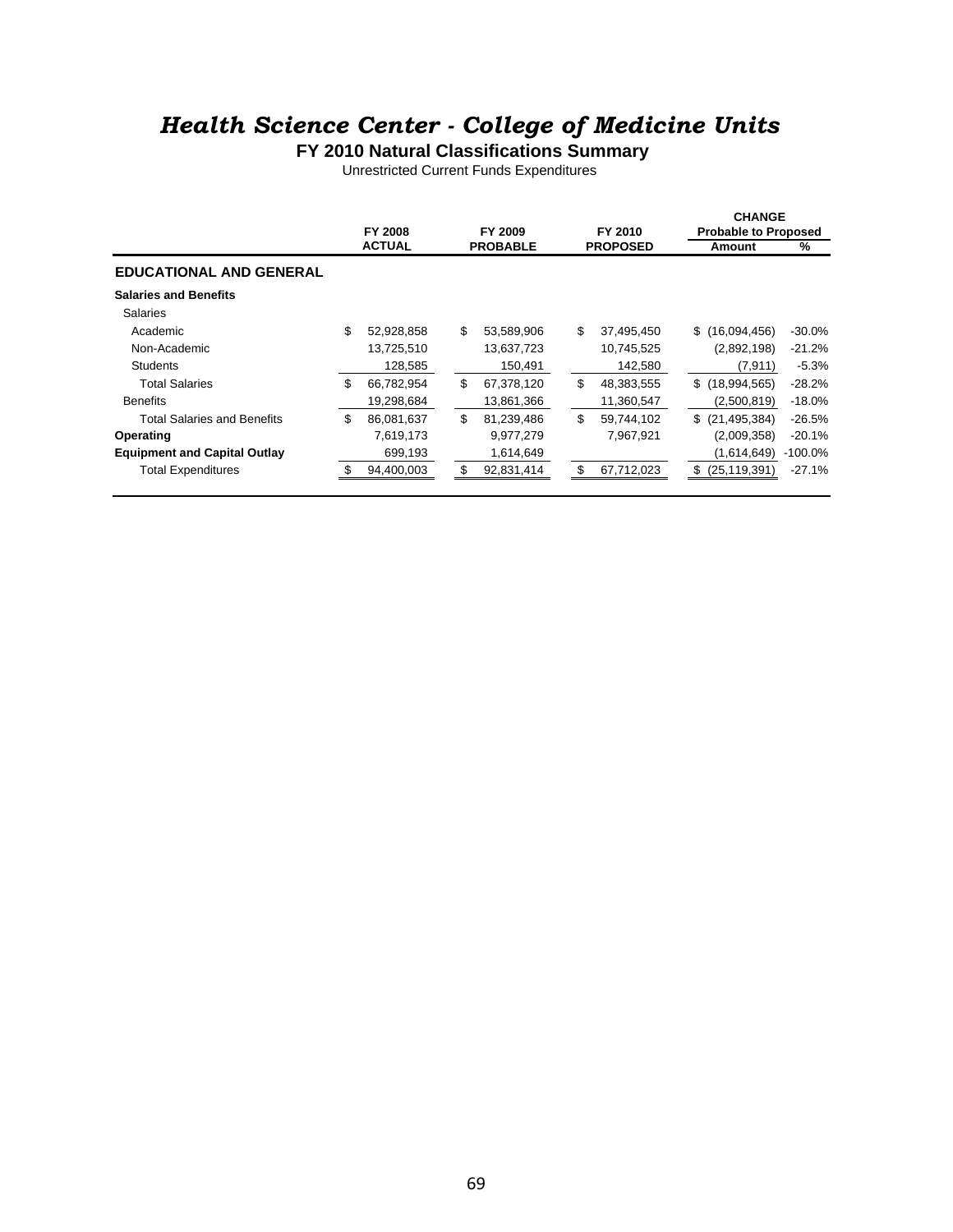|                                   | Current Funds Revenues, Expenditures and Transfers - UNRESTRICTED |              |            |                        |            |                   |                |                        |            |                            |           |
|-----------------------------------|-------------------------------------------------------------------|--------------|------------|------------------------|------------|-------------------|----------------|------------------------|------------|----------------------------|-----------|
|                                   | FY 2006                                                           |              | FY 2007    |                        | FY 2008    |                   | <b>FY 2009</b> |                        | FY 2010    | FIVE-YEAR CHANGE           |           |
|                                   | ACTUAL                                                            |              | ACTUAL     |                        | ACTUAL     |                   | PROBABLE       |                        | PROPOSED   | Amount                     | వ్        |
| EDUCATIONAL AND GENERAI           |                                                                   |              |            |                        |            |                   |                |                        |            |                            |           |
| Revenues                          |                                                                   |              |            |                        |            |                   |                |                        |            |                            |           |
| Tuition & Fees                    | 12,780,457                                                        | ↮            | 2,758,077  | ↮                      | 12,872,378 | ↮                 | 12,916,188     | ↮                      | 14,576,346 | 1,795,889<br>↮             | 14.1%     |
| State Appropriations              | 43,139,600                                                        | ↮            | 46,073,700 | $\boldsymbol{\varphi}$ | 49,379,400 | ↔                 | 46,578,100     | ↔                      | 44,162,700 | 1,023,100<br>↮             | 2.4%      |
| ARRA and MOE *                    |                                                                   |              |            |                        |            |                   | 3,247,100      |                        | 6,023,700  | 6,023,700                  | 100.0%    |
| Sub-total State Appropriations    | 43,139,600                                                        | ↮            | 46,073,700 | ↮                      | 49,379,400 | ↮                 | 49,825,200     | ↮                      | 50,186,400 | 7,046,800<br>↔             | 16.3%     |
| Grants & Contracts                | 30,042,544                                                        |              | 30,196,584 |                        | 32,976,016 |                   | 34,166,502     |                        | 9,588,223  | (20, 454, 321)             | $-68.1%$  |
| Sales & Services                  |                                                                   |              | 170,046    |                        | 1,378,685  |                   | 1,280,000      |                        | 1,457,000  | 1,457,000                  | 100.0%    |
| Investment Income                 |                                                                   |              |            |                        |            |                   |                |                        |            |                            |           |
| Other Sources                     |                                                                   |              |            |                        |            |                   |                |                        |            |                            |           |
| <b>Total Revenues</b>             | 85,962,601                                                        | <del>∽</del> | 89,198,407 | $\boldsymbol{\omega}$  | 96,606,478 | \$                | 98,187,890     | ↮                      | 75,807,969 | \$(10, 154, 632)           | $-11.8%$  |
| Expenditures and Transfers        |                                                                   |              |            |                        |            |                   |                |                        |            |                            |           |
| Instruction                       | 75, 179, 369                                                      | ↮            | 78,202,874 | ↮                      | 81,848,644 | ↮                 | 80,036,504     | ക                      | 58,883,048 | \$(16, 296, 321)           | $-21.7%$  |
| Research                          | ,283,123                                                          |              | 1,620,619  |                        | 3,838,473  |                   | 1,717,377      |                        | 596,747    | (686,376)                  | $-53.5%$  |
| Public Service                    | 173,343                                                           |              |            |                        | 416,864    |                   | 486,883        |                        | 3,000      | (170, 343)                 | $-98.3%$  |
| Academic Support                  | 911,940                                                           |              | 6,157,512  |                        | 6,207,303  |                   | 8,683,754      |                        | 5,484,692  | (427, 248)                 | $-7.2%$   |
| <b>Student Services</b>           | 557,105                                                           |              | 586,743    |                        | 583,232    |                   | 323,396        |                        | 1,160,536  | 603,431                    | 108.3%    |
| Institutional Support             | 138,992                                                           |              | 136,934    |                        | 146,800    |                   |                |                        |            | (138, 992)                 | $-100.0%$ |
| Operation & Maintenance of Plant  |                                                                   |              |            |                        |            |                   |                |                        |            |                            |           |
| Scholarships & Fellowships        | ,627,861                                                          |              | 1,531,599  |                        | 1,358,687  |                   | 1,583,500      |                        | 1,584,000  | (43, 861)                  | $-2.7%$   |
| Sub-total Expenditures            | 871,733<br>$\alpha$                                               | ↮            | 88,236,282 | ↮                      | 94,400,003 | ↮                 | 92,831,414     | ↮                      | 67,712,023 | \$(17, 159, 710)           | $-20.2%$  |
| Mandatory Transfers (In)/Out      |                                                                   |              |            |                        |            |                   |                |                        |            |                            |           |
| Non-Mandatory Transfers (In)/Out  | ,090,869                                                          |              | 962,125    |                        | 2,206,475  |                   | 5,356,476      |                        | 8,095,946  | 7,005,077                  | 642.2%    |
| Total Expenditures and Transfers  | 85,962,601                                                        | S            | 89,198,407 | $\boldsymbol{\omega}$  | 96,606,478 | $\leftrightarrow$ | 98,187,890     | ⊕∥                     | 75,807,969 | $\frac{1}{2}$ (10,154,632) | $-11.8%$  |
| Fund Balance Addition/(Reduction) |                                                                   | ↮            |            | $\boldsymbol{\varphi}$ |            | ↮                 |                | $\boldsymbol{\varphi}$ |            | ക                          |           |
|                                   |                                                                   |              |            |                        |            |                   |                |                        |            |                            |           |

\* American Recovery and Reinvestment Act federal stimulus funds and Maintenance of Effort state matching funds \* American Recovery and Reinvestment Act federal stimulus funds and Maintenance of Effort state matching funds

# Health Science Center - College of Medicine Units<br>Five-Year Budget Summary Comparison *Health Science Center - College of Medicine Units* **Five-Year Budget Summary Comparison**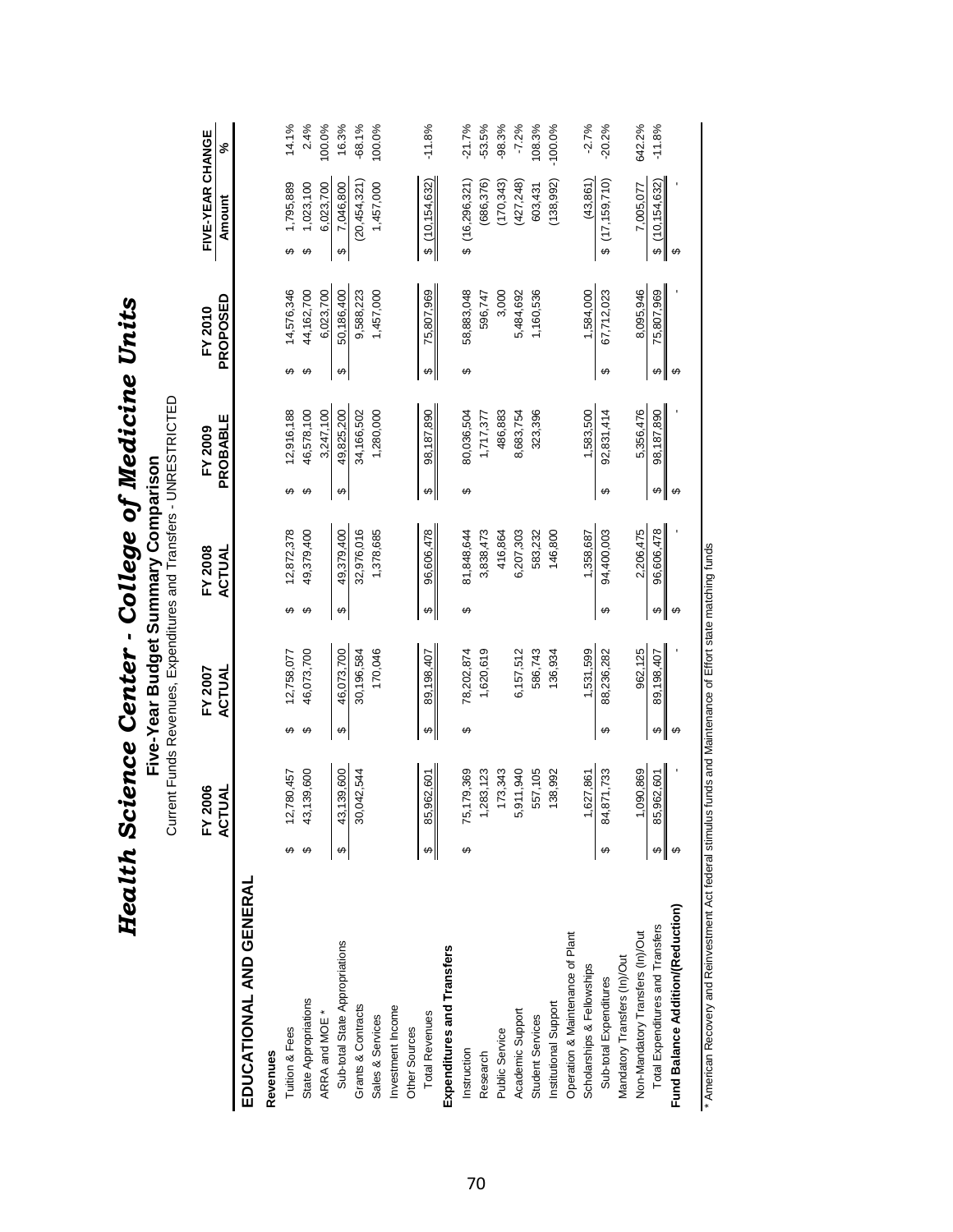|                                                                                                                |   | FY 2006     |   | FY 2007     |   | FY 2008     |              | <b>FY 2009</b> |   | FY 2010       |   | FIVE-YEAR CHANGE |           |
|----------------------------------------------------------------------------------------------------------------|---|-------------|---|-------------|---|-------------|--------------|----------------|---|---------------|---|------------------|-----------|
|                                                                                                                |   | ACTUAL      |   | ACTUAI      |   | ACTUAL      |              | PROBABLE       |   | PROPOSED      |   | Amount           | వ్        |
| EDUCATIONAL AND GENERAL                                                                                        |   |             |   |             |   |             |              |                |   |               |   |                  |           |
| Revenues                                                                                                       |   |             |   |             |   |             |              |                |   |               |   |                  |           |
| Tuition & Fees                                                                                                 | ↮ | 12,780,457  | ക | 12,758,077  | ക | 2,872,378   | ക            | 12,916,188     | ഗ | 14,576,346    | ക | 1,795,889        | 14.1%     |
| State Appropriations                                                                                           |   | 44,401,200  | ↔ | 47,388,600  | ↔ | 50,745,300  | ↔            | 47,885,000     | ↔ | 45,396,100    | ↔ | 994,900          | 2.2%      |
| ARRA and MOE *                                                                                                 |   |             |   |             |   |             |              | 3.307.000      |   | 6.157.100     |   | 6,157,100        | 100.0%    |
| Sub-total State Appropriations                                                                                 |   | 44,401,200  | ↮ | 47,388,600  | ↔ | 50,745,300  | ↮            | 51,192,000     | ↮ | 51,553,200    | ↮ | 7,152,000        | 16.1%     |
| Grants & Contracts                                                                                             |   | 134,989,623 |   | 133,696,536 |   | 139,568,016 |              | 144,304,502    |   | 146,026,223   |   | 11,036,600       | 8.2%      |
| Sales & Services                                                                                               |   |             |   | 170,046     |   | 1,378,685   |              | 1,280,000      |   | 1,457,000     |   | 1,457,000        | 100.0%    |
| Investment Income                                                                                              |   |             |   |             |   |             |              |                |   |               |   |                  |           |
| Other Sources                                                                                                  |   | 21,197,248  |   | 11,536,517  |   | 15,412,300  |              | 13,754,581     |   | 13,675,601    |   | (7,521,647)      | $-35.5%$  |
| <b>Total Revenues</b>                                                                                          | ↮ | 213,368,528 | ↮ | 205,549,776 | ↮ | 219,976,678 | <del>∽</del> | 223,447,271    | ↮ | 227,288,370   | ക | 13,919,842       | 6.5%      |
| Expenditures and Transfers                                                                                     |   |             |   |             |   |             |              |                |   |               |   |                  |           |
| Instruction                                                                                                    | ↮ | 134,304,534 | ↮ | 141,603,256 | ↮ | 149,493,655 | ↮            | 156,336,504    | ↮ | 158,883,048   | ↮ | 24,578,514       | 18.3%     |
| Research                                                                                                       |   | 49,060,691  |   | 45,343,090  |   | 46,720,776  |              | 40,717,377     |   | 39,596,747    |   | (9,463,944)      | $-19.3%$  |
| Public Service                                                                                                 |   | 9,064,574   |   | 6,829,156   |   | 7,722,144   |              | 7,286,883      |   | 6,803,000     |   | (2,261,574)      | $-24.9%$  |
| Academic Support                                                                                               |   | 7,201,438   |   | 6,772,481   |   | 5,568,924   |              | 10,183,754     |   | 9,584,692     |   | 2,383,254        | 33.1%     |
| <b>Student Services</b>                                                                                        |   | 557,105     |   | 586,743     |   | 583,232     |              | 323,396        |   | 1,160,536     |   | 603,431          | 108.3%    |
| Institutional Support                                                                                          |   | 138,992     |   | 136,934     |   | 146,800     |              |                |   |               |   | (138, 992)       | $-100.0%$ |
| Operation & Maintenance of Plant                                                                               |   |             |   |             |   |             |              |                |   |               |   |                  |           |
| Scholarships & Fellowships                                                                                     |   | 2,309,759   |   | 2,476,931   |   | 2,421,586   |              | 3.083.500      |   | 3,084,000     |   | 774.241          | 33.5%     |
| Sub-total Expenditures                                                                                         |   | 202,637,093 | ↮ | 203,748,591 | ↔ | 212,657,118 | ↮            | 217,931,414    | ↮ | 219, 112, 023 | ↔ | 16,474,930       | 8.1%      |
| Mandatory Transfers (In)/Out                                                                                   |   |             |   |             |   |             |              |                |   |               |   |                  |           |
| Non-Mandatory Transfers (In)/Out                                                                               |   | 1,090,869   |   | 962,125     |   | 2,206,475   |              | 5,356,476      |   | 8.095.946     |   | 7,005,077        | 642.2%    |
| Total Expenditures and Transfers                                                                               | ↮ | 203,727,961 | ↮ | 204,710,717 | ↮ | 214,863,593 | ↮            | 223,287,890    | ↔ | 227,207,969   | ↮ | 23,480,008       | 11.5%     |
| Revenues Less Expend. & Transfers                                                                              |   | 9,640,567   |   | 839,059     |   | 5,113,086   |              | 159,381        |   | 80,401        |   | (9,560,166)      |           |
| * American Recovery and Reinvestment Act federal stimulus funds and Maintenance of Effort state matching funds |   |             |   |             |   |             |              |                |   |               |   |                  |           |

Health Science Center - College of Medicine Units *Health Science Center - College of Medicine Units* **Five-Year Budget Summary Comparison**<br>Current Funds Revenues, Expenditures and Transfers - UNRESTRICTED AND RESTRICTED **Five-Year Budget Summary Comparison**

Current Funds Revenues, Expenditures and Transfers - UNRESTRICTED AND RESTRICTED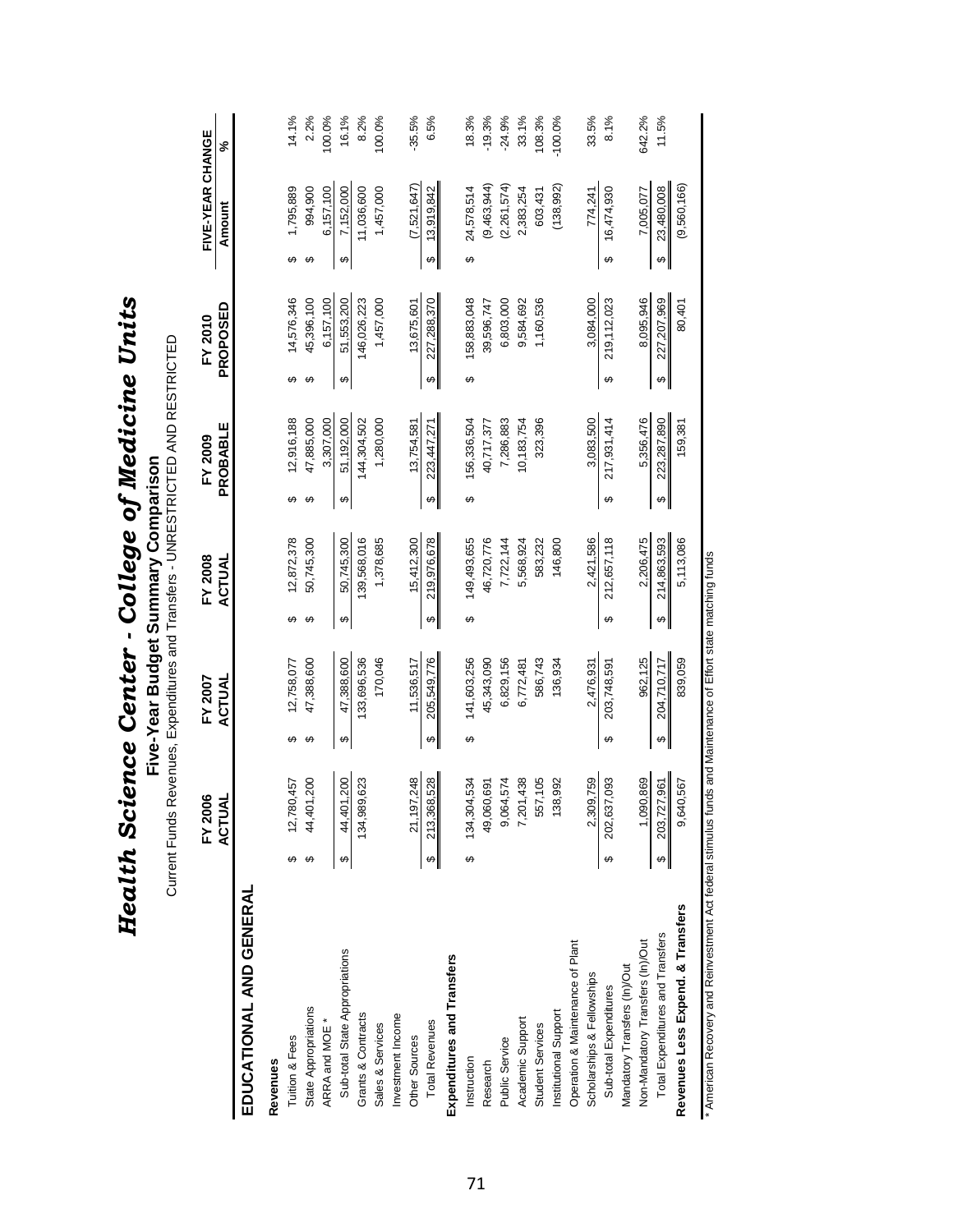#### **FY 2010 Budget Summary**

Unrestricted Current Funds Revenues, Expenditures and Transfers

|                                          |    |                |                  |                  | <b>CHANGE</b>               |           |
|------------------------------------------|----|----------------|------------------|------------------|-----------------------------|-----------|
|                                          |    | <b>FY 2008</b> | FY 2009          | FY 2010          | <b>Probable to Proposed</b> |           |
|                                          |    | <b>ACTUAL</b>  | <b>PROBABLE</b>  | <b>PROPOSED</b>  | Amount                      | %         |
| <b>EDUCATIONAL AND GENERAL</b>           |    |                |                  |                  |                             |           |
| <b>Revenues</b>                          |    |                |                  |                  |                             |           |
| <b>Tuition &amp; Fees</b>                |    |                |                  |                  |                             |           |
| <b>State Appropriations</b>              | \$ | 10,176,400     | \$<br>9,673,600  | \$<br>9,417,000  | \$<br>(256, 600)            | $-2.7%$   |
| ARRA and MOE *                           |    |                | 606,200          | 918,500          | 312,300                     | 51.5%     |
| Sub-total State Appropriations           | \$ | 10,176,400     | \$<br>10,279,800 | \$<br>10,335,500 | \$<br>55,700                | 0.5%      |
| <b>Grants &amp; Contracts</b>            |    | 3,104,313      | 3,104,314        |                  | (3, 104, 314)               | $-100.0%$ |
| Sales & Services                         |    | 9,390,457      | 9,515,071        | 9,738,340        | 223,269                     | 2.3%      |
| Investment Income                        |    |                |                  |                  |                             |           |
| <b>Other Sources</b>                     |    | 498,945        | 510,000          | 550,000          | 40,000                      | 7.8%      |
| <b>Total Revenues</b>                    | \$ | 23,170,115     | \$<br>23,409,185 | \$<br>20,623,840 | \$<br>(2,785,345)           | $-11.9%$  |
| <b>Expenditures and Transfers</b>        |    |                |                  |                  |                             |           |
| Instruction                              | \$ | 22,041,342     | \$<br>22,687,961 | \$<br>19,670,956 | \$<br>(3,017,005)           | $-13.3%$  |
| Research                                 |    |                |                  |                  |                             |           |
| <b>Public Service</b>                    |    |                |                  |                  |                             |           |
| Academic Support                         |    |                |                  |                  |                             |           |
| <b>Student Services</b>                  |    |                |                  |                  |                             |           |
| <b>Institutional Support</b>             |    | 239,694        | 224.494          | 344.552          | 120.058                     | 53.5%     |
| Operation & Maintenance of Plant         |    | 209,797        | 201,817          | 177,025          | (24, 792)                   | $-12.3%$  |
| Scholarships & Fellowships               |    |                |                  |                  |                             |           |
| Sub-total Expenditures                   | \$ | 22,490,833     | \$<br>23,114,272 | \$<br>20,192,533 | \$<br>(2,921,739)           | $-12.6%$  |
| Mandatory Transfers (In)/Out             |    | 98,762         | 101,107          | 102,107          | 1,000                       | 1.0%      |
| Non-Mandatory Transfers (In)/Out         |    | 176,968        | 418,300          | 329,200          | (89, 100)                   | $-21.3%$  |
| <b>Total Expenditures and Transfers</b>  | S  | 22,766,563     | \$<br>23,633,679 | \$<br>20,623,840 | \$<br>(3,009,839)           | $-12.7%$  |
| <b>Fund Balance Addition/(Reduction)</b> | \$ | 403,552        | \$<br>(224, 494) | \$               | \$<br>224,494               |           |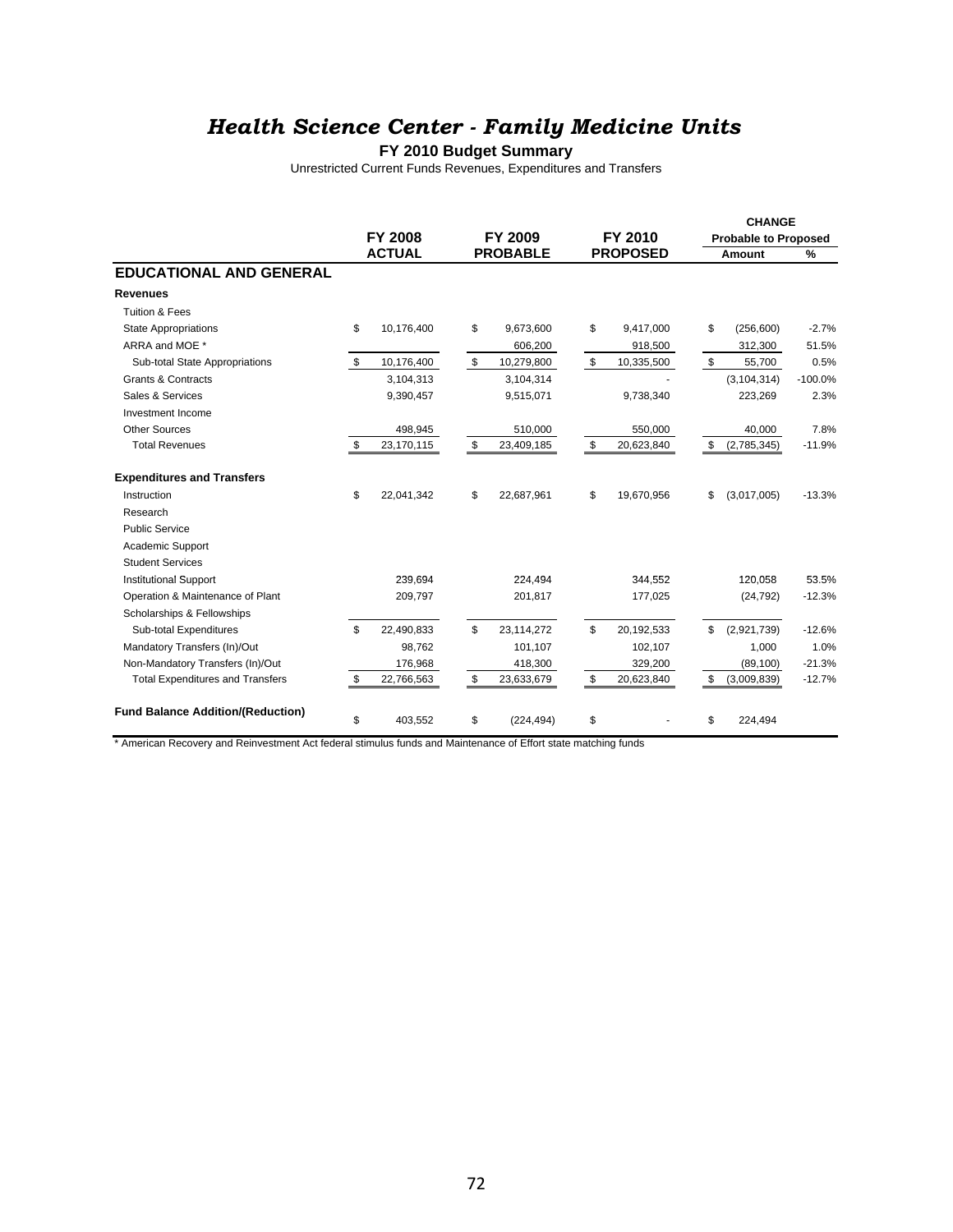|                                                                                    |                   | 홍<br>FY 2008 ACT       |                               |                   | FY 2009 PROBABLE |        |                  |                  | FY 2010 PROPOSED |            |            | Probable to Proposed<br>CHANGE |          |
|------------------------------------------------------------------------------------|-------------------|------------------------|-------------------------------|-------------------|------------------|--------|------------------|------------------|------------------|------------|------------|--------------------------------|----------|
|                                                                                    | Unrestricted      | Restricted             | Total                         | Unrestricted      | Restricted       |        | Total            | Unrestricted     | Restricted       |            | Total      | Amount                         | వ్       |
| EDUCATIONAL AND GENERAL                                                            |                   |                        |                               |                   |                  |        |                  |                  |                  |            |            |                                |          |
| Revenues                                                                           |                   |                        |                               |                   |                  |        |                  |                  |                  |            |            |                                |          |
| Tuition & Fees                                                                     |                   |                        |                               |                   |                  |        |                  |                  |                  |            |            |                                |          |
| State Appropriations                                                               | 10,176,400<br>tf, |                        | 10,176,400<br>မာ              | 9,673,600<br>မာ   |                  |        | 9,673,600        | 9,417,000<br>မာ  |                  | tf,        | 9,417,000  | (256, 600)<br>69               | $-2.7%$  |
| ARRA and MOE *                                                                     |                   |                        |                               | 606,200           |                  |        | 606,200          | 918,500          |                  |            | 918,500    | 312,300                        | 51.5%    |
| Sub-total State Appropriations                                                     | 10,176,400<br>s   | $\boldsymbol{\varphi}$ | 10,176,400<br>↮               | 10,279,800<br>Ø   | G                |        | 10,279,800<br>မာ | 10,335,500<br>Ø  | ↮                | 69         | 10,335,500 | 55,700<br>↮                    | 0.5%     |
| Grants & Contracts                                                                 | 3,104,313         |                        | 3,104,313                     | 3,104,314         |                  |        | 3,104,314        |                  | 3100000          |            | 3,100,000  | (4,314)                        | $-0.1%$  |
| Sales & Services                                                                   | 9,390,457         |                        | 9,390,457                     | 9,515,071         |                  |        | 9,515,071        | 9,738,340        |                  |            | 9,738,340  | 223,269                        | 2.3%     |
| Investment Income                                                                  |                   |                        |                               |                   |                  |        |                  |                  |                  |            |            |                                |          |
| Other Sources                                                                      | 498,945           | 128,865<br>↮           | 627,811                       | 510,000           | ↮                | 59,000 | 569,000          | 550,000          | မာ               | 59,000     | 609,000    | 40,000                         | 7.0%     |
| <b>Total Revenues</b>                                                              | 23,170,115<br>↮   | 128,865<br>↮           | 23,298,980<br>↮               | 23,409,185<br>↮   | ↮                | 59,000 | 23,468,185<br>↮  | 20,623,840<br>↮  | 3,159,000<br>↮   | ↮          | 23,782,840 | 314,655<br>↮                   | 1.3%     |
| Expenditures and Transfers                                                         |                   |                        |                               |                   |                  |        |                  |                  |                  |            |            |                                |          |
| Instruction                                                                        | 22,041,342<br>မာ  | 19,395<br>မာ           | 22,060,737<br>မာ              | 22,687,961<br>မာ  | မာ               | 19,000 | 22,706,961<br>မာ | 19,670,956<br>မာ | 3,119,000<br>Ø   | Ø          | 22,789,956 | 82,995<br>မာ                   | 0.4%     |
| Research                                                                           |                   |                        |                               |                   |                  |        |                  |                  |                  |            |            |                                |          |
| Public Service                                                                     |                   | 28,670                 | 28,670                        |                   |                  | 19,000 | 19,000           |                  |                  | 19,000     | 19,000     |                                |          |
| Academic Support                                                                   |                   | 3,526                  | 3,526                         |                   |                  | 18,000 | 18,000           |                  |                  | 18,000     | 18,000     |                                |          |
| <b>Student Services</b>                                                            |                   |                        |                               |                   |                  |        |                  |                  |                  |            |            |                                |          |
| Institutional Support                                                              | 239,694           |                        | 239,694                       | 224,494           |                  |        | 224,494          | 344,552          |                  |            | 344,552    | 120,058                        | 100.0%   |
| Operation & Maintenance of Plant                                                   | 209,797           |                        | 209,797                       | 201,817           |                  |        | 201,817          | 177,025          |                  |            | 177,025    | 24,792)                        | $-12.3%$ |
| Scholarships & Fellowships                                                         |                   |                        |                               |                   |                  |        |                  |                  |                  |            |            |                                |          |
| Sub-total Expenditures                                                             | 22,490,833<br>မာ  | 51,591<br>↮            | 22,542,424<br>မာ              | 23, 114, 272<br>↮ | 69               | 56,000 | 23,170,272<br>G  | 20,192,533<br>↮  | 3,156,000<br>69  | Ø          | 23,348,533 | 178,261<br>မာ                  | 0.8%     |
| Mandatory Transfers (In)/Out                                                       | 98,762            |                        | 98,762                        | 101,107           |                  |        | 101,107          | 102,107          |                  |            | 102,107    | 1,000                          | 1.0%     |
| Non-Mandatory Transfers (In)/Out                                                   | 176,968           |                        | 176,968                       | 418,300           |                  |        | 418,300          | 329,200          |                  |            | 329,200    | (89, 100)                      | 21.3%    |
| Total Expenditures and Transfers                                                   | 22,766,563<br>↮   | 51,591<br>69           | 22,818,154<br>မာ              | 23,633,679<br>↮   | မာ               | 56,000 | 23,689,679<br>မာ | 20,623,840<br>↮  | 3,156,000<br>↮   | ↮          | 23,779,840 | 90,161<br>69                   | 0.4%     |
| Revenues Less Expend. & Transfers                                                  | 403,552<br>↮      | 77,274<br>မာ           | 480,826<br>မာ                 | (224, 494)<br>↮   | မာ               | 3,000  | (221, 494)<br>မာ | ↮                | ↮                | ↮<br>3,000 | 3,000      | 224,494<br>↮                   |          |
| * American Recovery and Reinvestment Act federal stimulus funds and Maintenance of |                   |                        | f Effort state matching funds |                   |                  |        |                  |                  |                  |            |            |                                |          |
|                                                                                    |                   |                        |                               |                   |                  |        |                  |                  |                  |            |            |                                |          |

**FY 2010 Budget Summar**

Unrestricted and Restricted Current Funds Revenues, Expenditures and Transfers

**y**

*s*

### 73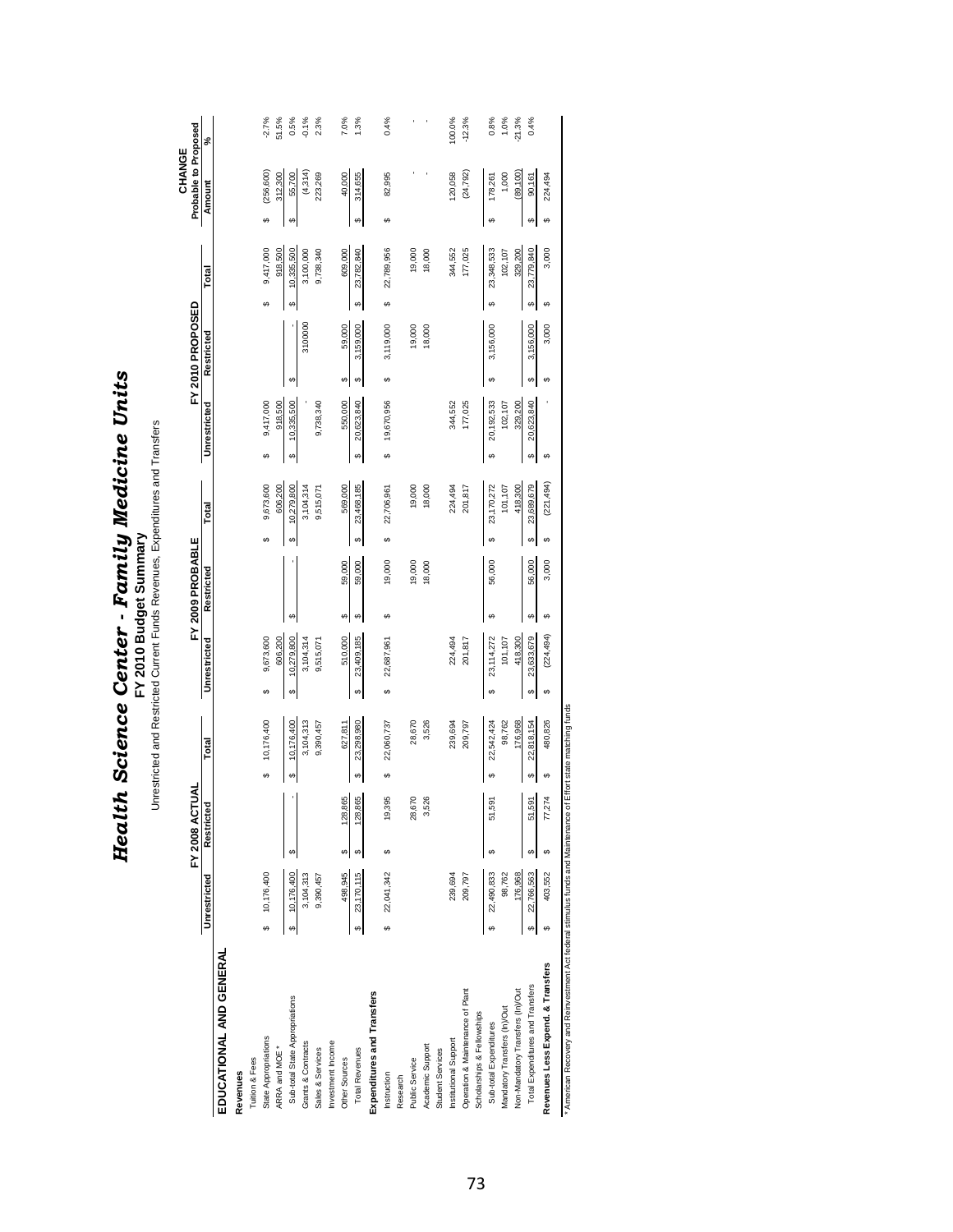**FY 2010 Natural Classifications Summary**

Unrestricted Current Funds Expenditures

|                                     | FY 2008          |     | FY 2009         | FY 2010          | <b>CHANGE</b><br><b>Probable to Proposed</b> |          |
|-------------------------------------|------------------|-----|-----------------|------------------|----------------------------------------------|----------|
|                                     | <b>ACTUAL</b>    |     | <b>PROBABLE</b> | <b>PROPOSED</b>  | Amount                                       | %        |
| <b>EDUCATIONAL AND GENERAL</b>      |                  |     |                 |                  |                                              |          |
| <b>Salaries and Benefits</b>        |                  |     |                 |                  |                                              |          |
| <b>Salaries</b>                     |                  |     |                 |                  |                                              |          |
| Academic                            | \$<br>9,659,305  | \$  | 10,069,203      | \$<br>8,287,599  | \$<br>(1,781,604)                            | $-17.7%$ |
| Non-Academic                        | 4,492,866        |     | 4,378,980       | 3,986,084        | (392, 896)                                   | $-9.0%$  |
| <b>Students</b>                     | 38.640           |     | 39.360          | 36,000           | (3,360)                                      | $-8.5%$  |
| <b>Total Salaries</b>               | \$<br>14,190,811 | \$  | 14,487,543      | \$<br>12,309,683 | \$<br>(2, 177, 860)                          | $-15.0%$ |
| <b>Benefits</b>                     | 4,136,526        |     | 4,053,610       | 3,817,824        | (235, 786)                                   | $-5.8%$  |
| <b>Total Salaries and Benefits</b>  | \$<br>18,327,337 | \$  | 18.541.153      | \$<br>16.127.507 | \$<br>(2,413,646)                            | $-13.0%$ |
| Operating                           | 4,163,496        |     | 4,275,056       | 3,649,076        | (625,980)                                    | $-14.6%$ |
| <b>Equipment and Capital Outlay</b> |                  |     | 298,063         | 415,950          | 117,887                                      | 39.6%    |
| <b>Total Expenditures</b>           | 22,490,833       | \$. | 23,114,272      | \$<br>20,192,533 | \$<br>(2,921,739)                            | $-12.6%$ |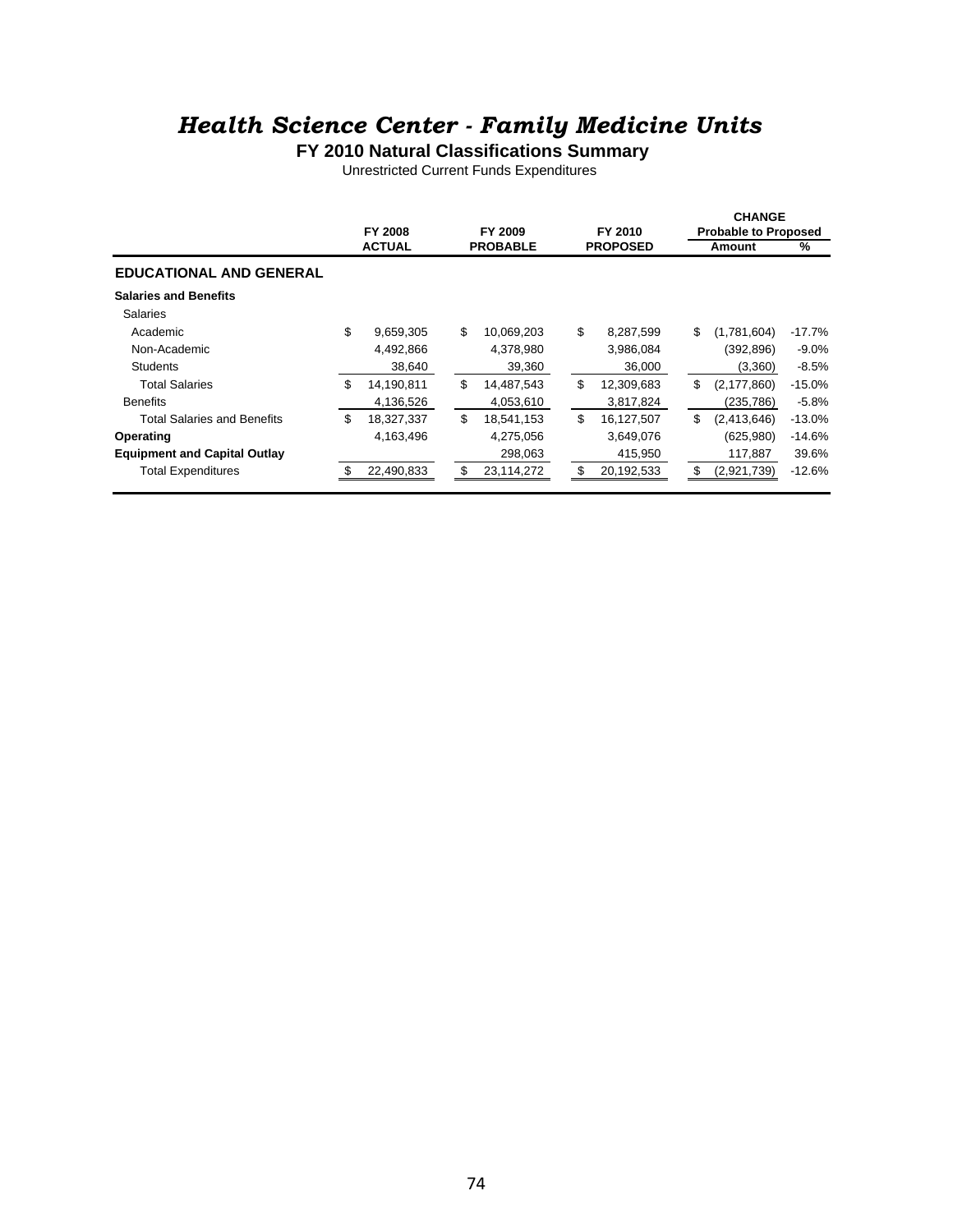|                                   |   | 2006<br>EY.                 |                   | FY 2007    |                | FY 2008      |                       | FY 2009    |   | FY 2010    |                       | FIVE-YEAR CHANGE |           |
|-----------------------------------|---|-----------------------------|-------------------|------------|----------------|--------------|-----------------------|------------|---|------------|-----------------------|------------------|-----------|
| EDUCATIONAL AND GENERAL           |   | l<br>S<br><b>ACT</b>        |                   | ACTUAL     |                | ACTUAL       |                       | PROBABLE   |   | PROPOSED   |                       | Amount           | $\aleph$  |
| Revenues                          |   |                             |                   |            |                |              |                       |            |   |            |                       |                  |           |
| Tuition & Fees                    |   |                             |                   |            |                |              |                       |            |   |            |                       |                  |           |
| State Appropriations              | ഗ | 660,700                     | ↔                 | 9,471,000  | ↮              | 10,176,400   | ↮                     | 9,673,600  | ↮ | 9,417,000  | ↮                     | 1,756,300        | 22.9%     |
| ARRA and MOE *                    |   |                             |                   |            |                |              |                       | 606,200    |   | 918,500    |                       | 918,500          | 100.0%    |
| Sub-total State Appropriations    |   | ,660,700                    | ↮                 | 9,471,000  | ↮              | 0,176,400    | ↔                     | 10,279,800 | ↮ | 10,335,500 | ↮                     | 2,674,800        | 34.9%     |
| Grants & Contracts                |   | 3,104,315                   |                   | 3,104,313  |                | 3,104,313    |                       | 3,104,314  |   |            |                       | (3, 104, 315)    | $-100.0%$ |
| Sales & Services                  |   | 676,070<br>σ                |                   | 9,738,478  |                | 9,390,457    |                       | 9,515,071  |   | 9,738,340  |                       | 62,270           | 0.6%      |
| Investment Income                 |   |                             |                   |            |                |              |                       |            |   |            |                       |                  |           |
| Other Sources                     |   | 392,448                     |                   | 474,817    |                | 498,945      |                       | 510,000    |   | 550,000    |                       | 157,552          | 40.1%     |
| <b>Total Revenues</b>             |   | ,833,533<br>20,             | $\leftrightarrow$ | 22,788,608 | ↮              | 23, 170, 115 | ↔                     | 23,409,185 | ↮ | 20,623,840 | ↮                     | (209, 693)       | $-1.0%$   |
| Expenditures and Transfers        |   |                             |                   |            |                |              |                       |            |   |            |                       |                  |           |
| Instruction                       | ↮ | 013,932<br><u>ដ</u>         | ↮                 | 22,163,462 | ↮              | 22,041,342   | ↮                     | 22,687,961 | ↮ | 19,670,956 | ↮                     | (1,342,976)      | $-6.4%$   |
| Research                          |   |                             |                   |            |                |              |                       |            |   |            |                       |                  |           |
| Public Service                    |   |                             |                   |            |                |              |                       |            |   |            |                       |                  |           |
| Academic Support                  |   |                             |                   |            |                |              |                       |            |   |            |                       |                  |           |
| Student Services                  |   |                             |                   |            |                |              |                       |            |   |            |                       |                  |           |
| Institutional Support             |   | 15,218                      |                   | 15,200     |                | 239,694      |                       | 224,494    |   | 344,552    |                       | 329,334          | 2164.1%   |
| Operation & Maintenance of Plant  |   | 202,994                     |                   | 192,224    |                | 209,797      |                       | 201,817    |   | 177,025    |                       | (25, 969)        | $-12.8%$  |
| Scholarships & Fellowships        |   |                             |                   |            |                |              |                       |            |   |            |                       |                  |           |
| Sub-total Expenditures            | ↔ | ,232,144<br><u>ম</u>        | ↔                 | 22,370,887 | ↮              | 22,490,833   | ↮                     | 23,114,272 | ↮ | 20,192,533 | ↮                     | (1,039,611)      | $-4.9%$   |
| Mandatory Transfers (In)/Out      |   | 98,106                      |                   | 95,273     |                | 98,762       |                       | 101,107    |   | 102,107    |                       | 4,001            | 4.1%      |
| Non-Mandatory Transfers (In)/Out  |   | 429,404)                    |                   | 147,398    |                | 176,968      |                       | 418,300    |   | 329,200    |                       | 758,604          | $-176.7%$ |
| Total Expenditures and Transfers  |   | ,900,846<br>$\overline{20}$ | ⇔∥                | 22,613,558 | $\pmb{\omega}$ | 22,766,563   | $\boldsymbol{\omega}$ | 23,633,679 | ↮ | 20,623,840 | $\boldsymbol{\omega}$ | (277,006)        | $-1.3%$   |
| Fund Balance Addition/(Reduction) |   | (67, 313)                   | ↮                 | 175,050    | ↮              | 403,552      | ↔                     | (224, 494) | ↮ |            | ↮                     | 67,313           |           |
|                                   |   |                             |                   |            |                |              |                       |            |   |            |                       |                  |           |

Health Science Center - Family Medicine Units

Current Funds Revenues, Expenditures and Transfers - UNRESTRICTED **Five-Year Budget Summary Comparison**

**Five-Year Budget Summary Comparison**<br>Current Funds Revenues, Expenditures and Transfers - UNRESTRICTED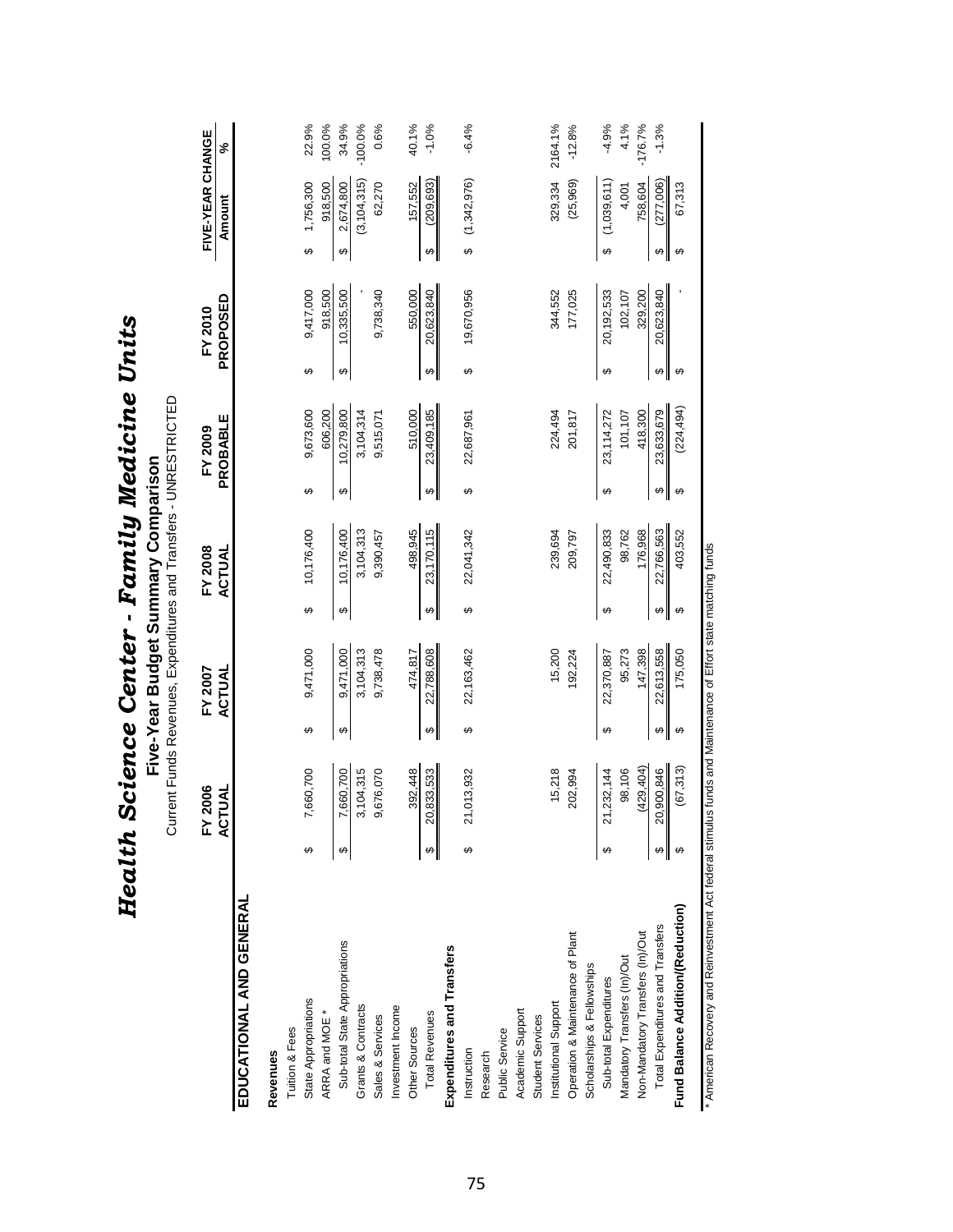|                                   |   |                           |   | FY 2007       |    | FY 2008    |   | FY 2009    |                       | FY 2010    |    | FIVE-YEAR CHANGE |           |
|-----------------------------------|---|---------------------------|---|---------------|----|------------|---|------------|-----------------------|------------|----|------------------|-----------|
|                                   |   | FY 2006<br>ACTUAL         |   | <b>ACTUAL</b> |    | ACTUAL     |   | PROBABLE   |                       | PROPOSED   |    | Amount           | \$        |
| EDUCATIONAL AND GENERAL           |   |                           |   |               |    |            |   |            |                       |            |    |                  |           |
| Revenues                          |   |                           |   |               |    |            |   |            |                       |            |    |                  |           |
| Tuition & Fees                    |   |                           |   |               |    |            |   |            |                       |            |    |                  |           |
| State Appropriations              | ↔ | ,660,700                  | ↔ | 9,471,000     | ↮  | 10,176,400 | ↔ | 9,673,600  | ↮                     | 9,417,000  | ↮  | 1,756,300        | 22.9%     |
| ARRA and MOE *                    |   |                           |   |               |    |            |   | 606,200    |                       | 918,500    |    | 918,500          | 100.0%    |
| Sub-total State Appropriations    |   | ,660,700                  | ↮ | 9,471,000     | ↮  | 10,176,400 | ↮ | 10,279,800 | ↔                     | 10,335,500 | ↔  | 2,674,800        | 34.9%     |
| Grants & Contracts                |   | 3,104,315                 |   | 3,103,963     |    | 3,104,313  |   | 3,104,314  |                       | 3,100,000  |    | (4,315)          | $-0.1%$   |
| Sales & Services                  |   | 9,676,070                 |   | 9,738,478     |    | 9,390,457  |   | 9,515,071  |                       | 9,738,340  |    | 62,270           | 0.6%      |
| Investment Income                 |   |                           |   |               |    |            |   |            |                       |            |    |                  |           |
| Other Sources                     |   | 509,770                   |   | 570,478       |    | 627,811    |   | 569.000    |                       | 609.000    |    | 99,230           | 19.5%     |
| <b>Total Revenues</b>             |   | 0,950,855<br>୍ମା          |   | 22,883,919    | ↮  | 23,298,980 | ↮ | 23,468,185 | ↮                     | 23,782,840 | ↮  | 2,831,985        | 13.5%     |
| Expenditures and Transfers        |   |                           |   |               |    |            |   |            |                       |            |    |                  |           |
| Instruction                       |   | ,088,625<br>ন             | ↮ | 22,167,861    | ↔  | 22,060,737 | ↔ | 22,706,961 | ↮                     | 22,789,956 | ↮  | 1,701,331        | 8.1%      |
| Research                          |   |                           |   |               |    |            |   |            |                       |            |    |                  |           |
| Public Service                    |   | 54,196                    |   | 37,012        |    | 28,670     |   | 19,000     |                       | 19,000     |    | (35, 196)        | $-64.9%$  |
| Academic Support                  |   | 14,786                    |   | 61,599        |    | 3,526      |   | 18,000     |                       | 18,000     |    | 3,214            | 21.7%     |
| Student Services                  |   |                           |   |               |    |            |   |            |                       |            |    |                  |           |
| Institutional Support             |   | 15,218                    |   | 15,200        |    | 239,694    |   | 224,494    |                       | 344,552    |    | 329,334          | 2164.1%   |
| Operation & Maintenance of Plant  |   | 202,994                   |   | 192,224       |    | 209,797    |   | 201,817    |                       | 177,025    |    | (25, 969)        | $-12.8%$  |
| Scholarships & Fellowships        |   |                           |   |               |    |            |   |            |                       |            |    |                  |           |
| Sub-total Expenditures            |   | ,375,819<br>$\tilde{z}$   | ↮ | 22,473,897    | ↮  | 22,542,424 | ↮ | 23,170,272 | ↮                     | 23,348,533 | ↮  | 1,972,714        | 9.2%      |
| Mandatory Transfers (In)/Out      |   | 98,106                    |   | 95,273        |    | 98,762     |   | 101,107    |                       | 102,107    |    | 4,001            | 4.1%      |
| Non-Mandatory Transfers (In)/Out  |   | (429, 404)                |   | 147,398       |    | 176,968    |   | 418,300    |                       | 329,200    |    | 758,604          | $-176.7%$ |
| Total Expenditures and Transfers  |   | ,044,520<br>$\frac{1}{2}$ | ↮ | 22,716,568    | ⇔∥ | 22,818,154 | ↮ | 23,689,679 | $\boldsymbol{\omega}$ | 23,779,840 | ⇔∥ | 2,735,320        | 13.0%     |
| Revenues Less Expend. & Transfers |   | (93, 665)                 | ↔ | (93, 665)     | ↮  | 480,826    | ↮ | (221, 494) | ↔                     | 3,000      | ↮  | 96,665           |           |
|                                   |   |                           |   |               |    |            |   |            |                       |            |    |                  |           |

**Health Science Center - Family Medicine Units** 

Current Funds Revenues, Expenditures and Transfers - UNRESTRICTED AND RESTRICTED **Five-Year Budget Summary Comparison**

**Five-Year Budget Summary Comparison**<br>Current Funds Revenues, Expenditures and Transfers - UNRESTRICTED AND RESTRICTED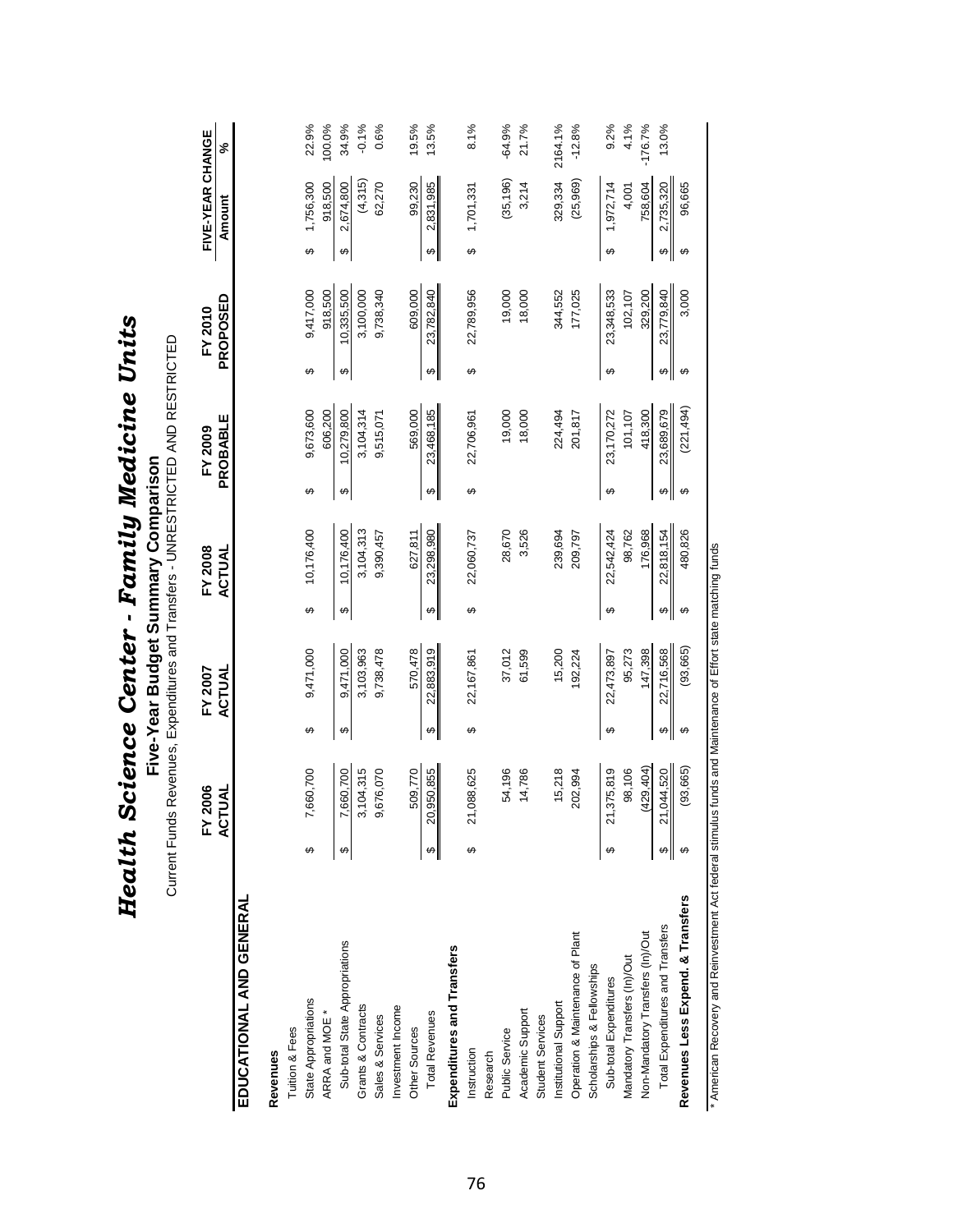#### **FY 2010 Budget Summary**

Unrestricted Current Funds Revenues, Expenditures and Transfers

|                                          |                               |                   |                   | <b>CHANGE</b>                |
|------------------------------------------|-------------------------------|-------------------|-------------------|------------------------------|
|                                          | <b>FY 2008</b>                | FY 2009           | FY 2010           | <b>Probable to Proposed</b>  |
|                                          | <b>ACTUAL</b>                 | <b>PROBABLE</b>   | <b>PROPOSED</b>   | %<br>Amount                  |
| <b>EDUCATIONAL AND GENERAL</b>           |                               |                   |                   |                              |
| <b>Revenues</b>                          |                               |                   |                   |                              |
| <b>Tuition &amp; Fees</b>                | \$<br>5,953,715               | \$<br>7,292,666   | \$<br>8,376,612   | \$<br>1,083,946<br>14.9%     |
| <b>State Appropriations</b>              | \$<br>72,816,400              | \$<br>69,118,800  | \$<br>66,380,700  | \$<br>$-4.0%$<br>(2,738,100) |
| ARRA and MOE *                           |                               | 4,214,700         | 7,291,700         | 3,077,000<br>73.0%           |
| Sub-total State Appropriations           | \$<br>72,816,400              | \$<br>73,333,500  | \$<br>73,672,400  | \$<br>0.5%<br>338,900        |
| <b>Grants &amp; Contracts</b>            | 2,957,379                     | 2,710,177         | 2,860,177         | 150,000<br>5.5%              |
| Sales & Services                         | 17,734,591                    | 17,016,968        | 16,672,589        | (344, 379)<br>$-2.0%$        |
| Investment Income                        |                               |                   |                   |                              |
| <b>Other Sources</b>                     | 20,168,305                    | 16,280,247        | 15,294,740        | (985, 507)<br>$-6.1%$        |
| <b>Total Revenues</b>                    | \$<br>119,630,389             | \$<br>116,633,558 | \$<br>116,876,518 | 0.2%<br>- \$<br>242,960      |
| <b>Expenditures and Transfers</b>        |                               |                   |                   |                              |
| Instruction                              | \$<br>24,918,292              | \$<br>25,809,620  | \$<br>26,788,573  | \$<br>978,953<br>3.8%        |
| Research                                 | 37,048,774                    | 36,302,361        | 36,912,984        | 1.7%<br>610,623              |
| <b>Public Service</b>                    | 38,763,518                    | 41,839,743        | 42,966,386        | 1,126,643<br>2.7%            |
| Academic Support                         | 7,068,478                     | 7,019,284         | 6,273,853         | $-10.6%$<br>(745, 431)       |
| <b>Student Services</b>                  |                               |                   |                   |                              |
| <b>Institutional Support</b>             | 1,771,963                     | 1,724,002         | 1,664,150         | (59, 852)<br>$-3.5%$         |
| Operation & Maintenance of Plant         | 2,742,832                     | 3,848,407         | 3,911,400         | 1.6%<br>62,993               |
| Scholarships & Fellowships               | 30.000                        | 39,000            | 60.000            | 53.8%<br>21,000              |
| Sub-total Expenditures                   | $\mathfrak{s}$<br>112,343,856 | \$<br>116,582,417 | \$<br>118,577,346 | \$<br>1,994,929<br>1.7%      |
| Mandatory Transfers (In)/Out             | 11,041                        |                   |                   |                              |
| Non-Mandatory Transfers (In)/Out         | 6,144,427                     | 861,863           | 1,206,400         | 344,537<br>40.0%             |
| <b>Total Expenditures and Transfers</b>  | 118,499,324<br>\$             | \$<br>117,444,280 | 119,783,746<br>\$ | 2.0%<br>2,339,466<br>\$      |
| <b>Fund Balance Addition/(Reduction)</b> | \$<br>1,131,065               | \$<br>(810, 722)  | \$<br>(2,907,228) | (2,096,506)<br>\$            |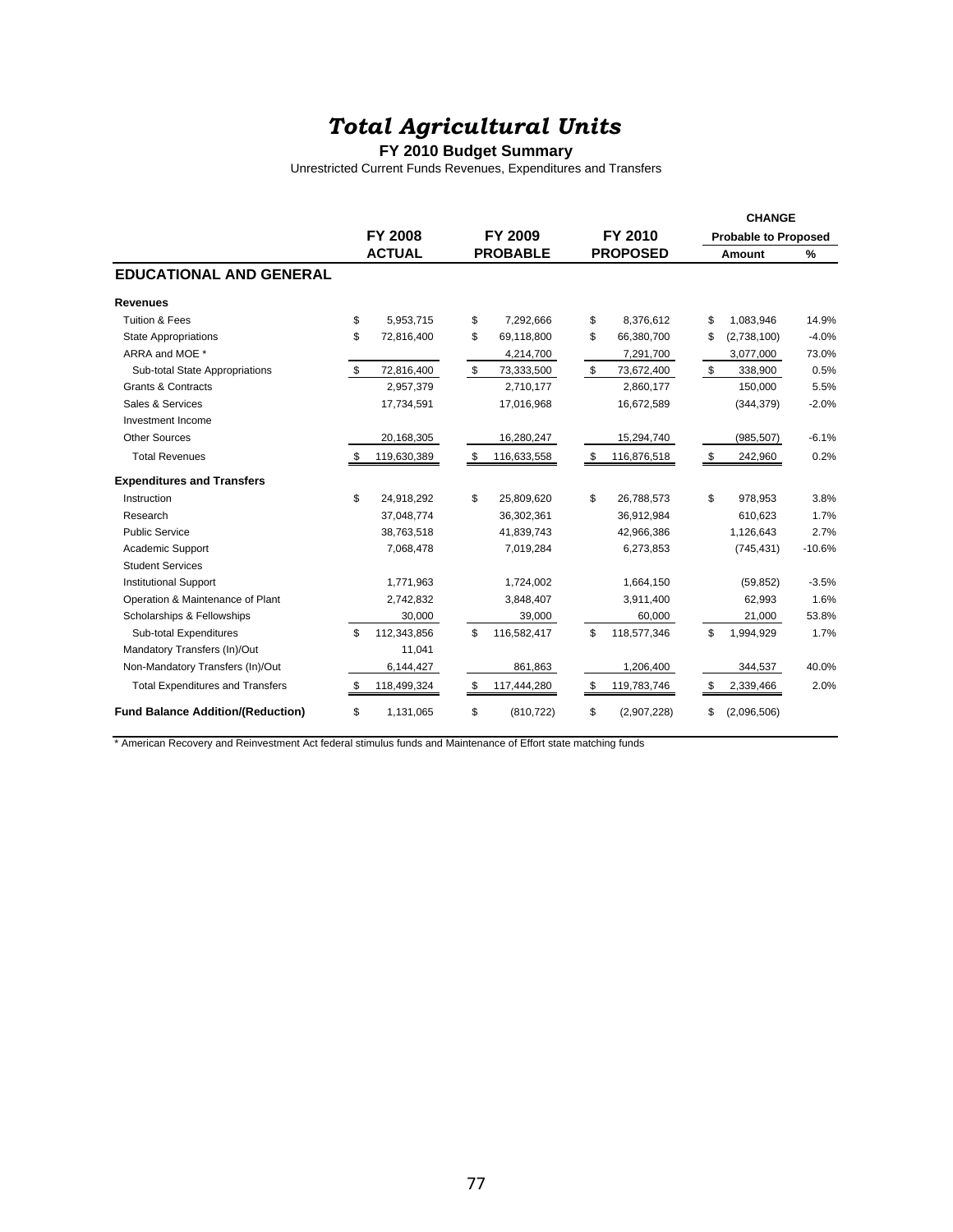|                                   |                   | ℥<br>FY 2008 ACT    |                   |                   | FY 2009 PROBABLE            |                   |                   | FY 2010 PROPOSED |                   | Probable to Proposed<br>CHANGE |          |
|-----------------------------------|-------------------|---------------------|-------------------|-------------------|-----------------------------|-------------------|-------------------|------------------|-------------------|--------------------------------|----------|
|                                   | Unrestricted      | Restricted          | Total             | Unrestricted      | Restricted                  | Total             | Unrestricted      | Restricted       | Total             | Amount                         | న్       |
| EDUCATIONAL AND GENERAL           |                   |                     |                   |                   |                             |                   |                   |                  |                   |                                |          |
| Revenues                          |                   |                     |                   |                   |                             |                   |                   |                  |                   |                                |          |
| Tuition & Fees                    | 5,953,715<br>မာ   |                     | 5,953,715         | 7,292,666         |                             | 7,292,666         | 8,376,612         |                  | 8,376,612         | 1,083,946                      | 14.9%    |
| State Appropriations              | \$72,816,400      | 565,600<br>↮        | 73,382,000        | 69,118,800<br>မာ  | 4,541,600<br>G <sub>O</sub> | 73,660,400        | 66,380,700<br>ΘĤ, | 4,511,100<br>69  | 70,891,800<br>69  | (2,768,600)                    | $-3.8%$  |
| ARRA and MOE *                    |                   |                     |                   | 4,214,700         | 24,800                      | 4,239,500         | 7,291,700         | 55,300           | 7,347,000         | 3,107,500                      | 73.3%    |
| Sub-total State Appropriations    | 72,816,400<br>↮   | 565,600<br>Ø        | 73,382,000<br>မာ  | 73,333,500<br>↮   | 4,566,400<br>မာ             | 77,899,900<br>မာ  | 73,672,400<br>မာ  | 4,566,400<br>မာ  | 78,238,800<br>↮   | 338,900<br>မာ                  | 0.4%     |
| Grants & Contracts                | 2,957,379         | 28,233,762          | 31,191,141        | 2,710,177         | 27,860,356                  | 30,570,533        | 2,860,177         | 27,994,856       | 30,855,033        | 284,500                        | 0.9%     |
| Sales & Services                  | 17,734,591        |                     | 17,734,591        | 17,016,968        |                             | 17,016,968        | 16,672,589        |                  | 16,672,589        | (344,379)                      | $-2.0%$  |
| Investment Income                 |                   |                     |                   |                   |                             |                   |                   |                  |                   |                                |          |
| Other Sources                     | 20,168,305        | 4,028,076           | 24,196,381        | 16,280,247        | 5,218,784                   | 21,499,031        | 15,294,740        | 5,184,945        | 20,479,685        | (1,019,346)                    | $-4.7%$  |
| <b>Total Revenues</b>             | \$19,630,389      | 32,827,438<br>ω     | 152,457,827<br>θĤ | \$16,633,558      | 37,645,540<br>Ø             | 154,279,098<br>မာ | 116,876,518<br>Ø  | 37,746,201<br>Ø  | 154,622,719<br>မာ | 343,621<br>Ø                   | 0.2%     |
| Expenditures and Transfers        |                   |                     |                   |                   |                             |                   |                   |                  |                   |                                |          |
| Instruction                       | 24,918,292<br>↮   | 1,175,720<br>G)     | 26,094,012<br>မာ  | 25,809,620<br>↮   | 1,004,719<br>↮              | 26,814,339<br>မာ  | 26,788,573<br>မာ  | 1,004,719<br>↮   | 27,793,292<br>69  | 978,953<br>69                  | 3.7%     |
| Research                          | 37,048,774        | 15,096,215          | 52,144,989        | 36,302,361        | 21,633,869                  | 57,936,230        | 36,912,984        | 21,633,869       | 58,546,853        | 610,623                        | 1.1%     |
| <b>Public Service</b>             | 38,763,518        | 16,767,129          | 55,530,646        | 41,839,743        | 14,158,070                  | 55,997,813        | 42,966,386        | 14,192,520       | 57,158,906        | 1,161,093                      | 2.1%     |
| Academic Support                  | 7,068,478         | 169,133             | 7,237,611         | 7,019,284         | 101,818                     | 7,121,102         | 6,273,853         | 101,818          | 6,375,671         | (745, 431)                     | $-10.5%$ |
| <b>Student Services</b>           |                   |                     |                   |                   |                             |                   |                   |                  |                   |                                |          |
| Institutional Support             | 1,771,963         | 69,00               | 1,840,972         | 1,724,002         | 395,778                     | 2,119,780         | 1,664,150         | 395,778          | 2,059,928         | (59, 852)                      | $-2.8%$  |
| Operation & Maintenance of Plant  | 2,742,832         |                     | 2,742,832         | 3,848,407         |                             | 3,848,407         | 3,911,400         |                  | 3,911,400         | 62,993                         | 1.6%     |
| Scholarships & Fellowships        | 30,000            | 206.60              | 236,609           | 39,000            | 351,286                     | 390,286           | 60,000            | 317,497          | 377,497           | (12, 789)                      | $-3.3%$  |
| Sub-total Expenditures            | 112,343,856<br>မာ | 33,483,81<br>မာ     | 145,827,671<br>မာ | 116,582,417<br>မာ | 37,645,540<br>မာ            | 154,227,957<br>မာ | 118,577,346<br>မာ | 37,646,201<br>မာ | 156,223,547<br>မာ | 1,995,590<br>မာ                | 1.3%     |
| Mandatory Transfers (In)/Out      | 11,041            |                     | 11,041            |                   |                             |                   |                   |                  |                   |                                |          |
| Non-Mandatory Transfers (In)/Out  | 6,144,427         |                     | 6,144,427         | 861,863           |                             | 861,863           | 1,206,400         |                  | 1,206,400         | 344,537                        | 40.0%    |
| Total Expenditures and Transfers  | 118,499,324<br>↮  | 췍<br>33,483,81<br>↮ | 151,983,138       | 117,444,280<br>မာ | 37,645,540<br>↮             | 155,089,820<br>↮  | 119,783,746<br>မာ | 37,646,201<br>↮  | 157,429,947<br>↮  | 2,340,127<br>မာ                | 1.5%     |
| Revenues Less Expend. & Transfers | 1,131,065         | (656,376)           | 474,689<br>မာ     | (810, 722)<br>မာ  | မာ                          | (810, 722)<br>မာ  | (2,907,228)<br>69 | 100,000<br>မာ    | (2,807,228)<br>မာ | (1,996,506)<br>မာ              |          |
|                                   |                   |                     |                   |                   |                             |                   |                   |                  |                   |                                |          |

**FY 2010 Budget Summar**

Unrestricted and Restricted Current Funds Revenues, Expenditures and Transfers

*Total Agricultural Unit*

*s*

**y**

\* American Recovery and Reinvestment Act federal stimulus funds and Maintenance of Effort state matching funds \* American Recovery and Reinvestment Act federal stimulus funds and Maintenance of Effort state matching funds

### 78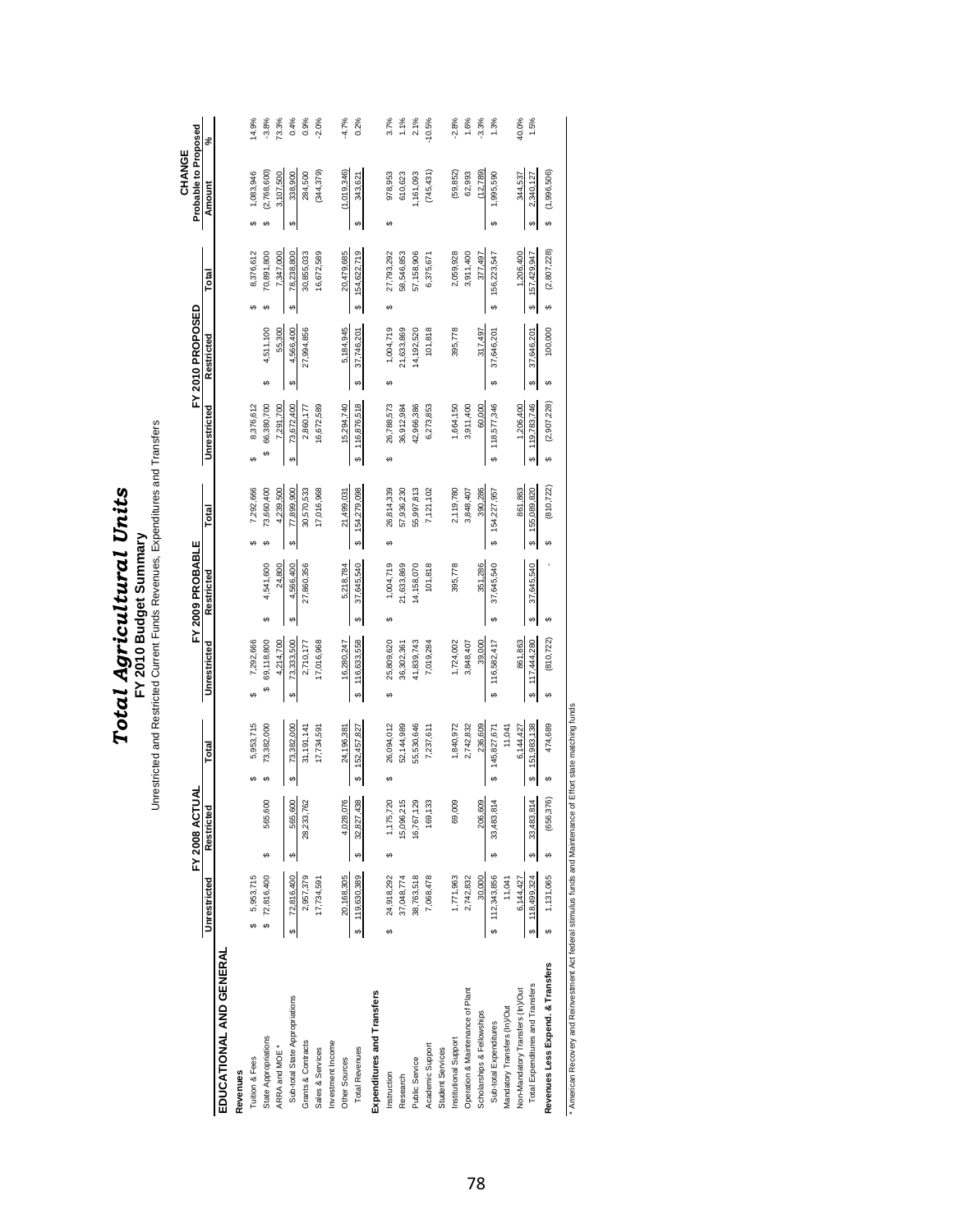**FY 2010 Natural Classifications Summary**

Unrestricted Current Funds Expenditures

|                                                  |                        |                        |                       | <b>CHANGE</b>               |                   |
|--------------------------------------------------|------------------------|------------------------|-----------------------|-----------------------------|-------------------|
|                                                  | FY 2008                | FY 2009                | FY 2010               | <b>Probable to Proposed</b> |                   |
|                                                  | <b>ACTUAL</b>          | <b>PROBABLE</b>        | <b>PROPOSED</b>       | Amount                      | %                 |
| <b>AGRICULTURAL EXPERIMENT STATION</b>           |                        |                        |                       |                             |                   |
| <b>Salaries and Benefits</b>                     |                        |                        |                       |                             |                   |
| <b>Salaries</b>                                  |                        |                        |                       |                             |                   |
| Academic                                         | \$<br>7,962,434        | \$<br>8,943,365        | \$<br>9,468,661       | \$<br>525,296               | 5.9%              |
| Non-Academic                                     | 11,450,339             | 10,896,090             | 9,793,542             | (1, 102, 548)               | $-10.1%$          |
| <b>Students</b>                                  | 211,506                | 12,000                 | 5,000                 | (7,000)                     | $-58.3%$          |
| <b>Total Salaries</b>                            | \$<br>19,624,280       | \$<br>19,851,455       | \$<br>19,267,203      | \$<br>(584, 252)            | $-2.9%$           |
| <b>Benefits</b>                                  | 7,112,206              | 7,080,241              | 6,970,272             | (109, 969)                  | $-1.6%$           |
| <b>Total Salaries and Benefits</b>               | \$<br>26,736,486       | \$<br>26,931,696       | \$<br>26,237,475      | \$<br>(694, 221)            | $-2.6%$           |
| Operating                                        | 8,187,053              | 7,403,702              | 9,911,250             | 2,507,548                   | 33.9%             |
| <b>Equipment and Capital Outlay</b>              | 2,140,075              | 1,623,885              | 431,352               | (1, 192, 533)               | $-73.4%$          |
| <b>Total Expenditures</b>                        | 37,063,614<br>S        | \$<br>35,959,283       | 36,580,077<br>\$      | \$<br>620,794               | 1.7%              |
| <b>EXTENSION</b>                                 |                        |                        |                       |                             |                   |
| <b>Salaries and Benefits</b>                     |                        |                        |                       |                             |                   |
| <b>Salaries</b>                                  |                        |                        |                       |                             |                   |
| Academic                                         | \$<br>4,469,612        | \$<br>5,362,116        | \$<br>5,286,415       | \$<br>(75, 701)             | $-1.4%$           |
| Non-Academic                                     | 18,197,476             | 20,426,550             | 20,378,955            | (47, 595)                   | $-0.2%$           |
| <b>Students</b>                                  | 77,789                 | 148,846                | 193,965               | 45,119                      | 30.3%             |
| <b>Total Salaries</b>                            | \$<br>22,744,877       | \$<br>25,937,512       | \$<br>25,859,335      | \$<br>(78, 177)             | $-0.3%$           |
| <b>Benefits</b>                                  | 9,580,620              | 9,747,246              | 10,181,986            | 434,740                     | 4.5%              |
| <b>Total Salaries and Benefits</b>               | \$<br>32.325.497       | \$<br>35.684.758       | \$<br>36.041.321      | \$<br>356,563               | 1.0%<br>5.4%      |
| Operating<br><b>Equipment and Capital Outlay</b> | 7,643,330<br>100,218   | 7,414,385<br>11,713    | 7,817,180<br>310,500  | 402,795<br>298,787          | 2550.9%           |
| <b>Total Expenditures</b>                        | \$<br>40,069,045       | \$<br>43,110,856       | \$<br>44,169,001      | \$<br>1,058,145             | 2.5%              |
|                                                  |                        |                        |                       |                             |                   |
| <b>VETERINARY MEDICINE</b>                       |                        |                        |                       |                             |                   |
| <b>Salaries and Benefits</b>                     |                        |                        |                       |                             |                   |
| <b>Salaries</b>                                  |                        |                        |                       |                             |                   |
| Academic                                         | \$<br>10,640,740       | \$<br>11,168,525       | \$<br>11,508,243      | \$<br>339,718               | 3.0%              |
| Non-Academic                                     | 8,659,588              | 8,747,591              | 8,545,424             | (202, 167)                  | $-2.3%$           |
| <b>Students</b>                                  | 350,837                | 365,157                | 302,253               | (62, 904)                   | $-17.2%$          |
| <b>Total Salaries</b>                            | \$<br>19,651,165       | \$<br>20,281,273       | \$<br>20,355,920      | \$<br>74,647                | 0.4%              |
| <b>Benefits</b>                                  | 6,371,107              | 6,587,645              | 6,389,570             | (198, 075)                  | $-3.0%$           |
| <b>Total Salaries and Benefits</b>               | \$<br>26.022.272       | \$<br>26.868.918       | \$<br>26.745.490      | \$<br>(123.428)             | $-0.5%$           |
| Operating<br><b>Equipment and Capital Outlay</b> | 7,499,701<br>1,689,225 | 9,140,978<br>1,502,382 | 10,328,124<br>754,654 | 1,187,146                   | 13.0%<br>$-49.8%$ |
| <b>Total Expenditures</b>                        | 35,211,198<br>\$       | 37,512,278<br>\$       | \$<br>37,828,268      | (747, 728)<br>\$<br>315,990 | 0.8%              |
|                                                  |                        |                        |                       |                             |                   |
| <b>TOTALS</b>                                    |                        |                        |                       |                             |                   |
| <b>Salaries and Benefits</b>                     |                        |                        |                       |                             |                   |
| <b>Salaries</b>                                  |                        |                        |                       |                             |                   |
| Academic                                         | \$<br>23,072,787       | \$<br>25,474,006       | \$<br>26,263,319      | \$<br>789,313               | 3.1%              |
| Non-Academic                                     | 38,307,403             | 40,070,231             | 38,717,921            | (1,352,310)                 | $-3.4%$           |
| <b>Students</b>                                  | 640,131                | 526,003                | 501,218               | (24, 785)                   | $-4.7%$           |
| <b>Total Salaries</b>                            | \$<br>62,020,321       | \$<br>66,070,240       | \$<br>65,482,458      | \$<br>(587, 782)            | $-0.9%$           |
| <b>Benefits</b>                                  | 23,063,934             | 23,415,132             | 23,541,828            | 126,696                     | 0.5%              |
| <b>Total Salaries and Benefits</b>               | \$<br>85.084.255       | \$<br>89,485,372       | \$<br>89.024.286      | \$<br>(461, 086)            | $-0.5%$           |
| Operating                                        | 23,330,084             | 23,959,065             | 28,056,554            | 4,097,489                   | 17.1%             |
| <b>Equipment and Capital Outlay</b>              | 3,929,518              | 3,137,980              | 1,496,506             | (1,641,474)                 | $-52.3%$          |
| <b>Total Expenditures</b>                        | 112,343,856<br>\$      | \$<br>116,582,417      | \$<br>118,577,346     | \$<br>1,994,929             | 1.7%              |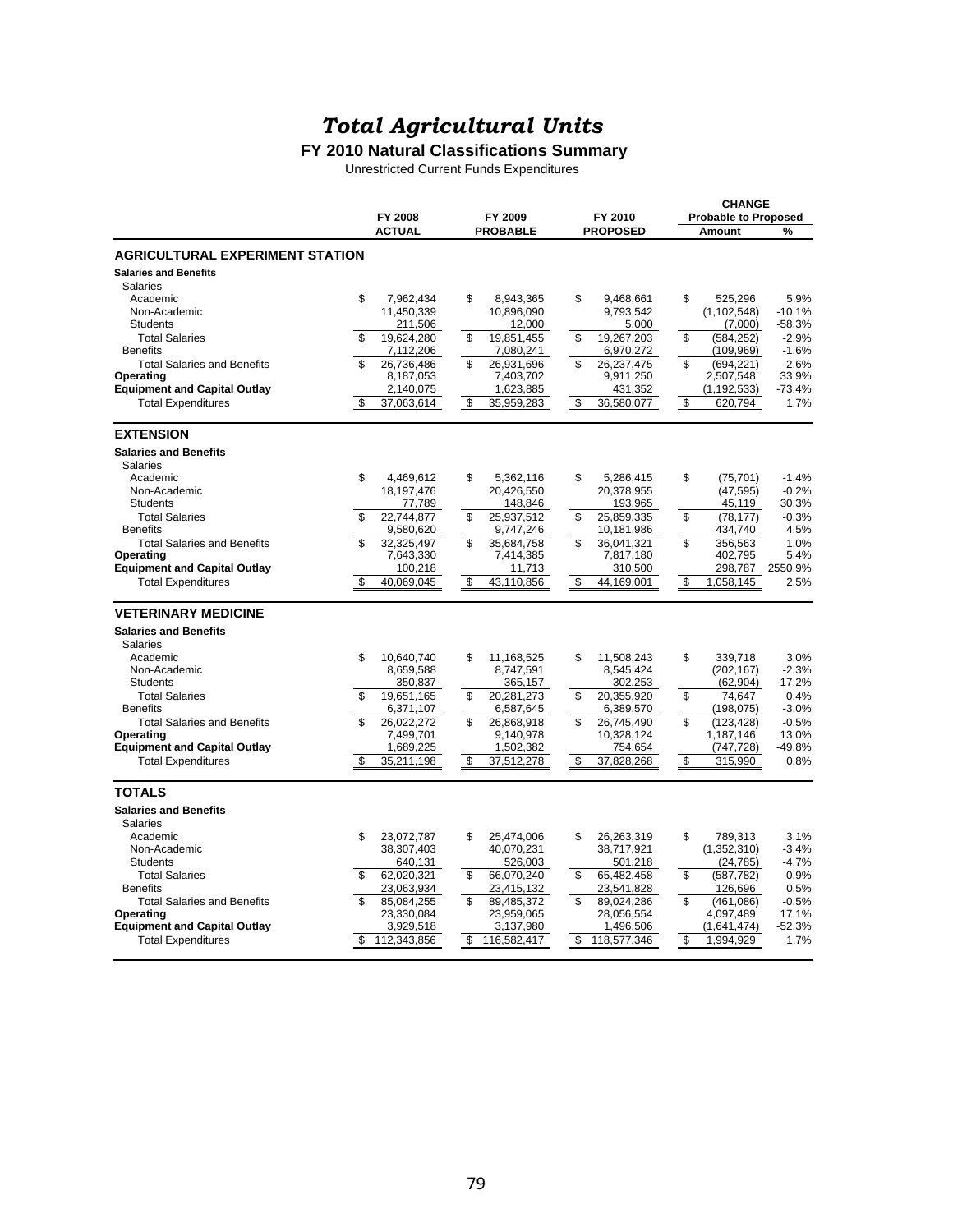|                                   |   | FY 2006<br>렃<br>ACTU     |   | FY 2007<br>ACTUAL |   | FY 2008<br>ACTUAL |   | PROBABLE<br>FY 2009 |   | PROPOSED<br>FY 2010 | FIVE-YEAR CHANGE<br>Amount | \$         |
|-----------------------------------|---|--------------------------|---|-------------------|---|-------------------|---|---------------------|---|---------------------|----------------------------|------------|
| EDUCATIONAL AND GENERAL           |   |                          |   |                   |   |                   |   |                     |   |                     |                            |            |
| Revenues                          |   |                          |   |                   |   |                   |   |                     |   |                     |                            |            |
| Tuition & Fees                    |   | 4,870,180                | ↔ | 5,645,653         | ↮ | 5,953,715         | ക | 7,292,666           | ↮ | 8,376,612           | 3,506,432<br>↮             | 72.0%      |
| State Appropriations              |   | 63,775,000               | ↮ | 68,144,800        | ക | 72,816,400        | ↔ | 69,118,800          | ↮ | 66,380,700          | 2,605,700<br>ഗ             | 4.1%       |
| ARRA and MOE *                    |   |                          |   |                   |   |                   |   | 4.214.700           |   | 7.291.700           | 7,291,700                  | 100.0%     |
| Sub-total State Appropriations    | ↮ | 63,775,000               | ↮ | 68,144,800        | ↮ | 72,816,400        | ↮ | 73,333,500          | ↮ | 73,672,400          | 9,897,400<br>↔             | 15.5%      |
| Grants & Contracts                |   | 2,865,715                |   | 3,091,275         |   | 2,957,379         |   | 2,710,177           |   | 2,860,177           | (5,538)                    | $-0.2%$    |
| Sales & Services                  |   | 12,687,502               |   | 13,418,106        |   | 17,734,591        |   | 17,016,968          |   | 16,672,589          | 3,985,087                  | 31.4%      |
| Investment Income                 |   |                          |   |                   |   |                   |   |                     |   |                     |                            |            |
| Other Sources                     |   | 14,503,316               |   | 12,984,264        |   | 20,168,305        |   | 16,280,247          |   | 15.294.740          | 791,424                    | 5.5%       |
| <b>Total Revenues</b>             | ↮ | 98,701,714               | ↮ | 103,284,098       | ↮ | 119,630,389       | ↮ | 116,633,558         | ↮ | 116,876,518         | 18,174,804<br>↮            | 18.4%      |
| Expenditures and Transfers        |   |                          |   |                   |   |                   |   |                     |   |                     |                            |            |
| Instruction                       | ↮ |                          | ↮ | 22,168,273        | ↮ | 24,918,292        | ↮ | 25,809,620          | ക | 26,788,573          | 6,484,934<br>↔             | 31.9%      |
| Research                          |   | 20,303,639<br>31,708,828 |   | 33,461,162        |   | 37,048,774        |   | 36,302,361          |   | 36,912,984          | 5,204,156                  | 16.4%      |
| Public Service                    |   | 33,354,673               |   | 34,689,987        |   | 38,763,518        |   | 41,839,743          |   | 42,966,386          | 9,611,713                  | 28.8%      |
| Academic Support                  |   | 5,732,731                |   | 6,038,886         |   | 7,068,478         |   | 7,019,284           |   | 6,273,853           | 541,122                    | 9.4%       |
| <b>Student Services</b>           |   |                          |   |                   |   |                   |   |                     |   |                     |                            |            |
| Institutional Support             |   | 1,111,080                |   | 1,241,719         |   | 1,771,963         |   | 1,724,002           |   | 1,664,150           | 553,070                    | 49.8%      |
| Operation & Maintenance of Plant  |   | 2,698,008                |   | 2,690,706         |   | 2,742,832         |   | 3,848,407           |   | 3,911,400           | 1,213,392                  | 45.0%      |
| Scholarships & Fellowships        |   | 9,000                    |   | 30,000            |   | 30,000            |   | 39,000              |   | 60,000              | 51,000                     | 566.7%     |
| Sub-total Expenditures            | ↮ | 94,917,960               | ↔ | 100,320,733       | ↔ | 112,343,856       | ↮ | 116,582,417         | ↮ | 118,577,346         | 23,659,386<br>↮            | 24.9%      |
| Mandatory Transfers (In)/Out      |   | 6,324                    |   |                   |   | 11,041            |   |                     |   |                     | (6, 324)                   | $-100.0\%$ |
| Non-Mandatory Transfers (In)/Out  |   | 12,215<br>2,6            |   | 1,851,520         |   | 6,144,427         |   | 861,863             |   | 1,206,400           | (1,405,815)                | $-53.8%$   |
| Total Expenditures and Transfers  |   | 97,536,499               | ക | 102, 172, 252     | ↮ | 118,499,324       | ക | 117,444,280         | ↮ | 119,783,746         | 22,247,247<br>↮            | 22.8%      |
| Fund Balance Addition/(Reduction) |   | 65,215                   | ↔ | 1,111,846         | ↔ | 1,131,065         | ക | (810, 722)          | ↔ | (2,907,228)         | (4,072,443)<br>↔           |            |

Total Agricultural Units

Current Funds Revenues, Expenditures and Transfers - UNRESTRICTED **Five-Year Budget Summary Comparison**

**Five-Year Budget Summary Comparison**<br>Current Funds Revenues, Expenditures and Transfers - UNRESTRICTED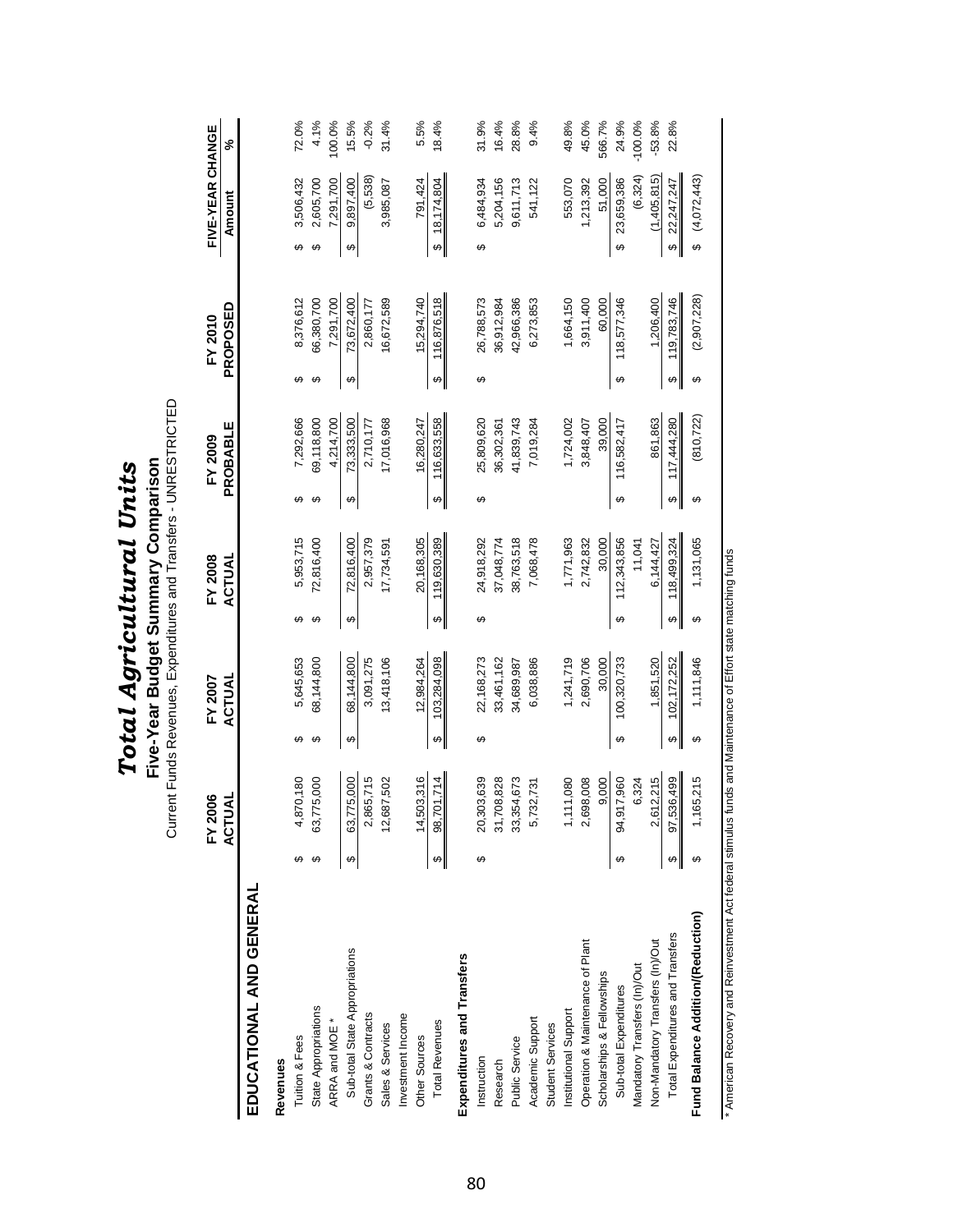|                                   |   | Current Funds            |    |                   |    | Revenues, Expenditures and Transfers - UNRESTRICTED AND RESTRICTED<br>Five-Year Budget Summary Comparison |    |                     |    |                     |    |                            |           |
|-----------------------------------|---|--------------------------|----|-------------------|----|-----------------------------------------------------------------------------------------------------------|----|---------------------|----|---------------------|----|----------------------------|-----------|
|                                   |   | <b>FY 2006</b><br>ACTUAL |    | FY 2007<br>ACTUAL |    | FY 2008<br>ACTUAL                                                                                         |    | PROBABLE<br>FY 2009 |    | PROPOSED<br>FY 2010 |    | FIVE-YEAR CHANGE<br>Amount | ಸಿ        |
| EDUCATIONAL AND GENERAL           |   |                          |    |                   |    |                                                                                                           |    |                     |    |                     |    |                            |           |
| Revenues                          |   |                          |    |                   |    |                                                                                                           |    |                     |    |                     |    |                            |           |
| Tuition & Fees                    |   | 4,870,180                | ക  | 5,645,653         | ക  | 5,953,715                                                                                                 | ↮  | 7,292,666           | ക  | 8,376,612           | ↮  | 3,506,432                  | 72.0%     |
| State Appropriations              | ഗ | 64,703,989               | ↮  | 68,718,702        | ↔  | 73,382,000                                                                                                | ↔  | 73,660,400          | ↮  | 70,891,800          | ↮  | 6,187,811                  | 9.6%      |
| ARRA and MOE *                    |   |                          |    |                   |    |                                                                                                           |    | 4,239,500           |    | 7,347,000           |    | 7,347,000                  | 100.0%    |
| Sub-total State Appropriations    | ↔ | 64,703,989               | ↔  | 68,718,702        | ↮  | 73,382,000                                                                                                | ↮  | 77,899,900          | ↮  | 78,238,800          | ↮  | 13,534,811                 | 20.9%     |
| Grants & Contracts                |   | 29,740,593               |    | 31,874,166        |    | 31,191,141                                                                                                |    | 30,570,533          |    | 30,855,033          |    | 1,114,440                  | 3.7%      |
| Sales & Services                  |   | 12,687,502               |    | 13,418,106        |    | 17,734,591                                                                                                |    | 17,016,968          |    | 16,672,589          |    | 3,985,087                  | 31.4%     |
| Investment Income                 |   |                          |    |                   |    |                                                                                                           |    |                     |    |                     |    |                            |           |
| Other Sources                     |   | 21,649,925               |    | 20,555,285        |    | 24,196,381                                                                                                |    | 21,499,031          |    | 20,479,685          |    | (1,170,240)                | $-5.4%$   |
| <b>Total Revenues</b>             | ↮ | 133,652,190              | ๛∥ | 140,211,913       | ⇔∥ | 152,457,827                                                                                               | ∞∥ | 154,279,098         | ⇔∥ | 154,622,719         | ∥⊶ | 20,970,529                 | 15.7%     |
| Expenditures and Transfers        |   |                          |    |                   |    |                                                                                                           |    |                     |    |                     |    |                            |           |
| Instruction                       | ഗ | 20,816,628               | ↮  | 23,170,888        | ↮  | 26,094,012                                                                                                |    | 26,814,339          | ↮  | 27,793,292          | ↔  | 6,976,664                  | 33.5%     |
| Research                          |   | 47,570,507               |    | 49,255,744        |    | 52,144,989                                                                                                |    | 57,936,230          |    | 58,546,853          |    | 10,976,346                 | 23.1%     |
| Public Service                    |   | 50,155,067               |    | 53,305,736        |    | 55,530,646                                                                                                |    | 55,997,813          |    | 57,158,906          |    | 7,003,839                  | 14.0%     |
| Academic Support                  |   | 5,904,571                |    | 6,169,261         |    | 7,237,611                                                                                                 |    | 7,121,102           |    | 6,375,671           |    | 471,100                    | 8.0%      |
| <b>Student Services</b>           |   | 39,676                   |    |                   |    |                                                                                                           |    |                     |    |                     |    | (39, 676)                  | $-100.0%$ |
| Institutional Support             |   | 1,158,870                |    | 1,310,381         |    | 1,840,972                                                                                                 |    | 2,119,780           |    | 2,059,928           |    | 901,058                    | 77.8%     |
| Operation & Maintenance of Plant  |   | 2,698,008                |    | 2,690,706         |    | 2,742,832                                                                                                 |    | 3,848,407           |    | 3,911,400           |    | 1,213,392                  | 45.0%     |
| Scholarships & Fellowships        |   | 226,466                  |    | 248,023           |    | 236,609                                                                                                   |    | 390,286             |    | 377,497             |    | 151,031                    | 66.7%     |
| Sub-total Expenditures            |   | 128,569,793              | ↔  | 136, 150, 739     | ↮  | 145,827,671                                                                                               | ↮  | 154,227,957         | ↮  | 156,223,547         | ↮  | 27,653,754                 | 21.5%     |
| Mandatory Transfers (In)/Out      |   | 6,324                    |    |                   |    | 11,041                                                                                                    |    |                     |    |                     |    | (6, 324)                   | $-100.0%$ |
| Non-Mandatory Transfers (In)/Out  |   | 2,612,215                |    | 1,851,520         |    | 6,144,427                                                                                                 |    | 861,863             |    | 1,206,400           |    | (1,405,815)                | $-53.8%$  |
| Total Expenditures and Transfers  | ↮ | 131, 188, 332            | ๛∥ | 138,002,259       | ↮  | 151,983,138                                                                                               | ↮  | 155,089,820         | ↮  | 157,429,947         |    | $\frac{$26,241,615}{}$     | 20.0%     |
| Revenues Less Expend. & Transfers |   | 463,858                  | ↮  | 2,209,654         | ↮  | 474,689                                                                                                   | ↮  | (810, 722)          | ↮  | (2,807,228)         | ↮  | (5,271,086)                |           |
|                                   |   |                          |    |                   |    |                                                                                                           |    |                     |    |                     |    |                            |           |

**Total Agricultural Units**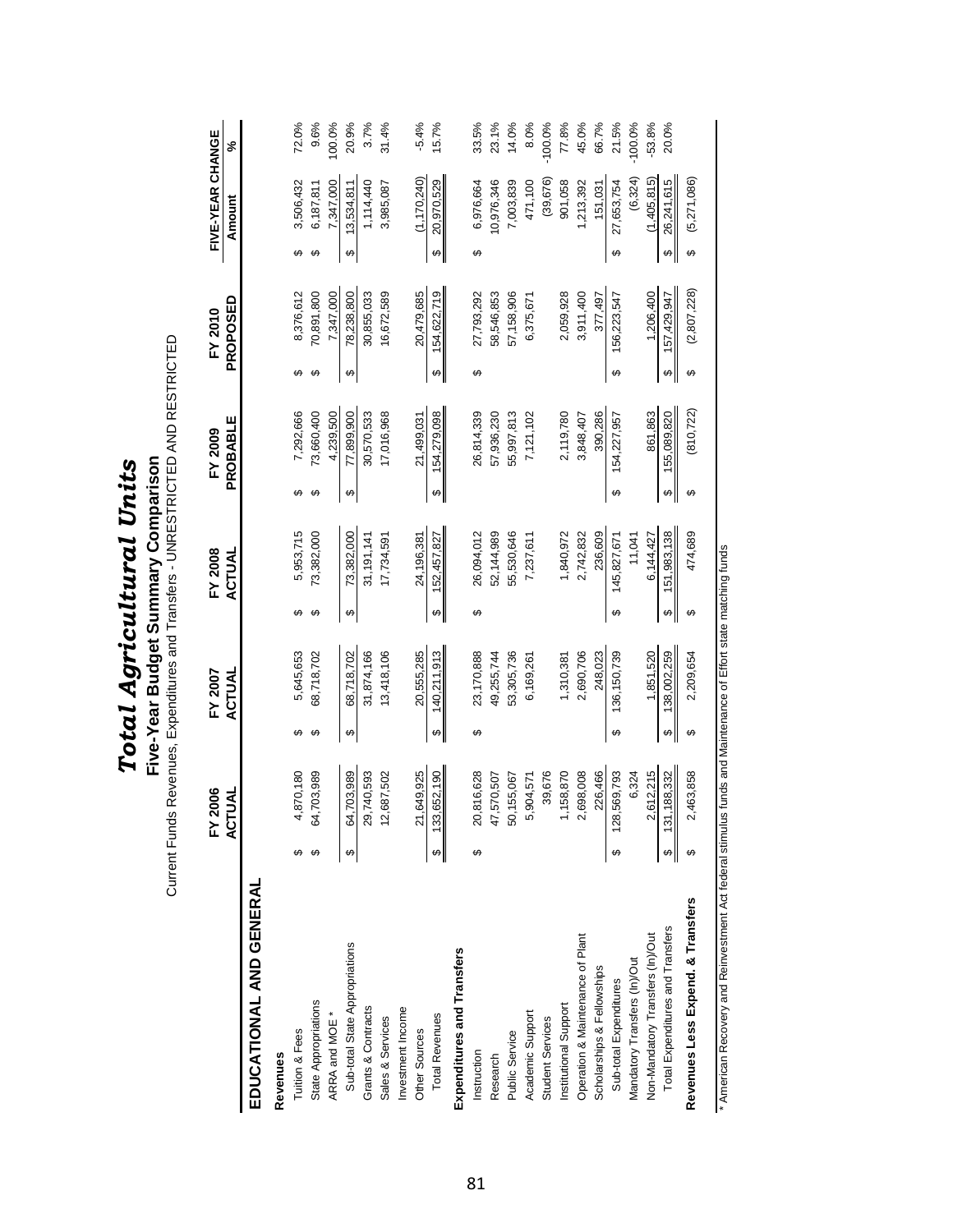### *Institute of Agriculture*

#### **Unrestricted Net Assets**

|                                                       |                | <b>EXPERIMENT</b> |               |                  |                 | <b>VETERINARY</b> |               |              |
|-------------------------------------------------------|----------------|-------------------|---------------|------------------|-----------------|-------------------|---------------|--------------|
|                                                       |                | <b>STATION</b>    |               | <b>EXTENSION</b> |                 | <b>MEDICINE</b>   |               | <b>TOTAL</b> |
| <b>TOTAL - JUNE 30, 2007</b>                          | \$             | 1,839,844         | \$            | 2,566,256        | \$              | 4,024,525         | \$            | 8,430,625    |
| <b>FY 2007-08 ACTUAL</b>                              |                |                   |               |                  |                 |                   |               |              |
| Revenue                                               | \$             | 39,477,755        | \$            | 45,846,358       | \$              | 34,306,277        | \$            | 119,630,389  |
| Less:                                                 |                |                   |               |                  |                 |                   |               |              |
| Expenditures                                          | \$             | 37,063,614        | \$            | 40,069,045       | \$              | 35,211,198        | \$            | 112,343,856  |
| Mandatory Transfers (In)/Out                          |                |                   |               |                  |                 | 11,041            |               | 11,041       |
| Non-Mandatory Transfers(In)/Out                       |                | 2,019,787         |               | 4,902,162        |                 | (777, 521)        |               | 6,144,427    |
| <b>Total Expenditures &amp; Transfers</b>             | \$             | 39,083,401        | $\frac{1}{2}$ | 44,971,206       | \$              | 34,444,717        | \$            | 118,499,324  |
| Net Change                                            | $\mathbf S$    | 394,354           | \$            | 875,151          | \$              | (138, 440)        | \$            | 1,131,065    |
| <b>Unrestricted Net Assets</b>                        |                |                   |               |                  |                 |                   |               |              |
| Working Capital-Accounts Receivable                   |                |                   | \$            | 12,603           | \$              | 712,500           | \$            | 725,102      |
| <b>Working Capital-Inventories</b>                    |                |                   |               |                  |                 | 200,695           |               | 200,695      |
| <b>Revolving Funds</b>                                |                |                   |               |                  |                 |                   |               |              |
| Encumbrances                                          | \$             | 1,103,924         |               | 323,629          |                 | 328,087           |               | 1,755,640    |
| <b>Unexpended Gifts</b>                               |                |                   |               |                  |                 |                   |               |              |
| Reappropriations                                      |                |                   |               | 1,405,400        |                 | 1,894,640         |               | 3,300,040    |
| Unallocated                                           |                | 1,130,274         |               | 1,699,776        |                 | 750,163           |               | 3,580,213    |
| <b>TOTAL - JUNE 30, 2008</b>                          | $\frac{1}{2}$  | 2,234,198         | \$            | 3,441,407        | $\frac{1}{2}$   | 3,886,085         | $\frac{1}{2}$ | 9,561,690    |
| <b>Percent Unallocated of Expend. &amp; Transfers</b> |                | 2.89%             |               | 3.78%            |                 | 2.18%             |               | 3.02%        |
| FY 2008-09 PROBABLE BUDGET                            |                |                   |               |                  |                 |                   |               |              |
| Revenue                                               | \$             | 36,272,017        | \$            | 43,813,015       | \$              | 36,548,526        | \$            | 116,633,558  |
| Less:                                                 |                |                   |               |                  |                 |                   |               |              |
| Expenditures                                          | \$             | 35,959,283        | \$            | 43,110,856       | \$              | 37,512,278        | \$            | 116,582,417  |
| Mandatory Transfers (In)/Out                          |                |                   |               |                  |                 |                   |               |              |
| Non-Mandatory Transfers(In)/Out                       |                | (53, 837)         |               | 676,200          |                 | 239,500           |               | 861,863      |
| <b>Total Expenditures &amp; Transfers</b>             | \$             | 35,905,446        | \$            | 43,787,056       | \$              | 37,751,778        | $\bullet$     | 117,444,280  |
| Net Change                                            | \$             | 366,571           | \$            | 25,959           | \$              | (1,203,252)       | \$            | (810, 722)   |
| <b>Unrestricted Net Assets</b>                        |                |                   |               |                  |                 |                   |               |              |
| Working Capital-Accounts Receivable                   |                |                   | \$            | 12,603           | \$              | 712,500           | \$            | 725,102      |
| <b>Working Capital-Inventories</b>                    |                |                   |               |                  |                 | 200,695           |               | 200,695      |
| <b>Revolving Funds</b>                                |                |                   |               |                  |                 |                   |               |              |
| Encumbrances                                          |                |                   |               |                  |                 |                   |               |              |
| <b>Unexpended Gifts</b>                               |                |                   |               |                  |                 |                   |               |              |
| Reappropriations                                      | \$             | 1,496,600         |               | 2,418,840        |                 | 691,388           |               | 4,606,828    |
| Unallocated                                           |                | 1,104,169         |               | 1,035,923        |                 | 1,078,250         |               | 3,218,343    |
| <b>ESTIMATED TOTAL - APRIL 30, 2009</b>               | \$             | 2,600,769         | \$            | 3,467,366        | \$              | 2,682,833         | \$            | 8,750,968    |
| <b>Percent Unallocated of Expend. &amp; Transfers</b> |                | 3.08%             |               | 2.37%            |                 | 2.86%             |               | 2.74%        |
| FY 2009-10 PROPOSED BUDGET                            |                |                   |               |                  |                 |                   |               |              |
| Revenue                                               | \$             | 35,500,477        | \$            | 44,032,961       | \$              | 37,343,080        | \$            | 116,876,518  |
| Less:                                                 |                |                   |               |                  |                 |                   |               |              |
| Expenditures                                          | \$             | 36,580,077        | \$            | 44,169,001       | \$              | 37,828,268        | \$            | 118,577,346  |
| Mandatory Transfers (In)/Out                          |                |                   |               |                  |                 |                   |               |              |
| Non-Mandatory Transfers(In)/Out                       |                | 417,000           |               | 583,200          |                 | 206,200           |               | 1,206,400    |
| <b>Total Expenditures &amp; Transfers</b>             | \$             | 36,997,077        | \$            | 44,752,201       | \$              | 38,034,468        | \$            | 119,783,746  |
| Net Change                                            | $\mathfrak{s}$ | (1,496,600)       | \$            | (719, 240)       | $\overline{\$}$ | (691, 388)        | \$            | (2,907,228)  |
| <b>Unrestricted Net Assets</b>                        |                |                   |               |                  |                 |                   |               |              |
| Working Capital-Accounts Receivable                   |                |                   | \$            | 12,603           | \$              | 712,500           | \$            | 725,102      |
| <b>Working Capital-Inventories</b>                    |                |                   |               |                  |                 | 200,695           |               | 200,695      |
| <b>Revolving Funds</b>                                |                |                   |               |                  |                 |                   |               |              |
| Encumbrances                                          |                |                   |               |                  |                 |                   |               |              |
| <b>Unexpended Gifts</b>                               |                |                   |               |                  |                 |                   |               |              |
| Reappropriations                                      |                |                   |               | 1,699,600        |                 |                   |               | 1,699,600    |
| Unallocated                                           | \$             | 1,104,169         |               | 1,035,923        |                 | 1,078,250         |               | 3,218,343    |
| <b>ESTIMATED TOTAL - JULY 1, 2009</b>                 | \$             | 1,104,169         | $\frac{1}{2}$ | 2,748,126        | $\frac{1}{2}$   | 1,991,445         | $\frac{1}{2}$ | 5,843,740    |
|                                                       |                | 2.98%             |               |                  |                 |                   |               |              |
| Percent Unallocated of Expend. & Transfers            |                |                   |               | 2.31%            |                 | 2.83%             |               | 2.69%        |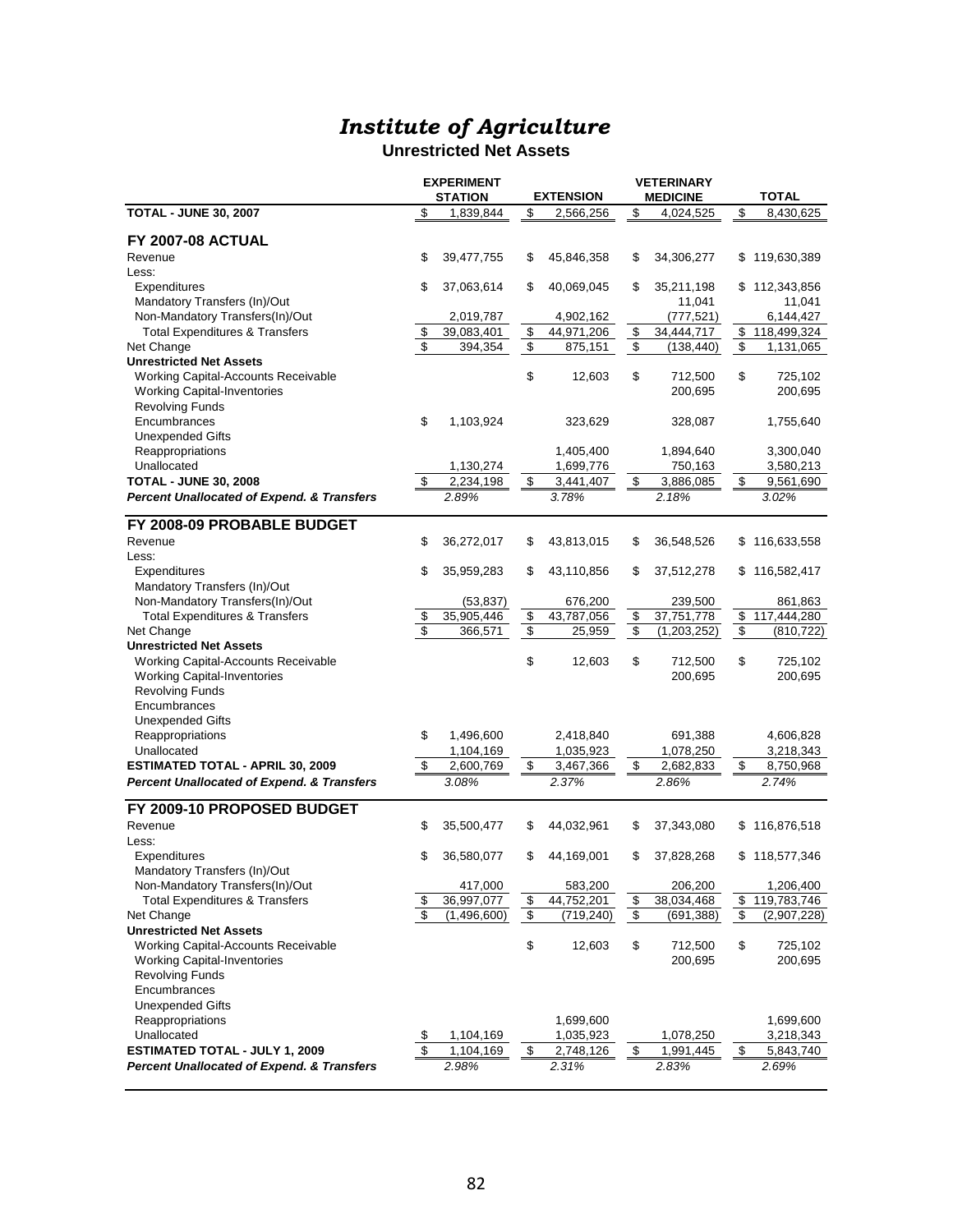## *Agricultural Experiment Station*

#### **FY 2010 Budget Summary**

Unrestricted Current Funds Revenues, Expenditures and Transfers

|                                          |                  |                  |                   | <b>CHANGE</b>               |           |
|------------------------------------------|------------------|------------------|-------------------|-----------------------------|-----------|
|                                          | <b>FY 2008</b>   | FY 2009          | FY 2010           | <b>Probable to Proposed</b> |           |
|                                          | <b>ACTUAL</b>    | <b>PROBABLE</b>  | <b>PROPOSED</b>   | Amount                      | %         |
| <b>EDUCATIONAL AND GENERAL</b>           |                  |                  |                   |                             |           |
| <b>Revenues</b>                          |                  |                  |                   |                             |           |
| <b>Tuition &amp; Fees</b>                |                  |                  |                   |                             |           |
| <b>State Appropriations</b>              | \$<br>25,530,000 | \$<br>24,015,900 | \$<br>23,366,000  | \$<br>(649,900)             | $-2.7%$   |
| ARRA and MOE *                           |                  | 1,503,000        | 2,286,200         | 783,200                     | 52.1%     |
| Sub-total State Appropriations           | \$<br>25,530,000 | \$<br>25,518,900 | \$<br>25,652,200  | \$<br>133,300               | 0.5%      |
| <b>Grants &amp; Contracts</b>            | 1,493,459        | 1,350,000        | 1,500,000         | 150,000                     | 11.1%     |
| Sales & Services                         | 3,779,707        | 2,927,078        | 2,771,043         | (156, 035)                  | $-5.3%$   |
| Investment Income                        |                  |                  |                   |                             |           |
| <b>Other Sources</b>                     | 8,674,589        | 6,476,039        | 5,577,234         | (898, 805)                  | $-13.9%$  |
| <b>Total Revenues</b>                    | \$<br>39,477,755 | \$<br>36,272,017 | \$<br>35,500,477  | \$<br>(771, 540)            | $-2.1%$   |
| <b>Expenditures and Transfers</b>        |                  |                  |                   |                             |           |
| Instruction                              |                  |                  |                   |                             |           |
| Research                                 | \$<br>34,082,313 | \$<br>33,030,535 | \$<br>34,060,473  | \$<br>1,029,938             | 3.1%      |
| <b>Public Service</b>                    |                  |                  |                   |                             |           |
| Academic Support                         | 1,645,262        | 1,474,491        | 1,121,516         | (352, 975)                  | $-23.9%$  |
| <b>Student Services</b>                  |                  |                  |                   |                             |           |
| <b>Institutional Support</b>             | 826.963          | 915.809          | 897.352           | (18, 457)                   | $-2.0%$   |
| Operation & Maintenance of Plant         | 509,076          | 538,448          | 500,736           | (37, 712)                   | $-7.0%$   |
| Scholarships & Fellowships               |                  |                  |                   |                             |           |
| Sub-total Expenditures                   | \$<br>37,063,614 | \$<br>35,959,283 | \$<br>36,580,077  | \$<br>620,794               | 1.7%      |
| Mandatory Transfers (In)/Out             |                  |                  |                   |                             |           |
| Non-Mandatory Transfers (In)/Out         | 2,019,787        | (53, 837)        | 417,000           | 470,837                     | $-874.6%$ |
| <b>Total Expenditures and Transfers</b>  | \$<br>39,083,401 | \$<br>35,905,446 | \$<br>36,997,077  | \$<br>1,091,631             | 3.0%      |
| <b>Fund Balance Addition/(Reduction)</b> | \$<br>394,354    | \$<br>366,571    | \$<br>(1,496,600) | \$<br>(1,863,171)           |           |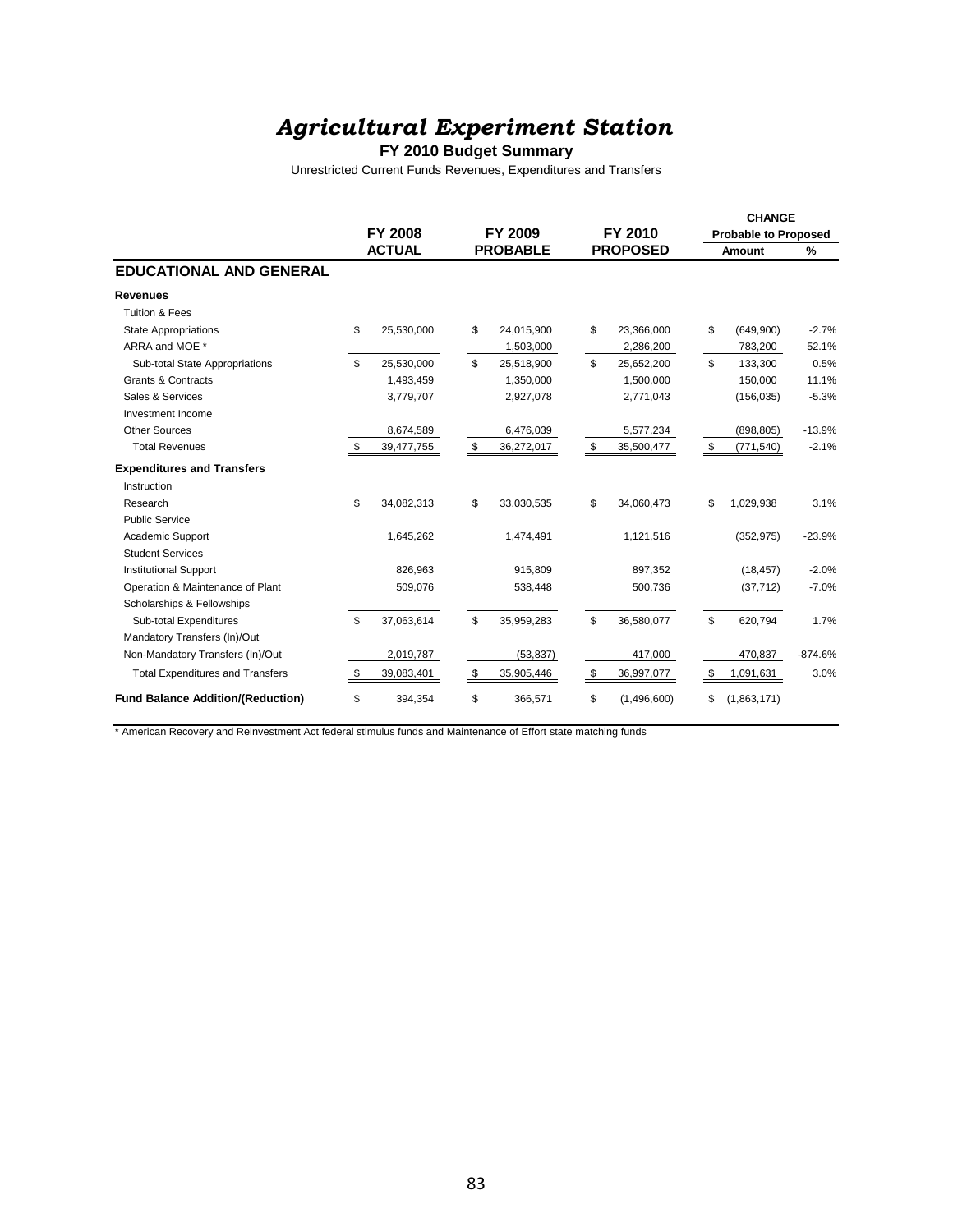|                                   |                  | ℥<br>FY 2008 ACT |                  |                  | FY 2009 PROBABLE |                  |                   | FY 2010 PROPOSED |                   | Probable to Proposed<br>CHANGE |          |
|-----------------------------------|------------------|------------------|------------------|------------------|------------------|------------------|-------------------|------------------|-------------------|--------------------------------|----------|
|                                   | Unrestricted     | Restricted       | Total            | Unrestricted     | Restricted       | Total            | Unrestricted      | Restricted       | Total             | Amount                         | న్       |
| EDUCATIONAL AND GENERAL           |                  |                  |                  |                  |                  |                  |                   |                  |                   |                                |          |
| Revenues                          |                  |                  |                  |                  |                  |                  |                   |                  |                   |                                |          |
| Tuition & Fees                    |                  |                  |                  |                  |                  |                  |                   |                  |                   |                                |          |
| State Appropriations              | 25,530,000<br>မာ |                  | 25,530,000<br>မာ | 24,015,900<br>မာ | 4,000,000<br>မာ  | 28,015,900<br>မာ | 23,366,000<br>မာ  | 4,000,000<br>မာ  | 27,366,000<br>မာ  | (649, 900)<br>Θ                | $-2.3%$  |
| ARRA and MOE *                    |                  |                  |                  | 1,503,000        |                  | 1,503,000        | 2,286,200         |                  | 2,286,200         | 783,200                        | 52.1%    |
| Sub-total State Appropriations    | 25,530,000<br>H  | H                | 25,530,000<br>မာ | 25,518,900<br>69 | 4,000,000<br>69  | 29,518,900<br>H  | 25,652,200<br>69  | 4,000,000<br>69  | 29,652,200<br>69  | 133,300<br>H                   | 0.5%     |
| Grants & Contracts                | 1,493,459        | 10,373,245       | 11,866,703       | 1,350,000        | 12,312,750       | 13,662,750       | 1,500,000         | 12,312,750       | 13,812,750        | 150,000                        | 1.1%     |
| Sales & Services                  | 3,779,707        |                  | 3,779,707        | 2,927,078        |                  | 2,927,078        | 2,771,043         |                  | 2,771,043         | (156, 035)                     | $-5.3%$  |
| Investment Income                 |                  |                  |                  |                  |                  |                  |                   |                  |                   |                                |          |
| Other Sources                     | 8,674,589        | 1,397,989        | 10,072,578       | 6,476,039        | 1.784.750        | 8,260,789        | 5,577,234         | 1.784.750        | 7,361,984         | 898,805)                       | $-10.9%$ |
| <b>Total Revenues</b>             | 39,477,755<br>S  | 11,771,233<br>s) | 51,248,988<br>s  | 36,272,017<br>s  | 18,097,500<br>↮  | 54,369,517<br>↮  | 35,500,477<br>↮   | 18,097,500<br>↮  | 53,597,977<br>↮   | (771, 540)<br>မာ               | $-1.4%$  |
| Expenditures and Transfers        |                  |                  |                  |                  |                  |                  |                   |                  |                   |                                |          |
| Instruction                       |                  | 12,848<br>G      | 12,848<br>G      |                  | 12,000<br>မာ     | 12,000<br>G      |                   | 12,000<br>မာ     | 12,000<br>G)      | G)                             |          |
| Research                          | 34,082,313<br>↮  | 11,750,36        | 45,832,673       | 33,030,535<br>69 | 18,000,000       | 51,030,535       | 34,060,473<br>ω   | 18,000,000       | 52,060,473        | 1,029,938                      | 2.0%     |
| Public Service                    |                  | 21,07            | 21,076           |                  | 13,000           | 13,000           |                   | 13,000           | 13,000            |                                |          |
| Academic Support                  | 1,645,262        | 42,084           | 1,687,345        | 1,474,491        | 25,000           | 1,499,491        | 1,121,516         | 25,000           | 1,146,516         | (352, 975)                     | $-23.5%$ |
| Student Services                  |                  |                  |                  |                  |                  |                  |                   |                  |                   |                                |          |
| Institutional Support             | 826,963          | 42,852           | 869,815          | 915,809          | 40,000           | 955,809          | 897,352           | 40,000           | 937,352           | (18, 457)                      | $-1.9%$  |
| Operation & Maintenance of Plant  | 509,076          |                  | 509,076          | 538,448          |                  | 538,448          | 500,736           |                  | 500,736           | (37, 712)                      | $-7.0%$  |
| Scholarships & Fellowships        |                  | 7,320            | 7,320            |                  | 7,500            | 7,500            |                   | 7,500            | 7,500             |                                |          |
| Sub-total Expenditures            | 37,063,614<br>မာ | 11,876,540<br>G  | 48,940,154<br>မာ | 35,959,283<br>မာ | 18,097,500<br>မာ | 54,056,783<br>မာ | 36,580,077<br>မာ  | 18,097,500<br>မာ | 54,677,577<br>မာ  | 620,794<br>မာ                  | 1.1%     |
| Mandatory Transfers (In)/Out      |                  |                  |                  |                  |                  |                  |                   |                  |                   |                                |          |
| Non-Mandatory Transfers (In)/Out  | 2,019,787        |                  | 2,019,787        | (53, 837)        |                  | (53, 837)        | 417,000           |                  | 417,000           | 470,837                        | 874.6%   |
| Total Expenditures and Transfers  | 39,083,401<br>↮  | 11,876,540       | 50,959,941       | 35,905,446       | 18,097,500<br>69 | 54,002,946       | 36,997,077        | 18,097,500<br>မာ | 55,094,577<br>↮   | 1,091,631<br>↮                 | 2.0%     |
| Revenues Less Expend. & Transfers | 394,354          | (105, 307)       | 289,047<br>မာ    | 366,571<br>မာ    | မာ               | 366,571<br>မာ    | (1,496,600)<br>မာ | 69               | (1,496,600)<br>69 | (1,863,171)<br>Ģ               |          |
|                                   |                  |                  |                  |                  |                  |                  |                   |                  |                   |                                |          |

*Agricultural Experiment Statio*

**FY 2010 Budget Summar**

Unrestricted and Restricted Current Funds Revenues, Expenditures and Transfers

**y**

*n*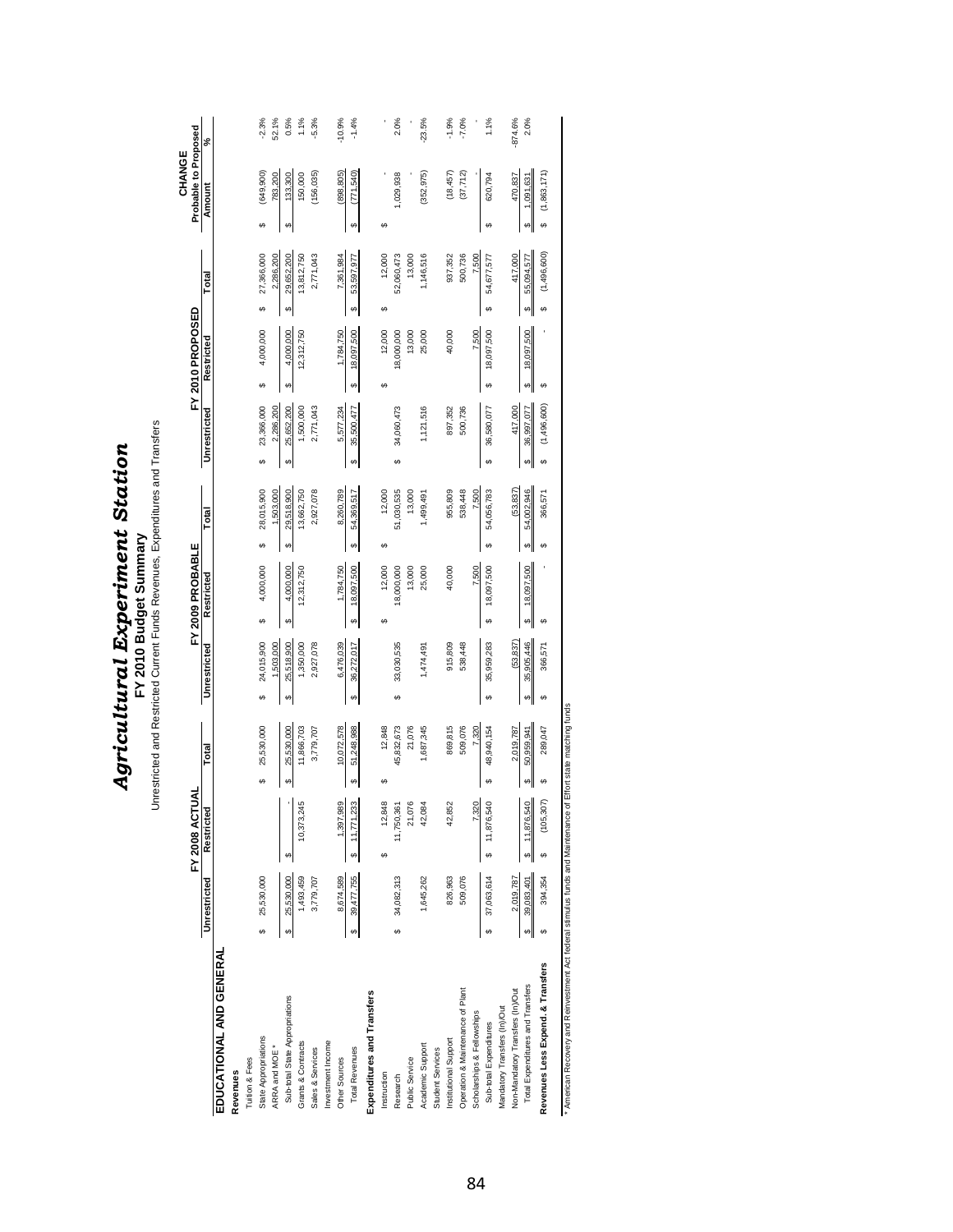|                                        |   |                                                   |                       |                        |                         | Current Funds Revenues, Expenditures and Transfers - UNRESTRICTED<br>Five-Year Budget Summary Comparison |                         |                         |                        |                         |                            |                   |
|----------------------------------------|---|---------------------------------------------------|-----------------------|------------------------|-------------------------|----------------------------------------------------------------------------------------------------------|-------------------------|-------------------------|------------------------|-------------------------|----------------------------|-------------------|
|                                        |   | $\frac{6}{2}$<br>₹<br><b>FY 20</b><br><b>ACTU</b> |                       | FY 2007<br>ACTUAL      |                         | FY 2008<br>ACTUAL                                                                                        |                         | PROBABLE<br>FY 2009     |                        | PROPOSED<br>FY 2010     | FIVE-YEAR CHANGE<br>Amount | న్                |
| EDUCATIONAL AND GENERAL                |   |                                                   |                       |                        |                         |                                                                                                          |                         |                         |                        |                         |                            |                   |
| Revenues                               |   |                                                   |                       |                        |                         |                                                                                                          |                         |                         |                        |                         |                            |                   |
| Tuition & Fees                         |   |                                                   |                       |                        |                         |                                                                                                          |                         |                         |                        |                         |                            |                   |
| State Appropriations<br>ARRA and MOE * | ↔ | 22,432,000                                        | ↮                     | 24,024,900             | ↔                       | 25,530,000                                                                                               | ↮                       | 24,015,900<br>1,503,000 | ↮                      | 23,366,000<br>2,286,200 | 934,000<br>2,286,200<br>↔  | 4.2%<br>100.0%    |
| Sub-total State Appropriations         |   | 22,432,000                                        | ↮                     | 24,024,900             | ↮                       | 25,530,000                                                                                               | ↮                       | 25,518,900              | ↮                      | 25,652,200              | 3,220,200<br>↮             | 14.4%             |
|                                        |   |                                                   |                       |                        |                         |                                                                                                          |                         |                         |                        |                         |                            |                   |
| Grants & Contracts<br>Sales & Services |   | 1,269,926<br>3,052,298                            |                       | 3,243,764<br>1,415,734 |                         | 1,493,459<br>3,779,707                                                                                   |                         | 1,350,000<br>2,927,078  |                        | 2,771,043<br>1,500,000  | (281, 255)<br>230,074      | $-9.2%$<br>18.1%  |
| Investment Income                      |   |                                                   |                       |                        |                         |                                                                                                          |                         |                         |                        |                         |                            |                   |
| Other Sources                          |   | 5,054,448                                         |                       | 5,626,257              |                         | 8,674,589                                                                                                |                         | 6,476,039               |                        | 5,577,234               | 522,786                    | 10.3%             |
| <b>Total Revenues</b>                  | ക | 31,808,672                                        | ↮                     | 34,310,655             | $\pmb{\leftrightarrow}$ | 39,477,755                                                                                               | $\pmb{\leftrightarrow}$ | 36,272,017              | ↮                      | 35,500,477              | 3,691,805<br>↮             | 11.6%             |
| Expenditures and Transfers             |   |                                                   |                       |                        |                         |                                                                                                          |                         |                         |                        |                         |                            |                   |
| Instruction                            |   |                                                   |                       |                        |                         |                                                                                                          |                         |                         |                        |                         |                            |                   |
| Research                               | ↮ | 29,317,379                                        | ↮                     | 30,762,446             | ↮                       | 34,082,313                                                                                               | ↮                       | 33,030,535              | ↮                      | 34,060,473              | 4,743,094<br>↮             | 16.2%             |
| Public Service                         |   |                                                   |                       |                        |                         |                                                                                                          |                         |                         |                        |                         |                            |                   |
| Academic Support                       |   | 1,147,542                                         |                       | 1,269,285              |                         | 1,645,262                                                                                                |                         | 1,474,491               |                        | 1,121,516               | (26, 026)                  | $-2.3%$           |
| <b>Student Services</b>                |   |                                                   |                       |                        |                         |                                                                                                          |                         |                         |                        |                         |                            |                   |
| Institutional Support                  |   | 425,456                                           |                       | 562,692                |                         | 826,963                                                                                                  |                         | 915,809                 |                        | 897,352                 | 471,896                    | 110.9%            |
| Operation & Maintenance of Plant       |   | 456,418                                           |                       | 498,196                |                         | 509,076                                                                                                  |                         | 538,448                 |                        | 500,736                 | 44,318                     | 9.7%              |
| Scholarships & Fellowships             |   |                                                   |                       |                        |                         |                                                                                                          |                         |                         |                        |                         |                            |                   |
| Sub-total Expenditures                 | ക | 31,346,795                                        | ↮                     | 33,092,619             | ↮                       | 37,063,614                                                                                               | ↮                       | 35,959,283              | ↮                      | 36,580,077              | 5,233,282<br>↮             | 16.7%             |
| Mandatory Transfers (In)/Out           |   |                                                   |                       |                        |                         |                                                                                                          |                         |                         |                        |                         |                            |                   |
| Non-Mandatory Transfers (In)/Out       |   | 757,949                                           |                       | 630,762                |                         | 2,019,787                                                                                                |                         | (53, 837)               |                        | 417,000                 | (340, 949)                 | $-45.0%$<br>15.2% |
| Total Expenditures and Transfers       | ↮ | 32, 104, 743                                      | $\boldsymbol{\omega}$ | 33,723,381             | $\boldsymbol{\omega}$   | 39,083,401                                                                                               | $\pmb{\varphi}$         | 35,905,446              | $\boldsymbol{\varphi}$ | 36,997,077              | 4,892,334<br>↮             |                   |
| Fund Balance Addition/(Reduction)      |   | (296, 072)                                        | ↮                     | 587,274                | ↔                       | 394,354                                                                                                  | ↔                       | 366,571                 | ↔                      | (1,496,600)             | (1,200,528)<br>↔           |                   |
|                                        |   |                                                   |                       |                        |                         |                                                                                                          |                         |                         |                        |                         |                            |                   |

*Agricultural Experiment Station* **Five-Year Budget Summary Comparison**

Agricultural Experiment Station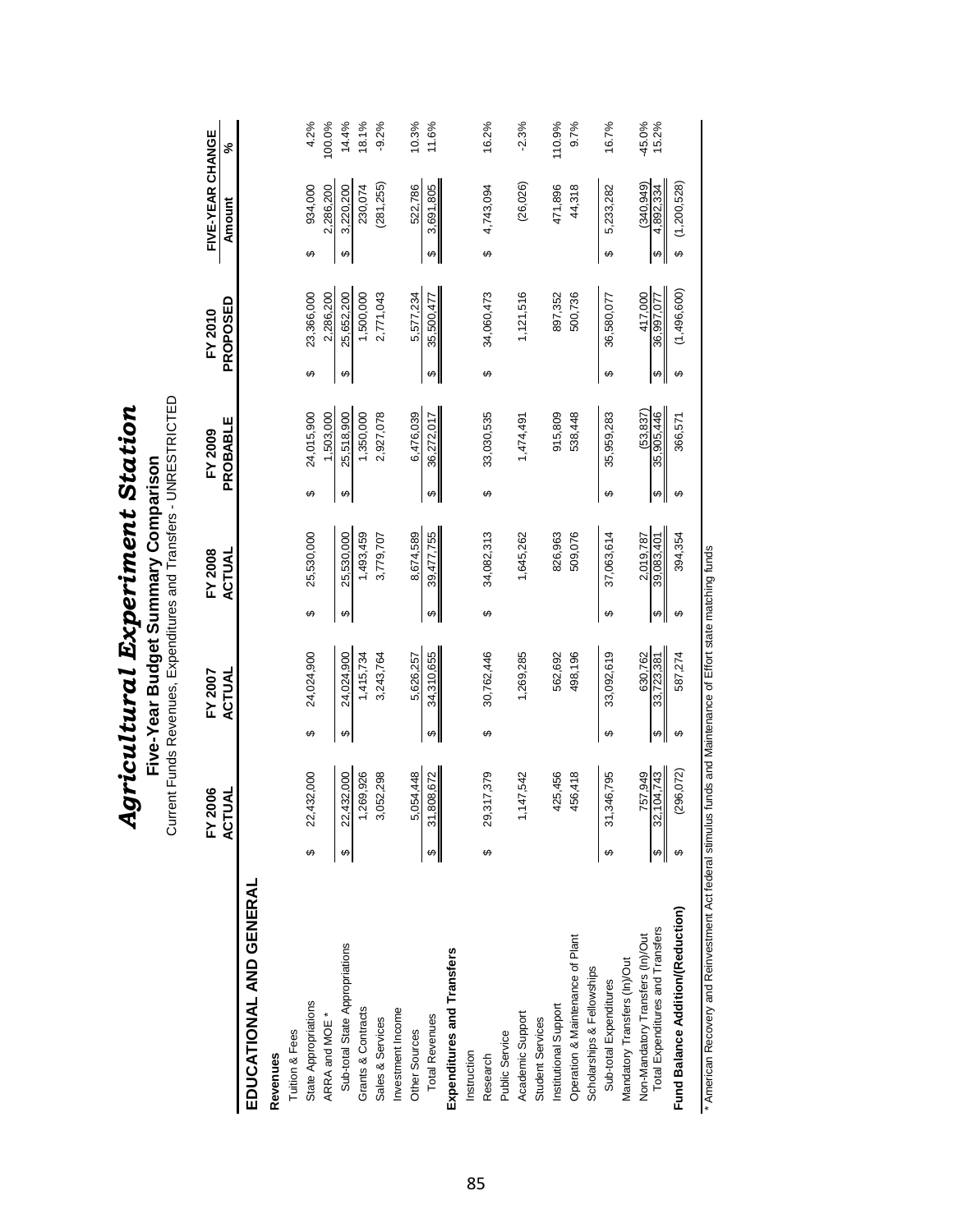|                                   |   | FY 2006    |    | FY 2007      |    | FY 2008    |               | FY 2009    |    | FY 2010     | FIVE-YEAR CHANGE  |          |
|-----------------------------------|---|------------|----|--------------|----|------------|---------------|------------|----|-------------|-------------------|----------|
|                                   |   | ACTUAL     |    | ACTUAI       |    | ACTUAL     |               | PROBABLE   |    | PROPOSED    | Amount            | న్       |
| EDUCATIONAL AND GENERAL           |   |            |    |              |    |            |               |            |    |             |                   |          |
| Revenues                          |   |            |    |              |    |            |               |            |    |             |                   |          |
| Tuition & Fees                    |   |            |    |              |    |            |               |            |    |             |                   |          |
| State Appropriations              |   | 22,564,054 | ↮  | 24,024,900   | ↮  | 25,530,000 | ↮             | 28,015,900 | ↔  | 27,366,000  | 4,801,946<br>↔    | 21.3%    |
| ARRA and MOE *                    |   |            |    |              |    |            |               | 1,503,000  |    | 2,286,200   | 2,286,200         | 100.0%   |
| Sub-total State Appropriations    |   | 22,564,054 | ↔  | 24,024,900   | မာ | 25,530,000 | ↔             | 29.518.900 | ↔  | 29,652,200  | 7,088,146<br>မာ   | 31.4%    |
| Grants & Contracts                |   | 1,674,972  |    | 12,472,472   |    | 11,866,703 |               | 13,662,750 |    | 13,812,750  | 2,137,778         | 18.3%    |
| Sales & Services                  |   | 3,052,298  |    | 3,243,764    |    | 3,779,707  |               | 2,927,078  |    | 2,771,043   | (281, 255)        | $-9.2%$  |
| Investment Income                 |   |            |    |              |    |            |               |            |    |             |                   |          |
| Other Sources                     |   | 6,954,532  |    | 7,451,323    |    | 10,072,578 |               | 8.260.789  |    | 7,361,984   | 407,452           | 5.9%     |
| <b>Total Revenues</b>             |   | 44,245,856 | ↔  | 47, 192, 459 | ↮  | 51,248,988 | $\bm{\omega}$ | 54,369,517 | ↮  | 53,597,977  | 9,352,121<br>⊷    | 21.1%    |
| Expenditures and Transfers        |   |            |    |              |    |            |               |            |    |             |                   |          |
| Instruction                       | ക | (8,309)    | ↔  | 528          | ↔  | 12,848     | ↔             | 12,000     | ↔  | 12,000      | 20,309<br>ഗ       | 244.4%   |
| Research                          |   | ,394,869   |    | 43,049,541   |    | 45,832,673 |               | 51,030,535 |    | 52,060,473  | 10,665,604        | 25.8%    |
| Public Service                    |   | 49,835     |    | 22,849       |    | 21,076     |               | 13,000     |    | 13,000      | (36, 835)         | $-73.9%$ |
| Academic Support                  |   | ,184,564   |    | 1,307,196    |    | 1,687,345  |               | 1,499,491  |    | 1,146,516   | (38,048)          | $-3.2%$  |
| <b>Student Services</b>           |   |            |    |              |    |            |               |            |    |             |                   |          |
| Institutional Support             |   | 473,246    |    | 591,475      |    | 869,815    |               | 955,809    |    | 937,352     | 464,106           | 98.1%    |
| Operation & Maintenance of Plant  |   | 456,418    |    | 498,196      |    | 509,076    |               | 538,448    |    | 500,736     | 44,318            | 9.7%     |
| Scholarships & Fellowships        |   | 3,994      |    | 12,607       |    | 7,320      |               | 7.500      |    | 7,500       | 3,506             | 87.8%    |
| Sub-total Expenditures            |   | 43,554,617 | ↔  | 45,482,392   | ↮  | 48,940,154 | ↔             | 54,056,783 | ↔  | 54,677,577  | \$11,122,960      | 25.5%    |
| Mandatory Transfers (In)/Out      |   |            |    |              |    |            |               |            |    |             |                   |          |
| Non-Mandatory Transfers (In)/Out  |   | 757,949    |    | 630,762      |    | 2,019,787  |               | (53, 837)  |    | 417,000     | (340, 949)        | $-45.0%$ |
| Total Expenditures and Transfers  |   | 44,312,566 | ↮  | 46,113,154   | ↮  | 50,959,941 | ↮             | 54,002,946 | ക  | 55,094,577  | 10,782,011<br>↮   | 24.3%    |
| Revenues Less Expend. & Transfers |   | (66, 710)  | မာ | 1,079,305    | ↔  | 289,047    | ക             | 366,571    | မာ | (1,496,600) | (1,429,890)<br>မာ |          |

*Agricultural Experiment Station* **Five-Year Budget Summary Comparison** Current Funds Revenues, Expenditures and Transfers - UNRESTRICTED AND RESTRICTED

**Agricultural Experiment Station** 

**Five-Year Budget Summary Comparison**<br>Current Funds Revenues, Expenditures and Transfers - UNRESTRICTED AND RESTRICTED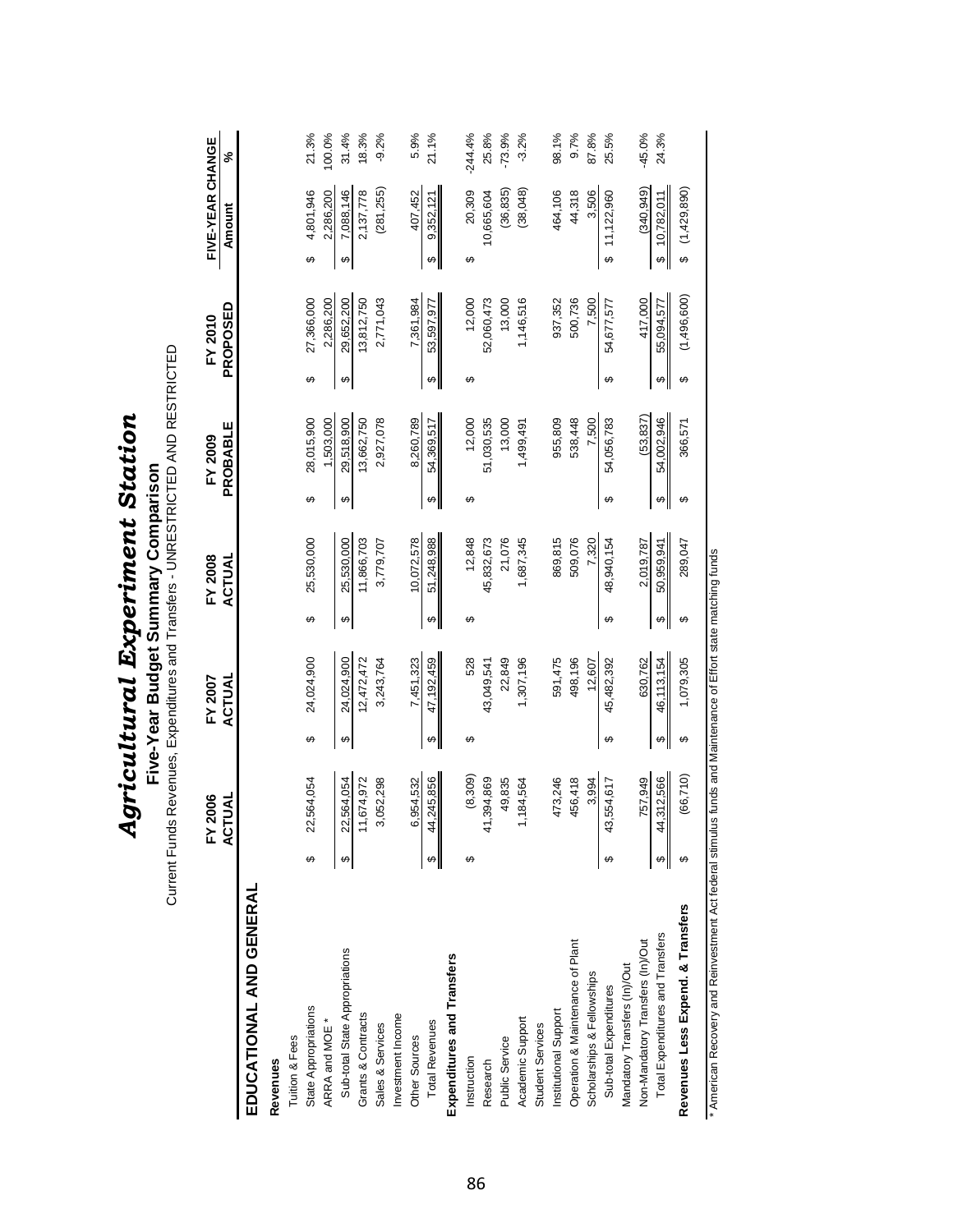#### **FY 2010 Budget Summary**

Unrestricted Current Funds Revenues, Expenditures and Transfers

|                                          |     |                |                  |                  | <b>CHANGE</b>               |           |
|------------------------------------------|-----|----------------|------------------|------------------|-----------------------------|-----------|
|                                          |     | <b>FY 2008</b> | FY 2009          | FY 2010          | <b>Probable to Proposed</b> |           |
|                                          |     | <b>ACTUAL</b>  | <b>PROBABLE</b>  | <b>PROPOSED</b>  | Amount                      | %         |
| <b>EDUCATIONAL AND GENERAL</b>           |     |                |                  |                  |                             |           |
| <b>Revenues</b>                          |     |                |                  |                  |                             |           |
| <b>Tuition &amp; Fees</b>                |     |                |                  |                  |                             |           |
| <b>State Appropriations</b>              | \$  | 30,258,300     | \$<br>28,885,100 | \$<br>28,063,400 | \$<br>(821,700)             | $-2.8%$   |
| ARRA and MOE *                           |     |                | 1,699,600        | 2,672,500        | 972,900                     | 57.2%     |
| Sub-total State Appropriations           | \$  | 30,258,300     | \$<br>30,584,700 | \$<br>30,735,900 | \$<br>151,200               | 0.5%      |
| <b>Grants &amp; Contracts</b>            |     | 578,558        | 460,000          | 460,000          |                             |           |
| Sales & Services                         |     | 3,736,219      | 3,250,754        | 3,319,500        | 68,746                      | 2.1%      |
| Investment Income                        |     |                |                  |                  |                             |           |
| <b>Other Sources</b>                     |     | 11,273,281     | 9,517,561        | 9,517,561        |                             |           |
| <b>Total Revenues</b>                    | -\$ | 45,846,358     | \$<br>43,813,015 | \$<br>44,032,961 | \$<br>219,946               | 0.5%      |
| <b>Expenditures and Transfers</b>        |     |                |                  |                  |                             |           |
| Instruction                              |     |                |                  |                  |                             |           |
| Research                                 |     |                | \$<br>20,000     |                  | \$<br>(20,000)              | $-100.0%$ |
| <b>Public Service</b>                    | \$  | 38,763,518     | 41,839,743       | \$<br>42,966,386 | 1,126,643                   | 2.7%      |
| Academic Support                         |     | 873,202        | 875,242          | 838,590          | (36, 652)                   | $-4.2%$   |
| <b>Student Services</b>                  |     |                |                  |                  |                             |           |
| <b>Institutional Support</b>             |     | 432,326        | 375,871          | 364,025          | (11, 846)                   | $-3.2%$   |
| Operation & Maintenance of Plant         |     |                |                  |                  |                             |           |
| Scholarships & Fellowships               |     |                |                  |                  |                             |           |
| Sub-total Expenditures                   | \$  | 40,069,045     | \$<br>43,110,856 | \$<br>44,169,001 | \$<br>1,058,145             | 2.5%      |
| Mandatory Transfers (In)/Out             |     |                |                  |                  |                             |           |
| Non-Mandatory Transfers (In)/Out         |     | 4,902,162      | 676,200          | 583,200          | (93,000)                    | $-13.8%$  |
| <b>Total Expenditures and Transfers</b>  | \$  | 44,971,206     | \$<br>43,787,056 | \$<br>44,752,201 | \$<br>965,145               | 2.2%      |
| <b>Fund Balance Addition/(Reduction)</b> | \$  | 875,151        | \$<br>25,959     | \$<br>(719, 240) | \$<br>(745, 199)            |           |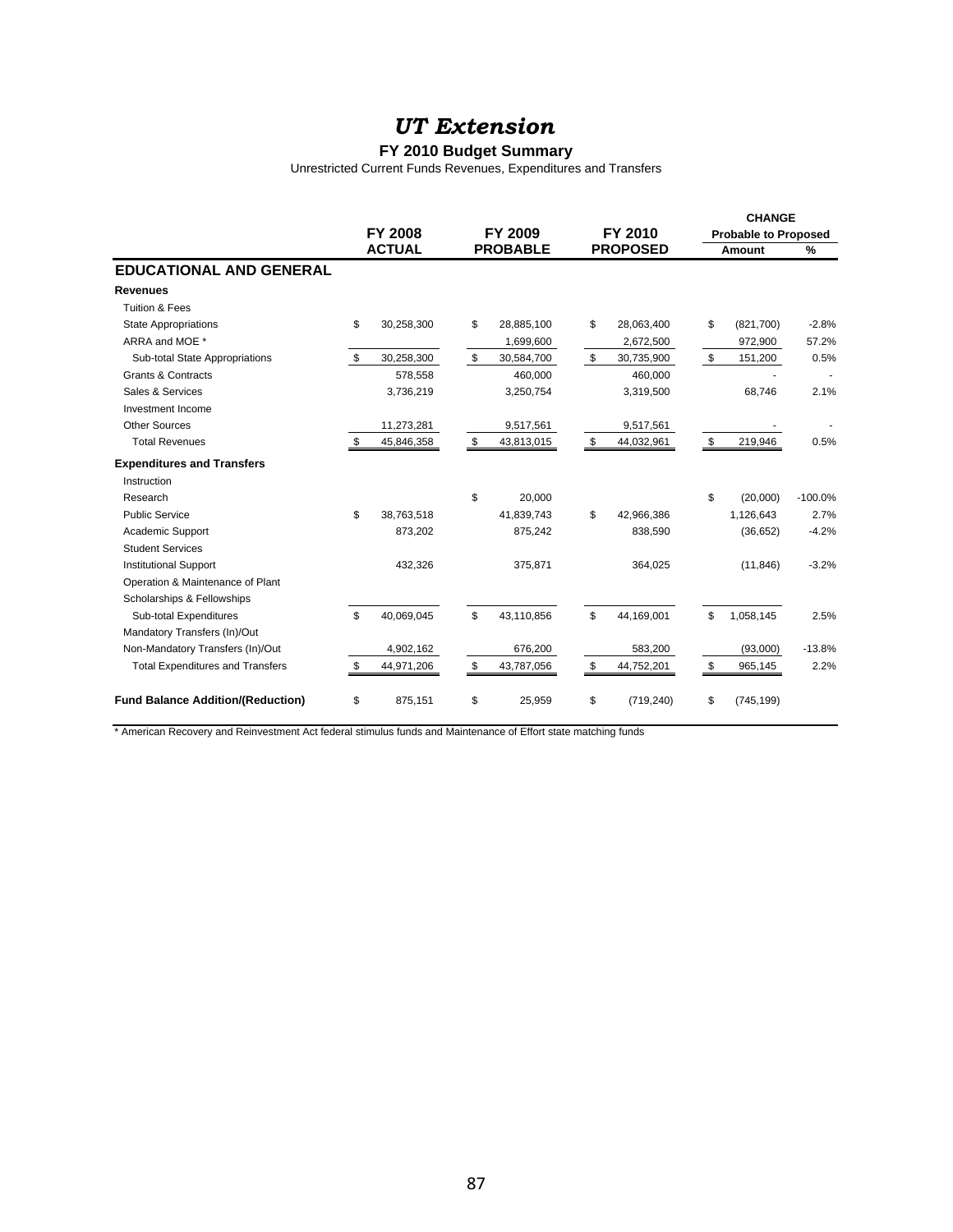|                                   |                     | ₹<br><b>FY 2008 ACTU</b> |                  |                  | FY 2009 PROBABLE |                  |                  | FY 2010 PROPOSED |                  | Probable to Proposed<br>CHANGE |          |
|-----------------------------------|---------------------|--------------------------|------------------|------------------|------------------|------------------|------------------|------------------|------------------|--------------------------------|----------|
|                                   | <b>Unrestricted</b> | Restricted               | Total            | Unrestricted     | Restricted       | Total            | Unrestricted     | Restricted       | Total            | Amount                         | వ్       |
| EDUCATIONAL AND GENERAL           |                     |                          |                  |                  |                  |                  |                  |                  |                  |                                |          |
| Revenues                          |                     |                          |                  |                  |                  |                  |                  |                  |                  |                                |          |
| Tuition & Fees                    |                     |                          |                  |                  |                  |                  |                  |                  |                  |                                |          |
| State Appropriations              | \$ 30,258,300       |                          | 30,258,300<br>မာ | 28,885,100<br>G  |                  | 28,885,100<br>G  | 28,063,400<br>G  |                  | \$28,063,400     | (821, 700)<br>Θ                | $-2.8%$  |
| ARRA and MOE *                    |                     |                          |                  | 1,699,600        |                  | 1,699,600        | 2,672,500        |                  | 2,672,500        | 972,900                        | 57.2%    |
| Sub-total State Appropriations    | \$30,258,300        |                          | 30,258,300<br>6  | 30,584,700<br>6  |                  | 30,584,700<br>မာ | 30,735,900<br>မာ | မာ               | 30,735,900<br>မာ | 151,200<br>မာ                  | 0.5%     |
| Grants & Contracts                | 578,558             | 14,972,430               | 15,550,988       | 460,000          | 12,700,500       | 13,160,500       | 460,000          | 12,835,000       | 13,295,000       | 134,500                        | 1.0%     |
| Sales & Services                  | 3,736,219           |                          | 3,736,219        | 3,250,754        |                  | 3,250,754        | 3,319,500        |                  | 3,319,500        | 68,746                         | 2.1%     |
| Investment Income                 |                     |                          |                  |                  |                  |                  |                  |                  |                  |                                |          |
| Other Sources                     | 11,273,281          | 1,787,449                | 13,060,731       | 9,517,561        | 1,650,050        | 11,167,611       | 9,517,561        | 1,650,000        | 11,167,561       | (50)                           | $0.0\%$  |
| <b>Total Revenues</b>             | \$45,846,358        | 16,759,880<br>Ø          | 62,606,238<br>∞  | 43,813,015<br>↮  | 14,350,550<br>↮  | 58,163,565<br>↮  | 44,032,961<br>↮  | 14,485,000<br>↮  | 58,517,961<br>မာ | 354,396<br>↮                   | 0.6%     |
| Expenditures and Transfers        |                     |                          |                  |                  |                  |                  |                  |                  |                  |                                |          |
| Instruction                       |                     | 5,750<br>မာ              | 5,750<br>မာ      |                  | 2,050<br>မာ      | 2,050<br>မာ      |                  | 2,050<br>မာ      | 2,050<br>မာ      | မာ                             |          |
| Research                          |                     | 25,146                   | 25,146           | 20,000<br>↮      | 21,000           | 41,000           |                  | 21,000           | 21,000           | (20,000)                       | $-48.8%$ |
| Public Service                    | \$38,763,518        | 16,640,741               | 55,404,258       | 41,839,743       | 14,000,000       | 55,839,743       | 42,966,386<br>မာ | 14,034,450       | 57,000,836       | 1,161,093                      | 2.1%     |
| Academic Support                  | 873,202             | 18,484                   | 891,686          | 875,242          | 32,500           | 907,742          | 838,590          | 32,500           | 871,090          | (36, 652)                      | $-4.0%$  |
| <b>Student Services</b>           |                     |                          |                  |                  |                  |                  |                  |                  |                  |                                |          |
| Institutional Support             | 432,326             | 1,310                    | 433,636          | 375,871          | 290,000          | 665,871          | 364,025          | 290,000          | 654,025          | (11, 846)                      | $-1.8%$  |
| Operation & Maintenance of Plant  |                     |                          |                  |                  |                  |                  |                  |                  |                  |                                |          |
| Scholarships & Fellowships        |                     | 6,434                    | 6,434            |                  | 5,000            | 5,000            |                  | 5,000            | 5,000            |                                |          |
| Sub-total Expenditures            | \$40,069,045        | 16,697,864<br>69         | 56,766,909<br>မာ | 43,110,856<br>မာ | 14,350,550<br>မာ | 57,461,406<br>မာ | 44,169,001<br>မာ | \$14,385,000     | 58,554,001<br>မာ | 1,092,595<br>မာ                | 1.9%     |
| Mandatory Transfers (In)/Out      |                     |                          |                  |                  |                  |                  |                  |                  |                  |                                |          |
| Non-Mandatory Transfers (In)/Out  | 4,902,162           |                          | 4,902,162        | 676,200          |                  | 676,200          | 583,200          |                  | 583,200          | (93,000)                       | $-13.8%$ |
| Total Expenditures and Transfers  | \$44,971,206        | 16,697,864<br>Ø          | 61,669,071<br>မာ | 43,787,056<br>မာ | \$ 14,350,550    | 58,137,606<br>မာ | 44,752,201<br>မာ | \$ 14,385,000    | 59,137,201<br>မာ | 999,595<br>Θ                   | 1.7%     |
| Revenues Less Expend. & Transfers | 875,151             | 62,016<br>မာ             | 937,167<br>↮     | 25,959<br>↮      | ↔                | 25,959<br>€      | (719, 240)<br>↮  | 100,000<br>↮     | (619, 240)<br>↮  | (645, 199)<br>↮                |          |
|                                   |                     |                          |                  |                  |                  |                  |                  |                  |                  |                                |          |

Unrestricted and Restricted Current Funds Revenues, Expenditures and Transfers

**FY 2010 Budget Summary**

 $\textit{UT} \textit{Ext}_{\textit{end}} \textit{C1} \textit{Ext}_{\textit{end}} \textit{E4} \textit{C1} \textit{C2} \textit{I} \textit{O} \textit{n} \textit{O} \textit{n} \textit{O} \textit{n} \textit{O} \textit{n} \textit{O} \textit{n} \textit{O} \textit{o} \textit{O} \textit{O} \textit{O} \textit{O} \textit{O} \textit{O} \textit{O} \textit{O} \textit{O} \textit{O} \textit{O} \textit{O} \textit{O} \textit{O}$ 

\* American Recovery and Reinvestment Act federal stimulus funds and Maintenance of Effort state matching funds \* American Recovery and Reinvestment Act federal stimulus funds and Maintenance of Effort state matching funds

### 88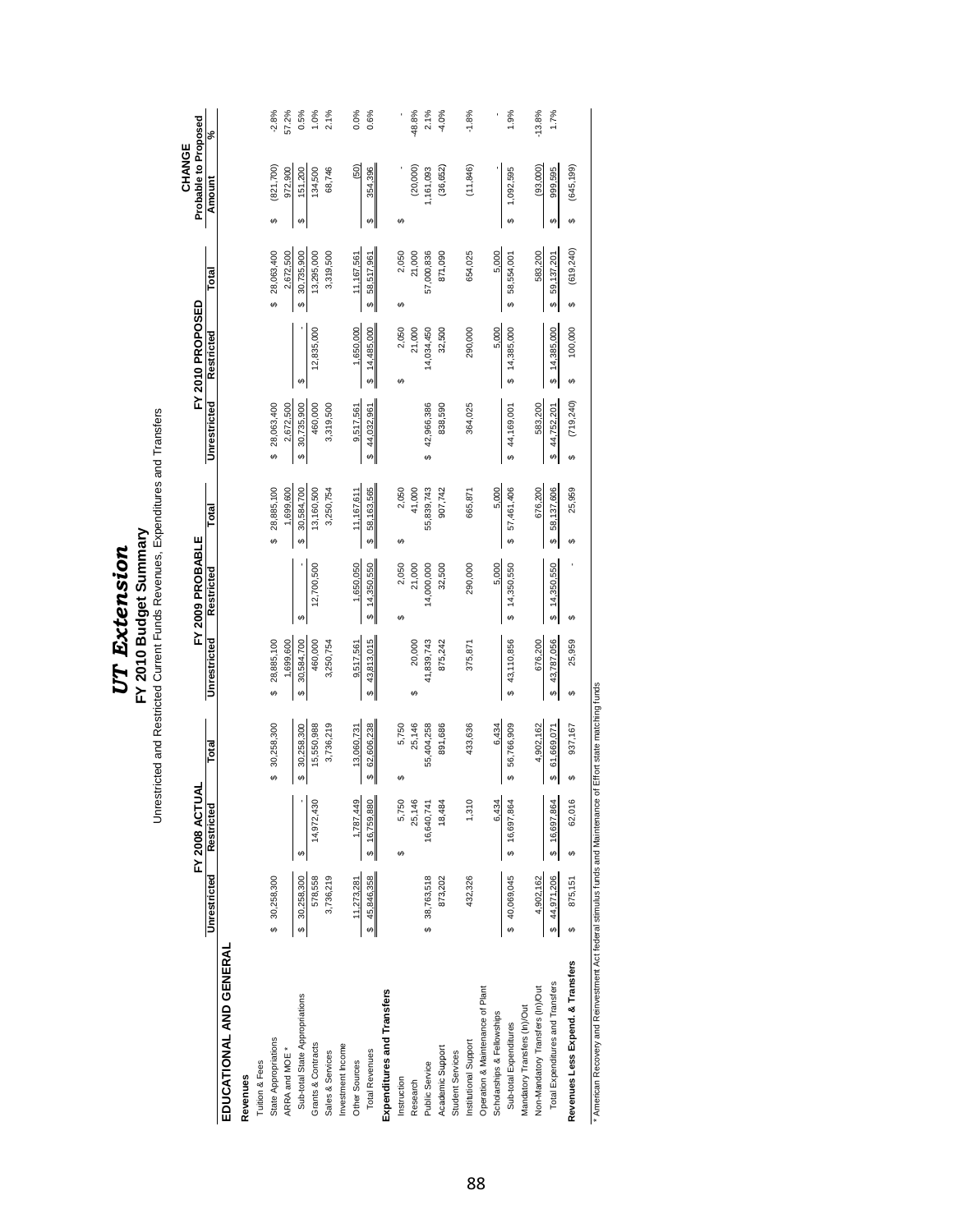|                                   |   | FY 2006<br><b>ACTUAL</b> |   | FY 2007<br>ACTUAL |   | FY 2008<br>ACTUAL |   | <b>PROBABLE</b><br>FY 2009 |   | PROPOSED<br>FY 2010 |   | FIVE-YEAR CHANGE<br>Amount | ℅        |
|-----------------------------------|---|--------------------------|---|-------------------|---|-------------------|---|----------------------------|---|---------------------|---|----------------------------|----------|
| EDUCATIONAL AND GENERAL           |   |                          |   |                   |   |                   |   |                            |   |                     |   |                            |          |
| Revenues                          |   |                          |   |                   |   |                   |   |                            |   |                     |   |                            |          |
| Tuition & Fees                    |   |                          |   |                   |   |                   |   |                            |   |                     |   |                            |          |
| State Appropriations              |   | 26,819,100               | ↔ | 28,414,300        | ↔ | 30,258,300        | ↔ | 28,885,100                 | ക | 28,063,400          | ↮ | 1,244,300                  | 4.6%     |
| ARRA and MOE *                    |   |                          |   |                   |   |                   |   | 1,699,600                  |   | 2,672,500           |   | 2,672,500                  | 100.0%   |
| Sub-total State Appropriations    |   | 26,819,100               | ↮ | 28,414,300        | ↮ | 30,258,300        | ↮ | 30,584,700                 | ↮ | 30,735,900          | ↮ | 3,916,800                  | 14.6%    |
| Grants & Contracts                |   | 512,888                  |   | 572,431           |   | 578,558           |   | 460,000                    |   | 460,000             |   | (52, 888)                  | $-10.3%$ |
| Sales & Services                  |   | 532,163                  |   | 570,988           |   | 3,736,219         |   | 3,250,754                  |   | 3,319,500           |   | 2,787,337                  | 523.8%   |
| Investment Income                 |   |                          |   |                   |   |                   |   |                            |   |                     |   |                            |          |
| Other Sources                     |   | 9,276,551                |   | 7,156,550         |   | 11,273,281        |   | 9,517,561                  |   | 9,517,561           |   | 241,010                    | 2.6%     |
| <b>Total Revenues</b>             |   | 37,140,702               | ↮ | 36,714,268        | ↮ | 45,846,358        | ↮ | 43,813,015                 | ↮ | 44,032,961          | ↮ | 6,892,259                  | 18.6%    |
| Expenditures and Transfers        |   |                          |   |                   |   |                   |   |                            |   |                     |   |                            |          |
| Instruction                       |   |                          |   |                   |   |                   |   |                            |   |                     |   |                            |          |
| Research                          |   |                          |   |                   |   |                   |   |                            |   |                     |   |                            |          |
| Public Service                    | ക | 33,354,673               | ↮ | 34,689,987        | ↮ | 38,763,518        | ↔ | 41,839,743                 | ↮ | 42,966,386          | ↔ | 9,611,713                  | 28.8%    |
| Academic Support                  |   | 792,734                  |   | 742,021           |   | 873,202           |   | 875,242                    |   | 838,590             |   | 45,856                     | 5.8%     |
| <b>Student Services</b>           |   |                          |   |                   |   |                   |   |                            |   |                     |   |                            |          |
| Institutional Support             |   | 399,339                  |   | 346,244           |   | 432,326           |   | 375,871                    |   | 364,025             |   | (35, 314)                  | $-8.8%$  |
| Operation & Maintenance of Plant  |   |                          |   |                   |   |                   |   |                            |   |                     |   |                            |          |
| Scholarships & Fellowships        |   |                          |   |                   |   |                   |   |                            |   |                     |   |                            |          |
| Sub-total Expenditures            |   | 34,546,745               | ↮ | 35,778,253        | ↮ | 40,069,045        | ↮ | 43,110,856                 | ↔ | 44,169,001          | ↮ | 9,622,256                  | 27.9%    |
| Mandatory Transfers (In)/Out      |   |                          |   |                   |   |                   |   |                            |   |                     |   |                            |          |
| Non-Mandatory Transfers (In)/Out  |   | .751,053                 |   | 961,774           |   | 4.902.162         |   | 676.200                    |   | 583,200             |   | (1, 167, 853)              | $-66.7%$ |
| Total Expenditures and Transfers  |   | 36,297,798               | ↮ | 36,740,028        | ↮ | 44,971,206        | ↮ | 43,787,056                 | ↮ | 44,752,201          | ↮ | 8,454,403                  | 23.3%    |
| Fund Balance Addition/(Reduction) |   | 842,904                  | ↔ | (25, 759)         | ↔ | 875,151           | ↮ | 25,959                     | ↮ | (719, 240)          | Ø | (1,562,144)                |          |

**UT Extension** 

Current Funds Revenues, Expenditures and Transfers - UNRESTRICTED **Five-Year Budget Summary Comparison**

**Five-Year Budget Summary Comparison**<br>Current Funds Revenues, Expenditures and Transfers - UNRESTRICTED

\* American Recovery and Reinvestment Act federal stimulus funds and Maintenance of Effort state matching funds \* American Recovery and Reinvestment Act federal stimulus funds and Maintenance of Effort state matching funds

### 89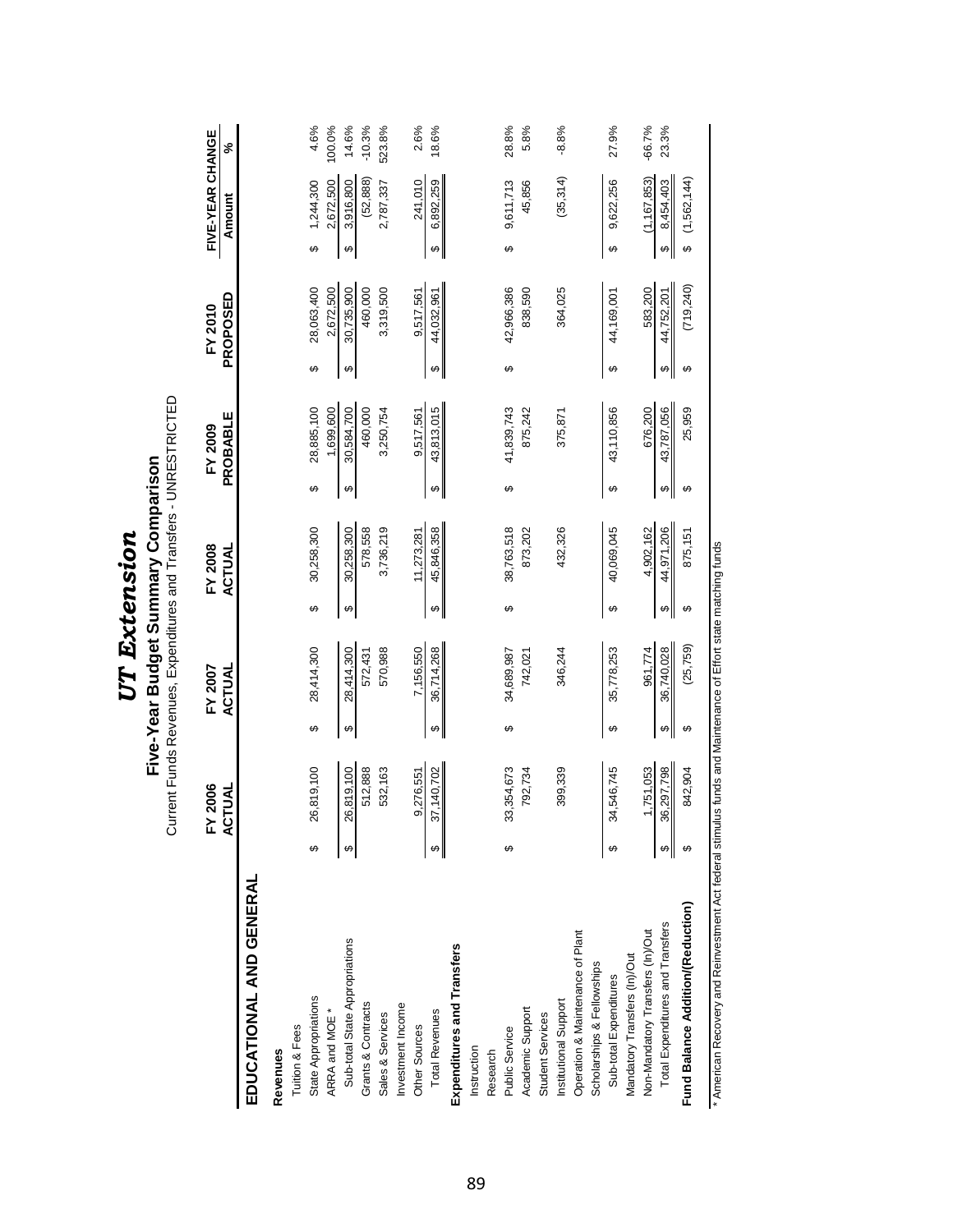|                                   |   | 2006<br>ř      |   | FY 2007    |   | FY 2008    |              | FY 2009    |   | FY 2010      | FIVE-YEAR CHANGE                    |            |          |
|-----------------------------------|---|----------------|---|------------|---|------------|--------------|------------|---|--------------|-------------------------------------|------------|----------|
|                                   |   | ACTUAL         |   | ACTUAL     |   | ACTUAL     |              | PROBABLE   |   | PROPOSED     | Amount                              |            | వ్       |
| EDUCATIONAL AND GENERAL           |   |                |   |            |   |            |              |            |   |              |                                     |            |          |
| Revenues                          |   |                |   |            |   |            |              |            |   |              |                                     |            |          |
| Tuition & Fees                    |   |                |   |            |   |            |              |            |   |              |                                     |            |          |
| State Appropriations              |   | 26,969,100     | ↔ | 28,414,300 | ↮ | 30,258,300 | ↔            | 28,885,100 | ↮ | 28,063,400   | ↔                                   | 1,094,300  | 4.1%     |
| ARRA and MOE *                    |   |                |   |            |   |            |              | 1,699,600  |   | 2,672,500    | 2,672,500                           |            | 100.0%   |
| Sub-total State Appropriations    |   | 26,969,100     | ↔ | 28,414,300 | ↮ | 30,258,300 | ↮            | 30,584,700 | ↮ | 30,735,900   | 3,766,800<br>↮                      |            | 14.0%    |
| Grants & Contracts                |   | 13,587,121     |   | 5,075,064  |   | 5,550,988  |              | 13,160,500 |   | 13,295,000   |                                     | (292, 121) | $-2.1%$  |
| Sales & Services                  |   | 532,163        |   | 570,988    |   | 3,736,219  |              | 3,250,754  |   | 3,319,500    | 2,787,337                           |            | 523.8%   |
| Investment Income                 |   |                |   |            |   |            |              |            |   |              |                                     |            |          |
| Other Sources                     |   | 3,370,294      |   | 11,205,665 |   | 13,060,731 |              | 11,167,611 |   | 11,167,561   | (2,202,733)                         |            | $-16.5%$ |
| <b>Total Revenues</b>             |   | 54,458,677     | ↮ | 55,266,017 | ↔ | 62,606,238 | ↮            | 58,163,565 | ↮ | 58,517,961   | 4,059,284<br>$\boldsymbol{\varphi}$ |            | 7.5%     |
| Expenditures and Transfers        |   |                |   |            |   |            |              |            |   |              |                                     |            |          |
| Instruction                       | ക | 630            | ക | 11,540     | ക | 5,750      | ↮            | 2,050      | ↮ | 2,050        | ക                                   | 1,420      | 225.4%   |
| Research                          |   | 751            |   |            |   | 25,146     |              | 41,000     |   | 21,000       |                                     | 20,249     | 2696.0%  |
| Public Service                    |   | 49,997,877     |   | 53,188,833 |   | 55,404,258 |              | 55,839,743 |   | 57,000,836   | 7,002,959                           |            | 14.0%    |
| Academic Support                  |   | 831,219        |   | 766,261    |   | 891,686    |              | 907,742    |   | 871,090      |                                     | 39,871     | 4.8%     |
| <b>Student Services</b>           |   |                |   |            |   |            |              |            |   |              |                                     |            |          |
| Institutional Support             |   | 399,339        |   | 346,244    |   | 433,636    |              | 665,871    |   | 654,025      |                                     | 254,686    | 63.8%    |
| Operation & Maintenance of Plant  |   |                |   |            |   |            |              |            |   |              |                                     |            |          |
| Scholarships & Fellowships        |   | 1,500          |   | 6,107      |   | 6,434      |              | 5,000      |   | 5,000        |                                     | 3,500      | 233.3%   |
| Sub-total Expenditures            |   | 1,231,316<br>Ю | ↮ | 54,318,985 | ↮ | 56,766,909 | ↮            | 57,461,406 | ↮ | 58,554,001   | 7,322,685<br>↮                      |            | 14.3%    |
| Mandatory Transfers (In)/Out      |   |                |   |            |   |            |              |            |   |              |                                     |            |          |
| Non-Mandatory Transfers (In)/Out  |   | 1,751,053      |   | 961,774    |   | 4,902,162  |              | 676,200    |   | 583,200      | (1, 167, 853)                       |            | $-66.7%$ |
| Total Expenditures and Transfers  |   | 52,982,369     | ↔ | 55,280,760 | ↮ | 61,669,071 | <del>∽</del> | 58,137,606 | ↮ | 59, 137, 201 | 6,154,832<br>ക                      |            | 11.6%    |
| Revenues Less Expend. & Transfers |   | 1,476,308      | ↮ | (14, 743)  | ↔ | 937,167    | ↔            | 25,959     | ↔ | (619, 240)   | (2,095,548)<br>ക                    |            |          |
|                                   |   |                |   |            |   |            |              |            |   |              |                                     |            |          |

**UT Extension** 

Current Funds Revenues, Expenditures and Transfers - UNRESTRICTED AND RESTRICTED **Five-Year Budget Summary Comparison**

**Five-Year Budget Summary Comparison**<br>Current Funds Revenues, Expenditures and Transfers - UNRESTRICTED AND RESTRICTED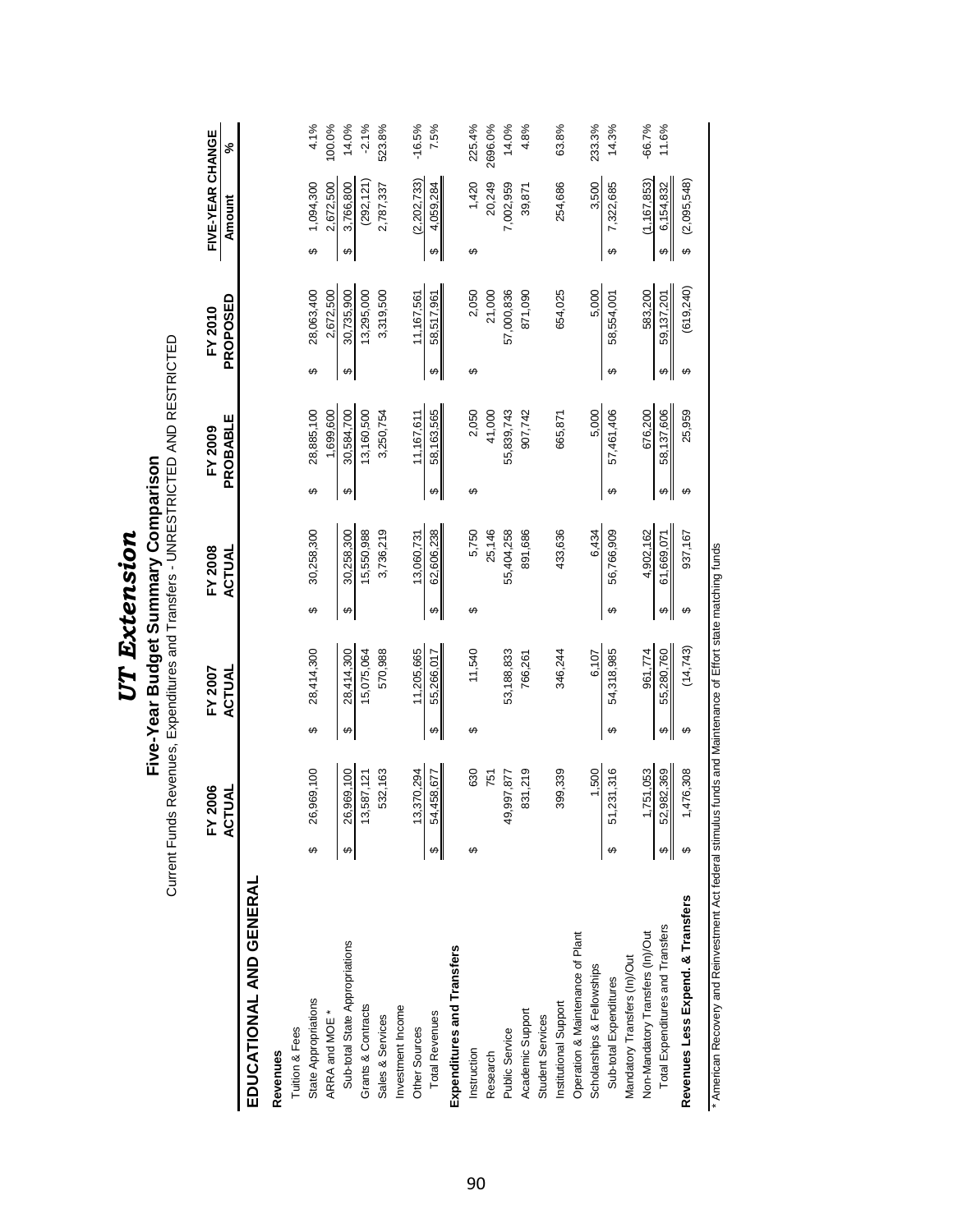## *Veterinary Medicine*

#### **FY 2010 Budget Summary**

Unrestricted Current Funds Revenues, Expenditures and Transfers

|                                          |                  |                   |                  | <b>CHANGE</b>               |          |
|------------------------------------------|------------------|-------------------|------------------|-----------------------------|----------|
|                                          | <b>FY 2008</b>   | FY 2009           | FY 2010          | <b>Probable to Proposed</b> |          |
|                                          | <b>ACTUAL</b>    | <b>PROBABLE</b>   | <b>PROPOSED</b>  | Amount                      | %        |
| <b>EDUCATIONAL AND GENERAL</b>           |                  |                   |                  |                             |          |
| <b>Revenues</b>                          |                  |                   |                  |                             |          |
| <b>Tuition &amp; Fees</b>                | \$<br>5,953,715  | \$<br>7,292,666   | \$<br>8,376,612  | \$<br>1,083,946             | 14.9%    |
| <b>State Appropriations</b>              | \$<br>17,028,100 | \$<br>16,217,800  | \$<br>14,951,300 | \$<br>(1,266,500)           | $-7.8%$  |
| ARRA and MOE *                           |                  | 1,012,100         | 2,333,000        | 1,320,900                   | 130.5%   |
| Sub-total State Appropriations           | \$<br>17,028,100 | \$<br>17,229,900  | \$<br>17,284,300 | \$<br>54,400                | 0.3%     |
| <b>Grants &amp; Contracts</b>            | 885,362          | 900,177           | 900,177          |                             |          |
| Sales & Services                         | 10,218,665       | 10,839,136        | 10,582,046       | (257,090)                   | $-2.4%$  |
| Investment Income                        |                  |                   |                  |                             |          |
| <b>Other Sources</b>                     | 220,435          | 286,647           | 199,945          | (86, 702)                   | $-30.2%$ |
| <b>Total Revenues</b>                    | \$<br>34,306,277 | \$<br>36,548,526  | \$<br>37,343,080 | \$<br>794,554               | 2.2%     |
| <b>Expenditures and Transfers</b>        |                  |                   |                  |                             |          |
| Instruction                              | \$<br>24,918,292 | \$<br>25,809,620  | \$<br>26,788,573 | \$<br>978,953               | 3.8%     |
| Research                                 | 2,966,461        | 3,251,826         | 2,852,511        | (399, 315)                  | $-12.3%$ |
| <b>Public Service</b>                    |                  |                   |                  |                             |          |
| Academic Support                         | 4,550,015        | 4,669,551         | 4,313,747        | (355, 804)                  | $-7.6%$  |
| <b>Student Services</b>                  |                  |                   |                  |                             |          |
| <b>Institutional Support</b>             | 512,674          | 432,322           | 402,773          | (29, 549)                   | $-6.8%$  |
| Operation & Maintenance of Plant         | 2,233,756        | 3,309,959         | 3,410,664        | 100,705                     | 3.0%     |
| Scholarships & Fellowships               | 30,000           | 39,000            | 60,000           | 21,000                      | 53.8%    |
| Sub-total Expenditures                   | \$<br>35,211,198 | \$<br>37,512,278  | \$<br>37,828,268 | \$<br>315,990               | 0.8%     |
| Mandatory Transfers (In)/Out             | 11,041           |                   |                  |                             |          |
| Non-Mandatory Transfers (In)/Out         | (777, 521)       | 239,500           | 206,200          | (33, 300)                   | $-13.9%$ |
| <b>Total Expenditures and Transfers</b>  | \$<br>34,444,717 | \$<br>37,751,778  | \$<br>38,034,468 | \$<br>282,690               | 0.7%     |
| <b>Fund Balance Addition/(Reduction)</b> | \$<br>(138, 440) | \$<br>(1,203,252) | \$<br>(691, 388) | \$<br>511,864               |          |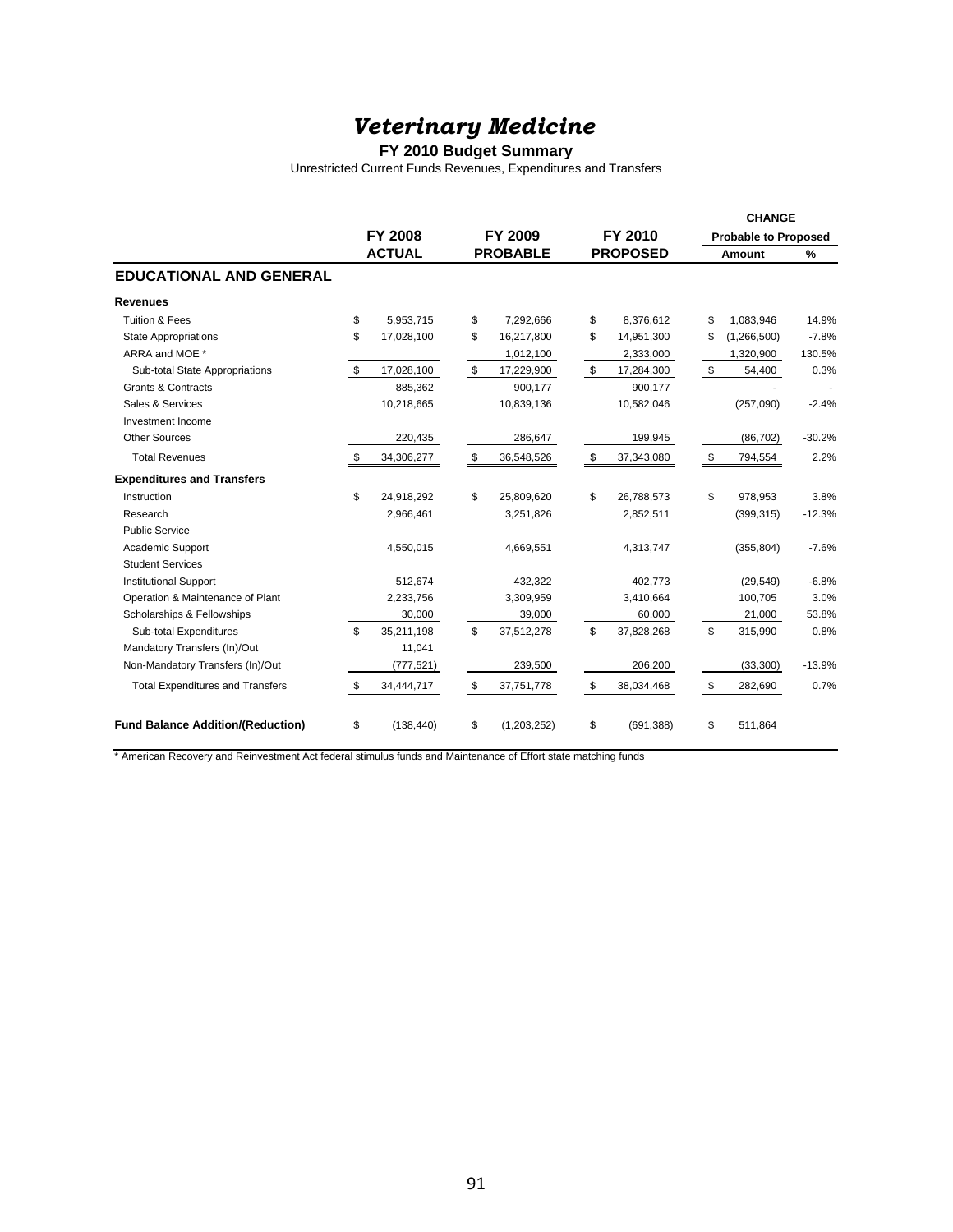| $\ddot{\phantom{a}}$<br>Ś |  |
|---------------------------|--|
| ;<br>;<br>;<br>ù,<br>ί    |  |
| ist of<br>į<br>ز<br>د     |  |

Unrestricted and Restricted Current Funds Revenues, Expenditures and Transfers Unrestricted and Restricted Current Funds Revenues, Expenditures and Transfers **y FY 2010 Budget Summar**

**CHANGE**

CHANGE

 $0.3\%$  $-2.4%$   $-5.8%$  $1.8%$   $3.7%$  $-5.8%$  $-7.5%$  $-5.9%$  $3.0\%$  $0.7%$ 

14.9%  $-7.7%$ 

130.3% 11.0.18. Pees 5,953,715 \$ 5,953,715 \$ 5,953,715 \$ 7,292,666 \$ 7,292,666 \$ 8,376,612 \$ 9,376,612 \$ 8,376,612 \$ الكات Apple Appropriations and Society and Society and Society and Society and Society and Society and Society and Society and Society and Society and Society and Society and Society and Society and Society and Society an ARRA and MOE \* 1,012,100 24,800 1,036,900 2,333,000 55,300 2,388,300 1,351,400 130.3% S.670 \$ \$ 500,038,100 \$ 500,039,00 \$ 566,600,100 \$ 566,600,000 \$ 17,200 \$ 566,600,000 \$ 17,200,000 \$ 17,299,500 \$ 39,095,092,18,665 10,218,665 10,218,665 10,839,136 10,839,136 10,839,136 10,839,136 10,830,136 10,582,046 10,582,046 10,216,090 10,582,046 10,582,046 10,582,046 10,582,046 10,582,046 10,582,046 10,582,046 10,582,046 10,21 Cources 220,135 842,638 1,020,073 1,083,073 1,783,073 1,783,073 1,783,073 1,750,070,195 1,750,070,195 1,070,08<br>CDG-07 20,070,075 1,070,070,075 1,750,070,071 1,783,070,071 1,789,070,117 1,750,070,140 1,070,070,070,070,070, Total Revenues 34,306,727 \$ 37,345,000 \$ 5,07,49,546,916 \$ 5,07,49,646,526 \$ 5,197,490 \$ 36,526,367,527 \$ 37,581 \$ 37,581 \$ 37,581 \$ 37,581 \$ 41,250,701 \$ 37,581 \$ 37,581 \$ 5,163,701 \$ 5,163,701 \$ 1.746,91 \$ 1.8% Instruction 24,918,212,024,0114,012 \$ 26,078,090,000 \$ 26,090,000 \$ 26,900,000 \$ 26,900,000 \$ 26,789,000 \$ 26,800,000 \$ 26,800,000 \$ 978,000,000 \$ 26,800,000 \$ 26,800,000 \$ 990,000 \$ 990,000 \$ 978,779,242 \$ 978,000 \$ 3.7%, Research 2,966,461 3,320,709 6,287,170 3,612,87,18969 3,612,869 3,612,869 3,612,869 2852511 3,612,869 8,461 8,460,315) -5.8% Academic Support 4,550,015 4,550,015 4,668,551 4,688,551 4,689,551 4,4318 4,688,551 4,313,747 4,358,065 4,318,580,055 44,318 4,358,065 4,313,747 4,358,065 4,358,065 4,358,065 4,358,065 4,358,065 4,358,065 4,358,005 4,358,0 Institutional Support 512,674 34,847 512,6773,522 537,522 65,778 65,778 65,773 65,773 65,773 65,778 55,778 55,778 65,778 65,778 65,778 65,778 65,778 65,778 65,778 65,778 65,778 65,778 65,778 65,778 65,778 65,778 65,778 65, Operation & Plant 2,233,756 2,233,756 2,233,756 2,233,756 3,309,959 3,309,959 3,309,959 3,309,959 3,410,664 100,705 3,410,664 2,233,756 3,410,664 2,233,756 3,410,664 2,233,756 3,410,664 3,410,664 3,410,664 2,233,756 3,410, المائي 20,000 20,000 20,000 30,000 30,000 30,000 39,000 39,000 39,000 30,000 30,000 30,000 30,000 36,000 37,78<br>مادة 20,000 30,000 30,000 30,000 30,000 30,000 30,000 30,000 30,000 30,000 30,000 30,000 30,000 30,000 30,000 **Probable to Proposed**<br>Amount % erants & Contracts 885,362 3,773,472,882 3,888,5362 3,773,449 9,773,449 9,773,449 9,773,449 9,773,449 9,835 9,883,362 9,883,362 9,747,283 9,883,362 9,747,283 9,885,583 9,747,283 9,885,583 9,885,583 9,885,583 9,885,583 9,88 Public Service 105,312 105,312 105,312 145,070 145,070 145,070 145,070 145,070 145,070 145,070 145,070 145,070 **FY 2009 PROBABLE Probable to Proposed**  $(29, 549)$  $(1, 297, 000)$  $(257,090)$ 978,953  $(399, 315)$  $(355, 804)$ 100,705  $(12, 789)$  $(120, 491)$ 1,083,946 1,351,400 54.400 760,765 **Unrestricted Restricted Total Unrestricted Restricted Total Unrestricted Restricted Total Amount**  $\omega$ 145,070 8,376,612 15,462,400 2,388,300 \$ 17,850,700 3,747,283 10,582,046 1,950,140 6,465,380 468,551 27,779,242 4,358,065 3,410,664 364,997 42,506,781 Total  $\theta$ FY 2010 PROPOSED  $\epsilon$ Ø **FY 2010 PROPOSED** 511,100 566,400 2,847,106 1,750,195 5,163,701 145,070 44,318 65,778 304,997 55,300 990,669 3,612,869 Restricted  $\omega$ ٠Ä 199,945 2852511 Unrestricted 900,177 402,773 8,376,612 14,951,300 2,333,000 17,284,300 10,582,046 26,788,573 60,000 37,343,080 4,313,747 3,410,664  $\theta$ Ø **G** 1,036,900 498,100 377,786 7,292,666 16,759,400 17,796,300 3,747,283 10,839,136 2,070,631 41,746,016 26,800,289 6,864,695 145,070 4,713,869 3,309,959 Total  $\epsilon$  $\boldsymbol{\omega}$ FY 2009 PROBABLE<br>ad Restricted  $\epsilon$  $\epsilon$  $\omega$ 24,800 145,070 44,318 65,778 338,786 541,600 566,400 2,847,106 1.783.984 990,669 3,612,869 5,197,490  $\omega$ ↮ Unrestricted 16,217,800 900,177 25,809,620 39,000 1,012,100 17,229,900 10,839,136 432,322 7,292,666 286,647 3,251,826 3,309,959 36,548,526 4,669,551 Ø 537,522 5,953,715 17,593,700 17,593,700 3,773,449 10,218,665 1,063,073 26,075,414 6,287,170 105,312 4,658,580 2,233,756 222,855 38,602,601 Total ↮ G e.  $\epsilon$ **FY 2008 ACTUAL FY 2008 ACTUAL** 192,855 565,600 565,600 1,157,122 3,320,709 105,312 108,565 24,847 2,888,087 842,638 4,296,325  $\boldsymbol{\omega}$ s<br>S Unrestricted 17,028,100 17,028,100 512,674 30,000 5,953,715 885,362 10,218,665 220,435 24,918,292 4,550,015 2,233,756 2,966,461 34,306,277 မှာ မှာ  $\omega$  $\omega$ EDUCATIONAL AND GENERAL **EDUCATIONAL AND GENERAL** Operation & Maintenance of Plant Expenditures and Transfers **Expenditures and Transfers** Sub-total State Appropriations Scholarships & Fellowships Institutional Support State Appropriations Grants & Contracts Investment Income Investment Income Academic Support ARRA and MOE \* Sales & Services **Total Revenues Student Services** Student Services Tuition & Fees Public Service Other Sources Revenues Instruction **Revenues** Research

" American Recovery and Reinvestment Act federal stimulus funds and Maintenance of Effort state matching funds \* American Recovery and Reinvestment Act federal stimulus funds and Maintenance of Effort state matching funds

Mandatory Transfers (In)/Out 11,041 11,041

 $(777, 521)$ 

Non-Mandatory Transfers (In)/Out

Mandatory Transfers (In)/Out

Sub-total Expenditures

34,444,717

 $\theta$  $\theta$ 

Sub-total Expenditures 35,211,198 \$ 4,909,410 \$ 40,120,608 \$ 37,512,278 \$ 5,197,490 \$ 42,709,768 \$ 37,828,268 \$ 5,163,701 \$ 42,991,969 \$ 282,201 \$ 0.7%

.<br>په

37,512,278 239,500 37,751,778

 $\epsilon$ 

40,120,608

⇔

4,909,410

s<br>S

35,211,198 11,041

 $\omega$ 

5,197,490

 $-3.4%$ 

282,201

s<br>S

42,991,969

G

5,163,701

 $\overline{a}$ 

37,828,268

 $\theta$ 

42,709,768 239,500 42,949,268  $(1,203,252)$ 

 $\boldsymbol{\omega}$ 

 $-13.9%$ 

 $(33, 300)$ 

206,200  $(691, 388)$ 

43,198,169

 $\bullet$ 

\$ 5,163,701

206,200 38,034,468

 $\bullet$ 

 $\bullet$  $\theta$ 

\$ 5,197,490

 $0.6%$ 

248,901

511,864

 $\epsilon$ 

Ø

 $\omega$ 

 $(691, 388)$ 

 $\theta$ 

Non-Mandatory Transfers (In)/Out (777,521) 200,300,000 200,500,000 239,500 239,500 206,200 206,200 206,200 206,200 206,200 206,200 206,200 206,200 206,200 206,200 206,200 206,200 206,200 206,200 206,200 206,200 206,200 206 Total Expenditures and Transfers 34,444,717 \$ 4,909,410 \$ 39,354,127 \$ 37,751,778 \$ 5,197,490 \$ 42,949,268 \$ 38,034,468 \$ 5,163,701 \$ 43,198,169 \$ 248,901 \$ 0.6%

777,521)

39,354,127

 $\epsilon$ 

4,909,410

 $11,041$ 

Revenues Sames and the second of the second of the second of the second of the second of the second of the second of the second of the second of the second of the second of the second of the second of the second of the se

 $(1,203,252)$ 

 $\epsilon$ 

 $(751, 525)$ 

Ø

 $(613, 085)$ 

ø

 $(138, 440)$ 

Revenues Less Expend. & Transfers Total Expenditures and Transfers

Ø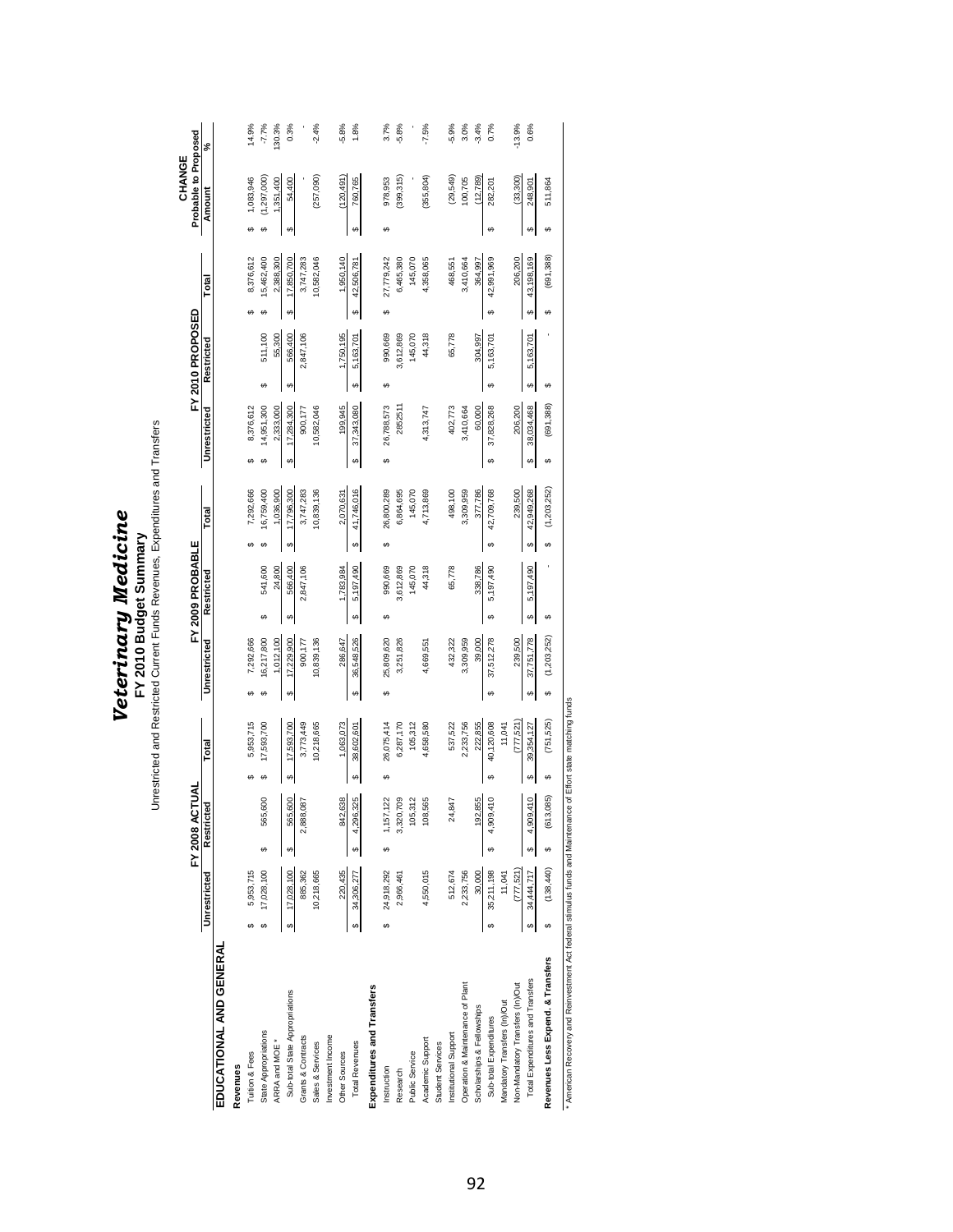|                                   |    | FY 2006<br>ACTUAI         |   | FY 2007<br>ACTUAI |   | <b>FY 2008</b><br>ACTUAL |   | PROBABLE<br><b>FY 2009</b> |   | PROPOSED<br>FY 2010 |   | FIVE-YEAR CHANGE<br>Amount | Š,        |
|-----------------------------------|----|---------------------------|---|-------------------|---|--------------------------|---|----------------------------|---|---------------------|---|----------------------------|-----------|
| EDUCATIONAL AND GENERAL           |    |                           |   |                   |   |                          |   |                            |   |                     |   |                            |           |
| Revenues                          |    |                           |   |                   |   |                          |   |                            |   |                     |   |                            |           |
| Tuition & Fees                    |    | 870,180                   | ↔ | 5,645,653         | ↮ | 5,953,715                | ↔ | 7,292,666                  | ക | 8,376,612           | ↮ | 3,506,432                  | 72.0%     |
| State Appropriations              |    | 523,900                   | ↮ | 15,705,600        | ↮ | 17,028,100               | ↮ | 16,217,800                 | ↔ | 14,951,300          | ↔ | 427,400                    | 2.9%      |
| ARRA and MOE *                    |    |                           |   |                   |   |                          |   | 1,012,100                  |   | 2,333,000           |   | 2,333,000                  | 100.0%    |
| Sub-total State Appropriations    |    | 523,900<br>$\frac{4}{3}$  | ↮ | 15,705,600        | ↮ | 17,028,100               | ↮ | 17,229,900                 | ↔ | 17,284,300          | ↔ | 2,760,400                  | 19.0%     |
| Grants & Contracts                |    | ,082,901                  |   | 1,103,109         |   | 885,362                  |   | 900,177                    |   | 900,177             |   | (182, 724)                 | $-16.9%$  |
| Sales & Services                  |    | ,103,042                  |   | 9,603,355         |   | 10,218,665               |   | 10,839,136                 |   | 10,582,046          |   | 1,479,004                  | 16.2%     |
| Investment Income                 |    |                           |   |                   |   |                          |   |                            |   |                     |   |                            |           |
| Other Sources                     |    | 172,317                   |   | 201,457           |   | 220,435                  |   | 286,647                    |   | 199,945             |   | 27,628                     | 16.0%     |
| <b>Total Revenues</b>             |    | ,752,340<br>$\frac{8}{2}$ | ↮ | 32,259,175        | ↮ | 34,306,277               | ↮ | 36,548,526                 | ↮ | 37,343,080          | ↮ | 7,590,740                  | 25.5%     |
| Expenditures and Transfers        |    |                           |   |                   |   |                          |   |                            |   |                     |   |                            |           |
| Instruction                       | မာ | 0,303,639<br>$\approx$    | ↔ | 22,168,273        | ↮ | 24,918,292               | ↮ | 25,809,620                 | ↮ | 26,788,573          | ↮ | 6,484,934                  | 31.9%     |
| Research                          |    | ,391,449                  |   | 2,698,716         |   | 2,966,461                |   | 3,251,826                  |   | 2,852,511           |   | 461,062                    | 19.3%     |
| Public Service                    |    |                           |   |                   |   |                          |   |                            |   |                     |   |                            |           |
| Academic Support                  |    | 792,455                   |   | 4,027,579         |   | 4,550,015                |   | 4,669,55                   |   | 4,313,747           |   | 521,292                    | 13.7%     |
| Student Services                  |    |                           |   |                   |   |                          |   |                            |   |                     |   |                            |           |
| Institutional Support             |    | 286,286                   |   | 332,782           |   | 512,674                  |   | 432,322                    |   | 402,773             |   | 116,487                    | 40.7%     |
| Operation & Maintenance of Plant  |    | 241,590                   |   | 2,192,510         |   | 2,233,756                |   | 3,309,959                  |   | 3,410,664           |   | 1,169,074                  | 52.2%     |
| Scholarships & Fellowships        |    | 9,000                     |   | 30,000            |   | 30,000                   |   | 39,000                     |   | 60,000              |   | 51,000                     | 566.7%    |
| Sub-total Expenditures            |    | 024,420<br>$\mathbf{S}$   | ↮ | 31,449,860        | ക | 35,211,198               | ↮ | 37,512,278                 | ↮ | 37,828,268          | ↔ | 8,803,848                  | 30.3%     |
| Mandatory Transfers (In)/Out      |    | 6,324                     |   |                   |   | 11,041                   |   |                            |   |                     |   | (6, 324)                   | $-100.0%$ |
| Non-Mandatory Transfers (In)/Out  |    | 103,214                   |   | 258,983           |   | (777, 521)               |   | 239,500                    |   | 206,200             |   | 102,986                    | 99.8%     |
| Total Expenditures and Transfers  |    | ,133,957<br>$\frac{8}{2}$ | ↮ | 31,708,844        | ↮ | 34,444,717               | ↮ | 37,751,778                 | ↮ | 38,034,468          | ↮ | 8,900,511                  | 30.6%     |
| Fund Balance Addition/(Reduction) |    | 618,383                   | ↮ | 550,331           | ↮ | (138, 440)               | ↮ | (1,203,252)                | ↮ | (691, 388)          | ↮ | (1,309,771)                |           |

*Veterinary Medicine*

Veterinary Medicine

Current Funds Revenues, Expenditures and Transfers - UNRESTRICTED **Five-Year Budget Summary Comparison**

**Five-Year Budget Summary Comparison**<br>Current Funds Revenues, Expenditures and Transfers - UNRESTRICTED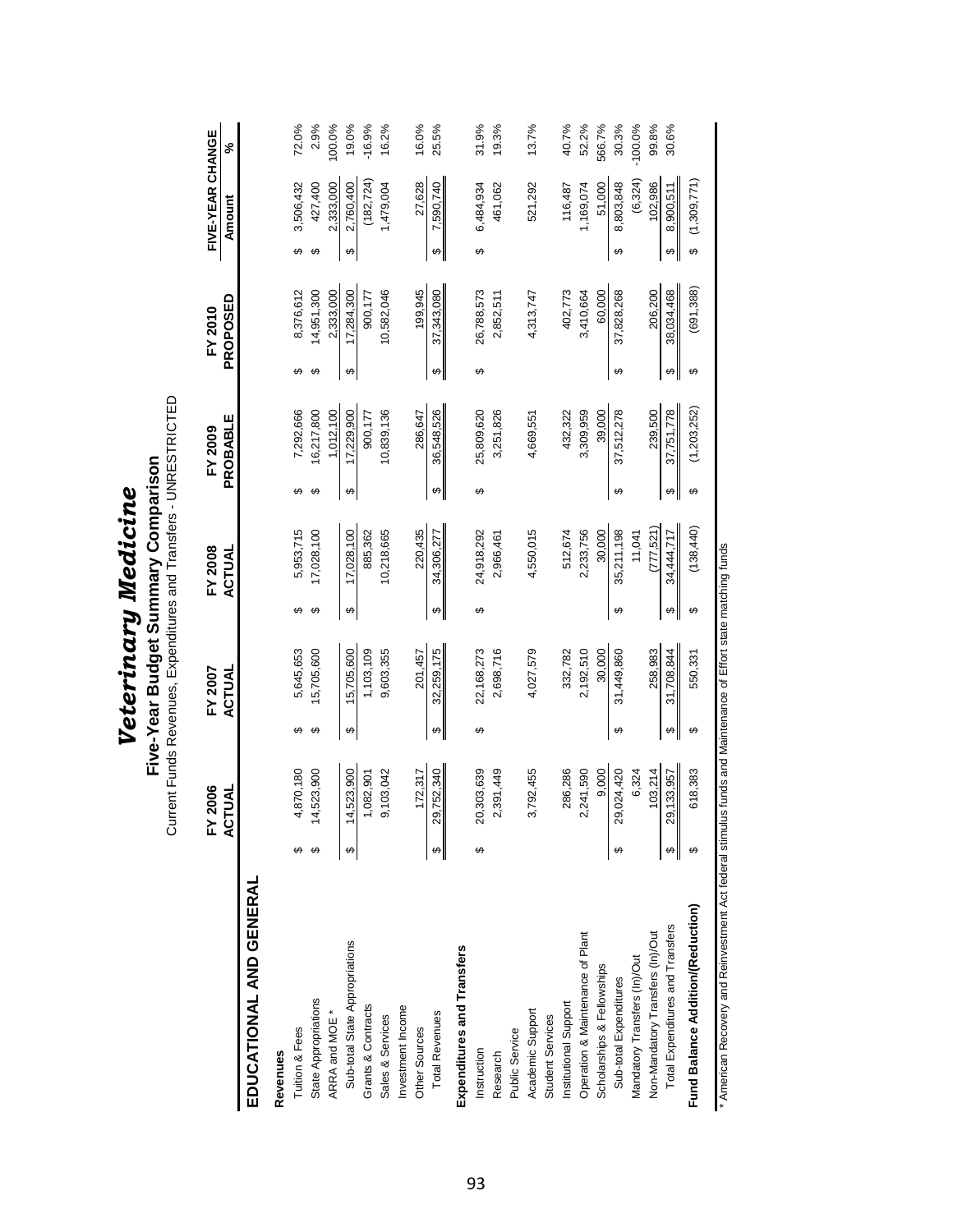|                                   |   | 2006<br><b>ACTUAI</b><br>ِ<br>۳ |   | FY 2007<br>ACTUAL |                       | FY 2008<br>ACTUAL |    | PROBABLE<br>FY 2009 |   | PROPOSED<br>FY 2010 | FIVE-YEAR CHANGE<br>Amount | ℅         |
|-----------------------------------|---|---------------------------------|---|-------------------|-----------------------|-------------------|----|---------------------|---|---------------------|----------------------------|-----------|
| EDUCATIONAL AND GENERAL           |   |                                 |   |                   |                       |                   |    |                     |   |                     |                            |           |
| Revenues                          |   |                                 |   |                   |                       |                   |    |                     |   |                     |                            |           |
| Tuition & Fees                    |   | 4,870,180                       | ↔ | 5,645,653         | ↮                     | 5,953,715         | ఱ  | 7,292,666           | ↔ | 8,376,612           | 3,506,432<br>↮             | 72.0%     |
| State Appropriations              |   | 5,170,835                       | ⊷ | 16,279,502        | ↮                     | 17,593,700        | ₩  | 16,759,400          | ക | 5,462,400           | 291,565<br>↔               | 1.9%      |
| ARRA and MOE *                    |   |                                 |   |                   |                       |                   |    | 1,036.900           |   | 2,388,300           | 2,388,300                  | 100.0%    |
| Sub-total State Appropriations    |   | 15,170,835                      | ↮ | 16,279,502        | ↮                     | 17,593,700        | ↮  | 17,796,300          | ↮ | 17,850,700          | 2,679,865<br>↔             | 17.7%     |
| Grants & Contracts                |   | 4,478,499                       |   | 4,326,629         |                       | 3,773,449         |    | 3,747,283           |   | 3,747,283           | (731, 216)                 | $-16.3%$  |
| Sales & Services                  |   | 9,103,042                       |   | 9,603,355         |                       | 10,218,665        |    | 10,839,136          |   | 10,582,046          | 1,479,004                  | 16.2%     |
| Investment Income                 |   |                                 |   |                   |                       |                   |    |                     |   |                     |                            |           |
| Other Sources                     |   | 1,325,100                       |   | 1,898.297         |                       | 1,063,073         |    | 2.070.631           |   | 1,950,140           | 625.040                    | 47.2%     |
| Total Revenues                    |   | 34,947,656                      | ↮ | 37,753,437        | $\boldsymbol{\omega}$ | 38,602,601        | ⇔∥ | 41,746,016          | ↮ | 42,506,781          | 7,559,125<br>↮             | 21.6%     |
| Expenditures and Transfers        |   |                                 |   |                   |                       |                   |    |                     |   |                     |                            |           |
| Instruction                       |   | 20,824,306                      | ക | 23,158,821        | ക                     | 26,075,414        | ക  | 26,800,289          | ക | 27,779,242          | 6,954,936<br>ക             | 33.4%     |
| Research                          |   | 6,174,887                       |   | 6,206,202         |                       | 6,287,170         |    | 6,864,695           |   | 6,465,380           | 290,493                    | 4.7%      |
| Public Service                    |   | 107,355                         |   | 94,053            |                       | 105,312           |    | 145,070             |   | 145,070             | 37,715                     | 35.1%     |
| Academic Support                  |   | 3,888,788                       |   | 4,095,804         |                       | 4,658,580         |    | 4,713,869           |   | 4,358,065           | 469,277                    | 12.1%     |
| Student Services                  |   | 39,676                          |   |                   |                       |                   |    |                     |   |                     |                            |           |
| Institutional Support             |   | 286,286                         |   | 372,662           |                       | 537,522           |    | 498,100             |   | 468,551             | 182,265                    | 63.7%     |
| Operation & Maintenance of Plant  |   | 2,241,590                       |   | 2,192,510         |                       | 2,233,756         |    | 3,309,959           |   | 3,410,664           | 1,169,074                  | 52.2%     |
| Scholarships & Fellowships        |   | 220,972                         |   | 229,309           |                       | 222,855           |    | 377.786             |   | 364,997             | 144,025                    | 65.2%     |
| Sub-total Expenditures            |   | 3,783,859<br>6                  | ↮ | 36,349,362        | ↮                     | 40,120,608        | ↮  | 42,709,768          | ↮ | 42,991,969          | 9,247,786<br>↮             | 27.4%     |
| Mandatory Transfers (In)/Out      |   | 6,324                           |   |                   |                       | 11,041            |    |                     |   |                     | (6, 324)                   | $-100.0%$ |
| Non-Mandatory Transfers (In)/Out  |   | 103,214                         |   | 258,983           |                       | (777,521)         |    | 239,500             |   | 206,200             | 102,986                    | 99.8%     |
| Total Expenditures and Transfers  | ↔ | 33,893,397                      | ക | 36,608,345        | ↮                     | 39,354,127        | ↮  | 42,949,268          | ↮ | 43, 198, 169        | 9,344,448<br>\$            | 27.6%     |
| Fund Balance Addition/(Reduction) |   | 1,054,259                       | ↔ | 1,145,092         | ↔                     | (751, 525)        | ↔  | (1,203,252)         | ↮ | (691,388)           | (1,785,324)<br>မာ          |           |
|                                   |   |                                 |   |                   |                       |                   |    |                     |   |                     |                            |           |

*Veterinary Medicine*

Veterinary Medicine

Current Funds Revenues, Expenditures and Transfers - UNRESTRICTED AND RESTRICTED **Five-Year Budget Summary Comparison**

Five-Year Budget Summary Comparison<br>Current Funds Revenues, Expenditures and Transfers - UNRESTRICTED AND RESTRICTED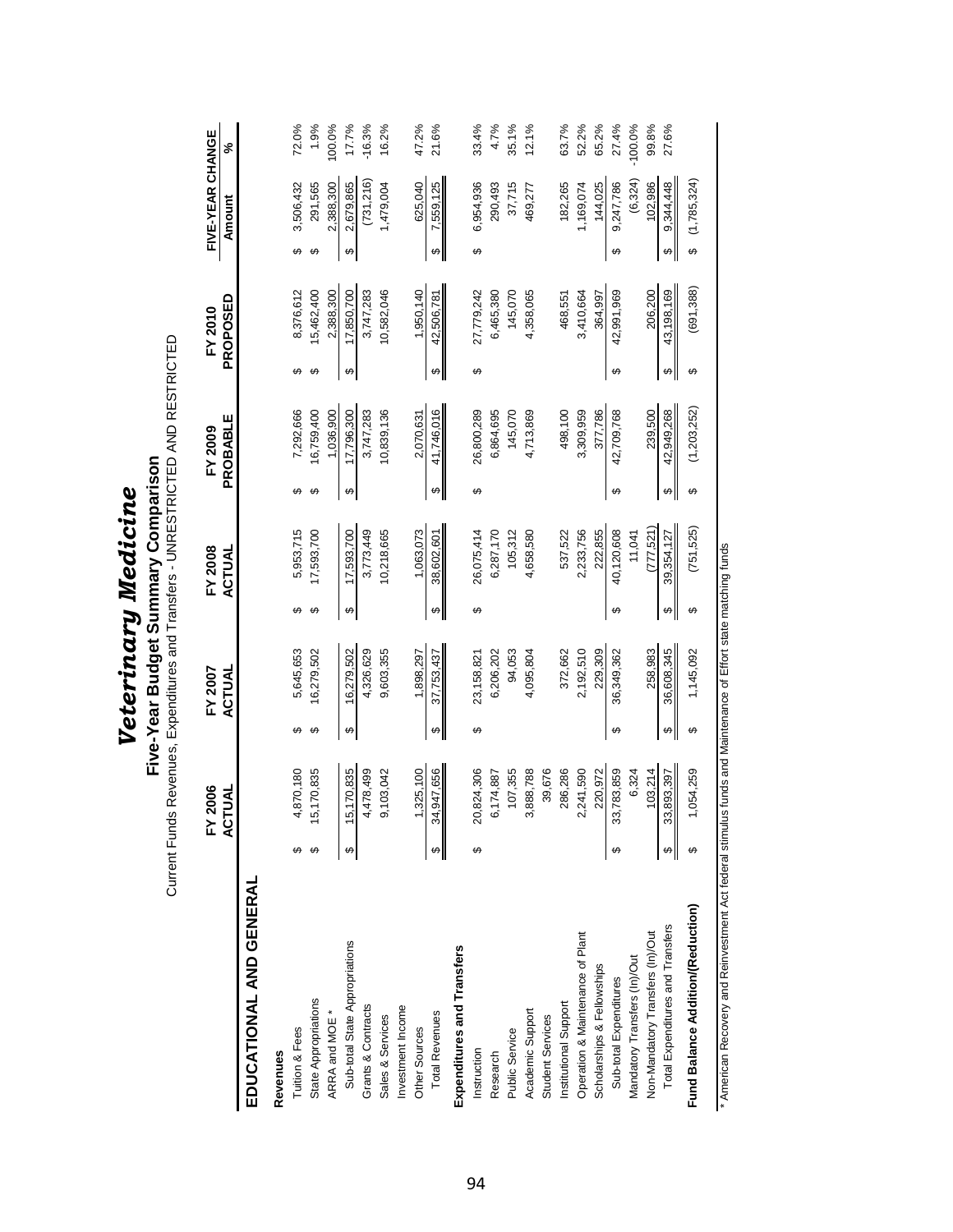#### **FY 2010 Budget Summary**

Unrestricted Current Funds Revenues, Expenditures and Transfers

|                                          |                  |                  |                  |      | <b>CHANGE</b>               |          |
|------------------------------------------|------------------|------------------|------------------|------|-----------------------------|----------|
|                                          | <b>FY 2008</b>   | FY 2009          | FY 2010          |      | <b>Probable to Proposed</b> |          |
|                                          | <b>ACTUAL</b>    | <b>PROBABLE</b>  | <b>PROPOSED</b>  |      | Amount                      | %        |
| <b>EDUCATIONAL AND GENERAL</b>           |                  |                  |                  |      |                             |          |
| <b>Revenues</b>                          |                  |                  |                  |      |                             |          |
| <b>Tuition &amp; Fees</b>                |                  |                  |                  |      |                             |          |
| <b>State Appropriations</b>              | \$<br>9,361,500  | \$<br>8,969,300  | \$<br>8,724,300  | \$   | (245,000)                   | $-2.7%$  |
| ARRA and MOE *                           |                  | 491,100          | 783,900          |      | 292,800                     | 59.6%    |
| Sub-total State Appropriations           | \$<br>9,361,500  | \$<br>9,460,400  | \$<br>9,508,200  | \$   | 47,800                      | 0.5%     |
| <b>Grants &amp; Contracts</b>            | 1,557,353        | 1,562,000        | 1,663,550        |      | 101,550                     | 6.5%     |
| Sales & Services                         |                  |                  |                  |      |                             |          |
| Investment Income                        |                  |                  |                  |      |                             |          |
| <b>Other Sources</b>                     | 5,445,696        | 5,750,547        | 5,644,793        |      | (105, 754)                  | $-1.8%$  |
| <b>Total Revenues</b>                    | \$<br>16,364,549 | \$<br>16,772,947 | \$<br>16,816,543 | - \$ | 43,596                      | 0.3%     |
| <b>Expenditures and Transfers</b>        |                  |                  |                  |      |                             |          |
| Instruction                              |                  |                  |                  |      |                             |          |
| Research                                 |                  |                  |                  |      |                             |          |
| <b>Public Service</b>                    | \$<br>15,471,100 | \$<br>14,870,701 | \$<br>15,311,852 | \$   | 441,151                     | 3.0%     |
| Academic Support                         | 206,072          | 217,881          | 175,927          |      | (41, 954)                   | $-19.3%$ |
| <b>Student Services</b>                  |                  |                  |                  |      |                             |          |
| <b>Institutional Support</b>             | 573,406          | 879,282          | 840,536          |      | (38, 746)                   | $-4.4%$  |
| Operation & Maintenance of Plant         |                  |                  |                  |      |                             |          |
| Scholarships & Fellowships               |                  |                  |                  |      |                             |          |
| Sub-total Expenditures                   | \$<br>16,250,579 | \$<br>15,967,864 | \$<br>16,328,315 | \$   | 360,451                     | 2.3%     |
| Mandatory Transfers (In)/Out             |                  |                  |                  |      |                             |          |
| Non-Mandatory Transfers (In)/Out         | 700,622          | 664,655          | 487,863          |      | (176, 792)                  | $-26.6%$ |
| <b>Total Expenditures and Transfers</b>  | \$<br>16,951,201 | \$<br>16,632,519 | \$<br>16,816,178 | -\$  | 183,659                     | 1.1%     |
| <b>Fund Balance Addition/(Reduction)</b> | \$<br>(586, 652) | \$<br>140,428    | \$<br>365        | \$   | (140, 063)                  |          |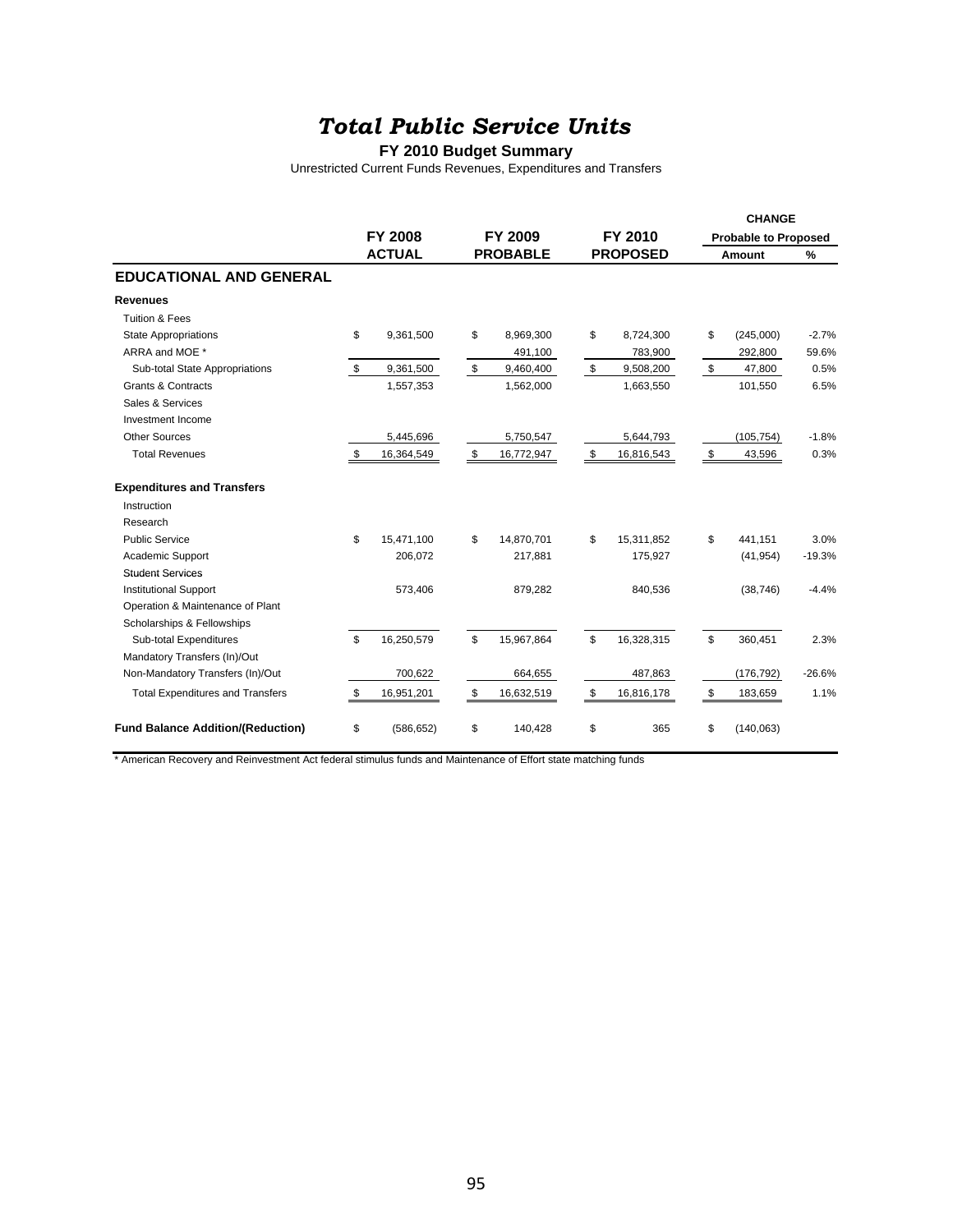|                                                                                                                |                 |                |                 | Unrestricted and Restricted Current Funds Revenues, Expenditures and Transfers<br><b>Total Public Service Units</b><br>FY 2010 Budget Summary |                  |                 |                 |                  |                  |                                |          |
|----------------------------------------------------------------------------------------------------------------|-----------------|----------------|-----------------|-----------------------------------------------------------------------------------------------------------------------------------------------|------------------|-----------------|-----------------|------------------|------------------|--------------------------------|----------|
|                                                                                                                |                 | FY 2008 ACTUAL |                 |                                                                                                                                               | FY 2009 PROBABLE |                 |                 | FY 2010 PROPOSED |                  | Probable to Proposed<br>CHANGE |          |
|                                                                                                                | Unrestricted    | Restricted     | Total           | Unrestricted                                                                                                                                  | Restricted       | Total           | Unrestricted    | Restricted       | Total            | Amount                         | వ్       |
| EDUCATIONAL AND GENERAL                                                                                        |                 |                |                 |                                                                                                                                               |                  |                 |                 |                  |                  |                                |          |
| Revenues                                                                                                       |                 |                |                 |                                                                                                                                               |                  |                 |                 |                  |                  |                                |          |
| Tuition & Fees                                                                                                 |                 |                |                 |                                                                                                                                               |                  |                 |                 |                  |                  |                                |          |
| State Appropriations                                                                                           | 9,361,500<br>မာ |                | 9,361,500<br>မာ | 8,969,300<br>မာ                                                                                                                               |                  | 8,969,300<br>မာ | 8,724,300<br>မာ |                  | 8,724,300<br>မာ  | (245,000)<br>↮                 | $-2.7%$  |
| ARRA and MOE *                                                                                                 |                 |                |                 | 491,100                                                                                                                                       |                  | 491,100         | 783,900         |                  | 783,900          | 292,800                        | 59.6%    |
| Sub-total State Appropriations                                                                                 | 9,361,500<br>ക  | မာ             | 9,361,500<br>6  | 9,460,400<br>ക                                                                                                                                | G.               | 9,460,400<br>6  | 9,508,200<br>မာ | G)               | 9,508,200<br>Θ   | 47,800<br>မာ                   | $0.5\%$  |
| Grants & Contracts                                                                                             | 1,557,353       | 8,744,473      | 10,301,826      | 1,562,000                                                                                                                                     | 9,032,531        | 10,594,531      | 1,663,550       | 10,736,746       | 12,400,296       | 1,805,765                      | 17.0%    |
| Sales & Services                                                                                               |                 |                |                 |                                                                                                                                               |                  |                 |                 |                  |                  |                                |          |
| Investment Income                                                                                              |                 |                |                 |                                                                                                                                               |                  |                 |                 |                  |                  |                                |          |
| Other Sources                                                                                                  | 5,445,696       | 420,022        | 5,865,718       | 5,750,547                                                                                                                                     | 649,088          | 6,399,635       | 5,644,793       | 534,926          | 6,179,719        | (219, 916)                     | $-3.4%$  |
| <b>Total Revenues</b>                                                                                          | 16,364,549<br>↮ | 9,164,495<br>↮ | 25,529,044<br>Ø | 16,772,947<br>Ø                                                                                                                               | 9,681,619<br>ω,  | 26,454,566<br>Θ | 16,816,543<br>Ø | 11,271,672<br>↔  | 28,088,215<br>မာ | 1,633,649<br>↮                 | 6.2%     |
| Expenditures and Transfers                                                                                     |                 |                |                 |                                                                                                                                               |                  |                 |                 |                  |                  |                                |          |
| Instruction                                                                                                    |                 | 209,010<br>မာ  | 209,010<br>Θ    |                                                                                                                                               |                  |                 |                 |                  |                  |                                |          |
| Research                                                                                                       |                 |                |                 |                                                                                                                                               |                  |                 |                 |                  |                  |                                |          |
| Public Service                                                                                                 | \$15,471,100    | 8,828,839      | 24,299,939      | \$ 14,870,701                                                                                                                                 | 9,681,619<br>↮   | 24,552,320<br>မ | \$ 15,311,852   | \$11,271,672     | \$ 26,583,524    | 2,031,204<br>မာ                | 8.3%     |
| Academic Support                                                                                               | 206,072         | 4379           | 210,451         | 217,881                                                                                                                                       |                  | 217,881         | 175,927         |                  | 175,927          | (41, 954)                      | $-19.3%$ |
| Student Services                                                                                               |                 |                |                 |                                                                                                                                               |                  |                 |                 |                  |                  |                                |          |
| Institutional Support                                                                                          | 573,406         | 11,469         | 584,876         | 879,282                                                                                                                                       |                  | 879,282         | 840,536         |                  | 840,536          | (38, 746)                      | $-4.4%$  |
| Operation & Maintenance of Plant                                                                               |                 |                |                 |                                                                                                                                               |                  |                 |                 |                  |                  |                                |          |
| Scholarships & Fellowships                                                                                     |                 |                |                 |                                                                                                                                               |                  |                 |                 |                  |                  |                                |          |
| Sub-total Expenditures                                                                                         | 16,250,579<br>မ | 9,053,698<br>↮ | 25,304,277<br>Ø | \$ 15,967,864                                                                                                                                 | 9,681,619<br>↮   | \$ 25,649,483   | \$16,328,315    | \$11,271,672     | \$ 27,599,987    | 1,950,504<br>↮                 | 7.6%     |
| Mandatory Transfers (In)/Out                                                                                   |                 |                |                 |                                                                                                                                               |                  |                 |                 |                  |                  |                                |          |
| Non-Mandatory Transfers (In)/Out                                                                               | 700,622         |                | 700,622         | 664,655                                                                                                                                       |                  | 664,655         | 487,863         |                  | 487,863          | (176, 792)                     | $-26.6%$ |
| Total Expenditures and Transfers                                                                               | 16,951,201<br>↮ | 9,053,698<br>↮ | 26,004,899<br>↮ | 16,632,519<br>↮                                                                                                                               | 9,681,619<br>↮   | 26,314,138<br>↮ | 16,816,178<br>↮ | \$11,271,672     | 28,087,850<br>Ø  | 1,773,712<br>↮                 | 6.7%     |
| Revenues Less Expend. & Transfers                                                                              | (586,652)       | 110,797<br>မာ  | (475, 855)<br>Θ | 140,428<br>↮                                                                                                                                  | ↮                | 140,428<br>မာ   | 365<br>6        | မာ               | 365<br>မာ        | (140,063)<br>↮                 |          |
| * American Recovery and Reinvestment Act federal stimulus funds and Maintenance of Effort state matching funds |                 |                |                 |                                                                                                                                               |                  |                 |                 |                  |                  |                                |          |

### 96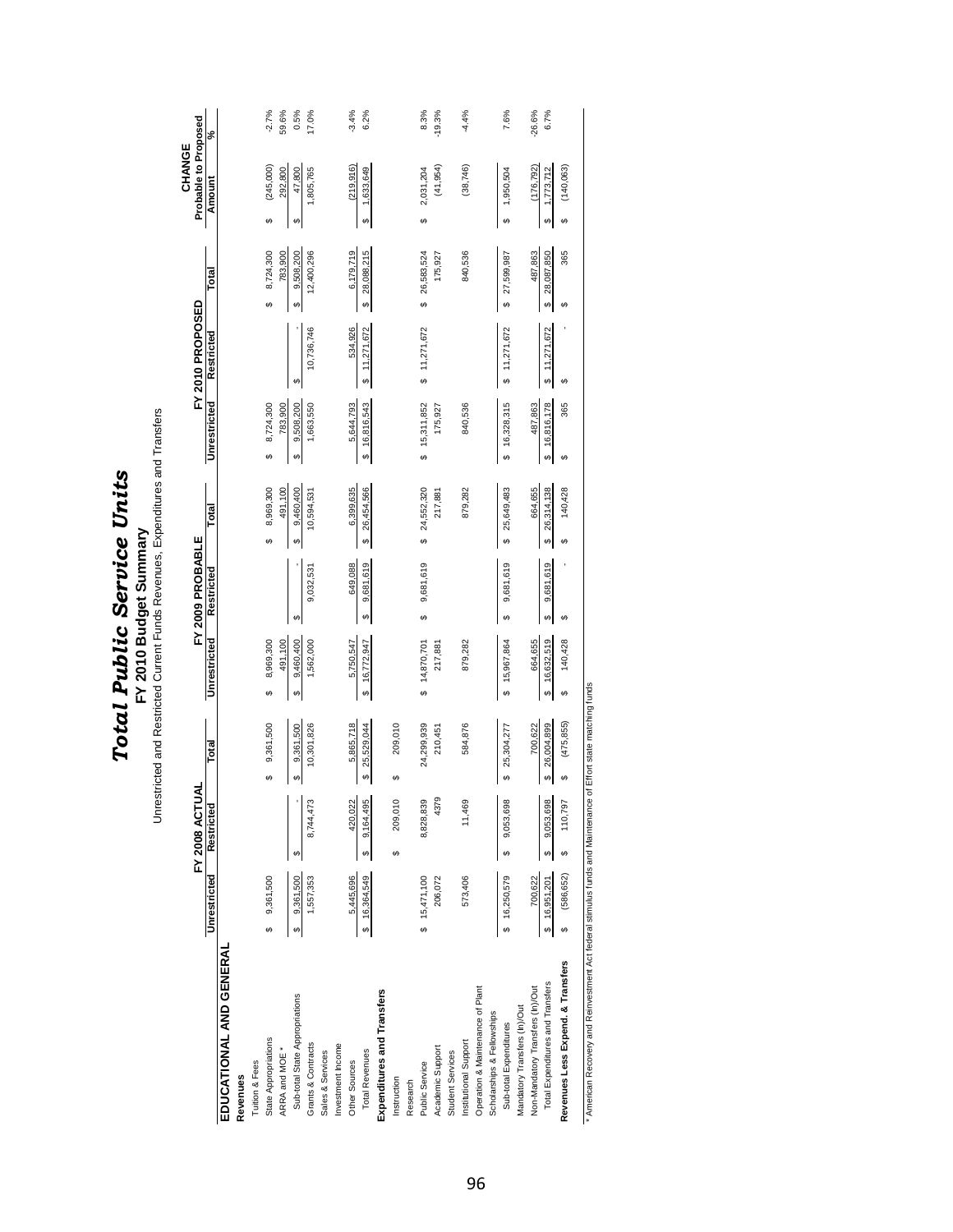**FY 2010 Natural Classifications Summary**

Unrestricted Current Funds Expenditures

|                                                 |                            |                           |                      |               |                      |                         | <b>CHANGE</b>               |                    |
|-------------------------------------------------|----------------------------|---------------------------|----------------------|---------------|----------------------|-------------------------|-----------------------------|--------------------|
|                                                 | FY 2008                    |                           | FY 2009              |               | FY 2010              |                         | <b>Probable to Proposed</b> |                    |
|                                                 | <b>ACTUAL</b>              |                           | <b>PROBABLE</b>      |               | <b>PROPOSED</b>      |                         | Amount                      | %                  |
| <b>INSTITUTE FOR PUBLIC SERVICE</b>             |                            |                           |                      |               |                      |                         |                             |                    |
| <b>Salaries and Benefits</b>                    |                            |                           |                      |               |                      |                         |                             |                    |
| <b>Salaries</b>                                 |                            |                           |                      |               |                      |                         |                             |                    |
| Academic                                        | \$<br>147,570              | \$                        | 177.000              | \$            | 298,000              | \$                      | 121.000                     | 68.4%              |
| Non-Academic                                    | 2,731,237                  |                           | 2,844,114            |               | 2,570,533            |                         | (273, 581)                  | $-9.6%$            |
| <b>Students</b>                                 | 7,446                      |                           | 27,780               |               | 1,000                |                         | (26, 780)                   | $-96.4%$           |
| <b>Total Salaries</b>                           | \$<br>2,886,253            | \$                        | 3.048.894            | \$            | 2,869,533            | \$                      | (179, 361)                  | $-5.9%$            |
| <b>Benefits</b>                                 | 941,396                    |                           | 909,000              |               | 969,000              |                         | 60,000                      | 6.6%               |
| <b>Total Salaries and Benefits</b>              | \$<br>3,827,649            | \$                        | 3,957,894            | \$            | 3.838.533            | \$                      | (119, 361)                  | $-3.0%$            |
| Operating                                       | 2,270,715                  |                           | 1,662,592            |               | 2,102,939            |                         | 440,347                     | 26.5%              |
| <b>Equipment and Capital Outlay</b>             | 68,087                     |                           | 20,000               |               |                      |                         |                             | $(20,000)$ -100.0% |
| <b>Total Expenditures</b>                       | \$<br>6,166,451            | \$                        | 5,640,486            | \$            | 5,941,472            | \$                      | 300,986                     | 5.3%               |
| <b>MUNICIPAL TECHNICAL ADVISORY SERVICE</b>     |                            |                           |                      |               |                      |                         |                             |                    |
|                                                 |                            |                           |                      |               |                      |                         |                             |                    |
| <b>Salaries and Benefits</b><br><b>Salaries</b> |                            |                           |                      |               |                      |                         |                             |                    |
| Academic                                        | \$<br>140,121              | \$                        | 134,801              | \$            | 214,338              | \$                      | 79,537                      | 59.0%              |
| Non-Academic                                    | 3.484.504                  |                           | 3.634.114            |               | 3.509.612            |                         | (124, 502)                  | $-3.4%$            |
| <b>Students</b>                                 | 29,409                     |                           | 19,330               |               | 15,080               |                         | (4,250)                     | $-22.0%$           |
| <b>Total Salaries</b>                           | \$<br>3,654,033            | \$                        | 3,788,245            | \$            | 3,739,030            | \$                      | (49, 215)                   | $-1.3%$            |
| <b>Benefits</b>                                 | 1,203,151                  |                           | 1,191,209            |               | 1,239,852            |                         | 48.643                      | 4.1%               |
| <b>Total Salaries and Benefits</b>              | \$<br>4.857.185            | \$                        | 4.979.454            | \$            | 4.978.882            | \$                      | (572)                       | 0.0%               |
| Operating                                       | 949,265                    |                           | 923,321              |               | 969,704              |                         | 46,383                      | 5.0%               |
| <b>Equipment and Capital Outlay</b>             | 17,713                     |                           | 39,080               |               |                      |                         |                             | (39,080) -100.0%   |
| <b>Total Expenditures</b>                       | \$<br>5,824,162            | \$                        | 5,941,855            | \$            | 5,948,586            | \$                      | 6,731                       | 0.1%               |
| <b>COUNTY TECHNICAL ASSISTANCE SERVICE</b>      |                            |                           |                      |               |                      |                         |                             |                    |
| <b>Salaries and Benefits</b>                    |                            |                           |                      |               |                      |                         |                             |                    |
| <b>Salaries</b>                                 |                            |                           |                      |               |                      |                         |                             |                    |
| Academic                                        | \$<br>17,600               |                           |                      | \$            | 15.000               | \$                      | 15,000                      | 100.0%             |
| Non-Academic                                    | 2,398,178                  | \$                        | 2,567,723            | \$            | 2,520,357            |                         | (47, 366)                   | $-1.8%$            |
| <b>Students</b>                                 |                            |                           |                      |               |                      |                         |                             |                    |
| <b>Total Salaries</b>                           | \$<br>2,415,778            | \$                        | 2,567,723            | \$            | 2,535,357            | \$                      | (32, 366)                   | $-1.3%$            |
| <b>Benefits</b>                                 | 810,130                    |                           | 780,000              |               | 845,000              |                         | 65,000                      | 8.3%               |
| <b>Total Salaries and Benefits</b>              | \$<br>3,225,908            | \$                        | 3,347,723            | \$            | 3,380,357            | \$                      | 32,634                      | 1.0%               |
| Operating                                       | 1,004,968                  |                           | 1,007,800            |               | 1,057,900            |                         | 50,100                      | 5.0%               |
| <b>Equipment and Capital Outlay</b>             | 29,089                     |                           | 30,000               |               |                      |                         |                             | $(30,000)$ -100.0% |
| <b>Total Expenditures</b>                       | \$<br>4,259,965            | \$                        | 4,385,523            | $\sqrt[6]{2}$ | 4,438,257            | \$                      | 52,734                      | 1.2%               |
| <b>TOTALS</b>                                   |                            |                           |                      |               |                      |                         |                             |                    |
|                                                 |                            |                           |                      |               |                      |                         |                             |                    |
| <b>Salaries and Benefits</b>                    |                            |                           |                      |               |                      |                         |                             |                    |
| <b>Salaries</b>                                 |                            |                           |                      |               |                      |                         |                             |                    |
| Academic<br>Non-Academic                        | \$<br>305,290<br>8,613,920 | \$                        | 311.801<br>9,045,951 | \$            | 527,338<br>8,600,502 | \$                      | 215.537<br>(445, 449)       | 69.1%<br>$-4.9%$   |
| <b>Students</b>                                 | 36,855                     |                           | 47,110               |               | 16,080               |                         | (31,030)                    | $-65.9%$           |
| <b>Total Salaries</b>                           | \$<br>8,956,065            | \$                        | 9,404,862            | \$            | 9,143,920            | \$                      | (260, 942)                  | $-2.8%$            |
| <b>Benefits</b>                                 | 2,954,678                  |                           | 2,880,209            |               | 3,053,852            |                         | 173,643                     | 6.0%               |
| <b>Total Salaries and Benefits</b>              | 11,910,742                 | \$                        | 12,285,071           | \$            | 12,197,772           | \$                      | (87, 299)                   | $-0.7%$            |
| Operating                                       | 4,224,948                  |                           | 3,593,713            |               | 4,130,543            |                         | 536,830                     | 14.9%              |
| <b>Equipment and Capital Outlay</b>             | 114,889                    |                           | 89,080               |               |                      |                         |                             | (89,080) -100.0%   |
| <b>Total Expenditures</b>                       | \$<br>16,250,579           | $\boldsymbol{\mathsf{S}}$ | 15,967,864           | \$            | 16,328,315           | $\overline{\mathbf{3}}$ | 360,451                     | 2.3%               |
|                                                 |                            |                           |                      |               |                      |                         |                             |                    |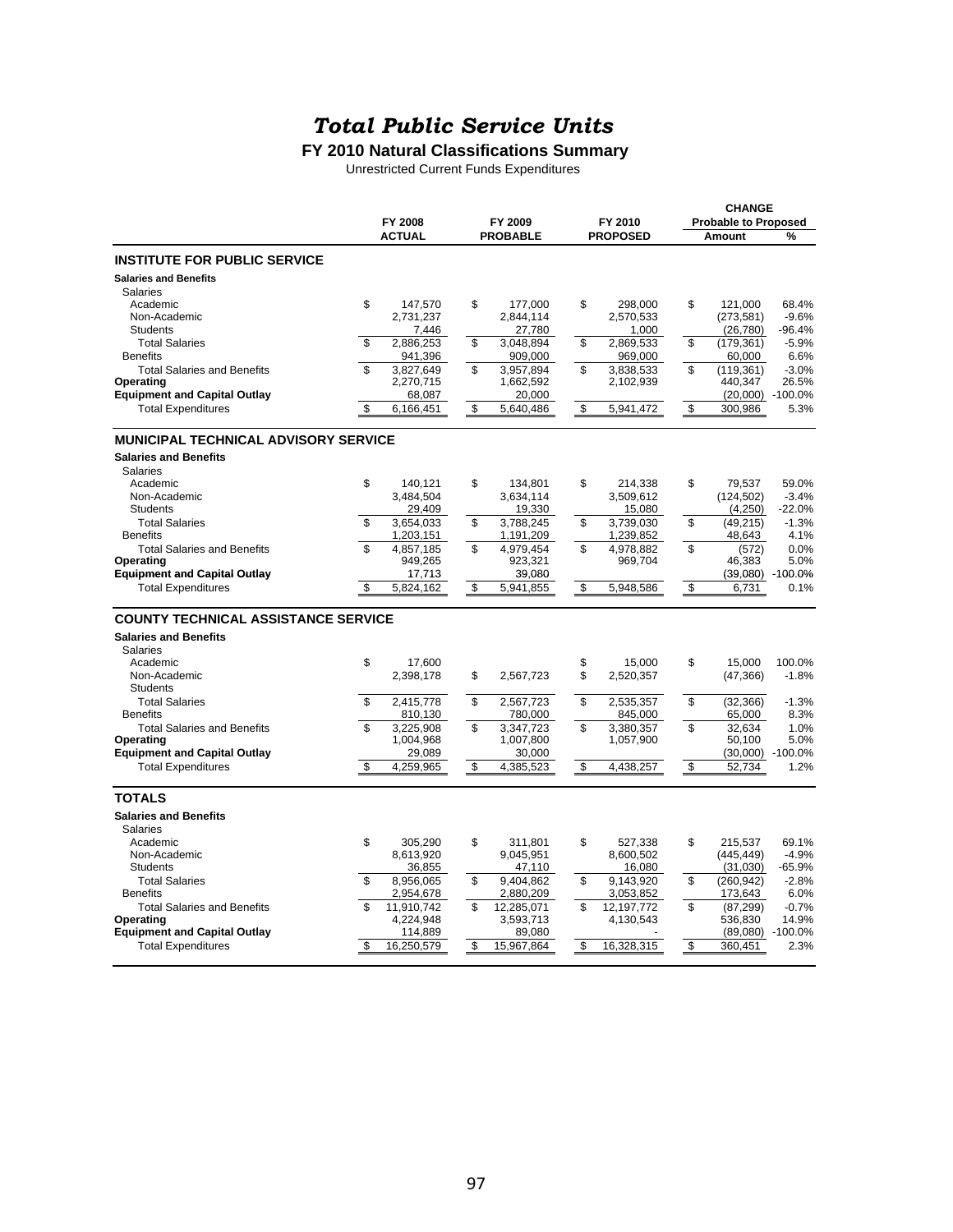|                                   |   | Current Funds Revenues, Expenditures and Transfers - UNRESTRICTED |                         | <b>Total Public Service Units</b><br>Five-Year Budget Summary Comparison |                   |                          |                       |                     |                        |                     |                                    |    |          |
|-----------------------------------|---|-------------------------------------------------------------------|-------------------------|--------------------------------------------------------------------------|-------------------|--------------------------|-----------------------|---------------------|------------------------|---------------------|------------------------------------|----|----------|
|                                   |   | <b>FY 2006</b><br>ACTUAL                                          |                         | FY 2007<br>ACTUAL                                                        |                   | FY 2008<br><b>ACTUAL</b> |                       | PROBABLE<br>FY 2009 |                        | PROPOSED<br>FY 2010 | FIVE-YEAR CHANGE<br>Amount         | Š, |          |
| EDUCATIONAL AND GENERAL           |   |                                                                   |                         |                                                                          |                   |                          |                       |                     |                        |                     |                                    |    |          |
| Revenues                          |   |                                                                   |                         |                                                                          |                   |                          |                       |                     |                        |                     |                                    |    |          |
| Tuition & Fees                    |   |                                                                   |                         |                                                                          |                   |                          |                       |                     |                        |                     |                                    |    |          |
| State Appropriations              | ↮ | 8,001,600                                                         | ↮                       | 8,147,800                                                                | ↮                 | 9,361,500                | ↮                     | 8,969,300           | ↮                      | 8,724,300           | 722,700<br>↮                       |    | 9.0%     |
| ARRA and MOE *                    |   |                                                                   |                         |                                                                          |                   |                          |                       | 491,100             |                        | 783,900             | 783,900                            |    | 100.0%   |
| Sub-total State Appropriations    | ↮ | 8,001,600                                                         | $\theta$                | 8,147,800                                                                | ↮                 | 9,361,500                | ↮                     | 9,460,400           | $\boldsymbol{\varphi}$ | 9,508,200           | ,506,600<br>↮                      |    | 18.8%    |
| Grants & Contracts                |   | 1,443,668                                                         |                         | 1,548,086                                                                |                   | 1,557,353                |                       | 1,562,000           |                        | 1,663,550           | 219,882                            |    | 15.2%    |
| Sales & Services                  |   |                                                                   |                         |                                                                          |                   |                          |                       |                     |                        |                     |                                    |    |          |
| Investment Income                 |   |                                                                   |                         |                                                                          |                   |                          |                       |                     |                        |                     |                                    |    |          |
| Other Sources                     |   | 4,691,209                                                         |                         | 5,241,202                                                                |                   | 5,445,696                |                       | 5,750,547           |                        | 5.644.793           | 953,584                            |    | 20.3%    |
| <b>Total Revenues</b>             |   | 136,477<br>ᆁ                                                      | $\pmb{\leftrightarrow}$ | 14,937,088                                                               | $\leftrightarrow$ | 16,364,549               | $\boldsymbol{\omega}$ | 16,772,947          | $\boldsymbol{\omega}$  | 16,816,543          | 2,680,066<br>$\boldsymbol{\omega}$ |    | 19.0%    |
| Expenditures and Transfers        |   |                                                                   |                         |                                                                          |                   |                          |                       |                     |                        |                     |                                    |    |          |
| Instruction                       |   |                                                                   |                         |                                                                          |                   |                          |                       |                     |                        |                     |                                    |    |          |
| Research                          |   |                                                                   |                         |                                                                          |                   |                          |                       |                     |                        |                     |                                    |    |          |
| Public Service                    | ↮ | 001,623<br>ă                                                      | ↮                       | 12,855,929                                                               | ↮                 | 15,471,100               | ↮                     | 14,870,701          | ↮                      | 15,311,852          | 3,310,229<br>↮                     |    | 27.6%    |
| Academic Support                  |   | 205,136                                                           |                         | 224,725                                                                  |                   | 206,072                  |                       | 217,881             |                        | 175,927             | (29, 209)                          |    | $-14.2%$ |
| <b>Student Services</b>           |   |                                                                   |                         |                                                                          |                   |                          |                       |                     |                        |                     |                                    |    |          |
| Institutional Support             |   | 509,626                                                           |                         | 514,601                                                                  |                   | 573,406                  |                       | 879,282             |                        | 840,536             | 330,910                            |    | 64.9%    |
| Operation & Maintenance of Plant  |   |                                                                   |                         |                                                                          |                   |                          |                       |                     |                        |                     |                                    |    |          |
| Scholarships & Fellowships        |   |                                                                   |                         |                                                                          |                   |                          |                       |                     |                        |                     |                                    |    |          |
| Sub-total Expenditures            | ↮ | 716,384<br><u>ʻz</u>                                              | $\boldsymbol{\varphi}$  | 13,595,255                                                               | ↮                 | 16,250,579               | ↮                     | 15,967,864          | ↮                      | 16,328,315          | 3,611,931<br>↔                     |    | 28.4%    |
| Mandatory Transfers (In)/Out      |   |                                                                   |                         |                                                                          |                   |                          |                       |                     |                        |                     |                                    |    |          |
| Non-Mandatory Transfers (In)/Out  |   | ,236,383                                                          |                         | 1,733,256                                                                |                   | 700,622                  |                       | 664,655             |                        | 487,863             | (748, 520)                         |    | $-60.5%$ |
| Total Expenditures and Transfers  | ↮ | 13,952,768                                                        | $\Theta$                | 15,328,511                                                               | ↮                 | 16,951,201               | $\bigoplus$           | 16,632,519          | $\boldsymbol{\omega}$  | 16,816,178          | 2,863,410<br>$\boldsymbol{\omega}$ |    | 20.5%    |
| Fund Balance Addition/(Reduction) |   | 83,709                                                            | ↔                       | (391, 423)                                                               | ↔                 | (586,652)                | ↮                     | 140,428             | ↔                      | 365                 | (183, 344)<br>↔                    |    |          |
| Act forders                       |   |                                                                   |                         | inde and Maintenance of Effort state                                     |                   | matching funds           |                       |                     |                        |                     |                                    |    |          |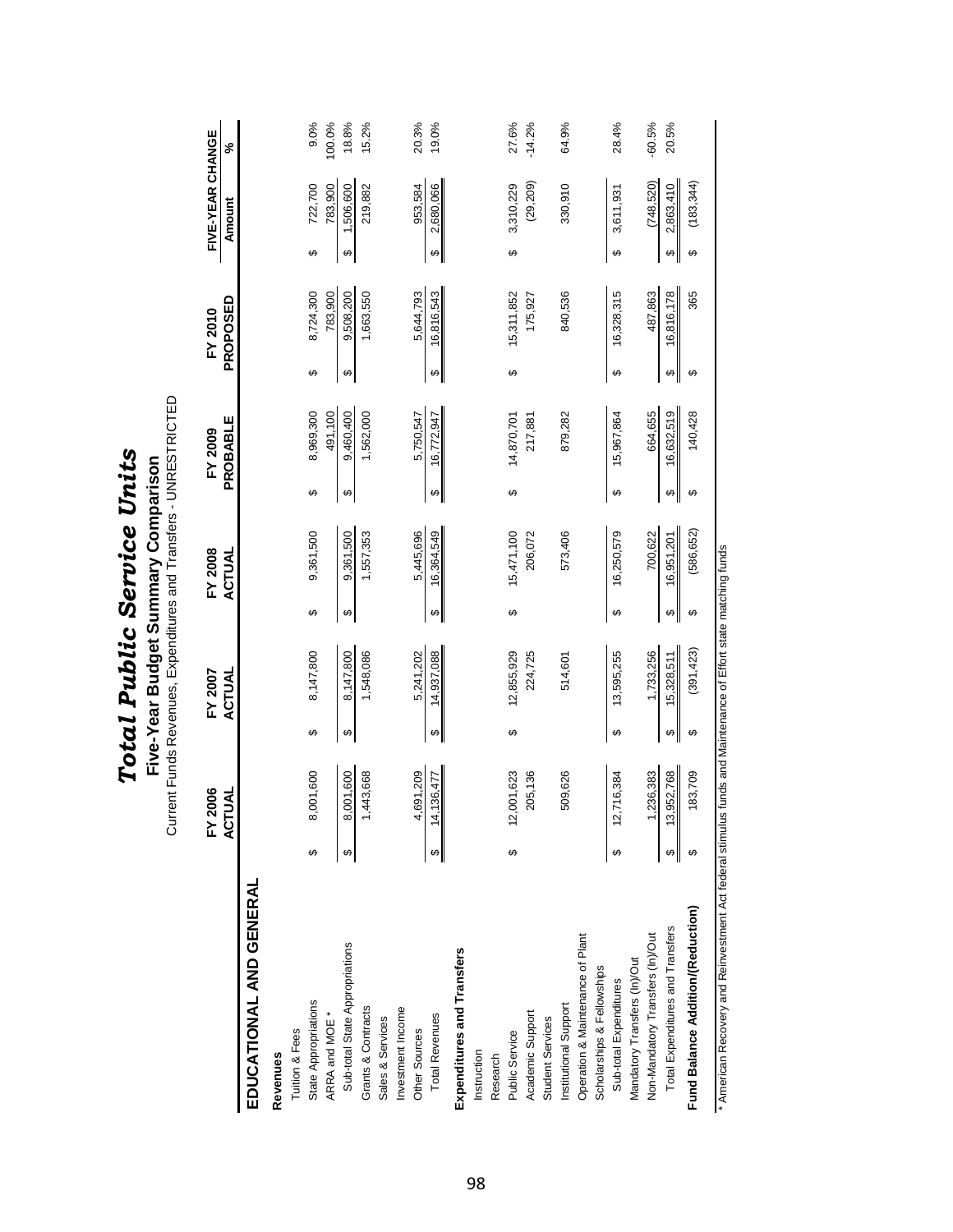|                                   |   | FY 2006<br><b>ACTUAL</b>  |   | FY 2007<br>ACTUAL |   | FY 2008<br>ACTUAL |   | PROBABLE<br>FY 2009 |   | PROPOSED<br>FY 2010 |   | FIVE-YEAR CHANGE<br><b>Amount</b> | వ్        |
|-----------------------------------|---|---------------------------|---|-------------------|---|-------------------|---|---------------------|---|---------------------|---|-----------------------------------|-----------|
| EDUCATIONAL AND GENERAL           |   |                           |   |                   |   |                   |   |                     |   |                     |   |                                   |           |
| Revenues                          |   |                           |   |                   |   |                   |   |                     |   |                     |   |                                   |           |
| Tuition & Fees                    |   |                           |   |                   |   |                   |   |                     |   |                     |   |                                   |           |
| State Appropriations              |   | 001,600                   | ↮ | 8,147,800         | ↮ | 9,361,500         | ↮ | 8,969,300           | ↮ | 8,724,300           | ↮ | 722,700                           | 9.0%      |
| ARRA and MOE *                    |   |                           |   |                   |   |                   |   | 491,100             |   | 783,900             |   | 783,900                           | 100.0%    |
| Sub-total State Appropriations    |   | 001,600                   | ↮ | 8,147,800         | ↮ | 9,361,500         | ↔ | 9,460,400           | ↔ | 9,508,200           | ↮ | 1,506,600                         | 18.8%     |
| Grants & Contracts                |   | ,438,114                  |   | 10,440,967        |   | 10,301,826        |   | 10,594,531          |   | 12,400,296          |   | 3,962,182                         | 47.0%     |
| Sales & Services                  |   |                           |   |                   |   |                   |   |                     |   |                     |   |                                   |           |
| Investment Income                 |   |                           |   |                   |   |                   |   |                     |   |                     |   |                                   |           |
| Other Sources                     |   | 083,315                   |   | 5,971,201         |   | 5,865,718         |   | 6,399,635           |   | 6,179,719           |   | 1,096,404                         | 21.6%     |
| <b>Total Revenues</b>             |   | 523,029<br>$\frac{21}{2}$ | ↮ | 24,559,968        | ↮ | 25,529,044        | ↮ | 26,454,566          | ↮ | 28,088,215          | ↔ | 6,565,186                         | 30.5%     |
| Expenditures and Transfers        |   |                           |   |                   |   |                   |   |                     |   |                     |   |                                   |           |
| Instruction                       | ക | 60,058                    | ↮ | 59,048            | ↮ | 209,010           | ↮ |                     | ↮ |                     | ↮ | (60,058)                          | $-100.0%$ |
| Research                          |   |                           |   |                   |   |                   |   |                     |   |                     |   |                                   |           |
| Public Service                    |   | ,189,729<br>စ္            |   | 21,887,255        |   | 24,299,939        |   | 24,552,320          |   | 26,583,524          |   | 7,393,795                         | 38.5%     |
| Academic Support                  |   | 205,136                   |   | 224,725           |   | 210,451           |   | 217,881             |   | 175,927             |   | (29, 209)                         | $-14.2%$  |
| Student Services                  |   |                           |   |                   |   |                   |   |                     |   |                     |   |                                   |           |
| Institutional Support             |   | 514,747                   |   | 522,763           |   | 584,876           |   | 879,282             |   | 840,536             |   | 325,789                           | 63.3%     |
| Operation & Maintenance of Plant  |   |                           |   |                   |   |                   |   |                     |   |                     |   |                                   |           |
| Scholarships & Fellowships        |   |                           |   |                   |   |                   |   |                     |   |                     |   |                                   |           |
| Sub-total Expenditures            |   | 969,670<br>$\frac{9}{2}$  | ↔ | 22,693,791        | ↮ | 25,304,277        | ↮ | 25,649,483          | ↮ | 27,599,987          | ↮ | 7,630,317                         | 38.2%     |
| Mandatory Transfers (In)/Out      |   |                           |   |                   |   |                   |   |                     |   |                     |   |                                   |           |
| Non-Mandatory Transfers (In)/Out  |   | ,236,383                  |   | 1,733,256         |   | 700,622           |   | 664.655             |   | 487,863             |   | (748, 520)                        | $-60.5%$  |
| Total Expenditures and Transfers  |   | ,206,053<br>$\frac{1}{2}$ | ↮ | 24,427,047        | ↮ | 26,004,899        | ക | 26,314,138          | ↮ | 28,087,850          | ↮ | 6,881,797                         | 32.5%     |
| Revenues Less Expend. & Transfers |   | 316,976                   | ↔ | 132,921           | ↮ | (475, 855)        | ↔ | 140,428             | ↔ | 365                 | ↮ | (316, 611)                        |           |
|                                   |   |                           |   |                   |   |                   |   |                     |   |                     |   |                                   |           |

**Total Public Service Units** 

Current Funds Revenues, Expenditures and Transfers - UNRESTRICTED AND RESTRICTED **Five-Year Budget Summary Comparison**

Five-Year Budget Summary Comparison<br>Current Funds Revenues, Expenditures and Transfers - UNRESTRICTED AND RESTRICTED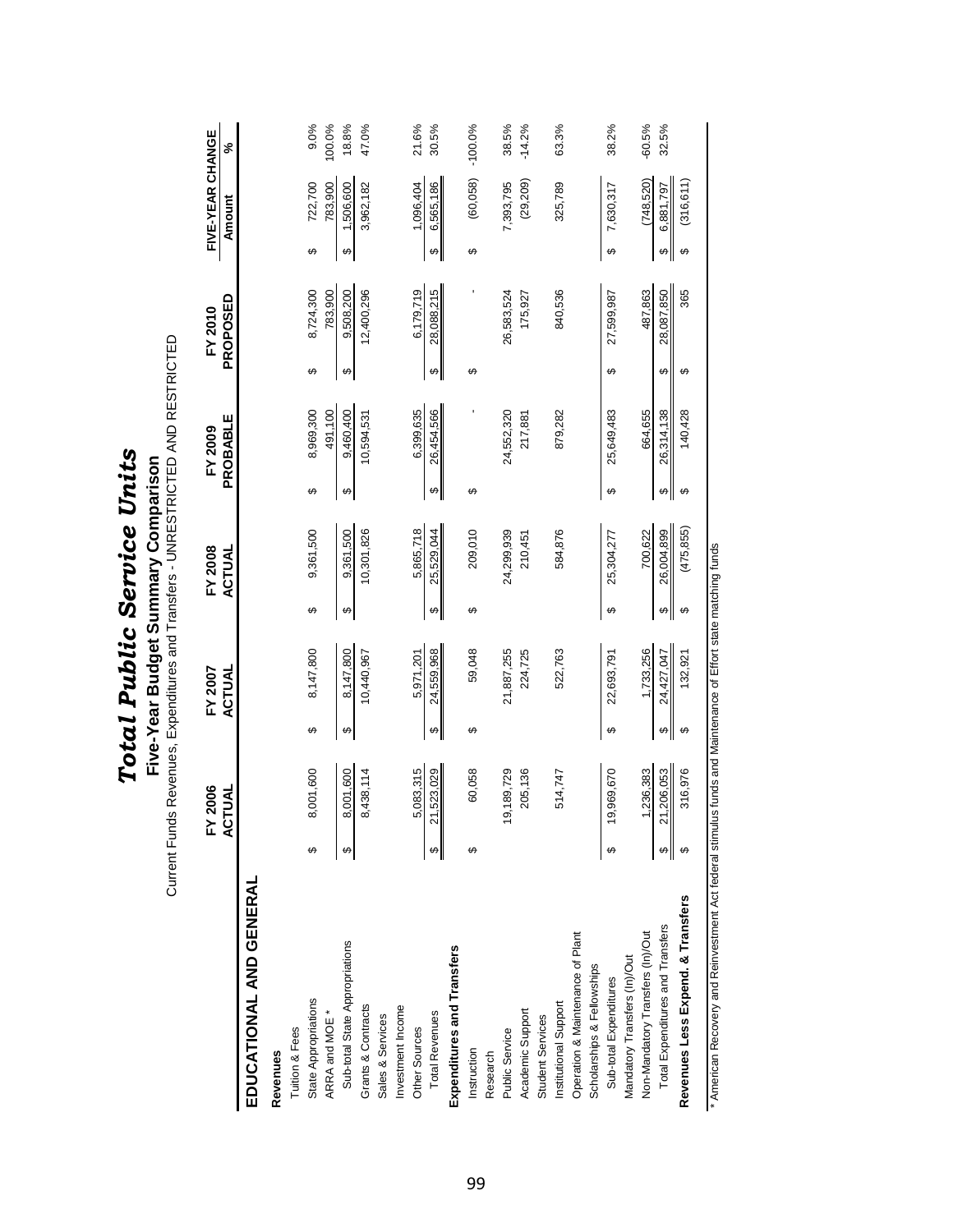### **Unrestricted Net Assets**

| $\overline{\boldsymbol{\theta}}$<br>\$<br>\$<br>\$<br><b>TOTAL - JUNE 30, 2007</b><br>793,966<br>480,466<br>1,606,702<br>332,270<br><b>FY 2007-08 ACTUAL</b><br>\$<br>\$<br>6,515,804<br>\$<br>5,715,617<br>4,133,128<br>\$<br>16,364,549<br>Revenue<br>Less:<br>\$<br>\$<br>Expenditures<br>6,166,451<br>\$<br>5,824,162<br>4,259,965<br>\$<br>16,250,579<br>Mandatory Transfers (In)/Out<br>Non-Mandatory Transfers(In)/Out<br>700,622<br>889,859<br>(73, 841)<br>(115, 395)<br>\$<br><b>Total Expenditures &amp; Transfers</b><br>$\frac{3}{3}$<br>7,056,310<br>$\frac{1}{2}$<br>5,750,321<br>4,144,570<br>\$<br>16,951,201<br>$\overline{\$}$<br>$\overline{\$}$<br>$\overline{\mathcal{L}}$<br>Net Change<br>(540, 506)<br>(34, 704)<br>(11, 441)<br>(586, 652)<br><b>Unrestricted Net Assets</b><br>\$<br>44,947<br>\$<br>Working Capital-Accounts Receivable<br>44,947<br><b>Working Capital-Inventories</b><br><b>Revolving Funds</b><br>Encumbrances<br>\$<br>43,016<br>\$<br>15,576<br>18,965<br>77,557<br><b>Unexpended Gifts</b><br>\$<br>\$<br>Reappropriations<br>20,000<br>270,000<br>290,000<br>Unallocated<br>258,600<br>183,449<br>607,546<br>165,497<br>$\frac{1}{2}$<br>$\pmb{\mathfrak{S}}$<br>$\frac{1}{2}$<br>469,025<br>\$<br><b>TOTAL - JUNE 30, 2008</b><br>253,460<br>297,565<br>1,020,050<br><b>Percent Unallocated of Expend. &amp; Transfers</b><br>2.35%<br>4.50%<br>4.43%<br>3.58%<br>FY 2008-09 PROBABLE BUDGET<br>\$<br>6,554,600<br>\$<br>5,991,348<br>\$<br>4,226,999<br>\$<br>16,772,947<br>Revenue<br>Less:<br>\$<br>Expenditures<br>\$<br>\$<br>\$<br>15,967,864<br>5,640,486<br>5,941,855<br>4,385,523<br>Mandatory Transfers (In)/Out<br>Non-Mandatory Transfers(In)/Out<br>756,683<br>34,328<br>(126, 356)<br>664,655<br>\$<br>\$<br>\$<br>\$<br>6,397,169<br>5,976,183<br>4,259,167<br>16,632,519<br><b>Total Expenditures &amp; Transfers</b><br>\$<br>$\overline{\$}$<br>\$<br>$\overline{\$}$<br>157,431<br>15,165<br>(32, 168)<br>140,428<br>Net Change<br><b>Unrestricted Net Assets</b><br>\$<br>44,947<br>\$<br>Working Capital-Accounts Receivable<br>44,947<br><b>Working Capital-Inventories</b><br><b>Revolving Funds</b><br>Encumbrances<br><b>Unexpended Gifts</b><br>221,900<br>\$<br>167,900<br>\$<br>Reappropriations<br>350,000<br>739,800<br>Unallocated<br>144,830<br>86,857<br>375,730<br>144,043<br>$\overline{\mathbf{e}}$<br>$\overline{\mathbf{3}}$<br>\$<br>\$<br>410,891<br>312,730<br>436,857<br>1,160,478<br><b>ESTIMATED TOTAL - APRIL 30, 2009</b><br>2.25%<br>2.42%<br>2.04%<br>2.26%<br>Percent Unallocated of Expend. & Transfers<br>FY 2009-10 PROPOSED BUDGET<br>Revenue<br>\$<br>6,686,100<br>5,719,657<br>\$<br>4,410,786<br>16,816,543<br>\$<br>\$<br>Less:<br>\$<br>\$<br>5,948,586<br>\$<br>4,438,257<br>16,328,315<br><b>Expenditures</b><br>5,941,472<br>S<br>Mandatory Transfers (In)/Out<br>Non-Mandatory Transfers(In)/Out<br>656,460<br>(49, 854)<br>(118, 743)<br>487,863<br>\$<br>$\frac{1}{2}$<br>$\frac{1}{2}$<br>$\frac{1}{2}$<br><b>Total Expenditures &amp; Transfers</b><br>6,597,932<br>5,898,732<br>4,319,514<br>16,816,178<br>\$<br>\$<br>\$<br>\$<br>Net Change<br>88,168<br>(179, 075)<br>91,272<br>365<br><b>Unrestricted Net Assets</b><br>\$<br>Working Capital-Accounts Receivable<br>\$<br>44,947<br>44,947<br><b>Working Capital-Inventories</b><br>Revolving Funds<br>Encumbrances<br><b>Unexpended Gifts</b><br>\$<br>185,200<br>350,000<br>Reappropriations<br>535,200<br>Unallocated<br>268,911<br>\$<br>133,655<br>178,129<br>580,695 |  | <b>IPS</b> | <b>MTAS</b> | <b>CTAS</b> | <b>TOTAL</b> |
|--------------------------------------------------------------------------------------------------------------------------------------------------------------------------------------------------------------------------------------------------------------------------------------------------------------------------------------------------------------------------------------------------------------------------------------------------------------------------------------------------------------------------------------------------------------------------------------------------------------------------------------------------------------------------------------------------------------------------------------------------------------------------------------------------------------------------------------------------------------------------------------------------------------------------------------------------------------------------------------------------------------------------------------------------------------------------------------------------------------------------------------------------------------------------------------------------------------------------------------------------------------------------------------------------------------------------------------------------------------------------------------------------------------------------------------------------------------------------------------------------------------------------------------------------------------------------------------------------------------------------------------------------------------------------------------------------------------------------------------------------------------------------------------------------------------------------------------------------------------------------------------------------------------------------------------------------------------------------------------------------------------------------------------------------------------------------------------------------------------------------------------------------------------------------------------------------------------------------------------------------------------------------------------------------------------------------------------------------------------------------------------------------------------------------------------------------------------------------------------------------------------------------------------------------------------------------------------------------------------------------------------------------------------------------------------------------------------------------------------------------------------------------------------------------------------------------------------------------------------------------------------------------------------------------------------------------------------------------------------------------------------------------------------------------------------------------------------------------------------------------------------------------------------------------------------------------------------------------------------------------------------------------------------------------------------------------------------------------------------------------------------------------------------------------------------------------------------------------------------------------------------------------------------------------------|--|------------|-------------|-------------|--------------|
|                                                                                                                                                                                                                                                                                                                                                                                                                                                                                                                                                                                                                                                                                                                                                                                                                                                                                                                                                                                                                                                                                                                                                                                                                                                                                                                                                                                                                                                                                                                                                                                                                                                                                                                                                                                                                                                                                                                                                                                                                                                                                                                                                                                                                                                                                                                                                                                                                                                                                                                                                                                                                                                                                                                                                                                                                                                                                                                                                                                                                                                                                                                                                                                                                                                                                                                                                                                                                                                                                                                                                        |  |            |             |             |              |
|                                                                                                                                                                                                                                                                                                                                                                                                                                                                                                                                                                                                                                                                                                                                                                                                                                                                                                                                                                                                                                                                                                                                                                                                                                                                                                                                                                                                                                                                                                                                                                                                                                                                                                                                                                                                                                                                                                                                                                                                                                                                                                                                                                                                                                                                                                                                                                                                                                                                                                                                                                                                                                                                                                                                                                                                                                                                                                                                                                                                                                                                                                                                                                                                                                                                                                                                                                                                                                                                                                                                                        |  |            |             |             |              |
|                                                                                                                                                                                                                                                                                                                                                                                                                                                                                                                                                                                                                                                                                                                                                                                                                                                                                                                                                                                                                                                                                                                                                                                                                                                                                                                                                                                                                                                                                                                                                                                                                                                                                                                                                                                                                                                                                                                                                                                                                                                                                                                                                                                                                                                                                                                                                                                                                                                                                                                                                                                                                                                                                                                                                                                                                                                                                                                                                                                                                                                                                                                                                                                                                                                                                                                                                                                                                                                                                                                                                        |  |            |             |             |              |
|                                                                                                                                                                                                                                                                                                                                                                                                                                                                                                                                                                                                                                                                                                                                                                                                                                                                                                                                                                                                                                                                                                                                                                                                                                                                                                                                                                                                                                                                                                                                                                                                                                                                                                                                                                                                                                                                                                                                                                                                                                                                                                                                                                                                                                                                                                                                                                                                                                                                                                                                                                                                                                                                                                                                                                                                                                                                                                                                                                                                                                                                                                                                                                                                                                                                                                                                                                                                                                                                                                                                                        |  |            |             |             |              |
|                                                                                                                                                                                                                                                                                                                                                                                                                                                                                                                                                                                                                                                                                                                                                                                                                                                                                                                                                                                                                                                                                                                                                                                                                                                                                                                                                                                                                                                                                                                                                                                                                                                                                                                                                                                                                                                                                                                                                                                                                                                                                                                                                                                                                                                                                                                                                                                                                                                                                                                                                                                                                                                                                                                                                                                                                                                                                                                                                                                                                                                                                                                                                                                                                                                                                                                                                                                                                                                                                                                                                        |  |            |             |             |              |
|                                                                                                                                                                                                                                                                                                                                                                                                                                                                                                                                                                                                                                                                                                                                                                                                                                                                                                                                                                                                                                                                                                                                                                                                                                                                                                                                                                                                                                                                                                                                                                                                                                                                                                                                                                                                                                                                                                                                                                                                                                                                                                                                                                                                                                                                                                                                                                                                                                                                                                                                                                                                                                                                                                                                                                                                                                                                                                                                                                                                                                                                                                                                                                                                                                                                                                                                                                                                                                                                                                                                                        |  |            |             |             |              |
|                                                                                                                                                                                                                                                                                                                                                                                                                                                                                                                                                                                                                                                                                                                                                                                                                                                                                                                                                                                                                                                                                                                                                                                                                                                                                                                                                                                                                                                                                                                                                                                                                                                                                                                                                                                                                                                                                                                                                                                                                                                                                                                                                                                                                                                                                                                                                                                                                                                                                                                                                                                                                                                                                                                                                                                                                                                                                                                                                                                                                                                                                                                                                                                                                                                                                                                                                                                                                                                                                                                                                        |  |            |             |             |              |
|                                                                                                                                                                                                                                                                                                                                                                                                                                                                                                                                                                                                                                                                                                                                                                                                                                                                                                                                                                                                                                                                                                                                                                                                                                                                                                                                                                                                                                                                                                                                                                                                                                                                                                                                                                                                                                                                                                                                                                                                                                                                                                                                                                                                                                                                                                                                                                                                                                                                                                                                                                                                                                                                                                                                                                                                                                                                                                                                                                                                                                                                                                                                                                                                                                                                                                                                                                                                                                                                                                                                                        |  |            |             |             |              |
|                                                                                                                                                                                                                                                                                                                                                                                                                                                                                                                                                                                                                                                                                                                                                                                                                                                                                                                                                                                                                                                                                                                                                                                                                                                                                                                                                                                                                                                                                                                                                                                                                                                                                                                                                                                                                                                                                                                                                                                                                                                                                                                                                                                                                                                                                                                                                                                                                                                                                                                                                                                                                                                                                                                                                                                                                                                                                                                                                                                                                                                                                                                                                                                                                                                                                                                                                                                                                                                                                                                                                        |  |            |             |             |              |
|                                                                                                                                                                                                                                                                                                                                                                                                                                                                                                                                                                                                                                                                                                                                                                                                                                                                                                                                                                                                                                                                                                                                                                                                                                                                                                                                                                                                                                                                                                                                                                                                                                                                                                                                                                                                                                                                                                                                                                                                                                                                                                                                                                                                                                                                                                                                                                                                                                                                                                                                                                                                                                                                                                                                                                                                                                                                                                                                                                                                                                                                                                                                                                                                                                                                                                                                                                                                                                                                                                                                                        |  |            |             |             |              |
|                                                                                                                                                                                                                                                                                                                                                                                                                                                                                                                                                                                                                                                                                                                                                                                                                                                                                                                                                                                                                                                                                                                                                                                                                                                                                                                                                                                                                                                                                                                                                                                                                                                                                                                                                                                                                                                                                                                                                                                                                                                                                                                                                                                                                                                                                                                                                                                                                                                                                                                                                                                                                                                                                                                                                                                                                                                                                                                                                                                                                                                                                                                                                                                                                                                                                                                                                                                                                                                                                                                                                        |  |            |             |             |              |
|                                                                                                                                                                                                                                                                                                                                                                                                                                                                                                                                                                                                                                                                                                                                                                                                                                                                                                                                                                                                                                                                                                                                                                                                                                                                                                                                                                                                                                                                                                                                                                                                                                                                                                                                                                                                                                                                                                                                                                                                                                                                                                                                                                                                                                                                                                                                                                                                                                                                                                                                                                                                                                                                                                                                                                                                                                                                                                                                                                                                                                                                                                                                                                                                                                                                                                                                                                                                                                                                                                                                                        |  |            |             |             |              |
|                                                                                                                                                                                                                                                                                                                                                                                                                                                                                                                                                                                                                                                                                                                                                                                                                                                                                                                                                                                                                                                                                                                                                                                                                                                                                                                                                                                                                                                                                                                                                                                                                                                                                                                                                                                                                                                                                                                                                                                                                                                                                                                                                                                                                                                                                                                                                                                                                                                                                                                                                                                                                                                                                                                                                                                                                                                                                                                                                                                                                                                                                                                                                                                                                                                                                                                                                                                                                                                                                                                                                        |  |            |             |             |              |
|                                                                                                                                                                                                                                                                                                                                                                                                                                                                                                                                                                                                                                                                                                                                                                                                                                                                                                                                                                                                                                                                                                                                                                                                                                                                                                                                                                                                                                                                                                                                                                                                                                                                                                                                                                                                                                                                                                                                                                                                                                                                                                                                                                                                                                                                                                                                                                                                                                                                                                                                                                                                                                                                                                                                                                                                                                                                                                                                                                                                                                                                                                                                                                                                                                                                                                                                                                                                                                                                                                                                                        |  |            |             |             |              |
|                                                                                                                                                                                                                                                                                                                                                                                                                                                                                                                                                                                                                                                                                                                                                                                                                                                                                                                                                                                                                                                                                                                                                                                                                                                                                                                                                                                                                                                                                                                                                                                                                                                                                                                                                                                                                                                                                                                                                                                                                                                                                                                                                                                                                                                                                                                                                                                                                                                                                                                                                                                                                                                                                                                                                                                                                                                                                                                                                                                                                                                                                                                                                                                                                                                                                                                                                                                                                                                                                                                                                        |  |            |             |             |              |
|                                                                                                                                                                                                                                                                                                                                                                                                                                                                                                                                                                                                                                                                                                                                                                                                                                                                                                                                                                                                                                                                                                                                                                                                                                                                                                                                                                                                                                                                                                                                                                                                                                                                                                                                                                                                                                                                                                                                                                                                                                                                                                                                                                                                                                                                                                                                                                                                                                                                                                                                                                                                                                                                                                                                                                                                                                                                                                                                                                                                                                                                                                                                                                                                                                                                                                                                                                                                                                                                                                                                                        |  |            |             |             |              |
|                                                                                                                                                                                                                                                                                                                                                                                                                                                                                                                                                                                                                                                                                                                                                                                                                                                                                                                                                                                                                                                                                                                                                                                                                                                                                                                                                                                                                                                                                                                                                                                                                                                                                                                                                                                                                                                                                                                                                                                                                                                                                                                                                                                                                                                                                                                                                                                                                                                                                                                                                                                                                                                                                                                                                                                                                                                                                                                                                                                                                                                                                                                                                                                                                                                                                                                                                                                                                                                                                                                                                        |  |            |             |             |              |
|                                                                                                                                                                                                                                                                                                                                                                                                                                                                                                                                                                                                                                                                                                                                                                                                                                                                                                                                                                                                                                                                                                                                                                                                                                                                                                                                                                                                                                                                                                                                                                                                                                                                                                                                                                                                                                                                                                                                                                                                                                                                                                                                                                                                                                                                                                                                                                                                                                                                                                                                                                                                                                                                                                                                                                                                                                                                                                                                                                                                                                                                                                                                                                                                                                                                                                                                                                                                                                                                                                                                                        |  |            |             |             |              |
|                                                                                                                                                                                                                                                                                                                                                                                                                                                                                                                                                                                                                                                                                                                                                                                                                                                                                                                                                                                                                                                                                                                                                                                                                                                                                                                                                                                                                                                                                                                                                                                                                                                                                                                                                                                                                                                                                                                                                                                                                                                                                                                                                                                                                                                                                                                                                                                                                                                                                                                                                                                                                                                                                                                                                                                                                                                                                                                                                                                                                                                                                                                                                                                                                                                                                                                                                                                                                                                                                                                                                        |  |            |             |             |              |
|                                                                                                                                                                                                                                                                                                                                                                                                                                                                                                                                                                                                                                                                                                                                                                                                                                                                                                                                                                                                                                                                                                                                                                                                                                                                                                                                                                                                                                                                                                                                                                                                                                                                                                                                                                                                                                                                                                                                                                                                                                                                                                                                                                                                                                                                                                                                                                                                                                                                                                                                                                                                                                                                                                                                                                                                                                                                                                                                                                                                                                                                                                                                                                                                                                                                                                                                                                                                                                                                                                                                                        |  |            |             |             |              |
|                                                                                                                                                                                                                                                                                                                                                                                                                                                                                                                                                                                                                                                                                                                                                                                                                                                                                                                                                                                                                                                                                                                                                                                                                                                                                                                                                                                                                                                                                                                                                                                                                                                                                                                                                                                                                                                                                                                                                                                                                                                                                                                                                                                                                                                                                                                                                                                                                                                                                                                                                                                                                                                                                                                                                                                                                                                                                                                                                                                                                                                                                                                                                                                                                                                                                                                                                                                                                                                                                                                                                        |  |            |             |             |              |
|                                                                                                                                                                                                                                                                                                                                                                                                                                                                                                                                                                                                                                                                                                                                                                                                                                                                                                                                                                                                                                                                                                                                                                                                                                                                                                                                                                                                                                                                                                                                                                                                                                                                                                                                                                                                                                                                                                                                                                                                                                                                                                                                                                                                                                                                                                                                                                                                                                                                                                                                                                                                                                                                                                                                                                                                                                                                                                                                                                                                                                                                                                                                                                                                                                                                                                                                                                                                                                                                                                                                                        |  |            |             |             |              |
|                                                                                                                                                                                                                                                                                                                                                                                                                                                                                                                                                                                                                                                                                                                                                                                                                                                                                                                                                                                                                                                                                                                                                                                                                                                                                                                                                                                                                                                                                                                                                                                                                                                                                                                                                                                                                                                                                                                                                                                                                                                                                                                                                                                                                                                                                                                                                                                                                                                                                                                                                                                                                                                                                                                                                                                                                                                                                                                                                                                                                                                                                                                                                                                                                                                                                                                                                                                                                                                                                                                                                        |  |            |             |             |              |
|                                                                                                                                                                                                                                                                                                                                                                                                                                                                                                                                                                                                                                                                                                                                                                                                                                                                                                                                                                                                                                                                                                                                                                                                                                                                                                                                                                                                                                                                                                                                                                                                                                                                                                                                                                                                                                                                                                                                                                                                                                                                                                                                                                                                                                                                                                                                                                                                                                                                                                                                                                                                                                                                                                                                                                                                                                                                                                                                                                                                                                                                                                                                                                                                                                                                                                                                                                                                                                                                                                                                                        |  |            |             |             |              |
|                                                                                                                                                                                                                                                                                                                                                                                                                                                                                                                                                                                                                                                                                                                                                                                                                                                                                                                                                                                                                                                                                                                                                                                                                                                                                                                                                                                                                                                                                                                                                                                                                                                                                                                                                                                                                                                                                                                                                                                                                                                                                                                                                                                                                                                                                                                                                                                                                                                                                                                                                                                                                                                                                                                                                                                                                                                                                                                                                                                                                                                                                                                                                                                                                                                                                                                                                                                                                                                                                                                                                        |  |            |             |             |              |
|                                                                                                                                                                                                                                                                                                                                                                                                                                                                                                                                                                                                                                                                                                                                                                                                                                                                                                                                                                                                                                                                                                                                                                                                                                                                                                                                                                                                                                                                                                                                                                                                                                                                                                                                                                                                                                                                                                                                                                                                                                                                                                                                                                                                                                                                                                                                                                                                                                                                                                                                                                                                                                                                                                                                                                                                                                                                                                                                                                                                                                                                                                                                                                                                                                                                                                                                                                                                                                                                                                                                                        |  |            |             |             |              |
|                                                                                                                                                                                                                                                                                                                                                                                                                                                                                                                                                                                                                                                                                                                                                                                                                                                                                                                                                                                                                                                                                                                                                                                                                                                                                                                                                                                                                                                                                                                                                                                                                                                                                                                                                                                                                                                                                                                                                                                                                                                                                                                                                                                                                                                                                                                                                                                                                                                                                                                                                                                                                                                                                                                                                                                                                                                                                                                                                                                                                                                                                                                                                                                                                                                                                                                                                                                                                                                                                                                                                        |  |            |             |             |              |
|                                                                                                                                                                                                                                                                                                                                                                                                                                                                                                                                                                                                                                                                                                                                                                                                                                                                                                                                                                                                                                                                                                                                                                                                                                                                                                                                                                                                                                                                                                                                                                                                                                                                                                                                                                                                                                                                                                                                                                                                                                                                                                                                                                                                                                                                                                                                                                                                                                                                                                                                                                                                                                                                                                                                                                                                                                                                                                                                                                                                                                                                                                                                                                                                                                                                                                                                                                                                                                                                                                                                                        |  |            |             |             |              |
|                                                                                                                                                                                                                                                                                                                                                                                                                                                                                                                                                                                                                                                                                                                                                                                                                                                                                                                                                                                                                                                                                                                                                                                                                                                                                                                                                                                                                                                                                                                                                                                                                                                                                                                                                                                                                                                                                                                                                                                                                                                                                                                                                                                                                                                                                                                                                                                                                                                                                                                                                                                                                                                                                                                                                                                                                                                                                                                                                                                                                                                                                                                                                                                                                                                                                                                                                                                                                                                                                                                                                        |  |            |             |             |              |
|                                                                                                                                                                                                                                                                                                                                                                                                                                                                                                                                                                                                                                                                                                                                                                                                                                                                                                                                                                                                                                                                                                                                                                                                                                                                                                                                                                                                                                                                                                                                                                                                                                                                                                                                                                                                                                                                                                                                                                                                                                                                                                                                                                                                                                                                                                                                                                                                                                                                                                                                                                                                                                                                                                                                                                                                                                                                                                                                                                                                                                                                                                                                                                                                                                                                                                                                                                                                                                                                                                                                                        |  |            |             |             |              |
|                                                                                                                                                                                                                                                                                                                                                                                                                                                                                                                                                                                                                                                                                                                                                                                                                                                                                                                                                                                                                                                                                                                                                                                                                                                                                                                                                                                                                                                                                                                                                                                                                                                                                                                                                                                                                                                                                                                                                                                                                                                                                                                                                                                                                                                                                                                                                                                                                                                                                                                                                                                                                                                                                                                                                                                                                                                                                                                                                                                                                                                                                                                                                                                                                                                                                                                                                                                                                                                                                                                                                        |  |            |             |             |              |
|                                                                                                                                                                                                                                                                                                                                                                                                                                                                                                                                                                                                                                                                                                                                                                                                                                                                                                                                                                                                                                                                                                                                                                                                                                                                                                                                                                                                                                                                                                                                                                                                                                                                                                                                                                                                                                                                                                                                                                                                                                                                                                                                                                                                                                                                                                                                                                                                                                                                                                                                                                                                                                                                                                                                                                                                                                                                                                                                                                                                                                                                                                                                                                                                                                                                                                                                                                                                                                                                                                                                                        |  |            |             |             |              |
|                                                                                                                                                                                                                                                                                                                                                                                                                                                                                                                                                                                                                                                                                                                                                                                                                                                                                                                                                                                                                                                                                                                                                                                                                                                                                                                                                                                                                                                                                                                                                                                                                                                                                                                                                                                                                                                                                                                                                                                                                                                                                                                                                                                                                                                                                                                                                                                                                                                                                                                                                                                                                                                                                                                                                                                                                                                                                                                                                                                                                                                                                                                                                                                                                                                                                                                                                                                                                                                                                                                                                        |  |            |             |             |              |
|                                                                                                                                                                                                                                                                                                                                                                                                                                                                                                                                                                                                                                                                                                                                                                                                                                                                                                                                                                                                                                                                                                                                                                                                                                                                                                                                                                                                                                                                                                                                                                                                                                                                                                                                                                                                                                                                                                                                                                                                                                                                                                                                                                                                                                                                                                                                                                                                                                                                                                                                                                                                                                                                                                                                                                                                                                                                                                                                                                                                                                                                                                                                                                                                                                                                                                                                                                                                                                                                                                                                                        |  |            |             |             |              |
|                                                                                                                                                                                                                                                                                                                                                                                                                                                                                                                                                                                                                                                                                                                                                                                                                                                                                                                                                                                                                                                                                                                                                                                                                                                                                                                                                                                                                                                                                                                                                                                                                                                                                                                                                                                                                                                                                                                                                                                                                                                                                                                                                                                                                                                                                                                                                                                                                                                                                                                                                                                                                                                                                                                                                                                                                                                                                                                                                                                                                                                                                                                                                                                                                                                                                                                                                                                                                                                                                                                                                        |  |            |             |             |              |
|                                                                                                                                                                                                                                                                                                                                                                                                                                                                                                                                                                                                                                                                                                                                                                                                                                                                                                                                                                                                                                                                                                                                                                                                                                                                                                                                                                                                                                                                                                                                                                                                                                                                                                                                                                                                                                                                                                                                                                                                                                                                                                                                                                                                                                                                                                                                                                                                                                                                                                                                                                                                                                                                                                                                                                                                                                                                                                                                                                                                                                                                                                                                                                                                                                                                                                                                                                                                                                                                                                                                                        |  |            |             |             |              |
|                                                                                                                                                                                                                                                                                                                                                                                                                                                                                                                                                                                                                                                                                                                                                                                                                                                                                                                                                                                                                                                                                                                                                                                                                                                                                                                                                                                                                                                                                                                                                                                                                                                                                                                                                                                                                                                                                                                                                                                                                                                                                                                                                                                                                                                                                                                                                                                                                                                                                                                                                                                                                                                                                                                                                                                                                                                                                                                                                                                                                                                                                                                                                                                                                                                                                                                                                                                                                                                                                                                                                        |  |            |             |             |              |
|                                                                                                                                                                                                                                                                                                                                                                                                                                                                                                                                                                                                                                                                                                                                                                                                                                                                                                                                                                                                                                                                                                                                                                                                                                                                                                                                                                                                                                                                                                                                                                                                                                                                                                                                                                                                                                                                                                                                                                                                                                                                                                                                                                                                                                                                                                                                                                                                                                                                                                                                                                                                                                                                                                                                                                                                                                                                                                                                                                                                                                                                                                                                                                                                                                                                                                                                                                                                                                                                                                                                                        |  |            |             |             |              |
|                                                                                                                                                                                                                                                                                                                                                                                                                                                                                                                                                                                                                                                                                                                                                                                                                                                                                                                                                                                                                                                                                                                                                                                                                                                                                                                                                                                                                                                                                                                                                                                                                                                                                                                                                                                                                                                                                                                                                                                                                                                                                                                                                                                                                                                                                                                                                                                                                                                                                                                                                                                                                                                                                                                                                                                                                                                                                                                                                                                                                                                                                                                                                                                                                                                                                                                                                                                                                                                                                                                                                        |  |            |             |             |              |
|                                                                                                                                                                                                                                                                                                                                                                                                                                                                                                                                                                                                                                                                                                                                                                                                                                                                                                                                                                                                                                                                                                                                                                                                                                                                                                                                                                                                                                                                                                                                                                                                                                                                                                                                                                                                                                                                                                                                                                                                                                                                                                                                                                                                                                                                                                                                                                                                                                                                                                                                                                                                                                                                                                                                                                                                                                                                                                                                                                                                                                                                                                                                                                                                                                                                                                                                                                                                                                                                                                                                                        |  |            |             |             |              |
|                                                                                                                                                                                                                                                                                                                                                                                                                                                                                                                                                                                                                                                                                                                                                                                                                                                                                                                                                                                                                                                                                                                                                                                                                                                                                                                                                                                                                                                                                                                                                                                                                                                                                                                                                                                                                                                                                                                                                                                                                                                                                                                                                                                                                                                                                                                                                                                                                                                                                                                                                                                                                                                                                                                                                                                                                                                                                                                                                                                                                                                                                                                                                                                                                                                                                                                                                                                                                                                                                                                                                        |  |            |             |             |              |
|                                                                                                                                                                                                                                                                                                                                                                                                                                                                                                                                                                                                                                                                                                                                                                                                                                                                                                                                                                                                                                                                                                                                                                                                                                                                                                                                                                                                                                                                                                                                                                                                                                                                                                                                                                                                                                                                                                                                                                                                                                                                                                                                                                                                                                                                                                                                                                                                                                                                                                                                                                                                                                                                                                                                                                                                                                                                                                                                                                                                                                                                                                                                                                                                                                                                                                                                                                                                                                                                                                                                                        |  |            |             |             |              |
|                                                                                                                                                                                                                                                                                                                                                                                                                                                                                                                                                                                                                                                                                                                                                                                                                                                                                                                                                                                                                                                                                                                                                                                                                                                                                                                                                                                                                                                                                                                                                                                                                                                                                                                                                                                                                                                                                                                                                                                                                                                                                                                                                                                                                                                                                                                                                                                                                                                                                                                                                                                                                                                                                                                                                                                                                                                                                                                                                                                                                                                                                                                                                                                                                                                                                                                                                                                                                                                                                                                                                        |  |            |             |             |              |
|                                                                                                                                                                                                                                                                                                                                                                                                                                                                                                                                                                                                                                                                                                                                                                                                                                                                                                                                                                                                                                                                                                                                                                                                                                                                                                                                                                                                                                                                                                                                                                                                                                                                                                                                                                                                                                                                                                                                                                                                                                                                                                                                                                                                                                                                                                                                                                                                                                                                                                                                                                                                                                                                                                                                                                                                                                                                                                                                                                                                                                                                                                                                                                                                                                                                                                                                                                                                                                                                                                                                                        |  |            |             |             |              |
|                                                                                                                                                                                                                                                                                                                                                                                                                                                                                                                                                                                                                                                                                                                                                                                                                                                                                                                                                                                                                                                                                                                                                                                                                                                                                                                                                                                                                                                                                                                                                                                                                                                                                                                                                                                                                                                                                                                                                                                                                                                                                                                                                                                                                                                                                                                                                                                                                                                                                                                                                                                                                                                                                                                                                                                                                                                                                                                                                                                                                                                                                                                                                                                                                                                                                                                                                                                                                                                                                                                                                        |  |            |             |             |              |
|                                                                                                                                                                                                                                                                                                                                                                                                                                                                                                                                                                                                                                                                                                                                                                                                                                                                                                                                                                                                                                                                                                                                                                                                                                                                                                                                                                                                                                                                                                                                                                                                                                                                                                                                                                                                                                                                                                                                                                                                                                                                                                                                                                                                                                                                                                                                                                                                                                                                                                                                                                                                                                                                                                                                                                                                                                                                                                                                                                                                                                                                                                                                                                                                                                                                                                                                                                                                                                                                                                                                                        |  |            |             |             |              |
|                                                                                                                                                                                                                                                                                                                                                                                                                                                                                                                                                                                                                                                                                                                                                                                                                                                                                                                                                                                                                                                                                                                                                                                                                                                                                                                                                                                                                                                                                                                                                                                                                                                                                                                                                                                                                                                                                                                                                                                                                                                                                                                                                                                                                                                                                                                                                                                                                                                                                                                                                                                                                                                                                                                                                                                                                                                                                                                                                                                                                                                                                                                                                                                                                                                                                                                                                                                                                                                                                                                                                        |  |            |             |             |              |
|                                                                                                                                                                                                                                                                                                                                                                                                                                                                                                                                                                                                                                                                                                                                                                                                                                                                                                                                                                                                                                                                                                                                                                                                                                                                                                                                                                                                                                                                                                                                                                                                                                                                                                                                                                                                                                                                                                                                                                                                                                                                                                                                                                                                                                                                                                                                                                                                                                                                                                                                                                                                                                                                                                                                                                                                                                                                                                                                                                                                                                                                                                                                                                                                                                                                                                                                                                                                                                                                                                                                                        |  |            |             |             |              |
|                                                                                                                                                                                                                                                                                                                                                                                                                                                                                                                                                                                                                                                                                                                                                                                                                                                                                                                                                                                                                                                                                                                                                                                                                                                                                                                                                                                                                                                                                                                                                                                                                                                                                                                                                                                                                                                                                                                                                                                                                                                                                                                                                                                                                                                                                                                                                                                                                                                                                                                                                                                                                                                                                                                                                                                                                                                                                                                                                                                                                                                                                                                                                                                                                                                                                                                                                                                                                                                                                                                                                        |  |            |             |             |              |
|                                                                                                                                                                                                                                                                                                                                                                                                                                                                                                                                                                                                                                                                                                                                                                                                                                                                                                                                                                                                                                                                                                                                                                                                                                                                                                                                                                                                                                                                                                                                                                                                                                                                                                                                                                                                                                                                                                                                                                                                                                                                                                                                                                                                                                                                                                                                                                                                                                                                                                                                                                                                                                                                                                                                                                                                                                                                                                                                                                                                                                                                                                                                                                                                                                                                                                                                                                                                                                                                                                                                                        |  |            |             |             |              |
|                                                                                                                                                                                                                                                                                                                                                                                                                                                                                                                                                                                                                                                                                                                                                                                                                                                                                                                                                                                                                                                                                                                                                                                                                                                                                                                                                                                                                                                                                                                                                                                                                                                                                                                                                                                                                                                                                                                                                                                                                                                                                                                                                                                                                                                                                                                                                                                                                                                                                                                                                                                                                                                                                                                                                                                                                                                                                                                                                                                                                                                                                                                                                                                                                                                                                                                                                                                                                                                                                                                                                        |  |            |             |             |              |
|                                                                                                                                                                                                                                                                                                                                                                                                                                                                                                                                                                                                                                                                                                                                                                                                                                                                                                                                                                                                                                                                                                                                                                                                                                                                                                                                                                                                                                                                                                                                                                                                                                                                                                                                                                                                                                                                                                                                                                                                                                                                                                                                                                                                                                                                                                                                                                                                                                                                                                                                                                                                                                                                                                                                                                                                                                                                                                                                                                                                                                                                                                                                                                                                                                                                                                                                                                                                                                                                                                                                                        |  |            |             |             |              |
|                                                                                                                                                                                                                                                                                                                                                                                                                                                                                                                                                                                                                                                                                                                                                                                                                                                                                                                                                                                                                                                                                                                                                                                                                                                                                                                                                                                                                                                                                                                                                                                                                                                                                                                                                                                                                                                                                                                                                                                                                                                                                                                                                                                                                                                                                                                                                                                                                                                                                                                                                                                                                                                                                                                                                                                                                                                                                                                                                                                                                                                                                                                                                                                                                                                                                                                                                                                                                                                                                                                                                        |  |            |             |             |              |
|                                                                                                                                                                                                                                                                                                                                                                                                                                                                                                                                                                                                                                                                                                                                                                                                                                                                                                                                                                                                                                                                                                                                                                                                                                                                                                                                                                                                                                                                                                                                                                                                                                                                                                                                                                                                                                                                                                                                                                                                                                                                                                                                                                                                                                                                                                                                                                                                                                                                                                                                                                                                                                                                                                                                                                                                                                                                                                                                                                                                                                                                                                                                                                                                                                                                                                                                                                                                                                                                                                                                                        |  |            |             |             |              |
|                                                                                                                                                                                                                                                                                                                                                                                                                                                                                                                                                                                                                                                                                                                                                                                                                                                                                                                                                                                                                                                                                                                                                                                                                                                                                                                                                                                                                                                                                                                                                                                                                                                                                                                                                                                                                                                                                                                                                                                                                                                                                                                                                                                                                                                                                                                                                                                                                                                                                                                                                                                                                                                                                                                                                                                                                                                                                                                                                                                                                                                                                                                                                                                                                                                                                                                                                                                                                                                                                                                                                        |  |            |             |             |              |
| $\boldsymbol{\$}$<br>$\frac{1}{2}$<br><b>ESTIMATED TOTAL - JULY 1, 2009</b><br>$\frac{1}{2}$<br>499,059<br>528,129<br>133,655<br>$\frac{3}{2}$<br>1,160,843                                                                                                                                                                                                                                                                                                                                                                                                                                                                                                                                                                                                                                                                                                                                                                                                                                                                                                                                                                                                                                                                                                                                                                                                                                                                                                                                                                                                                                                                                                                                                                                                                                                                                                                                                                                                                                                                                                                                                                                                                                                                                                                                                                                                                                                                                                                                                                                                                                                                                                                                                                                                                                                                                                                                                                                                                                                                                                                                                                                                                                                                                                                                                                                                                                                                                                                                                                                            |  |            |             |             |              |
| <b>Percent Unallocated of Expend. &amp; Transfers</b><br>4.08%<br>2.27%<br>4.12%<br>3.45%                                                                                                                                                                                                                                                                                                                                                                                                                                                                                                                                                                                                                                                                                                                                                                                                                                                                                                                                                                                                                                                                                                                                                                                                                                                                                                                                                                                                                                                                                                                                                                                                                                                                                                                                                                                                                                                                                                                                                                                                                                                                                                                                                                                                                                                                                                                                                                                                                                                                                                                                                                                                                                                                                                                                                                                                                                                                                                                                                                                                                                                                                                                                                                                                                                                                                                                                                                                                                                                              |  |            |             |             |              |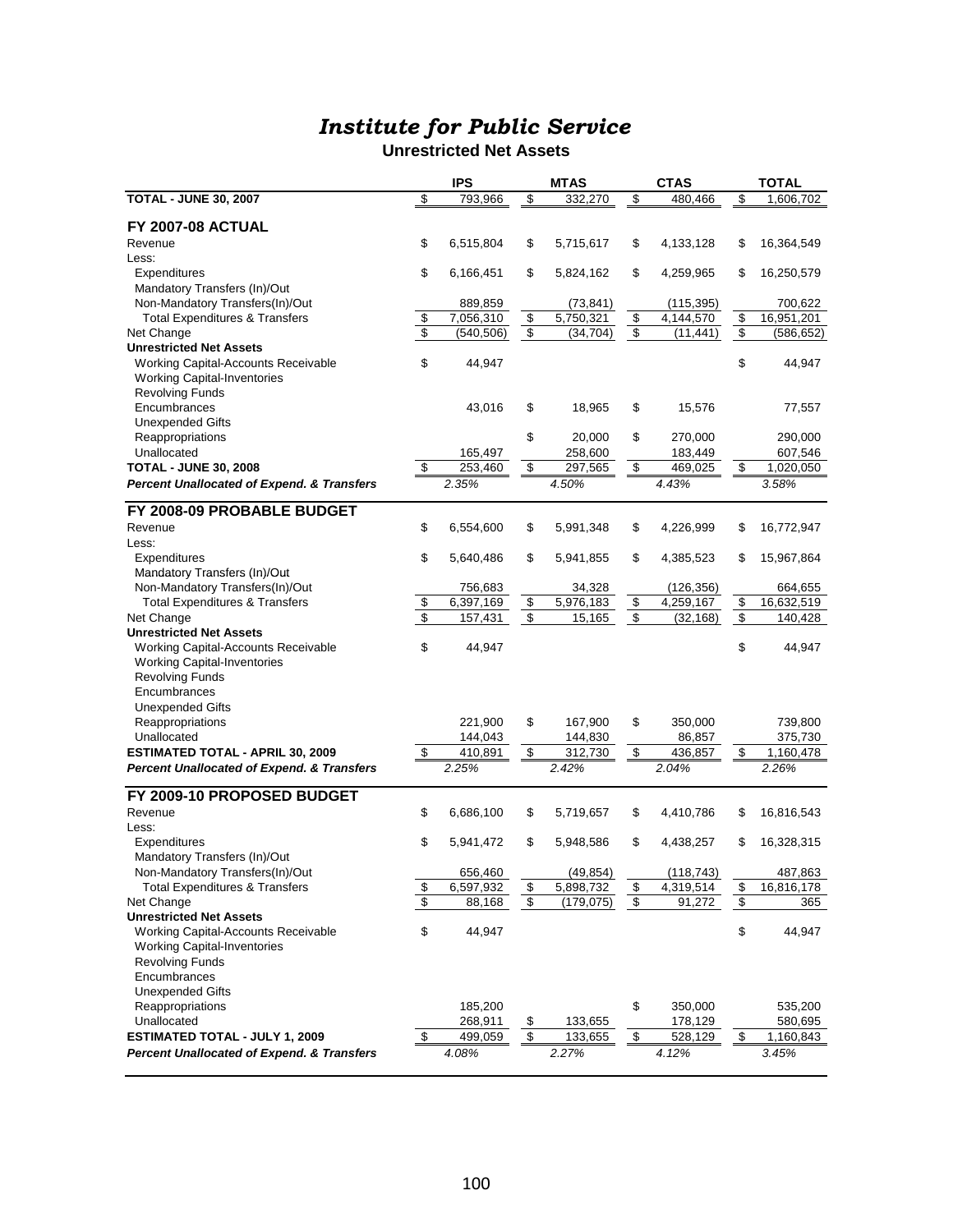#### **FY 2010 Budget Summary**

Unrestricted Current Funds Revenues, Expenditures and Transfers

|                                          |                  |                |                 |                 | <b>CHANGE</b>               |          |
|------------------------------------------|------------------|----------------|-----------------|-----------------|-----------------------------|----------|
|                                          | <b>FY 2008</b>   |                | FY 2009         | FY 2010         | <b>Probable to Proposed</b> |          |
|                                          | <b>ACTUAL</b>    |                | <b>PROBABLE</b> | <b>PROPOSED</b> | <b>Amount</b>               | %        |
| <b>EDUCATIONAL AND GENERAL</b>           |                  |                |                 |                 |                             |          |
| <b>Revenues</b>                          |                  |                |                 |                 |                             |          |
| <b>Tuition &amp; Fees</b>                |                  |                |                 |                 |                             |          |
| <b>State Appropriations</b>              | \$<br>4,995,500  | \$             | 4,819,700       | \$<br>4,702,200 | \$<br>(117,500)             | $-2.4%$  |
| ARRA and MOE *                           |                  |                | 221,900         | 378,900         | 157,000                     | 70.8%    |
| Sub-total State Appropriations           | \$<br>4,995,500  | \$             | 5,041,600       | \$<br>5,081,100 | \$<br>39,500                | 0.8%     |
| <b>Grants &amp; Contracts</b>            | 1,500,299        |                | 1,500,000       | 1,590,000       | 90,000                      | 6.0%     |
| Sales & Services                         |                  |                |                 |                 |                             |          |
| Investment Income                        |                  |                |                 |                 |                             |          |
| <b>Other Sources</b>                     | 20,005           |                | 13,000          | 15,000          | 2,000                       | 15.4%    |
| <b>Total Revenues</b>                    | \$<br>6,515,804  | \$             | 6,554,600       | \$<br>6,686,100 | \$<br>131,500               | 2.0%     |
| <b>Expenditures and Transfers</b>        |                  |                |                 |                 |                             |          |
| Instruction                              |                  |                |                 |                 |                             |          |
| Research                                 |                  |                |                 |                 |                             |          |
| <b>Public Service</b>                    | \$<br>5,605,253  | \$             | 4,778,504       | \$<br>5,118,236 | \$<br>339,732               | 7.1%     |
| Academic Support                         |                  |                |                 |                 |                             |          |
| <b>Student Services</b>                  |                  |                |                 |                 |                             |          |
| <b>Institutional Support</b>             | 561.198          |                | 861,982         | 823,236         | (38, 746)                   | $-4.5%$  |
| Operation & Maintenance of Plant         |                  |                |                 |                 |                             |          |
| Scholarships & Fellowships               |                  |                |                 |                 |                             |          |
| Sub-total Expenditures                   | \$<br>6,166,451  | $\mathfrak{L}$ | 5,640,486       | \$<br>5,941,472 | \$<br>300,986               | 5.3%     |
| Mandatory Transfers (In)/Out             |                  |                |                 |                 |                             |          |
| Non-Mandatory Transfers (In)/Out         | 889,859          |                | 756,683         | 656,460         | (100, 223)                  | $-13.2%$ |
| <b>Total Expenditures and Transfers</b>  | \$<br>7,056,310  | \$             | 6,397,169       | \$<br>6,597,932 | \$<br>200,763               | 3.1%     |
| <b>Fund Balance Addition/(Reduction)</b> | \$<br>(540, 506) | \$             | 157,431         | \$<br>88,168    | \$<br>(69, 263)             |          |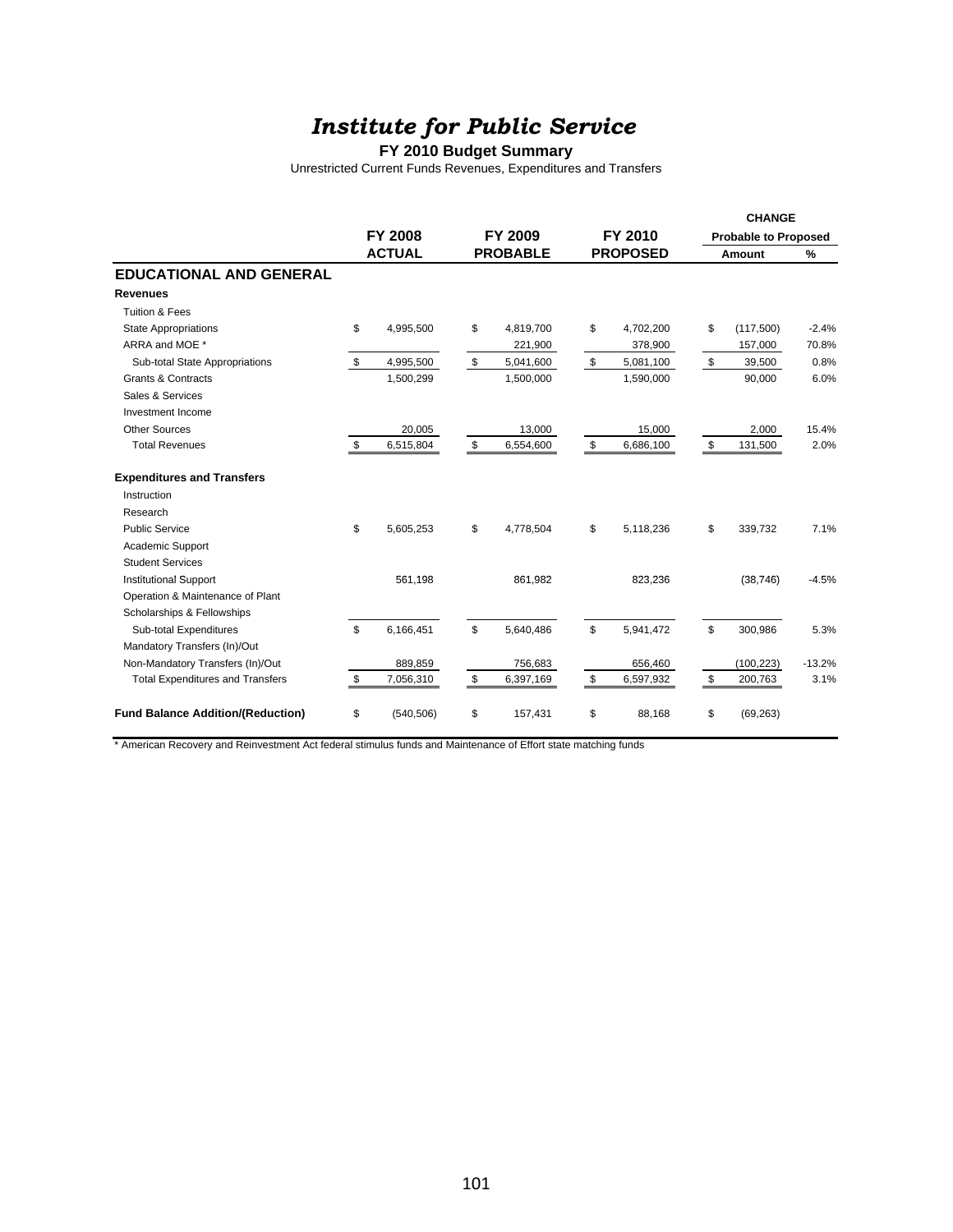|                                        |              | <b>FY 2008 ACTUAL</b>     |                  |                 | FY 2009 PROBABLE |    |            |                 | FY 2009 PROPOSED |                  | Probable to Proposed<br>CHANGE |          |
|----------------------------------------|--------------|---------------------------|------------------|-----------------|------------------|----|------------|-----------------|------------------|------------------|--------------------------------|----------|
|                                        | Unrestricted | Restricted                | Total            | Unrestricted    | Restricted       |    | Total      | Unrestricted    | Restricted       | Total            | Amount                         | ℅        |
| EDUCATIONAL AND GENERAL                |              |                           |                  |                 |                  |    |            |                 |                  |                  |                                |          |
| Revenues                               |              |                           |                  |                 |                  |    |            |                 |                  |                  |                                |          |
| Tuition & Fees                         |              |                           |                  |                 |                  |    |            |                 |                  |                  |                                |          |
| မာ<br>State Appropriations             | 4,995,500    |                           | 4,995,500<br>↮   | 4,819,700<br>မာ |                  | မာ | 4,819,700  | 4,702,200<br>မာ |                  | 4,702,200<br>မာ  | (117,500)<br>မာ                | $-2.4%$  |
| ARRA and MOE *                         |              |                           |                  | 221,900         |                  |    | 221,900    | 378,900         |                  | 378,900          | 157,000                        | 70.8%    |
| မာ<br>Sub-total State Appropriations   | 4,995,500    | G                         | 4,995,500<br>မာ  | 5,041,600<br>မာ |                  | မာ | 5,041,600  | 5,081,100<br>မာ | €,               | 5,081,100<br>69  | 39,500<br>မာ                   | 0.8%     |
| Grants & Contracts                     | ,500,299     | 12,748<br>8.21            | 9,713,046        | 1,500,000       | 8,476,785        |    | 9,976,785  | 1,590,000       | 10,080,000       | 11,670,000       | 1,693,215                      | 17.0%    |
| Sales & Services                       |              |                           |                  |                 |                  |    |            |                 |                  |                  |                                |          |
| Investment Income                      |              |                           |                  |                 |                  |    |            |                 |                  |                  |                                |          |
| Other Sources                          | 20,005       | 255,184                   | 275,189          | 13,000          | 422,834          |    | 435,834    | 15,000          | 326,672          | 341,672          | (94, 162)                      | $-21.6%$ |
| ↮<br><b>Total Revenues</b>             | 6,515,804    | 8,467,932<br>↮            | 14,983,736<br>↮  | 6,554,600<br>↮  | 8,899,619<br>↮   | ↮  | 15,454,219 | 6,686,100<br>↮  | 10,406,672<br>↮  | 17,092,772<br>↮  | 1,638,553<br>↮                 | 10.6%    |
| Expenditures and Transfers             |              |                           |                  |                 |                  |    |            |                 |                  |                  |                                |          |
| Instruction                            |              | 201,500<br>G <sub>O</sub> | 201,500<br>မာ    |                 |                  |    |            |                 |                  |                  |                                |          |
| Research                               |              |                           |                  |                 |                  |    |            |                 |                  |                  |                                |          |
| မာ<br>Public Service                   | 5,605,253    | 8,265,846                 | 13,871,099       | 4,778,504<br>မာ | 8,899,619<br>မာ  | မာ | 13,678,123 | 5,118,236<br>↮  | \$ 10,406,672    | 15,524,908<br>မာ | 1,846,785<br>မာ                | 13.5%    |
| Academic Support                       |              |                           |                  |                 |                  |    |            |                 |                  |                  |                                |          |
| Student Services                       |              |                           |                  |                 |                  |    |            |                 |                  |                  |                                |          |
| Institutional Support                  | 561,198      | 11,469                    | 572,668          | 861,982         |                  |    | 861,982    | 823,236         |                  | 823,236          | (38, 746)                      | $-4.5%$  |
| Operation & Maintenance of Plant       |              |                           |                  |                 |                  |    |            |                 |                  |                  |                                |          |
| Scholarships & Fellowships             |              |                           |                  |                 |                  |    |            |                 |                  |                  |                                |          |
| 69<br>Sub-total Expenditures           | 6,166,451    | 8,478,816<br>↮            | 14,645,267<br>↮  | 5,640,486<br>↮  | 8,899,619<br>မာ  | မာ | 14,540,105 | 5,941,472<br>↮  | 10,406,672<br>4  | 16,348,144<br>↮  | 1,808,039<br>↮                 | 12.4%    |
| Mandatory Transfers (In)/Out           |              |                           |                  |                 |                  |    |            |                 |                  |                  |                                |          |
| Non-Mandatory Transfers (In)/Out       | 889,859      |                           | 889,859          | 756,683         |                  |    | 756,683    | 656,460         |                  | 656,460          | (100, 223)                     | $-13.2%$ |
| ↮<br>Total Expenditures and Transfers  | 7,056,310    | 78,816<br>8,47<br>↮       | 15,535,126<br>မာ | 6,397,169<br>↮  | 8,899,619<br>↮   | 69 | 15,296,788 | 6,597,932<br>မာ | 10,406,672<br>↮  | 17,004,604<br>↮  | 1,707,816<br>↮                 | 11.2%    |
| G<br>Revenues Less Expend. & Transfers | (540,506)    | 10,884)                   | (551, 390)<br>မာ | 157,431<br>↮    | ↮                | မာ | 157,431    | 88,168<br>↮     | ↮                | 88,168<br>↮      | (69, 263)<br>မာ                |          |

\* American Recovery and Reinvestment Act federal stimulus funds and Maintenance of Effort state matching funds ng fu ε ζίε

### 102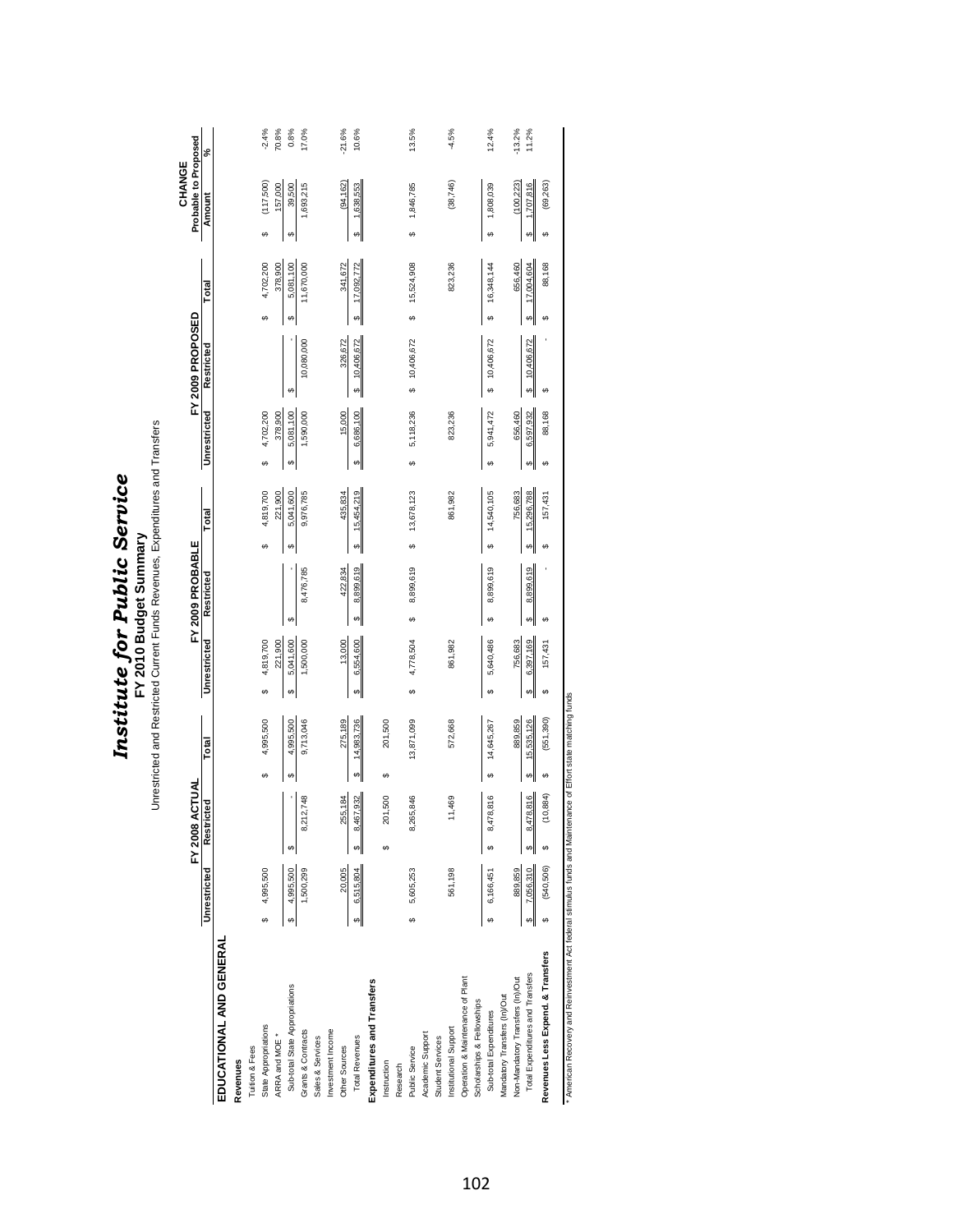|                                        |    |                       |                       | Current Funds Revenues, Expenditures and Transfers - UNRESTRICTED<br>Five-Year Budget Summary Comparison |                        |                   |                         |                      |   |                      |   |                            |                   |
|----------------------------------------|----|-----------------------|-----------------------|----------------------------------------------------------------------------------------------------------|------------------------|-------------------|-------------------------|----------------------|---|----------------------|---|----------------------------|-------------------|
|                                        |    | ؈<br>ACTUAL<br>FY 200 |                       | FY 2007<br>ACTUAL                                                                                        |                        | FY 2008<br>ACTUAL |                         | PROBABLE<br>FY 2009  |   | PROPOSED<br>FY 2010  |   | FIVE-YEAR CHANGE<br>Amount | \$                |
| EDUCATIONAL AND GENERAL                |    |                       |                       |                                                                                                          |                        |                   |                         |                      |   |                      |   |                            |                   |
| Revenues                               |    |                       |                       |                                                                                                          |                        |                   |                         |                      |   |                      |   |                            |                   |
| Tuition & Fees                         |    |                       |                       |                                                                                                          |                        |                   |                         |                      |   |                      |   |                            |                   |
| State Appropriations<br>ARRA and MOE * | ↮  | 4,930,000             | ↔                     | 4,734,600                                                                                                | ↮                      | 4,995,500         | ↔                       | 4,819,700<br>221,900 | ↔ | 4,702,200<br>378,900 | ↔ | (227, 800)<br>378,900      | $-4.6%$<br>100.0% |
| Sub-total State Appropriations         |    | 4,930,000             | ↮                     | 4,734,600                                                                                                | ↮                      | 4,995,500         | $\pmb{\leftrightarrow}$ | 5,041,600            | ↮ | 5,081,100            | ↮ | 151,100                    | 3.1%              |
| Grants & Contracts                     |    | 1,362,354             |                       | 1,472,395                                                                                                |                        | 1,500,299         |                         | 1,500,000            |   | 1,590,000            |   | 227,646                    | 16.7%             |
| Sales & Services                       |    |                       |                       |                                                                                                          |                        |                   |                         |                      |   |                      |   |                            |                   |
| Investment Income                      |    |                       |                       |                                                                                                          |                        |                   |                         |                      |   |                      |   |                            |                   |
| Other Sources                          |    | 3,513                 |                       | 8,775                                                                                                    |                        | 20,005            |                         | 13,000               |   | 15,000               |   | 1,487                      | 11.0%             |
| <b>Total Revenues</b>                  |    | 6,305,867             | $\boldsymbol{\omega}$ | 6,215,770                                                                                                | ↮                      | 6,515,804         | $\leftrightarrow$       | 6,554,600            | ↔ | 6,686,100            | ↮ | 380,233                    | 6.0%              |
| Expenditures and Transfers             |    |                       |                       |                                                                                                          |                        |                   |                         |                      |   |                      |   |                            |                   |
| Instruction                            |    |                       |                       |                                                                                                          |                        |                   |                         |                      |   |                      |   |                            |                   |
| Research                               |    |                       |                       |                                                                                                          |                        |                   |                         |                      |   |                      |   |                            |                   |
| Public Service                         | ↮  | 4,184,950             | ↮                     | 4,081,908                                                                                                | ↔                      | 5,605,253         | ↮                       | 4,778,504            | ↔ | 5,118,236            | ↔ | 933,286                    | 22.3%             |
| Academic Support                       |    |                       |                       |                                                                                                          |                        |                   |                         |                      |   |                      |   |                            |                   |
| Student Services                       |    |                       |                       |                                                                                                          |                        |                   |                         |                      |   |                      |   |                            |                   |
| Institutional Support                  |    | 497,541               |                       | 508,142                                                                                                  |                        | 561,198           |                         | 861,982              |   | 823,236              |   | 325,695                    | 65.5%             |
| Operation & Maintenance of Plant       |    |                       |                       |                                                                                                          |                        |                   |                         |                      |   |                      |   |                            |                   |
| Scholarships & Fellowships             |    |                       |                       |                                                                                                          |                        |                   |                         |                      |   |                      |   |                            |                   |
| Sub-total Expenditures                 | မာ | 4,682,491             | ↔                     | 4,590,050                                                                                                | ↔                      | 6,166,451         | ↮                       | 5,640,486            | ↮ | 5,941,472            | ↮ | 1,258,981                  | 26.9%             |
| Mandatory Transfers (In)/Out           |    |                       |                       |                                                                                                          |                        |                   |                         |                      |   |                      |   |                            |                   |
| Non-Mandatory Transfers (In)/Out       |    | 1,483,525             |                       | 1,638,568                                                                                                |                        | 889,859           |                         | 756,683              |   | 656,460              |   | (827,065)                  | $-55.7%$          |
| Total Expenditures and Transfers       | ↔  | 6,166,015             | ↮                     | 6,228,618                                                                                                | $\boldsymbol{\varphi}$ | 7,056,310         | ↮                       | 6,397,169            | ↮ | 6,597,932            | ↮ | 431,917                    | 7.0%              |
| Fund Balance Addition/(Reduction)      |    | 139,851               | ↮                     | (12, 848)                                                                                                | ↮                      | (540, 506)        | ↮                       | 157,431              | ↮ | 88,168               | ↮ | (51, 683)                  |                   |
|                                        |    |                       |                       |                                                                                                          |                        |                   |                         |                      |   |                      |   |                            |                   |

Institute for Public Service

103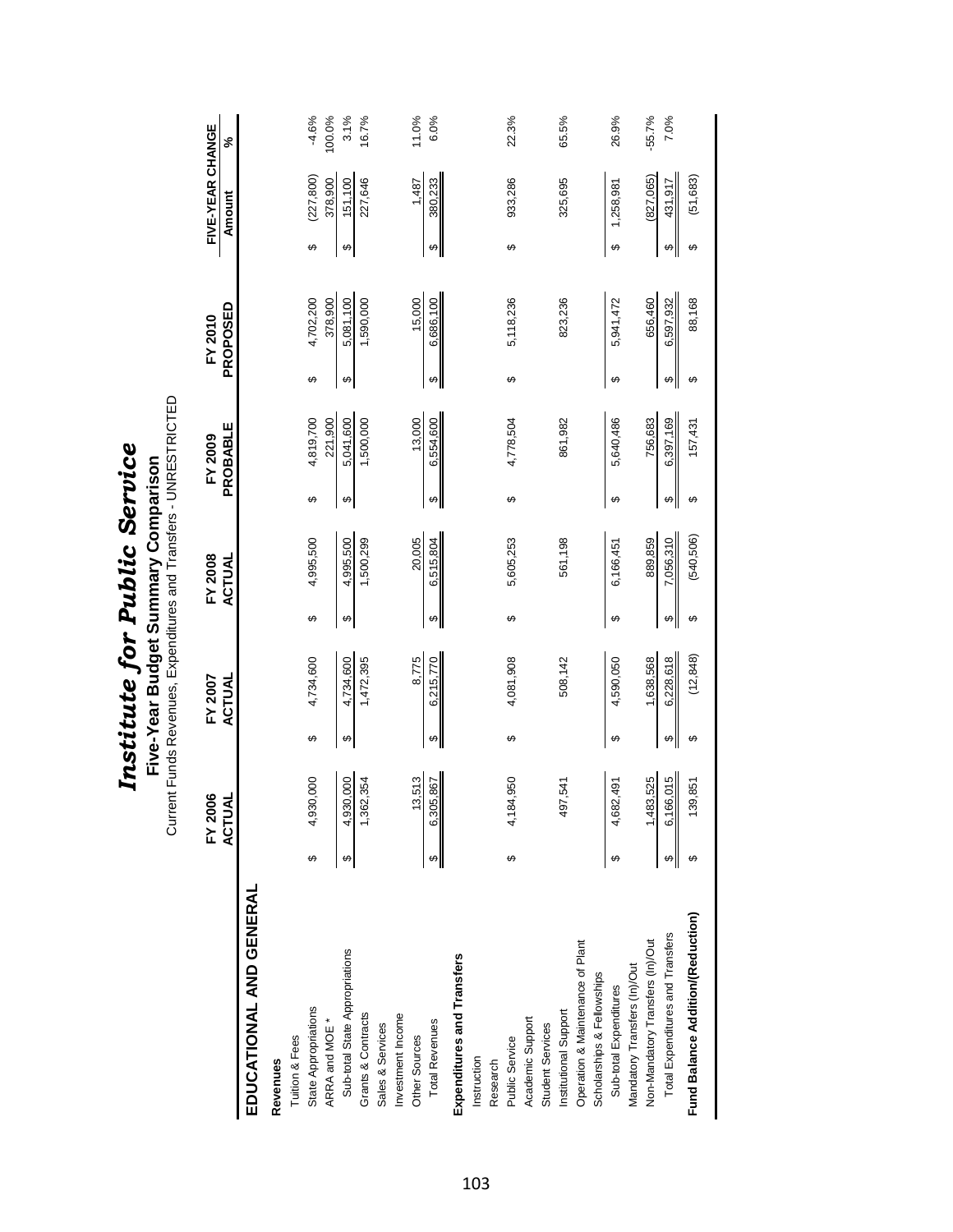|                                   |   |                      |   | FY 2007    |   |                   |                       | FY 2009    |                        | FY 2010    | FIVE-YEAR CHANGE |          |
|-----------------------------------|---|----------------------|---|------------|---|-------------------|-----------------------|------------|------------------------|------------|------------------|----------|
|                                   |   | FY 2006<br>₫<br>ACTU |   | ACTUAL     |   | FY 2008<br>ACTUAL |                       | PROBABLE   |                        | PROPOSED   | Amount           | \$       |
| EDUCATIONAL AND GENERAL           |   |                      |   |            |   |                   |                       |            |                        |            |                  |          |
| Revenues                          |   |                      |   |            |   |                   |                       |            |                        |            |                  |          |
| Tuition & Fees                    |   |                      |   |            |   |                   |                       |            |                        |            |                  |          |
| State Appropriations              | ക | 30,000               | ↔ | 4,734,600  | ↮ | 4,995,500         | ↔                     | 4,819,700  | ↮                      | 4,702,200  | (227, 800)<br>↮  | $-4.6%$  |
| ARRA and MOE *                    |   |                      |   |            |   |                   |                       | 221,900    |                        | 378,900    | 378,900          | 100.0%   |
| Sub-total State Appropriations    |   | 4,930,000            | ↮ | 4,734,600  | ↮ | 4,995,500         | ↮                     | 5,041,600  | ↔                      | 5,081,100  | 151,100<br>↮     | 3.1%     |
| Grants & Contracts                |   | 28,795               |   | 9,630,888  |   | 9,713,046         |                       | 9,976,785  |                        | 11,670,000 | 3,941,205        | 51.0%    |
| Sales & Services                  |   |                      |   |            |   |                   |                       |            |                        |            |                  |          |
| Investment Income                 |   |                      |   |            |   |                   |                       |            |                        |            |                  |          |
| Other Sources                     |   | 106,18               |   | 601,297    |   | 275,189           |                       | 435,834    |                        | 341,672    | 59,771           | 21.2%    |
| <b>Total Revenues</b>             |   | 940,696<br>12,9      | ↮ | 14,966,785 | ↮ | 14,983,736        | ↔                     | 15,454,219 | ↮                      | 17,092,772 | 4,152,076<br>↮   | 32.1%    |
| Expenditures and Transfers        |   |                      |   |            |   |                   |                       |            |                        |            |                  |          |
| Instruction                       |   |                      |   |            | ↮ | 201,500           |                       |            |                        |            |                  |          |
| Research                          |   |                      |   |            |   |                   |                       |            |                        |            |                  |          |
| Public Service                    | ↔ | 24,121<br>10,7       | ↮ | 12,323,001 |   | 13,871,099        | ↮                     | 13,678,123 | ↮                      | 15,524,908 | 4,800,787<br>↮   | 44.8%    |
| Academic Support                  |   |                      |   |            |   |                   |                       |            |                        |            |                  |          |
| <b>Student Services</b>           |   |                      |   |            |   |                   |                       |            |                        |            |                  |          |
| Institutional Support             |   | 02,662               |   | 516,304    |   | 572,668           |                       | 861,982    |                        | 823,236    | 320574           | 63.8%    |
| Operation & Maintenance of Plant  |   |                      |   |            |   |                   |                       |            |                        |            |                  |          |
| Scholarships & Fellowships        |   |                      |   |            |   |                   |                       |            |                        |            |                  |          |
| Sub-total Expenditures            | ↮ | 26,783<br>11,2       | ↮ | 12,839,306 | ↮ | 14,645,267        | ↮                     | 14,540,105 | ↮                      | 16,348,144 | 5,121,361<br>↮   | 45.6%    |
| Mandatory Transfers (In)/Out      |   |                      |   |            |   |                   |                       |            |                        |            |                  |          |
| Non-Mandatory Transfers (In)/Out  |   | 83,525               |   | 1,638,568  |   | 889,859           |                       | 756,683    |                        | 656,460    | (827,065)        | $-55.7%$ |
| Total Expenditures and Transfers  | ↮ | 12,710,307           | ↮ | 14,477,873 | ↮ | 15,535,126        | $\boldsymbol{\omega}$ | 15,296,788 | $\boldsymbol{\varphi}$ | 17,004,604 | 4,294,297<br>⇔∥  | 33.8%    |
| Fund Balance Addition/(Reduction) |   | 230,388              | ↮ | 488,911    | ↮ | (551, 390)        | ↔                     | 157,431    | ↔                      | 88,168     | (142, 220)<br>↮  |          |
|                                   |   |                      |   |            |   |                   |                       |            |                        |            |                  |          |

Institute for Public Service *Institute for Public Service* **Five-Year Budget Summary Comparison**

**Five-Year Budget Summary Comparison**<br>Current Funds Revenues, Expenditures and Transfers - UNRESTRICTED AND RESTRICTED Current Funds Revenues, Expenditures and Transfers - UNRESTRICTED AND RESTRICTED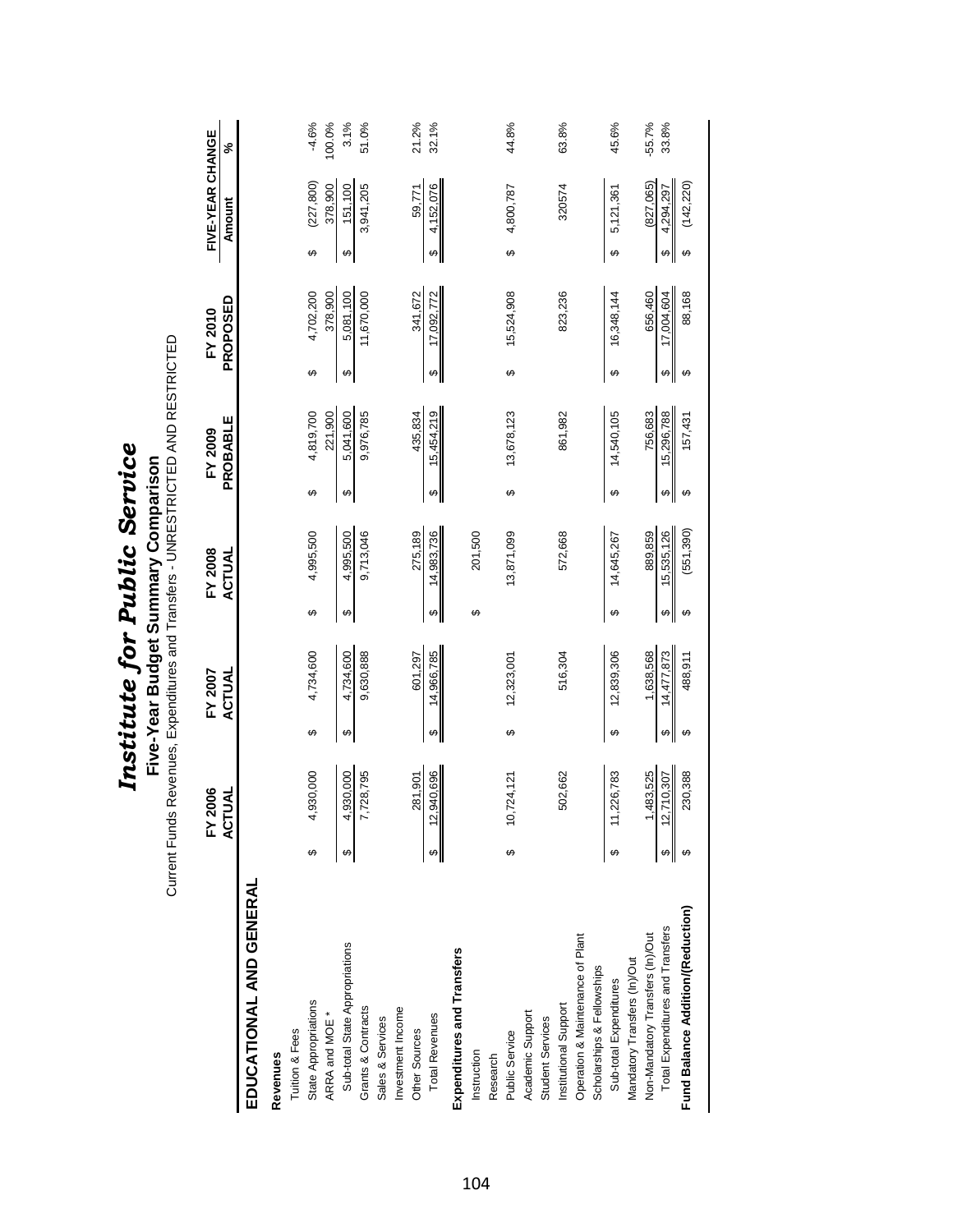## *Municipal Technical Advisory Service*

**FY 2010 Budget Summary**

Unrestricted Current Funds Revenues, Expenditures and Transfers

|                                          |                 |                 |                  | <b>CHANGE</b>               |           |
|------------------------------------------|-----------------|-----------------|------------------|-----------------------------|-----------|
|                                          | <b>FY 2008</b>  | FY 2009         | FY 2010          | <b>Probable to Proposed</b> |           |
|                                          | <b>ACTUAL</b>   | <b>PROBABLE</b> | <b>PROPOSED</b>  | Amount                      | $\%$      |
| <b>EDUCATIONAL AND GENERAL</b>           |                 |                 |                  |                             |           |
| <b>Revenues</b>                          |                 |                 |                  |                             |           |
| <b>Tuition &amp; Fees</b>                |                 |                 |                  |                             |           |
| <b>State Appropriations</b>              | \$<br>2,752,900 | \$<br>2,617,100 | \$<br>2,539,100  | \$<br>(78,000)              | $-3.0%$   |
| ARRA and MOE *                           |                 | 167,900         | 253,100          | 85,200                      | 50.7%     |
| Sub-total State Appropriations           | \$<br>2,752,900 | \$<br>2,785,000 | \$<br>2,792,200  | \$<br>7,200                 | 0.3%      |
| <b>Grants &amp; Contracts</b>            | 13,255          | 20,000          | 20,000           |                             |           |
| Sales & Services                         |                 |                 |                  |                             |           |
| Investment Income                        |                 |                 |                  |                             |           |
| <b>Other Sources</b>                     | 2,949,462       | 3,186,348       | 2,907,457        | (278, 891)                  | $-8.8%$   |
| <b>Total Revenues</b>                    | \$<br>5,715,617 | \$<br>5,991,348 | \$<br>5,719,657  | \$<br>(271, 691)            | $-4.5%$   |
| <b>Expenditures and Transfers</b>        |                 |                 |                  |                             |           |
| Instruction                              |                 |                 |                  |                             |           |
| Research                                 |                 |                 |                  |                             |           |
| <b>Public Service</b>                    | \$<br>5,611,892 | \$<br>5,715,474 | \$<br>5,764,159  | \$<br>48.685                | 0.9%      |
| Academic Support                         | 206,072         | 217,881         | 175,927          | (41, 954)                   | $-19.3%$  |
| <b>Student Services</b>                  |                 |                 |                  |                             |           |
| <b>Institutional Support</b>             | 6,198           | 8,500           | 8,500            |                             |           |
| Operation & Maintenance of Plant         |                 |                 |                  |                             |           |
| Scholarships & Fellowships               |                 |                 |                  |                             |           |
| Sub-total Expenditures                   | \$<br>5,824,162 | \$<br>5,941,855 | \$<br>5,948,586  | \$<br>6.731                 | 0.1%      |
| Mandatory Transfers (In)/Out             |                 |                 |                  |                             |           |
| Non-Mandatory Transfers (In)/Out         | (73, 841)       | 34,328          | (49, 854)        | (84, 182)                   | $-245.2%$ |
| <b>Total Expenditures and Transfers</b>  | \$<br>5,750,321 | \$<br>5,976,183 | \$<br>5,898,732  | \$<br>(77, 451)             | $-1.3%$   |
| <b>Fund Balance Addition/(Reduction)</b> | \$<br>(34, 704) | \$<br>15,165    | \$<br>(179, 075) | \$<br>(194, 240)            |           |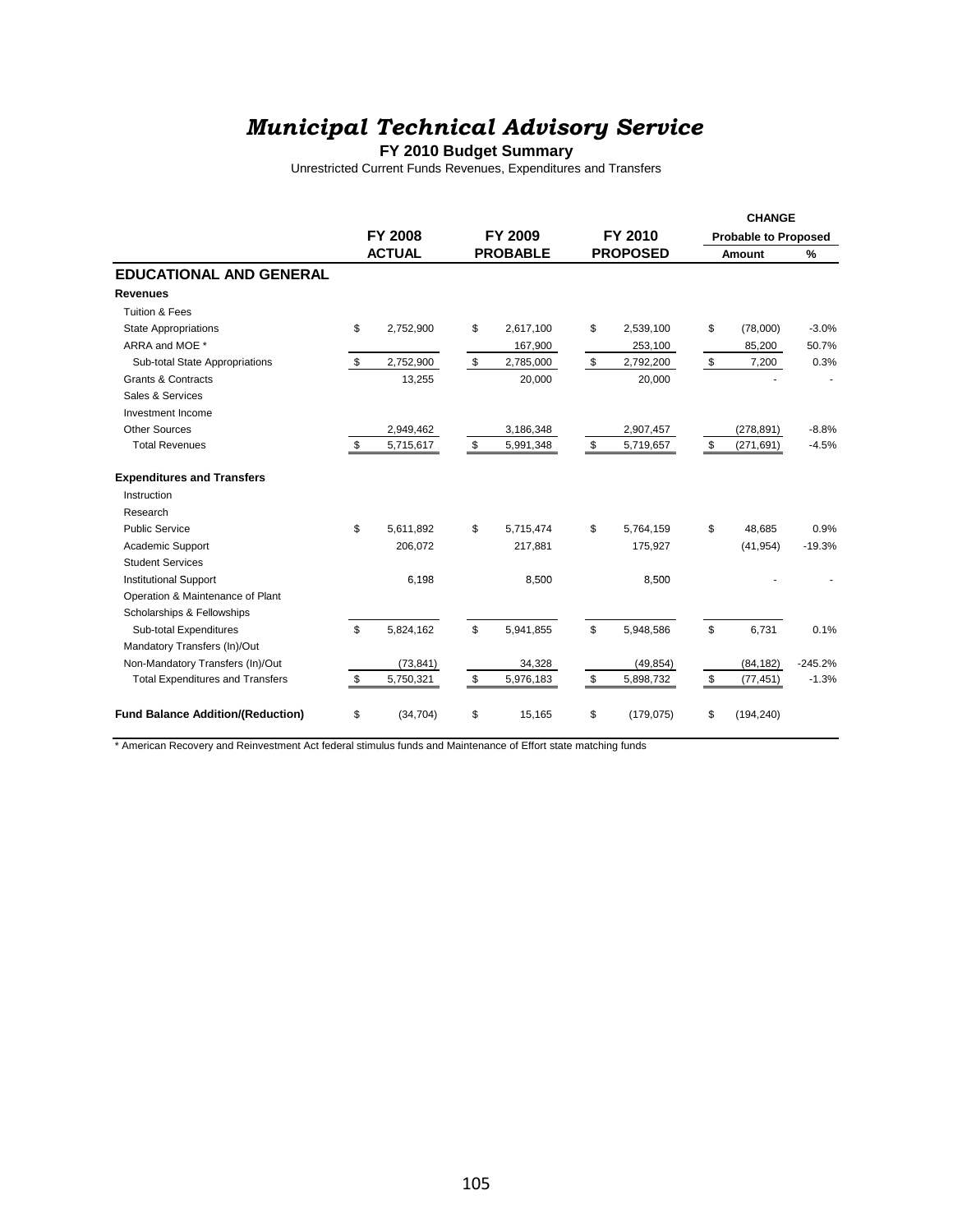|                                                                                                                |                                     | FY 2008 ACTUAL |                              |                                     | FY 2009 PROBABLE |                 |                       | FY 2010 PROPOSED |                                     | Probable to Proposed<br>CHANGE |           |
|----------------------------------------------------------------------------------------------------------------|-------------------------------------|----------------|------------------------------|-------------------------------------|------------------|-----------------|-----------------------|------------------|-------------------------------------|--------------------------------|-----------|
|                                                                                                                | Unrestricted                        | Restricted     | Total                        | Unrestricted                        | Restricted       | Total           | Unrestricted          | Restricted       | Total                               | Amount                         | \$        |
| EDUCATIONAL AND GENERAL                                                                                        |                                     |                |                              |                                     |                  |                 |                       |                  |                                     |                                |           |
| Revenues                                                                                                       |                                     |                |                              |                                     |                  |                 |                       |                  |                                     |                                |           |
| Tuition & Fees                                                                                                 |                                     |                |                              |                                     |                  |                 |                       |                  |                                     |                                |           |
| State Appropriations                                                                                           | 2,752,900<br>မာ                     |                | 2,752,900<br>↮               | 2,617,100<br>↮                      |                  | 2,617,100<br>↮  | 2,539,100<br>↮        |                  | 2,539,100<br>Θ                      | (78,000)<br>Θ                  | $-3.0%$   |
| ARRA and MOE *                                                                                                 |                                     |                |                              | 167,900                             |                  | 167,900         | 253,100               |                  | 253,100                             | 85,200                         | 50.7%     |
| Sub-total State Appropriations                                                                                 | 2,752,900<br>$\boldsymbol{\varphi}$ | မာ             | 2,752,900<br>မာ              | 2,785,000<br>မာ                     | G,               | 2,785,000<br>မာ | 2,792,200<br>မာ       | G                | 2,792,200<br>↔                      | 7,200<br>69                    | 0.3%      |
| Grants & Contracts                                                                                             | 13,255                              | 237,266        | 250,521                      | 20,000                              | 305,746          | 325,746         | 20,000                | 336,746          | 356,746                             | 31,000                         | 9.5%      |
| Sales & Services                                                                                               |                                     |                |                              |                                     |                  |                 |                       |                  |                                     |                                |           |
| Investment Income                                                                                              |                                     |                |                              |                                     |                  |                 |                       |                  |                                     |                                |           |
| Other Sources                                                                                                  | 2,949,462                           | 748<br>74,     | 3,024,209                    | 3,186,348                           | 153,254          | 3,339,602       | 2,907,457             | 146,254          | 3,053,711                           | (285, 891)                     | $-8.6%$   |
| <b>Total Revenues</b>                                                                                          | 5,715,617<br>↮                      | 312,013        | 6,027,630<br>$\pmb{\varphi}$ | 5,991,348<br>↮                      | 459,000<br>↮     | 6,450,348<br>↮  | 5,719,657<br><b>S</b> | 483,000<br>↮     | 6,202,657<br>↮                      | (247, 691)<br>↮                | $-3.8%$   |
| Expenditures and Transfers                                                                                     |                                     |                |                              |                                     |                  |                 |                       |                  |                                     |                                |           |
| Instruction                                                                                                    |                                     |                |                              |                                     |                  |                 |                       |                  |                                     |                                |           |
| Research                                                                                                       |                                     |                |                              |                                     |                  |                 |                       |                  |                                     |                                |           |
| <b>Public Service</b>                                                                                          | 5,611,892<br>မာ                     | 267,244<br>G)  | 5,879,135<br>မာ              | 5,715,474<br>Θ                      | 459,000<br>မာ    | 6,174,474<br>6  | 5,764,159<br>မာ       | 483,000<br>မာ    | 6,247,159<br>6                      | 72,685<br>မာ                   | 1.2%      |
| Academic Support                                                                                               | 206,072                             | 4,379          | 210,451                      | 217,881                             |                  | 217,881         | 175,927               |                  | 175,927                             | (41, 954)                      | $-19.3%$  |
| <b>Student Services</b>                                                                                        |                                     |                |                              |                                     |                  |                 |                       |                  |                                     |                                |           |
| Institutional Support                                                                                          | 6,198                               |                | 6,198                        | 8,500                               |                  | 8,500           | 8,500                 |                  | 8,500                               |                                |           |
| Operation & Maintenance of Plant                                                                               |                                     |                |                              |                                     |                  |                 |                       |                  |                                     |                                |           |
| Scholarships & Fellowships                                                                                     |                                     |                |                              |                                     |                  |                 |                       |                  |                                     |                                |           |
| Sub-total Expenditures                                                                                         | 5,824,162<br>မာ                     | 271,622        | 6,095,784<br>↮               | 5,941,855<br>↮                      | 459,000<br>↮     | 6,400,855<br>မာ | 5,948,586<br>မာ       | 483,000<br>↮     | 6,431,586<br>မာ                     | 30,731<br>↮                    | 0.5%      |
| Mandatory Transfers (In)/Out                                                                                   |                                     |                |                              |                                     |                  |                 |                       |                  |                                     |                                |           |
| Non-Mandatory Transfers (In)/Out                                                                               | (73, 841)                           |                | (73, 841)                    | 34,328                              |                  | 34,328          | (49, 854)             |                  | (49, 854)                           | (84, 182)                      | $-245.2%$ |
| Total Expenditures and Transfers                                                                               | 5,750,321<br>$\boldsymbol{\varphi}$ | 271,622        | 6,021,943<br>မာ              | 5,976,183<br>$\boldsymbol{\varphi}$ | 459,000<br>↮     | 6,435,183<br>↮  | 5,898,732<br>↮        | 483,000<br>↮     | 6,381,732<br>$\boldsymbol{\varphi}$ | (53, 451)<br>↮                 | $-0.8%$   |
| Revenues Less Expend. & Transfers                                                                              | (34, 704)<br>မာ                     | 40,391         | 5,687<br>မာ                  | 15,165<br>↮                         | ↮                | 15,165<br>↮     | (179, 075)<br>↮       | ↮                | (179, 075)<br>↮                     | (194, 240)<br>မာ               |           |
| * American Recovery and Reinvestment Act federal stimulus funds and Maintenance of Effort state matching funds |                                     |                |                              |                                     |                  |                 |                       |                  |                                     |                                |           |

*Municipal Tec*

*h*

*nical A*

**d** 

*visory Servic*

*e*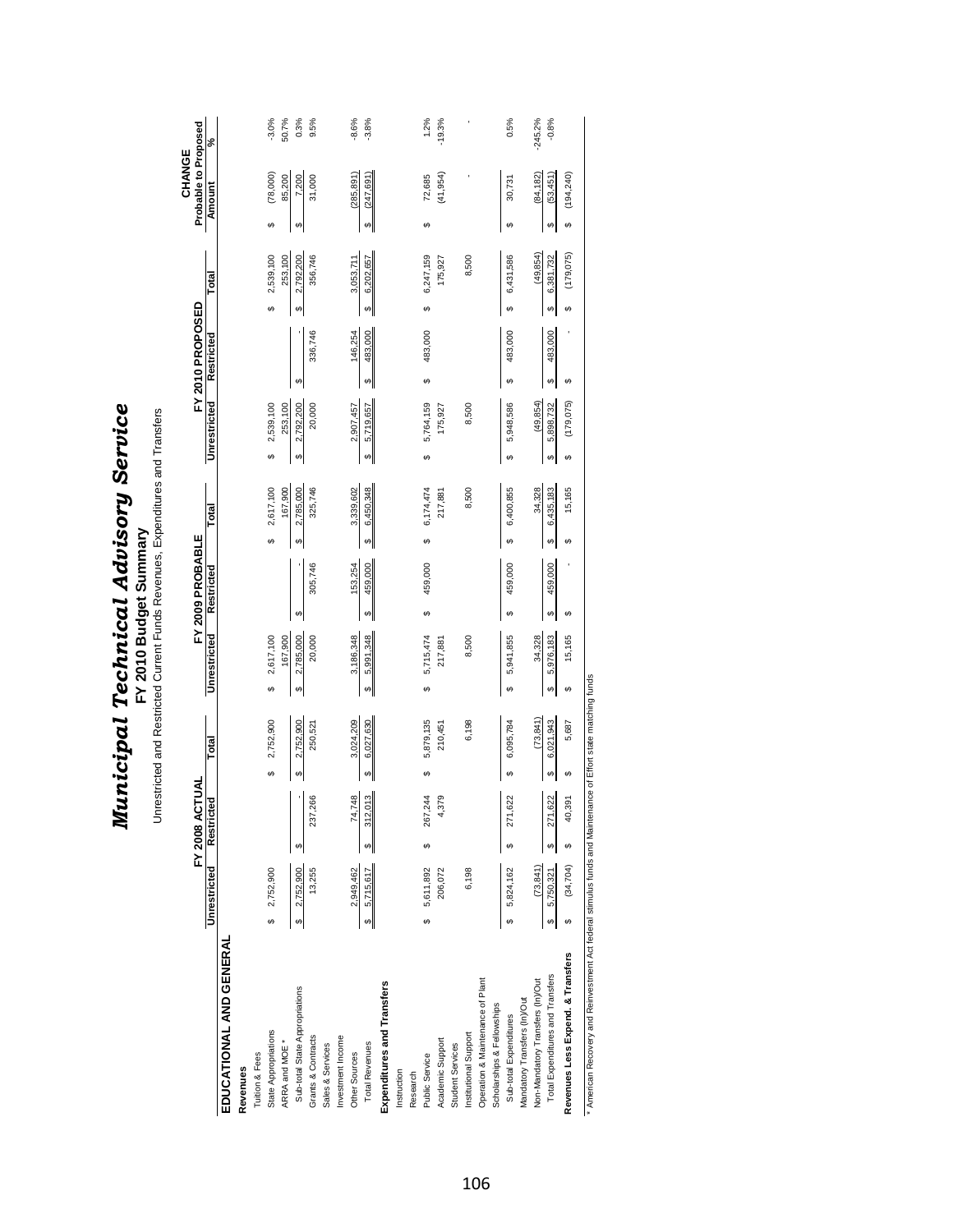|                                        |   | <b>Surr</b>              |                       | ent Funds Revenues, Expenditures and Transfers - UNRESTRICTED<br>Five-Year Budget Summary Comparison |                         |                   |                         |                      |   |                      |                   |                    |                 |
|----------------------------------------|---|--------------------------|-----------------------|------------------------------------------------------------------------------------------------------|-------------------------|-------------------|-------------------------|----------------------|---|----------------------|-------------------|--------------------|-----------------|
|                                        |   | FY 2006<br><b>ACTUAL</b> |                       | FY 2007<br>ACTUAL                                                                                    |                         | FY 2008<br>ACTUAL |                         | PROBABLE<br>FY 2009  |   | PROPOSED<br>FY 2010  | Amount            | FIVE-YEAR CHANGE   | న్              |
| EDUCATIONAL AND GENERAL                |   |                          |                       |                                                                                                      |                         |                   |                         |                      |   |                      |                   |                    |                 |
| Revenues                               |   |                          |                       |                                                                                                      |                         |                   |                         |                      |   |                      |                   |                    |                 |
| Tuition & Fees                         |   |                          |                       |                                                                                                      |                         |                   |                         |                      |   |                      |                   |                    |                 |
| State Appropriations<br>ARRA and MOE * | ↔ | ,749,000                 | ↮                     | 1,928,300                                                                                            | ↮                       | 2,752,900         | ↮                       | 2,617,100<br>167,900 | ↮ | 2,539,100<br>253,100 | ↮                 | 790,100<br>253,100 | 100.0%<br>45.2% |
| Sub-total State Appropriations         | ↮ | ,749,000                 | ↮                     | 1,928,300                                                                                            | $\pmb{\leftrightarrow}$ | 2,752,900         | $\pmb{\leftrightarrow}$ | 2,785,000            | ↮ | 2,792,200            | ↮                 | 1,043,200          | 59.6%           |
| Grants & Contracts                     |   | 37,265                   |                       | 27,378                                                                                               |                         | 13,255            |                         | 20,000               |   | 20,000               |                   | (17,265)           | $-46.3%$        |
| Sales & Services                       |   |                          |                       |                                                                                                      |                         |                   |                         |                      |   |                      |                   |                    |                 |
| Investment Income                      |   |                          |                       |                                                                                                      |                         |                   |                         |                      |   |                      |                   |                    |                 |
| Other Sources                          |   | 642,535                  |                       | 2,974,018                                                                                            |                         | 2,949,462         |                         | 3,186,348            |   | 2,907,457            |                   | 264,922            | 10.0%           |
| <b>Total Revenues</b>                  |   | ,428,800                 | $\boldsymbol{\omega}$ | 4,929,696                                                                                            | ↮                       | 5,715,617         | ↮                       | 5,991,348            | ↮ | 5,719,657            | $\leftrightarrow$ | 1,290,857          | 29.1%           |
| Expenditures and Transfers             |   |                          |                       |                                                                                                      |                         |                   |                         |                      |   |                      |                   |                    |                 |
| Instruction                            |   |                          |                       |                                                                                                      |                         |                   |                         |                      |   |                      |                   |                    |                 |
| Research                               |   |                          |                       |                                                                                                      |                         |                   |                         |                      |   |                      |                   |                    |                 |
| Public Service                         | ↔ | ,308,129                 | ↮                     | 4,725,953                                                                                            | ↮                       | 5,611,892         | ↮                       | 5,715,474            | ↮ | 5,764,159            | ↮                 | 1,456,030          | 33.8%           |
| Academic Support                       |   | 205,136                  |                       | 224,725                                                                                              |                         | 206,072           |                         | 217,881              |   | 175,927              |                   | (29, 209)          | $-14.2%$        |
| Student Services                       |   |                          |                       |                                                                                                      |                         |                   |                         |                      |   |                      |                   |                    |                 |
| Institutional Support                  |   | 6,006                    |                       | 3,200                                                                                                |                         | 6,198             |                         | 8,500                |   | 8,500                |                   | 2,494              | 41.5%           |
| Operation & Maintenance of Plant       |   |                          |                       |                                                                                                      |                         |                   |                         |                      |   |                      |                   |                    |                 |
| Scholarships & Fellowships             |   |                          |                       |                                                                                                      |                         |                   |                         |                      |   |                      |                   |                    |                 |
| Sub-total Expenditures                 |   | 519,271                  | ↮                     | 4,953,878                                                                                            | ↮                       | 5,824,162         | ↮                       | 5,941,855            | ↮ | 5,948,586            | ↮                 | 1,429,315          | 31.6%           |
| Mandatory Transfers (In)/Out           |   |                          |                       |                                                                                                      |                         |                   |                         |                      |   |                      |                   |                    |                 |
| Non-Mandatory Transfers (In)/Out       |   | (34, 367)                |                       | 153,071                                                                                              |                         | (73, 841)         |                         | 34,328               |   | (49, 854)            |                   | (15, 487)          | 45.1%           |
| Total Expenditures and Transfers       | ↔ | 484,905                  | $\Theta$              | 5,106,949                                                                                            | $\Theta$                | 5,750,321         | $\Theta$                | 5,976,183            | ↮ | 5,898,732            | ↮                 | 1,413,827          | 31.5%           |
| Fund Balance Addition/(Reduction)      |   | (56, 105)                | ↮                     | (177, 253)                                                                                           | ↔                       | (34, 704)         | ↮                       | 15,165               | ↮ | (179, 075)           | ↔                 | (122, 970)         |                 |
|                                        |   |                          |                       |                                                                                                      |                         |                   |                         |                      |   |                      |                   |                    |                 |

*Municipal Technical Advisory Service*

Municipal Technical Advisory Service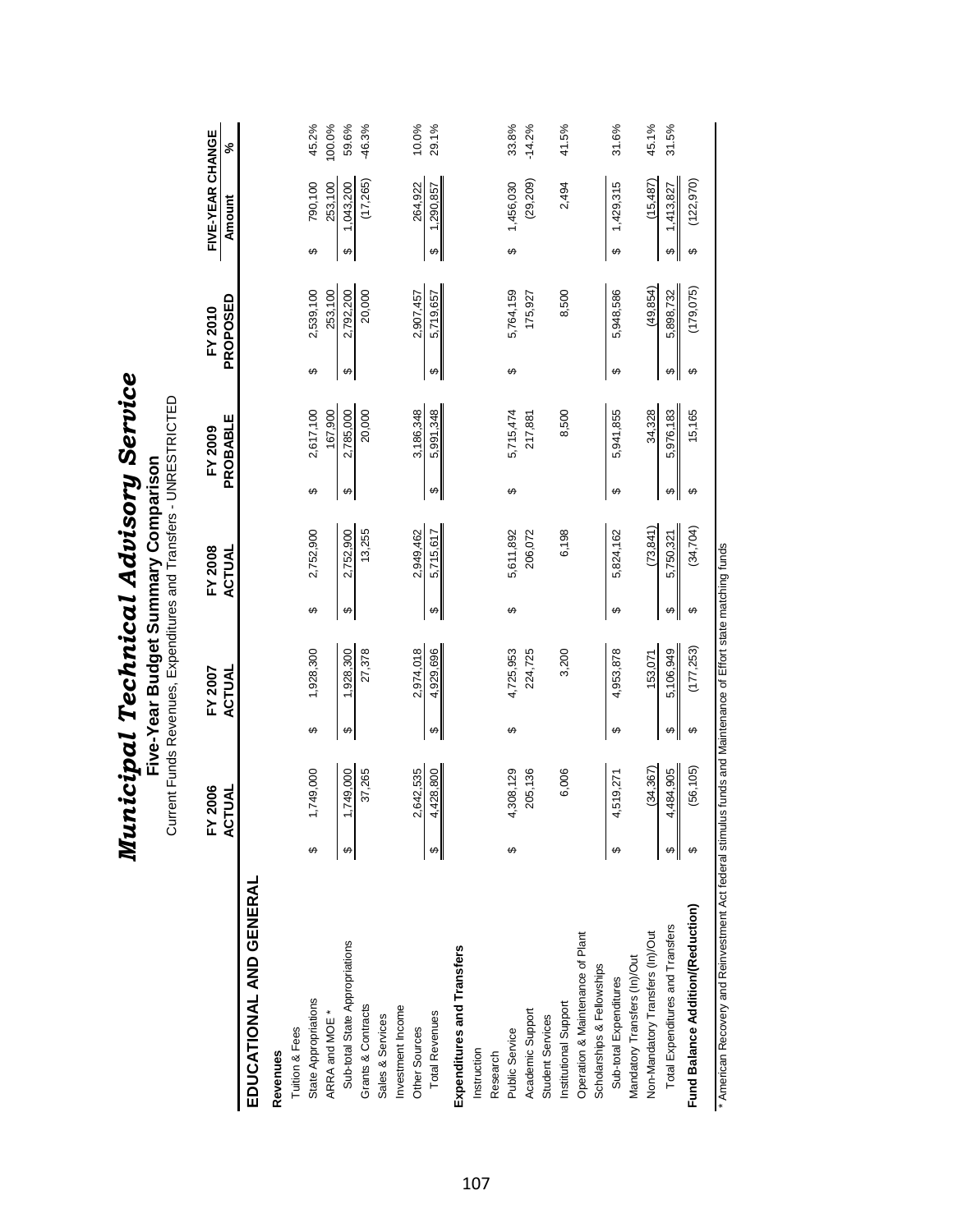|                                        | Current Funds |                            |   | Five-Year Budget Summary Comparison |   |                   |                        | Revenues, Expenditures and Transfers - UNRESTRICTED AND RESTRICTED |   |                      |                            |                 |
|----------------------------------------|---------------|----------------------------|---|-------------------------------------|---|-------------------|------------------------|--------------------------------------------------------------------|---|----------------------|----------------------------|-----------------|
|                                        |               | 900<br>Ч<br>$FY$ 2<br>ACTL |   | FY 2007<br>ACTUAL                   |   | FY 2008<br>ACTUAL |                        | PROBABLE<br>FY 2009                                                |   | PROPOSED<br>FY 2010  | FIVE-YEAR CHANGE<br>Amount | న్              |
| EDUCATIONAL AND GENERAL                |               |                            |   |                                     |   |                   |                        |                                                                    |   |                      |                            |                 |
| Revenues                               |               |                            |   |                                     |   |                   |                        |                                                                    |   |                      |                            |                 |
| Tuition & Fees                         |               |                            |   |                                     |   |                   |                        |                                                                    |   |                      |                            |                 |
| State Appropriations<br>ARRA and MOE * | ↮             | 749,000                    | ↮ | 1,928,300                           | ↮ | 2,752,900         | ↮                      | 2,617,100<br>167,900                                               | ↮ | 2,539,100<br>253,100 | 790,100<br>253,100<br>↮    | 45.2%<br>100.0% |
| Sub-total State Appropriations         | ↮             | 749,000                    | ↮ | 1,928,300                           | ↮ | 2,752,900         | $\boldsymbol{\varphi}$ | 2,785,000                                                          | ↮ | 2,792,200            | 1,043,200<br>↮             | 59.6%           |
| Grants & Contracts                     |               | 371,370                    |   | 447,673                             |   | 250,521           |                        | 325,746                                                            |   | 356,746              | (14, 624)                  | $-3.9%$         |
| Sales & Services                       |               |                            |   |                                     |   |                   |                        |                                                                    |   |                      |                            |                 |
| Investment Income                      |               |                            |   |                                     |   |                   |                        |                                                                    |   |                      |                            |                 |
| Other Sources                          |               | 696,132<br>2,              |   | 3,035,022                           |   | 3,024,209         |                        | 3,339,602                                                          |   | 3,053,711            | 357,579                    | 13.3%           |
| <b>Total Revenues</b>                  | ↔             | 816,502<br>4.              | ↮ | 5,410,995                           | ↮ | 6,027,630         | ↮                      | 6,450,348                                                          | ↔ | 6,202,657            | 1,386,155<br>↮             | 28.8%           |
| Expenditures and Transfers             |               |                            |   |                                     |   |                   |                        |                                                                    |   |                      |                            |                 |
| Instruction                            | ക             | 950                        |   |                                     |   |                   |                        |                                                                    |   |                      |                            |                 |
| Research                               |               |                            |   |                                     |   |                   |                        |                                                                    |   |                      |                            |                 |
| Public Service                         |               | 4,658,704                  | ↮ | 5,178,616                           | ↮ | 5,879,135         | $\boldsymbol{\varphi}$ | 6,174,474                                                          | ↮ | 6,247,159            | 1,588,455<br>↮             | 34.1%           |
| Academic Support                       |               | 205,136                    |   | 224,725                             |   | 210,451           |                        | 217,881                                                            |   | 175,927              | (29, 209)                  | $-14.2%$        |
| <b>Student Services</b>                |               |                            |   |                                     |   |                   |                        |                                                                    |   |                      |                            |                 |
| Institutional Support                  |               | 6,006                      |   | 3,200                               |   | 6,198             |                        | 8,500                                                              |   | 8,500                | 2,494                      | 41.5%           |
| Operation & Maintenance of Plant       |               |                            |   |                                     |   |                   |                        |                                                                    |   |                      |                            |                 |
| Scholarships & Fellowships             |               |                            |   |                                     |   |                   |                        |                                                                    |   |                      |                            |                 |
| Sub-total Expenditures                 | ↔             | 870,796<br>4               | ↔ | 5,406,540                           | ↔ | 6,095,784         | ↮                      | 6,400,855                                                          | ↮ | 6,431,586            | 1,561,740<br>↮             | 32.1%           |
| Mandatory Transfers (In)/Out           |               |                            |   |                                     |   |                   |                        |                                                                    |   |                      |                            |                 |
| Non-Mandatory Transfers (In)/Out       |               | (34, 367)                  |   | 153,071                             |   | (73, 841)         |                        | 34,328                                                             |   | (49, 854)            | (15, 487)                  | 45.1%           |
| Total Expenditures and Transfers       | ↮             | ,836,430<br>4              | ↮ | 5,559,611                           | ↮ | 6,021,943         | ↮                      | 6,435,183                                                          | ↮ | 6,381,732            | 1,546,252<br>↮             | 32.0%           |
| Fund Balance Addition/(Reduction)      |               | (19, 928)                  | ↔ | (148, 616)                          | ↮ | 5,687             | ↮                      | 15,165                                                             | ↔ | (179, 075)           | (160, 097)<br>↔            |                 |
|                                        |               |                            |   |                                     |   |                   |                        |                                                                    |   |                      |                            |                 |

*Municipal Technical Advisory Service*

Municipal Technical Advisory Service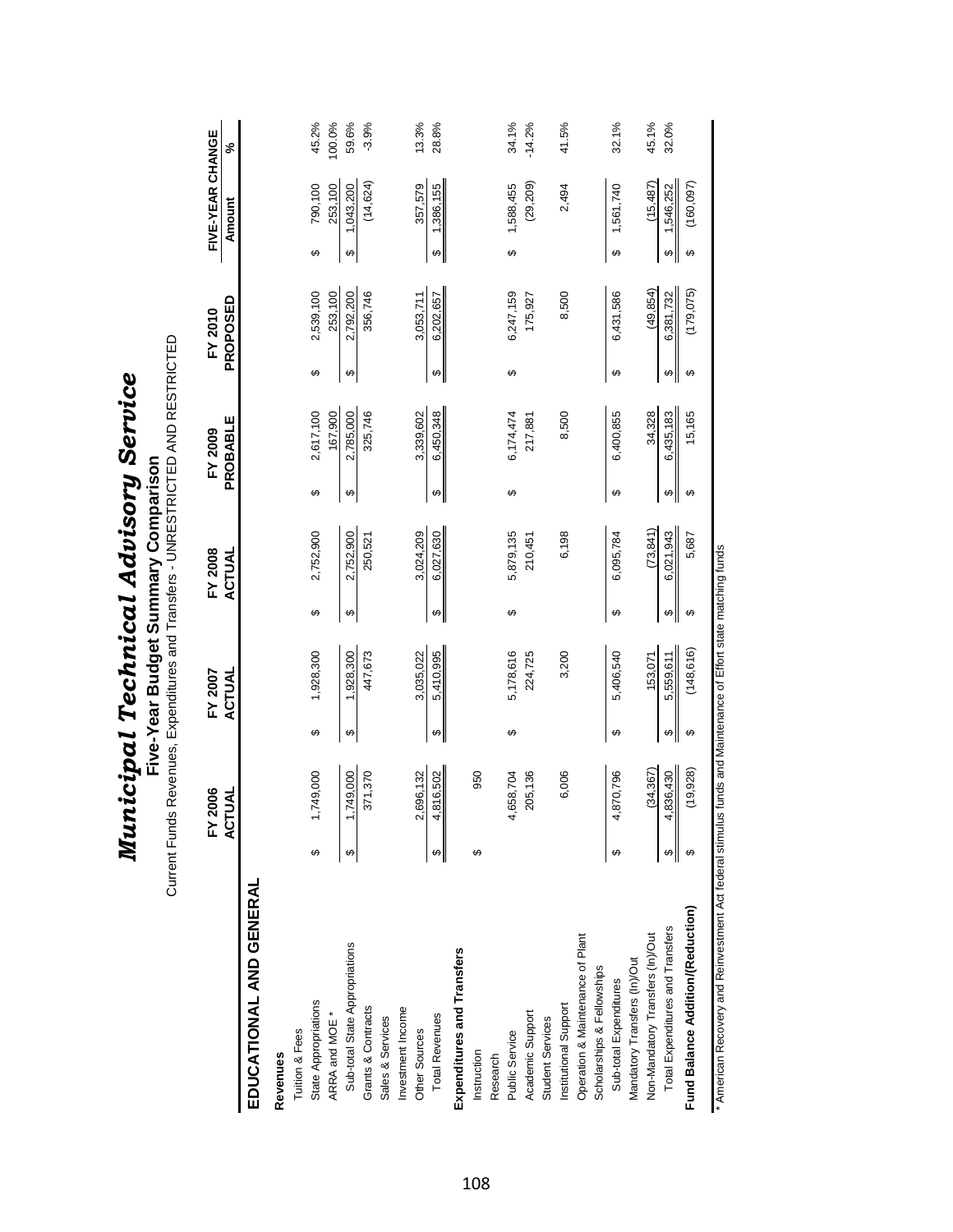## *County Technical Assistance Service*

#### **FY 2010 Budget Summary**

Unrestricted Current Funds Revenues, Expenditures and Transfers

|                                          |                 |                 |                 |    | <b>CHANGE</b>               |         |
|------------------------------------------|-----------------|-----------------|-----------------|----|-----------------------------|---------|
|                                          | <b>FY 2008</b>  | FY 2009         | FY 2010         |    | <b>Probable to Proposed</b> |         |
|                                          | <b>ACTUAL</b>   | <b>PROBABLE</b> | <b>PROPOSED</b> |    | Amount                      | %       |
| <b>EDUCATIONAL AND GENERAL</b>           |                 |                 |                 |    |                             |         |
| <b>Revenues</b>                          |                 |                 |                 |    |                             |         |
| <b>Tuition &amp; Fees</b>                |                 |                 |                 |    |                             |         |
| <b>State Appropriations</b>              | \$<br>1,613,100 | \$<br>1,532,500 | \$<br>1,483,000 | \$ | (49, 500)                   | $-3.2%$ |
| ARRA and MOE *                           |                 | 101,300         | 151,900         |    | 50,600                      | 50.0%   |
| Sub-total State Appropriations           | \$<br>1,613,100 | \$<br>1,633,800 | \$<br>1,634,900 | \$ | 1,100                       | 0.1%    |
| <b>Grants &amp; Contracts</b>            | 43,799          | 42,000          | 53,550          |    | 11,550                      | 27.5%   |
| Sales & Services                         |                 |                 |                 |    |                             |         |
| Investment Income                        |                 |                 |                 |    |                             |         |
| Other Sources                            | 2,476,230       | 2,551,199       | 2,722,336       |    | 171,137                     | 6.7%    |
| <b>Total Revenues</b>                    | \$<br>4,133,128 | \$<br>4,226,999 | \$<br>4,410,786 | S  | 183,787                     | 4.3%    |
| <b>Expenditures and Transfers</b>        |                 |                 |                 |    |                             |         |
| Instruction                              |                 |                 |                 |    |                             |         |
| Research                                 |                 |                 |                 |    |                             |         |
| <b>Public Service</b>                    | \$<br>4,253,955 | \$<br>4,376,723 | \$<br>4,429,457 | \$ | 52,734                      | 1.2%    |
| Academic Support                         |                 |                 |                 |    |                             |         |
| <b>Student Services</b>                  |                 |                 |                 |    |                             |         |
| <b>Institutional Support</b>             | 6,010           | 8,800           | 8,800           |    |                             |         |
| Operation & Maintenance of Plant         |                 |                 |                 |    |                             |         |
| Scholarships & Fellowships               |                 |                 |                 |    |                             |         |
| Sub-total Expenditures                   | \$<br>4,259,965 | \$<br>4,385,523 | \$<br>4,438,257 | \$ | 52,734                      | 1.2%    |
| Mandatory Transfers (In)/Out             |                 |                 |                 |    |                             |         |
| Non-Mandatory Transfers (In)/Out         | (115, 395)      | (126, 356)      | (118, 743)      |    | 7,613                       | $-6.0%$ |
| <b>Total Expenditures and Transfers</b>  | \$<br>4,144,570 | \$<br>4,259,167 | \$<br>4,319,514 | \$ | 60,347                      | 1.4%    |
| <b>Fund Balance Addition/(Reduction)</b> | \$<br>(11, 441) | \$<br>(32, 168) | \$<br>91,272    | \$ | 123,440                     |         |

\* American Recovery and Reinvestment Act federal stimulus funds and Maintenance of Effort state matching funds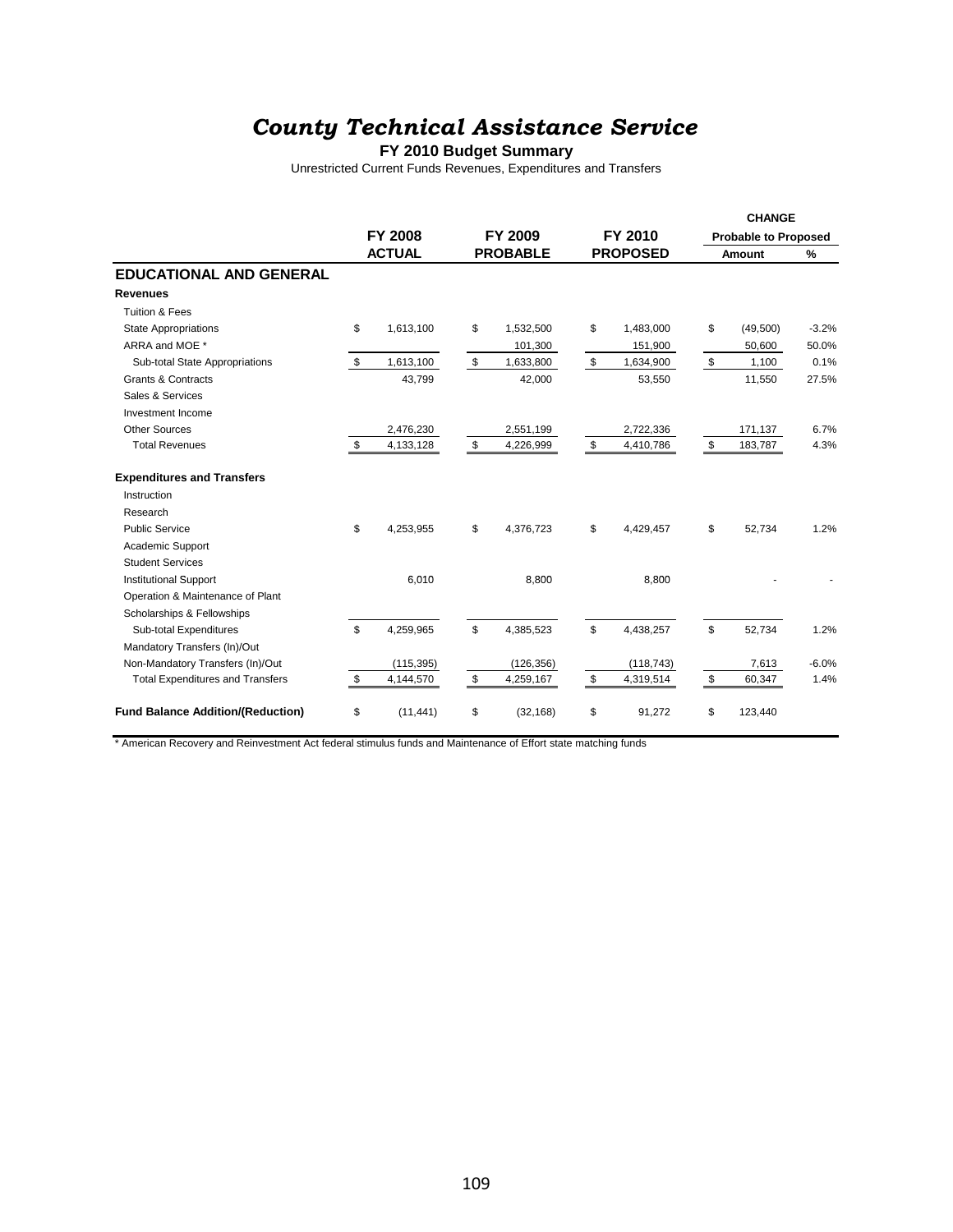|                                   |                        |                                 |                 | Unrestricted and Restricted Current Funds Revenues, Expenditures and Transfers |                                   |                             |                             |                  |                             |                                |         |
|-----------------------------------|------------------------|---------------------------------|-----------------|--------------------------------------------------------------------------------|-----------------------------------|-----------------------------|-----------------------------|------------------|-----------------------------|--------------------------------|---------|
|                                   |                        | <b>NAT</b><br><b>FY 2007 AC</b> |                 |                                                                                | FY 2009 PROBABLE                  |                             |                             | FY 2010 PROPOSED |                             | Probable to Proposed<br>CHANGE |         |
|                                   | Unrestricted           | Restricted                      | Total           | Unrestricted                                                                   | Restricted                        | Total                       | Unrestricted                | Restricted       | Total                       | Amount                         | వ్      |
| EDUCATIONAL AND GENERAL           |                        |                                 |                 |                                                                                |                                   |                             |                             |                  |                             |                                |         |
| Revenues                          |                        |                                 |                 |                                                                                |                                   |                             |                             |                  |                             |                                |         |
| Tuition & Fees                    |                        |                                 |                 |                                                                                |                                   |                             |                             |                  |                             |                                |         |
| State Appropriations              | \$ 1,613,100           |                                 | 1,613,100<br>မာ | 1,532,500<br>မာ                                                                |                                   | 1,532,500<br>မာ             | 1,483,000<br>မာ             |                  | 1,483,000<br>မာ             | (49,500)<br>မာ                 | $-3.2%$ |
| ARRA and MOE *                    |                        |                                 |                 | 101,300                                                                        |                                   | 101,300                     | 151,900                     |                  | 151,900                     | 50,600                         | 50.0%   |
| Sub-total State Appropriations    | 1,613,100<br>Ø         | ↮                               | 1,613,100<br>↮  | 1,633,800<br>Ø                                                                 | $\boldsymbol{\varphi}$            | 1,633,800<br>မာ             | 1,634,900<br>Ø              | ↮                | 1,634,900<br>↮              | 1,100<br>↮                     | 0.1%    |
| Grants & Contracts                | 43,799                 | 294,460                         | 338,259         | 42,000                                                                         | 250,000                           | 292,000                     | 53,550                      | 320,000          | 373,550                     | 81,550                         | 27.9%   |
| Sales & Services                  |                        |                                 |                 |                                                                                |                                   |                             |                             |                  |                             |                                |         |
| Investment Income                 |                        |                                 |                 |                                                                                |                                   |                             |                             |                  |                             |                                |         |
| Other Sources                     | 2,476,230              | 90,090                          | 2,566,319       | 2,551,199                                                                      | 73,000                            | 2,624,199                   | 2,722,336                   | 62,000           | 2,784,336                   | 160,137                        | 6.1%    |
| <b>Total Revenues</b>             | 4,133,128<br>$\bullet$ | 384,550<br>∞                    | 4,517,678<br>↮  | 4,226,999<br>↮                                                                 | 323,000<br>$\boldsymbol{\varphi}$ | 4,549,999<br>↮              | 4,410,786<br>Ø              | 382,000<br>Ø     | 4,792,786<br>$\Theta$       | 242,787<br>မာ                  | 5.3%    |
| Expenditures and Transfers        |                        |                                 |                 |                                                                                |                                   |                             |                             |                  |                             |                                |         |
| Instruction                       |                        | 7,510                           | 7,510<br>မာ     |                                                                                |                                   |                             |                             |                  |                             |                                |         |
| Research                          |                        |                                 |                 |                                                                                |                                   |                             |                             |                  |                             |                                |         |
| Public Service                    | 4,253,955<br>မာ        | 295,750                         | 4,549,705       | 4,376,723<br>မာ                                                                | 323,000                           | 4,699,723<br><sub>c</sub> o | 4,429,457<br><sub>c</sub> o | 382,000          | 4,811,457<br><sub>c</sub> o | 111,734<br>↮                   | 2.4%    |
| Academic Support                  |                        |                                 |                 |                                                                                |                                   |                             |                             |                  |                             |                                |         |
| Student Services                  |                        |                                 |                 |                                                                                |                                   |                             |                             |                  |                             |                                |         |
| Institutional Support             | 6,010                  |                                 | 6,010           | 8,800                                                                          |                                   | 8,800                       | 8,800                       |                  | 8,800                       |                                |         |
| Operation & Maintenance of Plant  |                        |                                 |                 |                                                                                |                                   |                             |                             |                  |                             |                                |         |
| Scholarships & Fellowships        |                        |                                 |                 |                                                                                |                                   |                             |                             |                  |                             |                                |         |
| Sub-total Expenditures            | 4,259,965<br>မာ        | 303,260<br>မာ                   | 4,563,225<br>မာ | 4,385,523<br>မာ                                                                | 323,000<br>မာ                     | 4,708,523<br>မာ             | 4,438,257<br>Ø              | 382,000<br>မာ    | 4,820,257<br>မာ             | 111,734<br>မာ                  | 2.4%    |
| Mandatory Transfers (In)/Out      |                        |                                 |                 |                                                                                |                                   |                             |                             |                  |                             |                                |         |
| Non-Mandatory Transfers (In)/Out  | (115, 395)             |                                 | (115, 395)      | (126, 356)                                                                     |                                   | (126, 356)                  | (118, 743)                  |                  | (118, 743)                  | 7,613                          | $-6.0%$ |
| Total Expenditures and Transfers  | 4,144,570<br>↮         | 303,260<br>Θ                    | 4,447,830<br>မာ | 4,259,167<br>မာ                                                                | 323,000<br>↮                      | 4,582,167<br>မာ             | 4,319,514<br>မာ             | 382,000<br>↮     | 4,701,514<br>မာ             | 119,347<br>မာ                  | 2.6%    |
| Revenues Less Expend. & Transfers | (11,441)<br>မာ         | 81,289                          | 69,848<br>↮     | (32, 168)<br>↮                                                                 | ↮                                 | (32, 168)<br>↮              | 91,272<br>↮                 | ↮                | 91,272<br>↮                 | 123,440<br>4                   |         |

*County Tec h nical Assistance Servic e*

**FY 2010 Budget Summary**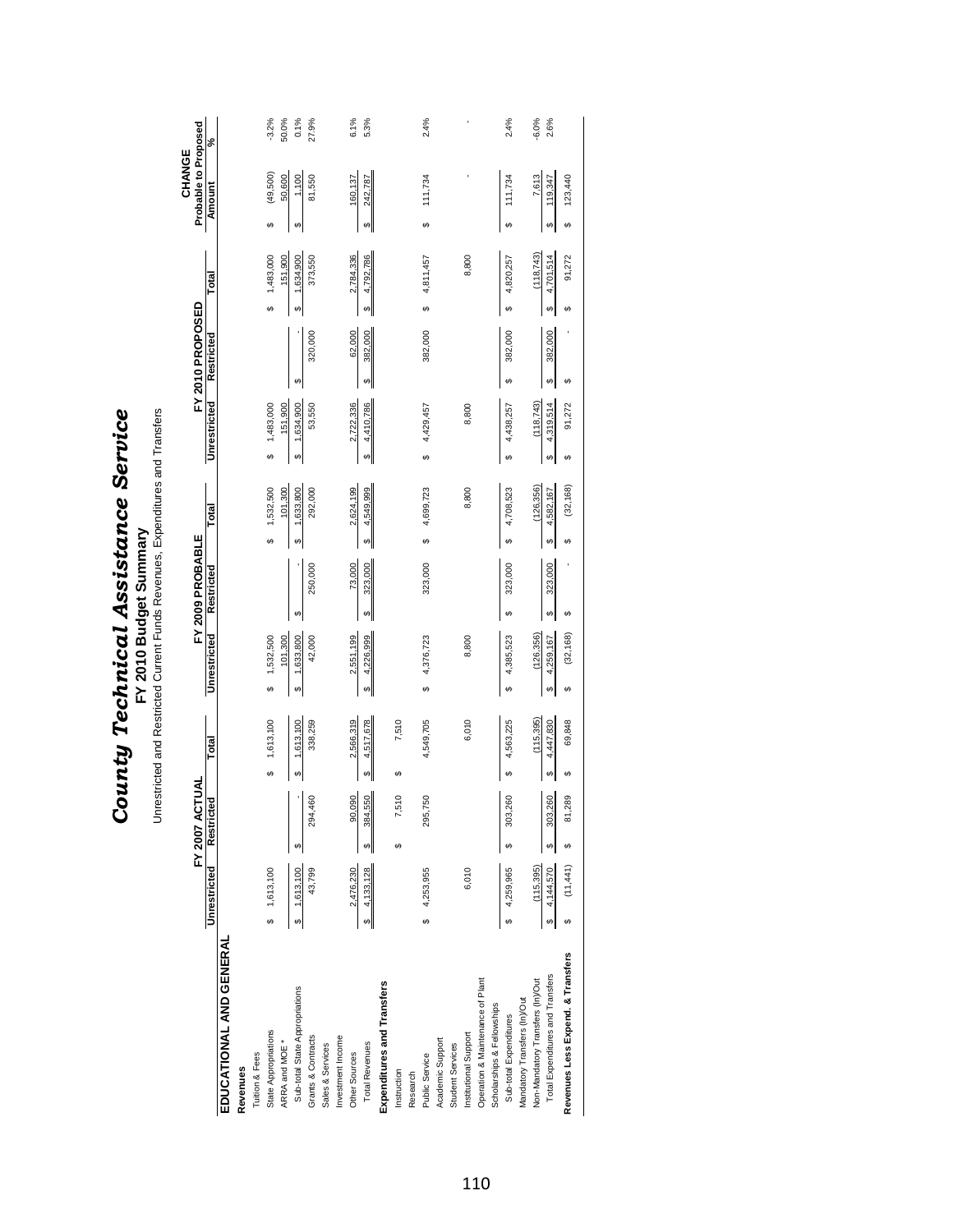|                                   |   | UUMPEN FUNGS Revenues, EXPenues and Transfers - UNRES I RIU I ED |                         |           |   |            |   |            |   |            |   |                  |          |
|-----------------------------------|---|------------------------------------------------------------------|-------------------------|-----------|---|------------|---|------------|---|------------|---|------------------|----------|
|                                   |   | FY 2006                                                          |                         | FY 2007   |   | FY 2008    |   | FY 2009    |   | FY 2010    |   | FIVE-YEAR CHANGE |          |
| EDUCATIONAL AND GENERAL           |   | ₹<br>ACTU                                                        |                         | ACTUAL    |   | ACTUAL     |   | PROBABLE   |   | PROPOSED   |   | Amount           | వ్       |
| Revenues                          |   |                                                                  |                         |           |   |            |   |            |   |            |   |                  |          |
| Tuition & Fees                    |   |                                                                  |                         |           |   |            |   |            |   |            |   |                  |          |
| State Appropriations              | ↔ | 1,322,600                                                        | ↔                       | 1,484,900 | ↮ | 1,613,100  | ↔ | 1,532,500  | ↮ | 1,483,000  | ↮ | 160,400          | 12.1%    |
| ARRA and MOE *                    |   |                                                                  |                         |           |   |            |   | 101,300    |   | 151,900    |   | 151,900          | 100.0%   |
| Sub-total State Appropriations    | ↮ | 1,322,600                                                        | ↮                       | 1,484,900 | ↔ | 1,613,100  | ↔ | 1,633,800  | ↮ | 1,634,900  | ↮ | 312,300          | 23.6%    |
| Grants & Contracts                |   | 44,050                                                           |                         | 48,313    |   | 43,799     |   | 42,000     |   | 53,550     |   | 9,500            | 21.6%    |
| Sales & Services                  |   |                                                                  |                         |           |   |            |   |            |   |            |   |                  |          |
| Investment Income                 |   |                                                                  |                         |           |   |            |   |            |   |            |   |                  |          |
| Other Sources                     |   | 2,035,161                                                        |                         | 2,258,409 |   | 2,476,230  |   | 2,551,199  |   | 2,722,336  |   | 687,175          | 33.8%    |
| <b>Total Revenues</b>             | ക | 3,401,811                                                        | $\Theta$                | 3,791,623 | ↮ | 4,133,128  | ↮ | 4,226,999  | ↔ | 4,410,786  | ↮ | 1,008,975        | 29.7%    |
| Expenditures and Transfers        |   |                                                                  |                         |           |   |            |   |            |   |            |   |                  |          |
| Instruction                       |   |                                                                  |                         |           |   |            |   |            |   |            |   |                  |          |
| Research                          |   |                                                                  |                         |           |   |            |   |            |   |            |   |                  |          |
| Public Service                    | ↔ | 3,508,543                                                        | ↮                       | 4,048,068 | ↮ | 4,253,955  | ↮ | 4,376,723  | ↮ | 4,429,457  | ↮ | 920,914          | 26.2%    |
| Academic Support                  |   |                                                                  |                         |           |   |            |   |            |   |            |   |                  |          |
| Student Services                  |   |                                                                  |                         |           |   |            |   |            |   |            |   |                  |          |
| Institutional Support             |   | 6,079                                                            |                         | 3,259     |   | 6,010      |   | 8,800      |   | 8,800      |   | 2,721            | 44.8%    |
| Operation & Maintenance of Plant  |   |                                                                  |                         |           |   |            |   |            |   |            |   |                  |          |
| Scholarships & Fellowships        |   |                                                                  |                         |           |   |            |   |            |   |            |   |                  |          |
| Sub-total Expenditures            | ↔ | 14,622<br>.<br>ფ                                                 | ↔                       | 4,051,327 | ↮ | 4,259,965  | ↮ | 4,385,523  | ↮ | 4,438,257  | ↮ | 923,635          | 26.3%    |
| Mandatory Transfers (In)/Out      |   |                                                                  |                         |           |   |            |   |            |   |            |   |                  |          |
| Non-Mandatory Transfers (In)/Out  |   | 2,774<br>$\tilde{\varrho}$                                       |                         | (58, 382) |   | (115, 395) |   | (126, 356) |   | (118, 743) |   | 94,031           | $-44.2%$ |
| Total Expenditures and Transfers  | ↮ | 01,848<br>3,30                                                   | $\qquad \qquad \bullet$ | 3,992,945 | ↔ | 4,144,570  | ↮ | 4,259,167  | ↮ | 4,319,514  | ↮ | 1,017,666        | 30.8%    |
| Fund Balance Addition/(Reduction) |   | 99,963                                                           |                         |           | ↮ | (11,441)   | ↮ | (32, 168)  | ↮ | 91,272     | ↮ | (8,691)          |          |
|                                   |   |                                                                  |                         |           |   |            |   |            |   |            |   |                  |          |

**County Technical Assistance Service**<br>Five-Year Budget Summary Comparison<br>Current Funds Revenues, Expenditures and Transfers - UNRESTRICTED *County Technical Assistance Service* **Five-Year Budget Summary Comparison**

Current Funds Revenues, Expenditures and Transfers - UNRESTRICTED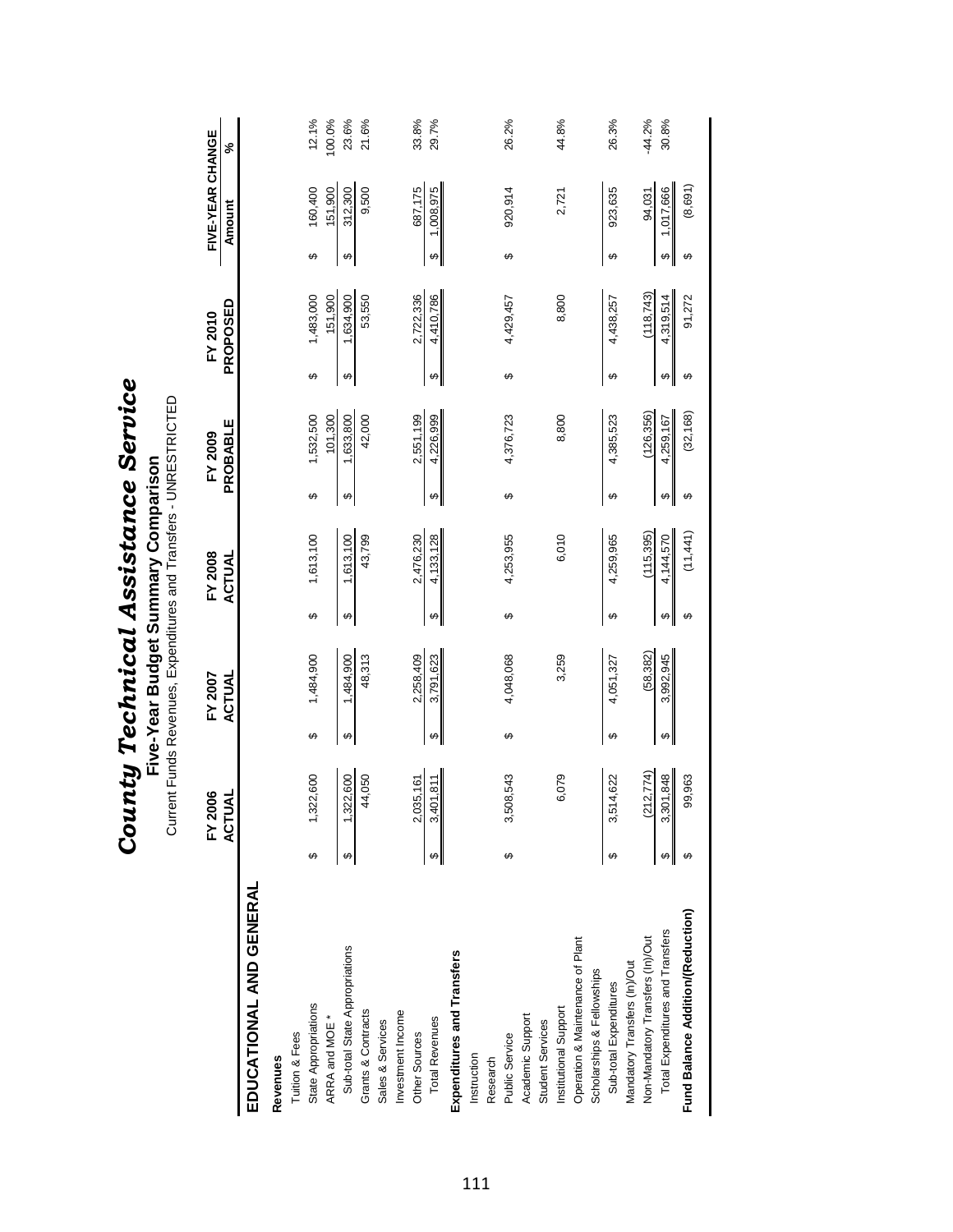|                                   | Current Funds |                   |                         | Revenues, Expenditures and Transfers - UNRESTRICTED AND RESTRICTED |                        |                   |                       |                     |   |                     |                       |                            |           |
|-----------------------------------|---------------|-------------------|-------------------------|--------------------------------------------------------------------|------------------------|-------------------|-----------------------|---------------------|---|---------------------|-----------------------|----------------------------|-----------|
|                                   |               | FY 2006<br>ACTUAL |                         | FY 2007<br>ACTUAL                                                  |                        | FY 2008<br>ACTUAL |                       | PROBABLE<br>FY 2009 |   | PROPOSED<br>FY 2010 |                       | FIVE-YEAR CHANGE<br>Amount | వ్        |
| EDUCATIONAL AND GENERAL           |               |                   |                         |                                                                    |                        |                   |                       |                     |   |                     |                       |                            |           |
| Revenues                          |               |                   |                         |                                                                    |                        |                   |                       |                     |   |                     |                       |                            |           |
| Tuition & Fees                    |               |                   |                         |                                                                    |                        |                   |                       |                     |   |                     |                       |                            |           |
| State Appropriations              | ↔             | 322,600           | ↮                       | 1,484,900                                                          | ↮                      | 1,613,100         | ↮                     | 1,532,500           | ↔ | 1,483,000           | ↮                     | 160,400                    | 12.1%     |
| ARRA and MOE *                    |               |                   |                         |                                                                    |                        |                   |                       | 101,300             |   | 151,900             |                       | 151,900                    | 100.0%    |
| Sub-total State Appropriations    | ↔             | 322,600           | ↮                       | 1,484,900                                                          | ↮                      | 1,613,100         | ↔                     | 1,633,800           | ↮ | 1,634,900           | ↮                     | 312,300                    | 23.6%     |
| Grants & Contracts                |               | 337,950           |                         | 362,407                                                            |                        | 338,259           |                       | 292,000             |   | 373,550             |                       | 35,600                     | 10.5%     |
| Sales & Services                  |               |                   |                         |                                                                    |                        |                   |                       |                     |   |                     |                       |                            |           |
| Investment Income                 |               |                   |                         |                                                                    |                        |                   |                       |                     |   |                     |                       |                            |           |
| Other Sources                     |               | 105,282<br>N      |                         | 2,334,882                                                          |                        | 2,566,319         |                       | 2,624,199           |   | 2,784,336           |                       | 679,054                    | 32.3%     |
| <b>Total Revenues</b>             | ക             | 765,832<br>က      | $\pmb{\leftrightarrow}$ | 4,182,188                                                          | ↮                      | 4,517,678         | ↮                     | 4,549,999           | ↮ | 4,792,786           | ↮                     | 1,026,954                  | 27.3%     |
| Expenditures and Transfers        |               |                   |                         |                                                                    |                        |                   |                       |                     |   |                     |                       |                            |           |
| Instruction                       | ക             | 59,108            | ↮                       | 59,048                                                             | ↮                      | 7,510             | ↮                     |                     | ↮ |                     | ↮                     | (59, 108)                  | $-100.0%$ |
| Research                          |               |                   |                         |                                                                    |                        |                   |                       |                     |   |                     |                       |                            |           |
| Public Service                    |               | 806,904<br>ო      |                         | 4,385,638                                                          |                        | 4,549,705         |                       | 4,699,723           |   | 4,811,457           |                       | 1,004,553                  | 26.4%     |
| Academic Support                  |               |                   |                         |                                                                    |                        |                   |                       |                     |   |                     |                       |                            |           |
| <b>Student Services</b>           |               |                   |                         |                                                                    |                        |                   |                       |                     |   |                     |                       |                            |           |
| Institutional Support             |               | 6,079             |                         | 3,259                                                              |                        | 6,010             |                       | 8,800               |   | 8,800               |                       | 2,721                      | 44.8%     |
| Operation & Maintenance of Plant  |               |                   |                         |                                                                    |                        |                   |                       |                     |   |                     |                       |                            |           |
| Scholarships & Fellowships        |               |                   |                         |                                                                    |                        |                   |                       |                     |   |                     |                       |                            |           |
| Sub-total Expenditures            |               | 872,091<br>ო      | $\boldsymbol{\varphi}$  | 4,447,945                                                          | $\boldsymbol{\varphi}$ | 4,563,225         | ↮                     | 4,708,523           | ↮ | 4,820,257           | ↮                     | 948,166                    | 24.5%     |
| Mandatory Transfers (In)/Out      |               |                   |                         |                                                                    |                        |                   |                       |                     |   |                     |                       |                            |           |
| Non-Mandatory Transfers (In)/Out  |               | 212,774)          |                         | (58, 382)                                                          |                        | (115, 395)        |                       | (126, 356)          |   | (118.743)           |                       | 94,031                     | $-44.2%$  |
| Total Expenditures and Transfers  | ↮             | 1,659,317<br>ω.   | ↮                       | 4,389,563                                                          | ⇔∥                     | 4,447,830         | $\boldsymbol{\omega}$ | 4,582,167           | ↮ | 4,701,514           | $\boldsymbol{\omega}$ | 1,042,197                  | 28.5%     |
| Fund Balance Addition/(Reduction) |               | 106,515           | ↔                       | (207, 374)                                                         | ↮                      | 69,848            | ↔                     | (32, 168)           | ↮ | 91,272              | ↮                     | (15,243)                   |           |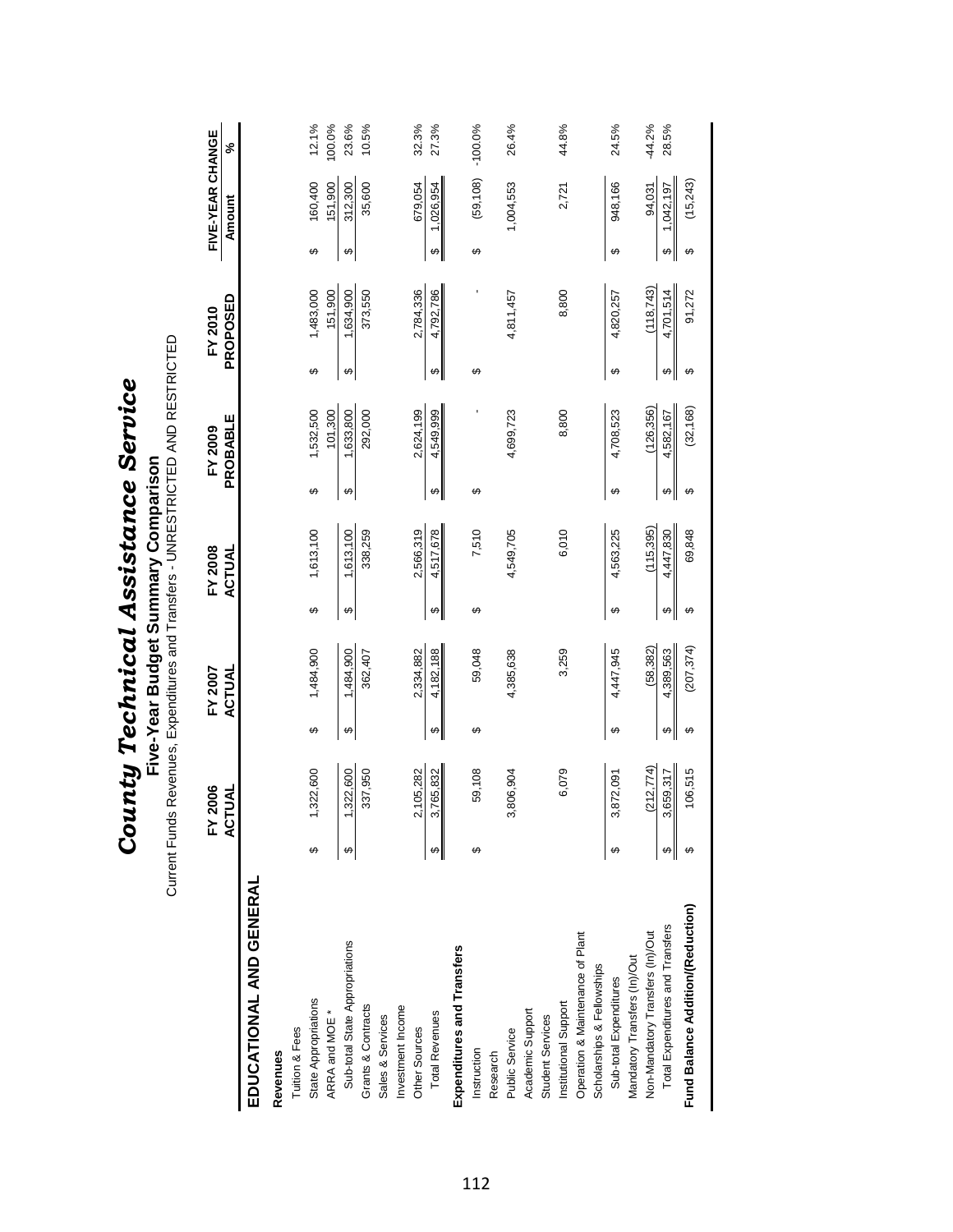# *University Support Services*

#### **FY 2010 Budget Summary**

Unrestricted Current Funds Revenues, Expenditures and Transfers

|                                          |                |             |                 |                 |        | <b>CHANGE</b>               |      |
|------------------------------------------|----------------|-------------|-----------------|-----------------|--------|-----------------------------|------|
|                                          | <b>FY 2008</b> |             | FY 2009         | FY 2010         |        | <b>Probable to Proposed</b> |      |
|                                          | <b>ACTUAL</b>  |             | <b>PROBABLE</b> | <b>PROPOSED</b> | Amount |                             | $\%$ |
| <b>EDUCATIONAL AND GENERAL</b>           |                |             |                 |                 |        |                             |      |
| <b>Revenues</b>                          |                |             |                 |                 |        |                             |      |
| <b>Tuition &amp; Fees</b>                |                |             |                 |                 |        |                             |      |
| <b>State Appropriations</b>              |                |             |                 |                 |        |                             |      |
| ARRA and MOE *                           |                |             |                 |                 |        |                             |      |
| Sub-total State Appropriations           | \$             |             | $\mathfrak s$   | \$              | \$     |                             |      |
| <b>Grants &amp; Contracts</b>            |                |             |                 |                 |        |                             |      |
| Sales & Services                         |                |             |                 |                 |        |                             |      |
| Investment Income                        |                |             |                 |                 |        |                             |      |
| <b>Other Sources</b>                     |                |             |                 |                 |        |                             |      |
| <b>Total Revenues</b>                    | \$             |             | \$              | \$              | \$     |                             |      |
| <b>Expenditures and Transfers</b>        |                |             |                 |                 |        |                             |      |
| Instruction                              |                |             |                 |                 |        |                             |      |
| Research                                 |                |             |                 |                 |        |                             |      |
| <b>Public Service</b>                    |                |             |                 |                 |        |                             |      |
| Academic Support                         |                |             |                 |                 |        |                             |      |
| <b>Student Services</b>                  |                |             |                 |                 |        |                             |      |
| <b>Institutional Support</b>             |                |             |                 |                 |        |                             |      |
| Operation & Maintenance of Plant         |                |             |                 |                 |        |                             |      |
| Scholarships & Fellowships               |                |             |                 |                 |        |                             |      |
| Sub-total Expenditures                   | $\mathbb{S}$   |             | \$              | \$              | \$     |                             |      |
| Mandatory Transfers (In)/Out             |                |             |                 |                 |        |                             |      |
| Non-Mandatory Transfers (In)/Out         |                | 1,844,578   |                 |                 |        |                             |      |
| <b>Total Expenditures and Transfers</b>  | \$             | 1,844,578   | \$              | \$              | \$     |                             |      |
| <b>Fund Balance Addition/(Reduction)</b> | \$             | (1,844,578) | \$              | \$              | \$     |                             |      |

\* American Recovery and Reinvestment Act federal stimulus funds and Maintenance of Effort state matching funds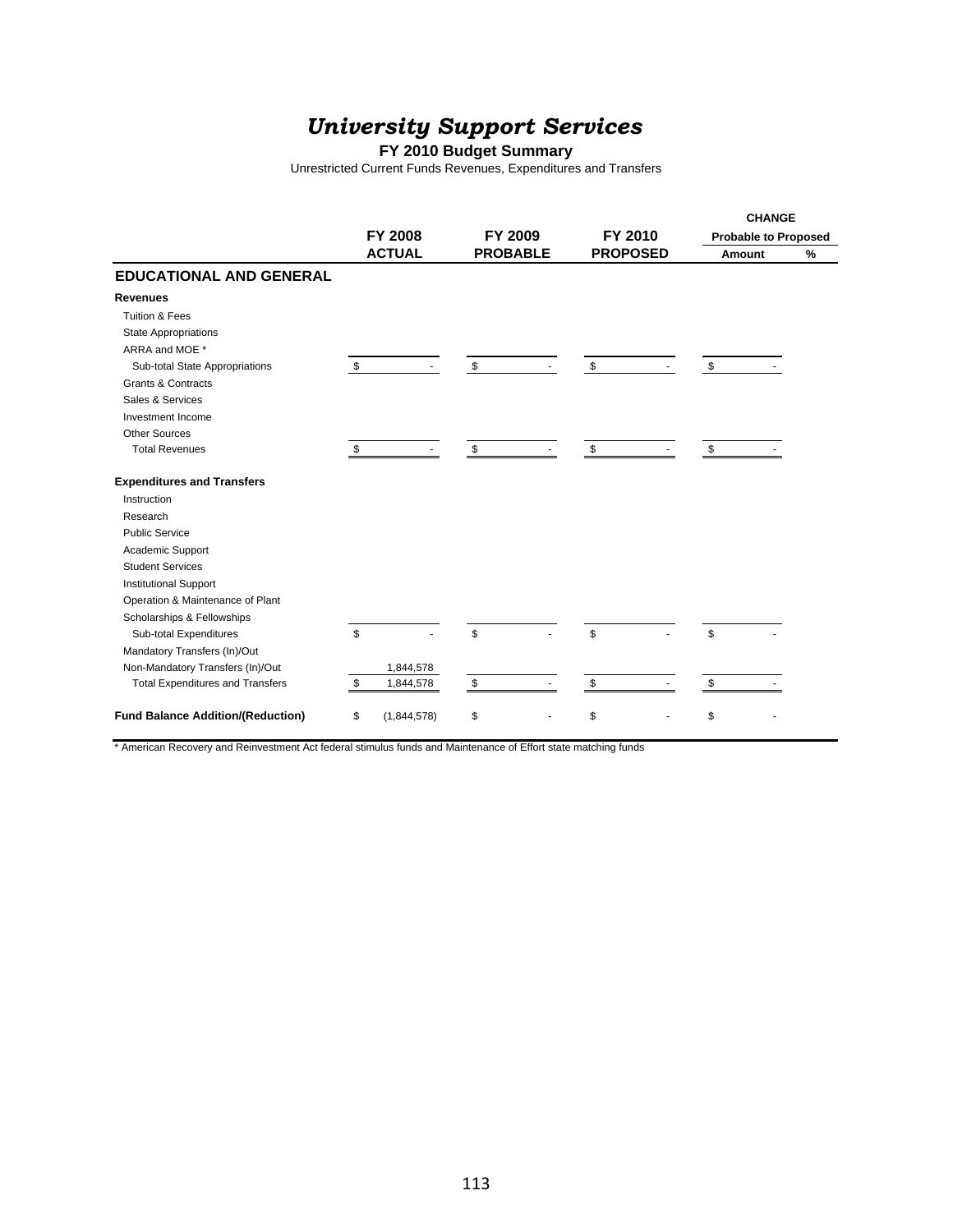| Unrestricted<br>EDUCATIONAL AND GENERAL<br><b>State Appropriations</b><br>ARRA and MOE *<br>Tuition & Fees<br>Revenues |    | FY 2008 ACTUAL |       |             |              | FY 2009 PROBABLE |    |       |              | FY 2010 PROPOSED |       | Probable to Proposed<br>CHANGE |          |
|------------------------------------------------------------------------------------------------------------------------|----|----------------|-------|-------------|--------------|------------------|----|-------|--------------|------------------|-------|--------------------------------|----------|
|                                                                                                                        |    | Restricted     | Total |             | Unrestricted | Restricted       |    | Total | Unrestricted | Restricted       | Total | Amount                         | $\infty$ |
|                                                                                                                        |    |                |       |             |              |                  |    |       |              |                  |       |                                |          |
|                                                                                                                        |    |                |       |             |              |                  |    |       |              |                  |       |                                |          |
|                                                                                                                        |    |                |       |             |              |                  |    |       |              |                  |       |                                |          |
|                                                                                                                        |    |                |       |             |              |                  |    |       |              |                  |       |                                |          |
|                                                                                                                        |    |                |       |             |              |                  |    |       |              |                  |       |                                |          |
| Sub-total State Appropriations                                                                                         | ↮  |                | ↮     |             | ↮            | ↮                | ↮  |       | ↮            | ↮                | ↮     | ↮                              |          |
| Grants & Contracts                                                                                                     |    |                |       |             |              |                  |    |       |              |                  |       |                                |          |
| Sales & Services                                                                                                       |    |                |       |             |              |                  |    |       |              |                  |       |                                |          |
| Investment Income                                                                                                      |    |                |       |             |              |                  |    |       |              |                  |       |                                |          |
| Other Sources                                                                                                          |    |                |       |             |              |                  |    |       |              |                  |       |                                |          |
| <b>Total Revenues</b>                                                                                                  |    | ł              | ↮     |             | ↮            | ↮                | ↮  |       | $\omega$     | ↮                | ↮     | ↮                              |          |
| Expenditures and Transfers                                                                                             |    |                |       |             |              |                  |    |       |              |                  |       |                                |          |
| Instruction                                                                                                            |    |                |       |             |              |                  |    |       |              |                  |       |                                |          |
| Research                                                                                                               |    |                |       |             |              |                  |    |       |              |                  |       |                                |          |
| Public Service                                                                                                         |    |                |       |             |              |                  |    |       |              |                  |       |                                |          |
| Academic Support                                                                                                       |    |                |       |             |              |                  |    |       |              |                  |       |                                |          |
| Student Services                                                                                                       |    |                |       |             |              |                  |    |       |              |                  |       |                                |          |
| Institutional Support                                                                                                  |    |                |       |             |              |                  |    |       |              |                  |       |                                |          |
| Operation & Maintenance of Plant                                                                                       |    |                |       |             |              |                  |    |       |              |                  |       |                                |          |
| Scholarships & Fellowships                                                                                             |    |                |       |             |              |                  |    |       |              |                  |       |                                |          |
| မာ<br>Sub-total Expenditures                                                                                           | မာ |                | Ø     |             | ↮            | ↮                | မာ |       | မာ           | ↮                | ↮     | Ø                              |          |
| Mandatory Transfers (In)/Out                                                                                           |    |                |       |             |              |                  |    |       |              |                  |       |                                |          |
| 1,844,578<br>Non-Mandatory Transfers (In)/Out                                                                          |    |                |       | 1,844,578   |              |                  |    |       |              |                  |       |                                |          |
| 1,844,578<br>Ø<br>Total Expenditures and Transfers                                                                     | S  |                | မာ    | 1,844,578   | ↮            | 69               | မာ |       | ↮            | 69               | ↮     | 69                             |          |
| (1, 844, 578)<br>69<br>Revenues Less Expend. & Transfers                                                               | 69 |                | G     | (1,844,578) | G            | 69               | မာ |       | မာ           | မာ               | မာ    | မာ                             |          |

*University Support Service*

**FY 2010 Budget Summar**

**y**

*s*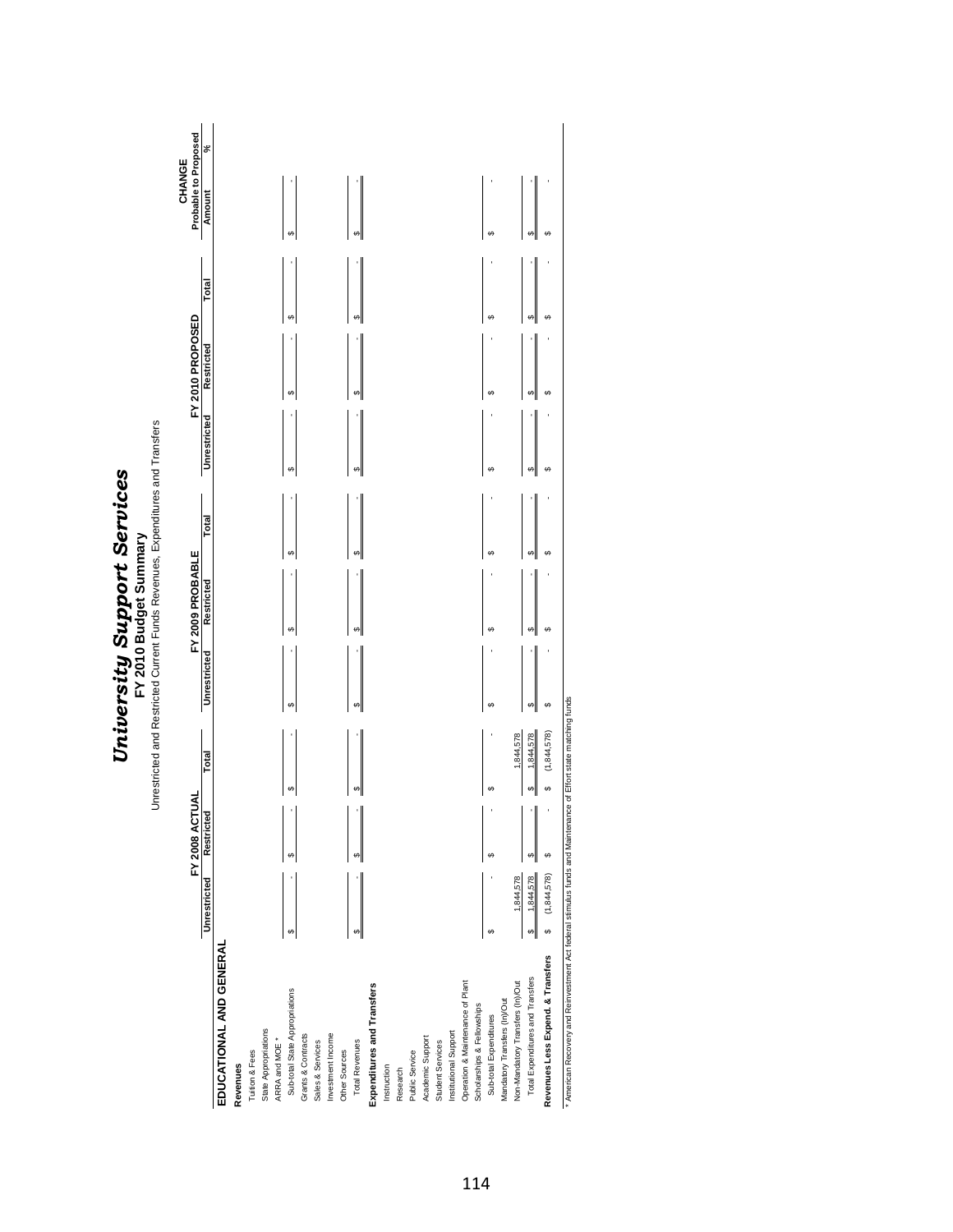# *University Support*

#### **FY 2010 Natural Classifications Summary**

Unrestricted Current Funds Expenditures

|                                     | <b>FY 2008</b> |                          | FY 2009         |                          | FY 2010         |    | <b>CHANGE</b><br><b>Probable to Proposed</b> |   |
|-------------------------------------|----------------|--------------------------|-----------------|--------------------------|-----------------|----|----------------------------------------------|---|
|                                     | <b>ACTUAL</b>  |                          | <b>PROBABLE</b> |                          | <b>PROPOSED</b> |    | Amount                                       | % |
| <b>EDUCATIONAL AND GENERAL</b>      |                |                          |                 |                          |                 |    |                                              |   |
| <b>Salaries and Benefits</b>        |                |                          |                 |                          |                 |    |                                              |   |
| <b>Salaries</b>                     |                |                          |                 |                          |                 |    |                                              |   |
| Academic                            |                |                          |                 |                          |                 |    |                                              |   |
| Non-Academic                        |                |                          |                 |                          |                 |    |                                              |   |
| <b>Students</b>                     |                |                          |                 |                          |                 |    |                                              |   |
| <b>Total Salaries</b>               | \$             | $\overline{\phantom{0}}$ | \$              |                          | \$              | \$ |                                              |   |
| <b>Benefits</b>                     |                |                          |                 |                          |                 |    |                                              |   |
| <b>Total Salaries and Benefits</b>  | \$             | $\overline{\phantom{a}}$ | \$              | $\overline{\phantom{0}}$ | \$              | \$ |                                              |   |
| Operating                           |                |                          |                 |                          |                 |    |                                              |   |
| <b>Equipment and Capital Outlay</b> |                |                          |                 |                          |                 |    |                                              |   |
| <b>Total Expenditures</b>           |                |                          | \$.             |                          |                 |    |                                              |   |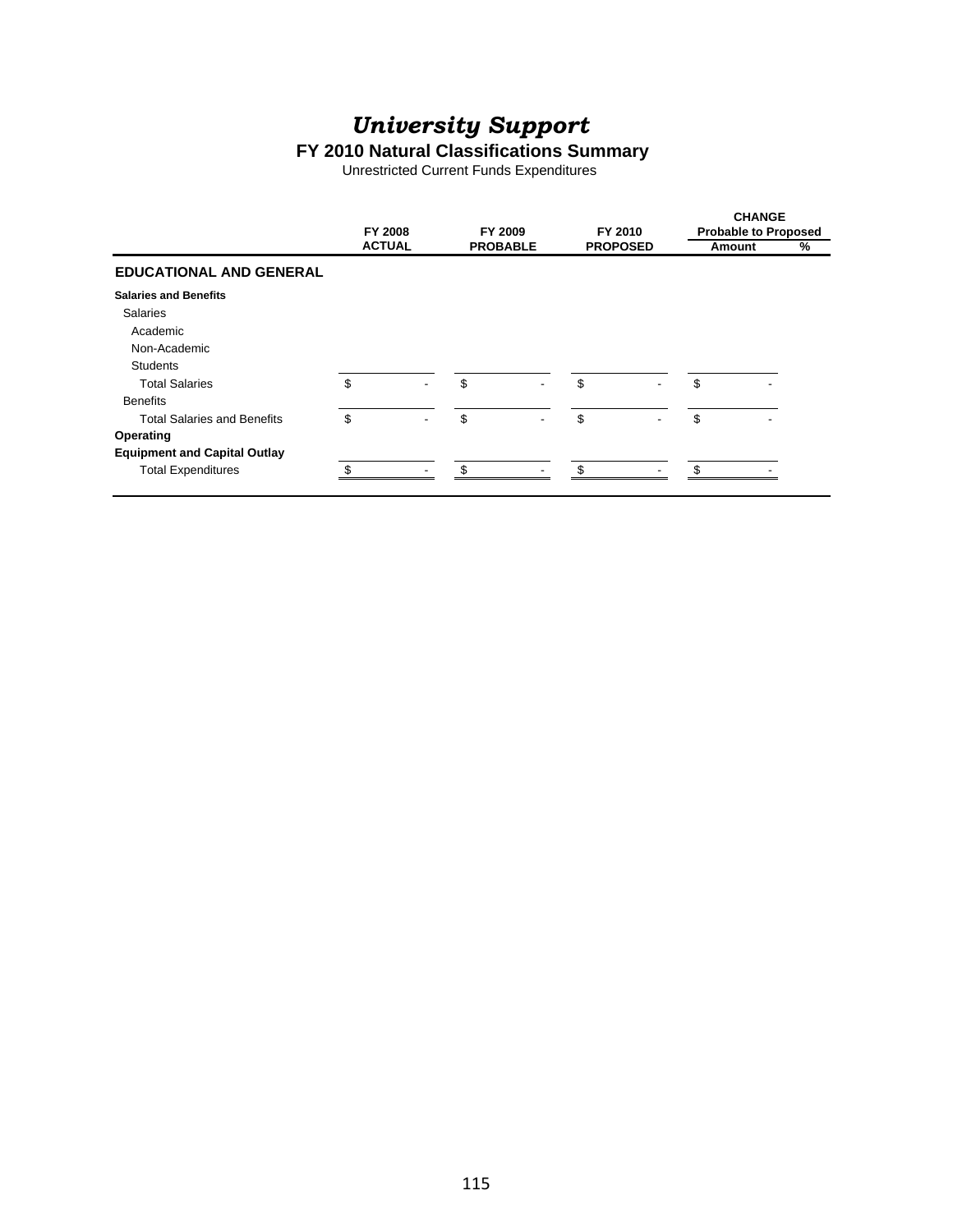Current Funds Revenues, Expenditures and Transfers - UNRESTRICTED Current Funds Revenues, Expenditures and Transfers - UNRESTRICTED

|                                        |   | FY 2006<br><b>ACTUAL</b> |                       | FY 2007<br>ACTUAL |   | FY 2008<br>ACTUAL | PROBABLE<br><b>FY 2009</b> | PROPOSED<br>FY 2010 | FIVE-YEAR CHANGE<br>Amount          | ಸ್ಥೆ      |
|----------------------------------------|---|--------------------------|-----------------------|-------------------|---|-------------------|----------------------------|---------------------|-------------------------------------|-----------|
| EDUCATIONAL AND GENERAL                |   |                          |                       |                   |   |                   |                            |                     |                                     |           |
| Revenues                               |   |                          |                       |                   |   |                   |                            |                     |                                     |           |
| Tuition & Fees                         |   |                          |                       |                   |   |                   |                            |                     |                                     |           |
| State Appropriations<br>ARRA and MOE * |   |                          |                       |                   |   |                   |                            |                     |                                     |           |
| Sub-total State Appropriations         | ↮ |                          | ↮                     |                   | ↮ |                   | ↮                          | ↮                   | ↮                                   |           |
| Grants & Contracts                     |   |                          |                       |                   |   |                   |                            |                     |                                     |           |
| Sales & Services                       | ക | 179,171                  | ↮                     | 151,854           |   |                   |                            |                     | (179, 171)<br>↮                     | $-100.0%$ |
| Investment Income                      |   |                          |                       |                   |   |                   |                            |                     |                                     |           |
| Other Sources                          |   |                          |                       | 4,505             |   |                   |                            |                     |                                     |           |
| <b>Total Revenues</b>                  |   | 179,171                  | $\boldsymbol{\omega}$ | 156,359           | ↮ |                   | ↮                          | ↮                   | (179, 171)<br>$\boldsymbol{\omega}$ | $-100.0%$ |
| Expenditures and Transfers             |   |                          |                       |                   |   |                   |                            |                     |                                     |           |
| Instruction                            |   |                          |                       |                   |   |                   |                            |                     |                                     |           |
| Research                               | ↮ | 348                      | ↮                     | 348               |   |                   |                            |                     | (348)<br>↔                          | $-100.0%$ |
| Public Service                         |   | 533,191                  |                       | 801,617           |   |                   |                            |                     | (533, 191)                          | $-100.0%$ |
| Academic Support                       |   | .,525,754                |                       | 3,187,858         |   |                   |                            |                     | (2,525,754)                         | $-100.0%$ |
| Student Services                       |   | (41, 974)                |                       | (53, 336)         |   |                   |                            |                     | 41,974                              | $-100.0%$ |
| Institutional Support                  |   | ,240,862<br>27           |                       | 28,115,778        |   |                   |                            |                     | (27, 240, 862)                      | $-100.0%$ |
| Operation & Maintenance of Plant       |   |                          |                       |                   |   |                   |                            |                     |                                     |           |
| Scholarships & Fellowships             |   |                          |                       |                   |   |                   |                            |                     |                                     |           |
| Sub-total Expenditures                 |   | ,258,180<br>8            | ↮                     | 32,052,265        | ↮ |                   | ↔                          | ↔                   | $$^{(30,258,180)}$                  | $-100.0%$ |
| Mandatory Transfers (In)/Out           |   |                          |                       |                   |   |                   |                            |                     |                                     |           |
| Non-Mandatory Transfers (In)/Out       |   | 1,065,394)<br>80         |                       | (31,523,219)      |   | 1,844,578         |                            |                     | 30,065,394                          | $-100.0%$ |
| Total Expenditures and Transfers       |   | 192,786                  | ↮                     | 529,047           | ↮ | 1,844,578         | $\boldsymbol{\omega}$      | ക                   | (192, 786)<br>↔                     | $-100.0%$ |
| Fund Balance Addition/(Reduction)      |   | (13, 615)                | ↮                     | (372, 688)        | ↔ | (1,844,578)       | ↮                          | ↔                   | 13,615<br>↮                         |           |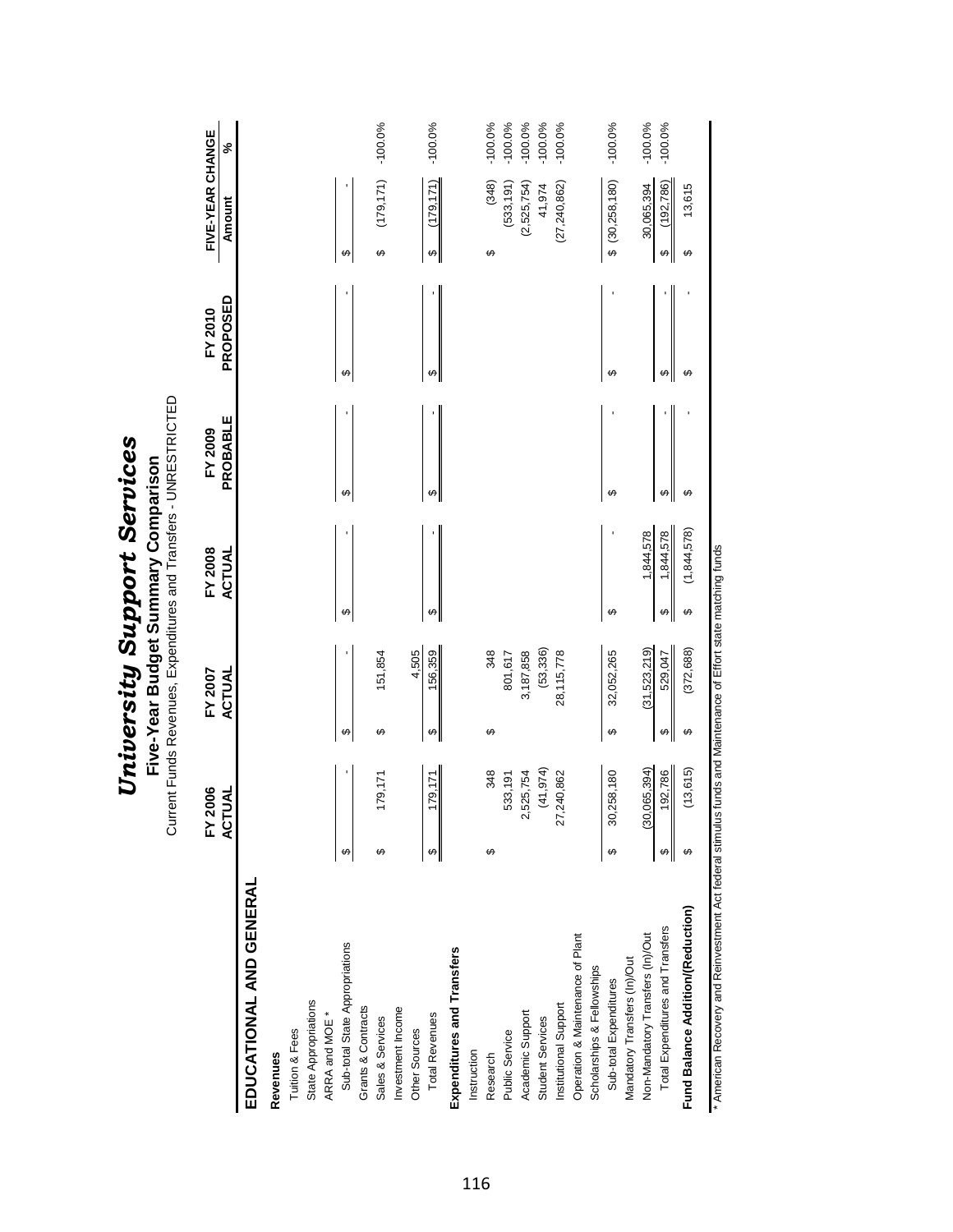|                                   |    | FY 2006<br><b>JAL</b><br>ACT |   | FY 2007<br>ACTUAL |   | FY 2008<br>ACTUAL | PROBABLE<br>FY 2009 | PROPOSED<br>FY 2010 | FIVE-YEAR CHANGE<br>Amount | $\mathbf{S}^{\mathbf{c}}$ |
|-----------------------------------|----|------------------------------|---|-------------------|---|-------------------|---------------------|---------------------|----------------------------|---------------------------|
| EDUCATIONAL AND GENERAL           |    |                              |   |                   |   |                   |                     |                     |                            |                           |
| Revenues                          |    |                              |   |                   |   |                   |                     |                     |                            |                           |
| Tuition & Fees                    |    |                              |   |                   |   |                   |                     |                     |                            |                           |
| State Appropriations              |    |                              |   |                   |   |                   |                     |                     |                            |                           |
| ARRA and MOE *                    |    |                              |   |                   |   |                   |                     |                     |                            |                           |
| Sub-total State Appropriations    | မာ |                              | ↔ |                   | ↮ |                   | ↮                   | ↮                   | ↮                          |                           |
| Grants & Contracts                |    |                              |   |                   |   |                   |                     |                     |                            |                           |
| Sales & Services                  |    | 179,171                      | ↔ | 151,854           |   |                   |                     |                     | (179, 171)<br>↮            | $-100.0%$                 |
| Investment Income                 |    |                              |   |                   |   |                   |                     |                     |                            |                           |
| Other Sources                     |    |                              |   | 4,505             |   |                   |                     |                     |                            |                           |
| <b>Total Revenues</b>             |    | 179,171                      | ↮ | 156,359           | ↮ |                   | ↔                   | မာ                  | (179, 171)<br>↮            | $-100.0%$                 |
| Expenditures and Transfers        |    |                              |   |                   |   |                   |                     |                     |                            |                           |
| Instruction                       |    |                              |   |                   |   |                   |                     |                     |                            |                           |
| Research                          | ↮  | 348                          | ↮ | 348               |   |                   |                     |                     | (348)<br>↔                 | $-100.0%$                 |
| Public Service                    |    | 533,191                      |   | 801,617           |   |                   |                     |                     | (533, 191)                 | $-100.0%$                 |
| Academic Support                  |    | 525,754<br>ςi                |   | 3,187,858         |   |                   |                     |                     | (2,525,754)                | $-100.0%$                 |
| Student Services                  |    | (41, 974)                    |   | (53, 336)         |   |                   |                     |                     | 41,974                     | $-100.0%$                 |
| Institutional Support             |    | 240,862<br>27.               |   | 28,115,778        |   |                   |                     |                     | (27, 240, 862)             | $-100.0%$                 |
| Operation & Maintenance of Plant  |    |                              |   |                   |   |                   |                     |                     |                            |                           |
| Scholarships & Fellowships        |    |                              |   |                   |   |                   |                     |                     |                            |                           |
| Sub-total Expenditures            |    | ,258,180<br>30,              | ↔ | 32,052,265        | ↔ |                   | ↮                   | ↮                   | $$^{(30,258,180)}$         | $-100.0%$                 |
| Mandatory Transfers (In)/Out      |    |                              |   |                   |   |                   |                     |                     |                            |                           |
| Non-Mandatory Transfers (In)/Out  |    | (065, 394)<br><b>90,</b>     |   | (31, 523, 219)    |   | 1,844,578         |                     |                     | 30,065,394                 | $-100.0%$                 |
| Total Expenditures and Transfers  |    | 192,786                      | ↔ | 529,047           | ↮ | 1,844,578         | ↮                   | ↮                   | (192, 786)<br>$\Theta$     | $-100.0%$                 |
| Revenues Less Expend. & Transfers |    | (13, 615)                    | ↔ | (372, 688)        | ↮ | (1,844,578)       | ↮                   | ↮                   | 13,615<br>↔                |                           |

*University Support Services*

**University Support Services** 

Current Funds Revenues, Expenditures and Transfers - UNRESTRICTED AND RESTRICTED **Five-Year Budget Summary Comparison**

Five-Year Budget Summary Comparison<br>Current Funds Revenues, Expenditures and Transfers - UNRESTRICTED AND RESTRICTED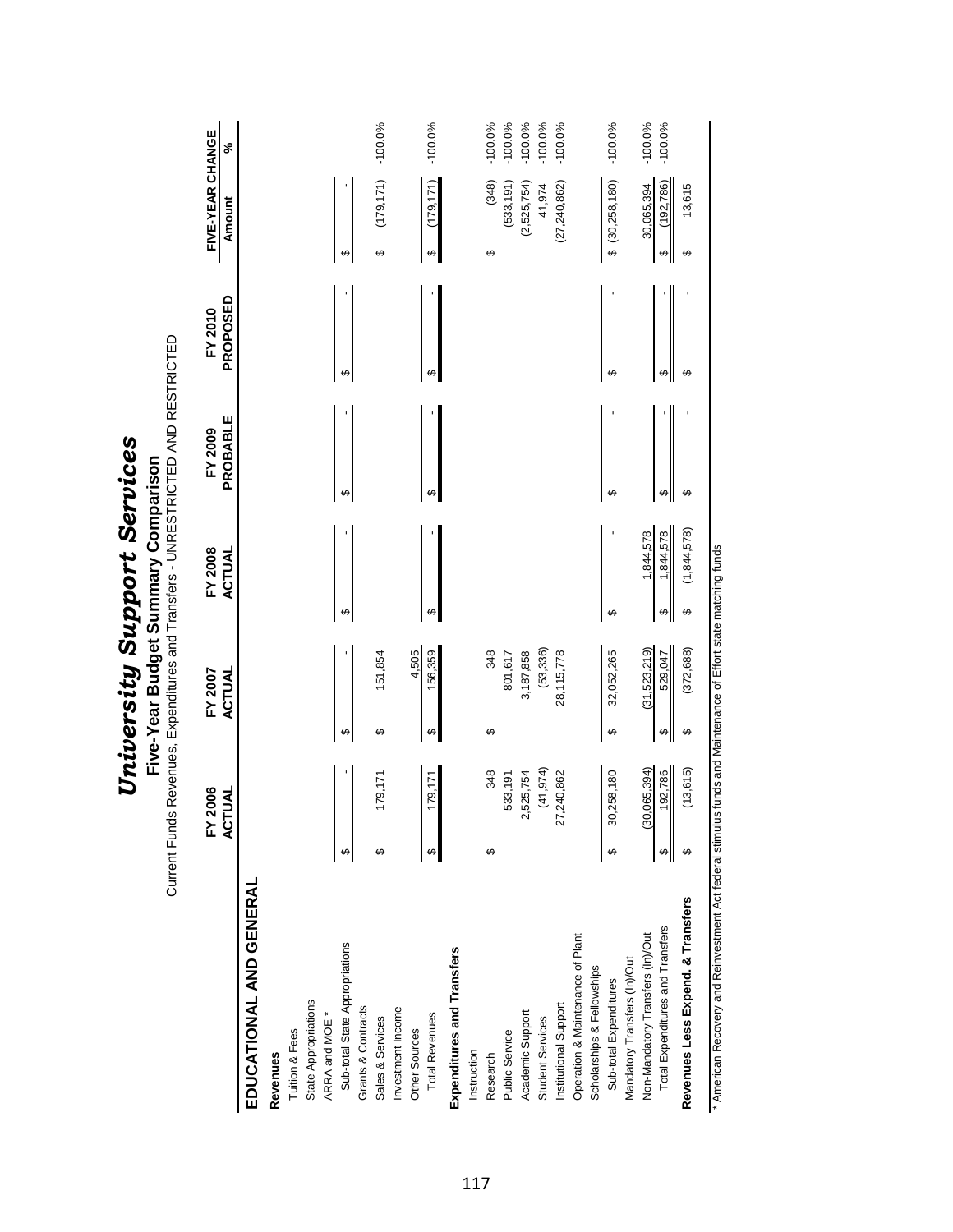# *University Support* **Unrestricted Net Assets**

| <b>TOTAL - JUNE 30, 2007</b>                               |                | 1,844,578   |
|------------------------------------------------------------|----------------|-------------|
| <b>FY 2007-08 ACTUAL</b>                                   |                |             |
| Revenue                                                    |                |             |
| Less:                                                      |                |             |
| <b>Expenditures</b>                                        |                |             |
| Mandatory Transfers (In)/Out                               |                |             |
| Non-Mandatory Transfers(In)/Out                            |                | 1,844,578   |
| <b>Total Expenditures &amp; Transfers</b>                  | $\frac{1}{2}$  | 1,844,578   |
| Net Change                                                 | $\mathfrak{L}$ | (1,844,578) |
| <b>Unrestricted Net Assets *</b>                           |                |             |
| <b>Working Capital-Accounts Receivable</b>                 |                |             |
| <b>Working Capital-Inventories</b>                         |                |             |
| <b>Revolving Funds</b>                                     |                |             |
| Encumbrances                                               |                |             |
| <b>Unexpended Gifts</b>                                    |                |             |
| Reappropriations                                           |                |             |
| Unallocated                                                |                |             |
| <b>TOTAL - JUNE 30, 2008</b>                               |                |             |
| <b>Percent Unallocated of Expenditures &amp; Transfers</b> |                |             |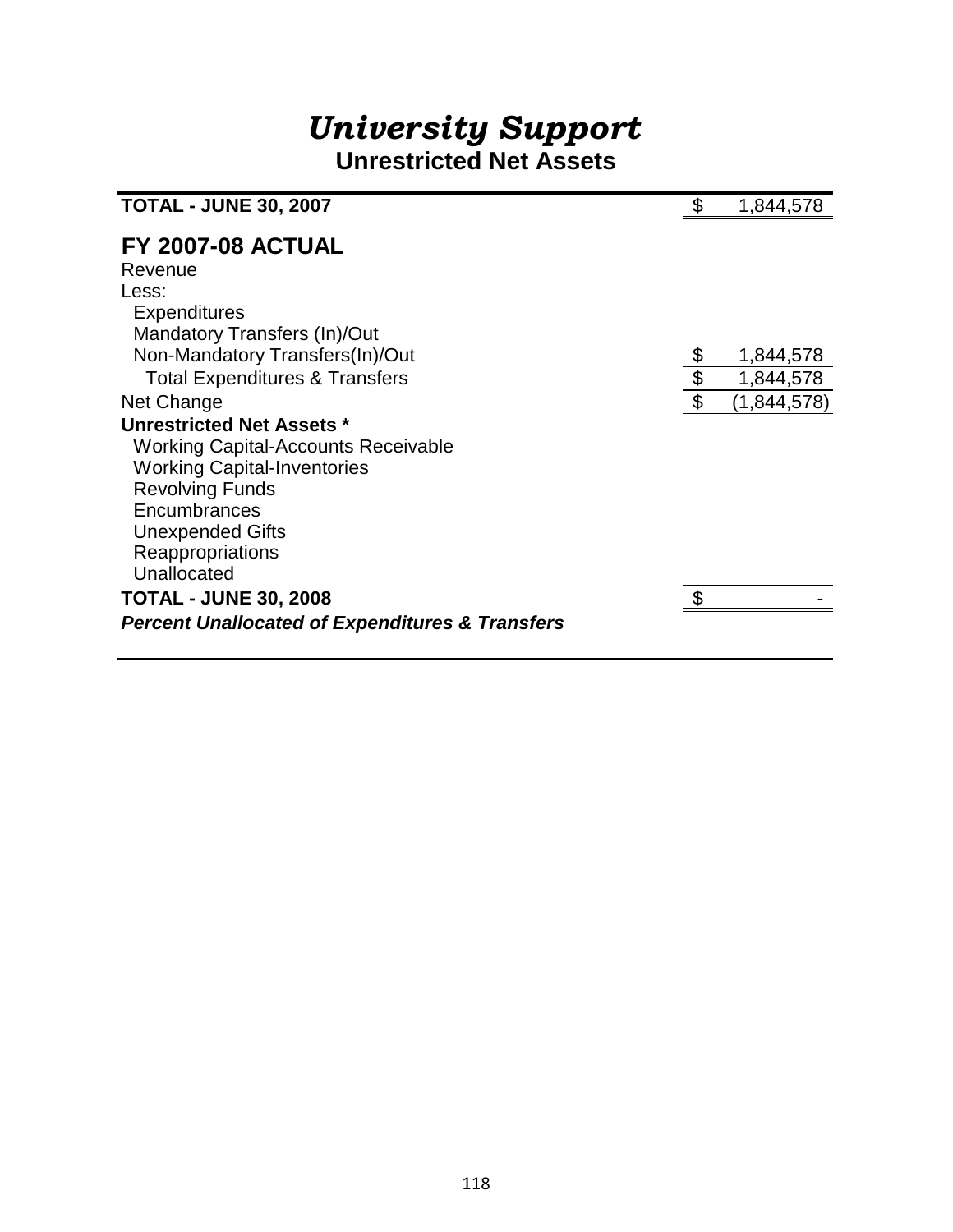#### **FY 2010 Budget Summary**

Unrestricted Current Funds Revenues, Expenditures and Transfers

|                                          |                  |                  |                  | <b>CHANGE</b>               |          |
|------------------------------------------|------------------|------------------|------------------|-----------------------------|----------|
|                                          | <b>FY 2008</b>   | FY 2009          | FY 2010          | <b>Probable to Proposed</b> |          |
|                                          | <b>ACTUAL</b>    | <b>PROBABLE</b>  | <b>PROPOSED</b>  | Amount                      | %        |
| <b>EDUCATIONAL AND GENERAL</b>           |                  |                  |                  |                             |          |
| <b>Revenues</b>                          |                  |                  |                  |                             |          |
| <b>Tuition &amp; Fees</b>                |                  |                  |                  |                             |          |
| <b>State Appropriations</b>              | \$<br>4,736,600  | \$<br>4,667,500  | \$<br>4,293,100  | \$<br>(374, 400)            | $-8.0%$  |
| ARRA and MOE *                           |                  |                  |                  |                             |          |
| Sub-total State Appropriations           | \$<br>4,736,600  | \$<br>4,667,500  | \$<br>4,293,100  | \$<br>(374, 400)            | $-8.0%$  |
| <b>Grants &amp; Contracts</b>            |                  |                  |                  |                             |          |
| Sales & Services                         | 126,404          | 50,647           | 50,647           |                             |          |
| Investment Income                        | 24,460,896       | 13,000,000       | 13,000,000       |                             |          |
| <b>Other Sources</b>                     | 4,744,783        | 3,983,000        | 3,983,000        |                             |          |
| <b>Total Revenues</b>                    | \$<br>34,068,683 | \$<br>21,701,147 | \$<br>21,326,747 | \$<br>(374, 400)            | $-1.7%$  |
| <b>Expenditures and Transfers</b>        |                  |                  |                  |                             |          |
| Instruction                              |                  |                  |                  |                             |          |
| Research                                 | \$<br>1,061,499  |                  |                  |                             |          |
| <b>Public Service</b>                    |                  |                  |                  |                             |          |
| Academic Support                         |                  |                  |                  |                             |          |
| <b>Student Services</b>                  |                  |                  |                  |                             |          |
| <b>Institutional Support</b>             | 51,416,413       | \$<br>53,526,046 | \$<br>47,824,783 | \$<br>(5,701,263)           | $-10.7%$ |
| Operation & Maintenance of Plant         |                  |                  |                  |                             |          |
| Scholarships & Fellowships               |                  |                  |                  |                             |          |
| Sub-total Expenditures                   | \$<br>52,477,912 | \$<br>53,526,046 | \$<br>47,824,783 | \$<br>(5,701,263)           | $-10.7%$ |
| Mandatory Transfers (In)/Out             | 176,598          |                  |                  |                             |          |
| Non-Mandatory Transfers (In)/Out         | (24, 181, 946)   | (31, 824, 899)   | (26, 498, 036)   | 5,326,863                   | $-16.7%$ |
| <b>Total Expenditures and Transfers</b>  | \$<br>28,472,563 | \$<br>21,701,147 | \$<br>21,326,747 | \$<br>(374, 400)            | $-1.7%$  |
| <b>Fund Balance Addition/(Reduction)</b> | \$<br>5,596,120  | \$               | \$               | \$                          |          |

\* American Recovery and Reinvestment Act federal stimulus funds and Maintenance of Effort state matching funds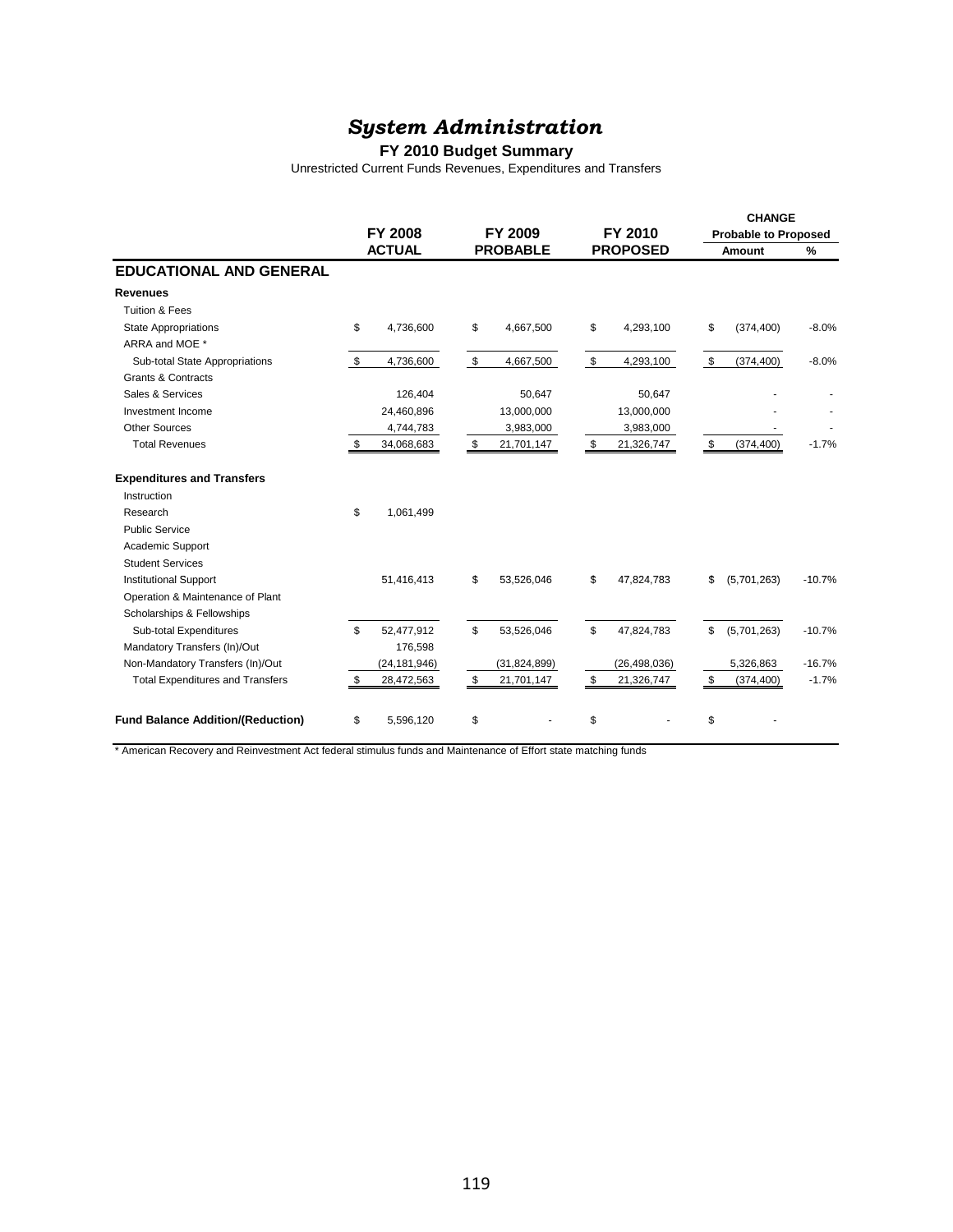**FY 2010 Budget Summar y** Unrestricted and Restricted Current Funds Revenues, Expenditures and Transfers

|                                   |                  | FY 2008 ACTUAL          |                  |                  | FY 2009 PROBABLE |                  |                                      | FY 2010 PROPOSED       |                  | <b>Probable to Proposed</b><br>CHANGE |          |
|-----------------------------------|------------------|-------------------------|------------------|------------------|------------------|------------------|--------------------------------------|------------------------|------------------|---------------------------------------|----------|
|                                   | Unrestricted     | Restricted              | Total            | Unrestricted     | Restricted       | Total            | Unrestricted                         | Restricted             | Total            | Amount                                | ৯        |
| EDUCATIONAL AND GENERAL           |                  |                         |                  |                  |                  |                  |                                      |                        |                  |                                       |          |
| Revenues                          |                  |                         |                  |                  |                  |                  |                                      |                        |                  |                                       |          |
| Tuition & Fees                    |                  |                         |                  |                  |                  |                  |                                      |                        |                  |                                       |          |
| State Appropriations              | 4,736,600<br>မာ  | 13,922,460<br>မာ        | 18,659,060<br>G  | 4,667,500<br>69  | 7,831,000<br>69  | 12,498,500<br>S  | 4,293,100<br>69                      | 7,180,300<br>မာ        | \$ 11,473,400    | \$(1,025,100)                         | $-8.2%$  |
| ARRA and MOE *                    |                  |                         |                  |                  |                  |                  |                                      |                        |                  |                                       |          |
| Sub-total State Appropriations    | 4,736,600<br>G   | 13,922,460<br>$\theta$  | 18,659,060<br>မာ | 4,667,500<br>မာ  | 7,831,000<br>69  | 12,498,500<br>မာ | 4,293,100<br>မာ                      | 7,180,300<br>69        | 11,473,400<br>မာ | \$(1,025,100)                         | $-8.2%$  |
| Grants & Contracts                |                  |                         |                  |                  | 10,000,000       | 10,000,000       |                                      | 10,000,000             | 10,000,000       |                                       |          |
| Sales & Services                  | 126,404          |                         | 126,404          | 50,647           |                  | 50,647           | 50,647                               |                        | 50,647           |                                       |          |
| Investment Income                 | 24,460,896       |                         | 24,460,896       | 13,000,000       |                  | 13,000,000       | 13,000,000                           |                        | 13,000,000       |                                       |          |
| Other Sources                     | 4,744,783        | 657,625                 | 5,402,408        | 3,983,000        | 550,000          | 4,533,000        | 3,983,000                            | 550,000                | 4,533,000        |                                       |          |
| <b>Total Revenues</b>             | \$ 34,068,683    | 14,580,085<br>$\bullet$ | 48,648,768<br>69 | 21,701,147<br>မာ | 18,381,000<br>↮  | 40,082,147<br>↮  | 21,326,747<br>$\boldsymbol{\varphi}$ | 17,730,300<br>$\Theta$ | 39,057,047<br>↮  | \$(1,025,100)                         | $-2.6%$  |
| Expenditures and Transfers        |                  |                         |                  |                  |                  |                  |                                      |                        |                  |                                       |          |
| Instruction                       |                  |                         |                  |                  |                  |                  |                                      |                        |                  |                                       |          |
| Research                          | 1,061,499<br>မာ  | 5,061<br>↮              | 1,066,560<br>မာ  |                  | \$ 17,831,000    | \$ 17,831,000    |                                      | \$ 17,180,300          | 17,180,300<br>s  | (650, 700)<br>4                       | $-3.6%$  |
| Public Service                    |                  |                         |                  |                  |                  |                  |                                      |                        |                  |                                       |          |
| Academic Support                  |                  |                         |                  |                  |                  |                  |                                      |                        |                  |                                       |          |
| <b>Student Services</b>           |                  | (250)                   | (250)            |                  |                  |                  |                                      |                        |                  |                                       |          |
| Institutional Support             | 51,416,413       | 775,870                 | 52,192,283       | 53,526,046<br>ω  | 550,000          | 54,076,046       | 47,824,783<br>မာ                     | 550,000                | 48,374,783       | (5,701,263)                           | $-10.5%$ |
| Operation & Maintenance of Plant  |                  |                         |                  |                  |                  |                  |                                      |                        |                  |                                       |          |
| Scholarships & Fellowships        |                  |                         |                  |                  |                  |                  |                                      |                        |                  |                                       |          |
| Sub-total Expenditures            | 52,477,912<br>မာ | 780,681<br>↮            | 53,258,592<br>မာ | 53,526,046<br>မာ | 18,381,000<br>မာ | 71,907,046<br>မာ | 47,824,783<br>မာ                     | 17,730,300<br>မာ       | 65,555,083<br>မာ | (6,351,963)<br>မာ                     | $-8.8%$  |
| Mandatory Transfers (In)/Out      | 176,598          |                         | 176,598          |                  |                  |                  |                                      |                        |                  |                                       |          |
| Non-Mandatory Transfers (In)/Out  | (24, 181, 946)   |                         | (24, 181, 946)   | (31, 824, 899)   |                  | (31, 824, 899)   | (26, 498, 036)                       |                        | (26, 498, 036)   | 5,326,863                             | $-16.7%$ |
| Total Expenditures and Transfers  | 28,472,563<br>↮  | 780,681<br>ക            | 29,253,244<br>↮  | 21,701,147<br>မာ | 18,381,000       | 40,082,147       | 21,326,747<br>↮                      | 17,730,300<br>↮        | 39,057,047<br>မာ | (1,025,100)<br>မာ                     | $-2.6%$  |
| Revenues Less Expend. & Transfers | \$ 5,596,120     | 13,799,404<br>မာ        | \$ 19,395,525    | မာ               |                  |                  | မာ                                   | θĤ                     |                  | မာ                                    |          |
|                                   |                  |                         |                  |                  |                  |                  |                                      |                        |                  |                                       |          |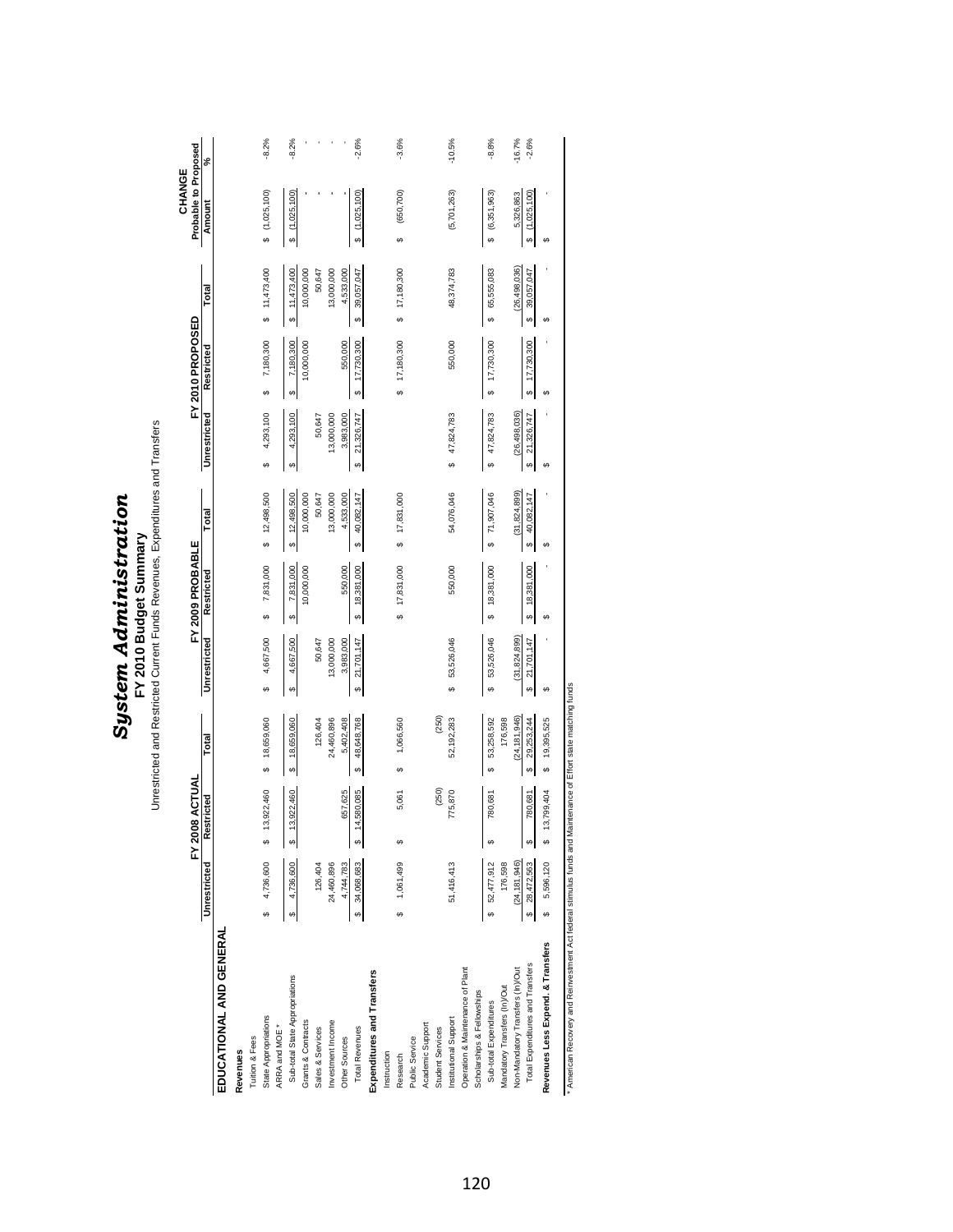### **FY 2010 Natural Classifications Summary**

Unrestricted Current Funds Expenditures

|                                     | <b>FY 2008</b>   |    | FY 2009         | FY 2010          |    | <b>CHANGE</b><br><b>Probable to Proposed</b> |           |
|-------------------------------------|------------------|----|-----------------|------------------|----|----------------------------------------------|-----------|
|                                     | <b>ACTUAL</b>    |    | <b>PROBABLE</b> | <b>PROPOSED</b>  |    | Amount                                       | %         |
| <b>EDUCATIONAL AND GENERAL</b>      |                  |    |                 |                  |    |                                              |           |
| <b>Salaries and Benefits</b>        |                  |    |                 |                  |    |                                              |           |
| <b>Salaries</b>                     |                  |    |                 |                  |    |                                              |           |
| Academic                            | \$<br>311,485    | \$ | 234,710         | \$<br>179,091    | \$ | (55, 619)                                    | $-23.7%$  |
| Non-Academic                        | 32,576,899       |    | 35,570,394      | 33,499,648       |    | (2,070,746)                                  | $-5.8%$   |
| <b>Students</b>                     | 312,951          |    | 450,446         | 417,400          |    | (33,046)                                     | $-7.3%$   |
| <b>Total Salaries</b>               | \$<br>33,201,336 | \$ | 36,255,550      | \$<br>34,096,139 | \$ | (2, 159, 411)                                | $-6.0%$   |
| <b>Benefits</b>                     | 11.718.799       |    | 11.810.537      | 10.982.500       |    | (828, 037)                                   | $-7.0%$   |
| <b>Total Salaries and Benefits</b>  | \$<br>44,920,135 | \$ | 48,066,087      | \$<br>45,078,639 | \$ | (2,987,448)                                  | $-6.2%$   |
| Operating                           | 1,746,174        |    | 935,907         | (2,863,858)      |    | (3,799,765)                                  | $-406.0%$ |
| <b>Equipment and Capital Outlay</b> | 5,811,603        |    | 4,524,052       | 5,610,002        |    | 1,085,950                                    | 24.0%     |
| <b>Total Expenditures</b>           | 52,477,912       | S  | 53,526,046      | \$<br>47,824,783 | S  | (5,701,263)                                  | $-10.7%$  |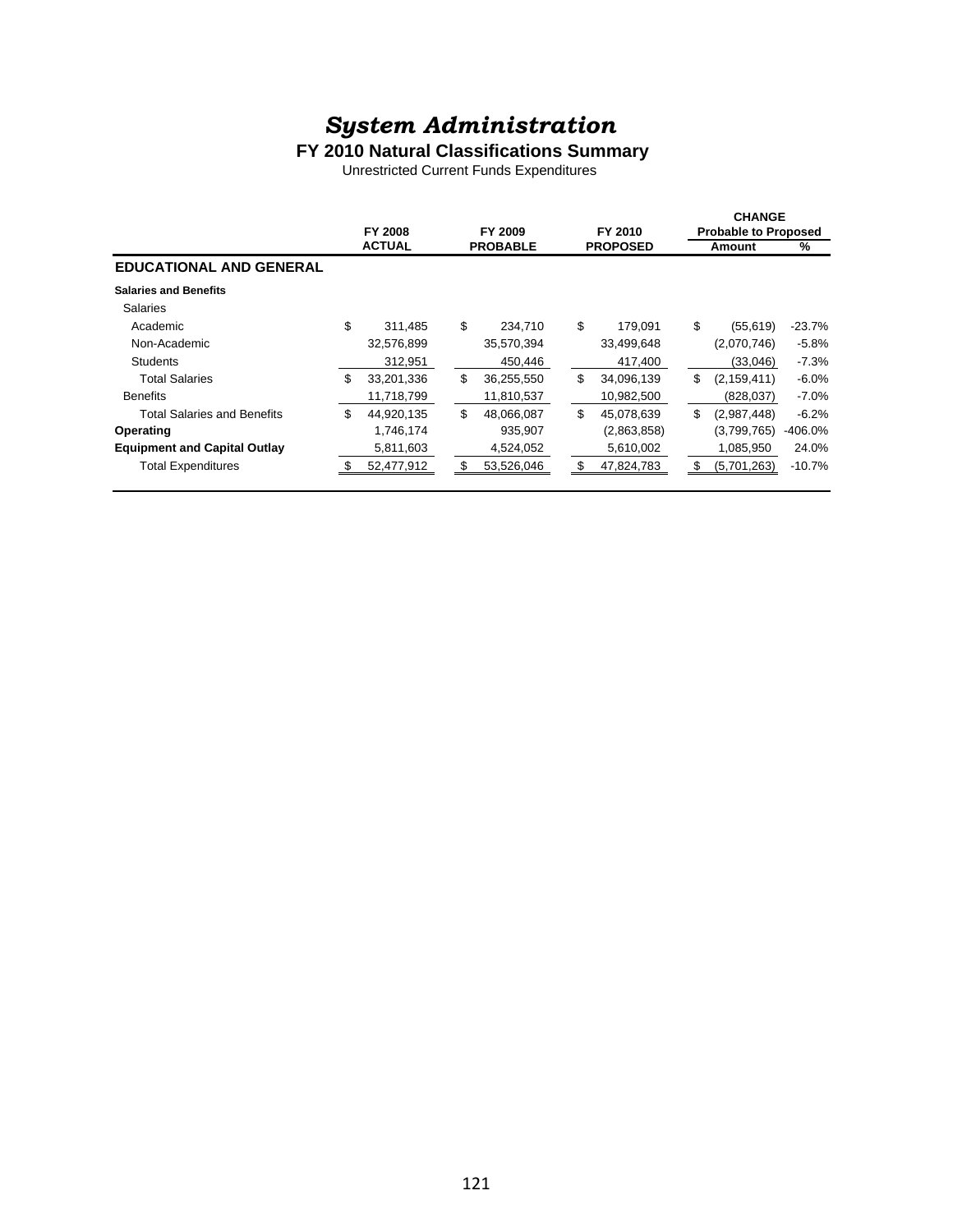|                                   | <b>ACT</b> | FY 2006<br>$\overline{a}$ |                        | FY 2007<br>ACTUAL |                        | FY 2008<br>ACTUAL |                         | PROBABLE<br>FY 2009 |                        | PROPOSED<br>FY 2010 |                        | FIVE-YEAR CHANGE<br>Amount | న్              |
|-----------------------------------|------------|---------------------------|------------------------|-------------------|------------------------|-------------------|-------------------------|---------------------|------------------------|---------------------|------------------------|----------------------------|-----------------|
| EDUCATIONAL AND GENERAL           |            |                           |                        |                   |                        |                   |                         |                     |                        |                     |                        |                            |                 |
| Revenues                          |            |                           |                        |                   |                        |                   |                         |                     |                        |                     |                        |                            |                 |
| Tuition & Fees                    |            |                           |                        |                   |                        |                   |                         |                     |                        |                     |                        |                            |                 |
| State Appropriations              | မာ         | 3,775,000                 | ↔                      | 4,193,200         | ↔                      | 4,736,600         | ↔                       | 4,667,500           | ↔                      | 4,293,100           | ↔                      | 518,100                    | 13.7%           |
| ARRA and MOE *                    |            |                           |                        |                   |                        |                   |                         |                     |                        |                     |                        |                            |                 |
| Sub-total State Appropriations    |            | 775,000                   | ↮                      | 4,193,200         | ↮                      | 4,736,600         | ↮                       | 4,667,500           | ↮                      | 4,293,100           | ↮                      | 518,100                    | 13.7%           |
| Grants & Contracts                |            |                           |                        |                   |                        |                   |                         |                     |                        |                     |                        |                            |                 |
| Sales & Services                  |            |                           |                        |                   |                        | 126,404           |                         | 50,647              |                        | 50,647              |                        | 50,647                     | 100.0%          |
| Investment Income                 |            | ,923,895<br>$\frac{2}{3}$ |                        | 22,178,708        |                        | 24,460,896        |                         | 13,000,000          |                        | 13,000,000          |                        | 76,105                     | 0.6%            |
| Other Sources                     |            | 525,797                   |                        | 4,603,333         |                        | 4,744,783         |                         | 3,983,000           |                        | 3,983,000           |                        | 1,457,203                  | 57.7%           |
| <b>Total Revenues</b>             |            | 224,692<br>$\frac{9}{2}$  | ↮                      | 30,975,241        | ↮                      | 34,068,683        | ↮                       | 21,701,147          | ↮                      | 21,326,747          | $\boldsymbol{\varphi}$ | 2,102,055                  | 10.9%           |
| Expenditures and Transfers        |            |                           |                        |                   |                        |                   |                         |                     |                        |                     |                        |                            |                 |
| Instruction                       |            |                           |                        |                   |                        |                   |                         |                     |                        |                     |                        |                            |                 |
| Research                          |            |                           |                        |                   | ↔                      | 1,061,499         |                         |                     |                        |                     |                        |                            |                 |
| Public Service                    |            |                           |                        |                   |                        |                   |                         |                     |                        |                     |                        |                            |                 |
| Academic Support                  |            |                           |                        |                   |                        |                   |                         |                     |                        |                     |                        |                            |                 |
| Student Services                  |            |                           |                        |                   |                        |                   |                         |                     |                        |                     |                        |                            |                 |
| Institutional Support             | ക          | 931,324<br>$\frac{8}{2}$  | ↮                      | 29,528,535        |                        | 51,416,413        | ↮                       | 53,526,046          | ↮                      | 47,824,783          | မာ                     | 20,893,459                 | 77.6%           |
| Operation & Maintenance of Plant  |            |                           |                        |                   |                        |                   |                         |                     |                        |                     |                        |                            |                 |
| Scholarships & Fellowships        |            |                           |                        |                   |                        |                   |                         |                     |                        |                     |                        |                            |                 |
| Sub-total Expenditures            |            | ,931,324<br>26            | $\boldsymbol{\varphi}$ | 29,528,535        | ↔                      | 52,477,912        | ↮                       | 53,526,046          | $\boldsymbol{\varphi}$ | 47,824,783          | ↔                      | 20,893,459                 | 77.6%           |
| Mandatory Transfers (In)/Out      |            | 11,754                    |                        | 46,794            |                        | 176,598           |                         |                     |                        |                     |                        | (11,754)                   | $-100.0%$       |
| Non-Mandatory Transfers (In)/Out  |            | 445,997)                  |                        | (8,530,926)       |                        | (24, 181, 946)    |                         | (31, 824, 899)      |                        | (26, 498, 036)      |                        | (17,052,039)               |                 |
| Total Expenditures and Transfers  |            | 497,082                   | ↔                      | 21,044,403        | $\boldsymbol{\varphi}$ | 28,472,563        | $ \boldsymbol{\omega} $ | 21,701,147          | $\boldsymbol{\varphi}$ | 21,326,747          | $\Theta$               | 3,829,665                  | 180.5%<br>21.9% |
| Fund Balance Addition/(Reduction) |            | ,727,610                  | ↮                      | 9,930,838         | ↔                      | 5,596,120         | ↮                       |                     | ↮                      |                     | ↔                      | (1,727,610)                |                 |
|                                   |            |                           |                        |                   |                        |                   |                         |                     |                        |                     |                        |                            |                 |

**System Administration** 

Current Funds Revenues, Expenditures and Transfers - UNRESTRICTED **Five-Year Budget Summary Comparison**

**Five-Year Budget Summary Comparison**<br>Current Funds Revenues, Expenditures and Transfers - UNRESTRICTED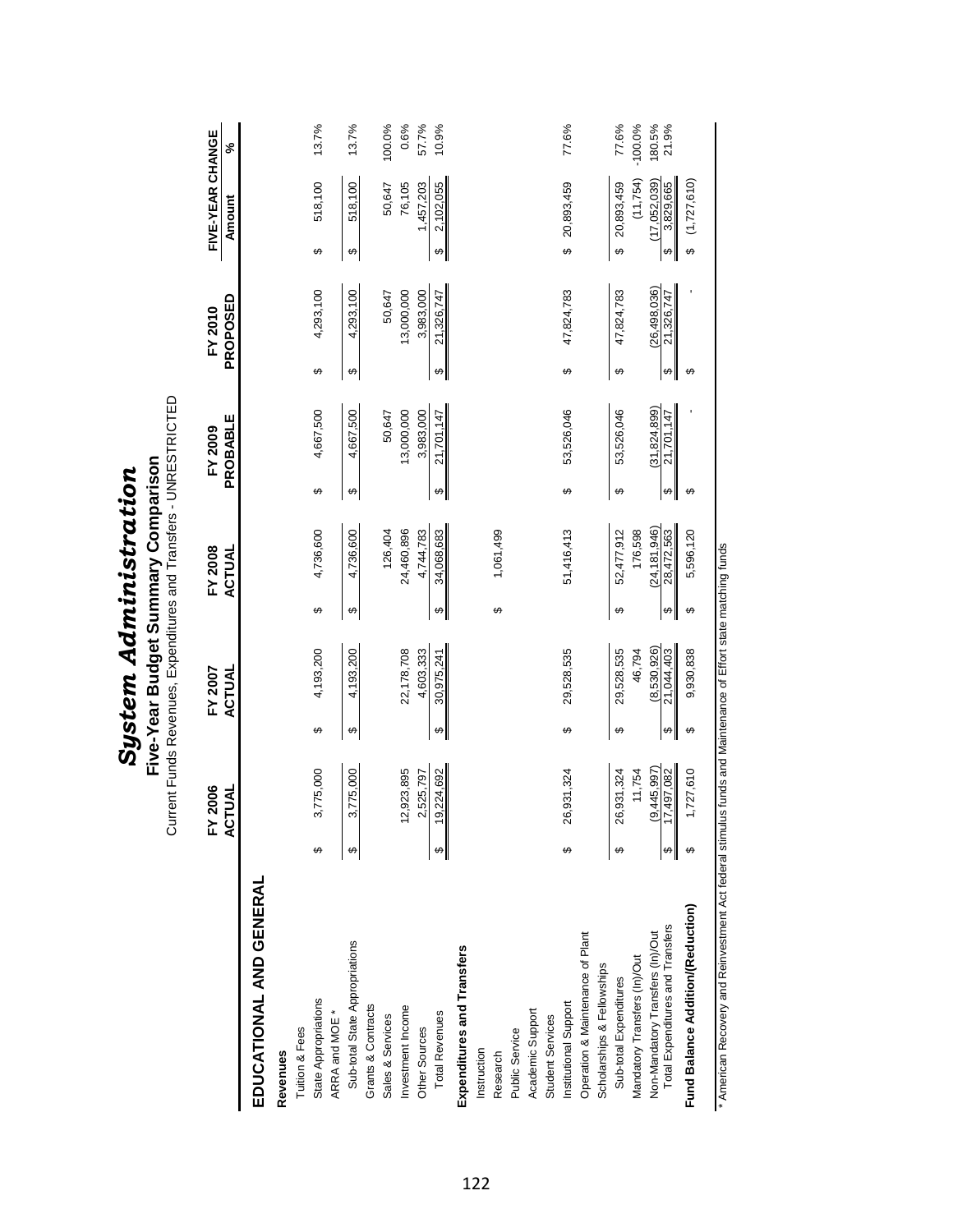|                                        | Current Funds |                    |           | Revenues, Expenditures and Transfers - UNRESTRICTED AND RESTRICTED<br>Five-Year Budget Summary Comparison |           |                   |                       |                     |                       |                     |                            |           |
|----------------------------------------|---------------|--------------------|-----------|-----------------------------------------------------------------------------------------------------------|-----------|-------------------|-----------------------|---------------------|-----------------------|---------------------|----------------------------|-----------|
|                                        |               | FY 2006<br>ACTUAL  |           | FY 2007<br>ACTUAL                                                                                         |           | FY 2008<br>ACTUAL |                       | PROBABLE<br>FY 2009 |                       | PROPOSED<br>FY 2010 | FIVE-YEAR CHANGE<br>Amount | ℅         |
| EDUCATIONAL AND GENERAL                |               |                    |           |                                                                                                           |           |                   |                       |                     |                       |                     |                            |           |
| Revenues                               |               |                    |           |                                                                                                           |           |                   |                       |                     |                       |                     |                            |           |
| Tuition & Fees                         |               |                    |           |                                                                                                           |           |                   |                       |                     |                       |                     |                            |           |
| State Appropriations<br>ARRA and MOE * | ↔             | 76,130             | ↮         | 9,260,749                                                                                                 | ↮         | 18,659,060        | ↮                     | 12,498,500          | ↮                     | 11,473,400          | 4,297,270<br>↮             | 59.9%     |
|                                        |               |                    |           |                                                                                                           |           |                   |                       |                     |                       |                     |                            |           |
| Sub-total State Appropriations         |               | 76,130<br>71       | ↮         | 9,260,749                                                                                                 | ↮         | 18,659,060        | ↔                     | 12,498,500          | ↮                     | 11,473,400          | 4,297,270<br>↮             | 59.9%     |
| Grants & Contracts                     |               |                    |           |                                                                                                           |           |                   |                       | 10,000,000          |                       | 10,000,000          | 10,000,000                 | 100.0%    |
| Sales & Services                       |               |                    |           |                                                                                                           |           | 126,404           |                       | 50,647              |                       | 50,647              | 50,647                     | 100.0%    |
| Investment Income                      |               | 12,923,895         |           | 22,178,708                                                                                                |           | 24,460,896        |                       | 13,000,000          |                       | 13,000,000          | 76,105                     | 0.6%      |
| Other Sources                          |               | 3,064,765          |           | 5,516,099                                                                                                 |           | 5,402,408         |                       | 4,533,000           |                       | 4,533,000           | 1,468,235                  | 47.9%     |
| <b>Total Revenues</b>                  |               | 164,790<br>23,1    | $\bullet$ | 36,955,556                                                                                                | $\bullet$ | 48,648,768        | $\bullet$             | 40,082,147          | $\bullet$             | 39,057,047          | $\frac{15.892,257}{2}$     | 68.6%     |
| Expenditures and Transfers             |               |                    |           |                                                                                                           |           |                   |                       |                     |                       |                     |                            |           |
| Instruction                            |               |                    |           |                                                                                                           |           |                   |                       |                     |                       |                     |                            |           |
| Research                               | ↮             | 54,434             | ↔         | 12,074                                                                                                    | ↔         | 1,066,560         | ↮                     | 17,831,000          | ↮                     | 17,180,300          | \$17,125,866               | 100.0%    |
| Public Service                         |               |                    |           |                                                                                                           |           |                   |                       |                     |                       |                     |                            |           |
| Academic Support                       |               |                    |           |                                                                                                           |           |                   |                       |                     |                       |                     |                            |           |
| Student Services                       |               | 14,032             |           | 75                                                                                                        |           | (250)             |                       |                     |                       |                     | (14, 032)                  | $-100.0%$ |
| Institutional Support                  |               | 27,670,066         |           | 30,140,885                                                                                                |           | 52,192,283        |                       | 54,076,046          |                       | 48,374,783          | 20,704,717                 | 74.8%     |
| Operation & Maintenance of Plant       |               |                    |           |                                                                                                           |           |                   |                       |                     |                       |                     |                            |           |
| Scholarships & Fellowships             |               |                    |           | 1,000                                                                                                     |           |                   |                       |                     |                       |                     |                            |           |
| Sub-total Expenditures                 | ക             | 738,532<br>27,7    | ↮         | 30, 154, 034                                                                                              | ↮         | 53,258,592        | ↮                     | 71,907,046          | ↮                     | 65,555,083          | 37,816,551<br>↔            | 136.3%    |
| Mandatory Transfers (In)/Out           |               | 11,754             |           | 46,794                                                                                                    |           | 176,598           |                       |                     |                       |                     | (11,754)                   | $-100.0%$ |
| Non-Mandatory Transfers (In)/Out       |               | 145,997)<br>्<br>व |           | (8,530,926)                                                                                               |           | (24, 181, 946)    |                       | (31, 824, 899)      |                       | (26, 498, 036)      | (17,052,039)               | 180.5%    |
| Total Expenditures and Transfers       |               | 18,304,290         | ↮         | 21,669,902                                                                                                | ↮         | 29,253,244        | $\boldsymbol{\omega}$ | 40,082,147          | $\boldsymbol{\omega}$ | 39,057,047          | 20,752,757<br>$\theta$     | 113.4%    |
| Revenues Less Expend. & Transfers      |               | 4,860,501          | ↔         | 15,285,654                                                                                                | ↔         | 19,395,525        | ↮                     |                     | ↔                     |                     | (4,860,501)<br>ക           |           |
|                                        |               |                    |           |                                                                                                           |           |                   |                       |                     |                       |                     |                            |           |

**System Administration**